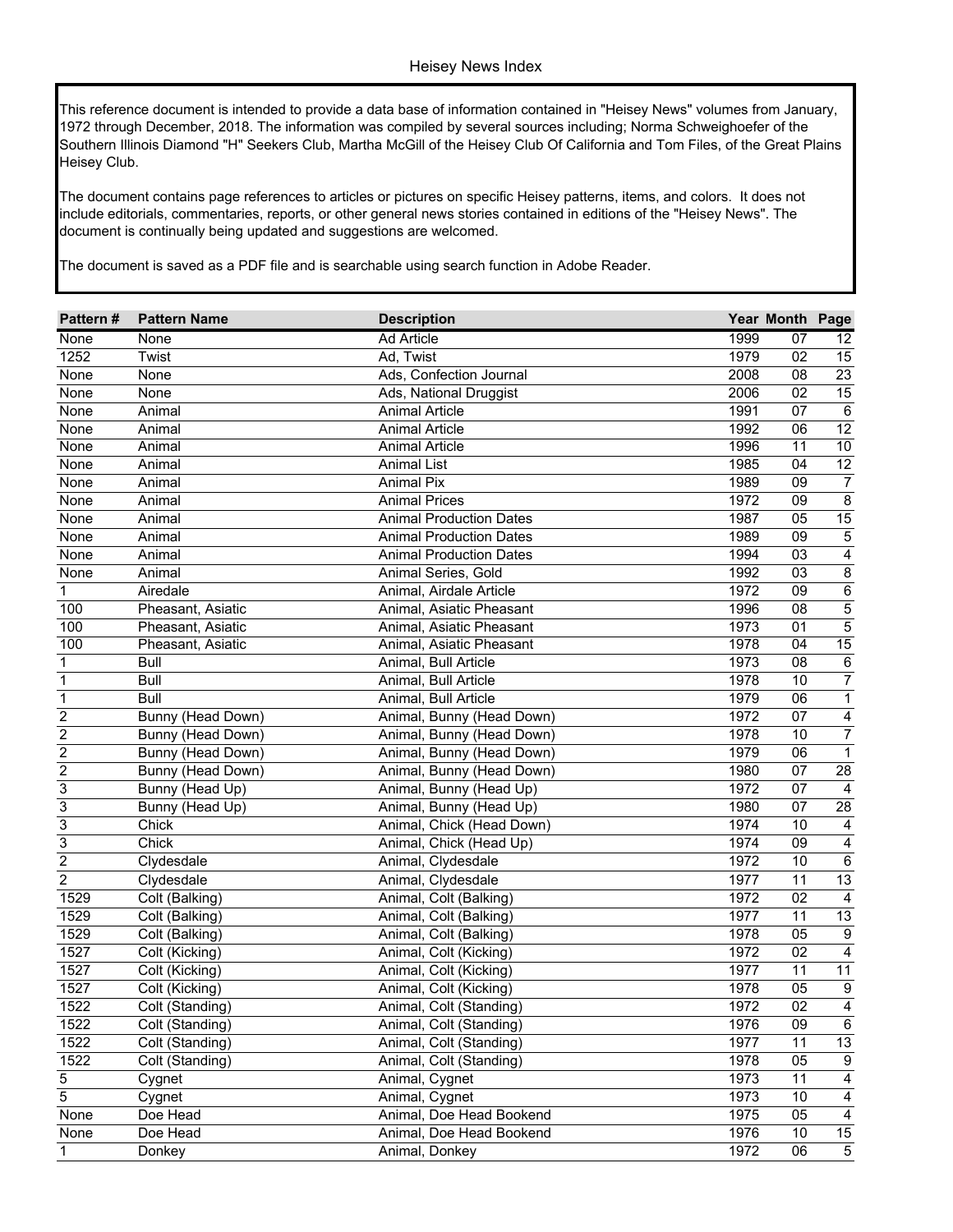| Pattern#            | <b>Pattern Name</b>          | <b>Description</b>                                       |              | Year Month Page |                      |
|---------------------|------------------------------|----------------------------------------------------------|--------------|-----------------|----------------------|
| None                | Elephant                     | Animal, Elephant                                         | 1988         | 07              | 14                   |
| $\mathbf 1$         | Elephant (Large)             | Animal, Elephant (Large)                                 | 1976         | 06              | $\overline{7}$       |
| $\overline{2}$      | Elephant (Medium)            | Animal, Elephant (Medium)                                | 1976         | 06              | $\overline{7}$       |
| $\overline{2}$      | Elephant (Medium)            | Animal, Elephant (Medium)                                | 1978         | 10              | $\overline{7}$       |
| $\overline{2}$      | Elephant (Medium)            | Animal, Elephant (Medium)                                | 1979         | 06              | $\overline{1}$       |
| $\overline{3}$      | Elephant (Small)             | Animal, Elephant (Small)                                 | 1976         | 06              | $\overline{7}$       |
| 1591                | Elephant                     | Animal, Elephant Mug (Dumbo)                             | 1991         | 04              | 16                   |
| 1591                | Elephant                     | Animal, Elephant Mug (Dumbo)                             | 2003         | $\overline{01}$ | 10                   |
| $\overline{2}$      | Filly (Head Back)            | Animal, Filly (Head Back)                                | 1974         | 08              | $\overline{8}$       |
| $\overline{2}$      | Filly (Head Back)            | Animal, Filly (Head Back)                                | 1974         | 06              | $\overline{4}$       |
| 1                   | Filly (Head Forward)         | Animal, Filly (Head Forward)                             | 1974         | 08              | $\overline{8}$       |
| $\mathbf 1$         | Filly (Head Forward)         | Animal, Filly (Head Forward)                             | 1974         | 06              | 4                    |
| 1554                | Fish Bookend                 | Animal, Fish Bookend                                     | 1973         | 05              | $\overline{5}$       |
| 1554                | Fish Bookend                 | Animal, Fish Bookend                                     | 1977         | 11              | 11                   |
| 1                   | <b>Flying Mare</b>           | Animal, Flying Mare                                      | 1974         | 01              | $\overline{4}$       |
| $\mathbf{1}$        | <b>Flying Mare</b>           | Animal, Flying Mare                                      | 1978         | 02              | $\mathbf{1}$         |
| 104                 | Gazelle                      | Animal, Gazelle                                          | 1973         | 07              | $\overline{5}$       |
| 104                 | Gazelle                      | Animal, Gazelle                                          | 1978         | 04              | 15                   |
| None                | Animal                       | Animal, Gem Series                                       | 1993         | 02              | $\overline{5}$       |
| 1                   | Giraffe (Head Back)          | Animal, Giraffe (Head Back)                              | 1972         | 11              | $\overline{6}$       |
| 1                   | Giraffe (Head Back)          | Animal, Giraffe (Head Back)                              | 1977         | 11              | 13                   |
| 1                   | Giraffe (Head Back)          | Animal, Giraffe (Head Back)                              | 1978         | 10              | $\overline{7}$       |
| $\mathbf 1$         | Giraffe (Head Back)          | Animal, Giraffe (Head Back)                              | 1978         | 07              | $\overline{14}$      |
| $\overline{1}$      | Giraffe (Head Back)          | Animal, Giraffe (Head Back)                              | 1979         | 06              | $\mathbf{1}$         |
| $\overline{2}$      | Giraffe (Head Turned)        | Animal, Giraffe (Head Turned)                            | 1972         | 11              | $\,6\,$              |
| $\overline{2}$      | Giraffe (Head Turned)        | Animal, Giraffe (Head Turned)                            | 1977         | 11              | 13                   |
| $\overline{2}$      | Giraffe (Head Turned)        | Animal, Giraffe (Head Turned)                            | 1978         | 07              | 14                   |
| None<br>$\mathbf 1$ | Animal<br>Goose (Wings Down) | Animal, Gold Series Pix                                  | 1992<br>1972 | 06<br>12        | 13<br>$\overline{5}$ |
| 1                   | Goose (Wings Down)           | Animal, Goose (Wings Down)<br>Animal, Goose (Wings Down) | 1977         | 11              | 13                   |
| $\overline{2}$      | Goose (Wings Half)           | Animal, Goose (Wings Half)                               | 1972         | 12              | $\overline{5}$       |
| $\overline{2}$      | Goose (Wings Half)           | Animal, Goose (Wings Half)                               | 1977         | 11              | 13                   |
| $\overline{2}$      | Goose (Wings Half)           | Animal, Goose (Wings Half)                               | 1978         | 10              | $\overline{7}$       |
| $\overline{2}$      | Goose (Wings Half)           | Animal, Goose (Wings Half)                               | 1979         | 06              | $\overline{1}$       |
| 3                   | Goose (Wings Up)             | Animal, Goose (Wings Up)                                 | 1972         | 12              | $\overline{5}$       |
| $\overline{3}$      | Goose (Wings Up)             | Animal, Goose (Wings Up)                                 | 1977         | 11              | 13                   |
| $\overline{2}$      | Hen                          | Animal, Hen                                              | 1974         | 10              | $\overline{4}$       |
| $\overline{a}$      | Hen                          | Animal, Hen                                              | 1974         | 09              | $\overline{4}$       |
| $\overline{2}$      | Hen                          | Animal, Hen                                              | 1980         | 07              | 28                   |
| None                | Horse                        | Animal, Horse Article                                    | 1995         | 07              | 4                    |
| None                | Horse                        | Animal, Horse Bookends Comparison                        | 2000         | 02              | $\,$ 5 $\,$          |
| 1                   | Horsehead                    | Animal, Horsehead Bookends                               | 1972         | 01              | 4                    |
| $\mathbf{1}$        | Horsehead                    | Animal, Horsehead Bookends                               | 1977         | 11              | $\overline{11}$      |
| $\mathbf 1$         | Horsehead                    | Animal, Horsehead Bookends                               | 1978         | 05              | 9                    |
| 10                  | Mallard (Wings Down)         | Animal, Mallard (Wings Down)                             | 1972         | 04              | $\overline{5}$       |
| 10                  | Mallard (Wings Down)         | Animal, Mallard (Wings Down)                             | 1978         | 04              | 15                   |
| 11                  | Mallard (Wings Half)         | Animal, Mallard (Wings Half)                             | 1972         | 04              | $\,$ 5 $\,$          |
| 11                  | Mallard (Wings Half)         | Animal, Mallard (Wings Half)                             | 1978         | 10              | $\overline{7}$       |
| 11                  | Mallard (Wings Half)         | Animal, Mallard (Wings Half)                             | 1978         | 04              | $15\,$               |
| 11                  | Mallard (Wings Half)         | Animal, Mallard (Wings Half)                             | 1979         | 06              | $\mathbf{1}$         |
| 12                  | Mallard (Wings Up)           | Animal, Mallard (Wings Up)                               | 1972         | 04              | $\,$ 5 $\,$          |
| 12                  | Mallard (Wings Up)           | Animal, Mallard (Wings Up)                               | 1978         | 04              | 15                   |
| $\mathbf{1}$        | Rabbit, Mother               | Animal, Mother Rabbit                                    | 1972         | 07              | $\overline{4}$       |
| $\mathbf 1$         | Rabbit, Mother               | Animal, Mother Rabbit                                    | 1980         | 07              | 28                   |
| $\mathbf 1$         | Piglet (Sitting)             | Animal, Piglet (Sitting)                                 | 1972         | 05              | $\sqrt{5}$           |
| $\overline{1}$      | Piglet (Walking)             | Animal, Piglet (Walking)                                 | 1972         | 05              | $\overline{5}$       |
| None                | Plug Horse                   | Animal, Plug Horse                                       | 1991         | 02              | $\overline{22}$      |
| 1540                | Plug Horse                   | Animal, Plug Horse (Oscar, Sparky)                       | 1973         | $\overline{02}$ | $5\phantom{.0}$      |
| 1540                | Plug Horse                   | Animal, Plug Horse (Oscar, Sparky)                       | 1977         | 11              | 13                   |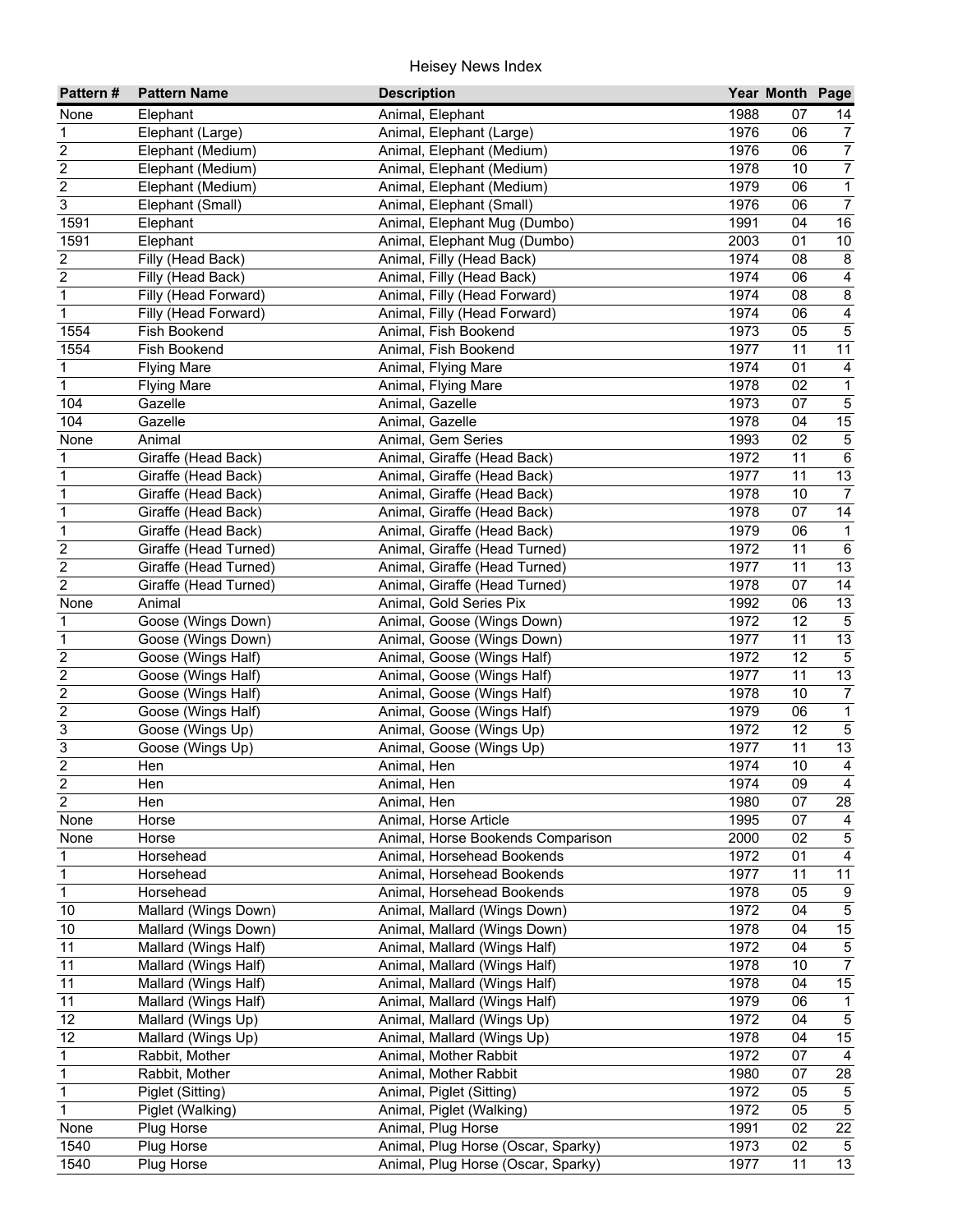| Pattern#                | <b>Pattern Name</b>       | <b>Description</b>                 |      | Year Month Page |                                  |
|-------------------------|---------------------------|------------------------------------|------|-----------------|----------------------------------|
| 1540                    | Plug Horse                | Animal, Plug Horse (Oscar, Sparky) | 1978 | 05              | 9                                |
| 1                       | Pigeon, Pouter            | Animal, Pouter Pigeon              | 1973 | 06              | $\overline{4}$                   |
| $\mathbf{1}$            | Pigeon, Pouter            | Animal, Pouter Pigeon              | 1978 | 04              | 15                               |
| 1538                    | Rabbit Paper Weight       | Animal, Rabbit Paper Weight        | 1973 | 04              | $\overline{5}$                   |
| 1538                    | Rabbit Paper Weight       | Animal, Rabbit Paper Weight        | 1977 | 11              | 11                               |
| 1538                    | Rabbit Paper Weight       | Animal, Rabbit Paper Weight        | 1978 | 05              | $\overline{9}$                   |
| 1538                    | Rabbit Paper Weight       | Animal, Rabbit Paper Weight        | 1980 | 07              | 28                               |
| 1                       | Horse, Rearing            | Animal, Rearing Horse Bookends     | 1975 | $\overline{08}$ | $\overline{4}$                   |
| None                    | <b>Rearing Horse</b>      | Animal, Rearing Horse Bookends     | 1989 | 03              | $\overline{12}$                  |
| 1                       | Pheasant, Ringneck        | Animal, Ringneck Pheasant          | 1972 | 03              | $\overline{4}$                   |
| 1                       | Pheasant, Ringneck        | Animal, Ringneck Pheasant          | 1977 | 11              | 13                               |
| None                    | Pheasant                  | Animal, Ringneck Pheasant Article  | 1991 | 07              | 16                               |
| 1                       | Rooster                   | Animal, Rooster                    | 1974 | 10              | $\overline{4}$                   |
| 1                       | Rooster                   | Animal, Rooster                    | 1980 | 07              | 28                               |
| $\overline{c}$          | Rooster (Fighting)        | Animal, Rooster (Fighting)         | 1974 | 08              | $\bf 8$                          |
| $\overline{c}$          | Rooster (Fighting)        | Animal, Rooster (Fighting)         | 1974 | 03              | $\,$ 5 $\,$                      |
| $\overline{\mathbf{c}}$ | Rooster (Fighting)        | Animal, Rooster (Fighting)         | 1977 | 11              | 11                               |
| $\overline{\mathbf{c}}$ | Rooster (Fighting)        | Animal, Rooster (Fighting)         | 1978 | 05              | $\boldsymbol{9}$                 |
| 5038                    | Rooster Stem              | Animal, Rooster Stem (Chanticleer) | 1997 | 03              | $\overline{5}$                   |
| 1541                    | Scotty                    | Animal, Scotty                     | 1975 | 10              | $\overline{6}$                   |
| 1541                    | Scotty                    | Animal, Scotty                     | 1977 | 11              | $\overline{11}$                  |
| 1541                    | Scotty                    | Animal, Scotty                     | 1978 | 05              | $\boldsymbol{9}$                 |
| 5                       | Horse, Show               | Animal, Show Horse                 | 1973 | 11              | $\overline{4}$                   |
| $\overline{5}$          | Horse, Show               | Animal, Show Horse                 | 1973 | 09              | $\overline{\mathbf{r}}$          |
| $\overline{1}$          | Sow                       | Animal, Sow                        | 1972 | 05              | $\overline{5}$                   |
| 1553                    | Sparrow                   | Animal, Sparrow                    | 1976 | 11              | $\overline{2}$                   |
| 1553                    | Sparrow                   | Animal, Sparrow                    | 1977 | 11              | 13                               |
| 4                       | Swan                      | Animal, Swan                       | 1973 | 10              | $\overline{4}$                   |
| 4                       | Swan                      | Animal, Swan                       | 1978 | 10              | $\overline{7}$                   |
| 4                       | Swan                      | Animal, Swan                       | 1978 | 04              | 15                               |
| 4                       | Swan                      | Animal, Swan                       | 1979 | 06              | $\mathbf{1}$                     |
| 103                     |                           | Animal, Tiger Paperweight          | 1975 | 01              | $\overline{4}$                   |
| 1                       | <b>Tiger</b><br>Horsehead | Animal, Toy Horsehead              | 1976 | 11              |                                  |
| 101                     |                           |                                    | 1974 |                 | $\overline{5}$<br>$\overline{4}$ |
| 101                     | Fish, Tropical            | Animal, Tropical Fish              | 1974 | 06<br>02        | $\overline{4}$                   |
|                         | Fish, Tropical            | Animal, Tropical Fish              |      |                 |                                  |
| 101                     | Fish, Tropical            | Animal, Tropical Fish              | 1979 | 05<br>07        | 1                                |
| 20                      | Wood Duck (Mother)        | Animal, Wood Duck (Mother)         | 1976 |                 | 11                               |
| 20                      | Wood Duck (Mother)        | Animal, Wood Duck (Mother)         | 1981 | 08              | 1                                |
| 21                      | Wood Duckling (Floating)  | Animal, Wood Duckling (Floating)   | 1976 | 08              | $10\,$                           |
| 21                      | Wood Duckling (Floating)  | Animal, Wood Duckling (Floating)   | 1981 | 08              | -1                               |
| 22                      | Wood Duckling (Standing)  | Animal, Wood Duckling (Standing)   | 1976 | 08              | $10\,$                           |
| 22                      | Wood Duckling (Standing)  | Animal, Wood Duckling (Standing)   | 1981 | 08              | 1                                |
| 1511                    | Toujours                  | Apple Jar, Toujours                | 1974 | 09              | 12                               |
| 1511                    | Toujours                  | Apple Jar, Toujours                | 1977 | 11              | 12                               |
| 1511                    | Toujours                  | Apple Jar, Toujours                | 1978 | 04              | 11                               |
| 1511                    | Toujours                  | Apple Jar, Toujours                | 1979 | 03              | 16                               |
| 1511                    | Toujours                  | Apple Jar, Toujours                | 1981 | 12              | 14                               |
| None                    | None                      | Archives, New Orleans 1935 Sale    | 2012 | 12              | 6                                |
| None                    | None                      | Archives, Tangerine Instability    | 2012 | 06              | 12                               |
| 362                     | Bermuda                   | Ashtray                            | 2013 | 01              | $10\,$                           |
| 362                     | None                      | Ashtray                            | 1986 | 04              | $\overline{4}$                   |
| 363                     | Wings                     | Ashtray                            | 1978 | 06              | 17                               |
| 363                     | Wings                     | Ashtray                            | 2013 | 03              | 8                                |
| 364                     | Pedestal                  | Ashtray                            | 2013 | 06              | $\overline{4}$                   |
| 365                     | Rhombic                   | Ashtray                            | 2013 | 10              | 10                               |
| 434                     | None                      | Ashtray                            | 1979 | 06              | 6                                |
| 436                     | None                      | Ashtray                            | 1976 | 11              | $\overline{14}$                  |
| 8058                    | None                      | Ashtray                            | 1978 | 11              | 8                                |
| 361                     | Irwin                     | Ashtray & Cigarette Holder         | 1978 | 06              | $\overline{17}$                  |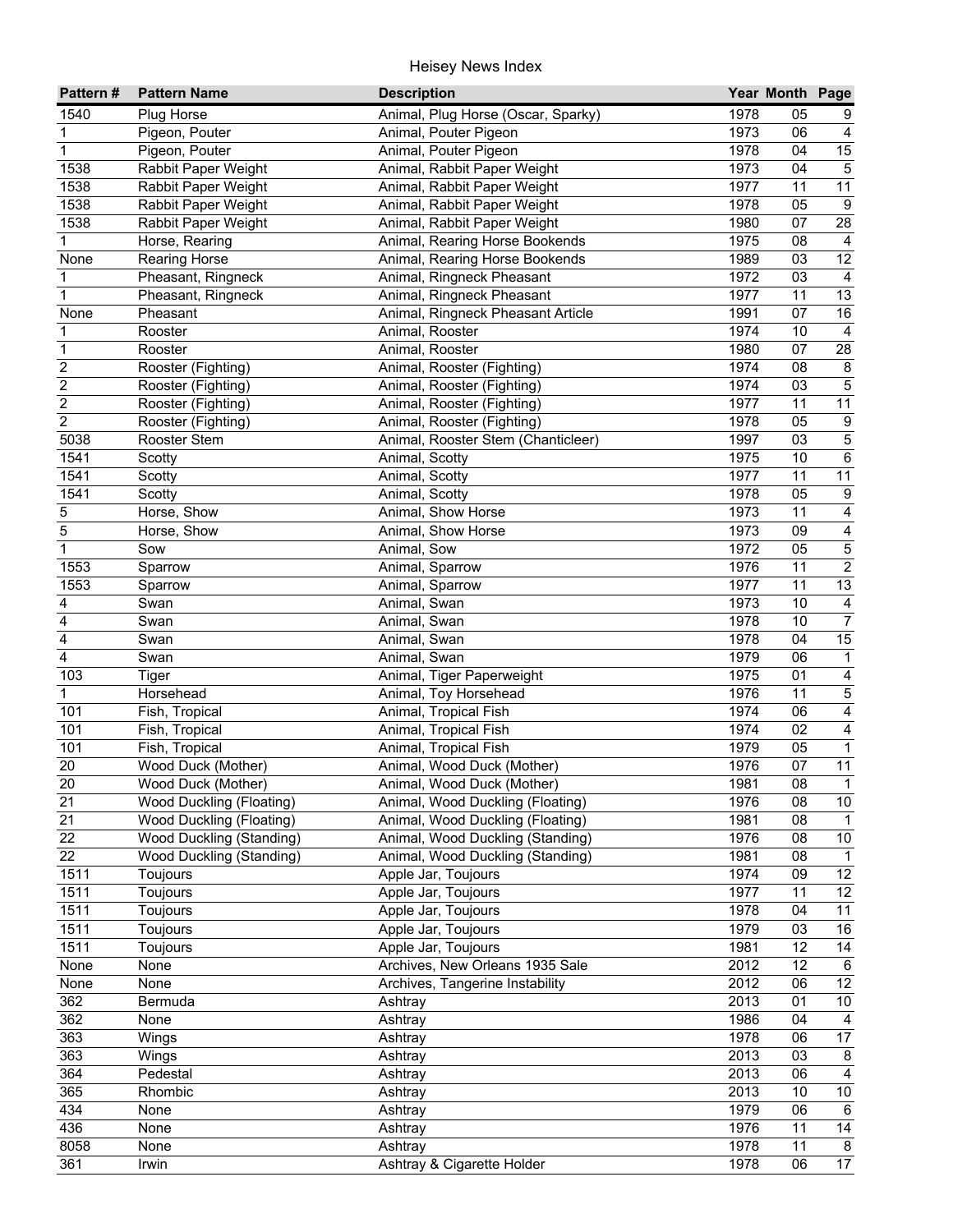| Pattern#   | <b>Pattern Name</b>  | <b>Description</b>             |              | Year Month Page |                         |
|------------|----------------------|--------------------------------|--------------|-----------------|-------------------------|
| 361        | Irwin                | Ashtray & Cigarette Holder     | 1979         | 07              | 6                       |
| 355        | Quator               | Ashtray & Match Holder, Quator | 1976         | 10              | 14                      |
| 355        | Quator               | Ashtray & Match Holder, Quator | 1979         | 06              | $\overline{7}$          |
| 360        | Winston              | Ashtray & Match Stand, Winston | 1978         | 06              | $\overline{17}$         |
| 1549       | Apple                | Ashtray, Apple                 | 1977         | 11              | $12 \overline{ }$       |
| 150        | <b>Banded Flute</b>  | Ashtray, Banded Flute 150      | 2011         | 07              | $\overline{5}$          |
| 1612       | <b>Botanical</b>     | Ashtray, Botanical             | 1981         | 12              | 14                      |
| 1179       | <b>Bowtie</b>        | Ashtray, Bowtie                | 1978         | 06              | 17                      |
| 1179       | <b>Bowtie</b>        | Ashtray, Bowtie                | 1980         | 09              | $\overline{7}$          |
| 1184       | Yeoman               | Ashtray, Bowtie, Yeoman        | 1977         | 02              | $\overline{8}$          |
| 1184       | Yeoman               | Ashtray, Bowtie, Yeoman        | 1978         | 12              | $\overline{11}$         |
| 1184       | Yeoman               | Ashtray, Bowtie, Yeoman        | 1980         | 09              | $\boldsymbol{7}$        |
| 1500       | <b>Bull's Eye</b>    | Ashtray, Bull's Eye 1500       | 2011         | 11              | $\overline{5}$          |
| 359        | Chesterfield         | Ashtray, Chesterfield          | 1978         | 06              | 17                      |
| 359        | Chesterfield         | Ashtray, Chesterfield Article  | 2012         | 03              | 12                      |
| 59         | None                 | Ashtray, Cigar                 | 2001         | 08              | $\,6\,$                 |
| 1486       | Coleport             | Ashtray, Coleport              | 1975         | 06              | $\overline{7}$          |
| 1486       | Coleport             | Ashtray, Coleport 1486         | 2011         | 02              | 11                      |
| 1286       | Cupid & Psyche       | Ashtray, Cupid & Psyche        | 1978         | 06              | 17                      |
| 1286       | Cupid & Psyche       | Ashtray, Cupid & Psyche        | 1981         | 04              | 11                      |
| 1535       | Diamond              | Ashtray, Diamond               | 2011         | 05              | $\bf 8$                 |
| 1454       | Diamond Point        | Ashtray, Diamond Point 1454    | 2011         | 05              | $\infty$                |
| 1606       | Double Four Concave  | Ashtray, Double Four Concave   | 2014         | 10              | $\overline{6}$          |
| 1589       | Horsehead, Double    | Ashtray, Double Horsehead      | 1985         | 07              | 19                      |
| 357        | Duck Ashtray         | Ashtray, Duck                  | 1974         | 11              | $\overline{\mathbf{4}}$ |
| 357        | Duck Ashtray         | Ashtray, Duck                  | 1978         | 06              | 17                      |
| 357        | Duck Ashtray         | Ashtray, Duck                  | 2012         | 01              | $\,6\,$                 |
| 440        | Facet                | Ashtray, Facet                 | 1978         | 06              | 17                      |
| 439        | Fatima               | Ashtray, Fatima                | 1978         | 06              | $\overline{17}$         |
| 439        | Fatima               | Ashtray, Fatima                | 2014         | 02              | $\overline{6}$          |
| 352        | <b>Flat Panel</b>    | Ashtray, Flat Panel            | 1976         | 10              | $\overline{14}$         |
| 352<br>356 | <b>Flat Panel</b>    | Ashtray, Flat Panel            | 1979<br>1977 | 06<br>07        | $\overline{7}$<br>18    |
| 356        | Gear                 | Ashtray, Gear                  | 1978         | 06              | 17                      |
| 356        | Gear<br>Gear         | Ashtray, Gear<br>Ashtray, Gear | 1979         | 06              | 6                       |
| 441        | Grape Leaf Square    | Ashtray, Grape Leaf Square     | 1975         | 01              | $\,6\,$                 |
| 441        | Grape Leaf Square    | Ashtray, Grape Leaf Square     | 1982         | 05              | $\overline{16}$         |
| 1489 1/2   | Puritan              | Ashtray, Horsehead             | 1976         | 11              | 10 <sub>1</sub>         |
| 1489 1/2   | Puritan              | Ashtray, Horsehead             | 1977         | 11              | 12                      |
| 1489 1/2   | Puritan              | Ashtray, Horsehead             | 1979         | 05              | 9                       |
| None       | Horsehead            | Ashtray, Horsehead, 4 head     | 1987         | 05              | 17                      |
| None       | Horsehead            | Ashtray, Horsehead, 4 head     | 1989         | 03              | 15                      |
| 1435       | None                 | Ashtray, Ind                   | 1977         | 11              | 12 <sup>°</sup>         |
| 1435       | None                 | Ashtray, Ind                   | 1981         | 07              | 12                      |
| 1186       | Yeoman               | Ashtray, Individual, Yeoman    | 1978         | 06              | 17                      |
| 1386       | Irish Setter         | Ashtray, Irish Setter          | 1978         | 06              | 17                      |
| 1386       | Irish Setter         | Ashtray, Irish Setter          | 1981         | 04              | 11                      |
| 361        | Irwin                | Ashtray, Irwin                 | 2012         | 11              | 10 <sup>°</sup>         |
| 442        | Maltese Cross        | Ashtray, Maltese Cross         | 1978         | 06              | 17                      |
| 353        | Medium Flat Panel    | Ashtray, Medium Flat Panel     | 1978         | 07              | 17                      |
| 1536       | <b>Military Hat</b>  | Ashtray, Military Hat          | 1991         | 05              | 4                       |
| 600        | Old Gold             | Ashtray, Old Gold              | 1978         | 06              | 17                      |
| 600        | Old Gold             | Ashtray, Old Gold              | 1980         | 08              | 18                      |
| 600        | Old Gold             | Ashtray, Old Gold 600          | 2011         | 07              | $\overline{5}$          |
| 1535       | Oval & Diamond Point | Ashtray, Oval & Diamond Point  | 1977         | 01              | $\overline{13}$         |
| 1593       | Prism                | Ashtray, Prism                 | 1978         | 06              | 15                      |
| 1593       | Prism                | Ashtray, Prism                 | 1979         | 05              | $\overline{9}$          |
| 1489       | Puritan              | Ashtray, Puritan               | 1974         | 09              | $\overline{12}$         |
| 1489       | Puritan              | Ashtray, Puritan               | 1975         | 11              | $\overline{11}$         |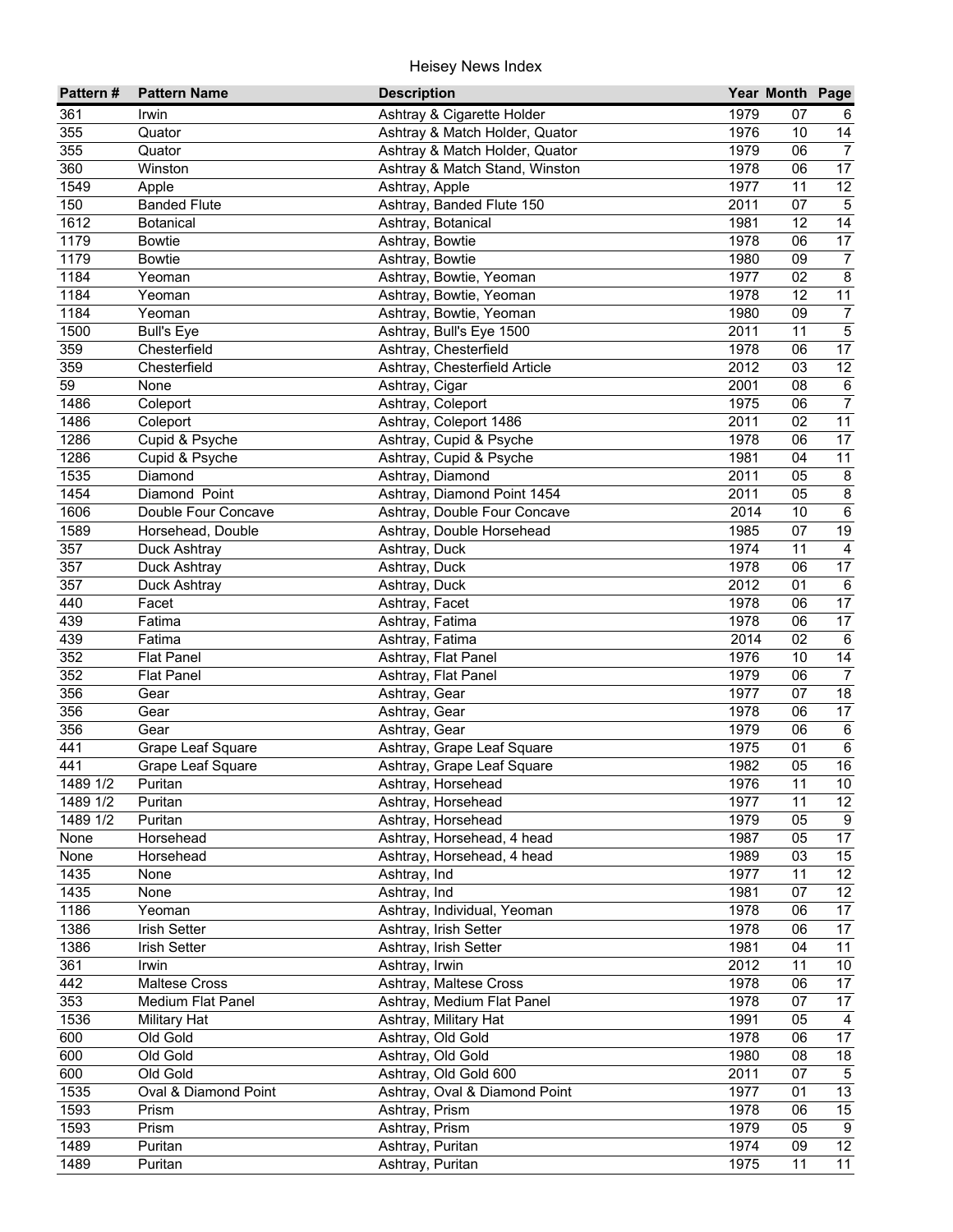| Pattern# | <b>Pattern Name</b>    | <b>Description</b>                    |      | Year Month Page |                         |
|----------|------------------------|---------------------------------------|------|-----------------|-------------------------|
| 1489     | Puritan                | Ashtray, Puritan                      | 1975 | 06              |                         |
| 1489     | Puritan                | Ashtray, Puritan                      | 1977 | 11              | 12                      |
| 1489     | Puritan                | Ashtray, Puritan                      | 1978 | 07              | 8                       |
| 1489     | Puritan                | Ashtray, Puritan                      | 1978 | 06              | 14                      |
| 1489     | Puritan                | Ashtray, Puritan                      | 1978 | 01              | 10                      |
| 1489     | Puritan                | Ashtray, Puritan                      | 1981 | 08              | $\overline{13}$         |
| 365      | Queen Anne (Old)       | Ashtray, Queen Anne                   | 1978 | 06              | 17                      |
| 1183     | Revere                 | Ashtray, Revere                       | 1977 | 04              | $\overline{12}$         |
| 1183     | Revere                 | Ashtray, Revere                       | 1979 | 06              | 6                       |
| 366      | Salem                  | Ashtray, Salem                        | 1978 | 06              | 17                      |
| 366      | Salem                  | Ashtray, Salem Article                | 2013 | 12              | $\overline{4}$          |
| 1601     | Fox, Sleeping, Ashtray | Ashtray, Sleeping Fox                 | 1975 | 03              | $\overline{\mathbf{4}}$ |
| 358      | Solitaire              | Ashtray, Solitaire                    | 1978 | 06              | 17                      |
| 358      | Solitaire              | Ashtray, Solitaire Article            | 2012 | 02              | $\sqrt{5}$              |
| 1611     | None                   | Ashtray, Square                       | 1981 | 12              | 14                      |
| 1510     | Square on Round        | Ashtray, Square on Round              | 1981 | 12              | 14                      |
| 1180     | Trefoil                | Ashtray, Trefoil                      | 1978 | 06              | 17                      |
| 1180     | Trefoil                | Ashtray, Trefoil 1180                 | 2011 | 11              | 21                      |
| 1533     | Wampum                 | Ashtray, Wampum                       | 1991 | 04              | 13                      |
| 356      | White Owl              | Ashtray, White Owl 356                | 2011 | 03              | 11                      |
| 360      | Winston                | Ashtray, Winston Article              | 2012 | 04              | 14                      |
| 1184     | Yeoman                 | Ashtray, Yeoman                       | 1979 | 06              | $\,6$                   |
| 1184     | Yeoman                 | Ashtray, Yeoman                       | 1981 | 08              | $\overline{7}$          |
| 1186     | Yeoman                 | Ashtray, Yeoman                       | 1981 | 10              | $\overline{12}$         |
| 1187     | Yeoman                 | Ashtray, Yeoman                       | 1978 | 06              | 17                      |
| 1200     | Yeoman                 | Ashtray, Yeoman                       | 1978 | 06              | 17                      |
| 1590     | Zodiac                 | Ashtray, Zodiac Pix                   | 2000 | 07              | $\mathbf{1}$            |
| 1541     | Athena                 | Athena Items                          | 1975 | 02              | $\overline{5}$          |
| 1541     | Athena                 | Athena Items                          | 1978 | 02              | $\overline{6}$          |
| 1541     | Athena                 | Athena Items                          | 1979 | 11              | 18                      |
| None     | None                   | Auction of Heisey Factory Machinery   | 2006 | 12              | 12                      |
| None     | Visible Cooking Ware   | Bake Ware by Heisey                   | 2001 | 01              | $\boldsymbol{9}$        |
| None     | Visible Cooking Ware   | Bake Ware by Heisey                   | 2002 | 07              | $\overline{8}$          |
| 1223     | Ridge Border           | Baked Apple Dish, Ridge Border        | 1979 | 01              | $\bf 8$                 |
| 150      | <b>Banded Flute</b>    | <b>Banded Flute Article</b>           | 1976 | 12              | $\overline{13}$         |
| 150      | <b>Banded Flute</b>    | <b>Banded Flute Article</b>           | 1976 | 02              | $\sqrt{5}$              |
| 150      | <b>Banded Flute</b>    | <b>Banded Flute Article</b>           | 1977 | 09              | 12                      |
| 150      | <b>Banded Flute</b>    | <b>Banded Flute Article</b>           | 1979 | $\overline{02}$ | $\overline{13}$         |
| 150      | <b>Banded Flute</b>    | <b>Banded Flute Article</b>           | 1980 | 11              | 15                      |
| 150      | <b>Banded Flute</b>    | <b>Banded Flute Article</b>           | 1980 | 10              | $\overline{c}$          |
| 150      | <b>Banded Flute</b>    | <b>Banded Flute Article</b>           | 1980 | 08              | $\overline{7}$          |
| 150      | <b>Banded Flute</b>    | <b>Banded Flute Article</b>           | 1981 | 10              | $\infty$                |
| 150      | <b>Banded Flute</b>    | <b>Banded Flute Article</b>           | 1981 | 03              | $\overline{7}$          |
| 150      | <b>Banded Flute</b>    | <b>Banded Flute Article</b>           | 1985 | 04              | $\bf 8$                 |
| 150      | <b>Banded Flute</b>    | <b>Banded Flute Article</b>           | 1990 | 10              | 14                      |
| 150      | <b>Banded Flute</b>    | <b>Banded Flute Update</b>            | 1991 | 02              | 11                      |
| 461      | <b>Banded Picket</b>   | Banded Picket 461 Basket Reproduction | 2009 | 07              | 19                      |
| 5063     | Rooster, Bantam        | Bantam Rooster, Heisey vs. Morgantown | 1982 | 03              | 16                      |
| None     | None                   | <b>Barware Pix</b>                    | 1985 | 09              | $\bf 8$                 |
| 4033     | Maloney                | Barware, Maloney                      | 1980 | 04              | $\,$ 5 $\,$             |
| 4033     | Maloney                | Barware, Maloney                      | 1981 | 01              | $\overline{4}$          |
| 1489     | Puritan                | Barware, Puritan                      | 1977 | 11              | 14                      |
| 1489     | Puritan                | Barware, Puritan                      | 1978 | 04              | $\overline{12}$         |
| 1489     | Puritan                | Barware, Puritan                      | 1978 | 01              | 10                      |
| 350      | None                   | Basket                                | 1976 | 04              | 4                       |
| 456      | None                   | <b>Basket Article</b>                 | 1995 | 11              | 9                       |
| None     | None                   | <b>Basket Index</b>                   | 1992 | 09              | $\overline{12}$         |
| None     | None                   | <b>Basket Index</b>                   | 1996 | 04              | 12 <sup>°</sup>         |
| 461      | <b>Banded Picket</b>   | Basket, Banded Picket                 | 1976 | 11              | 11                      |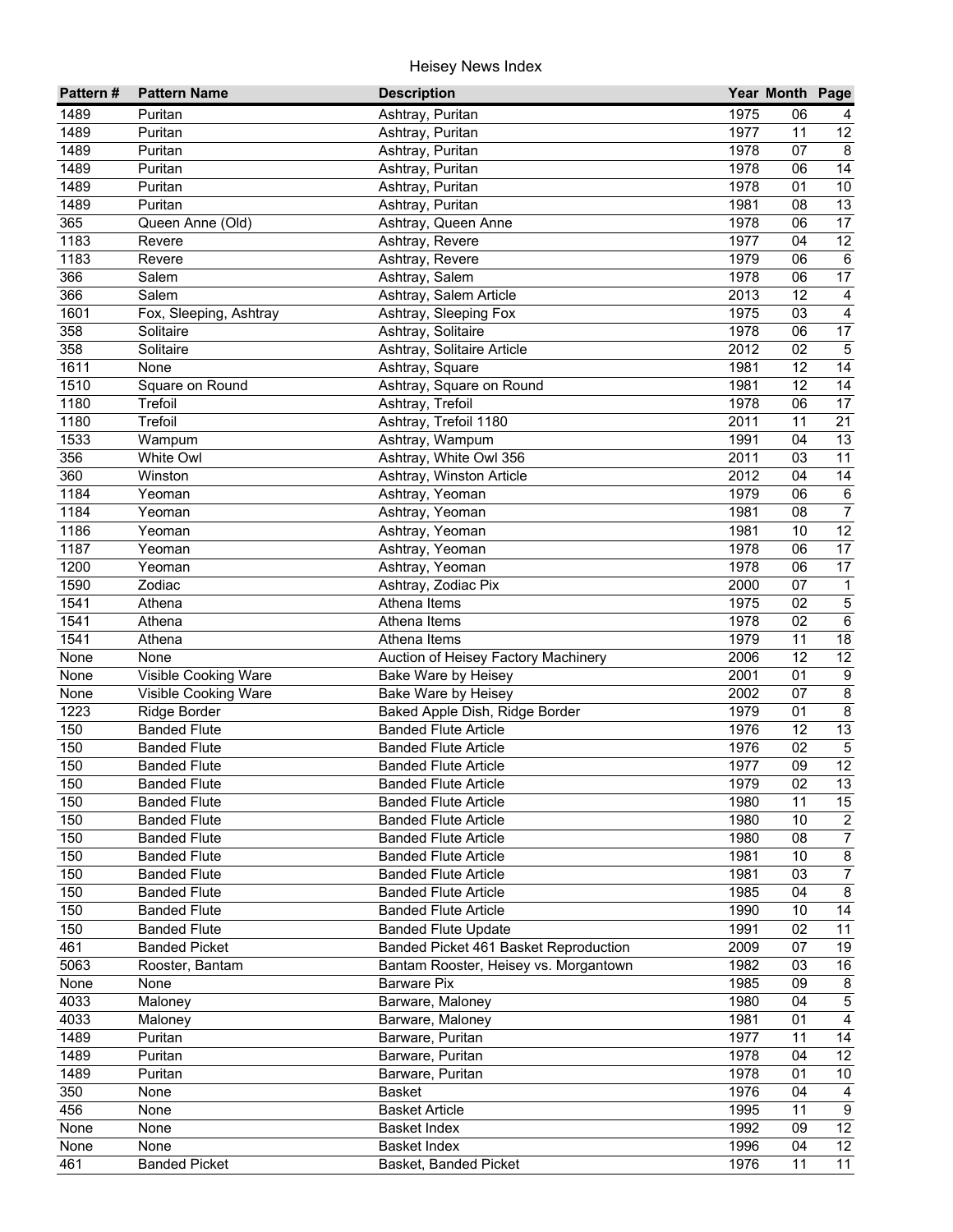| Pattern# | <b>Pattern Name</b>     | <b>Description</b>                 |      | Year Month Page |                 |
|----------|-------------------------|------------------------------------|------|-----------------|-----------------|
| 461      | <b>Banded Picket</b>    | Basket, Banded Picket              | 1979 | 11              | 6               |
| 461      | <b>Banded Picket</b>    | Basket, Banded Picket              | 1979 | 02              | 6               |
| 463      | <b>Bonnet</b>           | Basket, Bonnet                     | 1976 | 11              | $\overline{11}$ |
| 463      | <b>Bonnet</b>           | Basket, Bonnet                     | 1976 | 05              | 14              |
| 459      | Colonial                | Basket, Colonial                   | 1974 | 04              | 11              |
| 459      | Colonial                | Basket, Colonial                   | 1976 | 11              | 11              |
| 459      | Colonial                | Basket, Colonial                   | 1976 | 05              | $\overline{15}$ |
| 459      | Colonial                | Basket, Colonial                   | 1978 | 09              | $\overline{6}$  |
| 459      | Colonial                | Basket, Colonial                   | 1979 | 04              | $\overline{4}$  |
| 459      | Colonial                | Basket, Colonial                   | 1980 | 12              | $\overline{4}$  |
| 1503     | Crystolite              | Basket, Crystolite Article         | 1993 | 06              | 10              |
| 480      | Daisy & Leaves          | Basket, Daisy & Leaves             | 1976 | 11              | 11              |
| 480      | Daisy & Leaves          | Basket, Daisy & Leaves             | 1978 | 01              | 8               |
| 417      | Double Rib & Panel      | Basket, Double Rib & Panel         | 1976 | 11              | 11              |
| 417      | Double Rib & Panel      | Basket, Double Rib & Panel         | 1993 | 01              | 13              |
| 464      | Lokay                   | Basket, Fruit                      | 1976 | 11              | 11              |
| 464      | Lokay                   | Basket, Fruit                      | 1978 | 01              | $\bf 8$         |
| 464      | Lokay                   | Basket, Fruit                      | 1993 | 08              | 12              |
| 466      | <b>Great Plains</b>     | Basket, Fruit                      | 1976 | 11              | 11              |
| 466      | <b>Great Plains</b>     | Basket, Great Plains Article       | 1993 | 08              | 12              |
| 477      | Hairpin                 | Basket, Hairpin                    | 1974 | 04              | 11              |
| 477      | Hairpin                 | Basket, Hairpin                    | 1976 | 11              | 11              |
| 477      | Hairpin                 | Basket, Hairpin                    | 1977 | 12              | $\overline{7}$  |
| 467      | Helmet                  | Basket, Helmet                     | 1976 | 11              | $\overline{11}$ |
| 467      | Helmet                  | Basket, Helmet                     | 1978 | 01              | $\mathbf 5$     |
| 467      | Helmet                  | Basket, Helmet                     | 1979 | 05              | 3               |
| 1540     | Lariat                  | Basket, Lariat Article             | 1993 | 11              | $\overline{9}$  |
| 473      | Narrow Flute w/Rim      | Basket, Narrow Flute w/Rim         | 1974 | 04              | $\overline{11}$ |
| 473      | Narrow Flute w/Rim      | Basket, Narrow Flute w/Rim Article | 1995 | 07              | $9\,$           |
| 500      | Octagon                 | Basket, Octagon                    | 1976 | 11              | $\overline{11}$ |
| 500      | Octagon                 | Basket, Octagon Article            | 1994 | 12              | $\overline{9}$  |
| 458      | Picket                  | Basket, Picket                     | 1974 | 04              | 11              |
| 458      | Picket                  | Basket, Picket                     | 1976 | 11              | $\overline{11}$ |
| 458      | Picket                  | Basket, Picket                     | 1976 | 05              | $\overline{15}$ |
| 458      | Picket                  | Basket, Picket                     | 1979 | 11              | $\,6\,$         |
| 458      | Picket                  | Basket, Picket                     | 1979 | 04              | $\overline{4}$  |
| 460      | Pinwheel & Fan          | Basket, Pinwheel & Fan             | 1974 | 04              | 11              |
| 460      | Pinwheel & Fan          | Basket, Pinwheel & Fan             | 1976 | 11              | $\overline{11}$ |
| 460      | Pinwheel & Fan          | Basket, Pinwheel & Fan             | 1978 | 04              | $\overline{3}$  |
| 462      | Plain Hexagon           | Basket, Plain Hexagon              | 1976 | 11              | 11              |
| 462      | Plain Hexagon           | Basket, Plain Hexagon              | 1976 | 05              | $\overline{15}$ |
| 462      | Plain Hexagon           | Basket, Plain Hexagon              | 1979 | 11              | $\,6\,$         |
| 465      | Recessed Panel          | Basket, Recessed Panel             | 1974 | 04              | 11              |
| 465      | Recessed Panel          | Basket, Recessed Panel             | 1976 | 11              | 11              |
| 465      | <b>Recessed Panel</b>   | Basket, Recessed Panel             | 1977 | 15              | 15              |
| 465      | <b>Recessed Panel</b>   | Basket, Recessed Panel             | 1979 | 04              | 4               |
| 465      | Recessed Panel          | Basket, Recessed Panel             | 1981 | 12              | 8               |
| 1183     | Revere                  | Basket, Revere Article             | 1994 | 11              | 11              |
| 1295     | <b>Bead Swag</b>        | Bead Swag Item List                | 2007 | 12              | $\overline{7}$  |
| 1295     | Bead Swag               | <b>Bead Swag Items</b>             | 1972 | 07              | 11              |
| 1295     | Bead Swag               | <b>Bead Swag Items</b>             | 1973 | 01              | $\overline{c}$  |
| 1295     | Bead Swag               | <b>Bead Swag Items</b>             | 1976 | 08              | $\overline{9}$  |
| 1295     | <b>Bead Swag</b>        | <b>Bead Swag Items</b>             | 1979 | 11              | $\overline{12}$ |
| 1295     | Bead Swag               | <b>Bead Swag Items</b>             | 1979 | 06              | 10              |
| 1295     | Bead Swag               | Bead Swag Items                    | 1980 | 09              | $\infty$        |
| 1295     | Bead Swag               | <b>Bead Swag Items</b>             | 1980 | 05              | $\overline{12}$ |
| 1295     | <b>Bead Swag</b>        | <b>Bead Swag Items</b>             | 1980 | 05              | $\overline{4}$  |
| 1235     | Beaded Panel & Sunburst | Beaded Panel & Sunburst 1235 List  | 2010 | 03              | $\overline{9}$  |
| 1235     | Beaded Panel & Sunburst | Beaded Panel & Sunburst Items      | 1973 | 02              | $\overline{2}$  |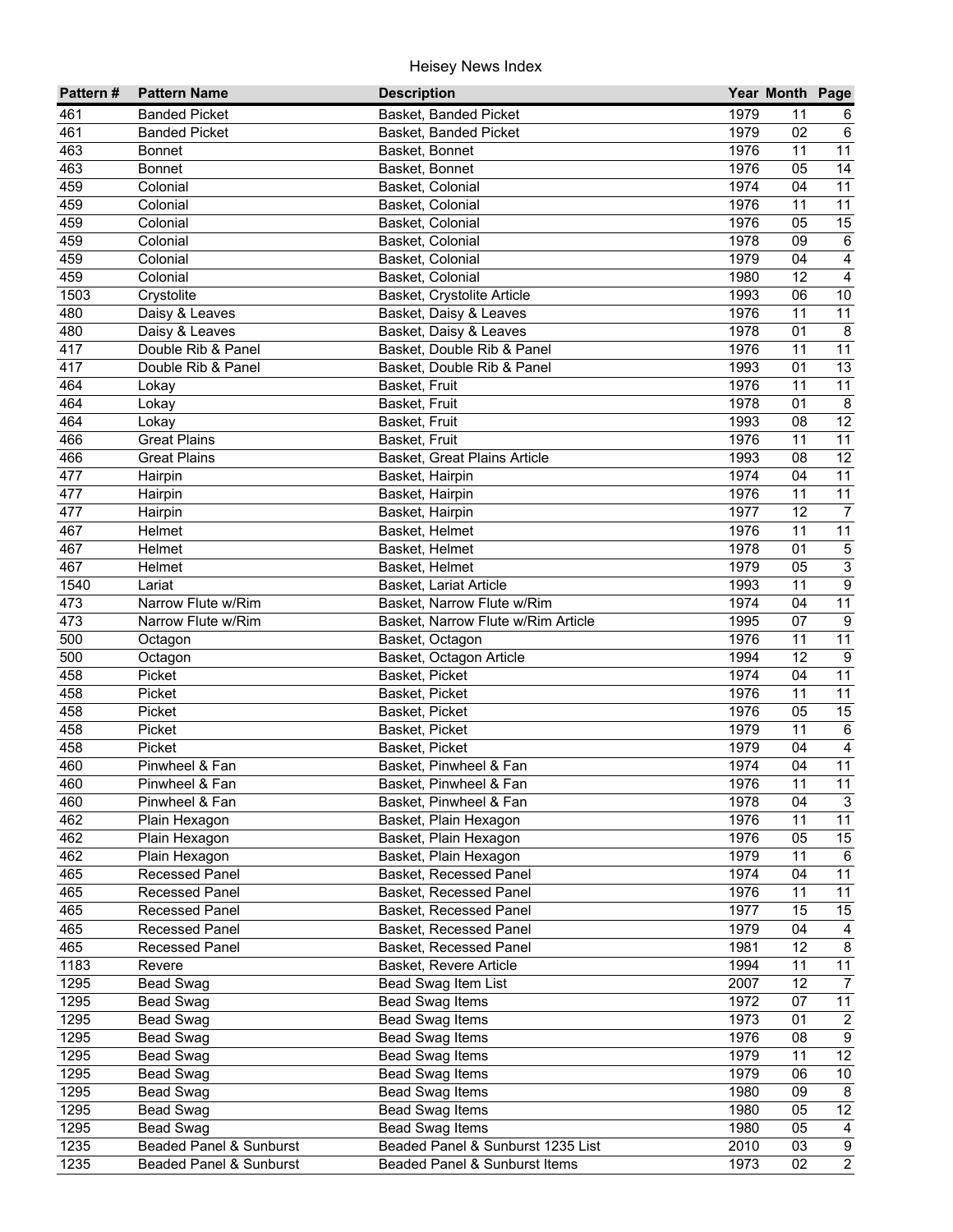| Pattern# | <b>Pattern Name</b>                | <b>Description</b>                     |      | Year Month Page |                         |
|----------|------------------------------------|----------------------------------------|------|-----------------|-------------------------|
| 1235     | Beaded Panel & Sunburst            | Beaded Panel & Sunburst Items          | 1976 | 08              | 9                       |
| 1235     | Beaded Panel & Sunburst            | Beaded Panel & Sunburst Items          | 1979 | 01              | $\overline{7}$          |
| 1235     | <b>Beaded Panel &amp; Sunburst</b> | Beaded Panel & Sunburst Items          | 1980 | 09              | $\overline{4}$          |
| 1235     | Beaded Panel & Sunburst            | Beaded Panel & Sunburst Items          | 1980 | 05              | $\overline{4}$          |
| 1235     | <b>Beaded Panel &amp; Sunburst</b> | Beaded Panel & Sunburst Items          | 1981 | 12              | 10                      |
| 1235     | Beaded Panel & Sunburst            | Beaded Panel & Sunburst Items          | 1981 | 11              | $\overline{15}$         |
| 1235     | Beaded Panel & Sunburst            | Beaded Panel & Sunburst Items          | 1981 | 10              | 9                       |
| 1235     | Beaded Panel & Sunburst            | Beaded Panel & Sunburst Items          | 2001 | 10              | 10                      |
| 150      | <b>Banded Flute</b>                | Bedroom Set, Banded Flute              | 1988 | 07              | 19                      |
| 352      | <b>Flat Panel</b>                  | Bedroom Set, Flat Panel                | 1976 | 02              | $\sqrt{5}$              |
| 600      | Beer Mug                           | Beer Mugs, 600-617                     | 2006 | 11              | $\overline{7}$          |
| 5022     | Graceful                           | Bell, Dinner, Graceful                 | 1974 | 06              | $\overline{7}$          |
| 5022     | Graceful                           | Bell, Dinner, Graceful                 | 1978 | 01              | 13                      |
| 3408     | Jamestown                          | Bell, Dinner, Jamestown                | 1977 | 11              | 12                      |
| 3408     | Jamestown                          | Bell, Dinner, Jamestown                | 1979 | 03              | 16                      |
| 3408     | Jamestown                          | Bell, Dinner, Jamestown                | 1981 | 12              | 14                      |
| 4091     | Kimberly                           | Bell, Dinner, Kimberly                 | 1977 | 11              | $\overline{12}$         |
| 1560     | Victorean Doll                     | Bell, Victorean Doll                   | 1974 | 09              | $\overline{12}$         |
| 1560     | Victorean Doll                     | Bell, Victorean Doll                   | 1975 | 06              | $\overline{4}$          |
| 1560     | Victorean Doll                     | Bell, Victorean Doll                   | 1980 | 07              | 27                      |
| None     | None                               | Bells by Heisey                        | 2001 | 06              | $\,$ 5 $\,$             |
| None     | None                               | <b>Bitters Bottle Definition</b>       | 1991 | 03              | $\overline{9}$          |
| None     | None                               | <b>Bitters Bottle List</b>             | 2005 | 07              | $\overline{7}$          |
| 3417     | Adkins                             | <b>Bitters Bottle, Adkins</b>          | 1981 | 01              | $\overline{4}$          |
| 393      | <b>Narrow Flute</b>                | <b>Bitters Bottle, Narrow Flute</b>    | 1980 | 02              | $\overline{16}$         |
| 300      | Peerless                           | <b>Bitters Bottle, Peerless</b>        | 1977 | 07              | 20                      |
| 1489     | Puritan                            | <b>Bitters Bottle, Puritan</b>         | 1978 | 10              | 14                      |
| 1489     | Puritan                            | <b>Bitters Bottle, Puritan</b>         | 1978 | 04              | $\overline{12}$         |
| 1489     | Puritan                            | <b>Bitters Bottle, Puritan</b>         | 1981 | 01              | $\overline{1}$          |
| 333      | <b>Waldorf Astoria</b>             | Bitters Bottle, Waldorf Astoria        | 1977 | 07              | 20                      |
| None     | None                               | <b>Black Light Theory</b>              | 1982 | 01              | $\overline{7}$          |
| None     | None                               | <b>Black Light Use</b>                 | 1977 | 11              | $\overline{4}$          |
| None     | None                               | <b>Black Light Use</b>                 | 1978 | 12              | $\overline{\mathbf{5}}$ |
| None     | None                               | <b>Board of Director Candidates</b>    | 2018 | $\overline{5}$  | $\overline{6}$          |
| 8        | None                               | Bobeche                                | 1979 | 11              | $\overline{1}$          |
| 300      | Peerless                           | Bon Bon, Peerless                      | 1979 | 06              | $\bf 8$                 |
| None     | None                               | Book, Colors of Heisey, Coe            | 2006 | 09              | $\overline{4}$          |
| 1551     | Horsehead                          | Bookend, Reclining Horsehead           | 1986 | 01              | $\bf 8$                 |
| 4004     | Impromptu                          | Booklet, Promotional, Impromptu        | 2005 | 08              | $\mathbf 5$             |
| 1567     | Plantation                         | Booklet, Promotional, Plantation       | 2005 | 03              | $\boldsymbol{9}$        |
| None     | <b>Books</b>                       | Books, Added to Library                | 2004 | 12              | $10\,$                  |
| None     | None                               | Bosworth, Fred Employee Article        | 1992 | 05              | 14                      |
| None     | None                               | Bosworth, Fred Employee Article-Part 1 | 1997 | 07              | 13                      |
| None     | None                               | Bosworth, Fred Employee Article-Part 2 | 1997 | 09              | 8                       |
| None     | None                               | Bosworth, Fred Employee Article-Part 3 | 1997 | 10              | 12                      |
| None     | None                               | Bosworth, Fred Employee Article-Part 4 | 1998 | 01              | 10                      |
| None     | None                               | Bosworth, Fred Employee Article-Part 5 | 1998 | 03              | 16                      |
| None     | None                               | Bosworth, Fred Employee Article-Part 6 | 1998 | 04              | 12                      |
| 5003     | Crystolite                         | Bowl, Crystolite, Blown                | 1977 | 06              | 15                      |
| 8007     | Daisy Scroll                       | Bowl, Daisy Scroll                     | 1975 | 08              | 10                      |
| 3335     | None                               | Bowl, Finger                           | 1980 | 02              | $\overline{5}$          |
| 4074     | None                               | Bowl, Finger                           | 1978 | 08              | 14                      |
| 4075     | None                               | Bowl, Finger                           | 1979 | 07              | 14                      |
| 4080     | None                               | Bowl, Finger                           | 1976 | 12              | $\,6\,$                 |
| 4080     | None                               | Bowl, Finger                           | 1978 | 09              | $\overline{9}$          |
| 4080     | None                               | Bowl, Finger                           | 1980 | 02              | $\overline{7}$          |
| 5012     | Urn                                | Bowl, Floral, Urn                      | 1976 | 04              | $\overline{5}$          |
| 8037     | <b>Fluted Diamond Foot</b>         | Bowl, Fluted Diamond Foot, Fruit       | 2014 | 08              | $\,6\,$                 |
| 8006     | Lattice Band                       | Bowl, Lattice Band                     | 1973 | 08              | $\overline{8}$          |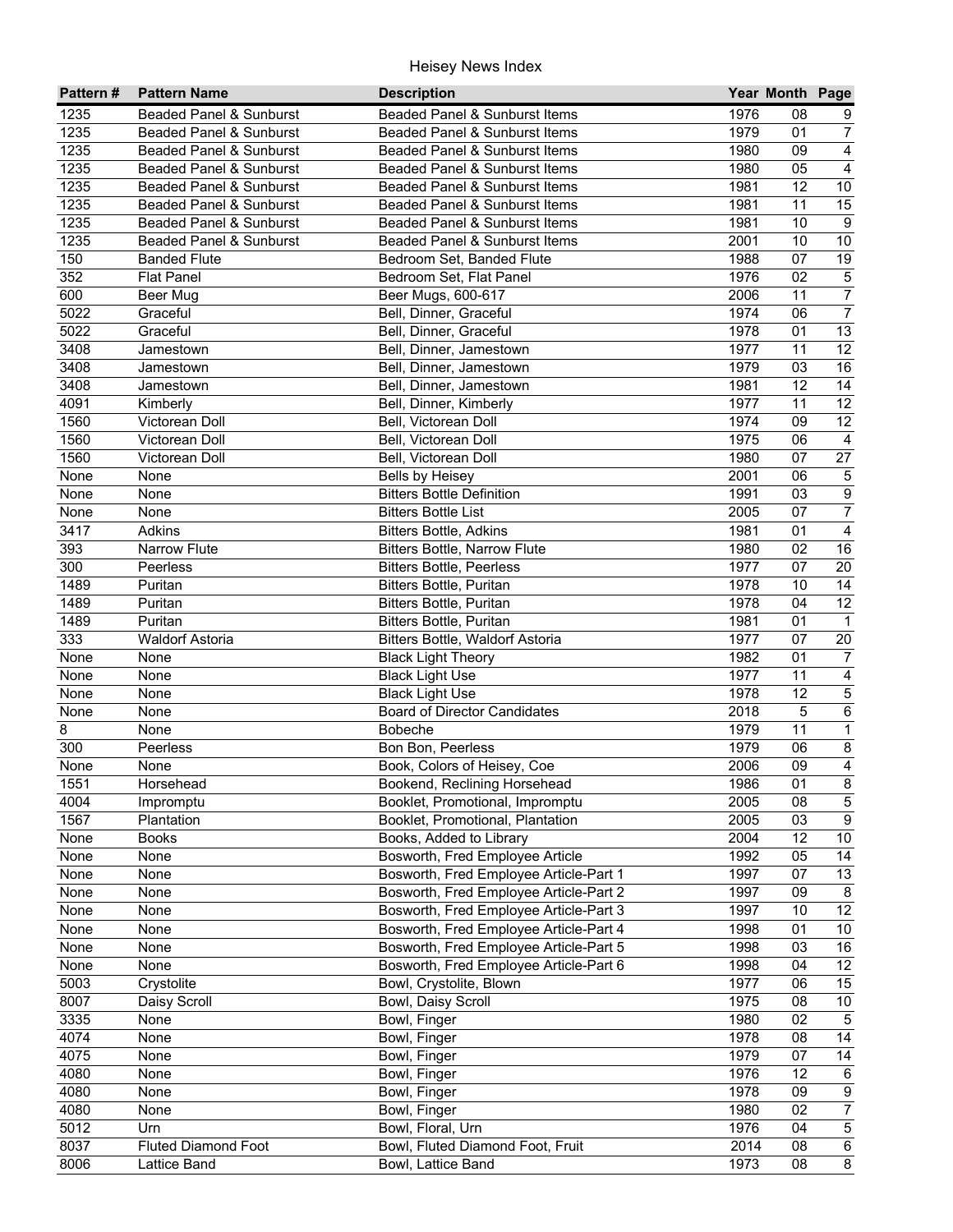| 8006<br>1975<br>Lattice Band<br>Bowl, Lattice Band<br>01<br>6<br>1183<br>Bowl, Revere, Oval Footed Fruit<br>2014<br>08<br>Revere<br>6<br>$\overline{5}$<br>1977<br>08<br><b>Ribbon Candy</b><br>Bowl, Ribbon Candy<br>$6\overline{6}$<br>1979<br>02<br>Steele<br>Bowl, Rose<br>$\overline{7}$<br>1975<br>08<br>None<br>None<br><b>British Registry Marks</b><br>$\overline{8}$<br>1978<br>10<br>None<br>None<br><b>British Registry Marks</b><br>$\overline{8}$<br>None<br>1979<br>06<br>None<br><b>British Registry Marks</b><br>None<br>1979<br>02<br>10<br>None<br><b>British Registry Marks</b><br>2002<br>None<br><b>British Registry Marks</b><br>01<br>10<br>None<br>1951<br>2006<br>Brochure, Cabochon List<br>06<br>6<br>Cabochon<br>2010<br>11<br>None<br>Brochure, Cocktail Shakers<br>09<br>None<br>2008<br>08<br>$\sqrt{5}$<br>None<br>Brochure, Colors<br>$\mathbf 5$<br>1503<br>Crystolite<br>Brochure, Crystolite 1503<br>2007<br>10<br>$\mathbf 5$<br>1503<br>2007<br>11<br>Crystolite<br>Brochure, Crystolite 1503, Part II<br>$\overline{5}$<br>None<br>None<br>Brochure, Epergnette II<br>2008<br>09<br>$\overline{5}$<br>2008<br>05<br>None<br>Brochure, Flamingo Pieces List<br>None<br>$\overline{5}$<br>3394<br>Brochure, Gascony 3394 Cocktail List<br>2008<br>04<br>Gascony<br>$\overline{5}$<br>10<br>None<br>Brochure, Gifts for any occasion<br>2008<br>None<br>$\overline{5}$<br>1003<br>Brochure, Ivy Cutting 1003<br>2007<br>03<br><b>Ivy Cutting</b><br>$\overline{5}$<br>1488<br>2008<br>02<br>Kohinoor<br>Brochure, Kohinoor 1488 & 4085<br>5<br>1540<br>2007<br>09<br>Brochure, Lariat 1540<br>Lariat<br>$\overline{5}$<br>1540<br>2008<br>11<br>Brochure, Lariat 1540, Part II<br>Lariat<br>$\overline{5}$<br>503<br>2008<br>03<br>Brochure, Minuet Etch 503, Part II<br>Minuet Etch<br>$\overline{5}$<br>2008<br>06<br>None<br>Brochure, Moongleam<br>None<br>341<br>8<br>2006<br>02<br>Old Williamsburg<br>Brochure, Old Williamsburg 341<br>5<br>5024<br>2007<br>02<br>Oxford<br>Brochure, Oxford 5024<br>$\mathbf 5$<br>1567<br>2008<br>12<br>Plantation<br>Brochure, Plantation II<br>$\overline{5}$<br>1469<br>2006<br>11<br>Ridgeleigh<br>Brochure, Ridgeleigh 1469<br>$\overline{5}$<br>2008<br>07<br>None<br>None<br>Brochure, Sahara<br>$\overline{8}$<br>None<br>None<br>Brochure, Salad Aid<br>2010<br>10<br>$\overline{6}$<br>01<br>None<br>None<br>Brochure, Sandwich Pattern<br>2008<br>$\overline{5}$<br>1485<br>Saturn<br>Brochure, Saturn 1485<br>2007<br>04<br>$\overline{5}$<br>1483<br>Brochure, Stanhope, 1483, 4083<br>2007<br>08<br>Stanhope<br>$\overline{5}$<br>411<br>Tudor<br>Brochure, Tudor<br>2006<br>10<br>$\overline{5}$<br>1519<br>2006<br>12<br>Waverly<br>Brochure, Waverly 1519<br>$\overline{5}$<br>1590<br>Zodiac<br>Brochure, Zodiac 1590<br>2006<br>07<br>$\overline{8}$<br>1978<br>10<br>300<br>Butter Dish & Cover, Peerless<br>Peerless<br>$\overline{7}$<br>$1235$<br>1979<br>$\overline{01}$<br>Beaded Panel & Sunburst<br>Butter Lid, Beaded Panel & Sunburst<br>1977<br>03<br>16<br>400<br>Butter, Colonial Scalloped Top<br><b>Colonial Scalloped Top</b><br>423<br>1998<br>01<br>Diamond Band<br>Butter, Diamond Band<br>6<br>19<br>1951<br>2006<br>02<br>Cabochon<br><b>Cabochon Design Variations</b><br>1951<br>2005<br>09<br>Cabochon<br>Cabochon Item List<br>$\overline{7}$<br>$\overline{3}$<br>1973<br>1951<br>06<br>Cabochon<br>Cabochon Items<br>14<br>1951<br>1978<br>Cabochon<br>Cabochon Items<br>10<br>1951<br>1978<br>03<br>8<br>Cabochon<br>Cabochon Items<br>1951<br>1979<br>$18$<br>Cabochon<br>Cabochon Items<br>10<br>12<br>1951<br>Cabochon<br>Cabochon Items<br>1980<br>07<br>1951<br>1981<br>$\overline{4}$<br>Cabochon<br>Cabochon Items<br>08<br>$\overline{12}$<br>1951<br>1981<br>03<br>Cabochon<br>Cabochon Items<br>15<br>1951<br>1981<br>02<br>Cabochon<br>Cabochon Items<br>12<br>1951<br>1988<br>Cabochon<br>Cabochon List<br>03<br>2004<br>None<br>Cake Servers List<br>06<br>None<br>$\overline{4}$<br>1979<br>400<br>Cake Stand, Colonial Scalloped Top<br>02<br>10<br><b>Colonial Scalloped Top</b><br>$\overline{21}$<br>2018<br>$\overline{2}$<br>None<br>Calling All Cooks cookbook<br>None<br>1977<br>11<br>12<br>1513<br>Baroque<br>Candelabra, Baroque Epergne<br>$\,6\,$<br>1981<br>04<br>10 <sup>1</sup><br>Doric<br>Candelabra, Doric<br>1975<br>1488<br>Kohinoor<br>Candelabra, Kohinoor<br>06<br>7 | Pattern# | <b>Pattern Name</b> | <b>Description</b>           | Year Month Page |  |
|------------------------------------------------------------------------------------------------------------------------------------------------------------------------------------------------------------------------------------------------------------------------------------------------------------------------------------------------------------------------------------------------------------------------------------------------------------------------------------------------------------------------------------------------------------------------------------------------------------------------------------------------------------------------------------------------------------------------------------------------------------------------------------------------------------------------------------------------------------------------------------------------------------------------------------------------------------------------------------------------------------------------------------------------------------------------------------------------------------------------------------------------------------------------------------------------------------------------------------------------------------------------------------------------------------------------------------------------------------------------------------------------------------------------------------------------------------------------------------------------------------------------------------------------------------------------------------------------------------------------------------------------------------------------------------------------------------------------------------------------------------------------------------------------------------------------------------------------------------------------------------------------------------------------------------------------------------------------------------------------------------------------------------------------------------------------------------------------------------------------------------------------------------------------------------------------------------------------------------------------------------------------------------------------------------------------------------------------------------------------------------------------------------------------------------------------------------------------------------------------------------------------------------------------------------------------------------------------------------------------------------------------------------------------------------------------------------------------------------------------------------------------------------------------------------------------------------------------------------------------------------------------------------------------------------------------------------------------------------------------------------------------------------------------------------------------------------------------------------------------------------------------------------------------------------------------------------------------------------------------------------------------------------------------------------------------------------------------------------------------------------------------------------------------------------------------------------------------------------------------------------------------------------------------------------------------------------------------------------------------------------------------------------------------------------------------------------------------------------------------------------------------------------------------------------------------------------------------------------------------------------------------------------------------------------------------------------------------------------------------------------------------------------------------------------------------------------------------------------------------------------------------------------------------------------------------------------------------------------------------------------------------------------------------------------------------------------------------------------------------------------------------------------------------------------------|----------|---------------------|------------------------------|-----------------|--|
|                                                                                                                                                                                                                                                                                                                                                                                                                                                                                                                                                                                                                                                                                                                                                                                                                                                                                                                                                                                                                                                                                                                                                                                                                                                                                                                                                                                                                                                                                                                                                                                                                                                                                                                                                                                                                                                                                                                                                                                                                                                                                                                                                                                                                                                                                                                                                                                                                                                                                                                                                                                                                                                                                                                                                                                                                                                                                                                                                                                                                                                                                                                                                                                                                                                                                                                                                                                                                                                                                                                                                                                                                                                                                                                                                                                                                                                                                                                                                                                                                                                                                                                                                                                                                                                                                                                                                                                                                                          |          |                     |                              |                 |  |
|                                                                                                                                                                                                                                                                                                                                                                                                                                                                                                                                                                                                                                                                                                                                                                                                                                                                                                                                                                                                                                                                                                                                                                                                                                                                                                                                                                                                                                                                                                                                                                                                                                                                                                                                                                                                                                                                                                                                                                                                                                                                                                                                                                                                                                                                                                                                                                                                                                                                                                                                                                                                                                                                                                                                                                                                                                                                                                                                                                                                                                                                                                                                                                                                                                                                                                                                                                                                                                                                                                                                                                                                                                                                                                                                                                                                                                                                                                                                                                                                                                                                                                                                                                                                                                                                                                                                                                                                                                          |          |                     |                              |                 |  |
|                                                                                                                                                                                                                                                                                                                                                                                                                                                                                                                                                                                                                                                                                                                                                                                                                                                                                                                                                                                                                                                                                                                                                                                                                                                                                                                                                                                                                                                                                                                                                                                                                                                                                                                                                                                                                                                                                                                                                                                                                                                                                                                                                                                                                                                                                                                                                                                                                                                                                                                                                                                                                                                                                                                                                                                                                                                                                                                                                                                                                                                                                                                                                                                                                                                                                                                                                                                                                                                                                                                                                                                                                                                                                                                                                                                                                                                                                                                                                                                                                                                                                                                                                                                                                                                                                                                                                                                                                                          | 8010     |                     |                              |                 |  |
|                                                                                                                                                                                                                                                                                                                                                                                                                                                                                                                                                                                                                                                                                                                                                                                                                                                                                                                                                                                                                                                                                                                                                                                                                                                                                                                                                                                                                                                                                                                                                                                                                                                                                                                                                                                                                                                                                                                                                                                                                                                                                                                                                                                                                                                                                                                                                                                                                                                                                                                                                                                                                                                                                                                                                                                                                                                                                                                                                                                                                                                                                                                                                                                                                                                                                                                                                                                                                                                                                                                                                                                                                                                                                                                                                                                                                                                                                                                                                                                                                                                                                                                                                                                                                                                                                                                                                                                                                                          | 4157     |                     |                              |                 |  |
|                                                                                                                                                                                                                                                                                                                                                                                                                                                                                                                                                                                                                                                                                                                                                                                                                                                                                                                                                                                                                                                                                                                                                                                                                                                                                                                                                                                                                                                                                                                                                                                                                                                                                                                                                                                                                                                                                                                                                                                                                                                                                                                                                                                                                                                                                                                                                                                                                                                                                                                                                                                                                                                                                                                                                                                                                                                                                                                                                                                                                                                                                                                                                                                                                                                                                                                                                                                                                                                                                                                                                                                                                                                                                                                                                                                                                                                                                                                                                                                                                                                                                                                                                                                                                                                                                                                                                                                                                                          |          |                     |                              |                 |  |
|                                                                                                                                                                                                                                                                                                                                                                                                                                                                                                                                                                                                                                                                                                                                                                                                                                                                                                                                                                                                                                                                                                                                                                                                                                                                                                                                                                                                                                                                                                                                                                                                                                                                                                                                                                                                                                                                                                                                                                                                                                                                                                                                                                                                                                                                                                                                                                                                                                                                                                                                                                                                                                                                                                                                                                                                                                                                                                                                                                                                                                                                                                                                                                                                                                                                                                                                                                                                                                                                                                                                                                                                                                                                                                                                                                                                                                                                                                                                                                                                                                                                                                                                                                                                                                                                                                                                                                                                                                          |          |                     |                              |                 |  |
|                                                                                                                                                                                                                                                                                                                                                                                                                                                                                                                                                                                                                                                                                                                                                                                                                                                                                                                                                                                                                                                                                                                                                                                                                                                                                                                                                                                                                                                                                                                                                                                                                                                                                                                                                                                                                                                                                                                                                                                                                                                                                                                                                                                                                                                                                                                                                                                                                                                                                                                                                                                                                                                                                                                                                                                                                                                                                                                                                                                                                                                                                                                                                                                                                                                                                                                                                                                                                                                                                                                                                                                                                                                                                                                                                                                                                                                                                                                                                                                                                                                                                                                                                                                                                                                                                                                                                                                                                                          |          |                     |                              |                 |  |
|                                                                                                                                                                                                                                                                                                                                                                                                                                                                                                                                                                                                                                                                                                                                                                                                                                                                                                                                                                                                                                                                                                                                                                                                                                                                                                                                                                                                                                                                                                                                                                                                                                                                                                                                                                                                                                                                                                                                                                                                                                                                                                                                                                                                                                                                                                                                                                                                                                                                                                                                                                                                                                                                                                                                                                                                                                                                                                                                                                                                                                                                                                                                                                                                                                                                                                                                                                                                                                                                                                                                                                                                                                                                                                                                                                                                                                                                                                                                                                                                                                                                                                                                                                                                                                                                                                                                                                                                                                          |          |                     |                              |                 |  |
|                                                                                                                                                                                                                                                                                                                                                                                                                                                                                                                                                                                                                                                                                                                                                                                                                                                                                                                                                                                                                                                                                                                                                                                                                                                                                                                                                                                                                                                                                                                                                                                                                                                                                                                                                                                                                                                                                                                                                                                                                                                                                                                                                                                                                                                                                                                                                                                                                                                                                                                                                                                                                                                                                                                                                                                                                                                                                                                                                                                                                                                                                                                                                                                                                                                                                                                                                                                                                                                                                                                                                                                                                                                                                                                                                                                                                                                                                                                                                                                                                                                                                                                                                                                                                                                                                                                                                                                                                                          |          |                     |                              |                 |  |
|                                                                                                                                                                                                                                                                                                                                                                                                                                                                                                                                                                                                                                                                                                                                                                                                                                                                                                                                                                                                                                                                                                                                                                                                                                                                                                                                                                                                                                                                                                                                                                                                                                                                                                                                                                                                                                                                                                                                                                                                                                                                                                                                                                                                                                                                                                                                                                                                                                                                                                                                                                                                                                                                                                                                                                                                                                                                                                                                                                                                                                                                                                                                                                                                                                                                                                                                                                                                                                                                                                                                                                                                                                                                                                                                                                                                                                                                                                                                                                                                                                                                                                                                                                                                                                                                                                                                                                                                                                          |          |                     |                              |                 |  |
|                                                                                                                                                                                                                                                                                                                                                                                                                                                                                                                                                                                                                                                                                                                                                                                                                                                                                                                                                                                                                                                                                                                                                                                                                                                                                                                                                                                                                                                                                                                                                                                                                                                                                                                                                                                                                                                                                                                                                                                                                                                                                                                                                                                                                                                                                                                                                                                                                                                                                                                                                                                                                                                                                                                                                                                                                                                                                                                                                                                                                                                                                                                                                                                                                                                                                                                                                                                                                                                                                                                                                                                                                                                                                                                                                                                                                                                                                                                                                                                                                                                                                                                                                                                                                                                                                                                                                                                                                                          |          |                     |                              |                 |  |
|                                                                                                                                                                                                                                                                                                                                                                                                                                                                                                                                                                                                                                                                                                                                                                                                                                                                                                                                                                                                                                                                                                                                                                                                                                                                                                                                                                                                                                                                                                                                                                                                                                                                                                                                                                                                                                                                                                                                                                                                                                                                                                                                                                                                                                                                                                                                                                                                                                                                                                                                                                                                                                                                                                                                                                                                                                                                                                                                                                                                                                                                                                                                                                                                                                                                                                                                                                                                                                                                                                                                                                                                                                                                                                                                                                                                                                                                                                                                                                                                                                                                                                                                                                                                                                                                                                                                                                                                                                          | None     |                     |                              |                 |  |
|                                                                                                                                                                                                                                                                                                                                                                                                                                                                                                                                                                                                                                                                                                                                                                                                                                                                                                                                                                                                                                                                                                                                                                                                                                                                                                                                                                                                                                                                                                                                                                                                                                                                                                                                                                                                                                                                                                                                                                                                                                                                                                                                                                                                                                                                                                                                                                                                                                                                                                                                                                                                                                                                                                                                                                                                                                                                                                                                                                                                                                                                                                                                                                                                                                                                                                                                                                                                                                                                                                                                                                                                                                                                                                                                                                                                                                                                                                                                                                                                                                                                                                                                                                                                                                                                                                                                                                                                                                          |          |                     |                              |                 |  |
|                                                                                                                                                                                                                                                                                                                                                                                                                                                                                                                                                                                                                                                                                                                                                                                                                                                                                                                                                                                                                                                                                                                                                                                                                                                                                                                                                                                                                                                                                                                                                                                                                                                                                                                                                                                                                                                                                                                                                                                                                                                                                                                                                                                                                                                                                                                                                                                                                                                                                                                                                                                                                                                                                                                                                                                                                                                                                                                                                                                                                                                                                                                                                                                                                                                                                                                                                                                                                                                                                                                                                                                                                                                                                                                                                                                                                                                                                                                                                                                                                                                                                                                                                                                                                                                                                                                                                                                                                                          |          |                     |                              |                 |  |
|                                                                                                                                                                                                                                                                                                                                                                                                                                                                                                                                                                                                                                                                                                                                                                                                                                                                                                                                                                                                                                                                                                                                                                                                                                                                                                                                                                                                                                                                                                                                                                                                                                                                                                                                                                                                                                                                                                                                                                                                                                                                                                                                                                                                                                                                                                                                                                                                                                                                                                                                                                                                                                                                                                                                                                                                                                                                                                                                                                                                                                                                                                                                                                                                                                                                                                                                                                                                                                                                                                                                                                                                                                                                                                                                                                                                                                                                                                                                                                                                                                                                                                                                                                                                                                                                                                                                                                                                                                          |          |                     |                              |                 |  |
|                                                                                                                                                                                                                                                                                                                                                                                                                                                                                                                                                                                                                                                                                                                                                                                                                                                                                                                                                                                                                                                                                                                                                                                                                                                                                                                                                                                                                                                                                                                                                                                                                                                                                                                                                                                                                                                                                                                                                                                                                                                                                                                                                                                                                                                                                                                                                                                                                                                                                                                                                                                                                                                                                                                                                                                                                                                                                                                                                                                                                                                                                                                                                                                                                                                                                                                                                                                                                                                                                                                                                                                                                                                                                                                                                                                                                                                                                                                                                                                                                                                                                                                                                                                                                                                                                                                                                                                                                                          |          |                     |                              |                 |  |
|                                                                                                                                                                                                                                                                                                                                                                                                                                                                                                                                                                                                                                                                                                                                                                                                                                                                                                                                                                                                                                                                                                                                                                                                                                                                                                                                                                                                                                                                                                                                                                                                                                                                                                                                                                                                                                                                                                                                                                                                                                                                                                                                                                                                                                                                                                                                                                                                                                                                                                                                                                                                                                                                                                                                                                                                                                                                                                                                                                                                                                                                                                                                                                                                                                                                                                                                                                                                                                                                                                                                                                                                                                                                                                                                                                                                                                                                                                                                                                                                                                                                                                                                                                                                                                                                                                                                                                                                                                          |          |                     |                              |                 |  |
|                                                                                                                                                                                                                                                                                                                                                                                                                                                                                                                                                                                                                                                                                                                                                                                                                                                                                                                                                                                                                                                                                                                                                                                                                                                                                                                                                                                                                                                                                                                                                                                                                                                                                                                                                                                                                                                                                                                                                                                                                                                                                                                                                                                                                                                                                                                                                                                                                                                                                                                                                                                                                                                                                                                                                                                                                                                                                                                                                                                                                                                                                                                                                                                                                                                                                                                                                                                                                                                                                                                                                                                                                                                                                                                                                                                                                                                                                                                                                                                                                                                                                                                                                                                                                                                                                                                                                                                                                                          |          |                     |                              |                 |  |
|                                                                                                                                                                                                                                                                                                                                                                                                                                                                                                                                                                                                                                                                                                                                                                                                                                                                                                                                                                                                                                                                                                                                                                                                                                                                                                                                                                                                                                                                                                                                                                                                                                                                                                                                                                                                                                                                                                                                                                                                                                                                                                                                                                                                                                                                                                                                                                                                                                                                                                                                                                                                                                                                                                                                                                                                                                                                                                                                                                                                                                                                                                                                                                                                                                                                                                                                                                                                                                                                                                                                                                                                                                                                                                                                                                                                                                                                                                                                                                                                                                                                                                                                                                                                                                                                                                                                                                                                                                          |          |                     |                              |                 |  |
|                                                                                                                                                                                                                                                                                                                                                                                                                                                                                                                                                                                                                                                                                                                                                                                                                                                                                                                                                                                                                                                                                                                                                                                                                                                                                                                                                                                                                                                                                                                                                                                                                                                                                                                                                                                                                                                                                                                                                                                                                                                                                                                                                                                                                                                                                                                                                                                                                                                                                                                                                                                                                                                                                                                                                                                                                                                                                                                                                                                                                                                                                                                                                                                                                                                                                                                                                                                                                                                                                                                                                                                                                                                                                                                                                                                                                                                                                                                                                                                                                                                                                                                                                                                                                                                                                                                                                                                                                                          |          |                     |                              |                 |  |
|                                                                                                                                                                                                                                                                                                                                                                                                                                                                                                                                                                                                                                                                                                                                                                                                                                                                                                                                                                                                                                                                                                                                                                                                                                                                                                                                                                                                                                                                                                                                                                                                                                                                                                                                                                                                                                                                                                                                                                                                                                                                                                                                                                                                                                                                                                                                                                                                                                                                                                                                                                                                                                                                                                                                                                                                                                                                                                                                                                                                                                                                                                                                                                                                                                                                                                                                                                                                                                                                                                                                                                                                                                                                                                                                                                                                                                                                                                                                                                                                                                                                                                                                                                                                                                                                                                                                                                                                                                          |          |                     |                              |                 |  |
|                                                                                                                                                                                                                                                                                                                                                                                                                                                                                                                                                                                                                                                                                                                                                                                                                                                                                                                                                                                                                                                                                                                                                                                                                                                                                                                                                                                                                                                                                                                                                                                                                                                                                                                                                                                                                                                                                                                                                                                                                                                                                                                                                                                                                                                                                                                                                                                                                                                                                                                                                                                                                                                                                                                                                                                                                                                                                                                                                                                                                                                                                                                                                                                                                                                                                                                                                                                                                                                                                                                                                                                                                                                                                                                                                                                                                                                                                                                                                                                                                                                                                                                                                                                                                                                                                                                                                                                                                                          |          |                     |                              |                 |  |
|                                                                                                                                                                                                                                                                                                                                                                                                                                                                                                                                                                                                                                                                                                                                                                                                                                                                                                                                                                                                                                                                                                                                                                                                                                                                                                                                                                                                                                                                                                                                                                                                                                                                                                                                                                                                                                                                                                                                                                                                                                                                                                                                                                                                                                                                                                                                                                                                                                                                                                                                                                                                                                                                                                                                                                                                                                                                                                                                                                                                                                                                                                                                                                                                                                                                                                                                                                                                                                                                                                                                                                                                                                                                                                                                                                                                                                                                                                                                                                                                                                                                                                                                                                                                                                                                                                                                                                                                                                          |          |                     |                              |                 |  |
|                                                                                                                                                                                                                                                                                                                                                                                                                                                                                                                                                                                                                                                                                                                                                                                                                                                                                                                                                                                                                                                                                                                                                                                                                                                                                                                                                                                                                                                                                                                                                                                                                                                                                                                                                                                                                                                                                                                                                                                                                                                                                                                                                                                                                                                                                                                                                                                                                                                                                                                                                                                                                                                                                                                                                                                                                                                                                                                                                                                                                                                                                                                                                                                                                                                                                                                                                                                                                                                                                                                                                                                                                                                                                                                                                                                                                                                                                                                                                                                                                                                                                                                                                                                                                                                                                                                                                                                                                                          |          |                     |                              |                 |  |
|                                                                                                                                                                                                                                                                                                                                                                                                                                                                                                                                                                                                                                                                                                                                                                                                                                                                                                                                                                                                                                                                                                                                                                                                                                                                                                                                                                                                                                                                                                                                                                                                                                                                                                                                                                                                                                                                                                                                                                                                                                                                                                                                                                                                                                                                                                                                                                                                                                                                                                                                                                                                                                                                                                                                                                                                                                                                                                                                                                                                                                                                                                                                                                                                                                                                                                                                                                                                                                                                                                                                                                                                                                                                                                                                                                                                                                                                                                                                                                                                                                                                                                                                                                                                                                                                                                                                                                                                                                          |          |                     |                              |                 |  |
|                                                                                                                                                                                                                                                                                                                                                                                                                                                                                                                                                                                                                                                                                                                                                                                                                                                                                                                                                                                                                                                                                                                                                                                                                                                                                                                                                                                                                                                                                                                                                                                                                                                                                                                                                                                                                                                                                                                                                                                                                                                                                                                                                                                                                                                                                                                                                                                                                                                                                                                                                                                                                                                                                                                                                                                                                                                                                                                                                                                                                                                                                                                                                                                                                                                                                                                                                                                                                                                                                                                                                                                                                                                                                                                                                                                                                                                                                                                                                                                                                                                                                                                                                                                                                                                                                                                                                                                                                                          |          |                     |                              |                 |  |
|                                                                                                                                                                                                                                                                                                                                                                                                                                                                                                                                                                                                                                                                                                                                                                                                                                                                                                                                                                                                                                                                                                                                                                                                                                                                                                                                                                                                                                                                                                                                                                                                                                                                                                                                                                                                                                                                                                                                                                                                                                                                                                                                                                                                                                                                                                                                                                                                                                                                                                                                                                                                                                                                                                                                                                                                                                                                                                                                                                                                                                                                                                                                                                                                                                                                                                                                                                                                                                                                                                                                                                                                                                                                                                                                                                                                                                                                                                                                                                                                                                                                                                                                                                                                                                                                                                                                                                                                                                          |          |                     |                              |                 |  |
|                                                                                                                                                                                                                                                                                                                                                                                                                                                                                                                                                                                                                                                                                                                                                                                                                                                                                                                                                                                                                                                                                                                                                                                                                                                                                                                                                                                                                                                                                                                                                                                                                                                                                                                                                                                                                                                                                                                                                                                                                                                                                                                                                                                                                                                                                                                                                                                                                                                                                                                                                                                                                                                                                                                                                                                                                                                                                                                                                                                                                                                                                                                                                                                                                                                                                                                                                                                                                                                                                                                                                                                                                                                                                                                                                                                                                                                                                                                                                                                                                                                                                                                                                                                                                                                                                                                                                                                                                                          |          |                     |                              |                 |  |
|                                                                                                                                                                                                                                                                                                                                                                                                                                                                                                                                                                                                                                                                                                                                                                                                                                                                                                                                                                                                                                                                                                                                                                                                                                                                                                                                                                                                                                                                                                                                                                                                                                                                                                                                                                                                                                                                                                                                                                                                                                                                                                                                                                                                                                                                                                                                                                                                                                                                                                                                                                                                                                                                                                                                                                                                                                                                                                                                                                                                                                                                                                                                                                                                                                                                                                                                                                                                                                                                                                                                                                                                                                                                                                                                                                                                                                                                                                                                                                                                                                                                                                                                                                                                                                                                                                                                                                                                                                          |          |                     |                              |                 |  |
|                                                                                                                                                                                                                                                                                                                                                                                                                                                                                                                                                                                                                                                                                                                                                                                                                                                                                                                                                                                                                                                                                                                                                                                                                                                                                                                                                                                                                                                                                                                                                                                                                                                                                                                                                                                                                                                                                                                                                                                                                                                                                                                                                                                                                                                                                                                                                                                                                                                                                                                                                                                                                                                                                                                                                                                                                                                                                                                                                                                                                                                                                                                                                                                                                                                                                                                                                                                                                                                                                                                                                                                                                                                                                                                                                                                                                                                                                                                                                                                                                                                                                                                                                                                                                                                                                                                                                                                                                                          |          |                     |                              |                 |  |
|                                                                                                                                                                                                                                                                                                                                                                                                                                                                                                                                                                                                                                                                                                                                                                                                                                                                                                                                                                                                                                                                                                                                                                                                                                                                                                                                                                                                                                                                                                                                                                                                                                                                                                                                                                                                                                                                                                                                                                                                                                                                                                                                                                                                                                                                                                                                                                                                                                                                                                                                                                                                                                                                                                                                                                                                                                                                                                                                                                                                                                                                                                                                                                                                                                                                                                                                                                                                                                                                                                                                                                                                                                                                                                                                                                                                                                                                                                                                                                                                                                                                                                                                                                                                                                                                                                                                                                                                                                          |          |                     |                              |                 |  |
|                                                                                                                                                                                                                                                                                                                                                                                                                                                                                                                                                                                                                                                                                                                                                                                                                                                                                                                                                                                                                                                                                                                                                                                                                                                                                                                                                                                                                                                                                                                                                                                                                                                                                                                                                                                                                                                                                                                                                                                                                                                                                                                                                                                                                                                                                                                                                                                                                                                                                                                                                                                                                                                                                                                                                                                                                                                                                                                                                                                                                                                                                                                                                                                                                                                                                                                                                                                                                                                                                                                                                                                                                                                                                                                                                                                                                                                                                                                                                                                                                                                                                                                                                                                                                                                                                                                                                                                                                                          |          |                     |                              |                 |  |
|                                                                                                                                                                                                                                                                                                                                                                                                                                                                                                                                                                                                                                                                                                                                                                                                                                                                                                                                                                                                                                                                                                                                                                                                                                                                                                                                                                                                                                                                                                                                                                                                                                                                                                                                                                                                                                                                                                                                                                                                                                                                                                                                                                                                                                                                                                                                                                                                                                                                                                                                                                                                                                                                                                                                                                                                                                                                                                                                                                                                                                                                                                                                                                                                                                                                                                                                                                                                                                                                                                                                                                                                                                                                                                                                                                                                                                                                                                                                                                                                                                                                                                                                                                                                                                                                                                                                                                                                                                          |          |                     |                              |                 |  |
|                                                                                                                                                                                                                                                                                                                                                                                                                                                                                                                                                                                                                                                                                                                                                                                                                                                                                                                                                                                                                                                                                                                                                                                                                                                                                                                                                                                                                                                                                                                                                                                                                                                                                                                                                                                                                                                                                                                                                                                                                                                                                                                                                                                                                                                                                                                                                                                                                                                                                                                                                                                                                                                                                                                                                                                                                                                                                                                                                                                                                                                                                                                                                                                                                                                                                                                                                                                                                                                                                                                                                                                                                                                                                                                                                                                                                                                                                                                                                                                                                                                                                                                                                                                                                                                                                                                                                                                                                                          |          |                     |                              |                 |  |
|                                                                                                                                                                                                                                                                                                                                                                                                                                                                                                                                                                                                                                                                                                                                                                                                                                                                                                                                                                                                                                                                                                                                                                                                                                                                                                                                                                                                                                                                                                                                                                                                                                                                                                                                                                                                                                                                                                                                                                                                                                                                                                                                                                                                                                                                                                                                                                                                                                                                                                                                                                                                                                                                                                                                                                                                                                                                                                                                                                                                                                                                                                                                                                                                                                                                                                                                                                                                                                                                                                                                                                                                                                                                                                                                                                                                                                                                                                                                                                                                                                                                                                                                                                                                                                                                                                                                                                                                                                          |          |                     |                              |                 |  |
|                                                                                                                                                                                                                                                                                                                                                                                                                                                                                                                                                                                                                                                                                                                                                                                                                                                                                                                                                                                                                                                                                                                                                                                                                                                                                                                                                                                                                                                                                                                                                                                                                                                                                                                                                                                                                                                                                                                                                                                                                                                                                                                                                                                                                                                                                                                                                                                                                                                                                                                                                                                                                                                                                                                                                                                                                                                                                                                                                                                                                                                                                                                                                                                                                                                                                                                                                                                                                                                                                                                                                                                                                                                                                                                                                                                                                                                                                                                                                                                                                                                                                                                                                                                                                                                                                                                                                                                                                                          |          |                     |                              |                 |  |
|                                                                                                                                                                                                                                                                                                                                                                                                                                                                                                                                                                                                                                                                                                                                                                                                                                                                                                                                                                                                                                                                                                                                                                                                                                                                                                                                                                                                                                                                                                                                                                                                                                                                                                                                                                                                                                                                                                                                                                                                                                                                                                                                                                                                                                                                                                                                                                                                                                                                                                                                                                                                                                                                                                                                                                                                                                                                                                                                                                                                                                                                                                                                                                                                                                                                                                                                                                                                                                                                                                                                                                                                                                                                                                                                                                                                                                                                                                                                                                                                                                                                                                                                                                                                                                                                                                                                                                                                                                          |          |                     |                              |                 |  |
|                                                                                                                                                                                                                                                                                                                                                                                                                                                                                                                                                                                                                                                                                                                                                                                                                                                                                                                                                                                                                                                                                                                                                                                                                                                                                                                                                                                                                                                                                                                                                                                                                                                                                                                                                                                                                                                                                                                                                                                                                                                                                                                                                                                                                                                                                                                                                                                                                                                                                                                                                                                                                                                                                                                                                                                                                                                                                                                                                                                                                                                                                                                                                                                                                                                                                                                                                                                                                                                                                                                                                                                                                                                                                                                                                                                                                                                                                                                                                                                                                                                                                                                                                                                                                                                                                                                                                                                                                                          |          |                     |                              |                 |  |
|                                                                                                                                                                                                                                                                                                                                                                                                                                                                                                                                                                                                                                                                                                                                                                                                                                                                                                                                                                                                                                                                                                                                                                                                                                                                                                                                                                                                                                                                                                                                                                                                                                                                                                                                                                                                                                                                                                                                                                                                                                                                                                                                                                                                                                                                                                                                                                                                                                                                                                                                                                                                                                                                                                                                                                                                                                                                                                                                                                                                                                                                                                                                                                                                                                                                                                                                                                                                                                                                                                                                                                                                                                                                                                                                                                                                                                                                                                                                                                                                                                                                                                                                                                                                                                                                                                                                                                                                                                          |          |                     |                              |                 |  |
|                                                                                                                                                                                                                                                                                                                                                                                                                                                                                                                                                                                                                                                                                                                                                                                                                                                                                                                                                                                                                                                                                                                                                                                                                                                                                                                                                                                                                                                                                                                                                                                                                                                                                                                                                                                                                                                                                                                                                                                                                                                                                                                                                                                                                                                                                                                                                                                                                                                                                                                                                                                                                                                                                                                                                                                                                                                                                                                                                                                                                                                                                                                                                                                                                                                                                                                                                                                                                                                                                                                                                                                                                                                                                                                                                                                                                                                                                                                                                                                                                                                                                                                                                                                                                                                                                                                                                                                                                                          |          |                     |                              |                 |  |
|                                                                                                                                                                                                                                                                                                                                                                                                                                                                                                                                                                                                                                                                                                                                                                                                                                                                                                                                                                                                                                                                                                                                                                                                                                                                                                                                                                                                                                                                                                                                                                                                                                                                                                                                                                                                                                                                                                                                                                                                                                                                                                                                                                                                                                                                                                                                                                                                                                                                                                                                                                                                                                                                                                                                                                                                                                                                                                                                                                                                                                                                                                                                                                                                                                                                                                                                                                                                                                                                                                                                                                                                                                                                                                                                                                                                                                                                                                                                                                                                                                                                                                                                                                                                                                                                                                                                                                                                                                          |          |                     |                              |                 |  |
|                                                                                                                                                                                                                                                                                                                                                                                                                                                                                                                                                                                                                                                                                                                                                                                                                                                                                                                                                                                                                                                                                                                                                                                                                                                                                                                                                                                                                                                                                                                                                                                                                                                                                                                                                                                                                                                                                                                                                                                                                                                                                                                                                                                                                                                                                                                                                                                                                                                                                                                                                                                                                                                                                                                                                                                                                                                                                                                                                                                                                                                                                                                                                                                                                                                                                                                                                                                                                                                                                                                                                                                                                                                                                                                                                                                                                                                                                                                                                                                                                                                                                                                                                                                                                                                                                                                                                                                                                                          |          |                     |                              |                 |  |
|                                                                                                                                                                                                                                                                                                                                                                                                                                                                                                                                                                                                                                                                                                                                                                                                                                                                                                                                                                                                                                                                                                                                                                                                                                                                                                                                                                                                                                                                                                                                                                                                                                                                                                                                                                                                                                                                                                                                                                                                                                                                                                                                                                                                                                                                                                                                                                                                                                                                                                                                                                                                                                                                                                                                                                                                                                                                                                                                                                                                                                                                                                                                                                                                                                                                                                                                                                                                                                                                                                                                                                                                                                                                                                                                                                                                                                                                                                                                                                                                                                                                                                                                                                                                                                                                                                                                                                                                                                          |          |                     |                              |                 |  |
|                                                                                                                                                                                                                                                                                                                                                                                                                                                                                                                                                                                                                                                                                                                                                                                                                                                                                                                                                                                                                                                                                                                                                                                                                                                                                                                                                                                                                                                                                                                                                                                                                                                                                                                                                                                                                                                                                                                                                                                                                                                                                                                                                                                                                                                                                                                                                                                                                                                                                                                                                                                                                                                                                                                                                                                                                                                                                                                                                                                                                                                                                                                                                                                                                                                                                                                                                                                                                                                                                                                                                                                                                                                                                                                                                                                                                                                                                                                                                                                                                                                                                                                                                                                                                                                                                                                                                                                                                                          |          |                     |                              |                 |  |
|                                                                                                                                                                                                                                                                                                                                                                                                                                                                                                                                                                                                                                                                                                                                                                                                                                                                                                                                                                                                                                                                                                                                                                                                                                                                                                                                                                                                                                                                                                                                                                                                                                                                                                                                                                                                                                                                                                                                                                                                                                                                                                                                                                                                                                                                                                                                                                                                                                                                                                                                                                                                                                                                                                                                                                                                                                                                                                                                                                                                                                                                                                                                                                                                                                                                                                                                                                                                                                                                                                                                                                                                                                                                                                                                                                                                                                                                                                                                                                                                                                                                                                                                                                                                                                                                                                                                                                                                                                          |          |                     |                              |                 |  |
|                                                                                                                                                                                                                                                                                                                                                                                                                                                                                                                                                                                                                                                                                                                                                                                                                                                                                                                                                                                                                                                                                                                                                                                                                                                                                                                                                                                                                                                                                                                                                                                                                                                                                                                                                                                                                                                                                                                                                                                                                                                                                                                                                                                                                                                                                                                                                                                                                                                                                                                                                                                                                                                                                                                                                                                                                                                                                                                                                                                                                                                                                                                                                                                                                                                                                                                                                                                                                                                                                                                                                                                                                                                                                                                                                                                                                                                                                                                                                                                                                                                                                                                                                                                                                                                                                                                                                                                                                                          |          |                     |                              |                 |  |
|                                                                                                                                                                                                                                                                                                                                                                                                                                                                                                                                                                                                                                                                                                                                                                                                                                                                                                                                                                                                                                                                                                                                                                                                                                                                                                                                                                                                                                                                                                                                                                                                                                                                                                                                                                                                                                                                                                                                                                                                                                                                                                                                                                                                                                                                                                                                                                                                                                                                                                                                                                                                                                                                                                                                                                                                                                                                                                                                                                                                                                                                                                                                                                                                                                                                                                                                                                                                                                                                                                                                                                                                                                                                                                                                                                                                                                                                                                                                                                                                                                                                                                                                                                                                                                                                                                                                                                                                                                          |          |                     |                              |                 |  |
|                                                                                                                                                                                                                                                                                                                                                                                                                                                                                                                                                                                                                                                                                                                                                                                                                                                                                                                                                                                                                                                                                                                                                                                                                                                                                                                                                                                                                                                                                                                                                                                                                                                                                                                                                                                                                                                                                                                                                                                                                                                                                                                                                                                                                                                                                                                                                                                                                                                                                                                                                                                                                                                                                                                                                                                                                                                                                                                                                                                                                                                                                                                                                                                                                                                                                                                                                                                                                                                                                                                                                                                                                                                                                                                                                                                                                                                                                                                                                                                                                                                                                                                                                                                                                                                                                                                                                                                                                                          |          |                     |                              |                 |  |
|                                                                                                                                                                                                                                                                                                                                                                                                                                                                                                                                                                                                                                                                                                                                                                                                                                                                                                                                                                                                                                                                                                                                                                                                                                                                                                                                                                                                                                                                                                                                                                                                                                                                                                                                                                                                                                                                                                                                                                                                                                                                                                                                                                                                                                                                                                                                                                                                                                                                                                                                                                                                                                                                                                                                                                                                                                                                                                                                                                                                                                                                                                                                                                                                                                                                                                                                                                                                                                                                                                                                                                                                                                                                                                                                                                                                                                                                                                                                                                                                                                                                                                                                                                                                                                                                                                                                                                                                                                          |          |                     |                              |                 |  |
|                                                                                                                                                                                                                                                                                                                                                                                                                                                                                                                                                                                                                                                                                                                                                                                                                                                                                                                                                                                                                                                                                                                                                                                                                                                                                                                                                                                                                                                                                                                                                                                                                                                                                                                                                                                                                                                                                                                                                                                                                                                                                                                                                                                                                                                                                                                                                                                                                                                                                                                                                                                                                                                                                                                                                                                                                                                                                                                                                                                                                                                                                                                                                                                                                                                                                                                                                                                                                                                                                                                                                                                                                                                                                                                                                                                                                                                                                                                                                                                                                                                                                                                                                                                                                                                                                                                                                                                                                                          |          |                     |                              |                 |  |
|                                                                                                                                                                                                                                                                                                                                                                                                                                                                                                                                                                                                                                                                                                                                                                                                                                                                                                                                                                                                                                                                                                                                                                                                                                                                                                                                                                                                                                                                                                                                                                                                                                                                                                                                                                                                                                                                                                                                                                                                                                                                                                                                                                                                                                                                                                                                                                                                                                                                                                                                                                                                                                                                                                                                                                                                                                                                                                                                                                                                                                                                                                                                                                                                                                                                                                                                                                                                                                                                                                                                                                                                                                                                                                                                                                                                                                                                                                                                                                                                                                                                                                                                                                                                                                                                                                                                                                                                                                          |          |                     |                              |                 |  |
|                                                                                                                                                                                                                                                                                                                                                                                                                                                                                                                                                                                                                                                                                                                                                                                                                                                                                                                                                                                                                                                                                                                                                                                                                                                                                                                                                                                                                                                                                                                                                                                                                                                                                                                                                                                                                                                                                                                                                                                                                                                                                                                                                                                                                                                                                                                                                                                                                                                                                                                                                                                                                                                                                                                                                                                                                                                                                                                                                                                                                                                                                                                                                                                                                                                                                                                                                                                                                                                                                                                                                                                                                                                                                                                                                                                                                                                                                                                                                                                                                                                                                                                                                                                                                                                                                                                                                                                                                                          |          |                     |                              |                 |  |
|                                                                                                                                                                                                                                                                                                                                                                                                                                                                                                                                                                                                                                                                                                                                                                                                                                                                                                                                                                                                                                                                                                                                                                                                                                                                                                                                                                                                                                                                                                                                                                                                                                                                                                                                                                                                                                                                                                                                                                                                                                                                                                                                                                                                                                                                                                                                                                                                                                                                                                                                                                                                                                                                                                                                                                                                                                                                                                                                                                                                                                                                                                                                                                                                                                                                                                                                                                                                                                                                                                                                                                                                                                                                                                                                                                                                                                                                                                                                                                                                                                                                                                                                                                                                                                                                                                                                                                                                                                          |          |                     |                              |                 |  |
|                                                                                                                                                                                                                                                                                                                                                                                                                                                                                                                                                                                                                                                                                                                                                                                                                                                                                                                                                                                                                                                                                                                                                                                                                                                                                                                                                                                                                                                                                                                                                                                                                                                                                                                                                                                                                                                                                                                                                                                                                                                                                                                                                                                                                                                                                                                                                                                                                                                                                                                                                                                                                                                                                                                                                                                                                                                                                                                                                                                                                                                                                                                                                                                                                                                                                                                                                                                                                                                                                                                                                                                                                                                                                                                                                                                                                                                                                                                                                                                                                                                                                                                                                                                                                                                                                                                                                                                                                                          |          |                     |                              |                 |  |
|                                                                                                                                                                                                                                                                                                                                                                                                                                                                                                                                                                                                                                                                                                                                                                                                                                                                                                                                                                                                                                                                                                                                                                                                                                                                                                                                                                                                                                                                                                                                                                                                                                                                                                                                                                                                                                                                                                                                                                                                                                                                                                                                                                                                                                                                                                                                                                                                                                                                                                                                                                                                                                                                                                                                                                                                                                                                                                                                                                                                                                                                                                                                                                                                                                                                                                                                                                                                                                                                                                                                                                                                                                                                                                                                                                                                                                                                                                                                                                                                                                                                                                                                                                                                                                                                                                                                                                                                                                          |          |                     |                              |                 |  |
|                                                                                                                                                                                                                                                                                                                                                                                                                                                                                                                                                                                                                                                                                                                                                                                                                                                                                                                                                                                                                                                                                                                                                                                                                                                                                                                                                                                                                                                                                                                                                                                                                                                                                                                                                                                                                                                                                                                                                                                                                                                                                                                                                                                                                                                                                                                                                                                                                                                                                                                                                                                                                                                                                                                                                                                                                                                                                                                                                                                                                                                                                                                                                                                                                                                                                                                                                                                                                                                                                                                                                                                                                                                                                                                                                                                                                                                                                                                                                                                                                                                                                                                                                                                                                                                                                                                                                                                                                                          |          |                     |                              |                 |  |
| 1982<br>1488<br>03<br>Kohinoor<br>4                                                                                                                                                                                                                                                                                                                                                                                                                                                                                                                                                                                                                                                                                                                                                                                                                                                                                                                                                                                                                                                                                                                                                                                                                                                                                                                                                                                                                                                                                                                                                                                                                                                                                                                                                                                                                                                                                                                                                                                                                                                                                                                                                                                                                                                                                                                                                                                                                                                                                                                                                                                                                                                                                                                                                                                                                                                                                                                                                                                                                                                                                                                                                                                                                                                                                                                                                                                                                                                                                                                                                                                                                                                                                                                                                                                                                                                                                                                                                                                                                                                                                                                                                                                                                                                                                                                                                                                                      |          |                     | Candelabra, Kohinoor Article |                 |  |
| 1975<br>$300-1$<br>Candelabra, Old Williamsburg<br>10<br>10 <sup>1</sup><br>Old Williamsburg                                                                                                                                                                                                                                                                                                                                                                                                                                                                                                                                                                                                                                                                                                                                                                                                                                                                                                                                                                                                                                                                                                                                                                                                                                                                                                                                                                                                                                                                                                                                                                                                                                                                                                                                                                                                                                                                                                                                                                                                                                                                                                                                                                                                                                                                                                                                                                                                                                                                                                                                                                                                                                                                                                                                                                                                                                                                                                                                                                                                                                                                                                                                                                                                                                                                                                                                                                                                                                                                                                                                                                                                                                                                                                                                                                                                                                                                                                                                                                                                                                                                                                                                                                                                                                                                                                                                             |          |                     |                              |                 |  |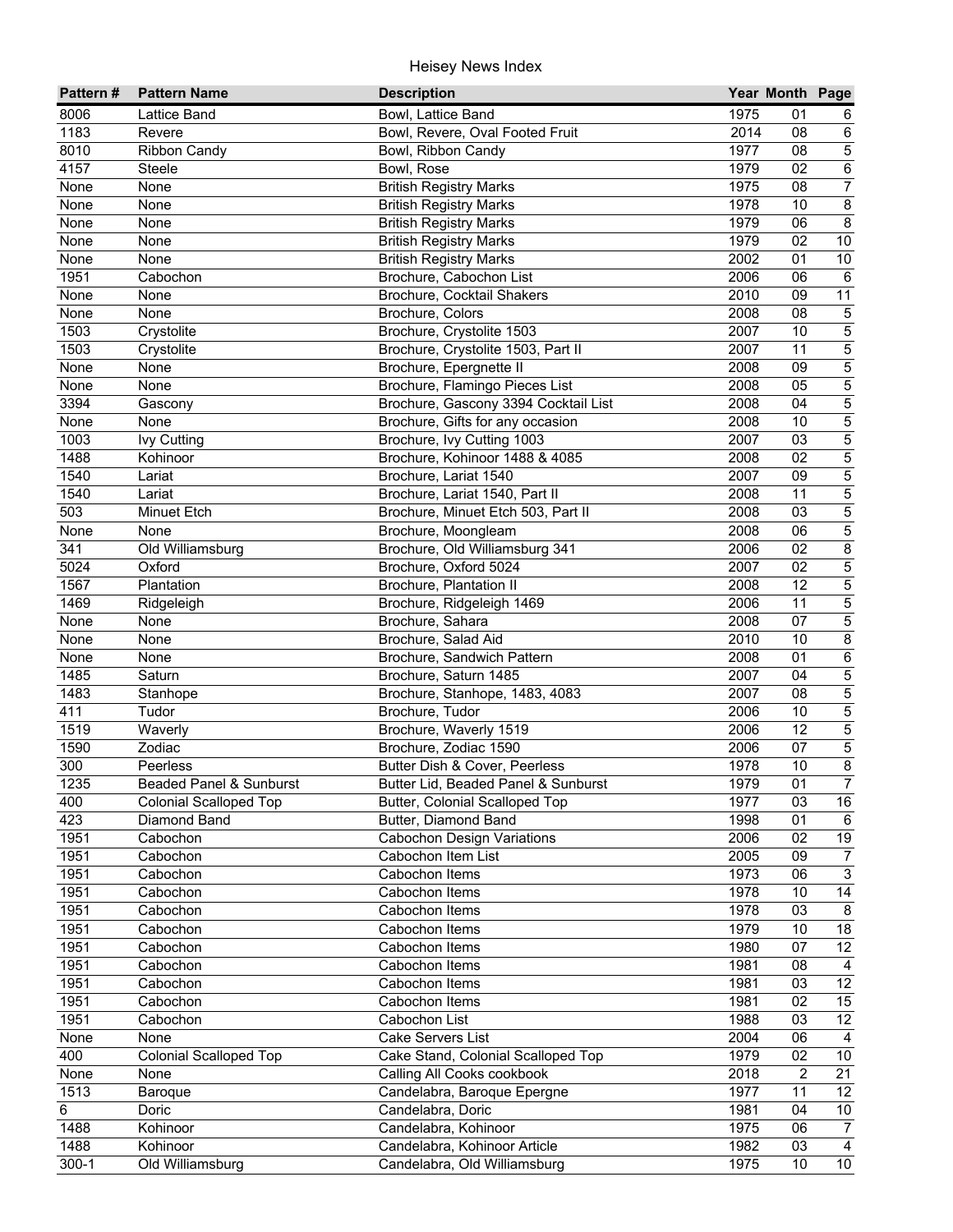| Pattern#     | <b>Pattern Name</b>      | <b>Description</b>                               |              | Year Month Page |                         |
|--------------|--------------------------|--------------------------------------------------|--------------|-----------------|-------------------------|
| $300 - 1$    | Old Williamsburg         | Candelabra, Old Williamsburg                     | 1975         | 08              | 6                       |
| $300 - 1$    | Old Williamsburg         | Candelabra, Old Williamsburg                     | 1976         | 01              | 8                       |
| $300 - 1$    | Old Williamsburg         | Candelabra, Old Williamsburg                     | 1980         | 02              | $\overline{4}$          |
| $300 - 1$    | Old Williamsburg         | Candelabra, Old Williamsburg                     | 1981         | 06              | $\overline{7}$          |
| $300 - 1$    | Old Williamsburg         | Candelabra, Old Williamsburg                     | 1981         | 04              | $\overline{4}$          |
| 300-2        | Old Williamsburg         | Candelabra, Old Williamsburg                     | 1975         | 09              | $\overline{5}$          |
| $300 - 2$    | Old Williamsburg         | Candelabra, Old Williamsburg                     | 1979         | 11              | $\overline{1}$          |
| $300 - 2$    | Old Williamsburg         | Candelabra, Old Williamsburg                     | 1980         | 02              | $\overline{4}$          |
| $300 - 2$    | Old Williamsburg         | Candelabra, Old Williamsburg                     | 1981         | 06              | $\overline{7}$          |
| 300-2        | Old Williamsburg         | Candelabra, Old Williamsburg                     | 1981         | 04              | $\overline{4}$          |
| 300-3        | Old Williamsburg         | Candelabra, Old Williamsburg                     | 1976         | 05              | $10\,$                  |
| 300-3        | Old Williamsburg         | Candelabra, Old Williamsburg                     | 1976         | 01              | 8                       |
| 300-3        | Old Williamsburg         | Candelabra, Old Williamsburg                     | 1979         | 11              | $\mathbf{1}$            |
| 300-3        | Old Williamsburg         | Candelabra, Old Williamsburg                     | 1980         | 02              | $\overline{\mathbf{4}}$ |
| 300-3        | Old Williamsburg         | Candelabra, Old Williamsburg                     | 1981         | 04              | $\overline{4}$          |
| 300-4        | Old Williamsburg         | Candelabra, Old Williamsburg                     | 1976         | 05              | $10$                    |
| 300-4        | Old Williamsburg         | Candelabra, Old Williamsburg                     | 1976         | 01              | $\bf 8$                 |
| 300-4        | Old Williamsburg         | Candelabra, Old Williamsburg                     | 1980         | 02              | $\overline{4}$          |
| 300-4        | Old Williamsburg         | Candelabra, Old Williamsburg                     | 1981         | 04              | $\overline{4}$          |
| 300 1/2      | Old Williamsburg         | Candelabra, Old Williamsburg                     | 1975         | 10              | $\frac{5}{3}$           |
| 300 1/2      | Old Williamsburg         | Candelabra, Old Williamsburg                     | 1976         | 09              |                         |
| 300 1/2      | Old Williamsburg         | Candelabra, Old Williamsburg                     | 1976         | 05              | $\overline{9}$          |
| 300 1/2      | Old Williamsburg         | Candelabra, Old Williamsburg                     | 1980         | 02              | $\overline{4}$          |
| 300 1/2      | Old Williamsburg         | Candelabra, Old Williamsburg                     | 1981         | 06              | $\overline{7}$          |
| 300 1/2      | Old Williamsburg         | Candelabra, Old Williamsburg                     | 1981         | 04              | $\overline{4}$          |
| 1485         | Saturn                   | Candelabra, Saturn                               | 1978         | 04              | 14                      |
| 1483         | Stanhope                 | Candelabra, Stanhope                             | 1975         | 08              | 10                      |
| 1483         | Stanhope                 | Candelabra, Stanhope                             | 1980         | 06              | 19                      |
| 1511         | Toujours                 | Candelabra, Toujours                             | 1979         | 03              | 15                      |
| 1566         | <b>Banded Crystolite</b> | Candleblock, Banded Crystolite                   | 1976         | 07              | $10\,$                  |
| 1566         | <b>Banded Crystolite</b> | Candleblock, Banded Crystolite                   | 1976         | 05              | $\overline{4}$          |
| 1566         | <b>Banded Crystolite</b> | Candleblock, Banded Crystolite                   | 1977         | 06              | 15                      |
| 1566         | <b>Banded Crystolite</b> | Candleblock, Banded Crystolite                   | 1981         | 12              | $\overline{12}$         |
| 1503 1/2     | Crystolite               | Candleblock, Crystolite Melon                    | 1976         | 07              | 10                      |
| 1503 1/2     | Crystolite               | Candleblock, Crystolite Melon                    | 1976         | 06              | $\,6\,$                 |
| 1503 3/4     | Crystolite               | Candleblock, Crystolite Round                    | 1976         | 06              | $\,6\,$                 |
| 1503 1/4     | Crystolite               | Candleblock, Crystolite Square                   | 1976         | 07              | $10$                    |
| 1503 1/4     | Crystolite               | Candleblock, Crystolite Square                   | 1976         | 06              | $6\overline{6}$         |
| 1503 1/4     | Crystolite               | Candleblock, Crystolite Square                   | 1976         | 05              | $\overline{\mathbf{4}}$ |
| 1502         | Crystolite               | Candleblock, Crystolite Swirl                    | 1976         | 05              | 4                       |
| 1502         | Crystolite               | Candleblock, Crystolite Swirl                    | 1981         | 12              | $\overline{12}$         |
| 1621         | Cylinder                 | Candleblock, Cylinder<br>Candleblock, Four Leaf  | 1979<br>1976 | 07<br>09        | $\bf 8$                 |
| 1552         | Four Leaf                |                                                  | 1976         |                 | $\bf 8$<br>4            |
| 1552<br>1552 | Four Leaf                | Candleblock, Four Leaf<br>Candleblock, Four Leaf | 1977         | 08<br>11        | 13                      |
| 1552         | Four Leaf<br>Four Leaf   | Candleblock, Four Leaf                           | 1978         | 04              | 15                      |
| 1540         | Lariat                   | Candleblock, Lariat                              | 1983         | 08              | 4                       |
| 1543         | Lodestar (Satellite)     | Candleblock, Lodestar (Satellite)                | 1977         | 11              | 12                      |
| 1570         | Lotus Leaf               | Candleblock, Lotus Leaf                          | 1981         | 08              | 11                      |
| 1489 1/2     | Puritan                  | Candleblock, Puritan                             | 1977         | 11              | 13                      |
| 1504         | Regency                  | Candleblock, Regency                             | 1976         | 05              | 4                       |
| 1504         | Regency                  | Candleblock, Regency                             | 1979         | 07              | $\overline{4}$          |
| 1504         | Regency                  | Candleblock, Regency                             | 1981         | 12              | 12                      |
| 1183         | Revere                   | Candleblock, Revere 5 Part                       | 1977         | 05              | $\overline{11}$         |
| 1183         | Revere                   | Candleblock, Revere 5 Part                       | 1977         | 04              | $\overline{14}$         |
| 1543         | Satellite (Lodestar)     | Candleblock, Satellite (Lodestar)                | 1977         | 11              | 12                      |
| 1619         | <b>Block Five</b>        | Candleholder, Block Five                         | 1979         | 07              | $\mathbf{1}$            |
| 1619         | <b>Block Five</b>        | Candleholder, Block Five                         | 1980         | 08              | $\overline{11}$         |
| 1632         | Lodestar                 | Candleholder, Lodestar                           | 1973         | 01              | $\overline{4}$          |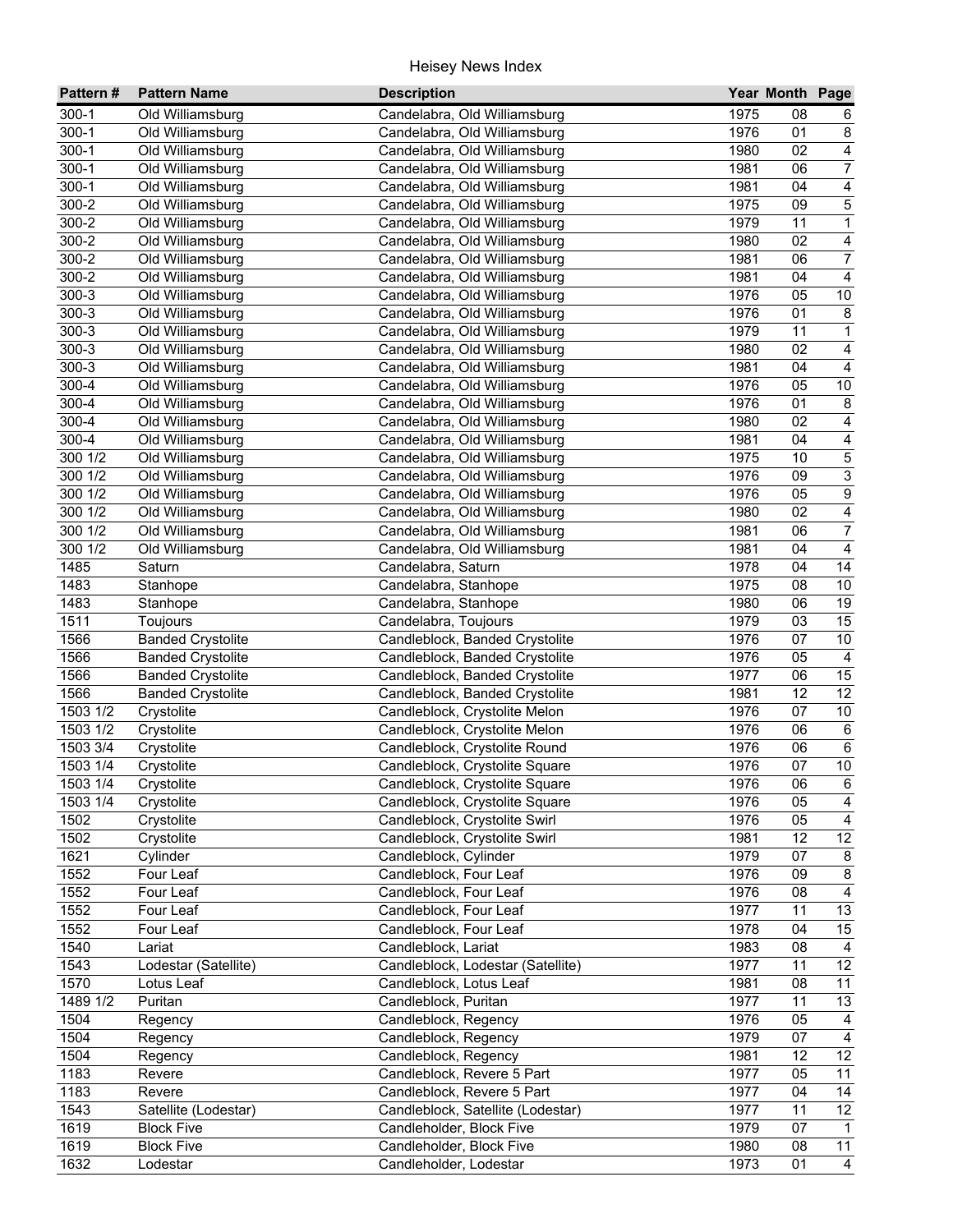| Pattern#        | <b>Pattern Name</b>                  | <b>Description</b>                               |              | Year Month Page |                         |
|-----------------|--------------------------------------|--------------------------------------------------|--------------|-----------------|-------------------------|
| 1632            | Lodestar                             | Candleholder, Lodestar                           | 1978         | 04              |                         |
| 1632            | Lodestar                             | Candleholder, Lodestar                           | 1980         | 04              | $\mathbf{1}$            |
| 1509            | Queen Ann                            | Candleholder, Queen Ann                          | 1974         | 02              | $\overline{12}$         |
| 1509            | Queen Ann                            | Candleholder, Queen Ann                          | 1976         | 05              | $\overline{8}$          |
| 1509            | Queen Ann                            | Candleholder, Queen Ann                          | 1978         | 01              | $\overline{12}$         |
| 1509            | Queen Ann                            | Candleholder, Queen Ann                          | 1979         | 10              | $\overline{7}$          |
| 1509            | Queen Ann                            | Candleholder, Queen Ann                          | 1979         | 03              | 16                      |
| 1509            | Queen Ann                            | Candleholder, Queen Ann                          | 1981         | $\overline{12}$ | $\overline{12}$         |
| 1509            | Queen Ann                            | Candleholder, Queen Ann                          | 1981         | 10              | 4                       |
| 1509            | Queen Ann                            | Candleholder, Queen Ann                          | 1981         | 09              | $\overline{4}$          |
| 6009            | Roundelay                            | Candleholder, Roundelay                          | 1979         | 07              | $\overline{7}$          |
| 1519            | Waverly                              | Candleholder, Waverly Epergnette                 | 1975         | 05              | $10$                    |
| 1519            | Waverly                              | Candleholder, Waverly Epergnette                 | 1976         | 05              | $\bf 8$                 |
| 1519            | Waverly                              | Candleholder, Waverly Epergnette                 | 1978         | 11              | $\mathbf{1}$            |
| 1519            | Waverly                              | Candleholder, Waverly Epergnette                 | 1978         | 01              | $\boldsymbol{9}$        |
| 1519            | Waverly                              | Candleholder, Waverly Epergnette                 | 1979         | 07              | $\overline{\mathbf{4}}$ |
| 1519            | Waverly                              | Candleholder, Waverly Epergnette                 | 1980         | 12              | $\mathbf 1$             |
| 1519            | Waverly                              | Candleholder, Waverly Epergnette                 | 1981         | 12              | 12                      |
| 130             | Acorn                                | Candlestick, Acorn                               | 1972         | 04              | $\overline{4}$          |
| 130             | Acorn                                | Candlestick, Acorn                               | 1976         | 03              | 17                      |
| 130             | Acorn                                | Candlestick, Acorn                               | 1977         | 12              | 6                       |
| 300             | None                                 | Candlestick, Amber                               | 1994         | 06              | 10                      |
| 21              | Aristocrat                           | Candlestick, Aristocrat                          | 1976         | 05              | 14                      |
| 21              | Aristocrat                           | Candlestick, Aristocrat                          | 1977         | 11              | $\overline{12}$         |
| 21              | Aristocrat                           | Candlestick, Aristocrat                          | 1977         | 09              | $\overline{7}$          |
| 21              | Aristocrat                           | Candlestick, Aristocrat                          | 1977         | 01              | 15                      |
| 21              | Aristocrat                           | Candlestick, Aristocrat                          | 1979         | 04              | $\overline{4}$          |
| 21              | Aristocrat                           | Candlestick, Aristocrat                          | 1980         | 12              | $\overline{2}$          |
| $\overline{21}$ | Aristocrat                           | Candlestick, Aristocrat                          | 1980         | 02              | $\overline{4}$          |
| $\overline{21}$ | Aristocrat                           | Candlestick, Aristocrat (Error in News--# 1430)  | 1974         | 04              | $\overline{8}$          |
| $\overline{21}$ | Aristocrat                           | Candlestick, Aristocrat Patent                   | 1999         | 07              | $10\,$                  |
| $300 - 3$       | Peerless                             | Candlestick, Arm, Peerless                       | 1979         | 11              | $\mathbf{1}$            |
| 1541            | Athena                               | Candlestick, Athena                              | 1974         | 11              | $\,6\,$                 |
| 1541            | Athena                               | Candlestick, Athena                              | 1982         | 11              | $\overline{4}$          |
| 102             | <b>Ballstem</b>                      | Candlestick, Ballstem                            | 1977         | 07              | $\overline{\mathbf{8}}$ |
| 117             | Bamboo                               | Candlestick, Bamboo                              | 1984         | 07              | $\overline{5}$          |
| 150             | <b>Banded Flute</b>                  | Candlestick, Banded Flute                        | 1976         | 04              | $\overline{7}$          |
| 150             | <b>Banded Flute</b>                  | Candlestick, Banded Flute                        | 1976         | $\overline{03}$ | $\overline{6}$          |
| 1513            | Baroque                              | Candlestick, Baroque                             | 1985         | 01              | $5\phantom{.0}$         |
| 104<br>72       | Bertha                               | Candlestick, Bertha                              | 1979<br>1980 | 03<br>10        | $\,6\,$<br>11           |
| 72              | <b>Box Swirl</b><br><b>Box Swirl</b> | Candlestick, Box Swirl<br>Candlestick, Box Swirl | 1980         | 06              | 24                      |
| 1951            | Cabochon                             | Candlestick, Cabochon                            | 1978         | 10              | $\mathbf{3}$            |
| 1951            | Cabochon                             | Candlestick, Cabochon                            | 1979         | 10              | 18                      |
| 142             | Cascade                              | Candlestick, Cascade                             | 1978         | 01              | 12                      |
| 142             | Cascade                              | Candlestick, Cascade                             | 1980         | 01              | $\mathbf 5$             |
| 142             | Cascade                              | Candlestick, Cascade                             | 1983         | 03              | $\,6\,$                 |
| 100             | Centennial                           | Candlestick, Centennial                          | 1975         | 12              | $\,6\,$                 |
| 100             | Centennial                           | Candlestick, Centennial                          | 1983         | 09              | $\mathbf 5$             |
| 100             | Centennial                           | Candlestick, Centennial                          | 1997         | 07              | $\overline{5}$          |
| 111             | Cherub                               | Candlestick, Cherub                              | 1976         | 07              | 17                      |
| 111             | Cherub                               | Candlestick, Cherub                              | 1980         | 03              | $19$                    |
| 111             | Cherub                               | Candlestick, Cherub                              | 1984         | 02              | $\overline{7}$          |
| 16              | Classic                              | Candlestick, Classic                             | 1976         | 12              | $\overline{4}$          |
| 16              | Classic                              | Candlestick, Classic                             | 1978         | 01              | 3                       |
| 16              | Classic                              | Candlestick, Classic                             | 1980         | 02              | $\overline{4}$          |
| $\overline{17}$ | Classic                              | Candlestick, Classic                             | 1976         | 12              | $\overline{4}$          |
| 18              | Classic                              | Candlestick, Classic                             | 1977         | 03              | 8                       |
| 19              | Classic                              | Candlestick, Classic                             | 1976         | 12              | $\overline{4}$          |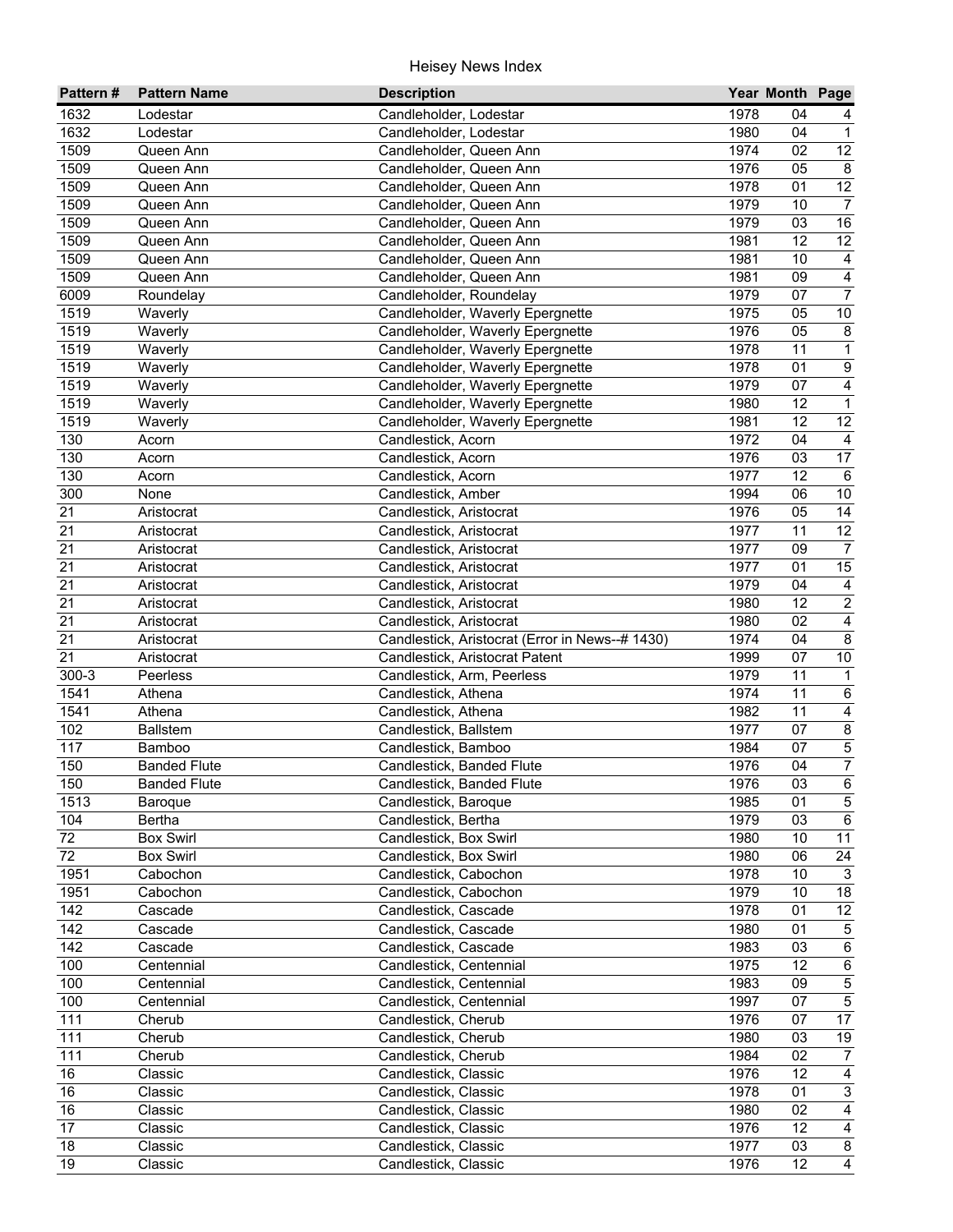| Pattern#         | <b>Pattern Name</b>  | <b>Description</b>                     |      | Year Month Page |                         |
|------------------|----------------------|----------------------------------------|------|-----------------|-------------------------|
| 1559             | Columbia #1          | Candlestick, Columbia # 1 Crimped Foot | 1978 | 07              | 12                      |
| 1559             | Columbia #2          | Candlestick, Columbia # 2 Saucer Foot  | 1978 | 07              | 12                      |
| 137              | Concave Circle       | Candlestick, Concave Circle            | 1982 | 07              | $\overline{4}$          |
| 140              | Crocus               | Candlestick, Crocus                    | 1979 | 01              | 15                      |
| 140              | Crocus               | Candlestick, Crocus                    | 1980 | 03              | 13                      |
| 140              | Crocus               | Candlestick, Crocus                    | 1981 | 12              | $\overline{7}$          |
| 1503             | Crystolite           | Candlestick, Crystolite                | 1976 | 07              | 10                      |
| 1503             | Crystolite           | Candlestick, Crystolite                | 1976 | 04              | 6                       |
| 1503             | Crystolite           | Candlestick, Crystolite                | 1977 | $\overline{12}$ | 10                      |
| 1503             | Crystolite           | Candlestick, Crystolite                | 1978 | 07              | $\,8\,$                 |
| 1503             | Crystolite           | Candlestick, Crystolite                | 1981 | 12              | $\overline{1}$          |
| 1503             | Crystolite           | Candlestick, Crystolite                | 1981 | 06              | $\mathbf{1}$            |
| 103              | <b>Cupped Saucer</b> | Candlestick, Cupped Saucer             | 1976 | 10              | 4                       |
| 103              | <b>Cupped Saucer</b> | Candlestick, Cupped Saucer             | 1981 | 11              | 6                       |
| 103              | <b>Cupped Saucer</b> | Candlestick, Cupped Saucer             | 1997 | 07              | $\overline{5}$          |
| 27               | Daisy                | Candlestick, Daisy                     | 1978 | 12              | $\overline{7}$          |
| 110              | Dolphin              | Candlestick, Dolphin                   | 1982 | 09              | $\overline{4}$          |
| 110              | Dolphin              | Candlestick, Dolphin                   | 1999 | 10              | $\boldsymbol{9}$        |
| 109              | Dolphin              | Candlestick, Dolphin                   | 1982 | 06              | $\overline{8}$          |
| 110              | Dolphin              | Candlestick, Dolphin                   | 1982 | 06              | $\overline{\mathbf{8}}$ |
| 1550             | Dolphin (Fish)       | Candlestick, Dolphin (Fish)            | 1976 | 02              | $\overline{2}$          |
| 141              | Edna                 | Candlestick, Edna                      | 1974 | 10              | $6\overline{6}$         |
| 141              | Edna                 | Candlestick, Edna                      | 1977 | 05              | $\overline{8}$          |
| 7075             | Egyptian             | Candlestick, Egyptian                  | 1977 | 05              | $\overline{8}$          |
| 28               | Elizabeth            | Candlestick, Elizabeth                 | 1980 | 01              | $\overline{14}$         |
| 1471             | Empire               | Candlestick, Empire                    | 1978 | 05              | $\overline{\mathbf{4}}$ |
| 1471             | Empire               | Candlestick, Empire                    | 1983 | 02              | $\overline{4}$          |
| $\overline{135}$ | <b>Empress</b>       | Candlestick, Empress                   | 1981 | 09              | $\overline{4}$          |
| 1401             | <b>Empress</b>       | Candlestick, Empress 3 Toed Dolphin    | 1974 | 05              | $\overline{3}$          |
| 1401             | <b>Empress</b>       | Candlestick, Empress 3 Toed Dolphin    | 1979 | 09              | 12                      |
| 1401             | <b>Empress</b>       | Candlestick, Empress 3 Toed Dolphin    | 1980 | 03              | $10\,$                  |
| 1401             | <b>Empress</b>       | Candlestick, Empress 3 Toed Dolphin    | 1981 | 09              | $\overline{4}$          |
| 48               | None                 | Candlestick, Epergne Article           | 1996 | 12              | $\overline{6}$          |
| 8040             | Eva Mae              | Candlestick, Eva Mae                   | 1982 | 10              | $\overline{4}$          |
| 8040             | Eva Mae              | Candlestick, Eva Mae Pix               | 1986 | 11              | $\overline{17}$         |
| 25               | Federal              | Candlestick, Federal                   | 1976 | 05              | 14                      |
| 25               | Federal              | Candlestick, Federal                   | 1979 | 12              | $\overline{4}$          |
| 25               | Federal              | Candlestick, Federal                   | 1980 | 12              | 2                       |
| 25               | Federal              | Candlestick, Federal                   | 1980 | 02              | 4                       |
| 1495             | Fern                 | Candlestick, Fern                      | 1975 | 06              | $\bf 8$                 |
| 1495             | Fern                 | Candlestick, Fern                      | 1977 | 07              | $\bf 8$                 |
| 1495             | Fern                 | Candlestick, Fern                      | 1978 | 07              | $\mathbf 5$             |
| 1495             | Fern                 | Candlestick, Fern                      | 1978 | 02              | $10$                    |
| 1495             | Fern                 | Candlestick, Fern                      | 1978 | 01              | $\overline{12}$         |
| 1495             | Fern                 | Candlestick, Fern                      | 1979 | 10              | $\overline{7}$          |
| 1495             | Fern                 | Candlestick, Fern                      | 1982 | 05              | $\overline{7}$          |
| 1550             | Dolphin              | Candlestick, Fish & Match Holder       | 1982 | 04              | $\bf 8$                 |
| 1615             | Flame                | Candlestick, Flame                     | 1978 | 09              | $\boldsymbol{7}$        |
| 1615             | Flame                | Candlestick, Flame                     | 1979 | 10              | $\overline{7}$          |
| 1615             | Flame                | Candlestick, Flame                     | 1980 | 12              | $\mathbf{1}$            |
| 1615             | Flame                | Candlestick, Flame                     | 1981 | 12              | 12                      |
| 138              | Gascony              | Candlestick, Gascony                   | 1978 | 11              | 12                      |
| 138              | Gascony              | Candlestick, Gascony                   | 1979 | 09              | $\overline{7}$          |
| $\mathbf{1}$     | Georgian             | Candlestick, Georgian                  | 1980 | 02              | $\overline{4}$          |
| $\overline{1}$   | Georgian             | Candlestick, Georgian                  | 1994 | 01              | $10\,$                  |
| 402              | Gothic               | Candlestick, Gothic                    | 1979 | 01              | 15                      |
| 402              | Gothic               | Candlestick, Gothic                    | 1984 | 04              | $\overline{4}$          |
| 1445             | <b>Grape Cluster</b> | Candlestick, Grape Cluster             | 1974 | 02              | $\overline{4}$          |
| 1445             | <b>Grape Cluster</b> | Candlestick, Grape Cluster             | 1978 | $\overline{12}$ | $\overline{9}$          |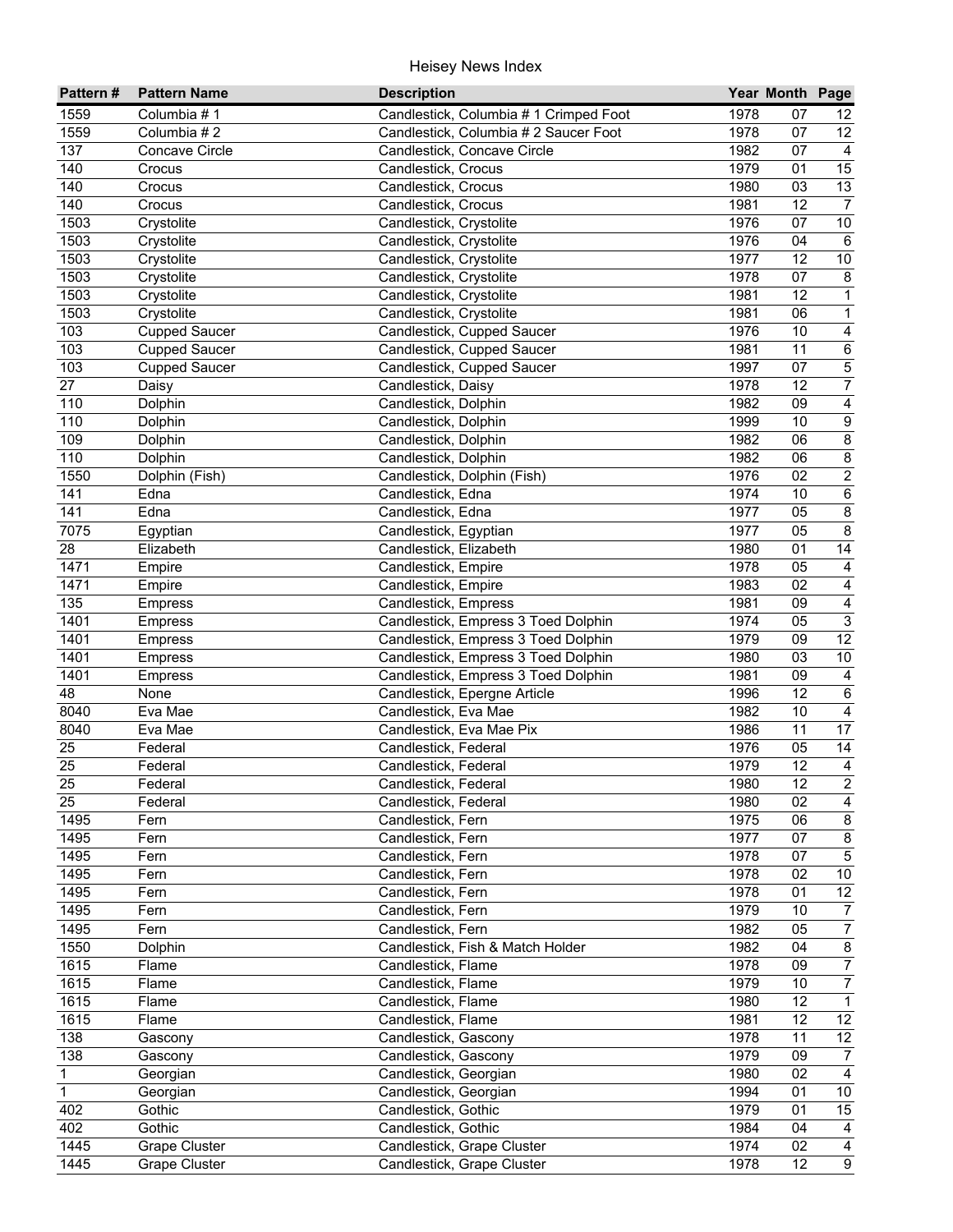| Pattern#         | <b>Pattern Name</b>    | <b>Description</b>                      |      | Year Month Page |                         |
|------------------|------------------------|-----------------------------------------|------|-----------------|-------------------------|
| 5026             | Heirloom               | Candlestick, Heirloom                   | 1974 | 06              | 7                       |
| 5026             | Heirloom               | Candlestick, Heirloom                   | 1984 | 03              | 6                       |
| 5026             | Heirloom               | Candlestick, Heirloom                   | 1993 | 03              | $\overline{6}$          |
| 68               | Hepplewhite            | Candlestick, Hepplewhite                | 1976 | 05              | $\overline{14}$         |
| 68               | Hepplewhite            | Candlestick, Hepplewhite                | 1980 | $\overline{12}$ | $\overline{2}$          |
| 68               | Hepplewhite            | Candlestick, Hepplewhite                | 1981 | 07              | $\overline{5}$          |
| 520              | Innovation             | Candlestick, Innovation                 | 1974 | 09              | 12                      |
| 520              | Innovation             | Candlestick, Innovation                 | 1979 | 04              | 6                       |
| 106              | <b>Inverted Saucer</b> | Candlestick, Inverted Saucer            | 1976 | 10              | $\overline{\mathbf{4}}$ |
| 106              | <b>Inverted Saucer</b> | Candlestick, Inverted Saucer            | 1981 | 11              | $\,6\,$                 |
| 106              | <b>Inverted Saucer</b> | Candlestick, Inverted Saucer Article    | 1983 | 10              | 6                       |
| 106              | <b>Inverted Saucer</b> | Candlestick, Inverted Saucer Article    | 1997 | 08              | 14                      |
| 1405             | Ipswich                | Candlestick, Ipswich                    | 1982 | 06              | $\overline{4}$          |
| 31               | Jack Be Nimble         | Candlestick, Jack Be Nimble             | 1976 | 09              | $\overline{3}$          |
| 31               | Jack Be Nimble         | Candlestick, Jack Be Nimble Comparisons | 1982 | 01              | $\boldsymbol{9}$        |
| 31               | Jack Be Nimble         | Candlestick, Jack Be Nimble Comparisons | 1987 | 11              | $\overline{3}$          |
| 8                | Jacobean               | Candlestick, Jacobean                   | 1981 | 04              | $\overline{4}$          |
| 8                | Jacobean               | Candlestick, Jacobean                   | 1981 | 03              | 24                      |
| 119              | Jewel                  | Candlestick, Jewel                      | 1982 | 10              | $\overline{4}$          |
| 1776             | Kalonyal               | Candlestick, Kalonyal                   | 1981 | 04              | $\overline{\mathbf{4}}$ |
| 1540             | Lariat                 | Candlestick, Lariat                     | 1977 | 11              | $\bf 8$                 |
| 1540             | Lariat                 | Candlestick, Lariat                     | 1977 | 04              | $\overline{9}$          |
| 1540             | Lariat                 | Candlestick, Lariat                     | 1980 | 02              | $\overline{1}$          |
| 1540             | Lariat                 | Candlestick, Lariat                     | 1983 | 08              | $\overline{\mathbf{4}}$ |
| 1540             | Lariat                 | Candlestick, Lariat                     | 1983 | 07              | $\overline{9}$          |
| 1540             | Lariat                 | Candlestick, Lariat                     | 1983 | 07              | $\overline{7}$          |
| 1540             | Lariat                 | Candlestick, Lariat                     | 1990 | 10              | 12                      |
| 1540             | Lariat                 | Candlestick, Lariat                     | 1991 | 02              | $\overline{11}$         |
| 125              | Leaf                   | Candlestick, Leaf                       | 1984 | 12              | $\overline{4}$          |
| 125              | Leaf                   | Candlestick, Leaf                       | 1979 | 02              | 14                      |
| 1565             | Leaf                   | Candlestick, Leaf                       | 1984 | 12              | $\overline{4}$          |
| 1565             | Leaf                   | Candlestick, Leaf                       | 1978 | 04              | 15                      |
| 128              | Liberty                | Candlestick, Liberty                    | 1977 | 01              | $\overline{4}$          |
| 99               | Little Squatter        | Candlestick, Little Squatter            | 1984 | 05              | $\overline{4}$          |
| 300              | Old Williamsburg       | Candlestick, Look-a-like                | 2005 | 04              | $\overline{4}$          |
| None             | None                   | Candlestick, Made in the 20's           | 1995 | 09              | $\overline{8}$          |
| 113              | Mars                   | Candlestick, Mars                       | 1976 | 11              | $\overline{3}$          |
| $\frac{1}{112}$  | Mercury                | Candlestick, Mercury                    | 1974 | $\overline{06}$ | $\overline{7}$          |
| 112              | Mercury                | Candlestick, Mercury                    | 1978 | 01              | 12                      |
| 112              | Mercury                | Candlestick, Mercury                    | 1979 | 08              | 15                      |
| 112              | Mercury                | Candlestick, Mercury                    | 1979 | 05              | 8                       |
| 112              | Mercury                | Candlestick, Mercury                    | 1979 | 03              | $16\,$                  |
| 112              | Mercury                | Candlestick, Mercury                    | 1980 | 01              | $\overline{5}$          |
| 112              | Mercury                | Candlestick, Mercury                    | 1981 | 12              | 12                      |
| 118              | Miss Muffet            | Candlestick, Miss Muffet                | 1979 | 09              | $\overline{7}$          |
| 4044             | New Era                | Candlestick, New Era                    | 1976 | 12              | $\,6\,$                 |
| 4044             | New Era                | Candlestick, New Era                    | 1977 | 11              | 12                      |
| 4044             | New Era                | Candlestick, New Era                    | 1978 | 07              | $\overline{4}$          |
| 4044             | New Era                | Candlestick, New Era                    | 1978 | 06              | 11                      |
| 4044             | New Era                | Candlestick, New Era                    | 1981 | 02              | $\overline{4}$          |
| 4044             | New Era                | Candlestick, New Era                    | 1985 | 08              | 10                      |
| 123              | None                   | Candlestick, No Name                    | 1978 | 07              | 13                      |
| 123              | None                   | Candlestick, No Name                    | 1979 | 05              | 8                       |
| 116              | Oak Leaf               | Candlestick, Oak Leaf                   | 1981 | 02              | $\,6$                   |
| $\overline{70}$  | Octagonal              | Candlestick, Octagonal                  | 1982 | 01              | 10 <sub>1</sub>         |
| 1404             | Old Sandwich           | Candlestick, Old Sandwich               | 1982 | 08              | 10 <sub>1</sub>         |
| $\overline{342}$ | Old Williamsburg       | Candlestick, Old Williamsburg           | 1975 | 05              | 10 <sub>1</sub>         |
| 342              | Old Williamsburg       | Candlestick, Old Williamsburg           | 1976 | 05              | 8                       |
| 342              | Old Williamsburg       | Candlestick, Old Williamsburg           | 1978 | 01              | $\overline{9}$          |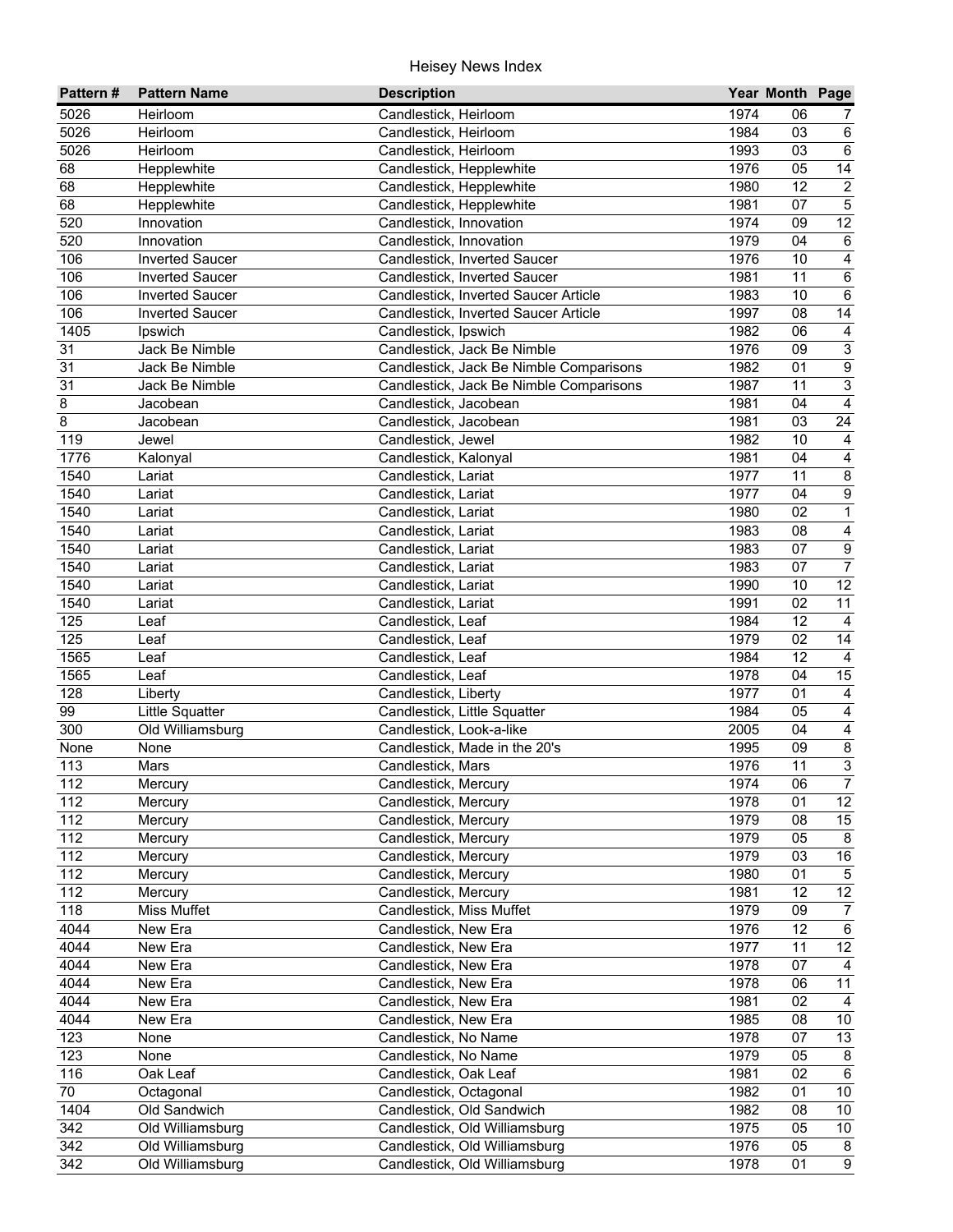| Pattern#         | <b>Pattern Name</b>      | <b>Description</b>                              |      | Year Month Page |                         |
|------------------|--------------------------|-------------------------------------------------|------|-----------------|-------------------------|
| 342              | Old Williamsburg         | Candlestick, Old Williamsburg                   | 1981 | 12              | 12                      |
| 301              | Old Williamsburg         | Candlestick, Old Williamsburg                   | 1976 | 05              | 8                       |
| 301              | Old Williamsburg         | Candlestick, Old Williamsburg                   | 1977 | 11              | 12                      |
| 300 1/2          | Old Williamsburg         | Candlestick, Old Williamsburg Assembly          | 1995 | 10              | 19                      |
| 341              | Old Williamsburg         | Candlestick, Old Williamsburg Epergnette Saucer | 1975 | 05              | 10                      |
| 341              | Old Williamsburg         | Candlestick, Old Williamsburg Epergnette Saucer | 1976 | 05              | $\overline{8}$          |
| 341              | Old Williamsburg         | Candlestick, Old Williamsburg Epergnette Saucer | 1978 | 01              | $\overline{3}$          |
| $\overline{341}$ | Old Williamsburg         | Candlestick, Old Williamsburg Epergnette Saucer | 1980 | 05              | 10                      |
| 341              | Old Williamsburg         | Candlestick, Old Williamsburg Epergnette Saucer | 1981 | $\overline{12}$ | 12                      |
| 341              | Old Williamsburg         | Candlestick, Old Williamsburg Epergnette Saucer | 1981 | 10              | $\mathbf{1}$            |
| 71               | Oval                     | Candlestick, Oval                               | 1975 | 12              | $10$                    |
| 71               | Oval                     | Candlestick, Oval                               | 1977 | 08              | $\,6\,$                 |
| 120              | <b>Overlapping Swirl</b> | Candlestick, Overlapping Swirl                  | 1977 | 12              | $\,6\,$                 |
| 120              | <b>Overlapping Swirl</b> | Candlestick, Overlapping Swirl                  | 1985 | 02              | $\overline{7}$          |
| 1472             | Parallel Quarter         | Candlestick, Parallel Quarter                   | 1979 | 11              | 19                      |
| 1472             | <b>Parallel Quarter</b>  | Candlestick, Parallel Quarter                   | 1981 | 01              | $\,$ 5 $\,$             |
| 5                | Patrician                | Candlestick, Patrician (Toy)                    | 1976 | 09              | $\overline{3}$          |
| 105              | Pembroke                 | Candlestick, Pembroke                           | 1977 | 03              | $\mathbf 5$             |
| 105              | Pembroke                 | Candlestick, Pembroke                           | 1983 | 10              | $\overline{6}$          |
| 105              | Pembroke                 | Candlestick, Pembroke                           | 1997 | 08              | 14                      |
| 109              | Petticoat Dolphin        | Candlestick, Petticoat Dolphin                  | 1975 | 07              | $\overline{4}$          |
| 109              | Petticoat Dolphin        | Candlestick, Petticoat Dolphin                  | 1976 | 07              | 17                      |
| 109              | <b>Petticoat Dolphin</b> | Candlestick, Petticoat Dolphin                  | 1980 | 03              | 19                      |
| 109              | Petticoat Dolphin        | Candlestick, Petticoat Dolphin                  | 1981 | 11              | $\overline{7}$          |
| 109              | Petticoat Dolphin        | Candlestick, Petticoat Dolphin                  | 1982 | 09              | $\overline{4}$          |
| 201              | Photo                    | Candlestick, Photo                              | 1981 | 08              | $10$                    |
| 121              | Pinwheel                 | Candlestick, Pinwheel                           | 1977 | 04              | $\overline{4}$          |
| 1567             | Plantation               | Candlestick, Plantation                         | 1972 | 02              | $\overline{7}$          |
| 1567             | Plantation               | Candlestick, Plantation                         | 1973 | 05              | $\overline{4}$          |
| 1567             | Plantation               | Candlestick, Plantation                         | 1976 | 05              | $\overline{\mathbf{8}}$ |
| 1567             | Plantation               | Candlestick, Plantation                         | 1977 | 02              | $\overline{4}$          |
| 1567             | Plantation               | Candlestick, Plantation                         | 1978 | 11              | $\overline{1}$          |
| 1567             | Plantation               | Candlestick, Plantation                         | 1978 | 07              | $\overline{1}$          |
| 1567             | Plantation               | Candlestick, Plantation                         | 1979 | 12              | 19                      |
| 1567             | Plantation               | Candlestick, Plantation                         | 1981 | 12              | 12                      |
| 1567             | Plantation               | Candlestick, Plantation                         | 1981 | 10              | $\mathbf{1}$            |
| 1567             | Plantation               | Candlestick, Plantation                         | 1985 | 07              | $\overline{4}$          |
| 1567             | Plantation               | Candlestick, Plantation                         | 1985 | 06              | $\,$ 5 $\,$             |
| 1567             | Plantation               | Candlestick, Plantation                         | 1985 | 05              | $\,6\,$                 |
| 1567             | Plantation               | Candlestick, Plantation                         | 1985 | 04              | $\,6\,$                 |
| 1567             | Plantation               | Candlestick, Plantation                         | 1995 | 12              | $10\,$                  |
| 1614             | Plume                    | Candlestick, Plume                              | 1978 | 09              | $\overline{7}$          |
| 1614             | Plume                    | Candlestick, Plume                              | 1981 | 12              | 12                      |
| 1614             | Plumes                   | Candlestick, Plumes, 3 light                    | 2005 | 09              | 11                      |
| 114              | Pluto                    | Candlestick, Pluto                              | 1976 | 11              | $\sqrt{3}$              |
| 61               | Aristocrat               | Candlestick, Prisms                             | 2004 | 09              | $\boldsymbol{7}$        |
| 1489             | Puritan                  | Candlestick, Puritan                            | 1985 | 12              | $\,6\,$                 |
| 1489             | Puritan                  | Candlestick, Puritan                            | 1985 | 11              | $\,6\,$                 |
| 1489             | Puritan                  | Candlestick, Puritan                            | 1986 | 01              | $\overline{4}$          |
| 1205             | Raindrop                 | Candlestick, Raindrop                           | 1977 | 04              | $\overline{4}$          |
| 47               | Regal                    | Candlestick, Regal                              | 1976 | 07              | $10\,$                  |
| 47               | Regal                    | Candlestick, Regal                              | 1979 | 04              | $\sqrt{5}$              |
| 47               | Regal                    | Candlestick, Regal                              | 1981 | 07              | $\overline{5}$          |
| 1183             | Revere                   | Candlestick, Revere                             | 1985 | 09              | $\overline{4}$          |
| 1231             | Ribbed Octagon           | Candlestick, Ribbed Octagon                     | 1973 | 03              | $\overline{7}$          |
| 1231             | Ribbed Octagon           | Candlestick, Ribbed Octagon                     | 1977 | 04              | $\overline{4}$          |
| 1469             | Ridgeleigh               | Candlestick, Ridgeleigh                         | 1976 | 09              | $\overline{8}$          |
| 1469             | Ridgeleigh               | Candlestick, Ridgeleigh                         | 1981 | $\overline{03}$ | $\overline{3}$          |
| 1469             | Ridgeleigh               | Candlestick, Ridgeleigh                         | 1984 | 11              | $\overline{8}$          |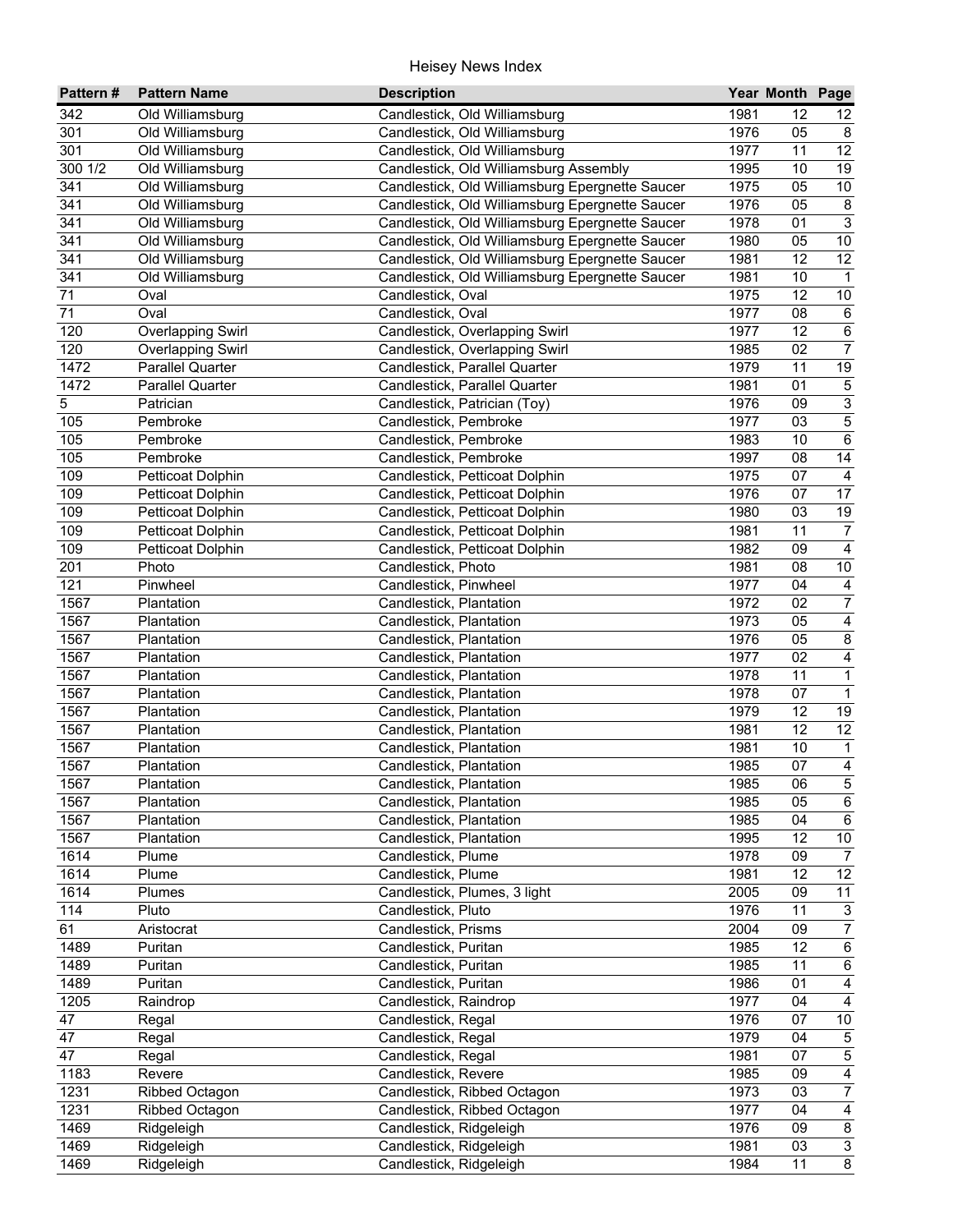| Pattern#         | <b>Pattern Name</b>                      | <b>Description</b>                                                     |              | Year Month Page |                                             |
|------------------|------------------------------------------|------------------------------------------------------------------------|--------------|-----------------|---------------------------------------------|
| 1469             | Ridgeleigh                               | Candlestick, Ridgeleigh                                                | 1984         | 09              |                                             |
| 1469             | Ridgeleigh                               | Candlestick, Ridgeleigh                                                | 1984         | 08              | 4                                           |
| 1469 1/2         | Ridgeleigh                               | Candlestick, Ridgeleigh                                                | 1976         | 09              | $\overline{\mathbf{8}}$                     |
| 1447             | Rococo                                   | Candlestick, Rococo                                                    | 1972         | 07              | $\overline{5}$                              |
| 1447             | Rococo                                   | Candlestick, Rococo                                                    | 1975         | 01              | $\overline{6}$                              |
| 1447             | Rococo                                   | Candlestick, Rococo                                                    | 1981         | 05              | $\overline{7}$                              |
| 1447             | Rococo                                   | Candlestick, Rococo                                                    | 1985         | 10              | $\overline{5}$                              |
| 110              | Sandwich Dolphin                         | Candlestick, Sandwich Dolphin                                          | 1974         | 08              | $\overline{4}$                              |
| 110              | Sandwich Dolphin                         | Candlestick, Sandwich Dolphin                                          | 1975         | 08              | $\overline{4}$                              |
| 110              | Sandwich Dolphin                         | Candlestick, Sandwich Dolphin                                          | 1976         | 07              | 17                                          |
| 110              | Sandwich Dolphin                         | Candlestick, Sandwich Dolphin                                          | 1977         | 11              | 13                                          |
| 110              | Sandwich Dolphin                         | Candlestick, Sandwich Dolphin                                          | 1979         | 04              | $\,6\,$                                     |
| 110              | Sandwich Dolphin                         | Candlestick, Sandwich Dolphin                                          | 1980         | 03              | 19                                          |
| 29               | Sanford                                  | Candlestick, Sanford                                                   | 1979         | 02              | $10\,$                                      |
| 1485             | Saturn                                   | Candlestick, Saturn                                                    | 1982         | 04              | $\overline{4}$                              |
| 20               | Sheffield                                | Candlestick, Sheffield                                                 | 1979         | 12              | $\overline{\mathbf{4}}$                     |
| 20               | Sheffield                                | Candlestick, Sheffield                                                 | 1981         | 06              | $\overline{7}$                              |
| 23               | Sheffield (Standard)                     | Candlestick, Sheffield (Standard)                                      | 1979         | 12              | $\overline{\mathbf{4}}$                     |
| 101              | Simplicity                               | Candlestick, Simplicity                                                | 1975         | 12              | $\,6\,$                                     |
| 32               | <b>Skirted Panel</b>                     | Candlestick, Skirted Panel                                             | 1976         | 02              | $\overline{5}$                              |
| 33               | <b>Skirted Panel</b>                     | Candlestick, Skirted Panel                                             | 1976         | 09              | $\overline{3}$                              |
| 33               | <b>Skirted Panel</b>                     | Candlestick, Skirted Panel                                             | 1976         | 02              | $\overline{5}$                              |
| 600              | Square Handled                           | Candlestick, Square Handled                                            | 1976         | 04              | $\overline{7}$                              |
| 600              | Square Handled                           | Candlestick, Square Handled                                            | 1976         | 03              | $\,6\,$                                     |
| 1510             | Square on Round                          | Candlestick, Square on Round                                           | 1978         | 04              | 4                                           |
| 1510             | Square on Round                          | Candlestick, Square on Round                                           | 1981         | 12              | 12                                          |
| 1510             | Square on Round                          | Candlestick, Square on Round                                           | 1983         | 06              | 4                                           |
| 1510             | Square on Round                          | Candlestick, Square on Round                                           | 1992         | 02              | $\overline{9}$                              |
| 1483             | Stanhope                                 | Candlestick, Stanhope                                                  | 1982         | 02              | $\overline{4}$                              |
| $\overline{132}$ | Sunburst                                 | Candlestick, Sunburst                                                  | 1984         | 01              | $\overline{5}$                              |
| 7000             | Sunflower                                | Candlestick, Sunflower                                                 | 1973         | 11              | $\overline{7}$                              |
| 7000             | Sunflower                                | Candlestick, Sunflower                                                 | 1976         | 08              | $\overline{4}$                              |
| 133              | Swan Handle                              | Candlestick, Swan Handle                                               | 1983         | 05              | $\overline{7}$                              |
| 108              | Three Ring                               | Candlestick, Three Ring Article                                        | 1983         | 10              | $\,6$                                       |
| 108              | Three Ring                               | Candlestick, Three Ring Article                                        | 1997         | 08              | $\overline{14}$                             |
| 1433             |                                          |                                                                        | 1979         | 11              | $19$                                        |
|                  | Thumbprint & Panel<br>Thumbprint & Panel | Candlestick, Thumbprint & Panel                                        | 2004         | 09              | $\,6\,$                                     |
| 1433             |                                          | Candlestick, Thumbprint & Panel                                        | 1976         | $\overline{09}$ | $\overline{3}$                              |
| $30\,$           | Tom Thumb                                | Candlestick, Tom Thumb<br>Candlestick, Toujours                        |              | 02              | $\overline{4}$                              |
| 1511             | Toujours                                 |                                                                        | 1986<br>1979 |                 |                                             |
| 1511             | Toujours                                 | Candlestick, Toujours Vase Insert<br>Candlestick, Toujours Vase Insert | 1979         | 09<br>03        | 10 <sub>1</sub>                             |
| 1511             | Toujours                                 | Candlestick, Trident                                                   | 1974         | 06              | 15                                          |
| 134<br>134       | Trident                                  |                                                                        | 1975         | 06              | $\overline{7}$<br>$\overline{\mathbf{8}}$   |
|                  | Trident                                  | Candlestick, Trident<br>Candlestick, Trident                           | 1977         |                 |                                             |
| 134<br>134       | Trident                                  | Candlestick, Trident                                                   | 1977         | 06<br>04        | $\boldsymbol{7}$<br>$\overline{\mathbf{8}}$ |
| 134              | Trident<br>Trident                       |                                                                        |              | 02              | $\mathbf 5$                                 |
| 134              |                                          | Candlestick, Trident                                                   | 1977<br>1978 |                 | $\boldsymbol{9}$                            |
| 134              | Trident                                  | Candlestick, Trident                                                   | 1978         | 11              | 13                                          |
| 134              | Trident                                  | Candlestick, Trident                                                   | 1978         | 03              | $\overline{12}$                             |
|                  | Trident                                  | Candlestick, Trident                                                   | 1979         | 01<br>03        |                                             |
| 134<br>134       | Trident                                  | Candlestick, Trident                                                   |              |                 | 16                                          |
|                  | Trident                                  | Candlestick, Trident                                                   | 1981         | 04              | $9\,$                                       |
| 136              | <b>Triplex</b>                           | Candlestick, Triplex                                                   | 1977         | 10              | $\bf 8$                                     |
| 136              | <b>Triplex</b>                           | Candlestick, Triplex                                                   | 1979         | 01              | 15                                          |
| 136              | <b>Triplex</b>                           | Candlestick, Triplex                                                   | 1980         | 03              | 13                                          |
| 136              | <b>Triplex</b>                           | Candlestick, Triplex                                                   | 1981         | 08              | $5\phantom{.0}$                             |
| 136              | <b>Triplex</b>                           | Candlestick, Triplex                                                   | 1981         | 05              | $\overline{10}$                             |
| 126              | Trophy                                   | Candlestick, Trophy                                                    | 1979         | 09              | $\overline{7}$                              |
| 1252             | Twist                                    | Candlestick, Twist                                                     | 1977         | 04              | $\overline{4}$                              |
| 127              | <b>Twist Stem</b>                        | Candlestick, Twist Stem                                                | 1983         | 04              | $\overline{3}$                              |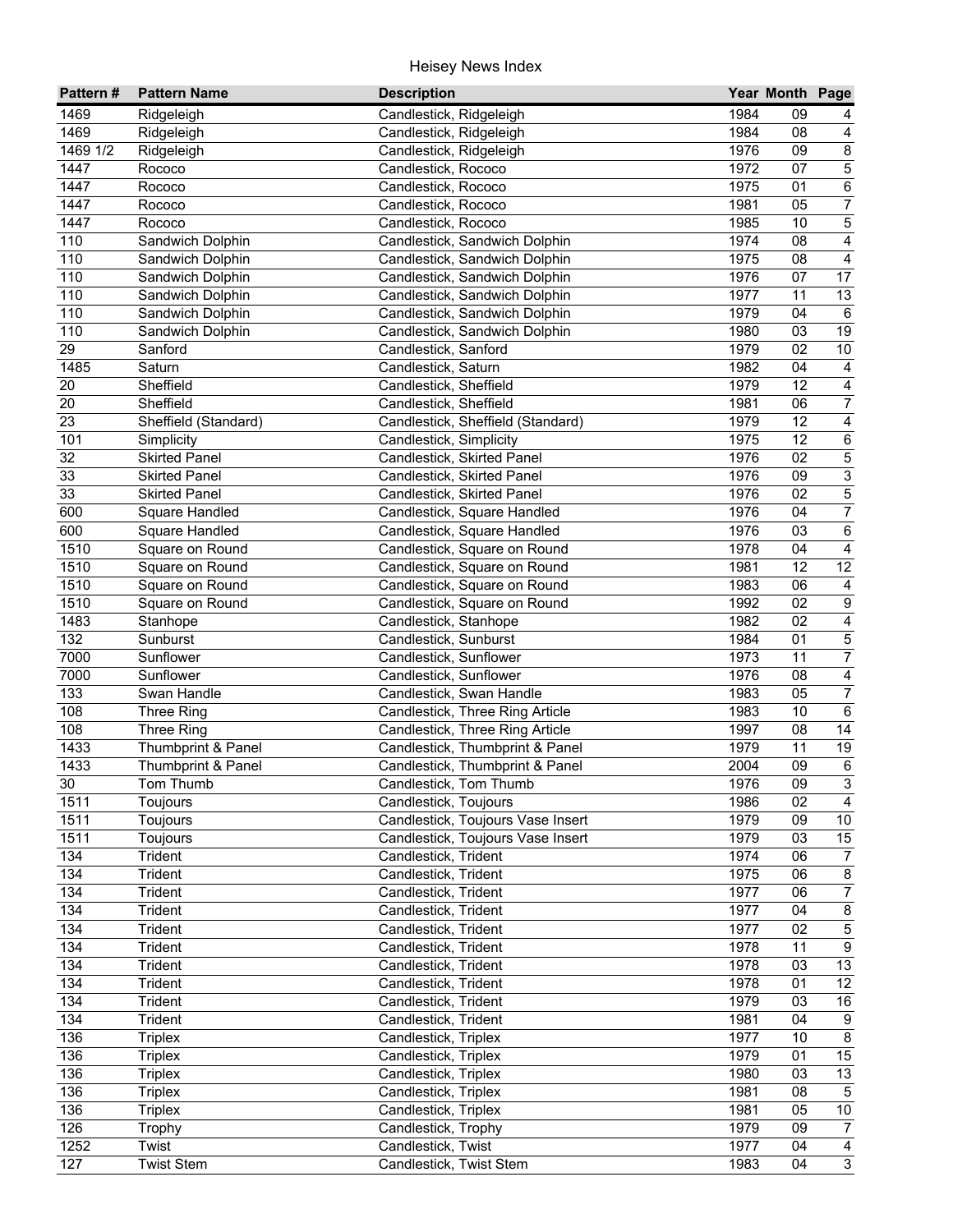| Pattern#            | <b>Pattern Name</b>                | <b>Description</b>                     |      | Year Month Page |                  |
|---------------------|------------------------------------|----------------------------------------|------|-----------------|------------------|
| 1425                | Victorian                          | Candlestick, Victorian                 | 1981 | 05              | 6                |
| 1533                | Wampum                             | Candlestick, Wampum                    | 1976 | 11              | $\mathbf{3}$     |
| 1533                | Wampum                             | Candlestick, Wampum                    | 1978 | 11              | $\overline{9}$   |
| 1428                | Warwick                            | Candlestick, Warwick                   | 1975 | 11              | $\overline{6}$   |
| 1428                | Warwick                            | Candlestick, Warwick                   | 1976 | 06              | $\overline{6}$   |
| 1519                | Waverly                            | Candlestick, Waverly                   | 1978 | 01              | 12               |
| 1519                | Waverly                            | Candlestick, Waverly                   | 1979 | 10              | $\overline{7}$   |
| 1519                | Waverly                            | Candlestick, Waverly                   | 1983 | 12              | $10$             |
| 1519                | Waverly                            | Candlestick, Waverly                   | 1983 | 11              | $\,$ 5 $\,$      |
| 107                 | Wellington                         | Candlestick, Wellington                | 1977 | 03              | $\overline{5}$   |
| 1506                | Whirlpool                          | Candlestick, Whirlpool                 | 1974 | 04              | $\bf 8$          |
| 1506                | Whirlpool                          | Candlestick, Whirlpool                 | 1982 | 12              | $\overline{4}$   |
| 22                  | Windsor                            | Candlestick, Windsor                   | 1976 | 05              | 14               |
| 22                  | Windsor                            | Candlestick, Windsor                   | 1979 | 12              | $\overline{4}$   |
| 22                  | Windsor                            | Candlestick, Windsor                   | 1980 | 12              | $\overline{2}$   |
| 1493                | World                              | Candlestick, World                     | 1979 | 02              | $\overline{7}$   |
| 1187                | Yeoman                             | Candlestick, Yeoman Epergne & Vase     | 1977 | 11              | $\overline{12}$  |
| 1187                | Yeoman                             | Candlestick, Yeoman Epergne & Vase     | 1978 | 01              | $\overline{14}$  |
| 122                 | Zig Zag                            | Candlestick, Zig Zag                   | 1977 | 04              | $\overline{4}$   |
| 1590                | Zodiac                             | Candlestick, Zodiac                    | 1981 | 06              | $\bf 8$          |
| 1231                | Ribbed Octagon                     | Candlesticks, Ribbed Octagon           | 2005 | 02              | $\overline{12}$  |
| 1511                | Toujours                           | Candlevase, Toujours                   | 1979 | 09              | $10$             |
| 1511                | Toujours                           | Candlevase, Toujours                   | 1979 | 05              | 16               |
| 5022                | None                               |                                        | 1974 | 06              | $\overline{7}$   |
| 5022                |                                    | Candy Box & Cover                      | 1978 | 01              | 12               |
| 1540                | None                               | Candy Box & Cover                      | 1980 | 09              | $9\,$            |
|                     | Lariat                             | Candy Box, Lariat, Horsehead Lid       |      |                 |                  |
| 1489                | Puritan                            | Candy Box, Puritan                     | 1977 | 11              | 11               |
| 359                 | None                               | Candy Jar                              | 1976 | 12              | 16               |
| $\overline{341}$    | Puritan                            | Candy Jar Pix                          | 1986 | 03              | 13               |
| 803                 | None                               | Candy Jar Pix                          | 1982 | 06              | 19               |
| 1184                | Yeoman                             | Candy Jar, 2 handled, 1/2 Lb.          | 2007 | 08              | $\overline{9}$   |
| 1540                | Lariat                             | Candy Jar, Lariat, Horsehead Finial    | 1985 | 08              | $\overline{3}$   |
| 465                 | Recessed Panel                     | Candy Jar, Recessed Panel              | 1976 | 03              | 16               |
| 465                 | <b>Recessed Panel</b>              | Candy Jar, Recessed Panel              | 1980 | 09              | $\overline{9}$   |
| 465                 | <b>Recessed Panel</b>              | Candy Jar, Recessed Panel Measurements | 1991 | 10              | $6\overline{6}$  |
| 465                 | Recessed Panel                     | Candy Jar, Recessed Panel Measurements | 1994 | 11              | $10\,$           |
| 465                 | <b>Recessed Panel</b>              | Candy Jar, Recessed Panel Measurements | 1998 | 10              | $\sqrt{5}$       |
| $\frac{1183}{1183}$ | Revere                             | Candy Jar, Revere                      | 1979 | 10              | 19               |
| 469                 | Reverse Hartman                    | Candy Jar, Reverse Hartman             | 1975 | 01              | 10 <sup>°</sup>  |
| 1590                | Zodiac                             | Candy Jar, Zodiac                      | 1981 | 12              | 14               |
| 359                 | Colonial                           | Candy Jars, Colonial 359, 360          | 2006 | 04              | 4                |
| 341                 | Puritan                            | Candy Jars, Puritan                    | 2006 | 02              | $\sqrt{5}$       |
| 1508                | None                               | Cardholder & Ashtray                   | 1977 | 11              | 12               |
| 9045                | Angel Fish Carving                 | Carving, Angel Fish                    | 1976 | 03              | 11               |
| 5000                | <b>Bacchus Carving</b>             | Carving, Bacchus                       | 1979 | 09              | $\,6$            |
| 5005                | <b>Bourbon Carving</b>             | Carving, Bourbon                       | 1981 | 01              | $\overline{4}$   |
| 5008                | Castle Harbor Carving              | Carving, Castle Harbor                 | 1979 | 12              | 11               |
| 5006                | <b>Gin Carving</b>                 | Carving, Gin                           | 1981 | 01              | 4                |
| 5006                | <b>Gin Carving</b>                 | Carving, Gin Pix                       | 1988 | 06              | 6                |
| 5020                | Lily Carving                       | Carving, Lily                          | 1983 | 09              | $\overline{4}$   |
| 5003                | Nimrod Carving                     | Carving, Nimrod                        | 1978 | 07              | $\boldsymbol{7}$ |
| 5003                | Nimrod Carving                     | Carving, Nimrod                        | 1983 | 08              | $\,6\,$          |
| 5003                | Nimrod Carving                     | Carving, Nimrod Pix                    | 1985 | 07              | 4                |
| 5013                | Nymph & Satyr Carving              | Carving, Nymph & Satyr                 | 1978 | 07              | $\overline{7}$   |
| 5007                | <b>Rye Carving</b>                 | Carving, Rye                           | 1981 | 01              | $\overline{4}$   |
| 5017                | Sailboat Carving                   | Carving, Sailboat                      | 1979 | 12              | 11               |
| 5004                | Scotch Carving                     | Carving, Scotch                        | 1981 | 01              | 4                |
| 5016                | <b>Stars &amp; Stripes Carving</b> | Carving, Stars & Stripes               | 1974 | 10              | $\bf 8$          |
| 5016                | <b>Stars &amp; Stripes Carving</b> | Carving, Stars & Stripes               | 1981 | 02              | $\overline{4}$   |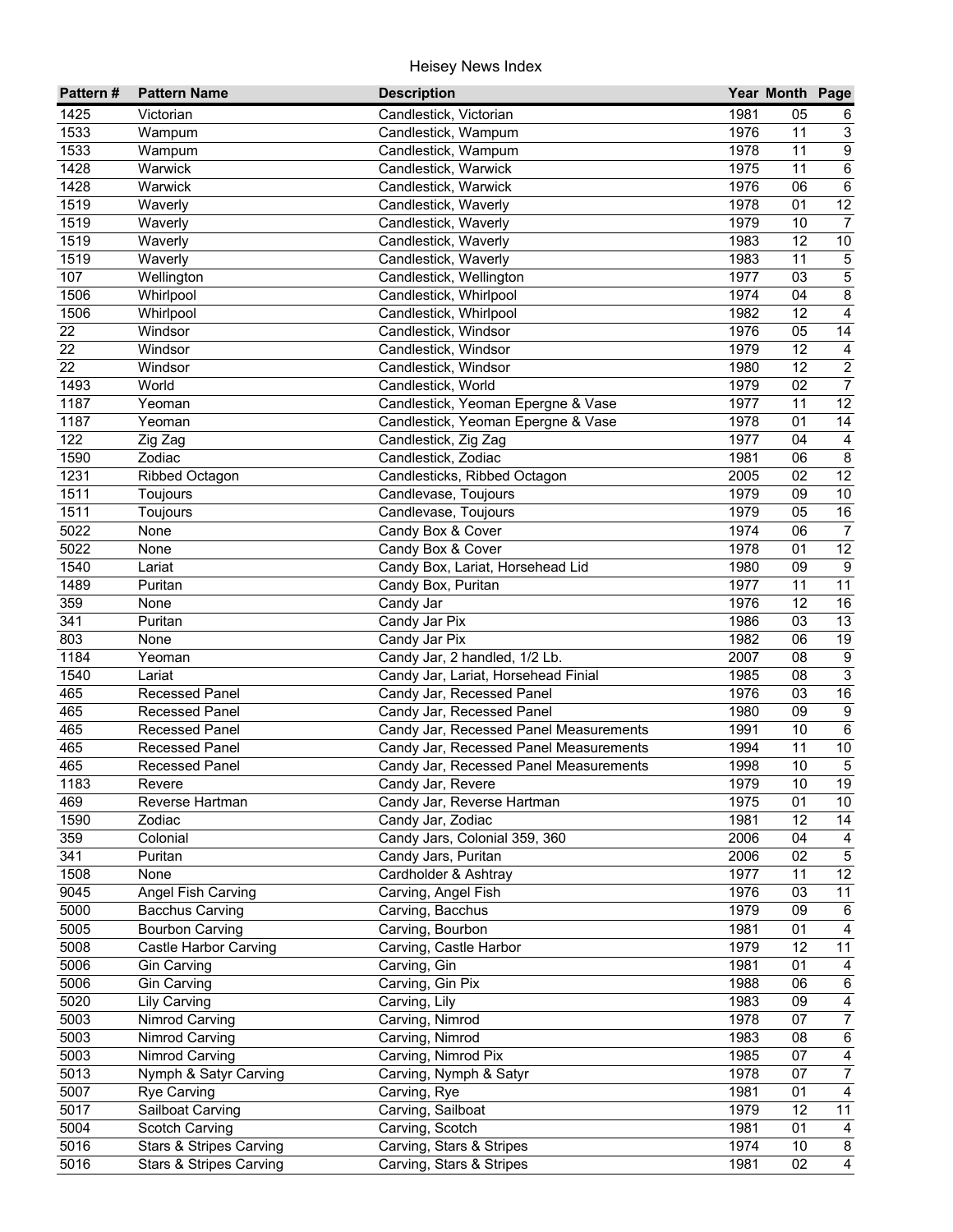| Pattern#          | <b>Pattern Name</b>          | <b>Description</b>                     |      | Year Month Page |                  |
|-------------------|------------------------------|----------------------------------------|------|-----------------|------------------|
| 5016              | Stars & Stripes Carving      | Carving, Stars & Stripes               | 1985 | 07              | 3                |
| 5015              | <b>Stripes Carving</b>       | Carving, Stripes                       | 1974 | 10              | $\bf 8$          |
| 5015              | <b>Stripes Carving</b>       | Carving, Stripes                       | 1977 | 10              | $\overline{7}$   |
| 5015              | <b>Stripes Carving</b>       | Carving, Stripes                       | 1981 | 02              | $\overline{4}$   |
| 5002              | <b>Sweet Adeline Carving</b> | Carving, Sweet Adeline                 | 1976 | 10              | 15               |
| 5002              | Sweet Adeline Carving        | Carving, Sweet Adeline                 | 1981 | 01              | $\overline{4}$   |
| 5002              | <b>Sweet Adeline Carving</b> | Carving, Sweet Adeline                 | 2000 | 01              | $\overline{11}$  |
| 5010              | Vanity Fair Carving          | Carving, Vanity Fair                   | 1977 | 06              | $10\,$           |
| $50\overline{10}$ | Vanity Fair Carving          | Carving, Vanity Fair                   | 1981 | 02              | $\overline{4}$   |
| 5000              | <b>Bacchus</b>               | Carvings by Heisey                     | 2016 | $\sqrt{3}$      | 22               |
| 5002              | <b>Sweet Adeline</b>         | Carvings by Heisey                     | 2016 | 3               | 22               |
| 5003              | Nimrod                       | Carvings by Heisey                     | 2016 | 3               | 22               |
| 5004              | Scotch                       | Carvings by Heisey                     | 2016 | 3               | 22               |
| 5005              | Bourbon                      | Carvings by Heisey                     | 2016 | 3               | 22               |
| 5006              | Gin                          | Carvings by Heisey                     | 2016 | 3               | 22               |
| 5007              | Rye                          | Carvings by Heisey                     | 2016 | 3               | 22               |
| 5008              | Castle Harbor                | Carvings by Heisey                     | 2016 | 3               | 22               |
| 5009              | Diana                        | Carvings by Heisey                     | 2016 | 3               | 22               |
| 5010              | Vanity Fair                  | Carvings by Heisey                     | 2016 | 3               | 22               |
| 5011              | Chevy Chase                  | Carvings by Heisey                     | 2016 | 3               | 22               |
| 5012              | Amfulula Tree                | Carvings by Heisey                     | 2016 | 3               | 22               |
| 5013              | Nymph & Satyr                | Carvings by Heisey                     | 2016 | 3               | 22               |
| 5014              | Swan Dive                    | Carvings by Heisey                     | 2016 | 3               | 22               |
| 5015              | <b>Stripes</b>               | Carvings by Heisey                     | 2016 | 3               | 22               |
| 5016              | <b>Stars &amp; Stripes</b>   | Carvings by Heisey                     | 2016 | 3               | 22               |
| 5017              | Sailboat                     | Carvings by Heisey                     | 2016 | 3               | 22               |
| 5020              | Lily                         | Carvings by Heisey                     | 2016 | 3               | 22               |
| None              | None                         | Catalog 100, 1183, 1184, 1187          | 2007 | 07              | 8                |
| None              | None                         | Catalog 100, Colognes & Puff Boxes     | 2007 | 09              | $\overline{8}$   |
| None              | None                         | Catalog 100, Cuttings                  | 2007 | 09              | 11               |
| None              | None                         | Catalog 100, Miscellaneous pieces      | 2007 | 08              | 12               |
| None              | None                         | Catalog 2B & 3B, Miscellaneous         | 2007 | 02              | $\boldsymbol{9}$ |
| None              | None                         | Catalog 2B, Goblets and Water Bottles  | 2006 | 10              | $\overline{8}$   |
| None              | None                         | Catalog 2B, Heisey Etches and Cuttings | 2007 | 03              | 12               |
| None              | None                         | Catalog 3B, Hawthorne Price List       | 2006 | 10              | 13               |
| None              | None                         | Catalog 3B, Heisey Etches and Cuttings | 2007 | 04              | 12               |
| None              | None                         | Catalog 50 Article                     | 1982 | 02              | $\overline{7}$   |
| None              | None                         | Catalog 50 Article                     | 2001 | $\overline{09}$ | $\overline{11}$  |
| None              | None                         | Catalog 50 Article                     | 2004 | 07              | 8                |
| None              | None                         | Catalog List                           | 2008 | 04              | 9                |
| None              | None                         | Catalog, 2B & 3B, Sodas & Tumblers     | 2006 | 09              | 10               |
| None              | None                         | Catalog, Sears, Heisey Items           | 2008 | 06              | 11               |
| None              | None                         | Catalogs 2B & 3B, comports, footed     | 2006 | 11              | 12               |
| None              | None                         | Catalogs 2B & 3B, Jugs                 | 2007 | 01              | $\overline{7}$   |
| None              | None                         | Catalogs 2B & 3B, Vases                | 2006 | 12              | $\,6\,$          |
| Various           | Various                      | Cecelia and Stanhope colors            | 2017 | $\overline{2}$  | $10\,$           |
| 407               | Coarse Rib                   | Celery, Coarse Rib                     | 1981 | 12              | $\overline{4}$   |
| 394               | Narrow Flute                 | Celery, Narrow Flute                   | 1974 | 09              | $\overline{7}$   |
| 468               | Octagon with Rim             | Celery, Octagon with Rim               | 1974 | 09              | $\boldsymbol{7}$ |
| 468               | Octagon with Rim             | Celery, Octagon with Rim               | 1977 | 10              | $\overline{2}$   |
| 1183              | Revere                       | Celery, Revere, Tray                   | 1981 | 11              | $\overline{4}$   |
| None              | None                         | Centerpiece Trays                      | 2004 | 09              | $10\,$           |
| 1473              | <b>Buttress</b>              | Centerpiece, Buttress Pix              | 1995 | 10              | $\overline{5}$   |
| 1183              | Revere                       | Cheese & Cracker, Revere               | 1976 | 05              | 16               |
| None              | None                         | China Patterns with Heisey             | 2005 | 09              | 8                |
| 353               | Medium Flat Panel            | Cigar Jar, Medium Flat Panel           | 1976 | $\overline{12}$ | 16               |
| 1612              | None                         | Cigarette Box                          | 1981 | 12              | $\overline{14}$  |
| 1489 1/2          | Puritan                      | Cigarette Box, Horsehead Lid           | 1977 | 11              | 11               |
| 1489 1/2          | Puritan                      | Cigarette Box, Horsehead Lid           | 1978 | $\overline{05}$ | $\overline{9}$   |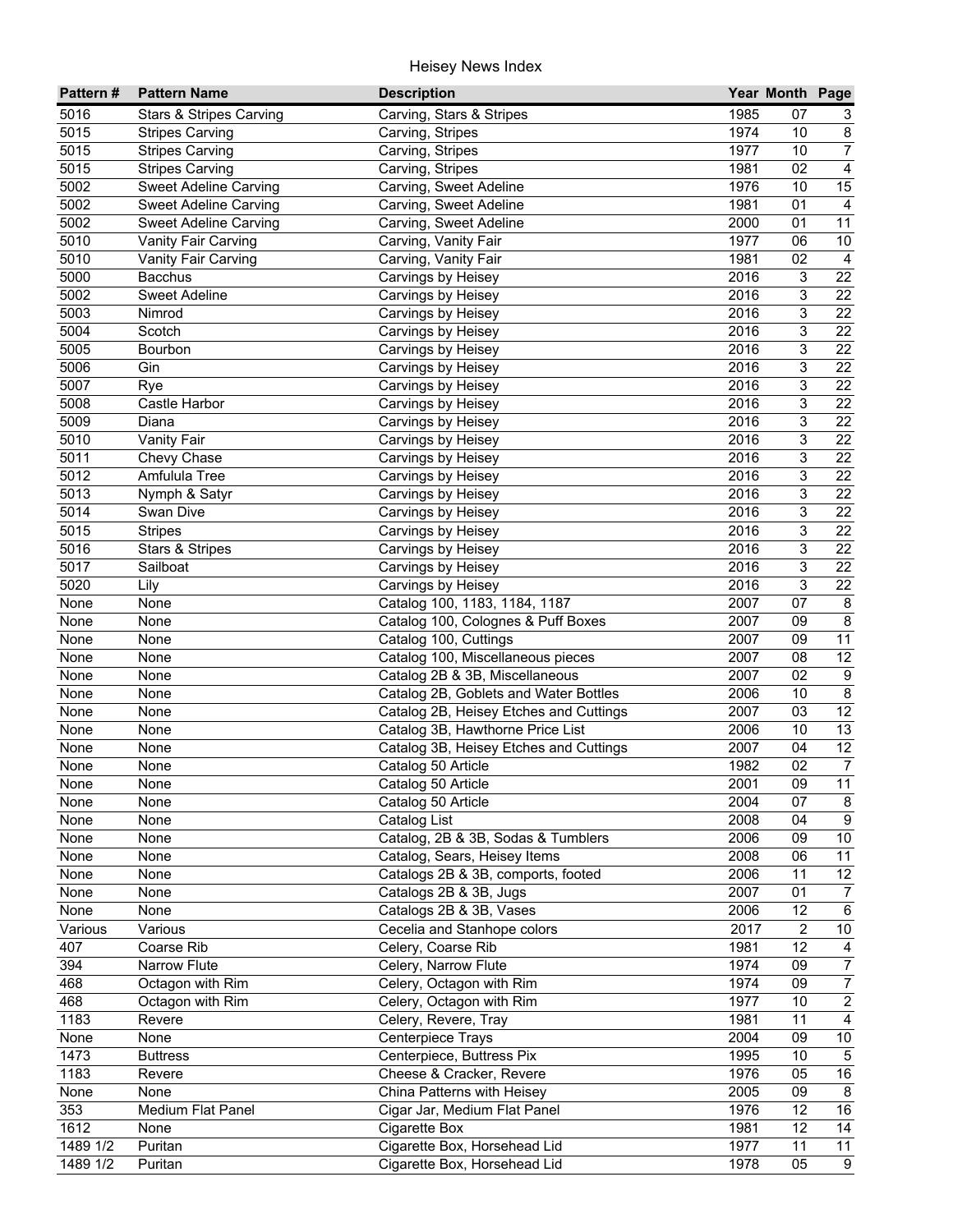| Pattern#       | <b>Pattern Name</b>  | <b>Description</b>                        |              | Year Month Page |                         |
|----------------|----------------------|-------------------------------------------|--------------|-----------------|-------------------------|
| 1489 1/2       | Puritan              | Cigarette Box, Horsehead Lid              | 1981         | 08              | 13                      |
| 1593           | Prism                | Cigarette Box, Prism                      | 1978         | 06              | 15                      |
| 1593           | Prism                | Cigarette Box, Prism                      | 1981         | 12              | 14                      |
| 1593           | Prism                | Cigarette Box, Prism                      | 1981         | 07              | $\overline{12}$         |
| 1489           | Puritan              | Cigarette Box, Puritan                    | 1978         | 06              | $\overline{14}$         |
| 1489           | Puritan              | Cigarette Box, Puritan                    | 1978         | 01              | $10\,$                  |
| 1489           | Puritan              | Cigarette Box, Puritan, Sitting Pony      | 1988         | 02              | 8                       |
| 1533           | Wampum               | Cigarette Box, Wampum                     | 1989         | 01              | $\overline{2}$          |
| 4035           | <b>Bethel</b>        | Cigarette Holder, Bethel                  | 1977         | 11              | $\overline{12}$         |
| 4035           | <b>Bethel</b>        | Cigarette Holder, Bethel                  | 1978         | 06              | 14                      |
| 4035           | <b>Bethel</b>        | Cigarette Holder, Bethel                  | 1978         | 01              | 14                      |
| 4035           | <b>Bethel</b>        | Cigarette Holder, Bethel                  | 1979         | 10              | $\overline{7}$          |
| 4035           | <b>Bethel</b>        | Cigarette Holder, Bethel                  | 1981         | 12              | 14                      |
| 4035           | <b>Bethel</b>        | Cigarette Holder, Bethel                  | 1981         | 07              | 12                      |
| 413            | Tudor                | Cigarette Holder, Tudor                   | 1977         | 02              | 8                       |
| 5012           | Urn                  | Cigarette Holder, Urn                     | 1977         | 11              | 12                      |
| 5012           | Urn                  | Cigarette Holder, Urn                     | 1978         | 06              | 14                      |
| 5012           | Urn                  | Cigarette Holder, Urn                     | 1981         | 12              | 14                      |
| 5012           | Urn                  | Cigarette Holder, Urn                     | 1981         | 07              | 12                      |
| 1489           | Puritan              | Cigarette, Puritan Items Pix              | 1984         | 09              | $\overline{7}$          |
| 1550           | Fish Match/Cigarette | Cigarette/Match Holder, Fish              | 1977         | 11              | 13                      |
| None           | None                 | Clock Face                                | 1980         | 02              | 14                      |
| 406            | Coarse Rib           | Coarse Rib Items                          | 1973         | 12              | $\boldsymbol{9}$        |
| 406            | Coarse Rib           | Coarse Rib Items                          | 1978         | 02              | $\bf 8$                 |
| 407            | Coarse Rib           | Coarse Rib Items                          | 1973         | 12              | 9                       |
| 407            | Coarse Rib           | Coarse Rib Items                          | 1978         | 02              | $\,8\,$                 |
| 406            | Coarse Rib           | Coarse Rib List                           | 2010         | 04              | $\sqrt{5}$              |
| 4<br>5         | None                 | Coaster                                   | 1975<br>1975 | 07<br>07        | 13<br>13                |
| 6              | None<br>None         | Coaster<br>Coaster                        | 1975         | 07              | 13                      |
| $\overline{7}$ | None                 | Coaster                                   | 1975         | 07              | 13                      |
| 8              | None                 | Coaster                                   | 1975         | 07              | 13                      |
| $\overline{9}$ | None                 | Coaster                                   | 1978         | 09              | $\mathbf{3}$            |
| 10             | Oak Leaf             | Coaster, Oak Leaf                         | 1974         | 06              | 6                       |
| None           | Coasters             | <b>Coasters List</b>                      | 2006         | 02              | $\overline{16}$         |
| None           | None                 | Cobel, Carl Employee Article              | 1991         | 05              | $\overline{5}$          |
| None           | None                 | Cobel, Carl Employee Article              | 1992         | 03              | $\overline{12}$         |
| None           | None                 | Cobel, Carl Employee, Tools               | 1992         | $\overline{07}$ | $\overline{6}$          |
| None           | None                 | Cobel, Carl, Article by Elaine Cobel      | 2013         | 10              | $\overline{\mathbf{4}}$ |
| 417            | Double Rib & Panel   | Cocktail Carafe, Double Rib & Panel       | 2003         | 12              | $\overline{7}$          |
| 4224           | Steeplechase         | Cocktail Set, Steeplechase Pix            | 1986         | 11              | 13                      |
| 4226           | None                 | Cocktail Shaker                           | 1977         | 11              | 14                      |
| 4226           | None                 | Cocktail Shaker                           | 1978         | 01              | 13                      |
| 4037           | Clarence             | Cocktail Shaker, Clarence                 | 1977         | 11              | 14                      |
| 4037           | Clarence             | Cocktail Shaker, Clarence                 | 1978         | 01              | 13                      |
| 4225           | Cobel                | Cocktail Shaker, Cobel                    | 1972         | 08              | $\,6\,$                 |
| 4225           | Cobel                | Cocktail Shaker, Cobel                    | 1974         | 06              | $\boldsymbol{7}$        |
| 4225           | Cobel                | Cocktail Shaker, Cobel                    | 1976         | 03              | $\boldsymbol{9}$        |
| 4225           | Cobel                | Cocktail Shaker, Cobel                    | 1977         | 11              | 14                      |
| 4225           | Cobel                | Cocktail Shaker, Cobel                    | 1977         | 08              | $\mathbf{3}$            |
| 4225           | Cobel                | Cocktail Shaker, Cobel                    | 1978         | 10              | $\overline{4}$          |
| 4225           | Cobel                | Cocktail Shaker, Cobel                    | 1978         | 09              | 14                      |
| 4225           | Cobel                | Cocktail Shaker, Cobel                    | 1978         | 01              | $\overline{13}$         |
| 4225           | Cobel                | Cocktail Shaker, Cobel                    | 1979         | 12              | 10 <sub>1</sub>         |
| 4225           | Cobel                | Cocktail Shaker, Cobel                    | 1979         | 02              | 6                       |
| 4225           | Cobel                | Cocktail Shaker, Cobel                    | 1980         | 06              | $\mathbf{3}$            |
| 4225           | Cobel                | Cocktail Shaker, Cobel                    | 1981         | 12              | 13                      |
| 4225           | Cobel                | Cocktail Shaker, Cobel                    | 1981         | 01              | 4                       |
| 4225           | Cobel                | Cocktail Shaker, Cobel, by Dorothy Thorpe | 2001         | 06              | $\overline{9}$          |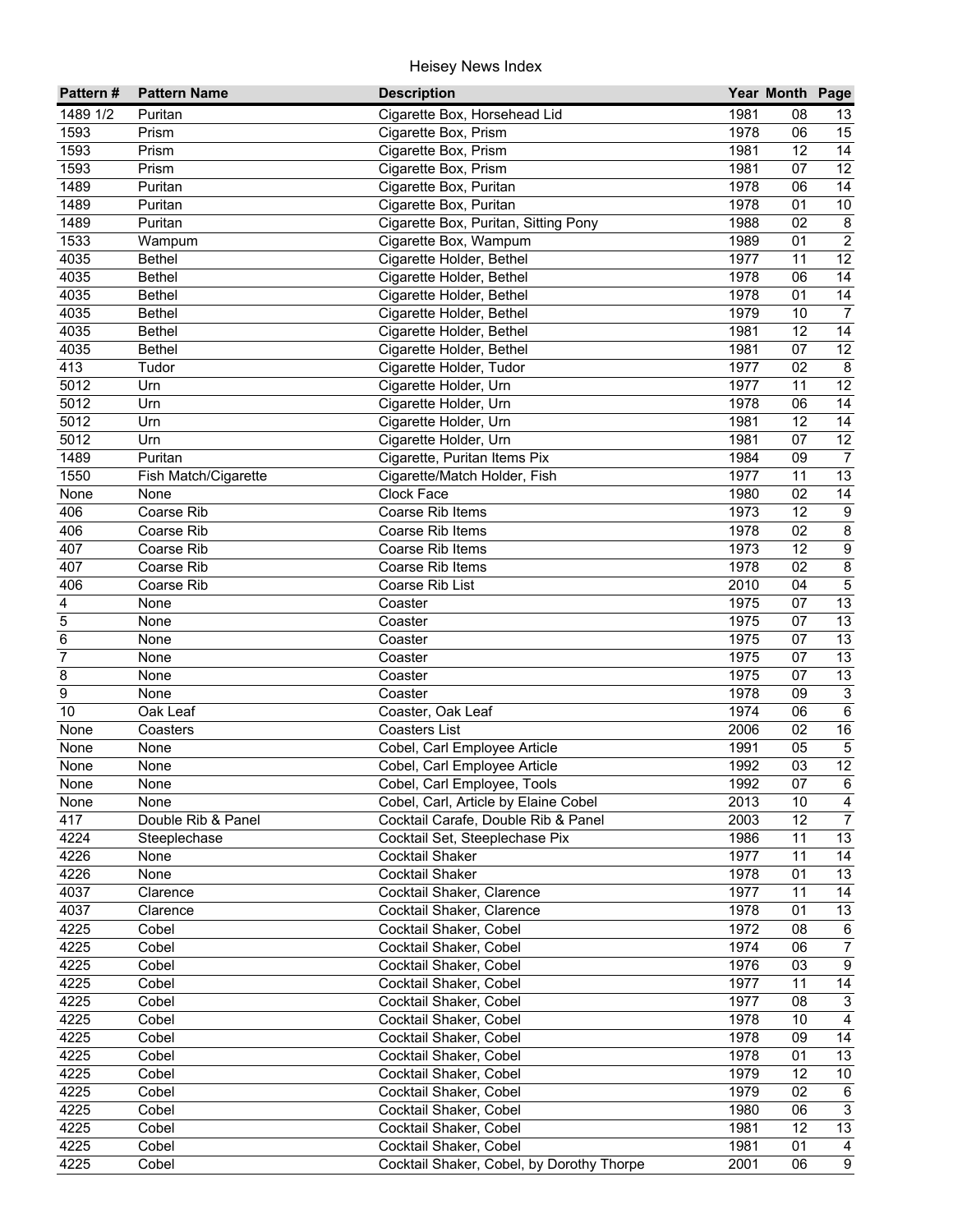| Pattern# | <b>Pattern Name</b>            | <b>Description</b>                       |      | Year Month Page |                           |
|----------|--------------------------------|------------------------------------------|------|-----------------|---------------------------|
| 4225     | Cobel                          | Cocktail Shaker, Cobel, Prototype        | 2000 | 04              | 5                         |
| 4054     | Coronation                     | Cocktail Shaker, Coronation              | 1974 | 10              | 6                         |
| 6060     | Country Club                   | Cocktail Shaker, Country Club            | 1978 | 10              | $\mathbf{1}$              |
| 6060     | <b>Country Club</b>            | Cocktail Shaker, Country Club            | 1978 | 04              | 12                        |
| 6060     | <b>Country Club</b>            | Cocktail Shaker, Country Club            | 1980 | 06              | $\overline{3}$            |
| 6060     | <b>Country Club</b>            | Cocktail Shaker, Country Club            | 1981 | 12              | $\overline{13}$           |
| 417      | Double Rib & Panel             | Cocktail Shaker, Double Rib & Panel      | 1976 | 09              | $\overline{9}$            |
| None     | None                           | Cocktail Shaker, Eva Zeisel              | 1976 | $\overline{04}$ | $\overline{4}$            |
| 4036     | Marshall                       | Cocktail Shaker, Marshall                | 1977 | 11              | 14                        |
| 4036     | Marshall                       | Cocktail Shaker, Marshall                | 1978 | 09              | 14                        |
| 4036     | Marshall                       | Cocktail Shaker, Marshall                | 1978 | 01              | $\overline{13}$           |
| 4036     | Marshall                       | Cocktail Shaker, Marshall                | 1979 | 10              | $\boldsymbol{7}$          |
| 4036     | Marshall                       | Cocktail Shaker, Marshall                | 1980 | 06              | $\overline{3}$            |
| 4036     | Marshall                       | Cocktail Shaker, Marshall                | 1981 | 12              | 13                        |
| 4055     | Park Lane                      | Cocktail Shaker, Park Lane               | 1977 | 11              | 14                        |
| 6009     | Roundelay                      | Cocktail Shaker, Roundelay, Duck Cutting | 1992 | 07              | $\boldsymbol{9}$          |
| 900      | Cocktail                       | Cocktail, 900-917                        | 2007 | 08              | $\overline{7}$            |
| 902      | Cocktail                       | Cocktail, 902-907                        | 2007 | 07              | $\,6\,$                   |
| 5049     | Dancers Leg                    | Cocktail, Dancers Leg                    | 1985 | 07              | 19                        |
| 902      | <b>Twisted Stem</b>            | Cocktail, Twisted Stem 902-904           | 2007 | 04              | $\overline{7}$            |
| None     | None                           | <b>Collection Acquisitions 2012</b>      | 2012 | 08              | 17                        |
| None     | None                           | <b>Collection Acquisitions 2012</b>      | 2012 | 08              | $\,6\,$                   |
| 10       | None                           | Cologne                                  | 1976 | 08              | $\overline{8}$            |
| None     | None                           | Cologne Article                          | 1993 | 02              | $10$                      |
| 516      | Fairacre                       | Cologne, Fairacre                        | 1978 | 03              | 16                        |
| 8018     | Fairall                        | Cologne, Fairall                         | 1976 | 05              | $\mathbf{1}$              |
| 485      | Hexagon Stem                   | Cologne, Hexagon Stem                    | 1981 | 11              | $\overline{4}$            |
| 4043     | Johnson                        | Cologne, Johnson                         | 1976 | 06              | $\overline{6}$            |
| 1540     | Lariat                         | Cologne, Lariat                          | 1973 | 10              | $\overline{3}$            |
| 1540     | Lariat                         | Cologne, Lariat                          | 1981 | 02              | $\overline{8}$            |
| 353      | Medium Flat Panel              | Cologne, Medium Flat Panel               | 1975 | 05              | 16                        |
| 1489     | Puritan                        | Cologne, Puritan                         | 1975 | 01              | $\,6\,$                   |
| 1489     | Puritan                        | Cologne, Puritan                         | 1977 | 11              | $\overline{12}$           |
| 4035     | Seven Octagon                  | Cologne, Seven Octagon                   | 1973 | 03              | $\overline{4}$            |
| 354      | Wide Flat Panel                | Cologne, Wide Flat Panel                 | 1976 | 05              | 16                        |
| 1174     | Colonial                       | Colonial 1174 Nappies                    | 2010 | 01              |                           |
| 440      | Colonial                       | Colonial 440 Nappies                     | 2010 | 01              | $\frac{8}{5}$             |
| 397      | Colonial Cupped Scallop        | Colonial Cupped Scallop Items            | 1974 | 11              | $\,6\,$                   |
| 397      | <b>Colonial Cupped Scallop</b> | <b>Colonial Cupped Scallop Items</b>     | 1975 | 02              | $\overline{2}$            |
| 397      | <b>Colonial Cupped Scallop</b> | <b>Colonial Cupped Scallop Items</b>     | 1979 | 12              | 13                        |
| 397      | <b>Colonial Cupped Scallop</b> | <b>Colonial Cupped Scallop List</b>      | 2009 | 11              | 6                         |
| 331      | Colonial                       | <b>Colonial Items</b>                    | 1975 | 06              | 11                        |
| 331      | Colonial                       | <b>Colonial Items</b>                    | 1976 | 12              | 14                        |
| 331      | Colonial                       | <b>Colonial Items</b>                    | 1977 | 01              | 13                        |
| 331      | Colonial                       | <b>Colonial Items</b>                    | 1979 | 03              | 10                        |
| 331      | Colonial                       | <b>Colonial Items</b>                    | 1980 | 11              | 15                        |
| 371      | None                           | <b>Colonial Items</b>                    | 1979 | 03              | 13                        |
| 430      | Colonial Scallop & Angle       | Colonial Scallop & Angle 430 Nappy       | 2010 | 01              | $\mathbf 5$               |
| 400      | <b>Colonial Scalloped Top</b>  | <b>Colonial Scalloped Top Items</b>      | 1975 | 04              | $\overline{2}$            |
| 1150     | <b>Colonial Star</b>           | Colonial Star 1150 Plates                | 2010 | 01              | $\overline{7}$            |
| None     | Alexandrite                    | Color, Alexandrite                       | 1973 | 02              | $\overline{4}$            |
| None     | Alexandrite                    | Color, Alexandrite                       | 1974 | 06              | 6                         |
| None     | Alexandrite                    | Color, Alexandrite                       | 1979 | 09              | 16                        |
| None     | Alexandrite                    | Color, Alexandrite                       | 1981 | 03              | 10                        |
| None     | Alexandrite                    | Color, Alexandrite Article               | 2003 | 11              | $\overline{7}$            |
| None     | Alexandrite                    | Color, Alexandrite Comparison            | 1996 | 06              | $\overline{11}$           |
| None     | Amber                          | Color, Amber                             | 1973 | 06              | 4                         |
| None     | Amber                          | Color, Amber                             | 1979 | 01              | $\ensuremath{\mathsf{3}}$ |
| None     | Amber                          | Color, Amber                             | 1984 | 10              | $\overline{4}$            |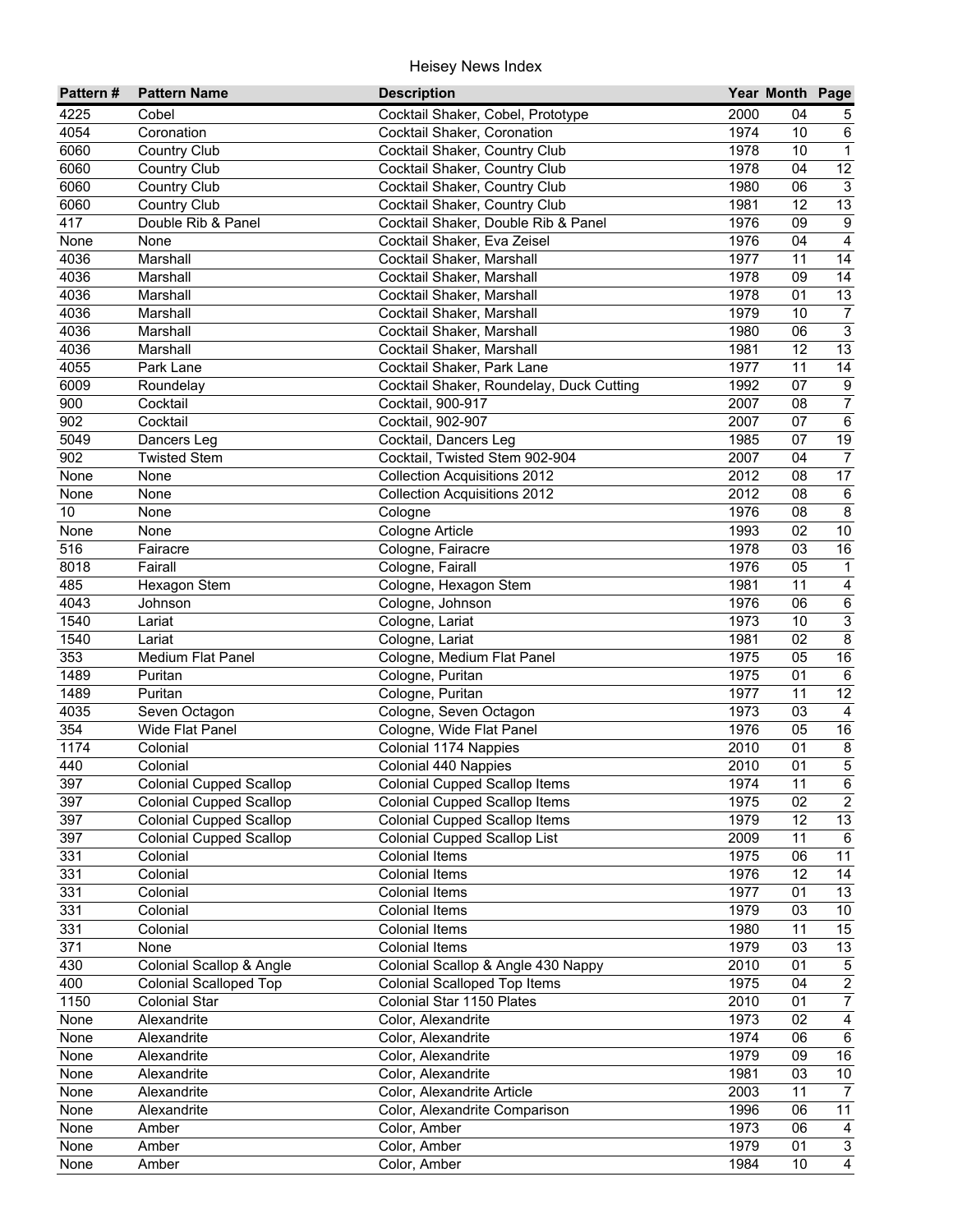| 1979<br>None<br>Amber Stain<br>Color, Amber Stain<br>01<br>8<br>1979<br>16<br>None<br>Color, Blue<br>06<br>Blue<br>1972<br>Color, Cobalt<br>06<br>None<br>Cobalt<br>$\overline{4}$<br>$\overline{8}$<br>Color, Cobalt<br>1974<br>11<br>None<br>Cobalt<br>1974<br>Color, Cobalt<br>10<br>20<br>None<br>Cobalt<br>300<br>Color, Colonial Pieces<br>1982<br>01<br>Peerless<br>$\,6\,$<br>1996<br>None<br>Color, Colonial Pieces<br>01<br>4<br>None<br>Color, Custard<br>1972<br>None<br>Custard<br>08<br>4<br>1976<br>$\overline{12}$<br>2<br>None<br>Custard<br>Color, Custard<br>1972<br>$\overline{4}$<br>07<br>None<br>Color, Dawn<br>Dawn<br>1972<br>02<br>$\overline{4}$<br>None<br>Emerald<br>Color, Emerald<br>2004<br>03<br>None<br>None<br>Color, Experimental Pink<br>15<br>1973<br>03<br>None<br>Color, Flamingo<br>$\overline{a}$<br>Flamingo<br>Color, Flamingo<br>1976<br>10<br>10<br>None<br>Flamingo<br>Color, Flamingo<br>1978<br>06<br>$10$<br>None<br>Flamingo<br>1981<br>None<br>Color, Flamingo<br>01<br>9<br>Flamingo<br>1972<br>None<br>Hawthorne<br>Color, Hawthorne<br>10<br>4<br>1976<br>10<br>10<br>None<br>Hawthorne<br>Color, Hawthorne<br>12<br>1977<br>05<br>None<br>Color, Hawthorne<br>Hawthorne<br>Color, Hawthorne<br>1978<br>15<br>Hawthorne<br>03<br>None<br>20<br>1996<br>09<br>None<br>Hawthorne<br>Color, Hawthorne Ad<br>2006<br>09<br>17<br>None<br>Color, Hawthorne Price List 208<br>None<br>1995<br>03<br>15<br>None<br>Ivorina Verde<br>Color, Ivorina Verde Patterns<br>1995<br>14<br>None<br>Ivorina Verde<br>Color, Ivorina Verde Patterns<br>01<br>1974<br>11<br>Color, Limelight & Zircon Article<br>01<br>None<br>Limelight<br>1992<br>05<br>16<br>None<br>Limelight<br>Color, Limelight & Zircon Article<br>1972<br>Color, Marigold<br>09<br>None<br>Marigold<br>$\overline{4}$<br>Color, Marigold<br>1981<br>05<br>10<br>None<br>Marigold<br>Color, Marigold Article<br>1994<br>01<br>16<br>None<br>Marigold<br>Color, Moongleam<br>1972<br>$\,6\,$<br>None<br>04<br>Moongleam<br>Color, Moongleam<br>1976<br>$10$<br>None<br>Moongleam<br>10<br>1972<br>None<br>Color, Opal<br>03<br>$\overline{a}$<br>Opal<br>Color, Opal<br>1975<br>None<br>08<br>8<br>Opal<br>$\overline{12}$<br>1975<br>06<br>None<br>Color, Opal<br>Opal<br>1976<br>$\overline{10}$<br>10<br>None<br>Color, Opal<br>Opal<br>Color, Opal Patterns<br>1995<br>15<br>None<br>03<br>Opal<br>14<br>Color, Opal Patterns<br>1995<br>01<br>None<br>Opal<br>1989<br>11<br>$\overline{7}$<br>None<br>Color, Rose<br>Rose<br>$\boldsymbol{7}$<br>2004<br>Color, Rose<br>04<br>None<br>Rose<br>Color, Ruby Stained Heisey Patterns<br>1980<br>05<br>$\overline{4}$<br>None<br><b>Ruby Stain</b><br>$\overline{3}$<br>1972<br>12<br>None<br>Color, Sahara<br>Sahara<br>Color, Sahara<br>15<br>1980<br>08<br>None<br>Sahara<br>Color, Sahara<br>1981<br>03<br>10<br>None<br>Sahara<br>Color, Sultana (Dark Amber)<br>1975<br>12<br>None<br>Sultana (Dark Amber)<br>11<br>Color, Tangerine<br>1972<br>None<br>11<br>Tangerine<br>4<br>None<br>Tangerine<br>Color, Tangerine<br>1972<br>$\,6\,$<br>08<br>Color, Tangerine<br>1973<br>04<br>$\overline{4}$<br>None<br>Tangerine<br>Color, Tangerine<br>1978<br>17<br>None<br>Tangerine<br>08<br>1979<br>16<br>None<br>Tangerine<br>Color, Tangerine<br>06<br>1972<br>None<br>Vaseline<br>Color, Vaseline<br>01<br>4<br>Color, Zircon<br>1972<br>None<br>Zircon<br>05<br>4<br>Color, Zircon & Limelight Article<br>1974<br>11<br>None<br>Zircon<br>01<br>1992<br>05<br>16<br>None<br>Zircon<br>Color, Zircon & Limelight Article<br>1522<br>Colt, standing<br>2005<br>17<br>Colt, standing<br>06<br>1559<br>1974<br>Columbia Items<br>05<br>Columbia<br>9<br>1559<br>$\overline{12}$<br>Columbia Items<br>1978<br>07<br>Columbia<br>51<br>Comb and Brush Tray<br>2001<br>08<br>None<br>6<br>41<br>2001<br>None<br>Comb Tray<br>08<br>$6\phantom{.}6$<br>1976 | Pattern# | <b>Pattern Name</b> | <b>Description</b> | Year Month Page |                |
|-----------------------------------------------------------------------------------------------------------------------------------------------------------------------------------------------------------------------------------------------------------------------------------------------------------------------------------------------------------------------------------------------------------------------------------------------------------------------------------------------------------------------------------------------------------------------------------------------------------------------------------------------------------------------------------------------------------------------------------------------------------------------------------------------------------------------------------------------------------------------------------------------------------------------------------------------------------------------------------------------------------------------------------------------------------------------------------------------------------------------------------------------------------------------------------------------------------------------------------------------------------------------------------------------------------------------------------------------------------------------------------------------------------------------------------------------------------------------------------------------------------------------------------------------------------------------------------------------------------------------------------------------------------------------------------------------------------------------------------------------------------------------------------------------------------------------------------------------------------------------------------------------------------------------------------------------------------------------------------------------------------------------------------------------------------------------------------------------------------------------------------------------------------------------------------------------------------------------------------------------------------------------------------------------------------------------------------------------------------------------------------------------------------------------------------------------------------------------------------------------------------------------------------------------------------------------------------------------------------------------------------------------------------------------------------------------------------------------------------------------------------------------------------------------------------------------------------------------------------------------------------------------------------------------------------------------------------------------------------------------------------------------------------------------------------------------------------------------------------------------------------------------------------------------------------------------------------------------------------------------------------------------------------------------------------------------------------------------------------------------------------------------------------------------------------------------------------------------------------------------------------------------------------------------------------------------------------------------------------------------------------------------------------------------------------------------------------------------------------------------------------------------------------------------------------------------------------------------------------------------------------------------------------------------|----------|---------------------|--------------------|-----------------|----------------|
|                                                                                                                                                                                                                                                                                                                                                                                                                                                                                                                                                                                                                                                                                                                                                                                                                                                                                                                                                                                                                                                                                                                                                                                                                                                                                                                                                                                                                                                                                                                                                                                                                                                                                                                                                                                                                                                                                                                                                                                                                                                                                                                                                                                                                                                                                                                                                                                                                                                                                                                                                                                                                                                                                                                                                                                                                                                                                                                                                                                                                                                                                                                                                                                                                                                                                                                                                                                                                                                                                                                                                                                                                                                                                                                                                                                                                                                                                                                       |          |                     |                    |                 |                |
|                                                                                                                                                                                                                                                                                                                                                                                                                                                                                                                                                                                                                                                                                                                                                                                                                                                                                                                                                                                                                                                                                                                                                                                                                                                                                                                                                                                                                                                                                                                                                                                                                                                                                                                                                                                                                                                                                                                                                                                                                                                                                                                                                                                                                                                                                                                                                                                                                                                                                                                                                                                                                                                                                                                                                                                                                                                                                                                                                                                                                                                                                                                                                                                                                                                                                                                                                                                                                                                                                                                                                                                                                                                                                                                                                                                                                                                                                                                       |          |                     |                    |                 |                |
|                                                                                                                                                                                                                                                                                                                                                                                                                                                                                                                                                                                                                                                                                                                                                                                                                                                                                                                                                                                                                                                                                                                                                                                                                                                                                                                                                                                                                                                                                                                                                                                                                                                                                                                                                                                                                                                                                                                                                                                                                                                                                                                                                                                                                                                                                                                                                                                                                                                                                                                                                                                                                                                                                                                                                                                                                                                                                                                                                                                                                                                                                                                                                                                                                                                                                                                                                                                                                                                                                                                                                                                                                                                                                                                                                                                                                                                                                                                       |          |                     |                    |                 |                |
|                                                                                                                                                                                                                                                                                                                                                                                                                                                                                                                                                                                                                                                                                                                                                                                                                                                                                                                                                                                                                                                                                                                                                                                                                                                                                                                                                                                                                                                                                                                                                                                                                                                                                                                                                                                                                                                                                                                                                                                                                                                                                                                                                                                                                                                                                                                                                                                                                                                                                                                                                                                                                                                                                                                                                                                                                                                                                                                                                                                                                                                                                                                                                                                                                                                                                                                                                                                                                                                                                                                                                                                                                                                                                                                                                                                                                                                                                                                       |          |                     |                    |                 |                |
|                                                                                                                                                                                                                                                                                                                                                                                                                                                                                                                                                                                                                                                                                                                                                                                                                                                                                                                                                                                                                                                                                                                                                                                                                                                                                                                                                                                                                                                                                                                                                                                                                                                                                                                                                                                                                                                                                                                                                                                                                                                                                                                                                                                                                                                                                                                                                                                                                                                                                                                                                                                                                                                                                                                                                                                                                                                                                                                                                                                                                                                                                                                                                                                                                                                                                                                                                                                                                                                                                                                                                                                                                                                                                                                                                                                                                                                                                                                       |          |                     |                    |                 |                |
|                                                                                                                                                                                                                                                                                                                                                                                                                                                                                                                                                                                                                                                                                                                                                                                                                                                                                                                                                                                                                                                                                                                                                                                                                                                                                                                                                                                                                                                                                                                                                                                                                                                                                                                                                                                                                                                                                                                                                                                                                                                                                                                                                                                                                                                                                                                                                                                                                                                                                                                                                                                                                                                                                                                                                                                                                                                                                                                                                                                                                                                                                                                                                                                                                                                                                                                                                                                                                                                                                                                                                                                                                                                                                                                                                                                                                                                                                                                       |          |                     |                    |                 |                |
|                                                                                                                                                                                                                                                                                                                                                                                                                                                                                                                                                                                                                                                                                                                                                                                                                                                                                                                                                                                                                                                                                                                                                                                                                                                                                                                                                                                                                                                                                                                                                                                                                                                                                                                                                                                                                                                                                                                                                                                                                                                                                                                                                                                                                                                                                                                                                                                                                                                                                                                                                                                                                                                                                                                                                                                                                                                                                                                                                                                                                                                                                                                                                                                                                                                                                                                                                                                                                                                                                                                                                                                                                                                                                                                                                                                                                                                                                                                       |          |                     |                    |                 |                |
|                                                                                                                                                                                                                                                                                                                                                                                                                                                                                                                                                                                                                                                                                                                                                                                                                                                                                                                                                                                                                                                                                                                                                                                                                                                                                                                                                                                                                                                                                                                                                                                                                                                                                                                                                                                                                                                                                                                                                                                                                                                                                                                                                                                                                                                                                                                                                                                                                                                                                                                                                                                                                                                                                                                                                                                                                                                                                                                                                                                                                                                                                                                                                                                                                                                                                                                                                                                                                                                                                                                                                                                                                                                                                                                                                                                                                                                                                                                       |          |                     |                    |                 |                |
|                                                                                                                                                                                                                                                                                                                                                                                                                                                                                                                                                                                                                                                                                                                                                                                                                                                                                                                                                                                                                                                                                                                                                                                                                                                                                                                                                                                                                                                                                                                                                                                                                                                                                                                                                                                                                                                                                                                                                                                                                                                                                                                                                                                                                                                                                                                                                                                                                                                                                                                                                                                                                                                                                                                                                                                                                                                                                                                                                                                                                                                                                                                                                                                                                                                                                                                                                                                                                                                                                                                                                                                                                                                                                                                                                                                                                                                                                                                       |          |                     |                    |                 |                |
|                                                                                                                                                                                                                                                                                                                                                                                                                                                                                                                                                                                                                                                                                                                                                                                                                                                                                                                                                                                                                                                                                                                                                                                                                                                                                                                                                                                                                                                                                                                                                                                                                                                                                                                                                                                                                                                                                                                                                                                                                                                                                                                                                                                                                                                                                                                                                                                                                                                                                                                                                                                                                                                                                                                                                                                                                                                                                                                                                                                                                                                                                                                                                                                                                                                                                                                                                                                                                                                                                                                                                                                                                                                                                                                                                                                                                                                                                                                       |          |                     |                    |                 |                |
|                                                                                                                                                                                                                                                                                                                                                                                                                                                                                                                                                                                                                                                                                                                                                                                                                                                                                                                                                                                                                                                                                                                                                                                                                                                                                                                                                                                                                                                                                                                                                                                                                                                                                                                                                                                                                                                                                                                                                                                                                                                                                                                                                                                                                                                                                                                                                                                                                                                                                                                                                                                                                                                                                                                                                                                                                                                                                                                                                                                                                                                                                                                                                                                                                                                                                                                                                                                                                                                                                                                                                                                                                                                                                                                                                                                                                                                                                                                       |          |                     |                    |                 |                |
|                                                                                                                                                                                                                                                                                                                                                                                                                                                                                                                                                                                                                                                                                                                                                                                                                                                                                                                                                                                                                                                                                                                                                                                                                                                                                                                                                                                                                                                                                                                                                                                                                                                                                                                                                                                                                                                                                                                                                                                                                                                                                                                                                                                                                                                                                                                                                                                                                                                                                                                                                                                                                                                                                                                                                                                                                                                                                                                                                                                                                                                                                                                                                                                                                                                                                                                                                                                                                                                                                                                                                                                                                                                                                                                                                                                                                                                                                                                       |          |                     |                    |                 |                |
|                                                                                                                                                                                                                                                                                                                                                                                                                                                                                                                                                                                                                                                                                                                                                                                                                                                                                                                                                                                                                                                                                                                                                                                                                                                                                                                                                                                                                                                                                                                                                                                                                                                                                                                                                                                                                                                                                                                                                                                                                                                                                                                                                                                                                                                                                                                                                                                                                                                                                                                                                                                                                                                                                                                                                                                                                                                                                                                                                                                                                                                                                                                                                                                                                                                                                                                                                                                                                                                                                                                                                                                                                                                                                                                                                                                                                                                                                                                       |          |                     |                    |                 |                |
|                                                                                                                                                                                                                                                                                                                                                                                                                                                                                                                                                                                                                                                                                                                                                                                                                                                                                                                                                                                                                                                                                                                                                                                                                                                                                                                                                                                                                                                                                                                                                                                                                                                                                                                                                                                                                                                                                                                                                                                                                                                                                                                                                                                                                                                                                                                                                                                                                                                                                                                                                                                                                                                                                                                                                                                                                                                                                                                                                                                                                                                                                                                                                                                                                                                                                                                                                                                                                                                                                                                                                                                                                                                                                                                                                                                                                                                                                                                       |          |                     |                    |                 |                |
|                                                                                                                                                                                                                                                                                                                                                                                                                                                                                                                                                                                                                                                                                                                                                                                                                                                                                                                                                                                                                                                                                                                                                                                                                                                                                                                                                                                                                                                                                                                                                                                                                                                                                                                                                                                                                                                                                                                                                                                                                                                                                                                                                                                                                                                                                                                                                                                                                                                                                                                                                                                                                                                                                                                                                                                                                                                                                                                                                                                                                                                                                                                                                                                                                                                                                                                                                                                                                                                                                                                                                                                                                                                                                                                                                                                                                                                                                                                       |          |                     |                    |                 |                |
|                                                                                                                                                                                                                                                                                                                                                                                                                                                                                                                                                                                                                                                                                                                                                                                                                                                                                                                                                                                                                                                                                                                                                                                                                                                                                                                                                                                                                                                                                                                                                                                                                                                                                                                                                                                                                                                                                                                                                                                                                                                                                                                                                                                                                                                                                                                                                                                                                                                                                                                                                                                                                                                                                                                                                                                                                                                                                                                                                                                                                                                                                                                                                                                                                                                                                                                                                                                                                                                                                                                                                                                                                                                                                                                                                                                                                                                                                                                       |          |                     |                    |                 |                |
|                                                                                                                                                                                                                                                                                                                                                                                                                                                                                                                                                                                                                                                                                                                                                                                                                                                                                                                                                                                                                                                                                                                                                                                                                                                                                                                                                                                                                                                                                                                                                                                                                                                                                                                                                                                                                                                                                                                                                                                                                                                                                                                                                                                                                                                                                                                                                                                                                                                                                                                                                                                                                                                                                                                                                                                                                                                                                                                                                                                                                                                                                                                                                                                                                                                                                                                                                                                                                                                                                                                                                                                                                                                                                                                                                                                                                                                                                                                       |          |                     |                    |                 |                |
|                                                                                                                                                                                                                                                                                                                                                                                                                                                                                                                                                                                                                                                                                                                                                                                                                                                                                                                                                                                                                                                                                                                                                                                                                                                                                                                                                                                                                                                                                                                                                                                                                                                                                                                                                                                                                                                                                                                                                                                                                                                                                                                                                                                                                                                                                                                                                                                                                                                                                                                                                                                                                                                                                                                                                                                                                                                                                                                                                                                                                                                                                                                                                                                                                                                                                                                                                                                                                                                                                                                                                                                                                                                                                                                                                                                                                                                                                                                       |          |                     |                    |                 |                |
|                                                                                                                                                                                                                                                                                                                                                                                                                                                                                                                                                                                                                                                                                                                                                                                                                                                                                                                                                                                                                                                                                                                                                                                                                                                                                                                                                                                                                                                                                                                                                                                                                                                                                                                                                                                                                                                                                                                                                                                                                                                                                                                                                                                                                                                                                                                                                                                                                                                                                                                                                                                                                                                                                                                                                                                                                                                                                                                                                                                                                                                                                                                                                                                                                                                                                                                                                                                                                                                                                                                                                                                                                                                                                                                                                                                                                                                                                                                       |          |                     |                    |                 |                |
|                                                                                                                                                                                                                                                                                                                                                                                                                                                                                                                                                                                                                                                                                                                                                                                                                                                                                                                                                                                                                                                                                                                                                                                                                                                                                                                                                                                                                                                                                                                                                                                                                                                                                                                                                                                                                                                                                                                                                                                                                                                                                                                                                                                                                                                                                                                                                                                                                                                                                                                                                                                                                                                                                                                                                                                                                                                                                                                                                                                                                                                                                                                                                                                                                                                                                                                                                                                                                                                                                                                                                                                                                                                                                                                                                                                                                                                                                                                       |          |                     |                    |                 |                |
|                                                                                                                                                                                                                                                                                                                                                                                                                                                                                                                                                                                                                                                                                                                                                                                                                                                                                                                                                                                                                                                                                                                                                                                                                                                                                                                                                                                                                                                                                                                                                                                                                                                                                                                                                                                                                                                                                                                                                                                                                                                                                                                                                                                                                                                                                                                                                                                                                                                                                                                                                                                                                                                                                                                                                                                                                                                                                                                                                                                                                                                                                                                                                                                                                                                                                                                                                                                                                                                                                                                                                                                                                                                                                                                                                                                                                                                                                                                       |          |                     |                    |                 |                |
|                                                                                                                                                                                                                                                                                                                                                                                                                                                                                                                                                                                                                                                                                                                                                                                                                                                                                                                                                                                                                                                                                                                                                                                                                                                                                                                                                                                                                                                                                                                                                                                                                                                                                                                                                                                                                                                                                                                                                                                                                                                                                                                                                                                                                                                                                                                                                                                                                                                                                                                                                                                                                                                                                                                                                                                                                                                                                                                                                                                                                                                                                                                                                                                                                                                                                                                                                                                                                                                                                                                                                                                                                                                                                                                                                                                                                                                                                                                       |          |                     |                    |                 |                |
|                                                                                                                                                                                                                                                                                                                                                                                                                                                                                                                                                                                                                                                                                                                                                                                                                                                                                                                                                                                                                                                                                                                                                                                                                                                                                                                                                                                                                                                                                                                                                                                                                                                                                                                                                                                                                                                                                                                                                                                                                                                                                                                                                                                                                                                                                                                                                                                                                                                                                                                                                                                                                                                                                                                                                                                                                                                                                                                                                                                                                                                                                                                                                                                                                                                                                                                                                                                                                                                                                                                                                                                                                                                                                                                                                                                                                                                                                                                       |          |                     |                    |                 |                |
|                                                                                                                                                                                                                                                                                                                                                                                                                                                                                                                                                                                                                                                                                                                                                                                                                                                                                                                                                                                                                                                                                                                                                                                                                                                                                                                                                                                                                                                                                                                                                                                                                                                                                                                                                                                                                                                                                                                                                                                                                                                                                                                                                                                                                                                                                                                                                                                                                                                                                                                                                                                                                                                                                                                                                                                                                                                                                                                                                                                                                                                                                                                                                                                                                                                                                                                                                                                                                                                                                                                                                                                                                                                                                                                                                                                                                                                                                                                       |          |                     |                    |                 |                |
|                                                                                                                                                                                                                                                                                                                                                                                                                                                                                                                                                                                                                                                                                                                                                                                                                                                                                                                                                                                                                                                                                                                                                                                                                                                                                                                                                                                                                                                                                                                                                                                                                                                                                                                                                                                                                                                                                                                                                                                                                                                                                                                                                                                                                                                                                                                                                                                                                                                                                                                                                                                                                                                                                                                                                                                                                                                                                                                                                                                                                                                                                                                                                                                                                                                                                                                                                                                                                                                                                                                                                                                                                                                                                                                                                                                                                                                                                                                       |          |                     |                    |                 |                |
|                                                                                                                                                                                                                                                                                                                                                                                                                                                                                                                                                                                                                                                                                                                                                                                                                                                                                                                                                                                                                                                                                                                                                                                                                                                                                                                                                                                                                                                                                                                                                                                                                                                                                                                                                                                                                                                                                                                                                                                                                                                                                                                                                                                                                                                                                                                                                                                                                                                                                                                                                                                                                                                                                                                                                                                                                                                                                                                                                                                                                                                                                                                                                                                                                                                                                                                                                                                                                                                                                                                                                                                                                                                                                                                                                                                                                                                                                                                       |          |                     |                    |                 |                |
|                                                                                                                                                                                                                                                                                                                                                                                                                                                                                                                                                                                                                                                                                                                                                                                                                                                                                                                                                                                                                                                                                                                                                                                                                                                                                                                                                                                                                                                                                                                                                                                                                                                                                                                                                                                                                                                                                                                                                                                                                                                                                                                                                                                                                                                                                                                                                                                                                                                                                                                                                                                                                                                                                                                                                                                                                                                                                                                                                                                                                                                                                                                                                                                                                                                                                                                                                                                                                                                                                                                                                                                                                                                                                                                                                                                                                                                                                                                       |          |                     |                    |                 |                |
|                                                                                                                                                                                                                                                                                                                                                                                                                                                                                                                                                                                                                                                                                                                                                                                                                                                                                                                                                                                                                                                                                                                                                                                                                                                                                                                                                                                                                                                                                                                                                                                                                                                                                                                                                                                                                                                                                                                                                                                                                                                                                                                                                                                                                                                                                                                                                                                                                                                                                                                                                                                                                                                                                                                                                                                                                                                                                                                                                                                                                                                                                                                                                                                                                                                                                                                                                                                                                                                                                                                                                                                                                                                                                                                                                                                                                                                                                                                       |          |                     |                    |                 |                |
|                                                                                                                                                                                                                                                                                                                                                                                                                                                                                                                                                                                                                                                                                                                                                                                                                                                                                                                                                                                                                                                                                                                                                                                                                                                                                                                                                                                                                                                                                                                                                                                                                                                                                                                                                                                                                                                                                                                                                                                                                                                                                                                                                                                                                                                                                                                                                                                                                                                                                                                                                                                                                                                                                                                                                                                                                                                                                                                                                                                                                                                                                                                                                                                                                                                                                                                                                                                                                                                                                                                                                                                                                                                                                                                                                                                                                                                                                                                       |          |                     |                    |                 |                |
|                                                                                                                                                                                                                                                                                                                                                                                                                                                                                                                                                                                                                                                                                                                                                                                                                                                                                                                                                                                                                                                                                                                                                                                                                                                                                                                                                                                                                                                                                                                                                                                                                                                                                                                                                                                                                                                                                                                                                                                                                                                                                                                                                                                                                                                                                                                                                                                                                                                                                                                                                                                                                                                                                                                                                                                                                                                                                                                                                                                                                                                                                                                                                                                                                                                                                                                                                                                                                                                                                                                                                                                                                                                                                                                                                                                                                                                                                                                       |          |                     |                    |                 |                |
|                                                                                                                                                                                                                                                                                                                                                                                                                                                                                                                                                                                                                                                                                                                                                                                                                                                                                                                                                                                                                                                                                                                                                                                                                                                                                                                                                                                                                                                                                                                                                                                                                                                                                                                                                                                                                                                                                                                                                                                                                                                                                                                                                                                                                                                                                                                                                                                                                                                                                                                                                                                                                                                                                                                                                                                                                                                                                                                                                                                                                                                                                                                                                                                                                                                                                                                                                                                                                                                                                                                                                                                                                                                                                                                                                                                                                                                                                                                       |          |                     |                    |                 |                |
|                                                                                                                                                                                                                                                                                                                                                                                                                                                                                                                                                                                                                                                                                                                                                                                                                                                                                                                                                                                                                                                                                                                                                                                                                                                                                                                                                                                                                                                                                                                                                                                                                                                                                                                                                                                                                                                                                                                                                                                                                                                                                                                                                                                                                                                                                                                                                                                                                                                                                                                                                                                                                                                                                                                                                                                                                                                                                                                                                                                                                                                                                                                                                                                                                                                                                                                                                                                                                                                                                                                                                                                                                                                                                                                                                                                                                                                                                                                       |          |                     |                    |                 |                |
|                                                                                                                                                                                                                                                                                                                                                                                                                                                                                                                                                                                                                                                                                                                                                                                                                                                                                                                                                                                                                                                                                                                                                                                                                                                                                                                                                                                                                                                                                                                                                                                                                                                                                                                                                                                                                                                                                                                                                                                                                                                                                                                                                                                                                                                                                                                                                                                                                                                                                                                                                                                                                                                                                                                                                                                                                                                                                                                                                                                                                                                                                                                                                                                                                                                                                                                                                                                                                                                                                                                                                                                                                                                                                                                                                                                                                                                                                                                       |          |                     |                    |                 |                |
|                                                                                                                                                                                                                                                                                                                                                                                                                                                                                                                                                                                                                                                                                                                                                                                                                                                                                                                                                                                                                                                                                                                                                                                                                                                                                                                                                                                                                                                                                                                                                                                                                                                                                                                                                                                                                                                                                                                                                                                                                                                                                                                                                                                                                                                                                                                                                                                                                                                                                                                                                                                                                                                                                                                                                                                                                                                                                                                                                                                                                                                                                                                                                                                                                                                                                                                                                                                                                                                                                                                                                                                                                                                                                                                                                                                                                                                                                                                       |          |                     |                    |                 |                |
|                                                                                                                                                                                                                                                                                                                                                                                                                                                                                                                                                                                                                                                                                                                                                                                                                                                                                                                                                                                                                                                                                                                                                                                                                                                                                                                                                                                                                                                                                                                                                                                                                                                                                                                                                                                                                                                                                                                                                                                                                                                                                                                                                                                                                                                                                                                                                                                                                                                                                                                                                                                                                                                                                                                                                                                                                                                                                                                                                                                                                                                                                                                                                                                                                                                                                                                                                                                                                                                                                                                                                                                                                                                                                                                                                                                                                                                                                                                       |          |                     |                    |                 |                |
|                                                                                                                                                                                                                                                                                                                                                                                                                                                                                                                                                                                                                                                                                                                                                                                                                                                                                                                                                                                                                                                                                                                                                                                                                                                                                                                                                                                                                                                                                                                                                                                                                                                                                                                                                                                                                                                                                                                                                                                                                                                                                                                                                                                                                                                                                                                                                                                                                                                                                                                                                                                                                                                                                                                                                                                                                                                                                                                                                                                                                                                                                                                                                                                                                                                                                                                                                                                                                                                                                                                                                                                                                                                                                                                                                                                                                                                                                                                       |          |                     |                    |                 |                |
|                                                                                                                                                                                                                                                                                                                                                                                                                                                                                                                                                                                                                                                                                                                                                                                                                                                                                                                                                                                                                                                                                                                                                                                                                                                                                                                                                                                                                                                                                                                                                                                                                                                                                                                                                                                                                                                                                                                                                                                                                                                                                                                                                                                                                                                                                                                                                                                                                                                                                                                                                                                                                                                                                                                                                                                                                                                                                                                                                                                                                                                                                                                                                                                                                                                                                                                                                                                                                                                                                                                                                                                                                                                                                                                                                                                                                                                                                                                       |          |                     |                    |                 |                |
|                                                                                                                                                                                                                                                                                                                                                                                                                                                                                                                                                                                                                                                                                                                                                                                                                                                                                                                                                                                                                                                                                                                                                                                                                                                                                                                                                                                                                                                                                                                                                                                                                                                                                                                                                                                                                                                                                                                                                                                                                                                                                                                                                                                                                                                                                                                                                                                                                                                                                                                                                                                                                                                                                                                                                                                                                                                                                                                                                                                                                                                                                                                                                                                                                                                                                                                                                                                                                                                                                                                                                                                                                                                                                                                                                                                                                                                                                                                       |          |                     |                    |                 |                |
|                                                                                                                                                                                                                                                                                                                                                                                                                                                                                                                                                                                                                                                                                                                                                                                                                                                                                                                                                                                                                                                                                                                                                                                                                                                                                                                                                                                                                                                                                                                                                                                                                                                                                                                                                                                                                                                                                                                                                                                                                                                                                                                                                                                                                                                                                                                                                                                                                                                                                                                                                                                                                                                                                                                                                                                                                                                                                                                                                                                                                                                                                                                                                                                                                                                                                                                                                                                                                                                                                                                                                                                                                                                                                                                                                                                                                                                                                                                       |          |                     |                    |                 |                |
|                                                                                                                                                                                                                                                                                                                                                                                                                                                                                                                                                                                                                                                                                                                                                                                                                                                                                                                                                                                                                                                                                                                                                                                                                                                                                                                                                                                                                                                                                                                                                                                                                                                                                                                                                                                                                                                                                                                                                                                                                                                                                                                                                                                                                                                                                                                                                                                                                                                                                                                                                                                                                                                                                                                                                                                                                                                                                                                                                                                                                                                                                                                                                                                                                                                                                                                                                                                                                                                                                                                                                                                                                                                                                                                                                                                                                                                                                                                       |          |                     |                    |                 |                |
|                                                                                                                                                                                                                                                                                                                                                                                                                                                                                                                                                                                                                                                                                                                                                                                                                                                                                                                                                                                                                                                                                                                                                                                                                                                                                                                                                                                                                                                                                                                                                                                                                                                                                                                                                                                                                                                                                                                                                                                                                                                                                                                                                                                                                                                                                                                                                                                                                                                                                                                                                                                                                                                                                                                                                                                                                                                                                                                                                                                                                                                                                                                                                                                                                                                                                                                                                                                                                                                                                                                                                                                                                                                                                                                                                                                                                                                                                                                       |          |                     |                    |                 |                |
|                                                                                                                                                                                                                                                                                                                                                                                                                                                                                                                                                                                                                                                                                                                                                                                                                                                                                                                                                                                                                                                                                                                                                                                                                                                                                                                                                                                                                                                                                                                                                                                                                                                                                                                                                                                                                                                                                                                                                                                                                                                                                                                                                                                                                                                                                                                                                                                                                                                                                                                                                                                                                                                                                                                                                                                                                                                                                                                                                                                                                                                                                                                                                                                                                                                                                                                                                                                                                                                                                                                                                                                                                                                                                                                                                                                                                                                                                                                       |          |                     |                    |                 |                |
|                                                                                                                                                                                                                                                                                                                                                                                                                                                                                                                                                                                                                                                                                                                                                                                                                                                                                                                                                                                                                                                                                                                                                                                                                                                                                                                                                                                                                                                                                                                                                                                                                                                                                                                                                                                                                                                                                                                                                                                                                                                                                                                                                                                                                                                                                                                                                                                                                                                                                                                                                                                                                                                                                                                                                                                                                                                                                                                                                                                                                                                                                                                                                                                                                                                                                                                                                                                                                                                                                                                                                                                                                                                                                                                                                                                                                                                                                                                       |          |                     |                    |                 |                |
|                                                                                                                                                                                                                                                                                                                                                                                                                                                                                                                                                                                                                                                                                                                                                                                                                                                                                                                                                                                                                                                                                                                                                                                                                                                                                                                                                                                                                                                                                                                                                                                                                                                                                                                                                                                                                                                                                                                                                                                                                                                                                                                                                                                                                                                                                                                                                                                                                                                                                                                                                                                                                                                                                                                                                                                                                                                                                                                                                                                                                                                                                                                                                                                                                                                                                                                                                                                                                                                                                                                                                                                                                                                                                                                                                                                                                                                                                                                       |          |                     |                    |                 |                |
|                                                                                                                                                                                                                                                                                                                                                                                                                                                                                                                                                                                                                                                                                                                                                                                                                                                                                                                                                                                                                                                                                                                                                                                                                                                                                                                                                                                                                                                                                                                                                                                                                                                                                                                                                                                                                                                                                                                                                                                                                                                                                                                                                                                                                                                                                                                                                                                                                                                                                                                                                                                                                                                                                                                                                                                                                                                                                                                                                                                                                                                                                                                                                                                                                                                                                                                                                                                                                                                                                                                                                                                                                                                                                                                                                                                                                                                                                                                       |          |                     |                    |                 |                |
|                                                                                                                                                                                                                                                                                                                                                                                                                                                                                                                                                                                                                                                                                                                                                                                                                                                                                                                                                                                                                                                                                                                                                                                                                                                                                                                                                                                                                                                                                                                                                                                                                                                                                                                                                                                                                                                                                                                                                                                                                                                                                                                                                                                                                                                                                                                                                                                                                                                                                                                                                                                                                                                                                                                                                                                                                                                                                                                                                                                                                                                                                                                                                                                                                                                                                                                                                                                                                                                                                                                                                                                                                                                                                                                                                                                                                                                                                                                       |          |                     |                    |                 |                |
|                                                                                                                                                                                                                                                                                                                                                                                                                                                                                                                                                                                                                                                                                                                                                                                                                                                                                                                                                                                                                                                                                                                                                                                                                                                                                                                                                                                                                                                                                                                                                                                                                                                                                                                                                                                                                                                                                                                                                                                                                                                                                                                                                                                                                                                                                                                                                                                                                                                                                                                                                                                                                                                                                                                                                                                                                                                                                                                                                                                                                                                                                                                                                                                                                                                                                                                                                                                                                                                                                                                                                                                                                                                                                                                                                                                                                                                                                                                       |          |                     |                    |                 |                |
|                                                                                                                                                                                                                                                                                                                                                                                                                                                                                                                                                                                                                                                                                                                                                                                                                                                                                                                                                                                                                                                                                                                                                                                                                                                                                                                                                                                                                                                                                                                                                                                                                                                                                                                                                                                                                                                                                                                                                                                                                                                                                                                                                                                                                                                                                                                                                                                                                                                                                                                                                                                                                                                                                                                                                                                                                                                                                                                                                                                                                                                                                                                                                                                                                                                                                                                                                                                                                                                                                                                                                                                                                                                                                                                                                                                                                                                                                                                       |          |                     |                    |                 |                |
|                                                                                                                                                                                                                                                                                                                                                                                                                                                                                                                                                                                                                                                                                                                                                                                                                                                                                                                                                                                                                                                                                                                                                                                                                                                                                                                                                                                                                                                                                                                                                                                                                                                                                                                                                                                                                                                                                                                                                                                                                                                                                                                                                                                                                                                                                                                                                                                                                                                                                                                                                                                                                                                                                                                                                                                                                                                                                                                                                                                                                                                                                                                                                                                                                                                                                                                                                                                                                                                                                                                                                                                                                                                                                                                                                                                                                                                                                                                       |          |                     |                    |                 |                |
|                                                                                                                                                                                                                                                                                                                                                                                                                                                                                                                                                                                                                                                                                                                                                                                                                                                                                                                                                                                                                                                                                                                                                                                                                                                                                                                                                                                                                                                                                                                                                                                                                                                                                                                                                                                                                                                                                                                                                                                                                                                                                                                                                                                                                                                                                                                                                                                                                                                                                                                                                                                                                                                                                                                                                                                                                                                                                                                                                                                                                                                                                                                                                                                                                                                                                                                                                                                                                                                                                                                                                                                                                                                                                                                                                                                                                                                                                                                       |          |                     |                    |                 |                |
|                                                                                                                                                                                                                                                                                                                                                                                                                                                                                                                                                                                                                                                                                                                                                                                                                                                                                                                                                                                                                                                                                                                                                                                                                                                                                                                                                                                                                                                                                                                                                                                                                                                                                                                                                                                                                                                                                                                                                                                                                                                                                                                                                                                                                                                                                                                                                                                                                                                                                                                                                                                                                                                                                                                                                                                                                                                                                                                                                                                                                                                                                                                                                                                                                                                                                                                                                                                                                                                                                                                                                                                                                                                                                                                                                                                                                                                                                                                       |          |                     |                    |                 |                |
|                                                                                                                                                                                                                                                                                                                                                                                                                                                                                                                                                                                                                                                                                                                                                                                                                                                                                                                                                                                                                                                                                                                                                                                                                                                                                                                                                                                                                                                                                                                                                                                                                                                                                                                                                                                                                                                                                                                                                                                                                                                                                                                                                                                                                                                                                                                                                                                                                                                                                                                                                                                                                                                                                                                                                                                                                                                                                                                                                                                                                                                                                                                                                                                                                                                                                                                                                                                                                                                                                                                                                                                                                                                                                                                                                                                                                                                                                                                       |          |                     |                    |                 |                |
|                                                                                                                                                                                                                                                                                                                                                                                                                                                                                                                                                                                                                                                                                                                                                                                                                                                                                                                                                                                                                                                                                                                                                                                                                                                                                                                                                                                                                                                                                                                                                                                                                                                                                                                                                                                                                                                                                                                                                                                                                                                                                                                                                                                                                                                                                                                                                                                                                                                                                                                                                                                                                                                                                                                                                                                                                                                                                                                                                                                                                                                                                                                                                                                                                                                                                                                                                                                                                                                                                                                                                                                                                                                                                                                                                                                                                                                                                                                       |          |                     |                    |                 |                |
|                                                                                                                                                                                                                                                                                                                                                                                                                                                                                                                                                                                                                                                                                                                                                                                                                                                                                                                                                                                                                                                                                                                                                                                                                                                                                                                                                                                                                                                                                                                                                                                                                                                                                                                                                                                                                                                                                                                                                                                                                                                                                                                                                                                                                                                                                                                                                                                                                                                                                                                                                                                                                                                                                                                                                                                                                                                                                                                                                                                                                                                                                                                                                                                                                                                                                                                                                                                                                                                                                                                                                                                                                                                                                                                                                                                                                                                                                                                       |          |                     |                    |                 |                |
|                                                                                                                                                                                                                                                                                                                                                                                                                                                                                                                                                                                                                                                                                                                                                                                                                                                                                                                                                                                                                                                                                                                                                                                                                                                                                                                                                                                                                                                                                                                                                                                                                                                                                                                                                                                                                                                                                                                                                                                                                                                                                                                                                                                                                                                                                                                                                                                                                                                                                                                                                                                                                                                                                                                                                                                                                                                                                                                                                                                                                                                                                                                                                                                                                                                                                                                                                                                                                                                                                                                                                                                                                                                                                                                                                                                                                                                                                                                       |          |                     |                    |                 |                |
|                                                                                                                                                                                                                                                                                                                                                                                                                                                                                                                                                                                                                                                                                                                                                                                                                                                                                                                                                                                                                                                                                                                                                                                                                                                                                                                                                                                                                                                                                                                                                                                                                                                                                                                                                                                                                                                                                                                                                                                                                                                                                                                                                                                                                                                                                                                                                                                                                                                                                                                                                                                                                                                                                                                                                                                                                                                                                                                                                                                                                                                                                                                                                                                                                                                                                                                                                                                                                                                                                                                                                                                                                                                                                                                                                                                                                                                                                                                       |          |                     |                    |                 |                |
|                                                                                                                                                                                                                                                                                                                                                                                                                                                                                                                                                                                                                                                                                                                                                                                                                                                                                                                                                                                                                                                                                                                                                                                                                                                                                                                                                                                                                                                                                                                                                                                                                                                                                                                                                                                                                                                                                                                                                                                                                                                                                                                                                                                                                                                                                                                                                                                                                                                                                                                                                                                                                                                                                                                                                                                                                                                                                                                                                                                                                                                                                                                                                                                                                                                                                                                                                                                                                                                                                                                                                                                                                                                                                                                                                                                                                                                                                                                       |          |                     |                    |                 |                |
|                                                                                                                                                                                                                                                                                                                                                                                                                                                                                                                                                                                                                                                                                                                                                                                                                                                                                                                                                                                                                                                                                                                                                                                                                                                                                                                                                                                                                                                                                                                                                                                                                                                                                                                                                                                                                                                                                                                                                                                                                                                                                                                                                                                                                                                                                                                                                                                                                                                                                                                                                                                                                                                                                                                                                                                                                                                                                                                                                                                                                                                                                                                                                                                                                                                                                                                                                                                                                                                                                                                                                                                                                                                                                                                                                                                                                                                                                                                       | 3970     | None                | Comport            | 01              | $\overline{6}$ |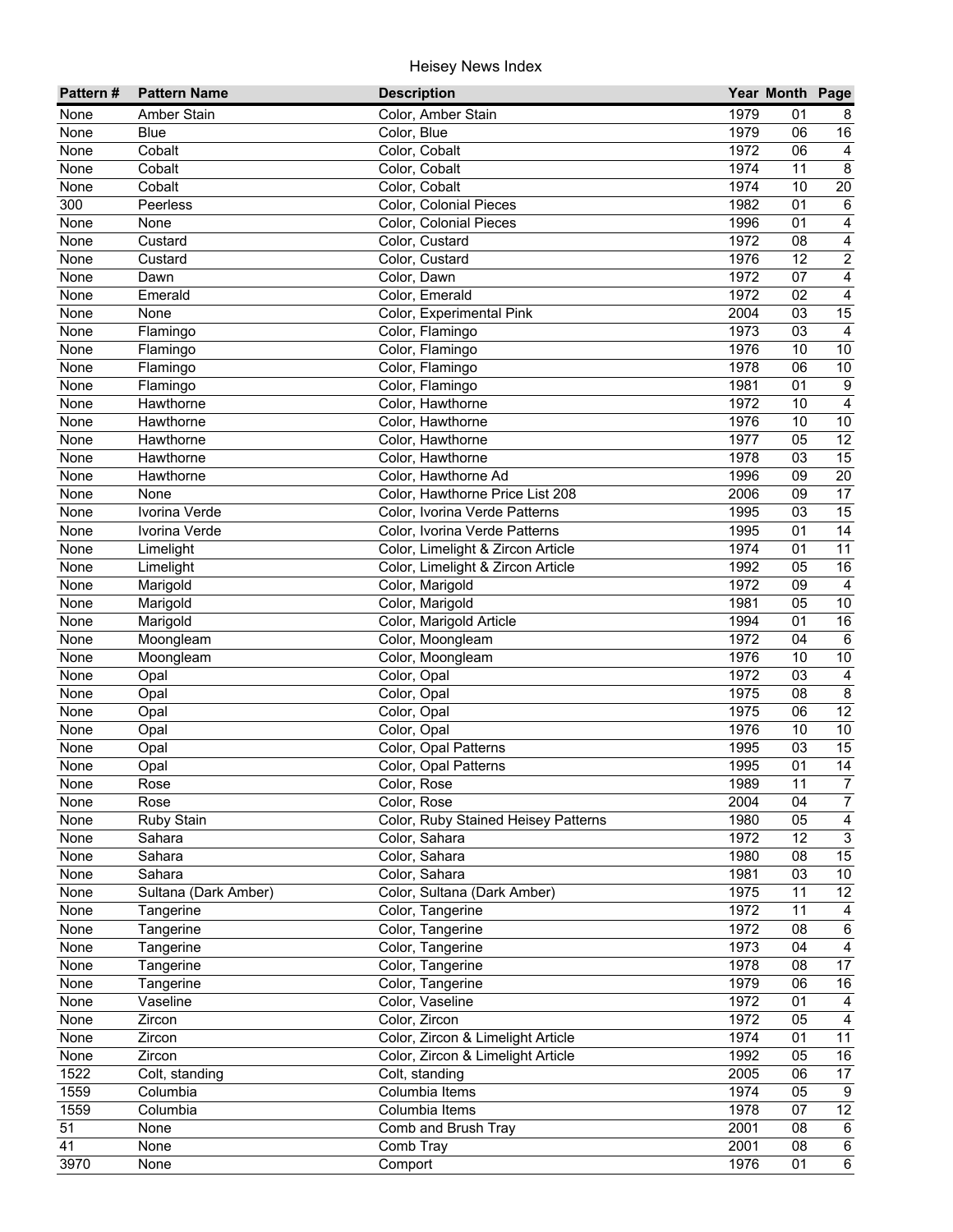| Pattern# | <b>Pattern Name</b>           | <b>Description</b>                    |      | Year Month Page |                         |
|----------|-------------------------------|---------------------------------------|------|-----------------|-------------------------|
| 5027     | None                          | Comport                               | 1978 | 01              | 14                      |
| 3315     | None                          | Comport                               | 1987 | 03              | 16                      |
| 3333     | None                          | Comport                               | 1987 | 03              | 16                      |
| 3966     | None                          | Comport                               | 1987 | 03              | $\overline{16}$         |
| 3967     | None                          | Comport                               | 1987 | 03              | 16                      |
| 3968     | None                          | Comport                               | 1987 | 03              | 16                      |
| 3969     | None                          | Comport                               | 1987 | 03              | 16                      |
| 3970     | None                          | Comport                               | 1987 | 03              | 16                      |
| 5003     | Crystolite                    | Comport, Crystolite, Blown            | 1990 | 06              | $\overline{4}$          |
| 5003     | Crystolite                    | Comport, Crystolite, Blown            | 1991 | 01              | 15                      |
| 8037     | <b>Fluted Diamond</b>         | Comport, Fluted Diamond, Pix          | 2007 | 02              | $\mathbf 5$             |
| 8025     | <b>Banded Diamond</b>         | Comport, Footed, Banded Diamond       | 1979 | 06              | $\boldsymbol{9}$        |
| 8025     | <b>Banded Diamond</b>         | Comport, Footed, Banded Diamond       | 1980 | 10              | 16                      |
| 465      | <b>Recessed Panel</b>         | Comport, Footed, Recessed Panel       | 1977 | 10              | 11                      |
| 1229     | Octagon                       | Comport, Handled, Octagon             | 1978 | 03              | 16                      |
| 1229     | Octagon                       | Comport, Handled, Octagon             | 1980 | 07              | 10                      |
| 353      | Medium Flat Panel             | Comport, Medium Flat Panel            | 1978 | 07              | 17                      |
| 395      | None                          | Condiment Set, #1                     | 1977 | 01              | 10                      |
| 394      | Narrow Flute                  | Condiment Set, #1, Narrow Flute       | 1977 | 01              | 10                      |
| 395      | None                          | Condiment Set, #2                     | 1977 | 01              | 10                      |
| 395      | None                          | Condiment Set, #3                     | 1977 | 01              | 10                      |
| 395      | None                          | Condiment Set, #4                     | 1977 | 01              | 10                      |
| 395      | None                          | Condiment Set, #5                     | 1977 | 01              | 10                      |
| 1184     | Yeoman                        | Condiment Set, Yeoman                 | 1977 | 01              | 10                      |
| 1185     | Yeoman                        | Condiment Set, Yeoman                 | 1977 | 01              | $10\,$                  |
| 339      | Continental                   | <b>Continental Article/Pix</b>        | 1990 | 02              | $\overline{4}$          |
| 339      | Continental                   | <b>Continental Items</b>              | 1974 | 01              | $\overline{2}$          |
| 339      | Continental                   | <b>Continental Items</b>              | 1977 | 09              | $\overline{12}$         |
| 339      | Continental                   | <b>Continental List</b>               | 2009 | 04              | 10                      |
| None     | None                          | Convention 2018 Displays              | 2018 | $\overline{7}$  | 13                      |
| None     | None                          | Convention 2018 Recap                 | 2018 | $\overline{7}$  | 12                      |
| 461      | <b>Convex Circle</b>          | <b>Convex Circle Items</b>            | 1973 | 06              | $\overline{2}$          |
| 461      | <b>Convex Circle</b>          | <b>Convex Circle Items</b>            | 1979 | 07              | 12                      |
| 4038     | DeKuyper                      | Cordial Bottle, DeKuyper              | 1976 | 09              | $\overline{9}$          |
| 1000     | Cordials                      | Cordials, 1000-1001                   | 2007 | 05              | $\overline{\mathbf{8}}$ |
| None     | Cordials                      | Cordials, Pressed, List               | 2007 | 10              | 15                      |
| 1255     | Pineapple & Fan               | Cracker Jar, Pineapple & Fan          | 1984 | 08              | 17                      |
| 358      | None                          | Cream & Sugar                         | 1982 | $\overline{09}$ | $\overline{13}$         |
| 1190     | None                          | Cream & Sugar                         | 1977 | 11              | 16                      |
| 8087     | Rarey                         | Cream & Sugar                         | 1992 | 05              | 3                       |
| 358      | None                          | Cream & Sugar Pix                     | 1989 | 10              | 17                      |
| 8061     | Lodi                          | Cream & Sugar Pix                     | 1982 | 08              | $\,6$                   |
| 483      | <b>Banded Diamond Foot</b>    | Cream & Sugar, Banded Diamond Ft      | 2014 | 08              | $\,6\,$                 |
| 1295     | <b>Bead Swag</b>              | Cream & Sugar, Bead Swag              | 2012 | 04              | 16                      |
| 1951     | Cabochon                      | Cream & Sugar, Cabochon 1951          | 2011 | 07              | $\overline{7}$          |
| 1951     | Cabochon                      | Cream & Sugar, Cabochon, Part 9       | 2015 | 6               | $\,6\,$                 |
| 1023     | Carol                         | Cream & Sugar, Carol, Part 8          | 2015 | 4               | $6\phantom{.}6$         |
| 1021     | Christine                     | Cream & Sugar, Christine              | 1978 | 07              | $16\,$                  |
| 400      | <b>Colonial Scalloped Top</b> | Cream & Sugar, Colonial Scalloped Top | 1979 | 10              | $17\,$                  |
| 1503     | Crystolite                    | Cream & Sugar, Crystolite             | 2012 | 02              | $\overline{7}$          |
| 1180     | Debra                         | Cream & Sugar, Debra 1180             | 2011 | 02              | $\overline{9}$          |
| 485      | Dunham                        | Cream & Sugar, Dunham, Part 7         | 2015 | $\overline{2}$  | 14                      |
| 484      | Edith                         | Cream & Sugar, Edith, Part 9          | 2015 | $\,6\,$         | $6\phantom{.}6$         |
| 1024     | Eileen                        | Cream & Sugar, Eileen, Hotel          | 1977 | 11              | 16                      |
| 484      | Eva                           | Cream & Sugar, Eva                    | 2014 | 12              | 13                      |
| 433      | Greek Key                     | Cream & Sugar, Greek Key 433          | 2011 | 04              | 8                       |
| 7023     | <b>Half Circle</b>            | Cream & Sugar, Half Circle            | 1972 | 04              | $\,6\,$                 |
| 1022     | Harding                       | Cream & Sugar, Harding                | 1977 | 11              | 16                      |
| 4222     | Horseshoe                     | Cream & Sugar, Horseshoe              | 1972 | 04              | 6                       |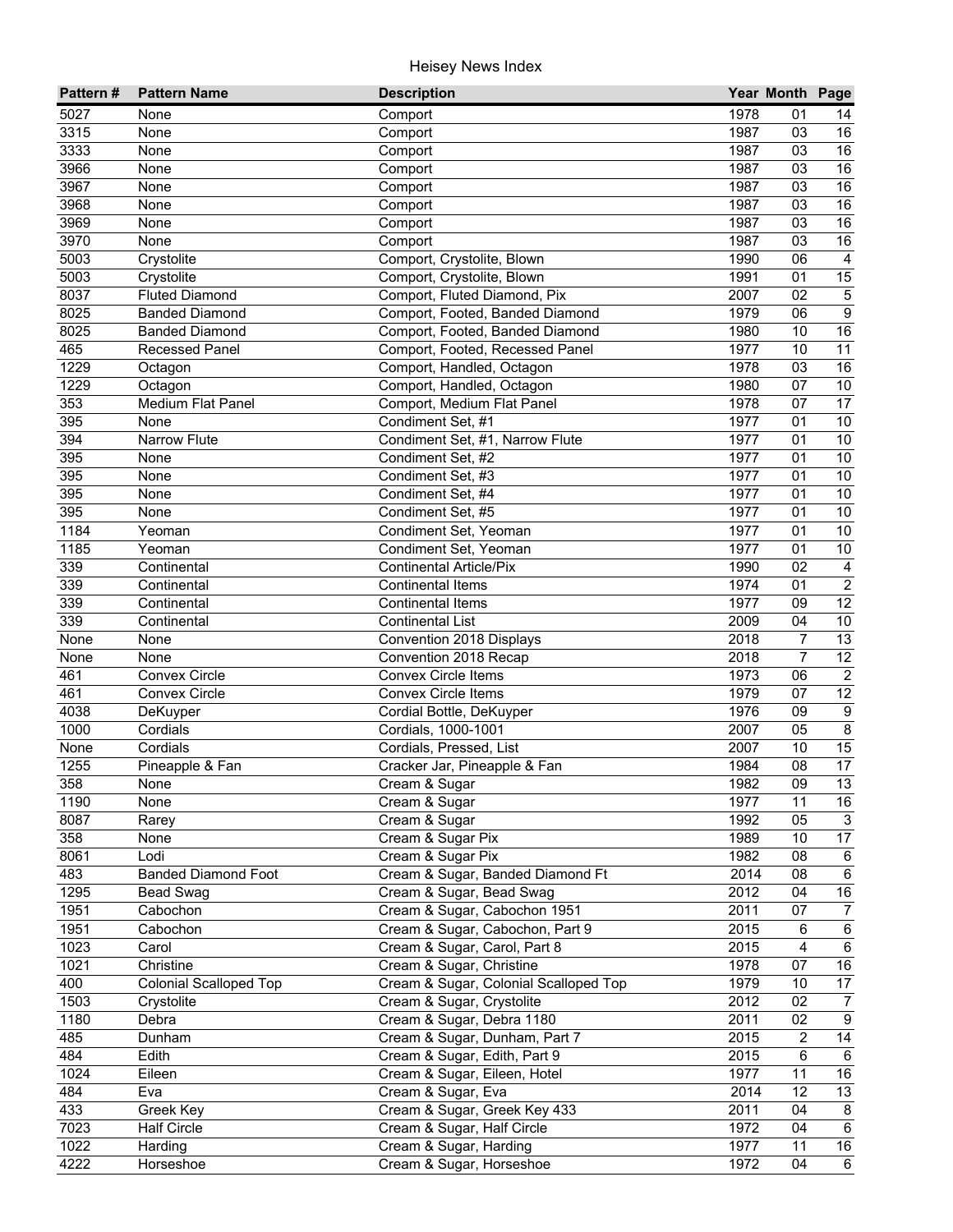| Pattern# | <b>Pattern Name</b>      | <b>Description</b>                  |      | Year Month Page |                         |
|----------|--------------------------|-------------------------------------|------|-----------------|-------------------------|
| 4222     | Horseshoe                | Cream & Sugar, Horseshoe            | 1973 | 03              | 5                       |
| 452      | None                     | Cream & Sugar, Hotel                | 1976 | 11              | 14                      |
| 360      | Corby                    | Cream & Sugar, Hotel, Corby         | 1978 | 07              | 16                      |
| 1220     | Punty Band               | Cream & Sugar, Ind, Punty Band      | 1979 | 10              | 13                      |
| 354      | Wide Flat Panel          | Cream & Sugar, Ind, Wide Flat Panel | 1979 | 07              | 6                       |
| 1189     | Yeoman                   | Cream & Sugar, Ind, Yeoman          | 1977 | 12              | 23                      |
| 8126     | <b>Individual Cream</b>  | Cream & Sugar, Individual, Part 9   | 2015 | 6               | 6                       |
| 8061     | Lodi                     | Cream & Sugar, Lodi, Part 6         | 2015 | $\mathbf{1}$    | 12                      |
| 8130     | Marlene                  | Cream & Sugar, Marlene              | 2014 | $\overline{12}$ | 13                      |
| 4291     | Marlene                  | Cream & Sugar, Marlene, Part 9      | 2015 | 6               | $\,6\,$                 |
| 479      | Petal                    | Cream & Sugar, Petal                | 1972 | 04              | $\overline{4}$          |
| 1020     | Phyllis                  | Cream & Sugar, Phyllis, Hotel       | 1977 | 11              | 16                      |
| 1020     | Phyllis                  | Cream & Sugar, Phyllis, Hotel       | 1982 | 04              | 6                       |
| 350      | Pinwheel & Fan           | Cream & Sugar, Pinwheel & Fan 350   | 2011 | 10              | 20                      |
| 355      | Quator                   | Cream & Sugar, Quator               | 2010 | 12              | $\overline{7}$          |
| 355      | Quator                   | Cream & Sugar, Quator               | 2010 | 12              | $\overline{7}$          |
| 465      | <b>Recessed Panel</b>    | Cream & Sugar, Recessed Panel       | 1978 | 10              | $\overline{3}$          |
| 354      | Wide Flat Panel          | Cream & Sugar, Reg, Wide Flat Panel | 1976 | 03              | 15                      |
| 1181     | Revere                   | Cream & Sugar, Revere               | 1979 | 08              | 24                      |
| 1180     | Revere                   | Cream & Sugar, Revere, Hotel        | 1978 | 07              | $16\,$                  |
| 1180     | Revere                   | Cream & Sugar, Revere, Part I       | 2014 | 01              | $\overline{4}$          |
| 1180     | Revere                   | Cream & Sugar, Revere, Part II      | 2014 | 04              | $\overline{5}$          |
| 1180     | Revere                   | Cream & Sugar, Revere, Part III     | 2014 | 06              | $\overline{4}$          |
| 1180     | Revere                   | Cream & Sugar, Revere, Part IV      | 2014 | 08              | $\overline{6}$          |
| 1180     | Revere                   | Cream & Sugar, Revere, Part V       | 2014 | 12              | 13                      |
| 6000     | Roundelay                | Cream & Sugar, Roundelay            | 2004 | 08              | $\overline{5}$          |
| 1025     | Sharon                   | Cream & Sugar, Sharon               | 1977 | 11              | 16                      |
| 1025     | Sharon                   | Cream & Sugar, Sharon               | 1978 | 09              | $\mathbf{1}$            |
| 1483     | Stanhope                 | Cream & Sugar, Stanhope             | 2012 | 01              | $\overline{7}$          |
| 1506     | Whirlpool                | Cream & Sugar, Whirlpool            | 2012 | 12              | 10                      |
| 354      | Wide Flat Panel          | Cream & Sugar, Wide Flat Panel      | 2011 | 12              | $\overline{5}$          |
| 1280     |                          | Cream & Sugar, Winged Scroll 1280   | 2011 | 03              | 10                      |
| 1023     | <b>Winged Scroll</b>     |                                     | 1978 | 07              | 16                      |
| 1023     | Yeoman                   | Cream & Sugar, Yeoman               | 1979 | 07              | $\overline{13}$         |
| 1184     | Yeoman                   | Cream & Sugar, Yeoman               | 1979 | 07              | $\overline{18}$         |
|          | Yeoman                   | Cream & Sugar, Yeoman               |      |                 |                         |
| 1185     | Yeoman                   | Cream & Sugar, Yeoman               | 1979 | 08              | 24                      |
| 1188     | Yeoman                   | Cream & Sugar, Yeoman, Part 6       | 2015 | 1               | 12                      |
| 1184     | Yeoman                   | Cream & Sugar, Yeoman, Part 7       | 2015 | 2               | $\overline{14}$         |
| 1184     | Yeoman                   | Cream & Sugar, Yeoman, Part 8       | 2015 | $\overline{4}$  | 6                       |
| 1184     | Yeoman                   | Cream & Sugar, Yeoman, Part 9       | 2015 | 6               | 6                       |
| 1189     | Yeoman                   | Cream & Sugar, Yeoman, Part 9       | 2015 | $\,6\,$         | $\,6$                   |
| 1190     | Yeoman                   | Cream & Sugar, Yeoman, Part 9       | 2015 | 6               | $\,6$                   |
| 1180     | Yeoman                   | Cream & Sugar, Yeoman, Part I       | 2014 | 01              | 4                       |
| 1180     | Yeoman                   | Cream & Sugar, Yeoman, Part II      | 2014 | 04              | $\mathbf 5$             |
| 1180     | Yeoman                   | Cream & Sugar, Yeoman, Part III     | 2014 | 06              | $\overline{\mathbf{4}}$ |
| 1180     | Yeoman                   | Cream & Sugar, Yeoman, Part IV      | 2014 | 08              | $\,6\,$                 |
| 1180     | Yeoman                   | Cream & Sugar, Yeoman, Part V       | 2014 | 12              | 13                      |
| None     | None                     | Cream & Sugar/Article about Lids    | 2013 | 07              | 16                      |
| 429      | Plain Panel Recess       | Cream and Sugar                     | 2018 | 1               | 10 <sub>1</sub>         |
| 1519     | Waverly                  | Cream and Sugar                     | 2018 | 6               | 10                      |
| 1182     | Revere                   | Cream Soup & Saucer, Revere         | 1978 | 03              | 16                      |
| 354      | Wide Flat Panel          | Cream, Sugar, & Butter Stack Set    | 1979 | 08              | 24                      |
| 354      | Wide Flat Panel          | Cream, Sugar, & Butter Stack Set    | 2013 | 02              | 8                       |
| 356      | Wide Flat Panel          | Cream, Sugar, & Butter Stack Set    | 2013 | 02              | 10                      |
| 1184     | Yeoman                   | Cream, Sugar, Butter Stack Set      | 2013 | 02              | 8                       |
| 473      | Narrow Flute w/Rim       | Creams & Sugars Article             | 2013 | 09              | $\overline{4}$          |
| 361      | Criss Cross              | Criss Cross Items                   | 1976 | 10              | 12                      |
| 361      | Criss Cross              | Criss Cross List                    | 2009 | 02              | 11                      |
| 451      | <b>Cross Lined Flute</b> | <b>Cross Lined Flute Article</b>    | 1982 | 06              | $\overline{6}$          |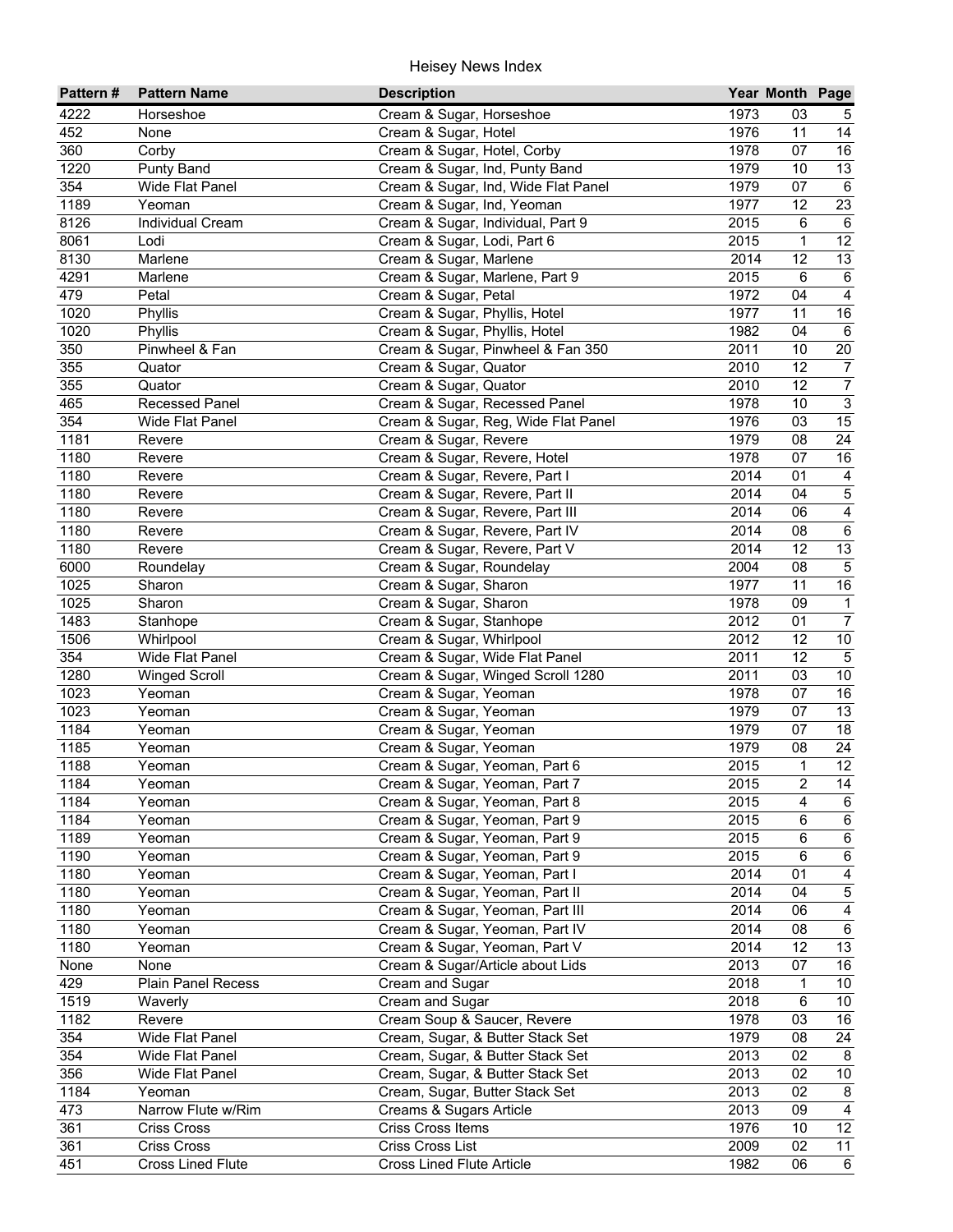| Pattern# | <b>Pattern Name</b>      | <b>Description</b>               |      | Year Month Page |                  |
|----------|--------------------------|----------------------------------|------|-----------------|------------------|
| 451      | <b>Cross Lined Flute</b> | <b>Cross Lined Flute List</b>    | 2009 | 12              | 9                |
| 420      | None                     | Cruet                            | 1976 | 05              | 16               |
| 4042     | Reynolds                 | Cruet, blown                     | 1985 | 01              | $\mathbf{3}$     |
| 4056     | None                     | Cruet, blown                     | 1985 | 01              | $\overline{3}$   |
| 4057     | None                     | Cruet, blown                     | 1985 | 01              | $\overline{3}$   |
| None     | None                     | Cruet, Cleaning                  | 1984 | 05              | $\overline{8}$   |
| 4048     | <b>Cut Neck</b>          | Cruet, Cut Neck                  | 1978 | 10              | 16               |
| 4048     | <b>Cut Neck</b>          | Cruet, Cut Neck                  | 1985 | 01              | $\sqrt{3}$       |
| 4043     | Johnson                  | Cruet, Johnson                   | 1976 | 06              | 6                |
| 356      | <b>Little Prince</b>     | Cruet, Little Prince             | 1980 | 02              | $\sqrt{3}$       |
| 353      | Medium Flat Panel        | Cruet, Medium Flat Panel         | 1976 | 05              | 16               |
| 394      | <b>Narrow Flute</b>      | Cruet, Narrow Flute              | 1974 | 09              | $\overline{7}$   |
| 394      | <b>Narrow Flute</b>      | Cruet, Narrow Flute              | 1980 | 02              | 16               |
| 394      | <b>Narrow Flute</b>      | Cruet, Narrow Flute              | 1987 | 11              | $\,6$            |
| 393      | <b>Narrow Flute</b>      | Cruet, Narrow Flute              | 1980 | 02              | 16               |
| 1567     | Plantation               | Cruet, Plantation                | 1980 | 09              | $\overline{1}$   |
| 1220     | <b>Punty Band</b>        | Cruet, Punty Band                | 1979 | 10              | 12               |
| 1489     | Puritan                  | Cruet, Puritan                   | 1978 | 01              | $10$             |
| 1489     | Puritan                  | Cruet, Puritan                   | 1981 | 01              | $\mathbf{1}$     |
| 365      | Queen Anne (Old)         | Cruet, Queen Anne                | 1981 | 03              | 11               |
| 8010     | <b>Ribbon Candy</b>      | Cruet, Ribbon Candy              | 1975 | 01              | $\,6\,$          |
| 354      | Wide Flat Panel          | Cruet, Wide Flat Panel           | 1977 | 01              | 10               |
| 602      | None                     | <b>Crushed Fruit</b>             | 1976 | 12              | 18               |
| 602 1/2  | None                     | <b>Crushed Fruit</b>             | 1976 | 12              | 18               |
| 602      | None                     | <b>Crushed Fruit Pix</b>         | 1982 | 06              | $\overline{1}$   |
| 602      | None                     | <b>Crushed Fruit Pix</b>         | 1988 | 07              | 13               |
| 356      | <b>Crushed Fruit</b>     | Crushed Fruit, 356 & 357 list    | 2006 | 03              | 15               |
| 357      | None                     | Crushed Fruit, Footed            | 1976 | 12              | $\overline{17}$  |
| 355      | Quator                   | Crushed Fruit, Footed, Quator    | 1976 | 12              | 17               |
| 355      | Quator                   | Crushed Fruit, Footed, Quator    | 1979 | 07              | 11               |
| 353      | Medium Flat Panel        | Crushed Fruit, Medium Flat Panel | 1979 | 07              | $\overline{11}$  |
| 1503     | Crystolite               | Crystolite Items                 | 1972 | 12              | $\overline{4}$   |
| 1503     | Crystolite               | Crystolite Items                 | 1974 | 04              | $\overline{9}$   |
| 1503     | Crystolite               | Crystolite Items                 | 1975 | 06              | $\overline{10}$  |
| 1503     | Crystolite               | Crystolite Items                 | 1976 | 09              | 10               |
| 1503     | Crystolite               | Crystolite Items                 | 1976 | 08              | 6                |
| 1503     | Crystolite               | Crystolite Items                 | 1977 | 12              | $\boldsymbol{9}$ |
| 1503     | Crystolite               | Crystolite Items                 | 1977 | 06              | $\overline{15}$  |
| 1503     | Crystolite               | Crystolite Items                 | 1978 | 10              | 14               |
| 1503     | Crystolite               | Crystolite Items                 | 1978 | 07              | 8                |
| 1503     | Crystolite               | Crystolite Items                 | 1978 | 05              | $\mathbf{1}$     |
| 1503     | Crystolite               | Crystolite Items                 | 1978 | 04              | 11               |
| 1503     | Crystolite               | Crystolite Items                 | 1978 | 01              | 22               |
| 1503     | Crystolite               | Crystolite Items                 | 1979 | 11              | 11               |
| 1503     | Crystolite               | Crystolite Items                 | 1981 | 12              | $\mathbf{1}$     |
| 1503     | Crystolite               | Crystolite Items                 | 1981 | 06              | $\mathbf{1}$     |
| 1503     | Crystolite               | Crystolite Items                 | 1981 | 04              | 8                |
| 1503     | Crystolite               | <b>Crystolite Listing</b>        | 1998 | 02              | $18$             |
| 1503     | Crystolite               | <b>Crystolite Pix</b>            | 1996 | 08              | $20\,$           |
| 1401 1/2 | Empress                  | Cup & Saucer, Empress            | 1980 | 03              | 9                |
| 1186     | Yeoman                   | Cup & Saucer, Yeoman             | 1977 | 12              | 23               |
| 300 1/2  | None                     | Cups, Loving and Communion       | 1976 | 05              | $\overline{2}$   |
| 300 1/2  | None                     | Cups, Loving and Communion       | 1976 | 04              | $\overline{11}$  |
| 1200     | Cut Block                | <b>Cut Block Article</b>         | 1982 | 06              | 10               |
| 1200     | <b>Cut Block</b>         | <b>Cut Block Article</b>         | 1983 | 05              | $\overline{11}$  |
| 1200     | <b>Cut Block</b>         | <b>Cut Block Article</b>         | 1992 | 07              | 18               |
| 1200     | Cut Block                | <b>Cut Block Items</b>           | 1974 | 12              | 17               |
| 1200     | <b>Cut Block</b>         | <b>Cut Block Items</b>           | 1974 | 11              | $\overline{12}$  |
| 1200     | <b>Cut Block</b>         | <b>Cut Block Items</b>           | 1974 | 10              | $\overline{13}$  |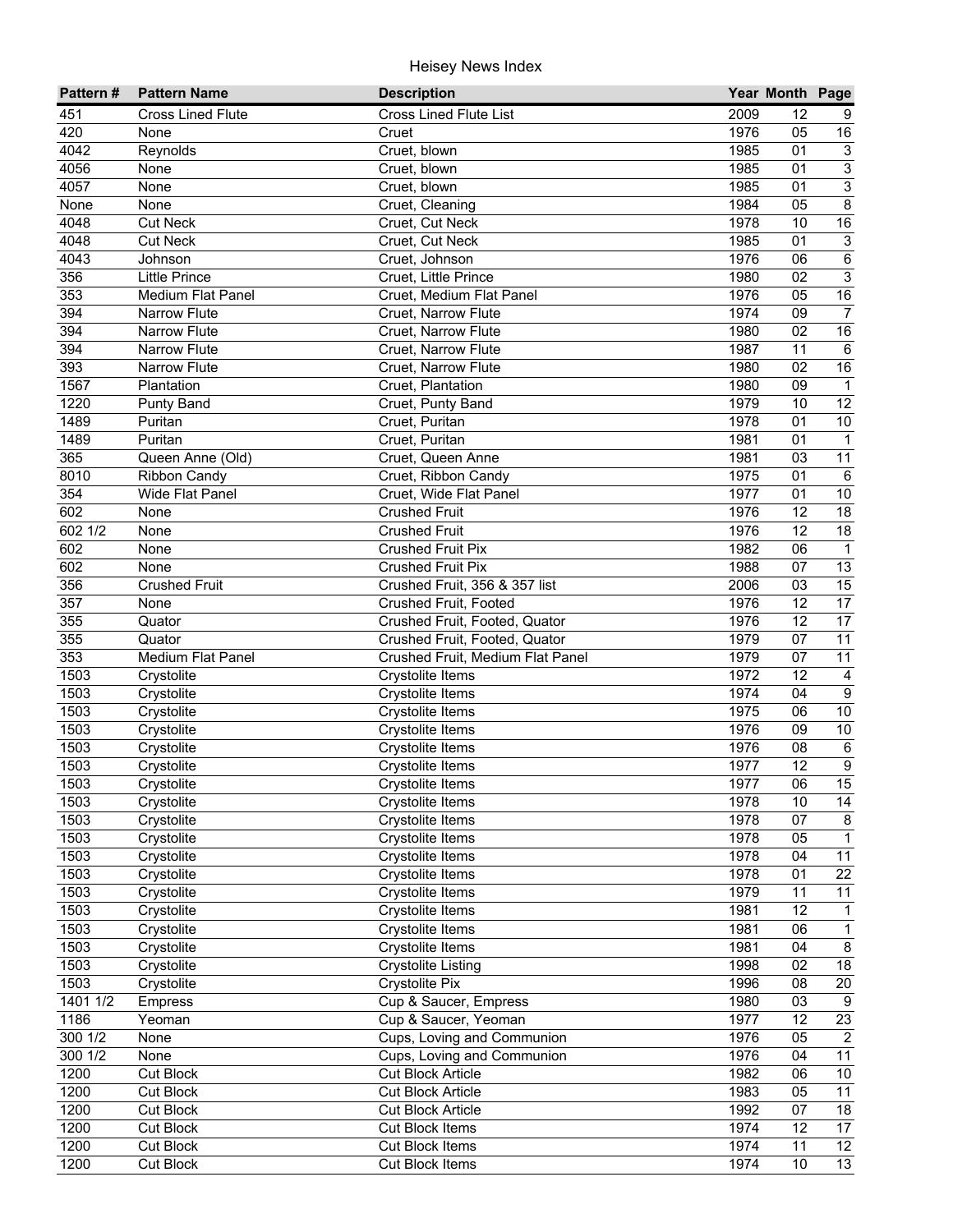| Pattern#       | <b>Pattern Name</b>                                 | <b>Description</b>                           |              | Year Month Page |                                   |
|----------------|-----------------------------------------------------|----------------------------------------------|--------------|-----------------|-----------------------------------|
| 1200           | <b>Cut Block</b>                                    | <b>Cut Block Items</b>                       | 1980         | 12              | 7                                 |
| 1200           | <b>Cut Block</b>                                    | <b>Cut Block Items</b>                       | 1980         | 06              | 12                                |
| 1200           | <b>Cut Block</b>                                    | <b>Cut Block Items</b>                       | 1980         | 05              | $\overline{4}$                    |
| 1200           | Cut Block (Square in Diamond Point)                 | <b>Cut Block Items</b>                       | 1972         | 02              | $\overline{2}$                    |
| 1200           | <b>Cut Block</b>                                    | <b>Cut Block Pix</b>                         | 1987         | 11              | $\overline{9}$                    |
| 1086           | <b>American Beauty Cutting</b>                      | Cutting, American Beauty                     | 1979         | 05              | $\overline{5}$                    |
| 1025           | Arcadia                                             | Cutting, Arcadia                             | 2005         | 06              | $\overline{7}$                    |
| 1025           | Arcadia                                             | Cutting, Arcadia List                        | 2013         | 04              | $\overline{24}$                   |
| 1025           | Arcadia Cutting                                     | Cutting, Arcadia List                        | 1987         | 08              | 17                                |
| 614            | <b>Arlene Cutting</b>                               | Cutting, Arlene                              | 1975         | 12              | 10                                |
| 1047           | <b>Autumn Rushes Cutting</b>                        | <b>Cutting, Autumn Rushes</b>                | 1976         | 04              | 14                                |
| 941            | Barcelona                                           | Cutting, Barcelona 941                       | 2006         | 03              | 8                                 |
| 941            | <b>Barcelona Cutting</b>                            | Cutting, Barcelona List                      | 1987         | 07              | 18                                |
| 941            | <b>Barcelona Cutting</b>                            | Cutting, Barcelona List                      | 2013         | 01              | 20                                |
| 1065           | <b>Baroness Cutting</b>                             | Cutting, Baroness                            | 1987         | 05              | 14                                |
| 1036           | <b>Beau Knot Cutting</b>                            | Cutting, Beau Knot                           | 1976         | 04              | 14                                |
| 1070           | <b>Bel-Air Cutting</b>                              | Cutting, Bel-Air                             | 1980         | 12              | $\overline{14}$                   |
| 943            | <b>Belfast Cutting</b>                              | Cutting, Belfast                             | 1981         | 07              | $\boldsymbol{7}$                  |
| 1018           | <b>Belvidere Cutting</b>                            | Cutting, Belvidere                           | 1981         | 11              | 11                                |
| 1018           | <b>Belvidere Cutting</b>                            | Cutting, Belvidere List                      | 1987         | 07              | 16                                |
| 1016           | <b>Botticelli Cutting</b>                           | Cutting, Botticelli                          | 1981         | 11              | 11                                |
| 1016           | <b>Botticelli Cutting</b>                           | Cutting, Botticelli List                     | 1987         | 07              | 16                                |
| 894            | <b>Brambleberry Cutting</b>                         | Cutting, Brambleberry                        | 1976         | 11              | $\sqrt{5}$                        |
| 840            | <b>Briar Cliff Cutting</b>                          | Cutting, Briar Cliff                         | 1996         | 06              | $\overline{15}$                   |
| 840            | <b>Briar Cliff Cutting</b>                          | Cutting, Briar Cliff                         | 1980         | 02              | $\,6\,$                           |
| 1062           | <b>Bridal Lace Cutting</b>                          | Cutting, Bridal Lace                         | 1987         | 05              | 14                                |
| 1020           | <b>Burgundy Cutting</b>                             | Cutting, Burgundy                            | 1981         | 11              | 11                                |
| 638            | <b>Calais Cutting</b>                               | Cutting, Calais                              | 1982         | 01              | $\sqrt{5}$                        |
| 1003           | <b>Canterbury Cutting</b>                           | Cutting, Canterbury                          | 1980         | 06              | 11                                |
| 1053           | <b>Cattail Cutting</b>                              | Cutting, Cattail List                        | 1988         | 10              | 12                                |
| 867            | Chateau Cutting                                     | Cutting, Chateau                             | 2012         | 11              | 12                                |
| 867            | Chateau Cutting                                     | Cutting, Chateau                             | 2006         | 09              | $\overline{5}$                    |
| 867            | Chateau Cutting                                     | Cutting, Chateau List                        | 1987         | 07              | $\overline{18}$                   |
| 693            | <b>Cloister Cutting</b>                             | Cutting, Cloister                            | 1980         | 07              | $\overline{17}$                   |
| 693            | <b>Cloister Cutting</b>                             | Cutting, Cloister                            | 1980         | 01              | $\overline{15}$                   |
| 693            | <b>Cloister Cutting</b>                             | Cutting, Cloister List                       | 1985         | 07              | 23                                |
| 693            | <b>Cloister Cutting</b>                             | Cutting, Cloister Pix                        | 1986         | 03              | 16                                |
| 1087           | <b>Comet Cutting</b>                                | Cutting, Comet                               | 1979         | $\overline{05}$ | $\overline{5}$                    |
| 662            | <b>Constellation Cutting</b>                        | Cutting, Constellation                       | 1981         | 08              | $\overline{7}$                    |
| 832            | <b>Continental Cutting</b>                          | Cutting, Continental                         | 1981         | 03              | 11                                |
| 832            | <b>Continental Cutting</b>                          | Cutting, Continental Pix                     | 1987         | 01              | $\overline{7}$                    |
| 730            | <b>Cornflower Cutting</b>                           | Cutting, Cornflower                          | 1981         | 11              | $\overline{4}$                    |
| 1035           | <b>Cornflower Cutting</b>                           | Cutting, Cornflower                          | 1976<br>2004 | 04              | 14                                |
| None           | None                                                | Cutting, Cornflower by Hughes Co.            |              | 09              | 8                                 |
| 944            | Courtship                                           | Cutting, Courtship                           | 2006         | 09              | $\overline{5}$                    |
| 944<br>944     | Courtship                                           | Cutting, Courtship List                      | 2013         | 03<br>07        | 20                                |
| 1048           | Courtship Cutting                                   | Cutting, Courtship List                      | 1987         |                 | 18<br>14                          |
| 724            | <b>Crocus Cutting</b>                               | Cutting, Crocus                              | 1976         | 04              | 22                                |
| 921            | Daffodil Cutting                                    | Cutting, Daffodil List                       | 2013         | 09<br>12        |                                   |
|                | Danish Princess Cutting                             | <b>Cutting, Danish Princess</b>              | 2012         |                 | 22                                |
| 921            | <b>Danish Princess Cutting</b>                      | Cutting, Danish Princess                     | 1976<br>1987 | 06<br>07        | 6<br>18                           |
| 921            | Danish Princess Cutting                             | Cutting, Danish Princess List                |              |                 |                                   |
| 1066           | <b>Debutante Cutting</b>                            | Cutting, Debutante                           | 1987<br>2007 | 05<br>05        | $\overline{14}$<br>$\overline{5}$ |
| 1015           | Dolly Madison Rose Cut                              | Cutting, Dolly Madison Rose                  |              | 11              | 11                                |
| $1015$<br>1015 | Dolly Madison Rose Cut                              | Cutting, Dolly Madison Rose                  | 1981<br>1987 | 07              | 16                                |
| 1015           | Dolly Madison Rose Cut                              | Cutting, Dolly Madison Rose List             |              | 02              | 14                                |
| 748            | Dolly Madison Rose Cut                              | Cutting, Dolly Madison Rose List             | 2013         |                 | 23                                |
| 729            | <b>Euridice Cutting</b><br><b>Fairfield Cutting</b> | Cutting, Euridice List<br>Cutting, Fairfield | 2013<br>1980 | 09<br>07        | 17                                |
|                |                                                     |                                              |              |                 |                                   |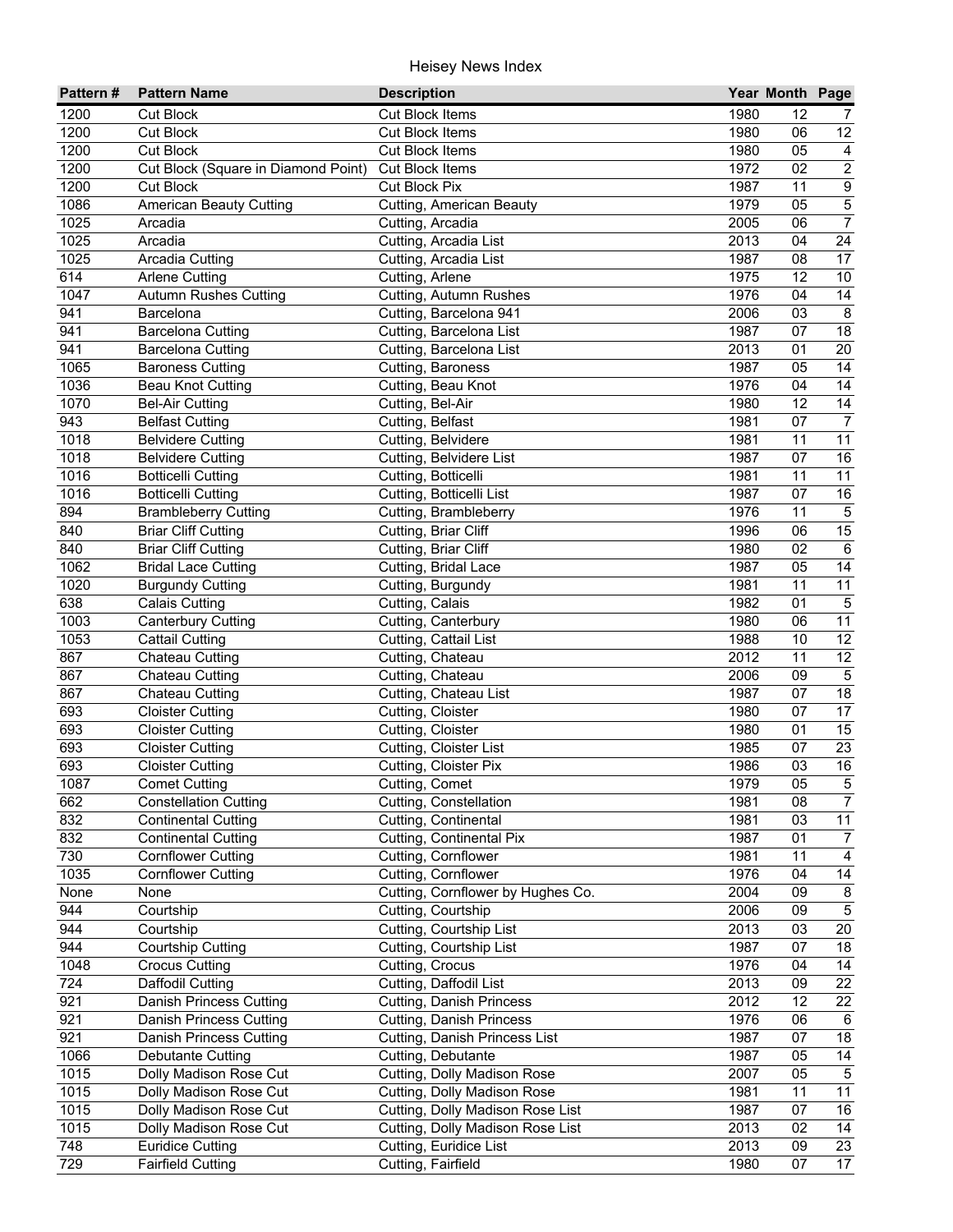| Pattern#       | <b>Pattern Name</b>        | <b>Description</b>                     |      | Year Month Page |                       |
|----------------|----------------------------|----------------------------------------|------|-----------------|-----------------------|
| 1077           | <b>Fanfare Cutting</b>     | Cutting, Fanfare                       | 1985 | 03              | 14                    |
| 4              | Feather & Star Cutting     | Cutting, Feather & Star                | 1980 | 11              | 4                     |
| $\overline{2}$ | <b>Floral Cutting</b>      | Cutting, Floral                        | 1980 | 11              | $\overline{4}$        |
| 845            | <b>Fontaine Cutting</b>    | Cutting, Fontaine List                 | 1985 | 07              | $10\,$                |
| 1085           | Forget-Me-Not Cutting      | Cutting, Forget-Me-Not                 | 1979 | 05              | $\overline{5}$        |
| 926            | George IV Cutting          | Cutting, George IV (Same as George VI) | 1975 | 08              | 10                    |
| 926            | George VI Cutting          | Cutting, George VI List & Pix          | 2013 | 08              | $\overline{18}$       |
| 800            | <b>Greystone Cutting</b>   | Cutting, Greystone Pix                 | 1987 | 01              | $\overline{7}$        |
| 942            | <b>Harvester Cutting</b>   | Cutting, Harvester                     | 1977 | 12              | $\overline{4}$        |
| 942            | <b>Harvester Cutting</b>   | Cutting, Harvester List                | 1989 | 01              | $10$                  |
| 1074           | <b>Inspiration Cutting</b> | Cutting, Inspiration                   | 1985 | 03              | 14                    |
| 1040           | Iris Cutting               | Cutting, Iris                          | 1976 | 04              | 14                    |
| 1003           | <b>Ivy Cutting</b>         | Cutting, Ivy List                      | 2013 | 06              | 22                    |
| 1037           | June Cutting               | Cutting, June                          | 1976 | 04              | 14                    |
| 797            | <b>Killarney Cutting</b>   | Cutting, Killarney                     | 1974 | 09              | 11                    |
| 797            | <b>Killarney Cutting</b>   | Cutting, Killarney                     | 1985 | 07              | $\sqrt{2}$            |
| $\mathbf 1$    | Lance Cutting              | Cutting, Lance                         | 1980 | 10              | $\boldsymbol{7}$      |
| 814            | Laredo Cutting             | Cutting, Laredo Pix                    | 1987 | 01              | $\overline{7}$        |
| 835            | Larkspur Cutting           | Cutting, Larkspur Pix                  | 1996 | 06              | 15                    |
| 1044           | <b>Laurel Cutting</b>      | Cutting, Laurel                        | 1976 | 04              | 14                    |
| 1044           | <b>Laurel Cutting</b>      | Cutting, Laurel List                   | 1988 | 10              | 12                    |
| 602            | Leaf Band                  | Cutting, Leaf Band                     | 1974 | 04              | 11                    |
| 1041           | <b>Lily Cutting</b>        | Cutting, Lily                          | 1976 | 04              | 14                    |
| 1069           | Lily Vale Cutting          | Cutting, Lily Vale                     | 1980 | 12              | 14                    |
| 1069           | Lily Vale Cutting          | Cutting, Lily Vale                     | 1987 | 05              | 14                    |
| 1019           | <b>Lyric Cutting</b>       | Cutting, Lyric                         | 1981 | 11              | 11                    |
| 799            | <b>Manhattan Cutting</b>   | Cutting, Manhattan                     | 1976 | 11              | $\mathbf 5$           |
| 799            | <b>Manhattan Cutting</b>   | Cutting, Manhattan                     | 1985 | 07              | $\overline{2}$        |
| 799            | <b>Manhattan Cutting</b>   | Cutting, Manhattan Pix                 | 1987 | 01              | $\overline{7}$        |
| 613            | Marjorie Cutting           | Cutting, Marjorie                      | 1975 | 12              | 10                    |
| 964            | Maryland                   | Cutting, Maryland 964                  | 2006 | 05              | $\overline{7}$        |
| 964            | <b>Maryland Cutting</b>    | Cutting, Maryland List                 | 1987 | 07              | 19                    |
| 964            | Maryland Cutting           | Cutting, Maryland List                 | 2013 | 07              | $\overline{22}$       |
| 1034           | <b>Maytime Cutting</b>     | Cutting, Maytime                       | 1976 | 04              | 14                    |
| 1034           | <b>Maytime Cutting</b>     | Cutting, Maytime List                  | 1988 | 10              | $\overline{12}$       |
| 1021           | <b>Melrose Cutting</b>     | Cutting, Melrose                       | 1981 | 11              | 11                    |
| 1059           | <b>Midwest Cutting</b>     | Cutting, Midwest                       | 1977 | 12              | $\overline{4}$        |
| 1059 1/2       | Midwest Cutting            | Cutting, Midwest                       | 1977 | 12              | $\overline{4}$        |
| 1059           | <b>Midwest Cutting</b>     | Cutting, Midwest List                  | 1988 | 10              | 13                    |
| 793            | Monterrey Cutting          | Cutting, Monterrey Pix                 | 1987 | 01              | $\overline{7}$        |
| 981            | Moon Beam Cutting          | Cutting, Moon Beam                     | 1979 | 05              | 15                    |
| 982            | Moon Gleam Cutting         | Cutting, Moon Gleam                    | 1979 | 05              | 15                    |
| 980            | <b>Moonglo Cutting</b>     | Cutting, Moonglo                       | 2012 | 10              | 14                    |
| 980            | <b>Moonglo Cutting</b>     | Cutting, Moonglo                       | 1979 | 05              | 15                    |
| 980            | <b>Moonglo Cutting</b>     | Cutting, Moonglo 980                   | 2005 | 09              | 9                     |
| 980            | Moonglo Cutting            | Cutting, Moonglo 980, Brochure         | 2005 | 11              | 13                    |
| 980            | <b>Moonglo Cutting</b>     | Cutting, Moonglo List                  | 1987 | 07              | 19                    |
| 600            | Mountain Laurel            | Cutting, Mountain Laurel               | 1974 | 04              | 11                    |
| 965            | Narcissus                  | Cutting, Narcissus 965                 | 2005 | 05              | $\,$ 5 $\,$           |
| 965            | Narcissus Cutting          | Cutting, Narcissus Article             | 1982 | 06              | $\,6\,$               |
| 965            | Narcissus Cutting          | Cutting, Narcissus List                | 1987 | 07              | 17                    |
| 965            | Narcissus Cutting          | Cutting, Narcissus List                | 2013 | 05              | 26                    |
| 846            | Neo Classic Cutting        | Cutting, Neo Classic List              | 1985 | 07              | 10                    |
| 1076           | Nonchalance Cutting        | Cutting, Nonchalance                   | 1985 | 03              | $\overline{14}$       |
| 604            | Ornate Sprig               | Cutting, Ornate Sprig                  | 1974 | 04              | $\overline{11}$       |
| 732            | Palisade Cutting           | Cutting, Palisade                      | 1981 | 08              | 9                     |
| 816            | <b>Palmetto Cutting</b>    | Cutting, Palmetto List                 | 1985 | 07              | $\overline{9}$        |
| 1017           | Peachtree Cutting          | Cutting, Peachtree                     | 1981 | 11              | $\overline{11}$<br>16 |
| 1017           | Peachtree Cutting          | Cutting, Peachtree List                | 1987 | 07              |                       |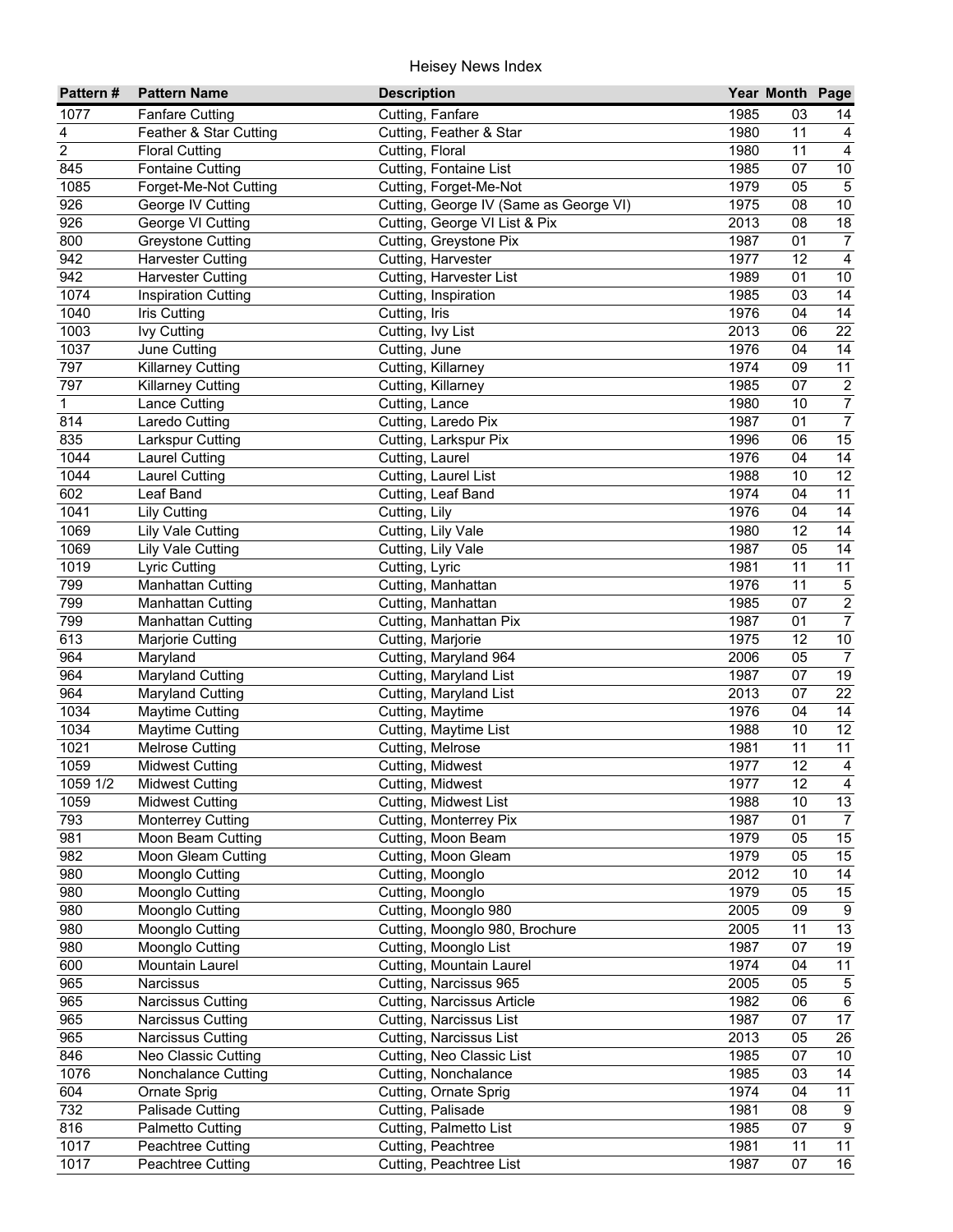| Pattern# | <b>Pattern Name</b>              | <b>Description</b>                    |      | Year Month Page |                  |
|----------|----------------------------------|---------------------------------------|------|-----------------|------------------|
| 607      | Periwinkle Cutting               | Cutting, Periwinkle                   | 1974 | 04              | 11               |
| 1038     | <b>Pine Cutting</b>              | Cutting, Pine                         | 1976 | 04              | 14               |
| 3        | <b>Pinwheel Cutting</b>          | Cutting, Pinwheel                     | 1980 | 11              | $\overline{4}$   |
| 637      | <b>Polished Star Cutting</b>     | Cutting, Polished Star                | 1982 | 01              | $\overline{5}$   |
| 1061     | <b>Primrose Cutting</b>          | Cutting, Primrose                     | 1987 | 05              | $\overline{14}$  |
| 1064     | <b>Provincial Wreath Cutting</b> | Cutting, Provincial Wreath            | 1987 | 05              | $\overline{14}$  |
| 1046     | <b>Pussywillow Cutting</b>       | Cutting, Pussywillow                  | 1976 | 04              | $\overline{14}$  |
| 813      | <b>Pyramids Cutting</b>          | Cutting, Pyramids Pix                 | 1987 | 01              | $\overline{7}$   |
| 912      | Sabrina Cutting                  | Cutting, Sabrina                      | 1979 | 07              | $\overline{8}$   |
| 606      | <b>Scallop Cutting</b>           | Cutting, Scallop                      | 1974 | 04              | 11               |
| 825      | Sea Glade Cutting                | Cutting, Sea Glade                    | 1978 | 01              | 15               |
| 825      | Sea Glade Cutting                | Cutting, Sea Glade List               | 1985 | 07              | 11               |
| 985      | <b>Sheffield Cutting</b>         | Cutting, Sheffield List               | 1987 | 07              | 19               |
| 1052     | Silver Iris Cutting              | Cutting, Silver Iris List             | 1988 | 10              | 12               |
| 842      | Singapore Cutting                | Cutting, Singapore Pix                | 1996 | 06              | 15               |
| 1050     | <b>Skyline Cutting</b>           | Cutting, Skyline List                 | 1988 | 10              | $\overline{12}$  |
| 1072     | Southwind Cutting                | Cutting, Southwind 1072               | 2009 | 02              | $\sqrt{5}$       |
| 603      | <b>Sprig Cutting</b>             | Cutting, Sprig                        | 1974 | 04              | 11               |
| 1084     | <b>Spring Cutting</b>            | Cutting, Spring                       | 1979 | 05              | $\,$ 5 $\,$      |
| 781      | St. Anne Cutting                 | Cutting, St. Anne List                | 1985 | 07              | $\overline{8}$   |
| 781      | St. Anne Cutting                 | Cutting, St. Anne Pix                 | 1996 | 06              | 15               |
| 976      | St. George Waterford Cut         | Cutting, St. George Waterford List    | 1989 | 01              | 11               |
| 828      | <b>Stardust Cutting</b>          | Cutting, Stardust Pix                 | 1987 | 01              | $\overline{7}$   |
| 843      | <b>Tahiti Cutting</b>            | Cutting, Tahiti List                  | 1985 | 07              | $\boldsymbol{9}$ |
| 624      | None                             | Cutting, Unknown Name                 | 1976 | 03              | 10               |
| 826      | <b>Venus Cutting</b>             | Cutting, Venus List                   | 1985 | 07              | 11               |
| 1068     | Victoria Cutting                 | Cutting, Victoria                     | 1987 | 05              | 14               |
| 884      | <b>Vincent Cutting</b>           | Cutting, Vincent on Ridgeleigh-Part 1 | 1997 | 09              | $\overline{5}$   |
| 884      | <b>Vincent Cutting</b>           | Cutting, Vincent on Ridgeleigh-Part 2 | 1997 | 12              | $\overline{5}$   |
| 801      | Waikiki Cutting                  | Cutting, Waikiki Pix                  | 1996 | 06              | 15               |
| 1055     | <b>Westminster Cutting</b>       | Cutting, Westminster List             | 1988 | 10              | $\overline{12}$  |
| 1091     | <b>Wheat Cutting</b>             | Cutting, Wheat                        | 1977 | 12              | $\overline{4}$   |
| 795      | Will-O-The-Wisp Cutting          | Cutting, Will-O-The-Wisp List         | 1985 | 07              | $\overline{8}$   |
| 679      | <b>Windsor Cutting</b>           | Cutting, Windsor                      | 1980 | 07              | 17               |
| 679      | <b>Windsor Cutting</b>           | Cutting, Windsor                      | 1980 | 01              | 15               |
| 1042     | Wood Lily Cutting                | Cutting, Wood Lily                    | 1976 | 04              | 14               |
| 1063     | <b>Wood Violet Cutting</b>       | Cutting, Wood Violet                  | 1987 | 05              | $\overline{14}$  |
| 1067     | Yorktown Cutting                 | Cutting, Yorktown                     | 1987 | $\overline{05}$ | $\overline{14}$  |
| 427      | Daisy & Leaves                   | Daisy & Leaves Items                  | 1975 | 12              | 8                |
| 427      | Daisy & Leaves                   | Daisy & Leaves Items                  | 1980 | 03              | 6                |
| 427      | Daisy & Leaves                   | Daisy & Leaves Items                  | 1991 | 09              | 14               |
| 427      | Daisy & Leaves                   | Daisy & Leaves List                   | 2009 | 12              | 6                |
| 8007     | Daisy Scroll                     | Daisy Scroll Plate                    | 2004 | 12              | $10\,$           |
| None     | None                             | Dalzell Influence on Heisey           | 1993 | 01              | 11               |
| 17       | None                             | Decanter                              | 1979 | 06              | 24               |
| 8085     | Granville                        | Decanter                              | 2004 | 02              | $\,6$            |
| 1205     | Fancy Loop                       | Decanter & Cologne, Fancy Loop        | 2006 | 10              | $\,6\,$          |
| None     | None                             | <b>Decanter Listings</b>              | 1997 | 07              | $10\,$           |
| 4035     | <b>Bethel</b>                    | Decanter, Bethel                      | 1976 | 10              | $\overline{15}$  |
| 4035     | <b>Bethel</b>                    | Decanter, Bethel                      | 1976 | 03              | $\overline{12}$  |
| 4035     | <b>Bethel</b>                    | Decanter, Bethel                      | 1977 | 11              | 14               |
| 4035     | Bethel                           | Decanter, Bethel                      | 1978 | 10              | $\overline{4}$   |
| 4035     | Bethel                           | Decanter, Bethel                      | 1978 | 05              | $\overline{5}$   |
| 4035     | Bethel                           | Decanter, Bethel                      | 1979 | 12              | $\overline{10}$  |
| 4035     | Bethel                           | Decanter, Bethel                      | 1979 | 02              | 14               |
| 4035     | <b>Bethel</b>                    | Decanter, Bethel                      | 1981 | 12              | 13               |
| 4035     | <b>Bethel</b>                    | Decanter, Bethel                      | 1981 | 01              | $\overline{4}$   |
| 3390     | Carcassonne                      | Decanter, Carcassonne                 | 1977 | 02              | 14               |
| 4027     | Christos                         | Decanter, Christos                    | 1974 | 12              | 14               |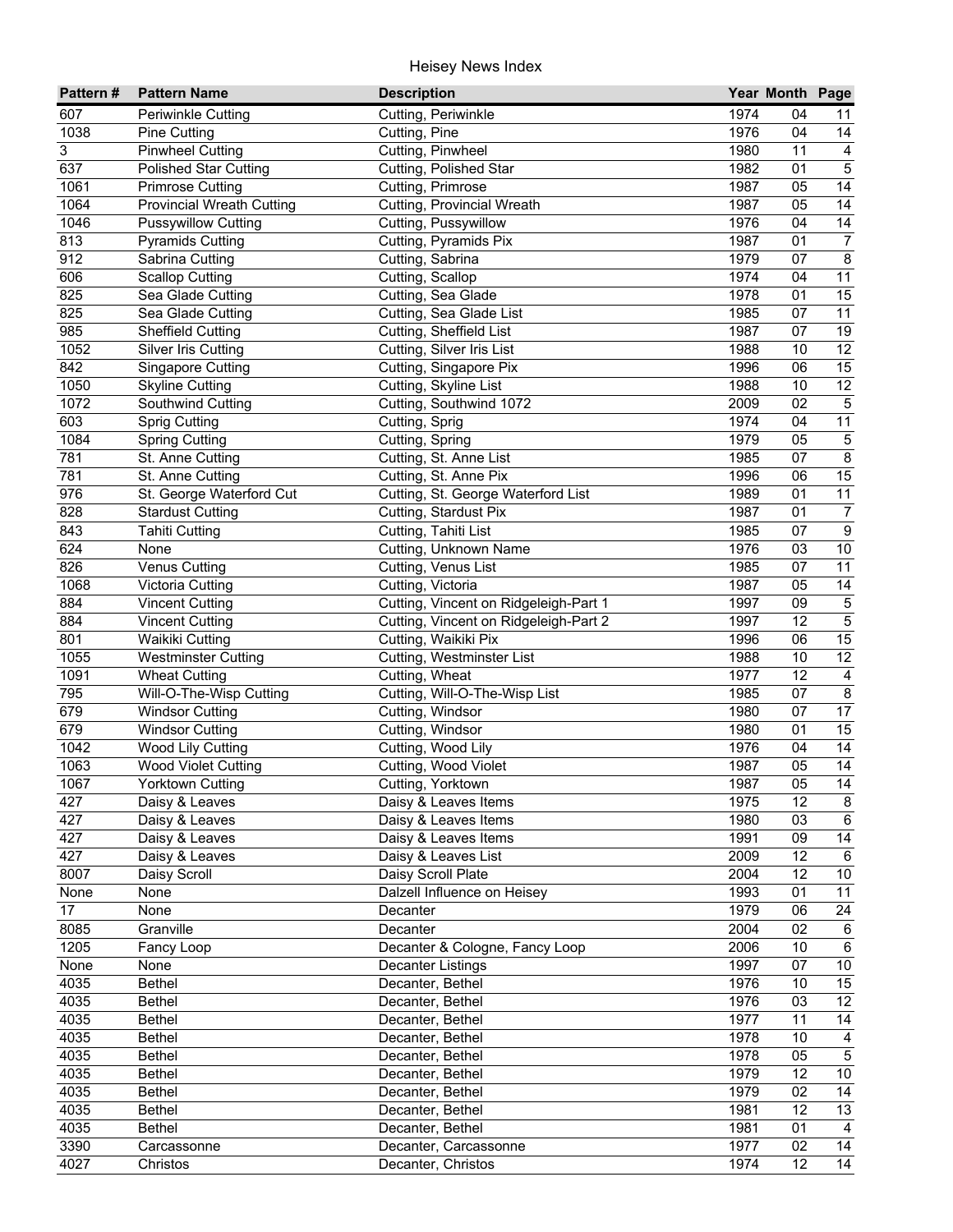| Pattern#   | <b>Pattern Name</b>    | <b>Description</b>                |      | Year Month Page |                           |
|------------|------------------------|-----------------------------------|------|-----------------|---------------------------|
| 4027       | Christos               | Decanter, Christos                | 1976 | 10              | 13                        |
| 4027       | Christos               | Decanter, Christos                | 1977 | 11              | 14                        |
| 4027       | Christos               | Decanter, Christos                | 1977 | 02              | $\overline{\mathbf{8}}$   |
| 4027       | Christos               | Decanter, Christos                | 1979 | 06              | $\overline{15}$           |
| 4027       | Christos               | Decanter, Christos                | 1980 | 04              | $\sqrt{5}$                |
| 4027       | Christos               | Decanter, Christos                | 1981 | 08              | $\overline{6}$            |
| 4027       | Christos               | Decanter, Christos                | 1988 | 10              | 17                        |
| 4037       | Clarence               | Decanter, Clarence                | 1977 | 02              | 13                        |
| 8085       | Granville              | Decanter, Follow-up               | 2004 | 05              | $\bf 8$                   |
| 5058       | Goose                  | Decanter, Goose                   | 1975 | 01              | $\bf 8$                   |
| 5058       | Goose                  | Decanter, Goose                   | 1976 | 02              | $\bf 8$                   |
| 5058       | Goose                  | Decanter, Goose                   | 1978 | 04              | 12                        |
| 5058       | Goose                  | Decanter, Goose                   | 1980 | 04              | $\overline{c}$            |
| 5058       | Goose                  | Decanter, Goose                   | 1981 | 05              | $\,6\,$                   |
| 5074       | None                   | Decanter, Ind                     | 1981 | 12              | 13                        |
| 4040       | Ryan                   | Decanter, Ind, Ryan               | 1976 | 08              | $\,6$                     |
| 300        | Peerless               | Decanter, Individual, Peerless    | 1977 | 07              | 20                        |
| 300        | Peerless               | Decanter, Individual, Peerless    | 1981 | 03              | 9                         |
| 4036       | Marshall               | Decanter, Marshall                | 1974 | 09              | 11                        |
| 4036       | Marshall               | Decanter, Marshall                | 1978 | 05              | $\sqrt{5}$                |
| 4036       | Marshall               | Decanter, Marshall                | 1979 | 10              | $\overline{7}$            |
| 4036       | Marshall               | Decanter, Marshall                | 1979 | 02              | $\overline{14}$           |
| 4036 1/2   | Marshall               | Decanter, Marshall                | 1974 | 06              | $\overline{7}$            |
| 4036 1/2   | Marshall               | Decanter, Marshall                | 1977 | 11              | 14                        |
| $4036$ 1/2 | Marshall               | Decanter, Marshall                | 1977 | 07              | $\ensuremath{\mathsf{3}}$ |
| $4036$ 1/2 | Marshall               | Decanter, Marshall                | 1978 | 10              | $\mathbf{1}$              |
| $4036$ 1/2 | Marshall               | Decanter, Marshall                | 1978 | 09              | 14                        |
| 4036 1/2   | Marshall               | Decanter, Marshall                | 1978 | 01              | 13                        |
| 4036 1/2   | Marshall               | Decanter, Marshall                | 1981 | 12              | 13                        |
| 4039       | Martin                 | Decanter, Martin                  | 1976 | 10              | 15                        |
| 393        | Narrow Flute           | Decanter, Narrow Flute            | 1980 | 02              | $\overline{16}$           |
| 2401       | Oakwood                | Decanter, Oakwood                 | 1976 | 08              | $\overline{7}$            |
| 2401       | Oakwood                | Decanter, Oakwood                 | 1979 | 02              | 14                        |
| 300        | Peerless               | Decanter, Peerless                | 1977 | 07              | $\overline{18}$           |
| 300        | Peerless               | Decanter, Peerless                | 1981 | 03              | $\overline{9}$            |
| 5058       | Penguin                | Decanter, Penguin                 | 1973 | 03              | $\overline{5}$            |
| 5058       | Penguin                | Decanter, Penguin                 | 1977 | 11              | $\overline{14}$           |
| 5058       | Penguin                | Decanter, Penguin                 | 1981 | $\overline{12}$ | $\overline{13}$           |
| 351        | Priscilla              | Decanter, Priscilla               | 1976 | 12              | $12 \overline{ }$         |
| 341        | Puritan                | Decanter, Puritan                 | 1977 | 11              | 14                        |
| 1469       | Ridgeleigh             | Decanter, Ridgeleigh              | 1979 | 09              | 10                        |
| 4026       | Spencer                | Decanter, Spencer                 | 1974 | 12              | 14                        |
| 4026       | Spencer                | Decanter, Spencer                 | 1976 | 10              | 13                        |
| 4026       | Spencer                | Decanter, Spencer                 | 1977 | 11              | 14                        |
| 4026       | Spencer                | Decanter, Spencer                 | 1977 | 02              | 8                         |
| 4026       | Spencer                | Decanter, Spencer                 | 1979 | 06              | 15                        |
| 4026       | Spencer                | Decanter, Spencer                 | 1980 | 04              | $\mathbf 5$               |
| 4026       | Spencer                | Decanter, Spencer                 | 1981 | 08              | $6\,$                     |
| 4026       | Spencer                | Decanter, Spencer                 | 1988 | 10              | 17                        |
| 333        | <b>Waldorf Astoria</b> | Decanter, Waldorf Astoria         | 1976 | 12              | 12                        |
| 4225       | Cobel                  | Decanter, Cobel Variations        | 2006 | 03              | 9                         |
| 423        | Diamond Band           | Diamond Band Article              | 2002 | 10              | 10                        |
| 423        | Diamond Band           | <b>Diamond Band Items</b>         | 1979 | 02              | $\overline{7}$            |
| 423        | Diamond Band           | Diamond Band Recognition          | 1991 | 11              | $\overline{11}$           |
| None       | None                   | Diamond Glassware Pattern Mystery | 2008 | 01              | $\overline{10}$           |
| None       | None                   | Dick Marsh Car Show Wrap-up       | 2018 | 9               | $\overline{25}$           |
| None       | None                   | Digging up Heisey                 | 2018 | 6               | 8                         |
| None       | <b>Dinner Plates</b>   | Dinner Plate List                 | 2006 | 04              | $\overline{13}$           |
| 424        | None                   | Dish, Olive                       | 1980 | $\overline{02}$ | $\overline{3}$            |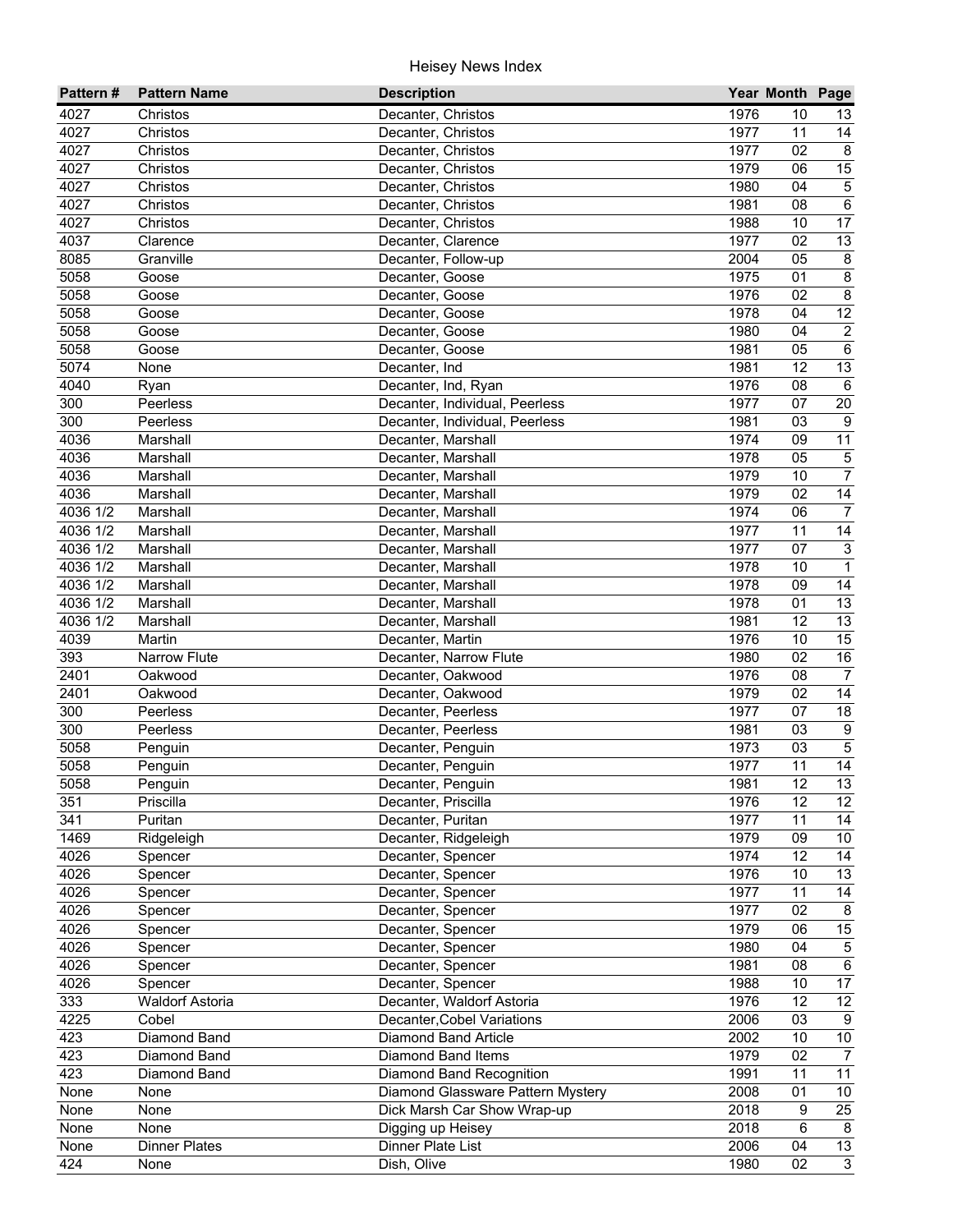| Pattern# | <b>Pattern Name</b>           | <b>Description</b>                      |      | Year Month Page |                         |
|----------|-------------------------------|-----------------------------------------|------|-----------------|-------------------------|
| None     | Domesti-cater                 | Domesti-Cater Line                      | 2008 | 02              | 8                       |
| None     | None                          | Domesti-Cater Line                      | 1978 | 03              | $\,8\,$                 |
| 355      | Quator                        | Domino Sugar                            | 1976 | 11              | $\overline{14}$         |
| 355      | Quator                        | Domino Sugar                            | 2013 | 04              | $\overline{4}$          |
| 393      | Narrow Flute                  | Domino Sugar                            | 2013 | 04              | $\overline{4}$          |
| 354      | Wide Flat Panel               | Domino Sugar                            | 2013 | 04              | 4                       |
| 354      | <b>Wide Flat Panel</b>        | Domino Sugar & Spoon Tray               | 2013 | 04              | $\overline{5}$          |
| 394      | <b>Narrow Flute</b>           | Domino Sugar, Narrow Flute              | 1974 | 11              | $\overline{11}$         |
| 394      | Narrow Flute                  | Domino Sugar, Narrow Flute              | 1977 | 04              | $\overline{7}$          |
| 394      | <b>Narrow Flute</b>           | Domino Sugar, Narrow Flute              | 1978 | 08              | 11                      |
| 394      | <b>Narrow Flute</b>           | Domino Sugar, Narrow Flute              | 2013 | 04              | $\overline{a}$          |
| None     | None                          | Door Knobs by Heisey                    | 1981 | 01              | 11                      |
| 417      | Double Rib & Panel            | Double Rib & Panel Items                | 1976 | 11              | 11                      |
| 417      | Double Rib & Panel            | Double Rib & Panel Items                | 1976 | 09              | $\boldsymbol{9}$        |
| 417      | Double Rib & Panel            | Double Rib & Panel Items                | 1979 | 12              | $\overline{8}$          |
| 417      | Double Rib & Panel            | Double Rib & Panel Items                | 1979 | 01              | $\overline{4}$          |
| 417      | Double Rib & Panel            | Double Rib & Panel Items                | 1981 | 05              | 11                      |
| 417      | Double Rib & Panel            | Double Rib & Panel Items                | 1981 | 04              | $\,6\,$                 |
| 12       | Double Row Slash & Panel      | Double Row Slash & Panel Item List      | 2008 | 07              | $\overline{7}$          |
| 12       | Double Row Slash/Panel        | Double Row Slash & Panel Items          | 1973 | 07              | $\overline{11}$         |
| 12       | Double Row Slash/Panel        | Double Row Slash & Panel Items          | 1973 | 05              | $\sqrt{2}$              |
| 12       | Double Row Slash/Panel        | Double Row Slash & Panel Items          | 1975 | 01              | $\,6\,$                 |
| 12       | Double Row Slash/Panel        | Double Row Slash & Panel List           | 1988 | 04              | $\,6\,$                 |
| 112      | None                          | Drip Cut Top, Metal                     | 1981 | 12              | 14                      |
| None     | None                          | Duncan & Heisey Connection              | 1975 | 09              | $\sqrt{2}$              |
| None     | None                          | Duncan & Heisey Connection              | 1976 | 06              | $\overline{9}$          |
| None     | None                          | Duncan Glass History                    | 1994 | 07              | 14                      |
| 485      | Dunham                        | Dunham Item List                        | 2007 | 08              | 10                      |
| 485      | Dunham                        | Dunham Item List                        | 2010 | 09              | 10                      |
| 615      | St. Louis Beer Mug            | <b>Early Beer Mugs</b>                  | 2016 | 3               | $\infty$                |
| 600-603  | Plain Beer Mugs               | Early Beer Mugs                         | 2016 | 3               | $\overline{8}$          |
| 607-610  | St. Louis Beer Mugs           | Early Beer Mugs                         | 2016 | 3               | $\overline{8}$          |
| None     | None                          | Early Heisey Vases Request              | 2017 | 3               | 18                      |
| None     | None                          | <b>Ebay Heisey Sales</b>                | 2012 | 06              | $\mathbf{1}$            |
| 486      | Edwill                        | <b>Edwill Items</b>                     | 1975 | 05              | $\overline{7}$          |
| 486      | Edwill                        | <b>Edwill Items</b>                     | 1975 | 01              | 11                      |
| 486      | Edwill                        | <b>Edwill List</b>                      | 2010 | 09              | $\boldsymbol{9}$        |
| None     | Egg Cup                       | Egg Cup List                            | 2007 | $\overline{08}$ | $\overline{8}$          |
| None     | None                          | Egg Cup List                            | 1999 | 09              | $\overline{7}$          |
| 347      | None                          | Egg Cup, Footed                         | 1977 | 09              | 12                      |
| 348      | None                          | Egg Cup, Footed                         | 1977 | 09              | 12                      |
| 349      | None                          | Egg Cup, Footed                         | 1977 | 09              | 12                      |
| 373      | None                          | Egg Cup, Footed                         | 1977 | 09              | 12                      |
| 1108 1/2 | None                          | Egg Cup, Footed                         | 1976 | 11              | $\overline{7}$          |
| 400      | <b>Colonial Scalloped Top</b> | Egg Cup, Footed, Colonial Scalloped Top | 1977 | 09              | $\overline{12}$         |
| 393      | Narrow Flute                  | Egg Cup, Footed, Narrow Flute           | 1977 | 09              | 12                      |
| 439      | Raised Loop                   | Egg Cup, Footed, Raised Loop            | 1977 | 09              | 12                      |
| 1228     | Ringling                      | Egg Cup, Footed, Ringling               | 1977 | 09              | 12                      |
| 438      | Spiral Optic                  | Egg Cup, Footed, Sprial Optic           | 1977 | 09              | 12                      |
| 1108     | Penelope                      | Egg Cup, Penelope, Saucer Footed        | 1977 | 09              | 12                      |
| 343      | Sunburst                      | Egg Cup, Sunburst                       | 1979 | 11              | 22                      |
| 201      | Windsor                       | Electro-Portable Lamp                   | 2004 | 03              | 4                       |
| 1401     | <b>Empress</b>                | Empress & Queen Ann Compared            | 1992 | 11              | 13                      |
| 1401     | Empress                       | Empress Items                           | 1972 | 11              | $\overline{5}$          |
| 1401     | <b>Empress</b>                | <b>Empress Items</b>                    | 1974 | 11              | $\overline{\mathbf{8}}$ |
| 1401     | Empress                       | <b>Empress Items</b>                    | 1974 | 05              | $\mathbf{3}$            |
| 1401     | Empress                       | <b>Empress Items</b>                    | 1975 | 09              | 14                      |
| 1401     | Empress                       | <b>Empress Items</b>                    | 1975 | 06              | 8                       |
| 1401     | <b>Empress</b>                | Empress Items                           | 1977 | 07              | 10                      |
|          |                               |                                         |      |                 |                         |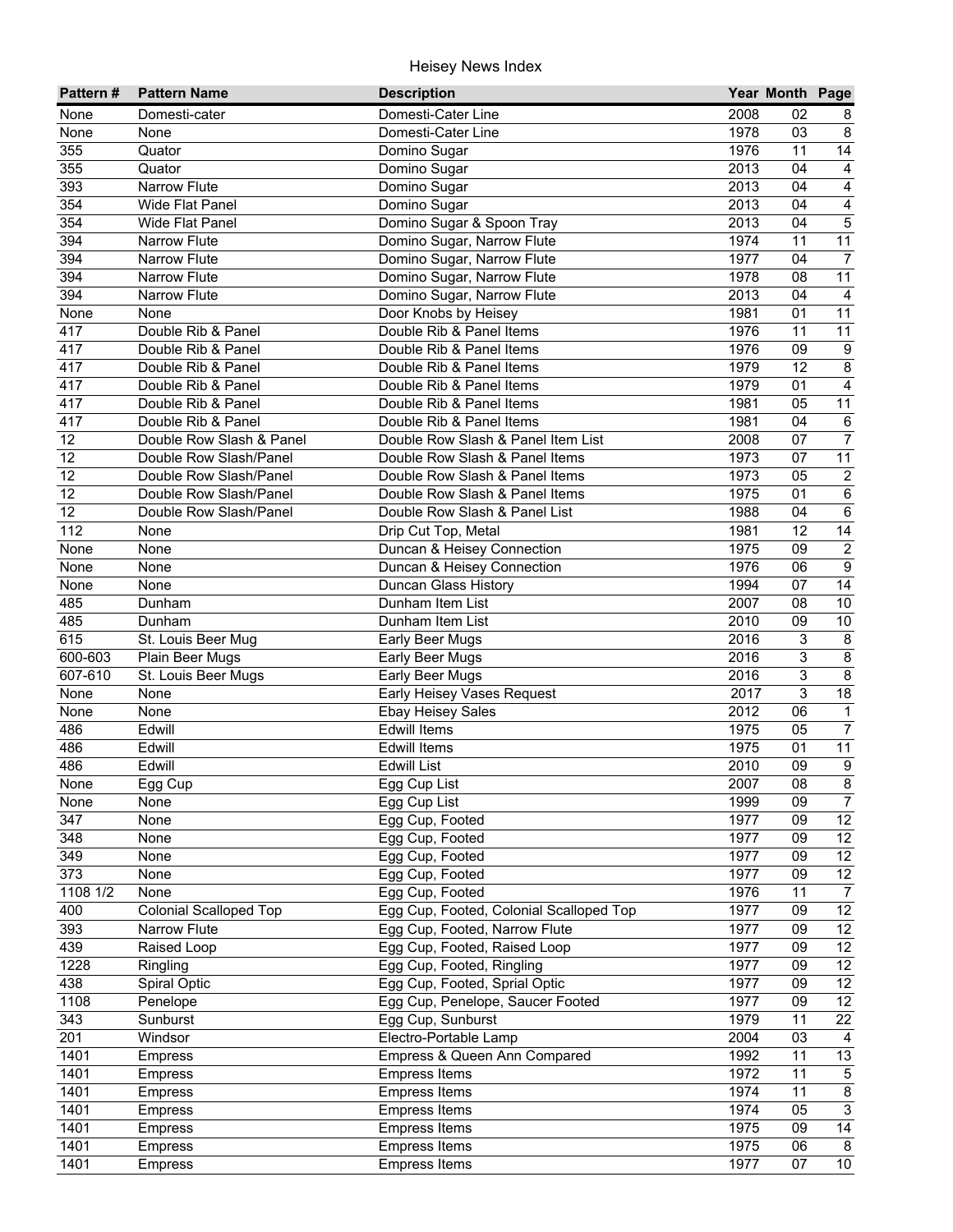| Pattern#          | <b>Pattern Name</b>             | <b>Description</b>                        |      | Year Month Page |                         |
|-------------------|---------------------------------|-------------------------------------------|------|-----------------|-------------------------|
| 1401              | Empress                         | <b>Empress Items</b>                      | 1977 | 06              | 12                      |
| 1401              | <b>Empress</b>                  | <b>Empress Items</b>                      | 1977 | 05              | 10                      |
| 1401              | <b>Empress</b>                  | <b>Empress Items</b>                      | 1977 | 04              | 8                       |
| 1401              | <b>Empress</b>                  | <b>Empress Items</b>                      | 1978 | 05              | $\overline{4}$          |
| 1401              | <b>Empress</b>                  | <b>Empress Items</b>                      | 1979 | 05              | $\overline{6}$          |
| 1401              | <b>Empress</b>                  | <b>Empress Items</b>                      | 1979 | 02              | $\,6\,$                 |
| 1401              | <b>Empress</b>                  | <b>Empress Items</b>                      | 1979 | 01              | $\overline{17}$         |
| 1401              | <b>Empress</b>                  | <b>Empress Items</b>                      | 1980 | 08              | 13                      |
| 1401              | <b>Empress</b>                  | <b>Empress Items</b>                      | 1980 | 03              | $9\,$                   |
| 1401              | <b>Empress</b>                  | <b>Empress Items</b>                      | 1980 | 01              | $\overline{7}$          |
| 1401              | <b>Empress</b>                  | <b>Empress Items</b>                      | 1981 | 10              | 4                       |
| 1401              | <b>Empress</b>                  | <b>Empress Items</b>                      | 1981 | 09              | $\overline{4}$          |
| 1401              | <b>Empress</b>                  | <b>Empress Items</b>                      | 1981 | 05              | 10                      |
| 1401              | <b>Empress</b>                  | <b>Empress Items</b>                      | 1981 | 04              | $\,6$                   |
| None              | None                            | <b>Endowment Donation from IRAs</b>       | 2013 | 02              | 4                       |
| None              | None                            | <b>Endowment Fund Earned Income</b>       | 2004 | 01              | 14                      |
| None              | None                            | Endowment Fund, Cochran Challenge Results | 2013 | 04              | $\,8\,$                 |
| None              | None                            | Endowment Fund: Ensuring the Future       | 2017 | 4               | $\overline{3}$          |
| None              | None                            | <b>Endowment Giving</b>                   | 2013 | 01              | 19                      |
| 2509              | Bird & Rose Engraving           | Engraving, Bird & Rose                    | 1976 | 11              | $\boldsymbol{9}$        |
| 2509              | Bird & Rose Engraving           | Engraving, Bird & Rose Pix                | 1989 | 07              | 16                      |
| 2511              | Light House & Boat Engraving    | Engraving, Light House & Boat             | 1976 | 11              | $\boldsymbol{9}$        |
|                   |                                 |                                           |      |                 |                         |
| 2511              | <b>Light House Engraving</b>    | Engraving, Light House Pix                | 1989 | 07              | 16                      |
| 2510              | Robin in the Tree Engraving     | Engraving, Robin in the Tree              | 1976 | 11              | $\boldsymbol{9}$        |
| 2510              | Robin in the Tree Engraving     | Engraving, Robin in the Tree Pix          | 1989 | 07              | 16                      |
| 2508              | <b>Water Lily Engraving</b>     | Engraving, Water Lily                     | 1976 | 11              | 9                       |
| 2508              | <b>Water Lily Engraving</b>     | Engraving, Water Lily Pix                 | 1989 | 07              | 16                      |
| 49                | None                            | Epergne Vase Pix                          | 2001 | 06              | 11                      |
| 54                | None                            | Epergne, 27", Pix                         | 2004 | 02              | 18                      |
| None              | None                            | Epernettes                                | 2006 | 01              | $\mathbf{1}$            |
| 2401              | None                            | <b>Etch Silhouettes</b>                   | 1991 | 03              | 16                      |
| 168               | Adam Pantograph Etch            | Etch, Adam Pantograph                     | 1980 | 09              | $\,6\,$                 |
| 168               | Adam Pantograph Etch            | Etch, Adam Pantograph                     | 1997 | 02              | $\overline{15}$         |
| 452               | Ambassador Plate Etch           | Etch, Ambassador List                     | 1988 | 01              | 15                      |
| 452               | Ambassador Plate Etch           | Etch, Ambassador Plate                    | 1973 | 10              | $\,6\,$                 |
| 452               | Ambassador Plate Etch           | Etch, Ambassador Plate                    | 1974 | 06              | $\bf 8$                 |
| 452               | Ambassador Plate Etch           | Etch, Ambassador Plate                    | 1980 | 06              | $\,6\,$                 |
| 402               | American Beauty Plate Etch      | Etch, American Beauty Plate               | 1979 | $\overline{06}$ | $\overline{4}$          |
| 402               | American Beauty Plate Etch      | Etch, American Beauty Plate               | 1988 | 05              | $\overline{c}$          |
| 9027              | Amherst Crest Etch              | Etch, Amherst Crest Custom                | 1981 | 06              | 6                       |
| 9028              | Amherst German Club Etch        | Etch, Amherst German Club Custom          | 1981 | 06              | $\,6\,$                 |
| 352               | Anne Plate Etch                 | Etch, Anne Plate                          | 1979 | 04              | $\overline{\mathbf{4}}$ |
| 454               | Antarctic Silhouette Etch       | Etch, Antarctic Silhouette                | 1979 | 02              | $\,6\,$                 |
| 152               | Apollo Etch                     | Etch, Apollo                              | 1983 | 02              | $18$                    |
| 9009              | Arctic Silhouette Etch          | Etch, Arctic Silhouette                   | 1978 | 08              | 17                      |
| 9009              | <b>Arctic Silhouette Etch</b>   | Etch, Arctic Silhouette                   | 1979 | 02              | 6                       |
| 9009              | <b>Arctic Silhouette Etch</b>   | Etch, Arctic Silhouette                   | 1988 | 01              | 16                      |
| 466               | Athletic Scene Silhouette       | Etch, Athletic Scene Silhouette           | 1981 | 06              | 6                       |
| 387               | Augusta Deep Plate Etch         | Etch, Augusta Deep Plate                  | 1978 | 01              | $\,6\,$                 |
| 9084              | Baby's Breath Etch              | Etch, Baby's Breath Pix                   | 1988 | 06              | $\,6\,$                 |
| 603               | <b>Bandelino Matte Etch</b>     | Etch, Bandelino Matte                     | 1977 | 04              | $\overline{5}$          |
| 158               | Barcelonia Etch                 | Etch, Barcelonia List                     | 1988 | 10              | $15\,$                  |
| 501               | Belle-le-Rose Etch              | Etch, Belle-le-Rose                       | 1979 | 01              | $\mathbf{3}$            |
| $904\overline{4}$ | Big Bad Wolf Etch               | Etch, Big Bad Wolf                        | 1975 | 01              | $\overline{4}$          |
| 169               | <b>Biltmore Etch</b>            | Etch, Biltmore                            | 1997 | 02              | 15                      |
| 9082              | <b>Blackberry Etch</b>          | Etch, Blackberry                          | 1982 | 10              | $\overline{7}$          |
| 9082              | <b>Blackberry Etch</b>          | Etch, Blackberry Pix                      | 1988 | 06              | 6                       |
| 41                | <b>Braided Loop Needle Etch</b> | Etch, Braided Loop Needle                 | 1978 | 12              | 12                      |
| 154               | <b>Brunswick Etch</b>           | Etch, Brunswick List                      | 1988 | 10              | 15                      |
|                   |                                 |                                           |      |                 |                         |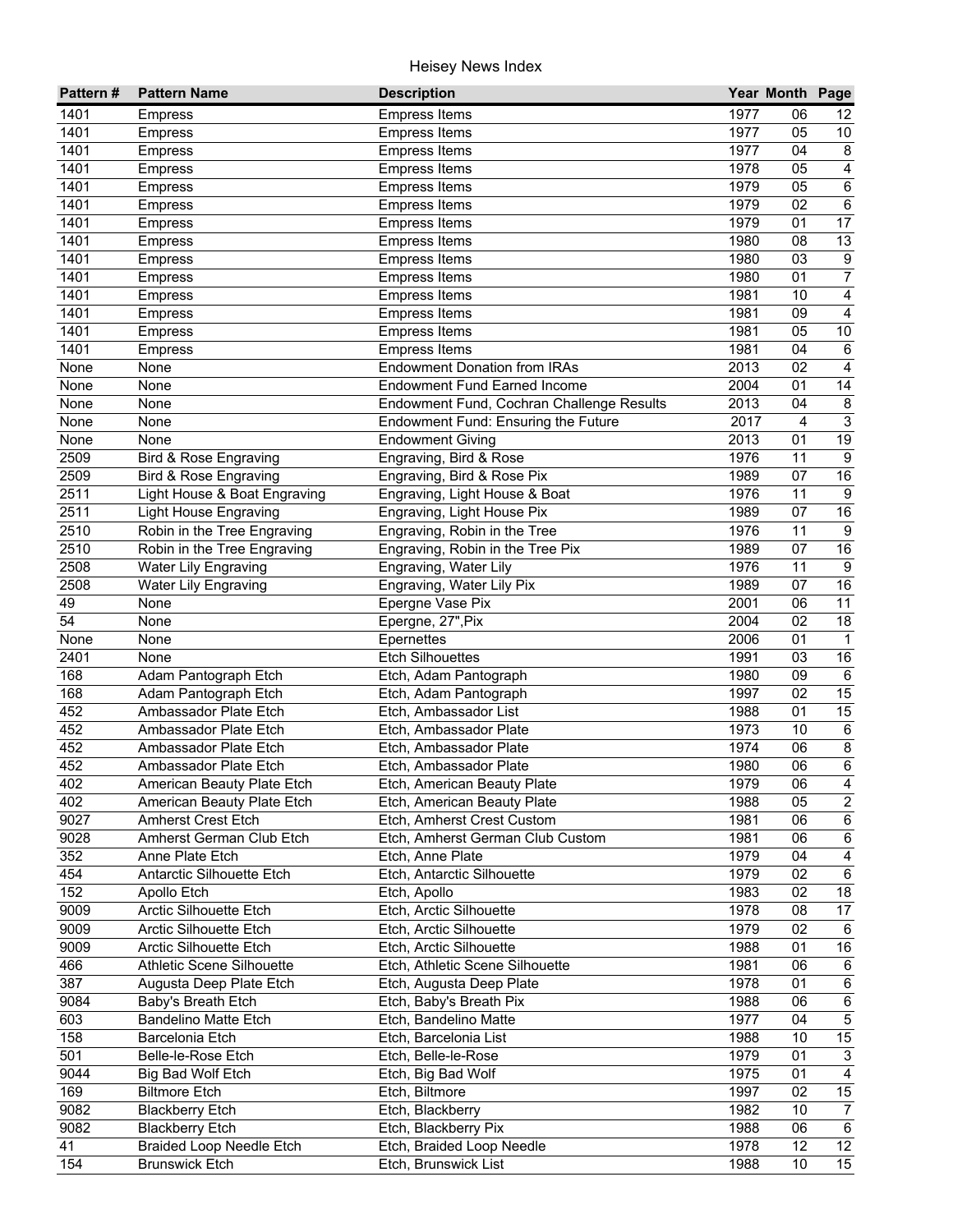| Pattern#       | <b>Pattern Name</b>                        | <b>Description</b>                                        |              | Year Month Page |                           |
|----------------|--------------------------------------------|-----------------------------------------------------------|--------------|-----------------|---------------------------|
| 9073           | Buckeye Sheriff Etch                       | Etch, Buckeye Sheriff                                     | 1983         | 01              | 2                         |
| 9018           | Buckin' Bronco Etch                        | Etch, Buckin' Bronco List                                 | 1989         | 02              | 14                        |
| 9006           | Cairo Plate Etch                           | Etch, Cairo Plate                                         | 1979         | 04              | $\overline{4}$            |
| 380            | Cassandra Plate Etch                       | Etch, Cassandra Plate                                     | 1979         | 07              | $\overline{4}$            |
| 9052           | Cereus (Emma) Etch                         | Etch, Cereus (Emma) List                                  | 1989         | 02              | $\overline{8}$            |
| 468            | Chateau Plate Etch                         | Etch, Chateau Plate                                       | 1974         | 10              | $\overline{8}$            |
| 468            | Chateau Plate Etch                         | Etch, Chateau Plate                                       | 1976         | 11              | $\overline{6}$            |
| 468            | Chateau Plate Etch                         | Etch, Chateau Plate                                       | 1981         | 05              | $\overline{7}$            |
| 424            | Cherries Deep Plate Etch                   | Etch, Cherries Deep Plate                                 | 1980         | 03              | $\overline{4}$            |
| 9025           | Chicken Chase Etch                         | Etch, Chicken Chase Custom                                | 1976         | 04              | $\overline{4}$            |
| 450            | <b>Chintz Plate Etch</b>                   | Etch, Chintz Plate                                        | 1974         | 06              | $\overline{8}$            |
| 450            | Chintz Plate Etch                          | Etch, Chintz Plate                                        | 1977         | 07              | 10                        |
| 450            | Chintz Plate Etch                          | Etch, Chintz Plate                                        | 1977         | 06              | 13                        |
| 450            | Chintz Plate Etch                          | Etch, Chintz Plate                                        | 1980         | 08              | 13                        |
| 450            | Chintz Plate Etch                          | Etch, Chintz Plate                                        | 1981         | 04              | $\bf 8$                   |
| 9069           | Circles & Lines Etch                       | Etch, Circles & Lines                                     | 1982         | 09              | $\overline{7}$            |
| 473            | <b>Circus Camel Etch</b>                   | Etch, Circus Camel Silhouette                             | 1974         | 09              | $10\,$                    |
| 473            | <b>Circus Camel Etch</b>                   | Etch, Circus Camel Silhouette                             | 1978         | 10              | $\overline{4}$            |
| 474            | <b>Circus Clowns Etch</b>                  | Etch, Circus Clowns Silhouette                            | 1974         | 09              | $10$                      |
| 474            | <b>Circus Clowns Etch</b>                  | Etch, Circus Clowns Silhouette                            | 1978         | 10              | $\overline{4}$            |
| 475            | <b>Circus Elephant Etch</b>                | Etch, Circus Elephant Silhouette                          | 1974         | 09              | $10$                      |
| 475            | <b>Circus Elephant Etch</b>                | Etch, Circus Elephant Silhouette                          | 1978         | 10              | $\overline{4}$            |
| 472            | Circus Lion Tamer Etch                     | Etch, Circus Lion Tamer Silhouette                        | 1974         | 09              | $10$                      |
| 472            | Circus Lion Tamer Etch                     | Etch, Circus Lion Tamer Silhouette                        | 1978         | 10              | $\overline{4}$            |
| 471            | Circus Rube Etch                           | Etch, Circus Rube Silhouette                              | 1974         | 09              | $10\,$                    |
| 471            | Circus Rube Etch                           | Etch, Circus Rube Silhouette                              | 1978         | 10              | $\overline{4}$            |
| 476            | Circus Western Scene Etch                  | Etch, Circus Western Scene Silhouette                     | 1974         | 09              | $10\,$                    |
| 476            | Circus Western Scene Etch                  | Etch, Circus Western Scene Silhouette                     | 1978         | 10              | $\overline{4}$            |
| 415            | Classic Deep Plate Etch                    | Etch, Classic (Grecian Urn) Deep Plate                    | 1977         | 05              | $\overline{7}$            |
| 170            | Cleopatra Pantograph Etch                  | Etch, Cleopatra Pantograph                                | 1981         | 09              | $\overline{8}$            |
| 170            | Cleopatra Pantograph Etch                  | Etch, Cleopatra Pantograph                                | 1997         | 02              | 15                        |
| 460            | Club Drinking Silhouette Etch              | Etch, Club Drinking Silhouette                            | 1974         | 12<br>08        | 16                        |
| 522<br>522     | Cocktail Party Etch<br>Cocktail Party Etch | Etch, Cocktail Party by Eva Zeisel                        | 1982<br>2001 | 01              | $\bf 8$<br>$\overline{1}$ |
| 461            | <b>Concord Plate Etch</b>                  | Etch, Cocktail Party by Eva Zeisel<br>Etch, Concord Plate | 1979         | 09              | $\overline{6}$            |
| 493            | <b>Coronation Plate Etch</b>               | Etch, Coronation Plate                                    | 1972         | 05              | $\overline{4}$            |
| $\overline{7}$ | Cowboy & Steer Etch                        | Etch, Cowboy & Steer 7                                    | 2007         | 06              | 12                        |
| 502            | Crinoline Etch                             | Etch, Crinoline 502                                       | 2007         | 05              | 5                         |
| 502            | <b>Crinoline Plate Etch</b>                | Etch, Crinoline Patterns                                  | 1985         | 02              | $\mathbf{3}$              |
| 502            | <b>Crinoline Plate Etch</b>                | Etch, Crinoline Plate                                     | 1981         | 10              | $\overline{4}$            |
| 27             | <b>Crochet Needle Etch</b>                 | Etch, Crochet Needle                                      | 1978         | 12              | 12                        |
| 422            | <b>Cumberland Deep Plate Etch</b>          | Etch, Cumberland Deep Plate                               | 1977         | 05              | $\overline{7}$            |
| 9079           | Day Lily Etch                              | Etch, Day Lily                                            | 1982         | 10              | $\overline{7}$            |
| 9079           | Day Lily Etch                              | Etch, Day Lily List                                       | 1988         | 10              | 14                        |
| 442            | Diana Deep Plate Etch                      | Etch, Diana Deep Plate                                    | 1979         | 11              | 4                         |
| 9060           | Dog Etch                                   | Etch, Dog                                                 | 1983         | 01              | $\overline{2}$            |
| 425            | Dogwood Deep Plate Etch                    | Etch, Dogwood Deep Plate                                  | 1980         | 03              | $\overline{4}$            |
| 19             | Double Loop Needle Etch                    | Etch, Double Loop Needle                                  | 1978         | 12              | 12                        |
| 172            | Dover Etch                                 | Etch, Dover                                               | 1983         | 07              | 10                        |
| 50             | Dresden Needle Etch                        | Etch, Dresden Needle                                      | 1977         | 08              | $\mathbf{3}$              |
| 165            | Dundee Pantograph Etch                     | Etch, Dundee Pantograph                                   | 1979         | 05              | $\overline{4}$            |
| 406            | Duquesne Etch                              | Etch, Duquesne List                                       | 1988         | 10              | $15\,$                    |
| 9019           | Easter Lily Etch                           | Etch, Easter Lily                                         | 1978         | 12              | $\bf 8$                   |
| 9080           | Elks Etch                                  | Etch, Elks                                                | 1982         | 10              | $\overline{7}$            |
| 9040           | Elks Etch, Custom                          | Etch, Elks Custom                                         | 1979         | 05              | $\overline{4}$            |
| 9052           | Emma (Cereus) Etch                         | Etch, Emma (Cereus) List                                  | 1989         | 02              | $\infty$                  |
| 447            | <b>Empress Etch</b>                        | Etch, Empress 447                                         | 2005         | 12              | $\overline{8}$            |
| 447            | <b>Empress Etch</b>                        | Etch, Empress Pix                                         | 1995         | 08              | 17                        |
| 447            | <b>Empress Plate Etch</b>                  | Etch, Empress Plate                                       | 1974         | 06              | $\overline{8}$            |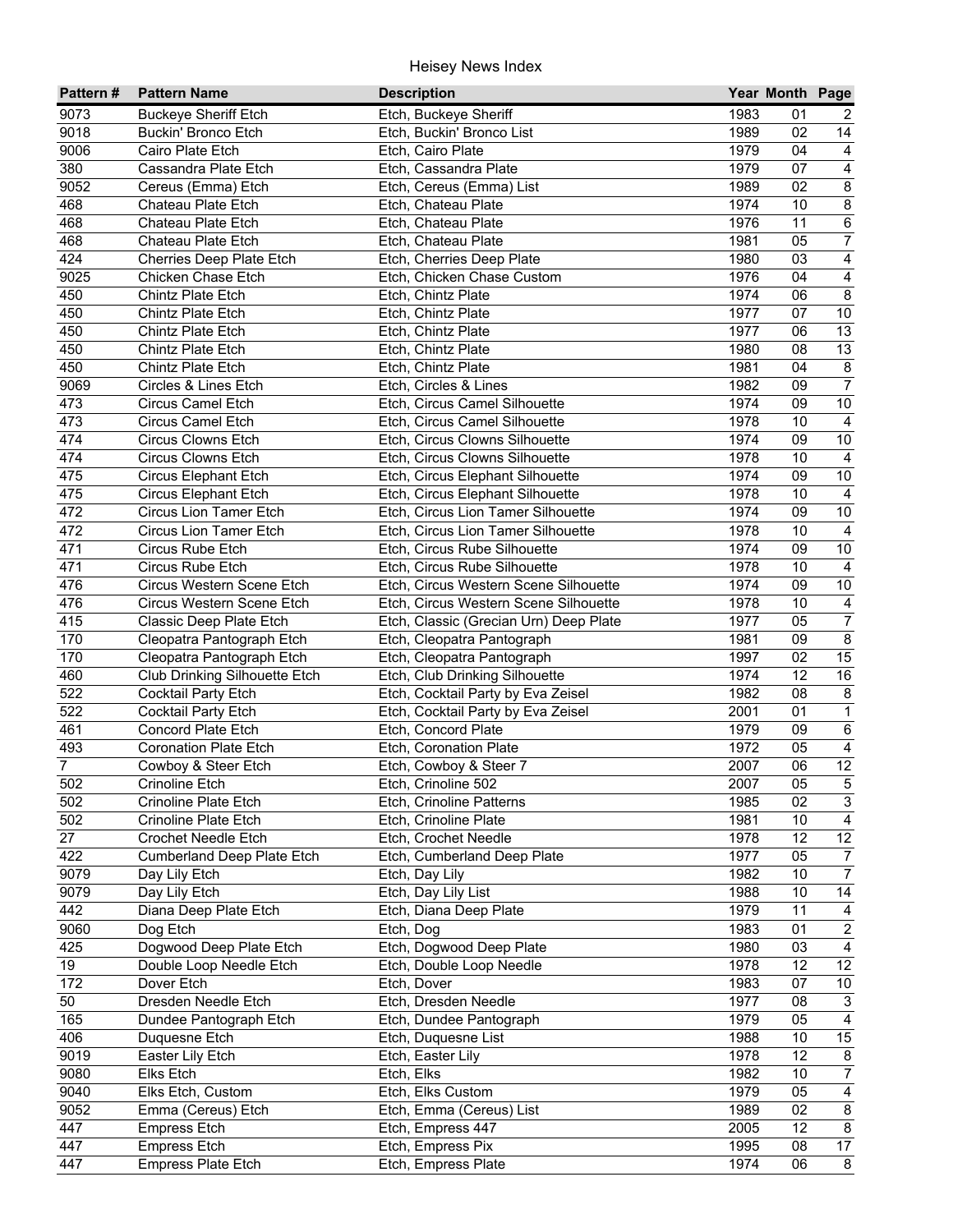| 1976<br>447<br><b>Empress Plate Etch</b><br>Etch, Empress Plate<br>08<br>$5\phantom{.0}$<br>13<br>447<br><b>Empress Plate Etch</b><br>1977<br>06<br>Etch, Empress Plate<br>$\overline{6}$<br>447<br><b>Empress Plate Etch</b><br>Etch, Empress Plate<br>1977<br>01<br>$\overline{13}$<br>447<br>1979<br>07<br><b>Empress Plate Etch</b><br>Etch, Empress Plate<br>$\overline{5}$<br>463<br>1980<br>Equestrian Silhouette Etch<br>Etch, Equestrian Silhouette<br>04<br>15<br>463<br>1981<br>01<br>Equestrian Silhouette Etch<br>Etch, Equestrian Silhouette<br>$\overline{2}$<br>9058<br>01<br>Fish Etch<br>Etch, Fish<br>1983<br>13<br>459<br>Fisherman Silhouette Etch<br>1975<br>12<br>Etch, Fisherman Silhouette<br>12<br>459<br>Fisherman Silhouette Etch<br>1981<br>09<br>Etch, Fisherman Silhouette<br>508<br>Floral Plate Etch<br>1978<br>07<br>$\overline{4}$<br>Etch, Floral Plate<br>02<br>10<br>508<br><b>Floral Plate Etch</b><br>1978<br>Etch, Floral Plate<br>$\bf 8$<br>450 1/2<br>Formal Chintz Plate Etch<br>1974<br>06<br>Etch, Formal Chintz Plate<br>450 1/2<br>$\bf 8$<br>Formal Chintz Plate Etch<br>1981<br>04<br>Etch, Formal Chintz Plate<br>16<br>462<br>Fox Chase Silhouette Etch<br>1974<br>12<br>Etch, Fox Chase Silhouette<br>462<br>Fox Chase Silhouette Etch<br>Etch, Fox Chase Silhouette<br>$\overline{7}$<br>1977<br>10<br>18<br>9023<br>Fred Harvey Etch<br>Etch, Fred Harvey Custom<br>1980<br>08<br>440<br>$\,8\,$<br>Frontenac Plate Etch<br>Etch, Frontenac Plate<br>1974<br>06<br>13<br>440<br>Frontenac Plate Etch<br>Etch, Frontenac Plate<br>1976<br>07<br>$\overline{7}$<br>440<br>Frontenac Plate Etch<br>Etch, Frontenac Plate<br>1982<br>06<br>15<br>440<br>Frontenac Plate Etch<br>1997<br>02<br>Etch, Frontenac Plate<br>$\overline{7}$<br>605<br><b>Frosted Matte Etch</b><br>1977<br>10<br>Etch, Frosted Matte<br>$\overline{4}$<br>12<br>605<br>1978<br><b>Frosted Matte Etch</b><br>Etch, Frosted Matte<br>$\overline{4}$<br>491<br>12<br>1978<br>Frosty Dawn Plate Etch<br>Etch, Frosty Dawn Plate<br>$\overline{3}$<br>491<br>1978<br>09<br>Frosty Dawn Plate Etch<br>Etch, Frosty Dawn Plate<br>$\overline{7}$<br>491<br>1985<br>09<br>Frosty Dawn Plate Etch<br>Etch, Frosty Dawn Plate<br>$\overline{8}$<br>9075<br>1982<br>11<br>Ft. William Henry Etch<br>Etch, Ft. William Henry<br>$\overline{9}$<br>9075<br>05<br>Ft. William Henry Etch<br>1993<br>Etch, Ft. William Henry<br>22<br>511<br>Gardenia Plate Etch<br>1996<br>08<br>Etch, Gardenia Pix<br>511<br>1978<br>11<br>$\bf 8$<br>Gardenia Plate Etch<br>Etch, Gardenia Plate<br>$\overline{4}$<br>511<br>Gardenia Plate Etch<br>1978<br>07<br>Etch, Gardenia Plate<br>$\overline{7}$<br>465<br>Golf Scene Silhouette Etch<br>Etch, Golf Scene Silhouette<br>1978<br>07<br>$\overline{8}$<br>499<br><b>Good Morning Silhouette</b><br>Etch, Good Morning Silhouette<br>11<br>1980<br>$6\overline{6}$<br>9043<br>1979<br>Etch, Grapes Custom<br>09<br>Grapes Etch<br>$\overline{14}$<br>9086<br>Graphic Weave Etch<br>Etch, Graphic Weave List<br>1988<br>10<br>$\overline{4}$<br>464<br>12<br>Harlequin Silhouette Etch<br>Etch, Harlequin Silhouette<br>1974<br>$\frac{6}{7}$<br>464<br>Harlequin Silhouette Etch<br>Etch, Harlequin Silhouette<br>1981<br>06<br>09<br>9068<br>1982<br>Heidi Etch<br>Etch, Heidi<br>$\overline{\mathbf{4}}$<br>430<br>Highlander Plate Etch<br>Etch, Highlander Plate<br>1978<br>09<br>$\overline{\mathbf{8}}$<br>9076<br>1982<br>11<br>Etch, Hilda<br>Hilda Etch<br>$\overline{2}$<br>1983<br>9061<br>Horse Etch<br>Etch, Horse<br>01<br>$\overline{2}$<br>1983<br>01<br>9059<br>Hunting Scene Etch<br>Etch, Hunting Scene<br>$\overline{14}$<br>453<br>1995<br>Etch, Inca Pix<br>09<br>Inca Plate Etch<br>453<br>1974<br>$\bf 8$<br>Inca Plate Etch<br>Etch, Inca Plate<br>06<br>453<br>1980<br>$\,6\,$<br>Inca Plate Etch<br>Etch, Inca Plate<br>06<br>9004<br>1979<br>Iris Plate Etch<br>Etch, Iris Plate<br>04<br>4<br>9022<br>1974<br>$\bf 8$<br>10<br>Jack Frost Matte Etch<br>Etch, Jack Frost Matte<br>1975<br>$\overline{\mathbf{4}}$<br>477<br>08<br>Japanese Scene Plate Etch<br>Etch, Japanese Scene Plate<br>378<br>$\,6\,$<br>Kilarney Deep Plate Etch<br>Etch, Kilarney Deep Plate<br>1978<br>01<br>12<br>$\,6$<br>492<br>King House Plate Etch<br>Etch, King House Plate<br>1973<br>$\bf 8$<br>1974<br>492<br>King House Plate Etch<br>Etch, King House Plate<br>10<br>12<br>35<br>12<br>Lacy Band Needle Etch<br>Etch, Lacy Band Needle<br>1978<br>451<br>Lafayette Plate Etch<br>Etch, Lafayette Plate<br>1974<br>06<br>8<br>451<br>10 <sup>1</sup><br>1977<br>07<br>Lafayette Plate Etch<br>Etch, Lafayette Plate<br>$\overline{13}$<br>451<br>1977<br>06<br>Lafayette Plate Etch<br>Etch, Lafayette Plate<br>451<br>1981<br>9<br>Lafayette Plate Etch<br>03<br>Etch, Lafayette Plate<br>$\overline{12}$<br>451<br>1988<br>09<br>Lafayette Plate Etch<br>Etch, Lafayette Plate<br>$\overline{5}$<br>481<br>Etch, Lancaster Silhouette<br>1980<br>04<br>Lancaster Silhouette Etch<br>$\overline{15}$<br>481<br>Lancaster Silhouette Etch<br>1981<br>01<br>Etch, Lancaster Silhouette<br>1982 | Pattern# | <b>Pattern Name</b> | <b>Description</b> | Year Month Page |                |
|-----------------------------------------------------------------------------------------------------------------------------------------------------------------------------------------------------------------------------------------------------------------------------------------------------------------------------------------------------------------------------------------------------------------------------------------------------------------------------------------------------------------------------------------------------------------------------------------------------------------------------------------------------------------------------------------------------------------------------------------------------------------------------------------------------------------------------------------------------------------------------------------------------------------------------------------------------------------------------------------------------------------------------------------------------------------------------------------------------------------------------------------------------------------------------------------------------------------------------------------------------------------------------------------------------------------------------------------------------------------------------------------------------------------------------------------------------------------------------------------------------------------------------------------------------------------------------------------------------------------------------------------------------------------------------------------------------------------------------------------------------------------------------------------------------------------------------------------------------------------------------------------------------------------------------------------------------------------------------------------------------------------------------------------------------------------------------------------------------------------------------------------------------------------------------------------------------------------------------------------------------------------------------------------------------------------------------------------------------------------------------------------------------------------------------------------------------------------------------------------------------------------------------------------------------------------------------------------------------------------------------------------------------------------------------------------------------------------------------------------------------------------------------------------------------------------------------------------------------------------------------------------------------------------------------------------------------------------------------------------------------------------------------------------------------------------------------------------------------------------------------------------------------------------------------------------------------------------------------------------------------------------------------------------------------------------------------------------------------------------------------------------------------------------------------------------------------------------------------------------------------------------------------------------------------------------------------------------------------------------------------------------------------------------------------------------------------------------------------------------------------------------------------------------------------------------------------------------------------------------------------------------------------------------------------------------------------------------------------------------------------------------------------------------------------------------------------------------------------------------------------------------------------------------------------------------------------------------------------------------------------------------------------------------------------------------------------------------------------------------------------------------------------------------------------------------------------------------------------------------------------------------------------------------------------------------------------------------------------------------------------------------------------------------------------------------------------------------------------------------------------------------------------------------------------------------------------------------------------------------------------------------------------------------------------------------------------------------------------------------------------------------------------------------------------------------------------------------------------------------------------------------------------------------------|----------|---------------------|--------------------|-----------------|----------------|
|                                                                                                                                                                                                                                                                                                                                                                                                                                                                                                                                                                                                                                                                                                                                                                                                                                                                                                                                                                                                                                                                                                                                                                                                                                                                                                                                                                                                                                                                                                                                                                                                                                                                                                                                                                                                                                                                                                                                                                                                                                                                                                                                                                                                                                                                                                                                                                                                                                                                                                                                                                                                                                                                                                                                                                                                                                                                                                                                                                                                                                                                                                                                                                                                                                                                                                                                                                                                                                                                                                                                                                                                                                                                                                                                                                                                                                                                                                                                                                                                                                                                                                                                                                                                                                                                                                                                                                                                                                                                                                                                                                                                                                                                                                                                                                                                                                                                                                                                                                                                                                                                                                                                                                       |          |                     |                    |                 |                |
|                                                                                                                                                                                                                                                                                                                                                                                                                                                                                                                                                                                                                                                                                                                                                                                                                                                                                                                                                                                                                                                                                                                                                                                                                                                                                                                                                                                                                                                                                                                                                                                                                                                                                                                                                                                                                                                                                                                                                                                                                                                                                                                                                                                                                                                                                                                                                                                                                                                                                                                                                                                                                                                                                                                                                                                                                                                                                                                                                                                                                                                                                                                                                                                                                                                                                                                                                                                                                                                                                                                                                                                                                                                                                                                                                                                                                                                                                                                                                                                                                                                                                                                                                                                                                                                                                                                                                                                                                                                                                                                                                                                                                                                                                                                                                                                                                                                                                                                                                                                                                                                                                                                                                                       |          |                     |                    |                 |                |
|                                                                                                                                                                                                                                                                                                                                                                                                                                                                                                                                                                                                                                                                                                                                                                                                                                                                                                                                                                                                                                                                                                                                                                                                                                                                                                                                                                                                                                                                                                                                                                                                                                                                                                                                                                                                                                                                                                                                                                                                                                                                                                                                                                                                                                                                                                                                                                                                                                                                                                                                                                                                                                                                                                                                                                                                                                                                                                                                                                                                                                                                                                                                                                                                                                                                                                                                                                                                                                                                                                                                                                                                                                                                                                                                                                                                                                                                                                                                                                                                                                                                                                                                                                                                                                                                                                                                                                                                                                                                                                                                                                                                                                                                                                                                                                                                                                                                                                                                                                                                                                                                                                                                                                       |          |                     |                    |                 |                |
|                                                                                                                                                                                                                                                                                                                                                                                                                                                                                                                                                                                                                                                                                                                                                                                                                                                                                                                                                                                                                                                                                                                                                                                                                                                                                                                                                                                                                                                                                                                                                                                                                                                                                                                                                                                                                                                                                                                                                                                                                                                                                                                                                                                                                                                                                                                                                                                                                                                                                                                                                                                                                                                                                                                                                                                                                                                                                                                                                                                                                                                                                                                                                                                                                                                                                                                                                                                                                                                                                                                                                                                                                                                                                                                                                                                                                                                                                                                                                                                                                                                                                                                                                                                                                                                                                                                                                                                                                                                                                                                                                                                                                                                                                                                                                                                                                                                                                                                                                                                                                                                                                                                                                                       |          |                     |                    |                 |                |
|                                                                                                                                                                                                                                                                                                                                                                                                                                                                                                                                                                                                                                                                                                                                                                                                                                                                                                                                                                                                                                                                                                                                                                                                                                                                                                                                                                                                                                                                                                                                                                                                                                                                                                                                                                                                                                                                                                                                                                                                                                                                                                                                                                                                                                                                                                                                                                                                                                                                                                                                                                                                                                                                                                                                                                                                                                                                                                                                                                                                                                                                                                                                                                                                                                                                                                                                                                                                                                                                                                                                                                                                                                                                                                                                                                                                                                                                                                                                                                                                                                                                                                                                                                                                                                                                                                                                                                                                                                                                                                                                                                                                                                                                                                                                                                                                                                                                                                                                                                                                                                                                                                                                                                       |          |                     |                    |                 |                |
|                                                                                                                                                                                                                                                                                                                                                                                                                                                                                                                                                                                                                                                                                                                                                                                                                                                                                                                                                                                                                                                                                                                                                                                                                                                                                                                                                                                                                                                                                                                                                                                                                                                                                                                                                                                                                                                                                                                                                                                                                                                                                                                                                                                                                                                                                                                                                                                                                                                                                                                                                                                                                                                                                                                                                                                                                                                                                                                                                                                                                                                                                                                                                                                                                                                                                                                                                                                                                                                                                                                                                                                                                                                                                                                                                                                                                                                                                                                                                                                                                                                                                                                                                                                                                                                                                                                                                                                                                                                                                                                                                                                                                                                                                                                                                                                                                                                                                                                                                                                                                                                                                                                                                                       |          |                     |                    |                 |                |
|                                                                                                                                                                                                                                                                                                                                                                                                                                                                                                                                                                                                                                                                                                                                                                                                                                                                                                                                                                                                                                                                                                                                                                                                                                                                                                                                                                                                                                                                                                                                                                                                                                                                                                                                                                                                                                                                                                                                                                                                                                                                                                                                                                                                                                                                                                                                                                                                                                                                                                                                                                                                                                                                                                                                                                                                                                                                                                                                                                                                                                                                                                                                                                                                                                                                                                                                                                                                                                                                                                                                                                                                                                                                                                                                                                                                                                                                                                                                                                                                                                                                                                                                                                                                                                                                                                                                                                                                                                                                                                                                                                                                                                                                                                                                                                                                                                                                                                                                                                                                                                                                                                                                                                       |          |                     |                    |                 |                |
|                                                                                                                                                                                                                                                                                                                                                                                                                                                                                                                                                                                                                                                                                                                                                                                                                                                                                                                                                                                                                                                                                                                                                                                                                                                                                                                                                                                                                                                                                                                                                                                                                                                                                                                                                                                                                                                                                                                                                                                                                                                                                                                                                                                                                                                                                                                                                                                                                                                                                                                                                                                                                                                                                                                                                                                                                                                                                                                                                                                                                                                                                                                                                                                                                                                                                                                                                                                                                                                                                                                                                                                                                                                                                                                                                                                                                                                                                                                                                                                                                                                                                                                                                                                                                                                                                                                                                                                                                                                                                                                                                                                                                                                                                                                                                                                                                                                                                                                                                                                                                                                                                                                                                                       |          |                     |                    |                 |                |
|                                                                                                                                                                                                                                                                                                                                                                                                                                                                                                                                                                                                                                                                                                                                                                                                                                                                                                                                                                                                                                                                                                                                                                                                                                                                                                                                                                                                                                                                                                                                                                                                                                                                                                                                                                                                                                                                                                                                                                                                                                                                                                                                                                                                                                                                                                                                                                                                                                                                                                                                                                                                                                                                                                                                                                                                                                                                                                                                                                                                                                                                                                                                                                                                                                                                                                                                                                                                                                                                                                                                                                                                                                                                                                                                                                                                                                                                                                                                                                                                                                                                                                                                                                                                                                                                                                                                                                                                                                                                                                                                                                                                                                                                                                                                                                                                                                                                                                                                                                                                                                                                                                                                                                       |          |                     |                    |                 |                |
|                                                                                                                                                                                                                                                                                                                                                                                                                                                                                                                                                                                                                                                                                                                                                                                                                                                                                                                                                                                                                                                                                                                                                                                                                                                                                                                                                                                                                                                                                                                                                                                                                                                                                                                                                                                                                                                                                                                                                                                                                                                                                                                                                                                                                                                                                                                                                                                                                                                                                                                                                                                                                                                                                                                                                                                                                                                                                                                                                                                                                                                                                                                                                                                                                                                                                                                                                                                                                                                                                                                                                                                                                                                                                                                                                                                                                                                                                                                                                                                                                                                                                                                                                                                                                                                                                                                                                                                                                                                                                                                                                                                                                                                                                                                                                                                                                                                                                                                                                                                                                                                                                                                                                                       |          |                     |                    |                 |                |
|                                                                                                                                                                                                                                                                                                                                                                                                                                                                                                                                                                                                                                                                                                                                                                                                                                                                                                                                                                                                                                                                                                                                                                                                                                                                                                                                                                                                                                                                                                                                                                                                                                                                                                                                                                                                                                                                                                                                                                                                                                                                                                                                                                                                                                                                                                                                                                                                                                                                                                                                                                                                                                                                                                                                                                                                                                                                                                                                                                                                                                                                                                                                                                                                                                                                                                                                                                                                                                                                                                                                                                                                                                                                                                                                                                                                                                                                                                                                                                                                                                                                                                                                                                                                                                                                                                                                                                                                                                                                                                                                                                                                                                                                                                                                                                                                                                                                                                                                                                                                                                                                                                                                                                       |          |                     |                    |                 |                |
|                                                                                                                                                                                                                                                                                                                                                                                                                                                                                                                                                                                                                                                                                                                                                                                                                                                                                                                                                                                                                                                                                                                                                                                                                                                                                                                                                                                                                                                                                                                                                                                                                                                                                                                                                                                                                                                                                                                                                                                                                                                                                                                                                                                                                                                                                                                                                                                                                                                                                                                                                                                                                                                                                                                                                                                                                                                                                                                                                                                                                                                                                                                                                                                                                                                                                                                                                                                                                                                                                                                                                                                                                                                                                                                                                                                                                                                                                                                                                                                                                                                                                                                                                                                                                                                                                                                                                                                                                                                                                                                                                                                                                                                                                                                                                                                                                                                                                                                                                                                                                                                                                                                                                                       |          |                     |                    |                 |                |
|                                                                                                                                                                                                                                                                                                                                                                                                                                                                                                                                                                                                                                                                                                                                                                                                                                                                                                                                                                                                                                                                                                                                                                                                                                                                                                                                                                                                                                                                                                                                                                                                                                                                                                                                                                                                                                                                                                                                                                                                                                                                                                                                                                                                                                                                                                                                                                                                                                                                                                                                                                                                                                                                                                                                                                                                                                                                                                                                                                                                                                                                                                                                                                                                                                                                                                                                                                                                                                                                                                                                                                                                                                                                                                                                                                                                                                                                                                                                                                                                                                                                                                                                                                                                                                                                                                                                                                                                                                                                                                                                                                                                                                                                                                                                                                                                                                                                                                                                                                                                                                                                                                                                                                       |          |                     |                    |                 |                |
|                                                                                                                                                                                                                                                                                                                                                                                                                                                                                                                                                                                                                                                                                                                                                                                                                                                                                                                                                                                                                                                                                                                                                                                                                                                                                                                                                                                                                                                                                                                                                                                                                                                                                                                                                                                                                                                                                                                                                                                                                                                                                                                                                                                                                                                                                                                                                                                                                                                                                                                                                                                                                                                                                                                                                                                                                                                                                                                                                                                                                                                                                                                                                                                                                                                                                                                                                                                                                                                                                                                                                                                                                                                                                                                                                                                                                                                                                                                                                                                                                                                                                                                                                                                                                                                                                                                                                                                                                                                                                                                                                                                                                                                                                                                                                                                                                                                                                                                                                                                                                                                                                                                                                                       |          |                     |                    |                 |                |
|                                                                                                                                                                                                                                                                                                                                                                                                                                                                                                                                                                                                                                                                                                                                                                                                                                                                                                                                                                                                                                                                                                                                                                                                                                                                                                                                                                                                                                                                                                                                                                                                                                                                                                                                                                                                                                                                                                                                                                                                                                                                                                                                                                                                                                                                                                                                                                                                                                                                                                                                                                                                                                                                                                                                                                                                                                                                                                                                                                                                                                                                                                                                                                                                                                                                                                                                                                                                                                                                                                                                                                                                                                                                                                                                                                                                                                                                                                                                                                                                                                                                                                                                                                                                                                                                                                                                                                                                                                                                                                                                                                                                                                                                                                                                                                                                                                                                                                                                                                                                                                                                                                                                                                       |          |                     |                    |                 |                |
|                                                                                                                                                                                                                                                                                                                                                                                                                                                                                                                                                                                                                                                                                                                                                                                                                                                                                                                                                                                                                                                                                                                                                                                                                                                                                                                                                                                                                                                                                                                                                                                                                                                                                                                                                                                                                                                                                                                                                                                                                                                                                                                                                                                                                                                                                                                                                                                                                                                                                                                                                                                                                                                                                                                                                                                                                                                                                                                                                                                                                                                                                                                                                                                                                                                                                                                                                                                                                                                                                                                                                                                                                                                                                                                                                                                                                                                                                                                                                                                                                                                                                                                                                                                                                                                                                                                                                                                                                                                                                                                                                                                                                                                                                                                                                                                                                                                                                                                                                                                                                                                                                                                                                                       |          |                     |                    |                 |                |
|                                                                                                                                                                                                                                                                                                                                                                                                                                                                                                                                                                                                                                                                                                                                                                                                                                                                                                                                                                                                                                                                                                                                                                                                                                                                                                                                                                                                                                                                                                                                                                                                                                                                                                                                                                                                                                                                                                                                                                                                                                                                                                                                                                                                                                                                                                                                                                                                                                                                                                                                                                                                                                                                                                                                                                                                                                                                                                                                                                                                                                                                                                                                                                                                                                                                                                                                                                                                                                                                                                                                                                                                                                                                                                                                                                                                                                                                                                                                                                                                                                                                                                                                                                                                                                                                                                                                                                                                                                                                                                                                                                                                                                                                                                                                                                                                                                                                                                                                                                                                                                                                                                                                                                       |          |                     |                    |                 |                |
|                                                                                                                                                                                                                                                                                                                                                                                                                                                                                                                                                                                                                                                                                                                                                                                                                                                                                                                                                                                                                                                                                                                                                                                                                                                                                                                                                                                                                                                                                                                                                                                                                                                                                                                                                                                                                                                                                                                                                                                                                                                                                                                                                                                                                                                                                                                                                                                                                                                                                                                                                                                                                                                                                                                                                                                                                                                                                                                                                                                                                                                                                                                                                                                                                                                                                                                                                                                                                                                                                                                                                                                                                                                                                                                                                                                                                                                                                                                                                                                                                                                                                                                                                                                                                                                                                                                                                                                                                                                                                                                                                                                                                                                                                                                                                                                                                                                                                                                                                                                                                                                                                                                                                                       |          |                     |                    |                 |                |
|                                                                                                                                                                                                                                                                                                                                                                                                                                                                                                                                                                                                                                                                                                                                                                                                                                                                                                                                                                                                                                                                                                                                                                                                                                                                                                                                                                                                                                                                                                                                                                                                                                                                                                                                                                                                                                                                                                                                                                                                                                                                                                                                                                                                                                                                                                                                                                                                                                                                                                                                                                                                                                                                                                                                                                                                                                                                                                                                                                                                                                                                                                                                                                                                                                                                                                                                                                                                                                                                                                                                                                                                                                                                                                                                                                                                                                                                                                                                                                                                                                                                                                                                                                                                                                                                                                                                                                                                                                                                                                                                                                                                                                                                                                                                                                                                                                                                                                                                                                                                                                                                                                                                                                       |          |                     |                    |                 |                |
|                                                                                                                                                                                                                                                                                                                                                                                                                                                                                                                                                                                                                                                                                                                                                                                                                                                                                                                                                                                                                                                                                                                                                                                                                                                                                                                                                                                                                                                                                                                                                                                                                                                                                                                                                                                                                                                                                                                                                                                                                                                                                                                                                                                                                                                                                                                                                                                                                                                                                                                                                                                                                                                                                                                                                                                                                                                                                                                                                                                                                                                                                                                                                                                                                                                                                                                                                                                                                                                                                                                                                                                                                                                                                                                                                                                                                                                                                                                                                                                                                                                                                                                                                                                                                                                                                                                                                                                                                                                                                                                                                                                                                                                                                                                                                                                                                                                                                                                                                                                                                                                                                                                                                                       |          |                     |                    |                 |                |
|                                                                                                                                                                                                                                                                                                                                                                                                                                                                                                                                                                                                                                                                                                                                                                                                                                                                                                                                                                                                                                                                                                                                                                                                                                                                                                                                                                                                                                                                                                                                                                                                                                                                                                                                                                                                                                                                                                                                                                                                                                                                                                                                                                                                                                                                                                                                                                                                                                                                                                                                                                                                                                                                                                                                                                                                                                                                                                                                                                                                                                                                                                                                                                                                                                                                                                                                                                                                                                                                                                                                                                                                                                                                                                                                                                                                                                                                                                                                                                                                                                                                                                                                                                                                                                                                                                                                                                                                                                                                                                                                                                                                                                                                                                                                                                                                                                                                                                                                                                                                                                                                                                                                                                       |          |                     |                    |                 |                |
|                                                                                                                                                                                                                                                                                                                                                                                                                                                                                                                                                                                                                                                                                                                                                                                                                                                                                                                                                                                                                                                                                                                                                                                                                                                                                                                                                                                                                                                                                                                                                                                                                                                                                                                                                                                                                                                                                                                                                                                                                                                                                                                                                                                                                                                                                                                                                                                                                                                                                                                                                                                                                                                                                                                                                                                                                                                                                                                                                                                                                                                                                                                                                                                                                                                                                                                                                                                                                                                                                                                                                                                                                                                                                                                                                                                                                                                                                                                                                                                                                                                                                                                                                                                                                                                                                                                                                                                                                                                                                                                                                                                                                                                                                                                                                                                                                                                                                                                                                                                                                                                                                                                                                                       |          |                     |                    |                 |                |
|                                                                                                                                                                                                                                                                                                                                                                                                                                                                                                                                                                                                                                                                                                                                                                                                                                                                                                                                                                                                                                                                                                                                                                                                                                                                                                                                                                                                                                                                                                                                                                                                                                                                                                                                                                                                                                                                                                                                                                                                                                                                                                                                                                                                                                                                                                                                                                                                                                                                                                                                                                                                                                                                                                                                                                                                                                                                                                                                                                                                                                                                                                                                                                                                                                                                                                                                                                                                                                                                                                                                                                                                                                                                                                                                                                                                                                                                                                                                                                                                                                                                                                                                                                                                                                                                                                                                                                                                                                                                                                                                                                                                                                                                                                                                                                                                                                                                                                                                                                                                                                                                                                                                                                       |          |                     |                    |                 |                |
|                                                                                                                                                                                                                                                                                                                                                                                                                                                                                                                                                                                                                                                                                                                                                                                                                                                                                                                                                                                                                                                                                                                                                                                                                                                                                                                                                                                                                                                                                                                                                                                                                                                                                                                                                                                                                                                                                                                                                                                                                                                                                                                                                                                                                                                                                                                                                                                                                                                                                                                                                                                                                                                                                                                                                                                                                                                                                                                                                                                                                                                                                                                                                                                                                                                                                                                                                                                                                                                                                                                                                                                                                                                                                                                                                                                                                                                                                                                                                                                                                                                                                                                                                                                                                                                                                                                                                                                                                                                                                                                                                                                                                                                                                                                                                                                                                                                                                                                                                                                                                                                                                                                                                                       |          |                     |                    |                 |                |
|                                                                                                                                                                                                                                                                                                                                                                                                                                                                                                                                                                                                                                                                                                                                                                                                                                                                                                                                                                                                                                                                                                                                                                                                                                                                                                                                                                                                                                                                                                                                                                                                                                                                                                                                                                                                                                                                                                                                                                                                                                                                                                                                                                                                                                                                                                                                                                                                                                                                                                                                                                                                                                                                                                                                                                                                                                                                                                                                                                                                                                                                                                                                                                                                                                                                                                                                                                                                                                                                                                                                                                                                                                                                                                                                                                                                                                                                                                                                                                                                                                                                                                                                                                                                                                                                                                                                                                                                                                                                                                                                                                                                                                                                                                                                                                                                                                                                                                                                                                                                                                                                                                                                                                       |          |                     |                    |                 |                |
|                                                                                                                                                                                                                                                                                                                                                                                                                                                                                                                                                                                                                                                                                                                                                                                                                                                                                                                                                                                                                                                                                                                                                                                                                                                                                                                                                                                                                                                                                                                                                                                                                                                                                                                                                                                                                                                                                                                                                                                                                                                                                                                                                                                                                                                                                                                                                                                                                                                                                                                                                                                                                                                                                                                                                                                                                                                                                                                                                                                                                                                                                                                                                                                                                                                                                                                                                                                                                                                                                                                                                                                                                                                                                                                                                                                                                                                                                                                                                                                                                                                                                                                                                                                                                                                                                                                                                                                                                                                                                                                                                                                                                                                                                                                                                                                                                                                                                                                                                                                                                                                                                                                                                                       |          |                     |                    |                 |                |
|                                                                                                                                                                                                                                                                                                                                                                                                                                                                                                                                                                                                                                                                                                                                                                                                                                                                                                                                                                                                                                                                                                                                                                                                                                                                                                                                                                                                                                                                                                                                                                                                                                                                                                                                                                                                                                                                                                                                                                                                                                                                                                                                                                                                                                                                                                                                                                                                                                                                                                                                                                                                                                                                                                                                                                                                                                                                                                                                                                                                                                                                                                                                                                                                                                                                                                                                                                                                                                                                                                                                                                                                                                                                                                                                                                                                                                                                                                                                                                                                                                                                                                                                                                                                                                                                                                                                                                                                                                                                                                                                                                                                                                                                                                                                                                                                                                                                                                                                                                                                                                                                                                                                                                       |          |                     |                    |                 |                |
|                                                                                                                                                                                                                                                                                                                                                                                                                                                                                                                                                                                                                                                                                                                                                                                                                                                                                                                                                                                                                                                                                                                                                                                                                                                                                                                                                                                                                                                                                                                                                                                                                                                                                                                                                                                                                                                                                                                                                                                                                                                                                                                                                                                                                                                                                                                                                                                                                                                                                                                                                                                                                                                                                                                                                                                                                                                                                                                                                                                                                                                                                                                                                                                                                                                                                                                                                                                                                                                                                                                                                                                                                                                                                                                                                                                                                                                                                                                                                                                                                                                                                                                                                                                                                                                                                                                                                                                                                                                                                                                                                                                                                                                                                                                                                                                                                                                                                                                                                                                                                                                                                                                                                                       |          |                     |                    |                 |                |
|                                                                                                                                                                                                                                                                                                                                                                                                                                                                                                                                                                                                                                                                                                                                                                                                                                                                                                                                                                                                                                                                                                                                                                                                                                                                                                                                                                                                                                                                                                                                                                                                                                                                                                                                                                                                                                                                                                                                                                                                                                                                                                                                                                                                                                                                                                                                                                                                                                                                                                                                                                                                                                                                                                                                                                                                                                                                                                                                                                                                                                                                                                                                                                                                                                                                                                                                                                                                                                                                                                                                                                                                                                                                                                                                                                                                                                                                                                                                                                                                                                                                                                                                                                                                                                                                                                                                                                                                                                                                                                                                                                                                                                                                                                                                                                                                                                                                                                                                                                                                                                                                                                                                                                       |          |                     |                    |                 |                |
|                                                                                                                                                                                                                                                                                                                                                                                                                                                                                                                                                                                                                                                                                                                                                                                                                                                                                                                                                                                                                                                                                                                                                                                                                                                                                                                                                                                                                                                                                                                                                                                                                                                                                                                                                                                                                                                                                                                                                                                                                                                                                                                                                                                                                                                                                                                                                                                                                                                                                                                                                                                                                                                                                                                                                                                                                                                                                                                                                                                                                                                                                                                                                                                                                                                                                                                                                                                                                                                                                                                                                                                                                                                                                                                                                                                                                                                                                                                                                                                                                                                                                                                                                                                                                                                                                                                                                                                                                                                                                                                                                                                                                                                                                                                                                                                                                                                                                                                                                                                                                                                                                                                                                                       |          |                     |                    |                 |                |
|                                                                                                                                                                                                                                                                                                                                                                                                                                                                                                                                                                                                                                                                                                                                                                                                                                                                                                                                                                                                                                                                                                                                                                                                                                                                                                                                                                                                                                                                                                                                                                                                                                                                                                                                                                                                                                                                                                                                                                                                                                                                                                                                                                                                                                                                                                                                                                                                                                                                                                                                                                                                                                                                                                                                                                                                                                                                                                                                                                                                                                                                                                                                                                                                                                                                                                                                                                                                                                                                                                                                                                                                                                                                                                                                                                                                                                                                                                                                                                                                                                                                                                                                                                                                                                                                                                                                                                                                                                                                                                                                                                                                                                                                                                                                                                                                                                                                                                                                                                                                                                                                                                                                                                       |          |                     |                    |                 |                |
|                                                                                                                                                                                                                                                                                                                                                                                                                                                                                                                                                                                                                                                                                                                                                                                                                                                                                                                                                                                                                                                                                                                                                                                                                                                                                                                                                                                                                                                                                                                                                                                                                                                                                                                                                                                                                                                                                                                                                                                                                                                                                                                                                                                                                                                                                                                                                                                                                                                                                                                                                                                                                                                                                                                                                                                                                                                                                                                                                                                                                                                                                                                                                                                                                                                                                                                                                                                                                                                                                                                                                                                                                                                                                                                                                                                                                                                                                                                                                                                                                                                                                                                                                                                                                                                                                                                                                                                                                                                                                                                                                                                                                                                                                                                                                                                                                                                                                                                                                                                                                                                                                                                                                                       |          |                     |                    |                 |                |
|                                                                                                                                                                                                                                                                                                                                                                                                                                                                                                                                                                                                                                                                                                                                                                                                                                                                                                                                                                                                                                                                                                                                                                                                                                                                                                                                                                                                                                                                                                                                                                                                                                                                                                                                                                                                                                                                                                                                                                                                                                                                                                                                                                                                                                                                                                                                                                                                                                                                                                                                                                                                                                                                                                                                                                                                                                                                                                                                                                                                                                                                                                                                                                                                                                                                                                                                                                                                                                                                                                                                                                                                                                                                                                                                                                                                                                                                                                                                                                                                                                                                                                                                                                                                                                                                                                                                                                                                                                                                                                                                                                                                                                                                                                                                                                                                                                                                                                                                                                                                                                                                                                                                                                       |          |                     |                    |                 |                |
|                                                                                                                                                                                                                                                                                                                                                                                                                                                                                                                                                                                                                                                                                                                                                                                                                                                                                                                                                                                                                                                                                                                                                                                                                                                                                                                                                                                                                                                                                                                                                                                                                                                                                                                                                                                                                                                                                                                                                                                                                                                                                                                                                                                                                                                                                                                                                                                                                                                                                                                                                                                                                                                                                                                                                                                                                                                                                                                                                                                                                                                                                                                                                                                                                                                                                                                                                                                                                                                                                                                                                                                                                                                                                                                                                                                                                                                                                                                                                                                                                                                                                                                                                                                                                                                                                                                                                                                                                                                                                                                                                                                                                                                                                                                                                                                                                                                                                                                                                                                                                                                                                                                                                                       |          |                     |                    |                 |                |
|                                                                                                                                                                                                                                                                                                                                                                                                                                                                                                                                                                                                                                                                                                                                                                                                                                                                                                                                                                                                                                                                                                                                                                                                                                                                                                                                                                                                                                                                                                                                                                                                                                                                                                                                                                                                                                                                                                                                                                                                                                                                                                                                                                                                                                                                                                                                                                                                                                                                                                                                                                                                                                                                                                                                                                                                                                                                                                                                                                                                                                                                                                                                                                                                                                                                                                                                                                                                                                                                                                                                                                                                                                                                                                                                                                                                                                                                                                                                                                                                                                                                                                                                                                                                                                                                                                                                                                                                                                                                                                                                                                                                                                                                                                                                                                                                                                                                                                                                                                                                                                                                                                                                                                       |          |                     |                    |                 |                |
|                                                                                                                                                                                                                                                                                                                                                                                                                                                                                                                                                                                                                                                                                                                                                                                                                                                                                                                                                                                                                                                                                                                                                                                                                                                                                                                                                                                                                                                                                                                                                                                                                                                                                                                                                                                                                                                                                                                                                                                                                                                                                                                                                                                                                                                                                                                                                                                                                                                                                                                                                                                                                                                                                                                                                                                                                                                                                                                                                                                                                                                                                                                                                                                                                                                                                                                                                                                                                                                                                                                                                                                                                                                                                                                                                                                                                                                                                                                                                                                                                                                                                                                                                                                                                                                                                                                                                                                                                                                                                                                                                                                                                                                                                                                                                                                                                                                                                                                                                                                                                                                                                                                                                                       |          |                     |                    |                 |                |
|                                                                                                                                                                                                                                                                                                                                                                                                                                                                                                                                                                                                                                                                                                                                                                                                                                                                                                                                                                                                                                                                                                                                                                                                                                                                                                                                                                                                                                                                                                                                                                                                                                                                                                                                                                                                                                                                                                                                                                                                                                                                                                                                                                                                                                                                                                                                                                                                                                                                                                                                                                                                                                                                                                                                                                                                                                                                                                                                                                                                                                                                                                                                                                                                                                                                                                                                                                                                                                                                                                                                                                                                                                                                                                                                                                                                                                                                                                                                                                                                                                                                                                                                                                                                                                                                                                                                                                                                                                                                                                                                                                                                                                                                                                                                                                                                                                                                                                                                                                                                                                                                                                                                                                       |          |                     |                    |                 |                |
|                                                                                                                                                                                                                                                                                                                                                                                                                                                                                                                                                                                                                                                                                                                                                                                                                                                                                                                                                                                                                                                                                                                                                                                                                                                                                                                                                                                                                                                                                                                                                                                                                                                                                                                                                                                                                                                                                                                                                                                                                                                                                                                                                                                                                                                                                                                                                                                                                                                                                                                                                                                                                                                                                                                                                                                                                                                                                                                                                                                                                                                                                                                                                                                                                                                                                                                                                                                                                                                                                                                                                                                                                                                                                                                                                                                                                                                                                                                                                                                                                                                                                                                                                                                                                                                                                                                                                                                                                                                                                                                                                                                                                                                                                                                                                                                                                                                                                                                                                                                                                                                                                                                                                                       |          |                     |                    |                 |                |
|                                                                                                                                                                                                                                                                                                                                                                                                                                                                                                                                                                                                                                                                                                                                                                                                                                                                                                                                                                                                                                                                                                                                                                                                                                                                                                                                                                                                                                                                                                                                                                                                                                                                                                                                                                                                                                                                                                                                                                                                                                                                                                                                                                                                                                                                                                                                                                                                                                                                                                                                                                                                                                                                                                                                                                                                                                                                                                                                                                                                                                                                                                                                                                                                                                                                                                                                                                                                                                                                                                                                                                                                                                                                                                                                                                                                                                                                                                                                                                                                                                                                                                                                                                                                                                                                                                                                                                                                                                                                                                                                                                                                                                                                                                                                                                                                                                                                                                                                                                                                                                                                                                                                                                       |          |                     |                    |                 |                |
|                                                                                                                                                                                                                                                                                                                                                                                                                                                                                                                                                                                                                                                                                                                                                                                                                                                                                                                                                                                                                                                                                                                                                                                                                                                                                                                                                                                                                                                                                                                                                                                                                                                                                                                                                                                                                                                                                                                                                                                                                                                                                                                                                                                                                                                                                                                                                                                                                                                                                                                                                                                                                                                                                                                                                                                                                                                                                                                                                                                                                                                                                                                                                                                                                                                                                                                                                                                                                                                                                                                                                                                                                                                                                                                                                                                                                                                                                                                                                                                                                                                                                                                                                                                                                                                                                                                                                                                                                                                                                                                                                                                                                                                                                                                                                                                                                                                                                                                                                                                                                                                                                                                                                                       |          |                     |                    |                 |                |
|                                                                                                                                                                                                                                                                                                                                                                                                                                                                                                                                                                                                                                                                                                                                                                                                                                                                                                                                                                                                                                                                                                                                                                                                                                                                                                                                                                                                                                                                                                                                                                                                                                                                                                                                                                                                                                                                                                                                                                                                                                                                                                                                                                                                                                                                                                                                                                                                                                                                                                                                                                                                                                                                                                                                                                                                                                                                                                                                                                                                                                                                                                                                                                                                                                                                                                                                                                                                                                                                                                                                                                                                                                                                                                                                                                                                                                                                                                                                                                                                                                                                                                                                                                                                                                                                                                                                                                                                                                                                                                                                                                                                                                                                                                                                                                                                                                                                                                                                                                                                                                                                                                                                                                       |          |                     |                    |                 |                |
|                                                                                                                                                                                                                                                                                                                                                                                                                                                                                                                                                                                                                                                                                                                                                                                                                                                                                                                                                                                                                                                                                                                                                                                                                                                                                                                                                                                                                                                                                                                                                                                                                                                                                                                                                                                                                                                                                                                                                                                                                                                                                                                                                                                                                                                                                                                                                                                                                                                                                                                                                                                                                                                                                                                                                                                                                                                                                                                                                                                                                                                                                                                                                                                                                                                                                                                                                                                                                                                                                                                                                                                                                                                                                                                                                                                                                                                                                                                                                                                                                                                                                                                                                                                                                                                                                                                                                                                                                                                                                                                                                                                                                                                                                                                                                                                                                                                                                                                                                                                                                                                                                                                                                                       |          |                     |                    |                 |                |
|                                                                                                                                                                                                                                                                                                                                                                                                                                                                                                                                                                                                                                                                                                                                                                                                                                                                                                                                                                                                                                                                                                                                                                                                                                                                                                                                                                                                                                                                                                                                                                                                                                                                                                                                                                                                                                                                                                                                                                                                                                                                                                                                                                                                                                                                                                                                                                                                                                                                                                                                                                                                                                                                                                                                                                                                                                                                                                                                                                                                                                                                                                                                                                                                                                                                                                                                                                                                                                                                                                                                                                                                                                                                                                                                                                                                                                                                                                                                                                                                                                                                                                                                                                                                                                                                                                                                                                                                                                                                                                                                                                                                                                                                                                                                                                                                                                                                                                                                                                                                                                                                                                                                                                       |          |                     |                    |                 |                |
|                                                                                                                                                                                                                                                                                                                                                                                                                                                                                                                                                                                                                                                                                                                                                                                                                                                                                                                                                                                                                                                                                                                                                                                                                                                                                                                                                                                                                                                                                                                                                                                                                                                                                                                                                                                                                                                                                                                                                                                                                                                                                                                                                                                                                                                                                                                                                                                                                                                                                                                                                                                                                                                                                                                                                                                                                                                                                                                                                                                                                                                                                                                                                                                                                                                                                                                                                                                                                                                                                                                                                                                                                                                                                                                                                                                                                                                                                                                                                                                                                                                                                                                                                                                                                                                                                                                                                                                                                                                                                                                                                                                                                                                                                                                                                                                                                                                                                                                                                                                                                                                                                                                                                                       |          |                     |                    |                 |                |
|                                                                                                                                                                                                                                                                                                                                                                                                                                                                                                                                                                                                                                                                                                                                                                                                                                                                                                                                                                                                                                                                                                                                                                                                                                                                                                                                                                                                                                                                                                                                                                                                                                                                                                                                                                                                                                                                                                                                                                                                                                                                                                                                                                                                                                                                                                                                                                                                                                                                                                                                                                                                                                                                                                                                                                                                                                                                                                                                                                                                                                                                                                                                                                                                                                                                                                                                                                                                                                                                                                                                                                                                                                                                                                                                                                                                                                                                                                                                                                                                                                                                                                                                                                                                                                                                                                                                                                                                                                                                                                                                                                                                                                                                                                                                                                                                                                                                                                                                                                                                                                                                                                                                                                       |          |                     |                    |                 |                |
|                                                                                                                                                                                                                                                                                                                                                                                                                                                                                                                                                                                                                                                                                                                                                                                                                                                                                                                                                                                                                                                                                                                                                                                                                                                                                                                                                                                                                                                                                                                                                                                                                                                                                                                                                                                                                                                                                                                                                                                                                                                                                                                                                                                                                                                                                                                                                                                                                                                                                                                                                                                                                                                                                                                                                                                                                                                                                                                                                                                                                                                                                                                                                                                                                                                                                                                                                                                                                                                                                                                                                                                                                                                                                                                                                                                                                                                                                                                                                                                                                                                                                                                                                                                                                                                                                                                                                                                                                                                                                                                                                                                                                                                                                                                                                                                                                                                                                                                                                                                                                                                                                                                                                                       |          |                     |                    |                 |                |
|                                                                                                                                                                                                                                                                                                                                                                                                                                                                                                                                                                                                                                                                                                                                                                                                                                                                                                                                                                                                                                                                                                                                                                                                                                                                                                                                                                                                                                                                                                                                                                                                                                                                                                                                                                                                                                                                                                                                                                                                                                                                                                                                                                                                                                                                                                                                                                                                                                                                                                                                                                                                                                                                                                                                                                                                                                                                                                                                                                                                                                                                                                                                                                                                                                                                                                                                                                                                                                                                                                                                                                                                                                                                                                                                                                                                                                                                                                                                                                                                                                                                                                                                                                                                                                                                                                                                                                                                                                                                                                                                                                                                                                                                                                                                                                                                                                                                                                                                                                                                                                                                                                                                                                       |          |                     |                    |                 |                |
|                                                                                                                                                                                                                                                                                                                                                                                                                                                                                                                                                                                                                                                                                                                                                                                                                                                                                                                                                                                                                                                                                                                                                                                                                                                                                                                                                                                                                                                                                                                                                                                                                                                                                                                                                                                                                                                                                                                                                                                                                                                                                                                                                                                                                                                                                                                                                                                                                                                                                                                                                                                                                                                                                                                                                                                                                                                                                                                                                                                                                                                                                                                                                                                                                                                                                                                                                                                                                                                                                                                                                                                                                                                                                                                                                                                                                                                                                                                                                                                                                                                                                                                                                                                                                                                                                                                                                                                                                                                                                                                                                                                                                                                                                                                                                                                                                                                                                                                                                                                                                                                                                                                                                                       |          |                     |                    |                 |                |
|                                                                                                                                                                                                                                                                                                                                                                                                                                                                                                                                                                                                                                                                                                                                                                                                                                                                                                                                                                                                                                                                                                                                                                                                                                                                                                                                                                                                                                                                                                                                                                                                                                                                                                                                                                                                                                                                                                                                                                                                                                                                                                                                                                                                                                                                                                                                                                                                                                                                                                                                                                                                                                                                                                                                                                                                                                                                                                                                                                                                                                                                                                                                                                                                                                                                                                                                                                                                                                                                                                                                                                                                                                                                                                                                                                                                                                                                                                                                                                                                                                                                                                                                                                                                                                                                                                                                                                                                                                                                                                                                                                                                                                                                                                                                                                                                                                                                                                                                                                                                                                                                                                                                                                       |          |                     |                    |                 |                |
|                                                                                                                                                                                                                                                                                                                                                                                                                                                                                                                                                                                                                                                                                                                                                                                                                                                                                                                                                                                                                                                                                                                                                                                                                                                                                                                                                                                                                                                                                                                                                                                                                                                                                                                                                                                                                                                                                                                                                                                                                                                                                                                                                                                                                                                                                                                                                                                                                                                                                                                                                                                                                                                                                                                                                                                                                                                                                                                                                                                                                                                                                                                                                                                                                                                                                                                                                                                                                                                                                                                                                                                                                                                                                                                                                                                                                                                                                                                                                                                                                                                                                                                                                                                                                                                                                                                                                                                                                                                                                                                                                                                                                                                                                                                                                                                                                                                                                                                                                                                                                                                                                                                                                                       |          |                     |                    |                 |                |
|                                                                                                                                                                                                                                                                                                                                                                                                                                                                                                                                                                                                                                                                                                                                                                                                                                                                                                                                                                                                                                                                                                                                                                                                                                                                                                                                                                                                                                                                                                                                                                                                                                                                                                                                                                                                                                                                                                                                                                                                                                                                                                                                                                                                                                                                                                                                                                                                                                                                                                                                                                                                                                                                                                                                                                                                                                                                                                                                                                                                                                                                                                                                                                                                                                                                                                                                                                                                                                                                                                                                                                                                                                                                                                                                                                                                                                                                                                                                                                                                                                                                                                                                                                                                                                                                                                                                                                                                                                                                                                                                                                                                                                                                                                                                                                                                                                                                                                                                                                                                                                                                                                                                                                       |          |                     |                    |                 |                |
|                                                                                                                                                                                                                                                                                                                                                                                                                                                                                                                                                                                                                                                                                                                                                                                                                                                                                                                                                                                                                                                                                                                                                                                                                                                                                                                                                                                                                                                                                                                                                                                                                                                                                                                                                                                                                                                                                                                                                                                                                                                                                                                                                                                                                                                                                                                                                                                                                                                                                                                                                                                                                                                                                                                                                                                                                                                                                                                                                                                                                                                                                                                                                                                                                                                                                                                                                                                                                                                                                                                                                                                                                                                                                                                                                                                                                                                                                                                                                                                                                                                                                                                                                                                                                                                                                                                                                                                                                                                                                                                                                                                                                                                                                                                                                                                                                                                                                                                                                                                                                                                                                                                                                                       |          |                     |                    |                 |                |
|                                                                                                                                                                                                                                                                                                                                                                                                                                                                                                                                                                                                                                                                                                                                                                                                                                                                                                                                                                                                                                                                                                                                                                                                                                                                                                                                                                                                                                                                                                                                                                                                                                                                                                                                                                                                                                                                                                                                                                                                                                                                                                                                                                                                                                                                                                                                                                                                                                                                                                                                                                                                                                                                                                                                                                                                                                                                                                                                                                                                                                                                                                                                                                                                                                                                                                                                                                                                                                                                                                                                                                                                                                                                                                                                                                                                                                                                                                                                                                                                                                                                                                                                                                                                                                                                                                                                                                                                                                                                                                                                                                                                                                                                                                                                                                                                                                                                                                                                                                                                                                                                                                                                                                       |          |                     |                    |                 |                |
|                                                                                                                                                                                                                                                                                                                                                                                                                                                                                                                                                                                                                                                                                                                                                                                                                                                                                                                                                                                                                                                                                                                                                                                                                                                                                                                                                                                                                                                                                                                                                                                                                                                                                                                                                                                                                                                                                                                                                                                                                                                                                                                                                                                                                                                                                                                                                                                                                                                                                                                                                                                                                                                                                                                                                                                                                                                                                                                                                                                                                                                                                                                                                                                                                                                                                                                                                                                                                                                                                                                                                                                                                                                                                                                                                                                                                                                                                                                                                                                                                                                                                                                                                                                                                                                                                                                                                                                                                                                                                                                                                                                                                                                                                                                                                                                                                                                                                                                                                                                                                                                                                                                                                                       |          |                     |                    |                 |                |
|                                                                                                                                                                                                                                                                                                                                                                                                                                                                                                                                                                                                                                                                                                                                                                                                                                                                                                                                                                                                                                                                                                                                                                                                                                                                                                                                                                                                                                                                                                                                                                                                                                                                                                                                                                                                                                                                                                                                                                                                                                                                                                                                                                                                                                                                                                                                                                                                                                                                                                                                                                                                                                                                                                                                                                                                                                                                                                                                                                                                                                                                                                                                                                                                                                                                                                                                                                                                                                                                                                                                                                                                                                                                                                                                                                                                                                                                                                                                                                                                                                                                                                                                                                                                                                                                                                                                                                                                                                                                                                                                                                                                                                                                                                                                                                                                                                                                                                                                                                                                                                                                                                                                                                       |          |                     |                    |                 |                |
|                                                                                                                                                                                                                                                                                                                                                                                                                                                                                                                                                                                                                                                                                                                                                                                                                                                                                                                                                                                                                                                                                                                                                                                                                                                                                                                                                                                                                                                                                                                                                                                                                                                                                                                                                                                                                                                                                                                                                                                                                                                                                                                                                                                                                                                                                                                                                                                                                                                                                                                                                                                                                                                                                                                                                                                                                                                                                                                                                                                                                                                                                                                                                                                                                                                                                                                                                                                                                                                                                                                                                                                                                                                                                                                                                                                                                                                                                                                                                                                                                                                                                                                                                                                                                                                                                                                                                                                                                                                                                                                                                                                                                                                                                                                                                                                                                                                                                                                                                                                                                                                                                                                                                                       |          |                     |                    |                 |                |
|                                                                                                                                                                                                                                                                                                                                                                                                                                                                                                                                                                                                                                                                                                                                                                                                                                                                                                                                                                                                                                                                                                                                                                                                                                                                                                                                                                                                                                                                                                                                                                                                                                                                                                                                                                                                                                                                                                                                                                                                                                                                                                                                                                                                                                                                                                                                                                                                                                                                                                                                                                                                                                                                                                                                                                                                                                                                                                                                                                                                                                                                                                                                                                                                                                                                                                                                                                                                                                                                                                                                                                                                                                                                                                                                                                                                                                                                                                                                                                                                                                                                                                                                                                                                                                                                                                                                                                                                                                                                                                                                                                                                                                                                                                                                                                                                                                                                                                                                                                                                                                                                                                                                                                       |          |                     |                    |                 |                |
|                                                                                                                                                                                                                                                                                                                                                                                                                                                                                                                                                                                                                                                                                                                                                                                                                                                                                                                                                                                                                                                                                                                                                                                                                                                                                                                                                                                                                                                                                                                                                                                                                                                                                                                                                                                                                                                                                                                                                                                                                                                                                                                                                                                                                                                                                                                                                                                                                                                                                                                                                                                                                                                                                                                                                                                                                                                                                                                                                                                                                                                                                                                                                                                                                                                                                                                                                                                                                                                                                                                                                                                                                                                                                                                                                                                                                                                                                                                                                                                                                                                                                                                                                                                                                                                                                                                                                                                                                                                                                                                                                                                                                                                                                                                                                                                                                                                                                                                                                                                                                                                                                                                                                                       | 9083     | Leaf Etch           | Etch, Leaf         | 10              | $\overline{7}$ |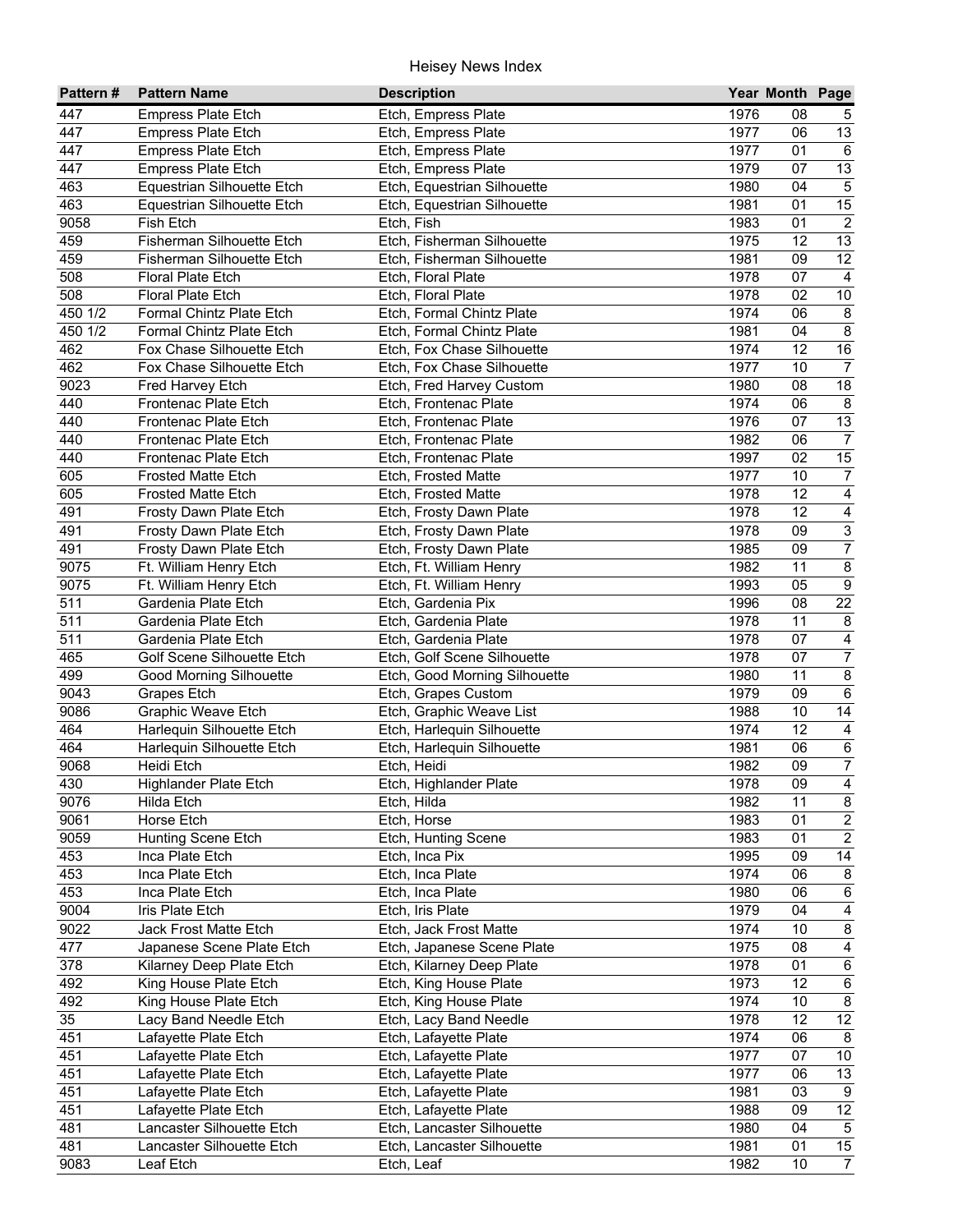| Pattern#         | <b>Pattern Name</b>                            | <b>Description</b>                               |              | Year Month Page |                                   |
|------------------|------------------------------------------------|--------------------------------------------------|--------------|-----------------|-----------------------------------|
| 505              | Lily Etch                                      | Etch, Lily                                       | 1976         | 04              | 7                                 |
| 432              | Londonderry Plate Etch                         | Etch, Londonderry Plate                          | 1978         | 09              | $\overline{\mathbf{4}}$           |
| 9087             | Mallory SS Lines Etch                          | Etch, Mallory SS Lines Pix                       | 1988         | 06              | $\,6\,$                           |
| 349              | Margaret Plate Etch                            | Etch, Margaret Plate                             | 1976         | 04              | $\overline{11}$                   |
| 349              | <b>Margaret Plate Etch</b>                     | Etch, Margaret Plate                             | 1979         | 04              | $\overline{4}$                    |
| 166              | Mayflower Pantograph Etch                      | Etch, Mayflower Pantograph                       | 1974         | 06              | $\overline{8}$                    |
| 166              | Mayflower Pantograph Etch                      | Etch, Mayflower Pantograph                       | 1976         | 08              | $\overline{5}$                    |
| 166              | Mayflower Pantograph Etch                      | Etch, Mayflower Pantograph                       | 1997         | 02              | 15                                |
| 490              | Maytime Plate Etch                             | Etch, Maytime Plate                              | 1974         | 10              | $\overline{\mathbf{8}}$           |
| 490              | Maytime Plate Etch                             | Etch, Maytime Plate                              | 1978         | 12              | $\overline{4}$                    |
| 490              | Maytime Plate Etch                             | Etch, Maytime Plate                              | 1985         | 09              | $\overline{7}$                    |
| 469              | Mermaids Plate Etch                            | Etch, Mermaids Plate                             | 1977         | 08              | $\overline{\mathbf{8}}$           |
| 9070             | <b>Merrell Etch</b>                            | Etch, Merrell                                    | 1982         | 09              | $\overline{7}$                    |
| 507              | Minuet                                         | Etch, Minuet 507                                 | 2007         | 01              | $\overline{5}$                    |
| $50\overline{3}$ | Minuet Double Plate Etch                       | Etch, Minuet Double Plate                        | 1979         | 03              | 14                                |
| 498              | Modern Polo Player Silhouette                  | Etch, Modern Polo Player Silhouette              | 1980         | 07              | 15                                |
| 163              | Monticello Pantograph Etch                     | Etch, Monticello Pantograph                      | 1978         | 06              | $\overline{4}$                    |
| 163              | Monticello Pantograph Etch                     | Etch, Monticello Pantograph                      | 1997         | 02              | 15                                |
| 407              | Morning Glory Etch                             | Etch, Morning Glory List                         | 1988         | 10              | 14                                |
| 9081             | Mosaic Etch                                    | Etch, Mosaic                                     | 1982         | 10              | $\overline{7}$                    |
| 9081             | Mosaic Etch                                    | Etch, Mosaic Pix                                 | 1988         | 06              | $\,6\,$                           |
| 3                | Motor Boat Etch                                | Etch, Motor Boat                                 | 1975         | 05              | $\overline{7}$                    |
| 3                | Motor Boat Etch                                | Etch, Motor Boat                                 | 1979         | 12              | 10                                |
| 426              | Mt. Vernon Deep Plate Etch                     | Etch, Mt. Vernon Deep Plate                      | 1980         | 03              | 4                                 |
| 350              | Mums Plate Etch                                | Etch, Mums Plate                                 | 1979         | 04              | $\overline{\mathbf{4}}$           |
| $350 - 1$        | Mums Plate Etch                                | Etch, Mums Plate                                 | 1974         | 04              | 11                                |
| $350 - 1$        | Mums Plate Etch                                | Etch, Mums Plate                                 | 1979         | 04              | $\overline{\mathbf{4}}$           |
| 351              | Mums Plate Etch                                | Etch, Mums Plate                                 | 1979         | 04              | $\overline{4}$                    |
| 404              | Muskingum Plate Etch                           | Etch, Muskingum List                             | 1988         | 05              | $\overline{2}$                    |
| 404              | Muskingum Plate Etch                           | Etch, Muskingum Plate                            | 1979         | 06              | $\overline{4}$                    |
| 9074             | Naval Academy Etch                             | Etch, Naval Academy Etch                         | 1982         | 11              | $\bf 8$                           |
| 34               | Needle Etch                                    | Etch, Needle                                     | 1978         | 12              | $\overline{12}$                   |
| 34               | Needle Etch                                    | Etch, Needle                                     | 1980         | 02              | $10\,$                            |
| 370              | Nile (Aztec) Plate Etch                        | Etch, Nile (Aztec) Plate                         | 1979         | 07              | $\overline{4}$                    |
| 480              | Normandie Plate Etch                           | Etch, Normandie Pix                              | 1987         | 02              | $\overline{8}$                    |
| 480              | Normandie Plate Etch                           | Etch, Normandie Plate                            | 1974         | 10              | $\infty$                          |
| 480              | Normandie Plate Etch                           | Etch, Normandie Plate                            | 1978         | 03              | 12                                |
| 9088             | Oak Leaves Etch                                | Etch, Oak Leaves Pix                             | 1988         | 06              | 6                                 |
| 448              | Old Colony Plate Etch                          | Etch, Old Colony Plate                           | 1974         | 12              | 16                                |
| 448              | Old Colony Plate Etch                          | Etch, Old Colony Plate                           | 1974         | 06              | 8                                 |
| 448              | Old Colony Plate Etch                          | Etch, Old Colony Plate                           | 1976         | 12              | $\mathsf 3$                       |
| 448              | Old Colony Plate Etch                          | Etch, Old Colony Plate                           | 1976<br>1976 | 08<br>03        | $\overline{5}$<br>$\overline{12}$ |
| 448<br>448       | Old Colony Plate Etch<br>Old Colony Plate Etch | Etch, Old Colony Plate<br>Etch, Old Colony Plate | 1977         | 06              | 13                                |
| 448              | Old Colony Plate Etch                          | Etch, Old Colony Plate                           | 1980         | 08              | 14                                |
| 448              | Old Colony Plate Etch                          | Etch, Old Colony Plate                           | 1982         | 03              | 10                                |
| 448              | Old Colony Plate Etch                          | Etch, Old Colony Plate                           | 1997         | 02              | 15                                |
| 458              | Olympiad Plate Etch                            | Etch, Olympiad Plate                             | 1974         | 06              | 8                                 |
| 458              | Olympiad Plate Etch                            | Etch, Olympiad Plate                             | 1979         | 08              | $15\,$                            |
| 458              | Olympiad Plate Etch                            | Etch, Olympiad Plate                             | 1981         | 09              | $\ensuremath{\mathsf{3}}$         |
| 507              | Orchid Etch                                    | Etch, Orchid 507                                 | 2007         | 07              | $\overline{5}$                    |
| 507              | Orchid Plate Etch                              | Etch, Orchid List                                | 1997         | 11              | 12                                |
| 507              | Orchid Plate Etch                              | Etch, Orchid Plate                               | 1973         | 09              | 11                                |
| 507              | Orchid Plate Etch                              | Etch, Orchid Plate                               | 1974         | 06              | $\overline{7}$                    |
| 507              | Orchid Plate Etch                              | Etch, Orchid Plate                               | 1977         | 01              | 12                                |
| 507              | Orchid Plate Etch                              | Etch, Orchid Plate                               | 1978         | 01              | $\overline{11}$                   |
| 507              | Orchid Plate Etch                              | Etch, Orchid Plate                               | 1979         | 10              | $\overline{1}$                    |
| 507              | Orchid Plate Etch                              | Etch, Orchid Plate                               | 1981         | 08              | 13                                |
| 160              | Osage Pantograph Etch                          | Etch, Osage Pantograph                           | 1975         | 06              | $\mathbf{1}$                      |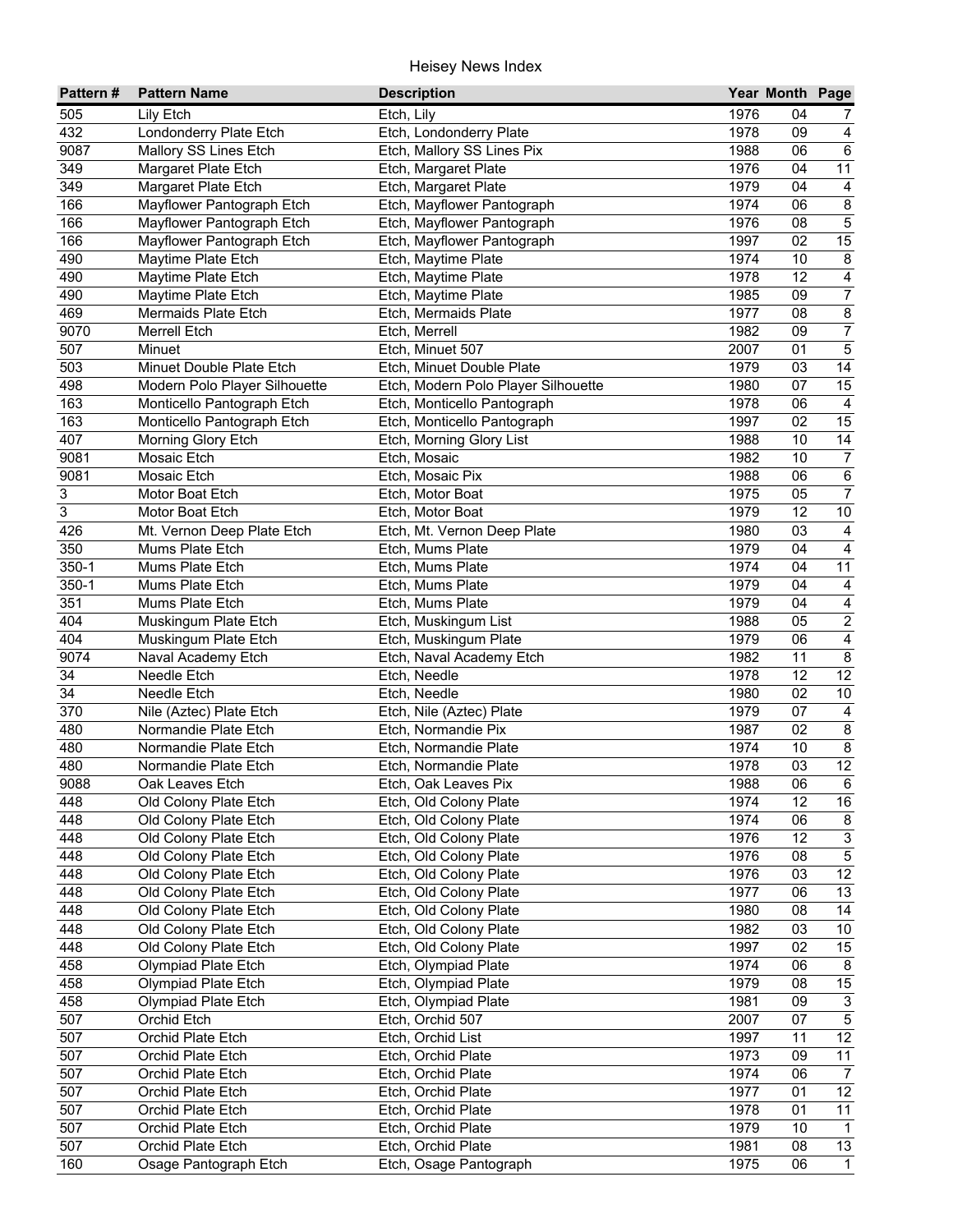| 414<br>1978<br>Oxford Plate Etch<br>Etch, Oxford Plate<br>01<br>6<br>$\mathbf 5$<br>9010<br>Pan Plate Etch<br>Etch, Pan Plate<br>1980<br>01<br>$\overline{9}$<br>9010<br>Pan Plate Etch<br>Etch, Pan Plate<br>1981<br>04<br>$\overline{8}$<br>9078<br>Patricia Etch<br>Etch, Patricia<br>1982<br>11<br>$\overline{4}$<br>Etch, Peacock Plate<br>1977<br>366<br>Peacock Plate Etch<br>03<br>$\overline{8}$<br>$90\overline{7}$<br>1982<br><b>Percival Etch</b><br>Etch, Percival<br>11<br>$\overline{6}$<br>439<br>Etch, Pied Piper 439<br>2006<br>08<br>Pied Piper<br>13<br>439<br>Pied Piper Deep Plate Etch<br>1976<br>07<br>Etch, Pied Piper Deep Plate<br>$\overline{6}$<br>439<br>1977<br>10<br>Pied Piper Deep Plate Etch<br>Etch, Pied Piper Deep Plate<br>$\overline{3}$<br>439<br>1977<br>09<br>Pied Piper Deep Plate Etch<br>Etch, Pied Piper Deep Plate<br>$\overline{7}$<br>516<br>2006<br>04<br>Plantation Ivy<br>Etch, Plantation Ivy 516<br>$\overline{4}$<br>516<br>1977<br>02<br>Plantation Ivy Plate Etch<br>Etch, Plantation Ivy Plate<br>$\overline{19}$<br>516<br>1979<br>12<br>Plantation Ivy Plate Etch<br>Etch, Plantation Ivy Plate<br>516<br>1997<br>02<br>15<br>Plantation Ivy Plate Etch<br>Etch, Plantation Ivy Plate<br>495<br>Polo Player Silhouette Etch<br>1980<br>07<br>15<br>Etch, Polo Player Silhouette<br>449<br>1988<br>01<br>14<br>Pompeii Plate Etch<br>Etch, Pompeii List<br>$\bf 8$<br>449<br>1974<br>Pompeii Plate Etch<br>06<br>Etch, Pompeii Plate<br>449<br>10<br>Pompeii Plate Etch<br>1977<br>07<br>Etch, Pompeii Plate<br>13<br>449<br>Pompeii Plate Etch<br>1977<br>06<br>Etch, Pompeii Plate<br>9016<br>10<br>Poppy Etch<br>Etch, Poppy<br>1978<br>02<br>15<br>9089<br>Primrose Etch<br>Etch, Primrose List<br>1988<br>10<br>17<br>Etches<br>Etch, Process, Part II<br>2008<br>01<br>None<br>17<br>2007<br>12<br>None<br><b>Etches</b><br>Etch, Processes/Types<br>413<br>1974<br>06<br>$\bf 8$<br>Renaissance Deep Plate Etch<br>Etch, Renaissance Deep Plate<br>$\overline{3}$<br>413<br>01<br>Renaissance Deep Plate Etch<br>Etch, Renaissance Deep Plate<br>1977<br>$\overline{15}$<br>413<br>1997<br>02<br>Renaissance Deep Plate Etch<br>Etch, Renaissance Deep Plate<br>$\overline{12}$<br>12<br>36<br>Ric Rac Needle Etch<br>1978<br>Etch, Ric Rac Needle<br>12<br>31<br>$\overline{12}$<br>1978<br>Roman Key Needle Etch<br>Etch, Roman Key Needle<br>497<br>Rosalie<br>2004<br>11<br>10<br>Etch, Rosalie 497<br>$\overline{5}$<br>497<br>2005<br>07<br>Rosalie<br>Etch, Rosalie 497<br>$\overline{5}$<br>497<br>Rosalie Plate Etch<br>1984<br>05<br>Etch, Rosalie Items<br>$\overline{\mathbf{8}}$<br>497<br>1975<br>Rosalie Plate Etch<br>Etch, Rosalie Plate<br>06<br>$\overline{8}$<br>497<br>1977<br>04<br>Rosalie Plate Etch<br>Etch, Rosalie Plate<br>$\overline{5}$<br>515<br>12<br>Etch, Rose 515<br>2007<br>Rose<br>Rose of Peace Plate Etch<br>14<br>9014<br>Etch, Rose of Peace List<br>1989<br>02<br>13<br>Rose of Peace Plate Etch<br>Etch, Rose of Peace Plate<br>9014<br>1976<br>03<br>$\overline{\mathbf{8}}$<br>11<br>9014<br>Rose of Peace Plate Etch<br>Etch, Rose of Peace Plate<br>1978<br>421<br>Rose Plate Etch<br>Etch, Rose Plate<br>1980<br>03<br>4<br>12<br>515<br>1974<br>02<br>Rose-Heisey Plate Etch<br>Etch, Rose-Heisey Plate<br>515<br>1977<br>06<br>Rose-Heisey Plate Etch<br>Etch, Rose-Heisey Plate<br>6<br>$\overline{7}$<br>515<br>02<br>1977<br>Rose-Heisey Plate Etch<br>Etch, Rose-Heisey Plate<br>515<br>07<br>$\mathbf{1}$<br>Rose-Heisey Plate Etch<br>1981<br>Etch, Rose-Heisey Plate<br>$\,$ 5 $\,$<br>515<br>Rose-Heisey Plate Etch<br>1981<br>06<br>Etch, Rose-Heisey Plate<br>336<br>$\overline{4}$<br>1979<br>Rosette Band Plate Etch<br>Etch, Rosette Band Plate<br>04<br>$\,6\,$<br>164<br>10<br>Salem Pantograph Etch<br>1977<br>Etch, Salem Pantograph<br>164<br>06<br>Salem Pantograph Etch<br>1978<br>4<br>Etch, Salem Pantograph<br>9024<br>18<br>1980<br>08<br>Santa Fe Etch<br>Etch, Santa Fe Custom<br>1983<br>04<br>600<br>9<br>Satin Finish Etch<br>Etch, Satin Finish<br>1983<br>$\boldsymbol{9}$<br>601<br>Satin Finish Etch<br>Etch, Satin Finish<br>04<br>$\bf 8$<br>521<br>Scroll Etch<br>Etch, Scroll<br>1982<br>08<br>Sea Nymph Double Plate Etch<br>Etch, Sea Nymph Double Plate<br>$\overline{4}$<br>9008<br>1979<br>11<br>$\mathbf 1$<br>$\overline{7}$<br>Short Sailboat Etch<br>1975<br>05<br>Etch, Short Sailboat<br>$\overline{1}$<br>1979<br>12<br>10<br>Short Sailboat Etch<br>Etch, Short Sailboat<br>602<br>Simplex Matte Etch<br>Etch, Simplex Matte<br>1978<br>05<br>4<br>602<br>Simplex Matte Etch<br>Etch, Simplex Matte<br>1978<br>04<br>$\mathbf{1}$<br>428<br>1978<br>05<br>$\overline{\mathbf{4}}$<br>Simplex Plate Etch<br>Etch, Simplex Plate<br>$\overline{7}$<br><b>Skier Silhouette Etch</b><br>1978<br>07<br>496<br>Etch, Skier Silhouette<br>$\overline{10}$<br>1980<br>02<br>18<br>Spencerian Needle Etch<br>Etch, Spencerian Needle | Pattern# | <b>Pattern Name</b>     | <b>Description</b>       |      | Year Month Page |                |
|----------------------------------------------------------------------------------------------------------------------------------------------------------------------------------------------------------------------------------------------------------------------------------------------------------------------------------------------------------------------------------------------------------------------------------------------------------------------------------------------------------------------------------------------------------------------------------------------------------------------------------------------------------------------------------------------------------------------------------------------------------------------------------------------------------------------------------------------------------------------------------------------------------------------------------------------------------------------------------------------------------------------------------------------------------------------------------------------------------------------------------------------------------------------------------------------------------------------------------------------------------------------------------------------------------------------------------------------------------------------------------------------------------------------------------------------------------------------------------------------------------------------------------------------------------------------------------------------------------------------------------------------------------------------------------------------------------------------------------------------------------------------------------------------------------------------------------------------------------------------------------------------------------------------------------------------------------------------------------------------------------------------------------------------------------------------------------------------------------------------------------------------------------------------------------------------------------------------------------------------------------------------------------------------------------------------------------------------------------------------------------------------------------------------------------------------------------------------------------------------------------------------------------------------------------------------------------------------------------------------------------------------------------------------------------------------------------------------------------------------------------------------------------------------------------------------------------------------------------------------------------------------------------------------------------------------------------------------------------------------------------------------------------------------------------------------------------------------------------------------------------------------------------------------------------------------------------------------------------------------------------------------------------------------------------------------------------------------------------------------------------------------------------------------------------------------------------------------------------------------------------------------------------------------------------------------------------------------------------------------------------------------------------------------------------------------------------------------------------------------------------------------------------------------------------------------------------------------------------------------------------------------------------------------------------------------------------------------------------------------------------------------------------------------------------------------------------------------------------------------------------------------------------------------------------------------------------------------------------------------------------------------------------------------------------------------------------------------------------------------------------------------------------------------------------------------------------------------------------------------------------------------------------------------------------------------------------------------------------------------------------------------------------------------------------------------------------------------------------------------------------------------------------------------------------------------------------------------------------------------------------------------------------------------------------------------------------------------------------------------------|----------|-------------------------|--------------------------|------|-----------------|----------------|
|                                                                                                                                                                                                                                                                                                                                                                                                                                                                                                                                                                                                                                                                                                                                                                                                                                                                                                                                                                                                                                                                                                                                                                                                                                                                                                                                                                                                                                                                                                                                                                                                                                                                                                                                                                                                                                                                                                                                                                                                                                                                                                                                                                                                                                                                                                                                                                                                                                                                                                                                                                                                                                                                                                                                                                                                                                                                                                                                                                                                                                                                                                                                                                                                                                                                                                                                                                                                                                                                                                                                                                                                                                                                                                                                                                                                                                                                                                                                                                                                                                                                                                                                                                                                                                                                                                                                                                                                                                                                                                                                                                                                                                                                                                                                                                                                                                                                                                                                                                                                    |          |                         |                          |      |                 |                |
|                                                                                                                                                                                                                                                                                                                                                                                                                                                                                                                                                                                                                                                                                                                                                                                                                                                                                                                                                                                                                                                                                                                                                                                                                                                                                                                                                                                                                                                                                                                                                                                                                                                                                                                                                                                                                                                                                                                                                                                                                                                                                                                                                                                                                                                                                                                                                                                                                                                                                                                                                                                                                                                                                                                                                                                                                                                                                                                                                                                                                                                                                                                                                                                                                                                                                                                                                                                                                                                                                                                                                                                                                                                                                                                                                                                                                                                                                                                                                                                                                                                                                                                                                                                                                                                                                                                                                                                                                                                                                                                                                                                                                                                                                                                                                                                                                                                                                                                                                                                                    |          |                         |                          |      |                 |                |
|                                                                                                                                                                                                                                                                                                                                                                                                                                                                                                                                                                                                                                                                                                                                                                                                                                                                                                                                                                                                                                                                                                                                                                                                                                                                                                                                                                                                                                                                                                                                                                                                                                                                                                                                                                                                                                                                                                                                                                                                                                                                                                                                                                                                                                                                                                                                                                                                                                                                                                                                                                                                                                                                                                                                                                                                                                                                                                                                                                                                                                                                                                                                                                                                                                                                                                                                                                                                                                                                                                                                                                                                                                                                                                                                                                                                                                                                                                                                                                                                                                                                                                                                                                                                                                                                                                                                                                                                                                                                                                                                                                                                                                                                                                                                                                                                                                                                                                                                                                                                    |          |                         |                          |      |                 |                |
|                                                                                                                                                                                                                                                                                                                                                                                                                                                                                                                                                                                                                                                                                                                                                                                                                                                                                                                                                                                                                                                                                                                                                                                                                                                                                                                                                                                                                                                                                                                                                                                                                                                                                                                                                                                                                                                                                                                                                                                                                                                                                                                                                                                                                                                                                                                                                                                                                                                                                                                                                                                                                                                                                                                                                                                                                                                                                                                                                                                                                                                                                                                                                                                                                                                                                                                                                                                                                                                                                                                                                                                                                                                                                                                                                                                                                                                                                                                                                                                                                                                                                                                                                                                                                                                                                                                                                                                                                                                                                                                                                                                                                                                                                                                                                                                                                                                                                                                                                                                                    |          |                         |                          |      |                 |                |
|                                                                                                                                                                                                                                                                                                                                                                                                                                                                                                                                                                                                                                                                                                                                                                                                                                                                                                                                                                                                                                                                                                                                                                                                                                                                                                                                                                                                                                                                                                                                                                                                                                                                                                                                                                                                                                                                                                                                                                                                                                                                                                                                                                                                                                                                                                                                                                                                                                                                                                                                                                                                                                                                                                                                                                                                                                                                                                                                                                                                                                                                                                                                                                                                                                                                                                                                                                                                                                                                                                                                                                                                                                                                                                                                                                                                                                                                                                                                                                                                                                                                                                                                                                                                                                                                                                                                                                                                                                                                                                                                                                                                                                                                                                                                                                                                                                                                                                                                                                                                    |          |                         |                          |      |                 |                |
|                                                                                                                                                                                                                                                                                                                                                                                                                                                                                                                                                                                                                                                                                                                                                                                                                                                                                                                                                                                                                                                                                                                                                                                                                                                                                                                                                                                                                                                                                                                                                                                                                                                                                                                                                                                                                                                                                                                                                                                                                                                                                                                                                                                                                                                                                                                                                                                                                                                                                                                                                                                                                                                                                                                                                                                                                                                                                                                                                                                                                                                                                                                                                                                                                                                                                                                                                                                                                                                                                                                                                                                                                                                                                                                                                                                                                                                                                                                                                                                                                                                                                                                                                                                                                                                                                                                                                                                                                                                                                                                                                                                                                                                                                                                                                                                                                                                                                                                                                                                                    |          |                         |                          |      |                 |                |
|                                                                                                                                                                                                                                                                                                                                                                                                                                                                                                                                                                                                                                                                                                                                                                                                                                                                                                                                                                                                                                                                                                                                                                                                                                                                                                                                                                                                                                                                                                                                                                                                                                                                                                                                                                                                                                                                                                                                                                                                                                                                                                                                                                                                                                                                                                                                                                                                                                                                                                                                                                                                                                                                                                                                                                                                                                                                                                                                                                                                                                                                                                                                                                                                                                                                                                                                                                                                                                                                                                                                                                                                                                                                                                                                                                                                                                                                                                                                                                                                                                                                                                                                                                                                                                                                                                                                                                                                                                                                                                                                                                                                                                                                                                                                                                                                                                                                                                                                                                                                    |          |                         |                          |      |                 |                |
|                                                                                                                                                                                                                                                                                                                                                                                                                                                                                                                                                                                                                                                                                                                                                                                                                                                                                                                                                                                                                                                                                                                                                                                                                                                                                                                                                                                                                                                                                                                                                                                                                                                                                                                                                                                                                                                                                                                                                                                                                                                                                                                                                                                                                                                                                                                                                                                                                                                                                                                                                                                                                                                                                                                                                                                                                                                                                                                                                                                                                                                                                                                                                                                                                                                                                                                                                                                                                                                                                                                                                                                                                                                                                                                                                                                                                                                                                                                                                                                                                                                                                                                                                                                                                                                                                                                                                                                                                                                                                                                                                                                                                                                                                                                                                                                                                                                                                                                                                                                                    |          |                         |                          |      |                 |                |
|                                                                                                                                                                                                                                                                                                                                                                                                                                                                                                                                                                                                                                                                                                                                                                                                                                                                                                                                                                                                                                                                                                                                                                                                                                                                                                                                                                                                                                                                                                                                                                                                                                                                                                                                                                                                                                                                                                                                                                                                                                                                                                                                                                                                                                                                                                                                                                                                                                                                                                                                                                                                                                                                                                                                                                                                                                                                                                                                                                                                                                                                                                                                                                                                                                                                                                                                                                                                                                                                                                                                                                                                                                                                                                                                                                                                                                                                                                                                                                                                                                                                                                                                                                                                                                                                                                                                                                                                                                                                                                                                                                                                                                                                                                                                                                                                                                                                                                                                                                                                    |          |                         |                          |      |                 |                |
|                                                                                                                                                                                                                                                                                                                                                                                                                                                                                                                                                                                                                                                                                                                                                                                                                                                                                                                                                                                                                                                                                                                                                                                                                                                                                                                                                                                                                                                                                                                                                                                                                                                                                                                                                                                                                                                                                                                                                                                                                                                                                                                                                                                                                                                                                                                                                                                                                                                                                                                                                                                                                                                                                                                                                                                                                                                                                                                                                                                                                                                                                                                                                                                                                                                                                                                                                                                                                                                                                                                                                                                                                                                                                                                                                                                                                                                                                                                                                                                                                                                                                                                                                                                                                                                                                                                                                                                                                                                                                                                                                                                                                                                                                                                                                                                                                                                                                                                                                                                                    |          |                         |                          |      |                 |                |
|                                                                                                                                                                                                                                                                                                                                                                                                                                                                                                                                                                                                                                                                                                                                                                                                                                                                                                                                                                                                                                                                                                                                                                                                                                                                                                                                                                                                                                                                                                                                                                                                                                                                                                                                                                                                                                                                                                                                                                                                                                                                                                                                                                                                                                                                                                                                                                                                                                                                                                                                                                                                                                                                                                                                                                                                                                                                                                                                                                                                                                                                                                                                                                                                                                                                                                                                                                                                                                                                                                                                                                                                                                                                                                                                                                                                                                                                                                                                                                                                                                                                                                                                                                                                                                                                                                                                                                                                                                                                                                                                                                                                                                                                                                                                                                                                                                                                                                                                                                                                    |          |                         |                          |      |                 |                |
|                                                                                                                                                                                                                                                                                                                                                                                                                                                                                                                                                                                                                                                                                                                                                                                                                                                                                                                                                                                                                                                                                                                                                                                                                                                                                                                                                                                                                                                                                                                                                                                                                                                                                                                                                                                                                                                                                                                                                                                                                                                                                                                                                                                                                                                                                                                                                                                                                                                                                                                                                                                                                                                                                                                                                                                                                                                                                                                                                                                                                                                                                                                                                                                                                                                                                                                                                                                                                                                                                                                                                                                                                                                                                                                                                                                                                                                                                                                                                                                                                                                                                                                                                                                                                                                                                                                                                                                                                                                                                                                                                                                                                                                                                                                                                                                                                                                                                                                                                                                                    |          |                         |                          |      |                 |                |
|                                                                                                                                                                                                                                                                                                                                                                                                                                                                                                                                                                                                                                                                                                                                                                                                                                                                                                                                                                                                                                                                                                                                                                                                                                                                                                                                                                                                                                                                                                                                                                                                                                                                                                                                                                                                                                                                                                                                                                                                                                                                                                                                                                                                                                                                                                                                                                                                                                                                                                                                                                                                                                                                                                                                                                                                                                                                                                                                                                                                                                                                                                                                                                                                                                                                                                                                                                                                                                                                                                                                                                                                                                                                                                                                                                                                                                                                                                                                                                                                                                                                                                                                                                                                                                                                                                                                                                                                                                                                                                                                                                                                                                                                                                                                                                                                                                                                                                                                                                                                    |          |                         |                          |      |                 |                |
|                                                                                                                                                                                                                                                                                                                                                                                                                                                                                                                                                                                                                                                                                                                                                                                                                                                                                                                                                                                                                                                                                                                                                                                                                                                                                                                                                                                                                                                                                                                                                                                                                                                                                                                                                                                                                                                                                                                                                                                                                                                                                                                                                                                                                                                                                                                                                                                                                                                                                                                                                                                                                                                                                                                                                                                                                                                                                                                                                                                                                                                                                                                                                                                                                                                                                                                                                                                                                                                                                                                                                                                                                                                                                                                                                                                                                                                                                                                                                                                                                                                                                                                                                                                                                                                                                                                                                                                                                                                                                                                                                                                                                                                                                                                                                                                                                                                                                                                                                                                                    |          |                         |                          |      |                 |                |
|                                                                                                                                                                                                                                                                                                                                                                                                                                                                                                                                                                                                                                                                                                                                                                                                                                                                                                                                                                                                                                                                                                                                                                                                                                                                                                                                                                                                                                                                                                                                                                                                                                                                                                                                                                                                                                                                                                                                                                                                                                                                                                                                                                                                                                                                                                                                                                                                                                                                                                                                                                                                                                                                                                                                                                                                                                                                                                                                                                                                                                                                                                                                                                                                                                                                                                                                                                                                                                                                                                                                                                                                                                                                                                                                                                                                                                                                                                                                                                                                                                                                                                                                                                                                                                                                                                                                                                                                                                                                                                                                                                                                                                                                                                                                                                                                                                                                                                                                                                                                    |          |                         |                          |      |                 |                |
|                                                                                                                                                                                                                                                                                                                                                                                                                                                                                                                                                                                                                                                                                                                                                                                                                                                                                                                                                                                                                                                                                                                                                                                                                                                                                                                                                                                                                                                                                                                                                                                                                                                                                                                                                                                                                                                                                                                                                                                                                                                                                                                                                                                                                                                                                                                                                                                                                                                                                                                                                                                                                                                                                                                                                                                                                                                                                                                                                                                                                                                                                                                                                                                                                                                                                                                                                                                                                                                                                                                                                                                                                                                                                                                                                                                                                                                                                                                                                                                                                                                                                                                                                                                                                                                                                                                                                                                                                                                                                                                                                                                                                                                                                                                                                                                                                                                                                                                                                                                                    |          |                         |                          |      |                 |                |
|                                                                                                                                                                                                                                                                                                                                                                                                                                                                                                                                                                                                                                                                                                                                                                                                                                                                                                                                                                                                                                                                                                                                                                                                                                                                                                                                                                                                                                                                                                                                                                                                                                                                                                                                                                                                                                                                                                                                                                                                                                                                                                                                                                                                                                                                                                                                                                                                                                                                                                                                                                                                                                                                                                                                                                                                                                                                                                                                                                                                                                                                                                                                                                                                                                                                                                                                                                                                                                                                                                                                                                                                                                                                                                                                                                                                                                                                                                                                                                                                                                                                                                                                                                                                                                                                                                                                                                                                                                                                                                                                                                                                                                                                                                                                                                                                                                                                                                                                                                                                    |          |                         |                          |      |                 |                |
|                                                                                                                                                                                                                                                                                                                                                                                                                                                                                                                                                                                                                                                                                                                                                                                                                                                                                                                                                                                                                                                                                                                                                                                                                                                                                                                                                                                                                                                                                                                                                                                                                                                                                                                                                                                                                                                                                                                                                                                                                                                                                                                                                                                                                                                                                                                                                                                                                                                                                                                                                                                                                                                                                                                                                                                                                                                                                                                                                                                                                                                                                                                                                                                                                                                                                                                                                                                                                                                                                                                                                                                                                                                                                                                                                                                                                                                                                                                                                                                                                                                                                                                                                                                                                                                                                                                                                                                                                                                                                                                                                                                                                                                                                                                                                                                                                                                                                                                                                                                                    |          |                         |                          |      |                 |                |
|                                                                                                                                                                                                                                                                                                                                                                                                                                                                                                                                                                                                                                                                                                                                                                                                                                                                                                                                                                                                                                                                                                                                                                                                                                                                                                                                                                                                                                                                                                                                                                                                                                                                                                                                                                                                                                                                                                                                                                                                                                                                                                                                                                                                                                                                                                                                                                                                                                                                                                                                                                                                                                                                                                                                                                                                                                                                                                                                                                                                                                                                                                                                                                                                                                                                                                                                                                                                                                                                                                                                                                                                                                                                                                                                                                                                                                                                                                                                                                                                                                                                                                                                                                                                                                                                                                                                                                                                                                                                                                                                                                                                                                                                                                                                                                                                                                                                                                                                                                                                    |          |                         |                          |      |                 |                |
|                                                                                                                                                                                                                                                                                                                                                                                                                                                                                                                                                                                                                                                                                                                                                                                                                                                                                                                                                                                                                                                                                                                                                                                                                                                                                                                                                                                                                                                                                                                                                                                                                                                                                                                                                                                                                                                                                                                                                                                                                                                                                                                                                                                                                                                                                                                                                                                                                                                                                                                                                                                                                                                                                                                                                                                                                                                                                                                                                                                                                                                                                                                                                                                                                                                                                                                                                                                                                                                                                                                                                                                                                                                                                                                                                                                                                                                                                                                                                                                                                                                                                                                                                                                                                                                                                                                                                                                                                                                                                                                                                                                                                                                                                                                                                                                                                                                                                                                                                                                                    |          |                         |                          |      |                 |                |
|                                                                                                                                                                                                                                                                                                                                                                                                                                                                                                                                                                                                                                                                                                                                                                                                                                                                                                                                                                                                                                                                                                                                                                                                                                                                                                                                                                                                                                                                                                                                                                                                                                                                                                                                                                                                                                                                                                                                                                                                                                                                                                                                                                                                                                                                                                                                                                                                                                                                                                                                                                                                                                                                                                                                                                                                                                                                                                                                                                                                                                                                                                                                                                                                                                                                                                                                                                                                                                                                                                                                                                                                                                                                                                                                                                                                                                                                                                                                                                                                                                                                                                                                                                                                                                                                                                                                                                                                                                                                                                                                                                                                                                                                                                                                                                                                                                                                                                                                                                                                    |          |                         |                          |      |                 |                |
|                                                                                                                                                                                                                                                                                                                                                                                                                                                                                                                                                                                                                                                                                                                                                                                                                                                                                                                                                                                                                                                                                                                                                                                                                                                                                                                                                                                                                                                                                                                                                                                                                                                                                                                                                                                                                                                                                                                                                                                                                                                                                                                                                                                                                                                                                                                                                                                                                                                                                                                                                                                                                                                                                                                                                                                                                                                                                                                                                                                                                                                                                                                                                                                                                                                                                                                                                                                                                                                                                                                                                                                                                                                                                                                                                                                                                                                                                                                                                                                                                                                                                                                                                                                                                                                                                                                                                                                                                                                                                                                                                                                                                                                                                                                                                                                                                                                                                                                                                                                                    |          |                         |                          |      |                 |                |
|                                                                                                                                                                                                                                                                                                                                                                                                                                                                                                                                                                                                                                                                                                                                                                                                                                                                                                                                                                                                                                                                                                                                                                                                                                                                                                                                                                                                                                                                                                                                                                                                                                                                                                                                                                                                                                                                                                                                                                                                                                                                                                                                                                                                                                                                                                                                                                                                                                                                                                                                                                                                                                                                                                                                                                                                                                                                                                                                                                                                                                                                                                                                                                                                                                                                                                                                                                                                                                                                                                                                                                                                                                                                                                                                                                                                                                                                                                                                                                                                                                                                                                                                                                                                                                                                                                                                                                                                                                                                                                                                                                                                                                                                                                                                                                                                                                                                                                                                                                                                    |          |                         |                          |      |                 |                |
|                                                                                                                                                                                                                                                                                                                                                                                                                                                                                                                                                                                                                                                                                                                                                                                                                                                                                                                                                                                                                                                                                                                                                                                                                                                                                                                                                                                                                                                                                                                                                                                                                                                                                                                                                                                                                                                                                                                                                                                                                                                                                                                                                                                                                                                                                                                                                                                                                                                                                                                                                                                                                                                                                                                                                                                                                                                                                                                                                                                                                                                                                                                                                                                                                                                                                                                                                                                                                                                                                                                                                                                                                                                                                                                                                                                                                                                                                                                                                                                                                                                                                                                                                                                                                                                                                                                                                                                                                                                                                                                                                                                                                                                                                                                                                                                                                                                                                                                                                                                                    |          |                         |                          |      |                 |                |
|                                                                                                                                                                                                                                                                                                                                                                                                                                                                                                                                                                                                                                                                                                                                                                                                                                                                                                                                                                                                                                                                                                                                                                                                                                                                                                                                                                                                                                                                                                                                                                                                                                                                                                                                                                                                                                                                                                                                                                                                                                                                                                                                                                                                                                                                                                                                                                                                                                                                                                                                                                                                                                                                                                                                                                                                                                                                                                                                                                                                                                                                                                                                                                                                                                                                                                                                                                                                                                                                                                                                                                                                                                                                                                                                                                                                                                                                                                                                                                                                                                                                                                                                                                                                                                                                                                                                                                                                                                                                                                                                                                                                                                                                                                                                                                                                                                                                                                                                                                                                    |          |                         |                          |      |                 |                |
|                                                                                                                                                                                                                                                                                                                                                                                                                                                                                                                                                                                                                                                                                                                                                                                                                                                                                                                                                                                                                                                                                                                                                                                                                                                                                                                                                                                                                                                                                                                                                                                                                                                                                                                                                                                                                                                                                                                                                                                                                                                                                                                                                                                                                                                                                                                                                                                                                                                                                                                                                                                                                                                                                                                                                                                                                                                                                                                                                                                                                                                                                                                                                                                                                                                                                                                                                                                                                                                                                                                                                                                                                                                                                                                                                                                                                                                                                                                                                                                                                                                                                                                                                                                                                                                                                                                                                                                                                                                                                                                                                                                                                                                                                                                                                                                                                                                                                                                                                                                                    |          |                         |                          |      |                 |                |
|                                                                                                                                                                                                                                                                                                                                                                                                                                                                                                                                                                                                                                                                                                                                                                                                                                                                                                                                                                                                                                                                                                                                                                                                                                                                                                                                                                                                                                                                                                                                                                                                                                                                                                                                                                                                                                                                                                                                                                                                                                                                                                                                                                                                                                                                                                                                                                                                                                                                                                                                                                                                                                                                                                                                                                                                                                                                                                                                                                                                                                                                                                                                                                                                                                                                                                                                                                                                                                                                                                                                                                                                                                                                                                                                                                                                                                                                                                                                                                                                                                                                                                                                                                                                                                                                                                                                                                                                                                                                                                                                                                                                                                                                                                                                                                                                                                                                                                                                                                                                    |          |                         |                          |      |                 |                |
|                                                                                                                                                                                                                                                                                                                                                                                                                                                                                                                                                                                                                                                                                                                                                                                                                                                                                                                                                                                                                                                                                                                                                                                                                                                                                                                                                                                                                                                                                                                                                                                                                                                                                                                                                                                                                                                                                                                                                                                                                                                                                                                                                                                                                                                                                                                                                                                                                                                                                                                                                                                                                                                                                                                                                                                                                                                                                                                                                                                                                                                                                                                                                                                                                                                                                                                                                                                                                                                                                                                                                                                                                                                                                                                                                                                                                                                                                                                                                                                                                                                                                                                                                                                                                                                                                                                                                                                                                                                                                                                                                                                                                                                                                                                                                                                                                                                                                                                                                                                                    |          |                         |                          |      |                 |                |
|                                                                                                                                                                                                                                                                                                                                                                                                                                                                                                                                                                                                                                                                                                                                                                                                                                                                                                                                                                                                                                                                                                                                                                                                                                                                                                                                                                                                                                                                                                                                                                                                                                                                                                                                                                                                                                                                                                                                                                                                                                                                                                                                                                                                                                                                                                                                                                                                                                                                                                                                                                                                                                                                                                                                                                                                                                                                                                                                                                                                                                                                                                                                                                                                                                                                                                                                                                                                                                                                                                                                                                                                                                                                                                                                                                                                                                                                                                                                                                                                                                                                                                                                                                                                                                                                                                                                                                                                                                                                                                                                                                                                                                                                                                                                                                                                                                                                                                                                                                                                    |          |                         |                          |      |                 |                |
|                                                                                                                                                                                                                                                                                                                                                                                                                                                                                                                                                                                                                                                                                                                                                                                                                                                                                                                                                                                                                                                                                                                                                                                                                                                                                                                                                                                                                                                                                                                                                                                                                                                                                                                                                                                                                                                                                                                                                                                                                                                                                                                                                                                                                                                                                                                                                                                                                                                                                                                                                                                                                                                                                                                                                                                                                                                                                                                                                                                                                                                                                                                                                                                                                                                                                                                                                                                                                                                                                                                                                                                                                                                                                                                                                                                                                                                                                                                                                                                                                                                                                                                                                                                                                                                                                                                                                                                                                                                                                                                                                                                                                                                                                                                                                                                                                                                                                                                                                                                                    |          |                         |                          |      |                 |                |
|                                                                                                                                                                                                                                                                                                                                                                                                                                                                                                                                                                                                                                                                                                                                                                                                                                                                                                                                                                                                                                                                                                                                                                                                                                                                                                                                                                                                                                                                                                                                                                                                                                                                                                                                                                                                                                                                                                                                                                                                                                                                                                                                                                                                                                                                                                                                                                                                                                                                                                                                                                                                                                                                                                                                                                                                                                                                                                                                                                                                                                                                                                                                                                                                                                                                                                                                                                                                                                                                                                                                                                                                                                                                                                                                                                                                                                                                                                                                                                                                                                                                                                                                                                                                                                                                                                                                                                                                                                                                                                                                                                                                                                                                                                                                                                                                                                                                                                                                                                                                    |          |                         |                          |      |                 |                |
|                                                                                                                                                                                                                                                                                                                                                                                                                                                                                                                                                                                                                                                                                                                                                                                                                                                                                                                                                                                                                                                                                                                                                                                                                                                                                                                                                                                                                                                                                                                                                                                                                                                                                                                                                                                                                                                                                                                                                                                                                                                                                                                                                                                                                                                                                                                                                                                                                                                                                                                                                                                                                                                                                                                                                                                                                                                                                                                                                                                                                                                                                                                                                                                                                                                                                                                                                                                                                                                                                                                                                                                                                                                                                                                                                                                                                                                                                                                                                                                                                                                                                                                                                                                                                                                                                                                                                                                                                                                                                                                                                                                                                                                                                                                                                                                                                                                                                                                                                                                                    |          |                         |                          |      |                 |                |
|                                                                                                                                                                                                                                                                                                                                                                                                                                                                                                                                                                                                                                                                                                                                                                                                                                                                                                                                                                                                                                                                                                                                                                                                                                                                                                                                                                                                                                                                                                                                                                                                                                                                                                                                                                                                                                                                                                                                                                                                                                                                                                                                                                                                                                                                                                                                                                                                                                                                                                                                                                                                                                                                                                                                                                                                                                                                                                                                                                                                                                                                                                                                                                                                                                                                                                                                                                                                                                                                                                                                                                                                                                                                                                                                                                                                                                                                                                                                                                                                                                                                                                                                                                                                                                                                                                                                                                                                                                                                                                                                                                                                                                                                                                                                                                                                                                                                                                                                                                                                    |          |                         |                          |      |                 |                |
|                                                                                                                                                                                                                                                                                                                                                                                                                                                                                                                                                                                                                                                                                                                                                                                                                                                                                                                                                                                                                                                                                                                                                                                                                                                                                                                                                                                                                                                                                                                                                                                                                                                                                                                                                                                                                                                                                                                                                                                                                                                                                                                                                                                                                                                                                                                                                                                                                                                                                                                                                                                                                                                                                                                                                                                                                                                                                                                                                                                                                                                                                                                                                                                                                                                                                                                                                                                                                                                                                                                                                                                                                                                                                                                                                                                                                                                                                                                                                                                                                                                                                                                                                                                                                                                                                                                                                                                                                                                                                                                                                                                                                                                                                                                                                                                                                                                                                                                                                                                                    |          |                         |                          |      |                 |                |
|                                                                                                                                                                                                                                                                                                                                                                                                                                                                                                                                                                                                                                                                                                                                                                                                                                                                                                                                                                                                                                                                                                                                                                                                                                                                                                                                                                                                                                                                                                                                                                                                                                                                                                                                                                                                                                                                                                                                                                                                                                                                                                                                                                                                                                                                                                                                                                                                                                                                                                                                                                                                                                                                                                                                                                                                                                                                                                                                                                                                                                                                                                                                                                                                                                                                                                                                                                                                                                                                                                                                                                                                                                                                                                                                                                                                                                                                                                                                                                                                                                                                                                                                                                                                                                                                                                                                                                                                                                                                                                                                                                                                                                                                                                                                                                                                                                                                                                                                                                                                    |          |                         |                          |      |                 |                |
|                                                                                                                                                                                                                                                                                                                                                                                                                                                                                                                                                                                                                                                                                                                                                                                                                                                                                                                                                                                                                                                                                                                                                                                                                                                                                                                                                                                                                                                                                                                                                                                                                                                                                                                                                                                                                                                                                                                                                                                                                                                                                                                                                                                                                                                                                                                                                                                                                                                                                                                                                                                                                                                                                                                                                                                                                                                                                                                                                                                                                                                                                                                                                                                                                                                                                                                                                                                                                                                                                                                                                                                                                                                                                                                                                                                                                                                                                                                                                                                                                                                                                                                                                                                                                                                                                                                                                                                                                                                                                                                                                                                                                                                                                                                                                                                                                                                                                                                                                                                                    |          |                         |                          |      |                 |                |
|                                                                                                                                                                                                                                                                                                                                                                                                                                                                                                                                                                                                                                                                                                                                                                                                                                                                                                                                                                                                                                                                                                                                                                                                                                                                                                                                                                                                                                                                                                                                                                                                                                                                                                                                                                                                                                                                                                                                                                                                                                                                                                                                                                                                                                                                                                                                                                                                                                                                                                                                                                                                                                                                                                                                                                                                                                                                                                                                                                                                                                                                                                                                                                                                                                                                                                                                                                                                                                                                                                                                                                                                                                                                                                                                                                                                                                                                                                                                                                                                                                                                                                                                                                                                                                                                                                                                                                                                                                                                                                                                                                                                                                                                                                                                                                                                                                                                                                                                                                                                    |          |                         |                          |      |                 |                |
|                                                                                                                                                                                                                                                                                                                                                                                                                                                                                                                                                                                                                                                                                                                                                                                                                                                                                                                                                                                                                                                                                                                                                                                                                                                                                                                                                                                                                                                                                                                                                                                                                                                                                                                                                                                                                                                                                                                                                                                                                                                                                                                                                                                                                                                                                                                                                                                                                                                                                                                                                                                                                                                                                                                                                                                                                                                                                                                                                                                                                                                                                                                                                                                                                                                                                                                                                                                                                                                                                                                                                                                                                                                                                                                                                                                                                                                                                                                                                                                                                                                                                                                                                                                                                                                                                                                                                                                                                                                                                                                                                                                                                                                                                                                                                                                                                                                                                                                                                                                                    |          |                         |                          |      |                 |                |
|                                                                                                                                                                                                                                                                                                                                                                                                                                                                                                                                                                                                                                                                                                                                                                                                                                                                                                                                                                                                                                                                                                                                                                                                                                                                                                                                                                                                                                                                                                                                                                                                                                                                                                                                                                                                                                                                                                                                                                                                                                                                                                                                                                                                                                                                                                                                                                                                                                                                                                                                                                                                                                                                                                                                                                                                                                                                                                                                                                                                                                                                                                                                                                                                                                                                                                                                                                                                                                                                                                                                                                                                                                                                                                                                                                                                                                                                                                                                                                                                                                                                                                                                                                                                                                                                                                                                                                                                                                                                                                                                                                                                                                                                                                                                                                                                                                                                                                                                                                                                    |          |                         |                          |      |                 |                |
|                                                                                                                                                                                                                                                                                                                                                                                                                                                                                                                                                                                                                                                                                                                                                                                                                                                                                                                                                                                                                                                                                                                                                                                                                                                                                                                                                                                                                                                                                                                                                                                                                                                                                                                                                                                                                                                                                                                                                                                                                                                                                                                                                                                                                                                                                                                                                                                                                                                                                                                                                                                                                                                                                                                                                                                                                                                                                                                                                                                                                                                                                                                                                                                                                                                                                                                                                                                                                                                                                                                                                                                                                                                                                                                                                                                                                                                                                                                                                                                                                                                                                                                                                                                                                                                                                                                                                                                                                                                                                                                                                                                                                                                                                                                                                                                                                                                                                                                                                                                                    |          |                         |                          |      |                 |                |
|                                                                                                                                                                                                                                                                                                                                                                                                                                                                                                                                                                                                                                                                                                                                                                                                                                                                                                                                                                                                                                                                                                                                                                                                                                                                                                                                                                                                                                                                                                                                                                                                                                                                                                                                                                                                                                                                                                                                                                                                                                                                                                                                                                                                                                                                                                                                                                                                                                                                                                                                                                                                                                                                                                                                                                                                                                                                                                                                                                                                                                                                                                                                                                                                                                                                                                                                                                                                                                                                                                                                                                                                                                                                                                                                                                                                                                                                                                                                                                                                                                                                                                                                                                                                                                                                                                                                                                                                                                                                                                                                                                                                                                                                                                                                                                                                                                                                                                                                                                                                    |          |                         |                          |      |                 |                |
|                                                                                                                                                                                                                                                                                                                                                                                                                                                                                                                                                                                                                                                                                                                                                                                                                                                                                                                                                                                                                                                                                                                                                                                                                                                                                                                                                                                                                                                                                                                                                                                                                                                                                                                                                                                                                                                                                                                                                                                                                                                                                                                                                                                                                                                                                                                                                                                                                                                                                                                                                                                                                                                                                                                                                                                                                                                                                                                                                                                                                                                                                                                                                                                                                                                                                                                                                                                                                                                                                                                                                                                                                                                                                                                                                                                                                                                                                                                                                                                                                                                                                                                                                                                                                                                                                                                                                                                                                                                                                                                                                                                                                                                                                                                                                                                                                                                                                                                                                                                                    |          |                         |                          |      |                 |                |
|                                                                                                                                                                                                                                                                                                                                                                                                                                                                                                                                                                                                                                                                                                                                                                                                                                                                                                                                                                                                                                                                                                                                                                                                                                                                                                                                                                                                                                                                                                                                                                                                                                                                                                                                                                                                                                                                                                                                                                                                                                                                                                                                                                                                                                                                                                                                                                                                                                                                                                                                                                                                                                                                                                                                                                                                                                                                                                                                                                                                                                                                                                                                                                                                                                                                                                                                                                                                                                                                                                                                                                                                                                                                                                                                                                                                                                                                                                                                                                                                                                                                                                                                                                                                                                                                                                                                                                                                                                                                                                                                                                                                                                                                                                                                                                                                                                                                                                                                                                                                    |          |                         |                          |      |                 |                |
|                                                                                                                                                                                                                                                                                                                                                                                                                                                                                                                                                                                                                                                                                                                                                                                                                                                                                                                                                                                                                                                                                                                                                                                                                                                                                                                                                                                                                                                                                                                                                                                                                                                                                                                                                                                                                                                                                                                                                                                                                                                                                                                                                                                                                                                                                                                                                                                                                                                                                                                                                                                                                                                                                                                                                                                                                                                                                                                                                                                                                                                                                                                                                                                                                                                                                                                                                                                                                                                                                                                                                                                                                                                                                                                                                                                                                                                                                                                                                                                                                                                                                                                                                                                                                                                                                                                                                                                                                                                                                                                                                                                                                                                                                                                                                                                                                                                                                                                                                                                                    |          |                         |                          |      |                 |                |
|                                                                                                                                                                                                                                                                                                                                                                                                                                                                                                                                                                                                                                                                                                                                                                                                                                                                                                                                                                                                                                                                                                                                                                                                                                                                                                                                                                                                                                                                                                                                                                                                                                                                                                                                                                                                                                                                                                                                                                                                                                                                                                                                                                                                                                                                                                                                                                                                                                                                                                                                                                                                                                                                                                                                                                                                                                                                                                                                                                                                                                                                                                                                                                                                                                                                                                                                                                                                                                                                                                                                                                                                                                                                                                                                                                                                                                                                                                                                                                                                                                                                                                                                                                                                                                                                                                                                                                                                                                                                                                                                                                                                                                                                                                                                                                                                                                                                                                                                                                                                    |          |                         |                          |      |                 |                |
|                                                                                                                                                                                                                                                                                                                                                                                                                                                                                                                                                                                                                                                                                                                                                                                                                                                                                                                                                                                                                                                                                                                                                                                                                                                                                                                                                                                                                                                                                                                                                                                                                                                                                                                                                                                                                                                                                                                                                                                                                                                                                                                                                                                                                                                                                                                                                                                                                                                                                                                                                                                                                                                                                                                                                                                                                                                                                                                                                                                                                                                                                                                                                                                                                                                                                                                                                                                                                                                                                                                                                                                                                                                                                                                                                                                                                                                                                                                                                                                                                                                                                                                                                                                                                                                                                                                                                                                                                                                                                                                                                                                                                                                                                                                                                                                                                                                                                                                                                                                                    |          |                         |                          |      |                 |                |
|                                                                                                                                                                                                                                                                                                                                                                                                                                                                                                                                                                                                                                                                                                                                                                                                                                                                                                                                                                                                                                                                                                                                                                                                                                                                                                                                                                                                                                                                                                                                                                                                                                                                                                                                                                                                                                                                                                                                                                                                                                                                                                                                                                                                                                                                                                                                                                                                                                                                                                                                                                                                                                                                                                                                                                                                                                                                                                                                                                                                                                                                                                                                                                                                                                                                                                                                                                                                                                                                                                                                                                                                                                                                                                                                                                                                                                                                                                                                                                                                                                                                                                                                                                                                                                                                                                                                                                                                                                                                                                                                                                                                                                                                                                                                                                                                                                                                                                                                                                                                    |          |                         |                          |      |                 |                |
|                                                                                                                                                                                                                                                                                                                                                                                                                                                                                                                                                                                                                                                                                                                                                                                                                                                                                                                                                                                                                                                                                                                                                                                                                                                                                                                                                                                                                                                                                                                                                                                                                                                                                                                                                                                                                                                                                                                                                                                                                                                                                                                                                                                                                                                                                                                                                                                                                                                                                                                                                                                                                                                                                                                                                                                                                                                                                                                                                                                                                                                                                                                                                                                                                                                                                                                                                                                                                                                                                                                                                                                                                                                                                                                                                                                                                                                                                                                                                                                                                                                                                                                                                                                                                                                                                                                                                                                                                                                                                                                                                                                                                                                                                                                                                                                                                                                                                                                                                                                                    |          |                         |                          |      |                 |                |
|                                                                                                                                                                                                                                                                                                                                                                                                                                                                                                                                                                                                                                                                                                                                                                                                                                                                                                                                                                                                                                                                                                                                                                                                                                                                                                                                                                                                                                                                                                                                                                                                                                                                                                                                                                                                                                                                                                                                                                                                                                                                                                                                                                                                                                                                                                                                                                                                                                                                                                                                                                                                                                                                                                                                                                                                                                                                                                                                                                                                                                                                                                                                                                                                                                                                                                                                                                                                                                                                                                                                                                                                                                                                                                                                                                                                                                                                                                                                                                                                                                                                                                                                                                                                                                                                                                                                                                                                                                                                                                                                                                                                                                                                                                                                                                                                                                                                                                                                                                                                    |          |                         |                          |      |                 |                |
|                                                                                                                                                                                                                                                                                                                                                                                                                                                                                                                                                                                                                                                                                                                                                                                                                                                                                                                                                                                                                                                                                                                                                                                                                                                                                                                                                                                                                                                                                                                                                                                                                                                                                                                                                                                                                                                                                                                                                                                                                                                                                                                                                                                                                                                                                                                                                                                                                                                                                                                                                                                                                                                                                                                                                                                                                                                                                                                                                                                                                                                                                                                                                                                                                                                                                                                                                                                                                                                                                                                                                                                                                                                                                                                                                                                                                                                                                                                                                                                                                                                                                                                                                                                                                                                                                                                                                                                                                                                                                                                                                                                                                                                                                                                                                                                                                                                                                                                                                                                                    |          |                         |                          |      |                 |                |
|                                                                                                                                                                                                                                                                                                                                                                                                                                                                                                                                                                                                                                                                                                                                                                                                                                                                                                                                                                                                                                                                                                                                                                                                                                                                                                                                                                                                                                                                                                                                                                                                                                                                                                                                                                                                                                                                                                                                                                                                                                                                                                                                                                                                                                                                                                                                                                                                                                                                                                                                                                                                                                                                                                                                                                                                                                                                                                                                                                                                                                                                                                                                                                                                                                                                                                                                                                                                                                                                                                                                                                                                                                                                                                                                                                                                                                                                                                                                                                                                                                                                                                                                                                                                                                                                                                                                                                                                                                                                                                                                                                                                                                                                                                                                                                                                                                                                                                                                                                                                    |          |                         |                          |      |                 |                |
|                                                                                                                                                                                                                                                                                                                                                                                                                                                                                                                                                                                                                                                                                                                                                                                                                                                                                                                                                                                                                                                                                                                                                                                                                                                                                                                                                                                                                                                                                                                                                                                                                                                                                                                                                                                                                                                                                                                                                                                                                                                                                                                                                                                                                                                                                                                                                                                                                                                                                                                                                                                                                                                                                                                                                                                                                                                                                                                                                                                                                                                                                                                                                                                                                                                                                                                                                                                                                                                                                                                                                                                                                                                                                                                                                                                                                                                                                                                                                                                                                                                                                                                                                                                                                                                                                                                                                                                                                                                                                                                                                                                                                                                                                                                                                                                                                                                                                                                                                                                                    |          |                         |                          |      |                 |                |
|                                                                                                                                                                                                                                                                                                                                                                                                                                                                                                                                                                                                                                                                                                                                                                                                                                                                                                                                                                                                                                                                                                                                                                                                                                                                                                                                                                                                                                                                                                                                                                                                                                                                                                                                                                                                                                                                                                                                                                                                                                                                                                                                                                                                                                                                                                                                                                                                                                                                                                                                                                                                                                                                                                                                                                                                                                                                                                                                                                                                                                                                                                                                                                                                                                                                                                                                                                                                                                                                                                                                                                                                                                                                                                                                                                                                                                                                                                                                                                                                                                                                                                                                                                                                                                                                                                                                                                                                                                                                                                                                                                                                                                                                                                                                                                                                                                                                                                                                                                                                    |          |                         |                          |      |                 |                |
|                                                                                                                                                                                                                                                                                                                                                                                                                                                                                                                                                                                                                                                                                                                                                                                                                                                                                                                                                                                                                                                                                                                                                                                                                                                                                                                                                                                                                                                                                                                                                                                                                                                                                                                                                                                                                                                                                                                                                                                                                                                                                                                                                                                                                                                                                                                                                                                                                                                                                                                                                                                                                                                                                                                                                                                                                                                                                                                                                                                                                                                                                                                                                                                                                                                                                                                                                                                                                                                                                                                                                                                                                                                                                                                                                                                                                                                                                                                                                                                                                                                                                                                                                                                                                                                                                                                                                                                                                                                                                                                                                                                                                                                                                                                                                                                                                                                                                                                                                                                                    |          |                         |                          |      |                 |                |
|                                                                                                                                                                                                                                                                                                                                                                                                                                                                                                                                                                                                                                                                                                                                                                                                                                                                                                                                                                                                                                                                                                                                                                                                                                                                                                                                                                                                                                                                                                                                                                                                                                                                                                                                                                                                                                                                                                                                                                                                                                                                                                                                                                                                                                                                                                                                                                                                                                                                                                                                                                                                                                                                                                                                                                                                                                                                                                                                                                                                                                                                                                                                                                                                                                                                                                                                                                                                                                                                                                                                                                                                                                                                                                                                                                                                                                                                                                                                                                                                                                                                                                                                                                                                                                                                                                                                                                                                                                                                                                                                                                                                                                                                                                                                                                                                                                                                                                                                                                                                    |          |                         |                          |      |                 |                |
|                                                                                                                                                                                                                                                                                                                                                                                                                                                                                                                                                                                                                                                                                                                                                                                                                                                                                                                                                                                                                                                                                                                                                                                                                                                                                                                                                                                                                                                                                                                                                                                                                                                                                                                                                                                                                                                                                                                                                                                                                                                                                                                                                                                                                                                                                                                                                                                                                                                                                                                                                                                                                                                                                                                                                                                                                                                                                                                                                                                                                                                                                                                                                                                                                                                                                                                                                                                                                                                                                                                                                                                                                                                                                                                                                                                                                                                                                                                                                                                                                                                                                                                                                                                                                                                                                                                                                                                                                                                                                                                                                                                                                                                                                                                                                                                                                                                                                                                                                                                                    |          |                         |                          |      |                 |                |
|                                                                                                                                                                                                                                                                                                                                                                                                                                                                                                                                                                                                                                                                                                                                                                                                                                                                                                                                                                                                                                                                                                                                                                                                                                                                                                                                                                                                                                                                                                                                                                                                                                                                                                                                                                                                                                                                                                                                                                                                                                                                                                                                                                                                                                                                                                                                                                                                                                                                                                                                                                                                                                                                                                                                                                                                                                                                                                                                                                                                                                                                                                                                                                                                                                                                                                                                                                                                                                                                                                                                                                                                                                                                                                                                                                                                                                                                                                                                                                                                                                                                                                                                                                                                                                                                                                                                                                                                                                                                                                                                                                                                                                                                                                                                                                                                                                                                                                                                                                                                    |          |                         |                          |      |                 |                |
|                                                                                                                                                                                                                                                                                                                                                                                                                                                                                                                                                                                                                                                                                                                                                                                                                                                                                                                                                                                                                                                                                                                                                                                                                                                                                                                                                                                                                                                                                                                                                                                                                                                                                                                                                                                                                                                                                                                                                                                                                                                                                                                                                                                                                                                                                                                                                                                                                                                                                                                                                                                                                                                                                                                                                                                                                                                                                                                                                                                                                                                                                                                                                                                                                                                                                                                                                                                                                                                                                                                                                                                                                                                                                                                                                                                                                                                                                                                                                                                                                                                                                                                                                                                                                                                                                                                                                                                                                                                                                                                                                                                                                                                                                                                                                                                                                                                                                                                                                                                                    |          |                         |                          |      |                 |                |
|                                                                                                                                                                                                                                                                                                                                                                                                                                                                                                                                                                                                                                                                                                                                                                                                                                                                                                                                                                                                                                                                                                                                                                                                                                                                                                                                                                                                                                                                                                                                                                                                                                                                                                                                                                                                                                                                                                                                                                                                                                                                                                                                                                                                                                                                                                                                                                                                                                                                                                                                                                                                                                                                                                                                                                                                                                                                                                                                                                                                                                                                                                                                                                                                                                                                                                                                                                                                                                                                                                                                                                                                                                                                                                                                                                                                                                                                                                                                                                                                                                                                                                                                                                                                                                                                                                                                                                                                                                                                                                                                                                                                                                                                                                                                                                                                                                                                                                                                                                                                    | 15       | Spiral Band Needle Etch | Etch, Spiral Band Needle | 1979 | 07              | $\overline{4}$ |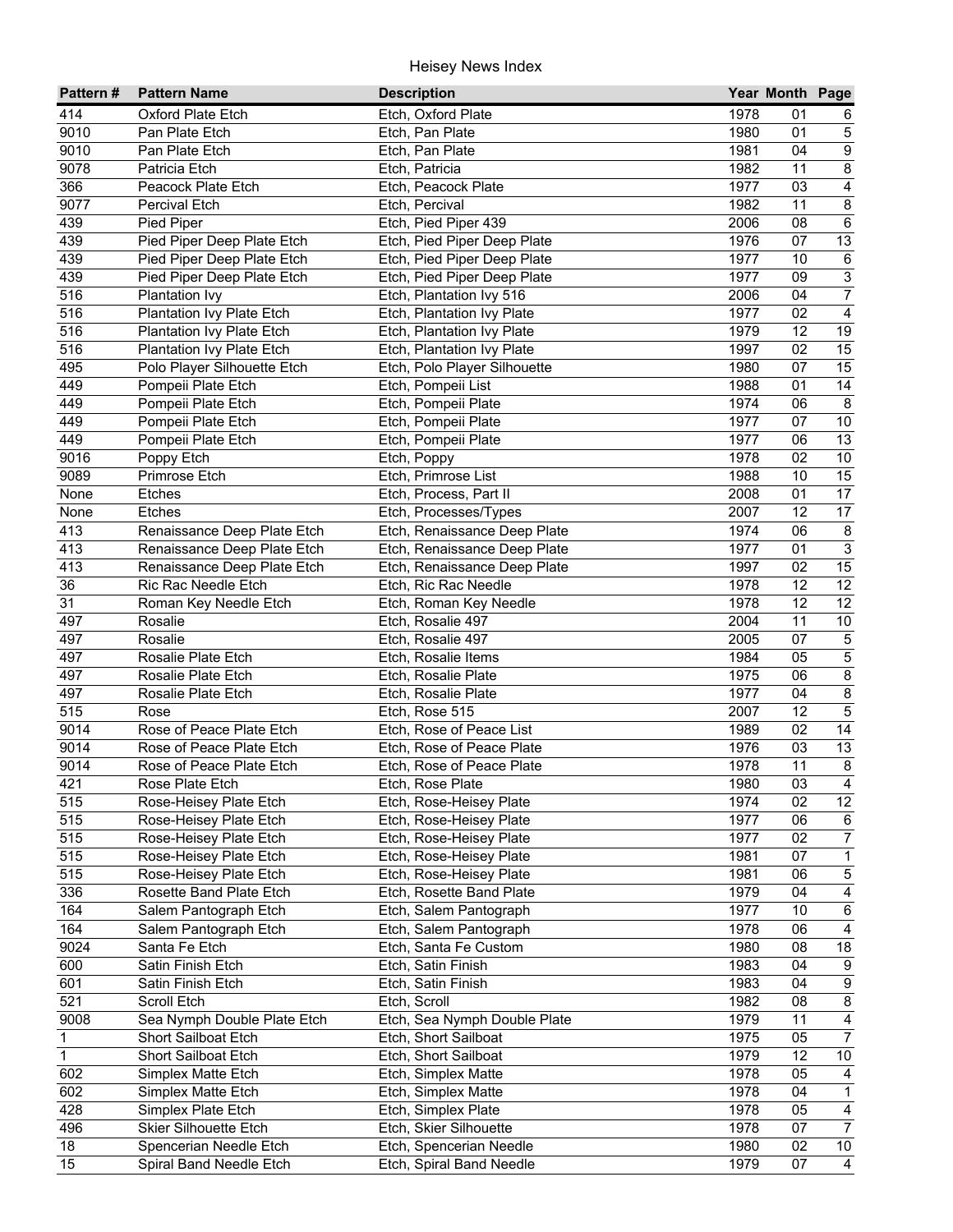| Pattern#                | <b>Pattern Name</b>                   | <b>Description</b>                      |              | Year Month Page |                         |
|-------------------------|---------------------------------------|-----------------------------------------|--------------|-----------------|-------------------------|
| 1                       | Sport Etch                            | Etch, Sport                             | 1980         | 07              | 15                      |
| 455                     | Sportsman Silhouette Etch             | Etch, Sportsman Silhouette              | 1974         | 12              | 9                       |
| 455                     | Sportsman Silhouette Etch             | Etch, Sportsman Silhouette              | 1978         | 08              | $\overline{7}$          |
| 457                     | Springtime Plate Etch                 | Etch, Springtime Plate                  | 1974         | 06              | $\overline{8}$          |
| 457                     | Springtime Plate Etch                 | Etch, Springtime Plate                  | 1980         | 01              | $\overline{5}$          |
| 353                     | Susan Plate Etch                      | Etch, Susan Plate                       | 1979         | 04              | $\overline{4}$          |
| 494                     | Swingtime Plate Etch                  | Etch, Swingtime Pix                     | 1985         | 09              | $\overline{7}$          |
| 494                     | Swingtime Plate Etch                  | Etch, Swingtime Plate                   | 1974         | 10              | $\overline{8}$          |
| 494                     | Swingtime Plate Etch                  | Etch, Swingtime Plate                   | 1978         | 12              | $\overline{4}$          |
| 494                     | Swingtime Plate Etch                  | Etch, Swingtime Plate                   | 1978         | 09              | $\overline{3}$          |
| $\overline{\mathbf{c}}$ | <b>Tall Sailboat Etch</b>             | Etch, Tall Sailboat                     | 1975         | 05              | $\boldsymbol{7}$        |
| $\overline{c}$          | <b>Tall Sailboat Etch</b>             | Etch, Tall Sailboat                     | 1979         | 12              | $10$                    |
| 38                      | Tallahassee Needle Etch               | Etch, Tallahassee Needle                | 1978         | 12              | 12                      |
| 467                     | Tally Ho Silhouette Etch              | Etch, Tally Ho Silhouette               | 1974         | 10              | $\,6\,$                 |
| 467                     | Tally Ho Silhouette Etch              | Etch, Tally Ho Silhouette               | 1981         | 09              | $\overline{2}$          |
| 467                     | Tally Ho Silhouette Etch              | Etch, Tally Ho Silhouette               | 1981         | 06              | $\,6\,$                 |
| 33                      | <b>Tatting Needle Etch</b>            | Etch, Tatting Needle                    | 1978         | 12              | $\overline{12}$         |
| 510                     | <b>Tavern Silhouette Etch</b>         | Etch, Tavern Silhouette                 | 1974         | 10              | $\,6\,$                 |
| 510                     | <b>Tavern Silhouette Etch</b>         | Etch, Tavern Silhouette                 | 1977         | 04              | $\overline{5}$          |
| 510                     | <b>Tavern Silhouette Etch</b>         | Etch, Tavern Silhouette                 | 1980         | 11              | $\overline{8}$          |
| 504                     | Tea Rose Plate Etch                   | Etch, Tea Rose Plate                    | 1978         | 07              | $\overline{\mathbf{4}}$ |
| 456                     | Titania Plate Etch                    | Etch, Titania Plate                     | 1974         | 12              | 16                      |
| 456                     | <b>Titania Plate Etch</b>             | Etch, Titania Plate                     | 1974         | 06              | $\bf 8$                 |
| 456                     | <b>Titania Plate Etch</b>             | Etch, Titania Plate                     | 1976         | 06              | 11                      |
| 456                     | <b>Titania Plate Etch</b>             | Etch, Titania Plate                     | 1980         | 01              | $\overline{5}$          |
| 9090                    | <b>Trailing Blossoms Etch</b>         | Etch, Trailing Blossoms List            | 1988         | 10              | 14                      |
| 9001                    | <b>Trefoil Needle Etch</b>            | Etch, Trefoil Needle                    | 1980         | 10              | 15                      |
| 445                     | Trojan Deep Plate Etch                | Etch, Trojan Deep Plate                 | 1974         | 06              | $\bf 8$                 |
| 445                     | Trojan Deep Plate Etch                | Etch, Trojan Deep Plate                 | 1979         | 11              | $\overline{4}$          |
| 445                     | Trojan Deep Plate Etch                | Etch, Trojan Deep Plate                 | 1988         | 01              | 13                      |
| 445                     | Trojan Deep Plate Etch                | Etch, Trojan Deep Plate                 | 1995         | 08              | 17                      |
| 445                     | Trojan Deep Plate Etch                | Etch, Trojan Deep Plate                 | 1997         | 02              | 15                      |
| 431                     | Victory Plate Etch                    | Etch, Victory Plate                     | 1976         | 08              | $\overline{5}$          |
| 431                     | Victory Plate Etch                    | Etch, Victory Plate                     | 1997         | 02              | 15                      |
| 9012                    | Victory Silhouette Etch               | Etch, Victory Silhouette                | 1973         | 01              | $\overline{7}$          |
| 9012                    | Victory Silhouette Etch               | Etch, Victory Silhouette                | 1977         | 08              | $\sqrt{3}$              |
| 9012                    | Victory Silhouette Etch               | Etch, Victory Silhouette                | 1978         | 09              | 14                      |
| 9012                    | Victory Silhouette Etch               | Etch, Victory Silhouette                | 1989         | $\overline{01}$ | 11                      |
| 416                     | Vintage Plate Etch                    | Etch, Vintage Plate                     | 1977         | 10              | 6                       |
| 416                     | Vintage Plate Etch                    | Etch, Vintage Plate                     | 1979         | 09              | 6                       |
| 416<br>423              | Vintage Plate Etch                    | Etch, Vintage Plate                     | 1997<br>1980 | 02              | 15                      |
| 9071                    | Violets Deep Plate Etch<br>Wanda Etch | Etch, Violets Deep Plate<br>Etch, Wanda | 1982         | 03<br>09        | 4<br>$\boldsymbol{7}$   |
| 9041                    | Wigwam Etch                           | Etch, Wigwam Custom                     | 1975         | 05              | 11                      |
| 517                     | Winchester '73 Silhouette             | Etch, Winchester '73 Silhouette Etch    | 1977         | 07              | $\sqrt{3}$              |
| 517                     | Winchester '73 Silhouette             | Etch, Winchester '73 Silhouette Etch    | 1978         | 10              | $\mathbf{1}$            |
| 517                     | Winchester '73 Silhouette             | Etch, Winchester '73 Silhouette Etch    | 1978         | 05              | 14                      |
| 9026                    | Wissahickon Club Etch                 | Etch, Wissahickon Club Custom           | 1981         | 06              | $\,6\,$                 |
| 9013                    | You, Me, Us Etch                      | Etch, You, Me, Us                       | 1977         | 08              | $\sqrt{3}$              |
| 9013                    | You, Me, Us Etch                      | Etch, You, Me, Us                       | 1978         | 09              | 14                      |
| 17                      | Zig Zag Needle Etch                   | Etch, Zig Zag Needle                    | 1980         | 02              | $10\,$                  |
| 429                     | Zodiac Plate Etch                     | Etch, Zodiac Plate                      | 1976         | 08              | $\sqrt{5}$              |
| 429                     | Zodiac Plate Etch                     | Etch, Zodiac Plate                      | 1980         | 09              | $\overline{6}$          |
| 429                     | Zodiac Plate Etch                     | Etch, Zodiac Plate                      | 1997         | 02              | 15                      |
| 394                     | Zouave Plate Etch                     | Etch, Zouave Plate                      | 1979         | 07              | 4                       |
| None                    | None                                  | Etchings & Carvings Display             | 2015         | 12              | 8                       |
| None                    | None                                  | Factory Closing, Letters                | 2011         | 03              | $\overline{13}$         |
| None                    | None                                  | Factory Tour                            | 2016         | 8               | 6                       |
| None                    | None                                  | Fakes & Misleading Items                | 1998         | 04              | 16                      |
|                         |                                       |                                         |              |                 |                         |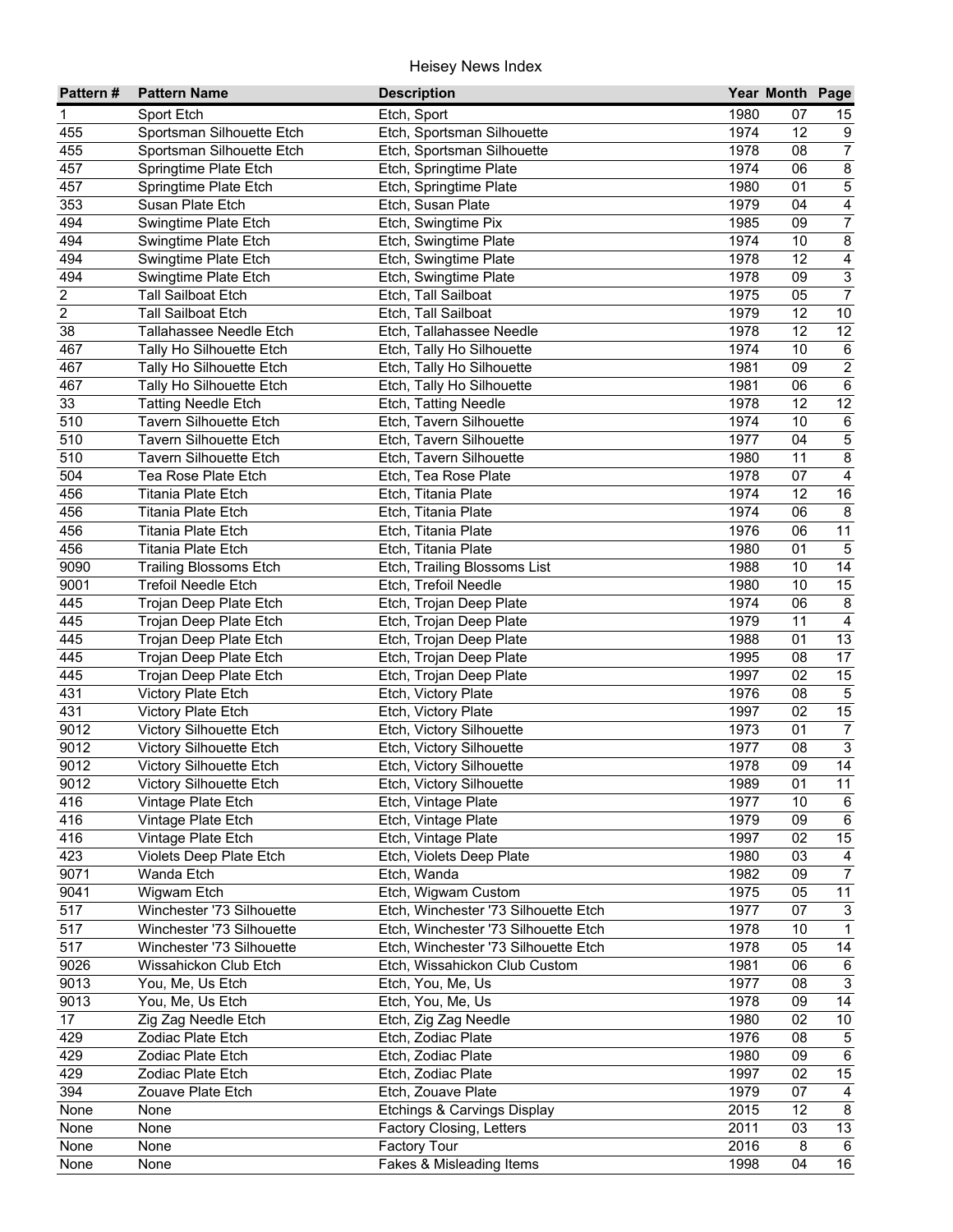| Pattern#         | <b>Pattern Name</b>  | <b>Description</b>                       |      | Year Month Page |                           |
|------------------|----------------------|------------------------------------------|------|-----------------|---------------------------|
| None             | None                 | Fakes, Article/Pix                       | 2001 | 03              | 18                        |
| 1504             | Regency              | Fakes, Cologne, Regency                  | 1983 | 06              | $\,6\,$                   |
| None             | None                 | Fakes, Hen on Basket                     | 1994 | 01              | $\overline{5}$            |
| None             | Hen                  | Fakes, Hen on Nest                       | 1986 | 05              | $\overline{9}$            |
| 4224             | Ivy Vase             | Fakes, Ivy Vase                          | 1999 | $\overline{12}$ | $\overline{6}$            |
| 325              | Pillows              | Fakes, Pillows Article                   | 1988 | 10              | $\overline{6}$            |
| $\overline{325}$ | Pillows              | Fakes, Pillows by Duncan                 | 1980 | 07              | $\overline{14}$           |
| $\overline{325}$ | Pillows              | Fakes, Pillows by Duncan                 | 1986 | $\overline{12}$ | $\overline{11}$           |
| None             | None                 | Fakes, Reproductions, & Misleading Items | 1972 | 09              | $\,6\,$                   |
| None             | None                 | Fakes, Reproductions, & Misleading Items | 1972 | 03              | 8                         |
| None             | None                 | Fakes, Reproductions, & Misleading Items | 1973 | 09              | $10$                      |
| None             | None                 | Fakes, Reproductions, & Misleading Items | 1973 | 05              | $\,8\,$                   |
| None             | None                 | Fakes, Reproductions, & Misleading Items | 1974 | 08              | 9                         |
| None             | None                 | Fakes, Reproductions, & Misleading Items | 1975 | 08              | $\overline{5}$            |
| None             | None                 | Fakes, Reproductions, & Misleading Items | 1975 | 06              | $\overline{\mathbf{4}}$   |
| None             | None                 | Fakes, Reproductions, & Misleading Items | 1975 | 05              | $\ensuremath{\mathsf{3}}$ |
| None             | None                 | Fakes, Reproductions, & Misleading Items | 1976 | 10              | $\,6\,$                   |
| None             | None                 | Fakes, Reproductions, & Misleading Items | 1976 | 05              | 4                         |
| None             | None                 | Fakes, Reproductions, & Misleading Items | 1976 | 04              | $\boldsymbol{9}$          |
| None             | None                 | Fakes, Reproductions, & Misleading Items | 1977 | 01              | 11                        |
| None             | None                 | Fakes, Reproductions, & Misleading Items | 1979 | 05              | 14                        |
| None             | None                 | Fakes, Reproductions, & Misleading Items | 1980 | 06              | 12                        |
| None             | None                 | Fakes, Reproductions, & Misleading Items | 1980 | 04              | 12                        |
| 1425             | Victorian            | Fakes, Victorian Article                 | 1988 | 10              | $6\phantom{1}6$           |
| 1425             | Victorian            | Fakes, Victorian by Duncan               | 1980 | 07              | 14                        |
| 1280             | <b>Winged Scroll</b> | Fakes, Winged Scroll                     | 1999 | 11              | $\boldsymbol{7}$          |
| None             | None                 | <b>Fall Auction Highlights</b>           | 2018 | 9               | $\bf 8$                   |
| None             | None                 | <b>Fall Auction Highlights</b>           | 2017 | 9               | $\overline{8}$            |
| None             | None                 | <b>Fall Auction Items List</b>           | 2018 | 9               | 13                        |
| None             | None                 | Fall Auction Wrap-up                     | 2018 | 11              | $\overline{7}$            |
| 1205             | Fancy Loop           | Fancy Loop Article                       | 1982 | 06              | 11                        |
| 1205             | Fancy Loop           | Fancy Loop Article                       | 1988 | 03              | $\overline{4}$            |
| 1205             | Fancy Loop           | Fancy Loop Article                       | 1992 | 07              | 19                        |
| 1205             | Fancy Loop           | Fancy Loop Items                         | 1972 | 04              | $\overline{2}$            |
| 1205             | Fancy Loop           | Fancy Loop Items                         | 1976 | 08              | $\boldsymbol{9}$          |
| 1205             | Fancy Loop           | Fancy Loop Items                         | 1977 | 05              | 14                        |
| 1205             | Fancy Loop           | Fancy Loop Items                         | 1977 | 03              | $10$                      |
| 1205             | Fancy Loop           | Fancy Loop Items                         | 1978 | 02              | $\overline{9}$            |
| 1205             | Fancy Loop           | Fancy Loop Items                         | 1980 | 05              | $\overline{4}$            |
| 1205             | Fancy Loop           | Fancy Loop Items                         | 1981 | 11              | $13$                      |
| 1205             | Fancy Loop           | Fancy Loop Items                         | 1981 | 10              | $\boldsymbol{9}$          |
| 1201             | Fandango             | Fandango Items                           | 1972 | 04              | $\overline{2}$            |
| 1201             | Fandango             | Fandango Items                           | 1972 | 01              | $\overline{2}$            |
| 1201             | Fandango             | Fandango Items                           | 1976 | 08              | $\boldsymbol{9}$          |
| 1201             | Fandango             | Fandango Items                           | 1977 | 09              | $\,6\,$                   |
| 1201             | Fandango             | Fandango Items                           | 1977 | 02              | $\boldsymbol{9}$          |
| 1201             | Fandango             | Fandango Items                           | 1979 | 11              | 12                        |
| 1201             | Fandango             | Fandango Items                           | 1979 | 05              | 11                        |
| 1201             | Fandango             | Fandango Items                           | 1980 | 12              | $\boldsymbol{9}$          |
| 1201             | Fandango             | Fandango Items                           | 1980 | 05              | $\overline{12}$           |
| 1201             | Fandango             | Fandango Items                           | 1981 | 11              | 13                        |
| 1201             | Fandango             | Fandango List, Little Things             | 2005 | 10              | 17                        |
| 1201             | Fandango             | Fandango Variations                      | 1999 | 11              | $\bf 8$                   |
| 1201             | Fandango             | Fandango, Article                        | 1987 | 12              | $\overline{6}$            |
| 1201             | Fandango             | Fandango, First Pattern?                 | 1991 | 07              | $\overline{8}$            |
| 1201             | Fandango             | Fandango, First Pattern?                 | 1992 | 07              | 18                        |
| None             | None                 | Fenton Factory Closing                   | 2012 | 04              | 18                        |
| None             | None                 | Fenton Factory Closing                   | 2012 | 04              | 13                        |
| 1495             | Fern                 | Fern Item List                           | 2004 | 12              | $\overline{5}$            |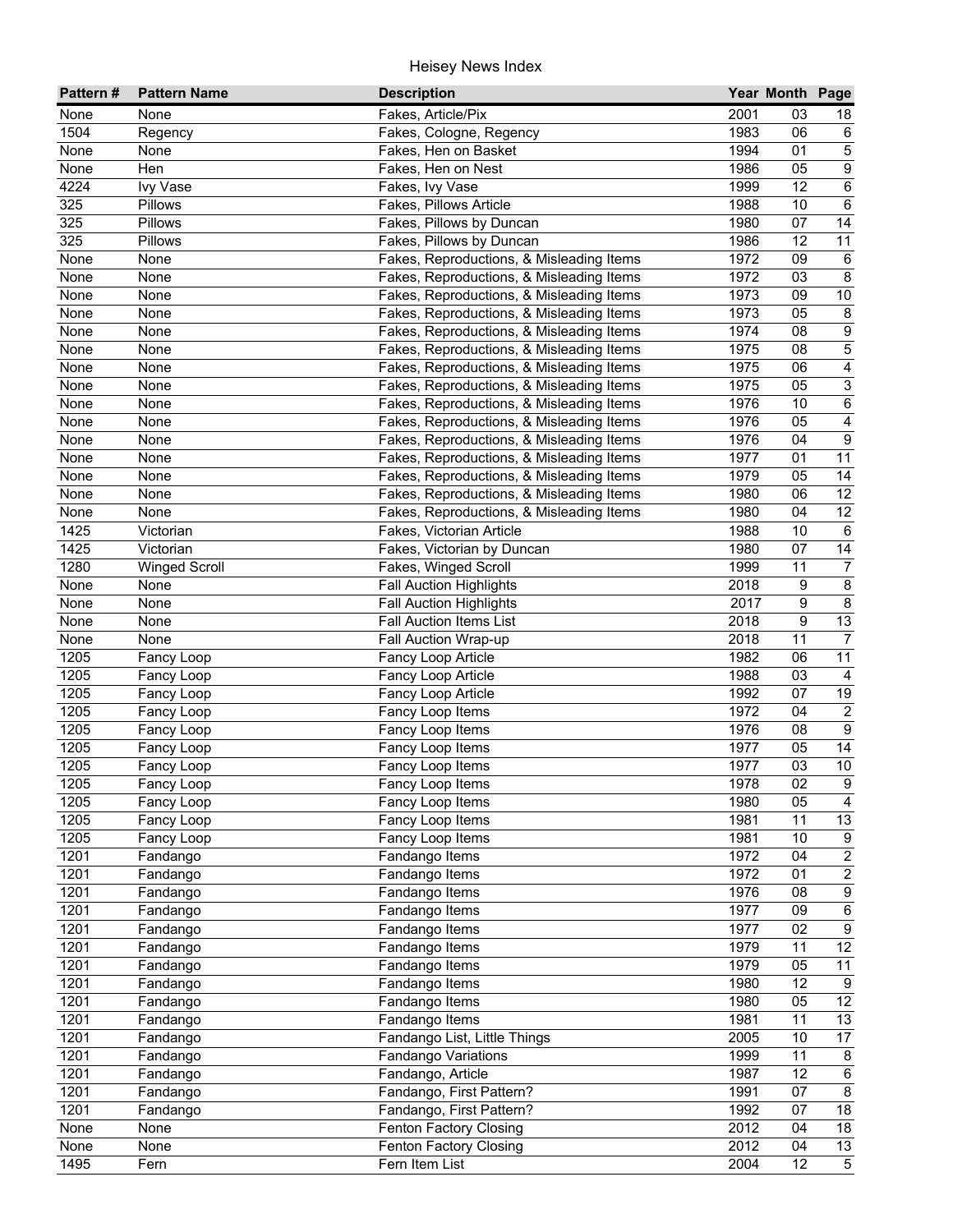| 2010<br>1495<br>Fern Item List<br>09<br>Fern<br>5<br>1972<br>$\sqrt{5}$<br>1495<br>09<br>Fern<br>Fern Items<br>$\overline{8}$<br>1495<br>1975<br>06<br>Fern<br>Fern Items<br>1977<br>$\overline{8}$<br>1495<br>04<br>Fern<br>Fern Items<br>15<br>1495<br>1980<br>07<br>Fern<br>Fern Items<br>$\overline{14}$<br>1980<br>02<br>None<br>None<br>Figurines<br>2009<br>$\overline{06}$<br>$\overline{14}$<br>445<br>Fine Tooth<br>Fine Tooth 445, 1127, 1129 Nappies, Plates<br>1164<br><b>Finger Bowls 1164-1165</b><br>2008<br>10<br>11<br>None<br>$\overline{9}$<br>352<br>Flat Panel Items<br>1974<br>07<br><b>Flat Panel</b><br>$\overline{2}$<br>352<br><b>Flat Panel Items</b><br>1974<br>05<br><b>Flat Panel</b><br>352<br>1976<br>12<br>11<br><b>Flat Panel</b><br><b>Flat Panel Items</b><br>$\mathbf 5$<br>352<br>1976<br><b>Flat Panel</b><br><b>Flat Panel Items</b><br>02<br>352<br>$\,6\,$<br><b>Flat Panel</b><br><b>Flat Panel Items</b><br>1977<br>09<br>13<br>352<br>08<br><b>Flat Panel</b><br><b>Flat Panel Items</b><br>1977<br>10<br>352<br><b>Flat Panel</b><br><b>Flat Panel Items</b><br>1977<br>01<br>11<br>352<br>1979<br><b>Flat Panel</b><br><b>Flat Panel Items</b><br>07<br>352<br><b>Flat Panel Items</b><br>1979<br><b>Flat Panel</b><br>06<br>$\overline{a}$<br>$\overline{7}$<br>352<br>1980<br>08<br><b>Flat Panel</b><br><b>Flat Panel Items</b><br>$\overline{7}$<br>352<br>1981<br>12<br><b>Flat Panel</b><br><b>Flat Panel Items</b><br>14<br>352<br>1981<br>08<br><b>Flat Panel</b><br><b>Flat Panel Items</b><br>$\overline{16}$<br>352<br>1991<br>01<br><b>Flat Panel</b><br><b>Flat Panel Items</b><br>16<br>Flaws in Glass Article<br>1997<br>None<br>04<br>None<br>1473<br>1978<br>06<br>$\overline{7}$<br><b>Buttress</b><br>Floral Arranger, Buttress<br>1978<br>$\mathbf{1}$<br>1473<br>04<br><b>Buttress</b><br>Floral Arranger, Buttress<br>1978<br>$\overline{\mathbf{c}}$<br><b>Floral Block</b><br>13<br>07<br>None<br>$\overline{c}$<br><b>Floral Block</b><br>1981<br>04<br>$16\,$<br>None<br>$\overline{c}$<br>$\overline{5}$<br>1981<br>02<br>None<br><b>Floral Block</b><br>3<br>13<br><b>Floral Block</b><br>1978<br>07<br>None<br>$\overline{3}$<br>16<br><b>Floral Block</b><br>1981<br>04<br>None<br>3<br>$\overline{5}$<br><b>Floral Block</b><br>1981<br>02<br>None<br>13<br>4<br>1978<br>07<br>None<br><b>Floral Block</b><br>$\overline{5}$<br>1981<br>02<br>4<br>None<br><b>Floral Block</b><br>13<br>9<br>1978<br><b>Floral Block</b><br>07<br>None<br>11<br>$\boldsymbol{9}$<br><b>Floral Block</b><br>1979<br>10<br>None<br>$\overline{9}$<br>$\overline{11}$<br><b>Floral Block</b><br>1980<br>11<br>None<br>1978<br>13<br>10<br>None<br><b>Floral Block</b><br>07<br>13<br>11<br>1978<br><b>Floral Block</b><br>07<br>None<br>11<br>$\overline{11}$<br><b>Floral Block</b><br>1979<br>10<br>None<br>19<br><b>Floral Block</b><br>1980<br>05<br>8<br>None<br>1980<br>20<br>None<br><b>Floral Block</b><br>05<br>8<br>21<br>1980<br>05<br>$\bf 8$<br>None<br><b>Floral Block</b><br>22<br>1980<br>12<br>$\,6\,$<br>None<br>Floral Block for Old Sandwich Bowl<br>17<br>1980<br>8<br>None<br>Floral Block for Swan Bowl<br>05<br>1981<br>$\,6\,$<br>18<br>None<br>Floral Block for Trident Bowl<br>03<br>1976<br>$16\,$<br>15<br>Duck Floral Block<br>Floral Block, Duck<br>07<br>13<br>Floral Block, Duck<br>1978<br>15<br>Duck Floral Block<br>07<br>15<br>1980<br>$9\,$<br>Duck Floral Block<br>Floral Block, Duck<br>08<br>$\overline{5}$<br>15<br>Duck Floral Block<br>Floral Block, Duck<br>2002<br>02<br>1978<br>13<br>501<br>Floral Block, Fogg<br>07<br>Fogg<br>1981<br>$\mathbf{3}$<br>501<br>Floral Block, Fogg<br>09<br>Fogg<br>$\overline{5}$<br>501<br>2002<br>02<br>Floral Block, Fogg<br>Fogg<br>$16\,$<br>14<br>Kingfisher<br>Floral Block, Kingfisher<br>1976<br>07<br>1978<br>14<br>Kingfisher<br>07<br>13<br>Floral Block, Kingfisher<br>$\overline{14}$<br>1980<br>$\overline{14}$<br>Kingfisher<br>Floral Block, Kingfisher<br>10<br>$\overline{14}$<br>Kingfisher<br>Floral Block, Kingfisher<br>2002<br>02<br>$\sqrt{5}$<br>$\overline{8}$<br>Various<br>Various<br>Floral Blocks (Article from May 1980)<br>2017<br>$\overline{4}$<br>1972<br>1558<br>None<br><b>Floral Bowl</b><br>03<br>$\overline{4}$<br>1973<br>$\overline{5}$<br>1558<br><b>Floral Bowl</b><br>01<br>None<br>1978<br>1558<br><b>Floral Bowl</b><br>04<br>10 <sup>1</sup><br>None | Pattern# | <b>Pattern Name</b> | <b>Description</b> | Year Month Page |  |
|---------------------------------------------------------------------------------------------------------------------------------------------------------------------------------------------------------------------------------------------------------------------------------------------------------------------------------------------------------------------------------------------------------------------------------------------------------------------------------------------------------------------------------------------------------------------------------------------------------------------------------------------------------------------------------------------------------------------------------------------------------------------------------------------------------------------------------------------------------------------------------------------------------------------------------------------------------------------------------------------------------------------------------------------------------------------------------------------------------------------------------------------------------------------------------------------------------------------------------------------------------------------------------------------------------------------------------------------------------------------------------------------------------------------------------------------------------------------------------------------------------------------------------------------------------------------------------------------------------------------------------------------------------------------------------------------------------------------------------------------------------------------------------------------------------------------------------------------------------------------------------------------------------------------------------------------------------------------------------------------------------------------------------------------------------------------------------------------------------------------------------------------------------------------------------------------------------------------------------------------------------------------------------------------------------------------------------------------------------------------------------------------------------------------------------------------------------------------------------------------------------------------------------------------------------------------------------------------------------------------------------------------------------------------------------------------------------------------------------------------------------------------------------------------------------------------------------------------------------------------------------------------------------------------------------------------------------------------------------------------------------------------------------------------------------------------------------------------------------------------------------------------------------------------------------------------------------------------------------------------------------------------------------------------------------------------------------------------------------------------------------------------------------------------------------------------------------------------------------------------------------------------------------------------------------------------------------------------------------------------------------------------------------------------------------------------------------------------------------------------------------------------------------------------------------------------------------------------------------------------------------------------------------------------------------------------------------------------------------------------------------------------------------------------------------------------------------------------------------------------------------------------------------------------------------------------------------------------------------------------------------------------------------------------------------------------------------------------------------------------------------------------------------------------------------------------------|----------|---------------------|--------------------|-----------------|--|
|                                                                                                                                                                                                                                                                                                                                                                                                                                                                                                                                                                                                                                                                                                                                                                                                                                                                                                                                                                                                                                                                                                                                                                                                                                                                                                                                                                                                                                                                                                                                                                                                                                                                                                                                                                                                                                                                                                                                                                                                                                                                                                                                                                                                                                                                                                                                                                                                                                                                                                                                                                                                                                                                                                                                                                                                                                                                                                                                                                                                                                                                                                                                                                                                                                                                                                                                                                                                                                                                                                                                                                                                                                                                                                                                                                                                                                                                                                                                                                                                                                                                                                                                                                                                                                                                                                                                                                                                                                                   |          |                     |                    |                 |  |
|                                                                                                                                                                                                                                                                                                                                                                                                                                                                                                                                                                                                                                                                                                                                                                                                                                                                                                                                                                                                                                                                                                                                                                                                                                                                                                                                                                                                                                                                                                                                                                                                                                                                                                                                                                                                                                                                                                                                                                                                                                                                                                                                                                                                                                                                                                                                                                                                                                                                                                                                                                                                                                                                                                                                                                                                                                                                                                                                                                                                                                                                                                                                                                                                                                                                                                                                                                                                                                                                                                                                                                                                                                                                                                                                                                                                                                                                                                                                                                                                                                                                                                                                                                                                                                                                                                                                                                                                                                                   |          |                     |                    |                 |  |
|                                                                                                                                                                                                                                                                                                                                                                                                                                                                                                                                                                                                                                                                                                                                                                                                                                                                                                                                                                                                                                                                                                                                                                                                                                                                                                                                                                                                                                                                                                                                                                                                                                                                                                                                                                                                                                                                                                                                                                                                                                                                                                                                                                                                                                                                                                                                                                                                                                                                                                                                                                                                                                                                                                                                                                                                                                                                                                                                                                                                                                                                                                                                                                                                                                                                                                                                                                                                                                                                                                                                                                                                                                                                                                                                                                                                                                                                                                                                                                                                                                                                                                                                                                                                                                                                                                                                                                                                                                                   |          |                     |                    |                 |  |
|                                                                                                                                                                                                                                                                                                                                                                                                                                                                                                                                                                                                                                                                                                                                                                                                                                                                                                                                                                                                                                                                                                                                                                                                                                                                                                                                                                                                                                                                                                                                                                                                                                                                                                                                                                                                                                                                                                                                                                                                                                                                                                                                                                                                                                                                                                                                                                                                                                                                                                                                                                                                                                                                                                                                                                                                                                                                                                                                                                                                                                                                                                                                                                                                                                                                                                                                                                                                                                                                                                                                                                                                                                                                                                                                                                                                                                                                                                                                                                                                                                                                                                                                                                                                                                                                                                                                                                                                                                                   |          |                     |                    |                 |  |
|                                                                                                                                                                                                                                                                                                                                                                                                                                                                                                                                                                                                                                                                                                                                                                                                                                                                                                                                                                                                                                                                                                                                                                                                                                                                                                                                                                                                                                                                                                                                                                                                                                                                                                                                                                                                                                                                                                                                                                                                                                                                                                                                                                                                                                                                                                                                                                                                                                                                                                                                                                                                                                                                                                                                                                                                                                                                                                                                                                                                                                                                                                                                                                                                                                                                                                                                                                                                                                                                                                                                                                                                                                                                                                                                                                                                                                                                                                                                                                                                                                                                                                                                                                                                                                                                                                                                                                                                                                                   |          |                     |                    |                 |  |
|                                                                                                                                                                                                                                                                                                                                                                                                                                                                                                                                                                                                                                                                                                                                                                                                                                                                                                                                                                                                                                                                                                                                                                                                                                                                                                                                                                                                                                                                                                                                                                                                                                                                                                                                                                                                                                                                                                                                                                                                                                                                                                                                                                                                                                                                                                                                                                                                                                                                                                                                                                                                                                                                                                                                                                                                                                                                                                                                                                                                                                                                                                                                                                                                                                                                                                                                                                                                                                                                                                                                                                                                                                                                                                                                                                                                                                                                                                                                                                                                                                                                                                                                                                                                                                                                                                                                                                                                                                                   |          |                     |                    |                 |  |
|                                                                                                                                                                                                                                                                                                                                                                                                                                                                                                                                                                                                                                                                                                                                                                                                                                                                                                                                                                                                                                                                                                                                                                                                                                                                                                                                                                                                                                                                                                                                                                                                                                                                                                                                                                                                                                                                                                                                                                                                                                                                                                                                                                                                                                                                                                                                                                                                                                                                                                                                                                                                                                                                                                                                                                                                                                                                                                                                                                                                                                                                                                                                                                                                                                                                                                                                                                                                                                                                                                                                                                                                                                                                                                                                                                                                                                                                                                                                                                                                                                                                                                                                                                                                                                                                                                                                                                                                                                                   |          |                     |                    |                 |  |
|                                                                                                                                                                                                                                                                                                                                                                                                                                                                                                                                                                                                                                                                                                                                                                                                                                                                                                                                                                                                                                                                                                                                                                                                                                                                                                                                                                                                                                                                                                                                                                                                                                                                                                                                                                                                                                                                                                                                                                                                                                                                                                                                                                                                                                                                                                                                                                                                                                                                                                                                                                                                                                                                                                                                                                                                                                                                                                                                                                                                                                                                                                                                                                                                                                                                                                                                                                                                                                                                                                                                                                                                                                                                                                                                                                                                                                                                                                                                                                                                                                                                                                                                                                                                                                                                                                                                                                                                                                                   |          |                     |                    |                 |  |
|                                                                                                                                                                                                                                                                                                                                                                                                                                                                                                                                                                                                                                                                                                                                                                                                                                                                                                                                                                                                                                                                                                                                                                                                                                                                                                                                                                                                                                                                                                                                                                                                                                                                                                                                                                                                                                                                                                                                                                                                                                                                                                                                                                                                                                                                                                                                                                                                                                                                                                                                                                                                                                                                                                                                                                                                                                                                                                                                                                                                                                                                                                                                                                                                                                                                                                                                                                                                                                                                                                                                                                                                                                                                                                                                                                                                                                                                                                                                                                                                                                                                                                                                                                                                                                                                                                                                                                                                                                                   |          |                     |                    |                 |  |
|                                                                                                                                                                                                                                                                                                                                                                                                                                                                                                                                                                                                                                                                                                                                                                                                                                                                                                                                                                                                                                                                                                                                                                                                                                                                                                                                                                                                                                                                                                                                                                                                                                                                                                                                                                                                                                                                                                                                                                                                                                                                                                                                                                                                                                                                                                                                                                                                                                                                                                                                                                                                                                                                                                                                                                                                                                                                                                                                                                                                                                                                                                                                                                                                                                                                                                                                                                                                                                                                                                                                                                                                                                                                                                                                                                                                                                                                                                                                                                                                                                                                                                                                                                                                                                                                                                                                                                                                                                                   |          |                     |                    |                 |  |
|                                                                                                                                                                                                                                                                                                                                                                                                                                                                                                                                                                                                                                                                                                                                                                                                                                                                                                                                                                                                                                                                                                                                                                                                                                                                                                                                                                                                                                                                                                                                                                                                                                                                                                                                                                                                                                                                                                                                                                                                                                                                                                                                                                                                                                                                                                                                                                                                                                                                                                                                                                                                                                                                                                                                                                                                                                                                                                                                                                                                                                                                                                                                                                                                                                                                                                                                                                                                                                                                                                                                                                                                                                                                                                                                                                                                                                                                                                                                                                                                                                                                                                                                                                                                                                                                                                                                                                                                                                                   |          |                     |                    |                 |  |
|                                                                                                                                                                                                                                                                                                                                                                                                                                                                                                                                                                                                                                                                                                                                                                                                                                                                                                                                                                                                                                                                                                                                                                                                                                                                                                                                                                                                                                                                                                                                                                                                                                                                                                                                                                                                                                                                                                                                                                                                                                                                                                                                                                                                                                                                                                                                                                                                                                                                                                                                                                                                                                                                                                                                                                                                                                                                                                                                                                                                                                                                                                                                                                                                                                                                                                                                                                                                                                                                                                                                                                                                                                                                                                                                                                                                                                                                                                                                                                                                                                                                                                                                                                                                                                                                                                                                                                                                                                                   |          |                     |                    |                 |  |
|                                                                                                                                                                                                                                                                                                                                                                                                                                                                                                                                                                                                                                                                                                                                                                                                                                                                                                                                                                                                                                                                                                                                                                                                                                                                                                                                                                                                                                                                                                                                                                                                                                                                                                                                                                                                                                                                                                                                                                                                                                                                                                                                                                                                                                                                                                                                                                                                                                                                                                                                                                                                                                                                                                                                                                                                                                                                                                                                                                                                                                                                                                                                                                                                                                                                                                                                                                                                                                                                                                                                                                                                                                                                                                                                                                                                                                                                                                                                                                                                                                                                                                                                                                                                                                                                                                                                                                                                                                                   |          |                     |                    |                 |  |
|                                                                                                                                                                                                                                                                                                                                                                                                                                                                                                                                                                                                                                                                                                                                                                                                                                                                                                                                                                                                                                                                                                                                                                                                                                                                                                                                                                                                                                                                                                                                                                                                                                                                                                                                                                                                                                                                                                                                                                                                                                                                                                                                                                                                                                                                                                                                                                                                                                                                                                                                                                                                                                                                                                                                                                                                                                                                                                                                                                                                                                                                                                                                                                                                                                                                                                                                                                                                                                                                                                                                                                                                                                                                                                                                                                                                                                                                                                                                                                                                                                                                                                                                                                                                                                                                                                                                                                                                                                                   |          |                     |                    |                 |  |
|                                                                                                                                                                                                                                                                                                                                                                                                                                                                                                                                                                                                                                                                                                                                                                                                                                                                                                                                                                                                                                                                                                                                                                                                                                                                                                                                                                                                                                                                                                                                                                                                                                                                                                                                                                                                                                                                                                                                                                                                                                                                                                                                                                                                                                                                                                                                                                                                                                                                                                                                                                                                                                                                                                                                                                                                                                                                                                                                                                                                                                                                                                                                                                                                                                                                                                                                                                                                                                                                                                                                                                                                                                                                                                                                                                                                                                                                                                                                                                                                                                                                                                                                                                                                                                                                                                                                                                                                                                                   |          |                     |                    |                 |  |
|                                                                                                                                                                                                                                                                                                                                                                                                                                                                                                                                                                                                                                                                                                                                                                                                                                                                                                                                                                                                                                                                                                                                                                                                                                                                                                                                                                                                                                                                                                                                                                                                                                                                                                                                                                                                                                                                                                                                                                                                                                                                                                                                                                                                                                                                                                                                                                                                                                                                                                                                                                                                                                                                                                                                                                                                                                                                                                                                                                                                                                                                                                                                                                                                                                                                                                                                                                                                                                                                                                                                                                                                                                                                                                                                                                                                                                                                                                                                                                                                                                                                                                                                                                                                                                                                                                                                                                                                                                                   |          |                     |                    |                 |  |
|                                                                                                                                                                                                                                                                                                                                                                                                                                                                                                                                                                                                                                                                                                                                                                                                                                                                                                                                                                                                                                                                                                                                                                                                                                                                                                                                                                                                                                                                                                                                                                                                                                                                                                                                                                                                                                                                                                                                                                                                                                                                                                                                                                                                                                                                                                                                                                                                                                                                                                                                                                                                                                                                                                                                                                                                                                                                                                                                                                                                                                                                                                                                                                                                                                                                                                                                                                                                                                                                                                                                                                                                                                                                                                                                                                                                                                                                                                                                                                                                                                                                                                                                                                                                                                                                                                                                                                                                                                                   |          |                     |                    |                 |  |
|                                                                                                                                                                                                                                                                                                                                                                                                                                                                                                                                                                                                                                                                                                                                                                                                                                                                                                                                                                                                                                                                                                                                                                                                                                                                                                                                                                                                                                                                                                                                                                                                                                                                                                                                                                                                                                                                                                                                                                                                                                                                                                                                                                                                                                                                                                                                                                                                                                                                                                                                                                                                                                                                                                                                                                                                                                                                                                                                                                                                                                                                                                                                                                                                                                                                                                                                                                                                                                                                                                                                                                                                                                                                                                                                                                                                                                                                                                                                                                                                                                                                                                                                                                                                                                                                                                                                                                                                                                                   |          |                     |                    |                 |  |
|                                                                                                                                                                                                                                                                                                                                                                                                                                                                                                                                                                                                                                                                                                                                                                                                                                                                                                                                                                                                                                                                                                                                                                                                                                                                                                                                                                                                                                                                                                                                                                                                                                                                                                                                                                                                                                                                                                                                                                                                                                                                                                                                                                                                                                                                                                                                                                                                                                                                                                                                                                                                                                                                                                                                                                                                                                                                                                                                                                                                                                                                                                                                                                                                                                                                                                                                                                                                                                                                                                                                                                                                                                                                                                                                                                                                                                                                                                                                                                                                                                                                                                                                                                                                                                                                                                                                                                                                                                                   |          |                     |                    |                 |  |
|                                                                                                                                                                                                                                                                                                                                                                                                                                                                                                                                                                                                                                                                                                                                                                                                                                                                                                                                                                                                                                                                                                                                                                                                                                                                                                                                                                                                                                                                                                                                                                                                                                                                                                                                                                                                                                                                                                                                                                                                                                                                                                                                                                                                                                                                                                                                                                                                                                                                                                                                                                                                                                                                                                                                                                                                                                                                                                                                                                                                                                                                                                                                                                                                                                                                                                                                                                                                                                                                                                                                                                                                                                                                                                                                                                                                                                                                                                                                                                                                                                                                                                                                                                                                                                                                                                                                                                                                                                                   |          |                     |                    |                 |  |
|                                                                                                                                                                                                                                                                                                                                                                                                                                                                                                                                                                                                                                                                                                                                                                                                                                                                                                                                                                                                                                                                                                                                                                                                                                                                                                                                                                                                                                                                                                                                                                                                                                                                                                                                                                                                                                                                                                                                                                                                                                                                                                                                                                                                                                                                                                                                                                                                                                                                                                                                                                                                                                                                                                                                                                                                                                                                                                                                                                                                                                                                                                                                                                                                                                                                                                                                                                                                                                                                                                                                                                                                                                                                                                                                                                                                                                                                                                                                                                                                                                                                                                                                                                                                                                                                                                                                                                                                                                                   |          |                     |                    |                 |  |
|                                                                                                                                                                                                                                                                                                                                                                                                                                                                                                                                                                                                                                                                                                                                                                                                                                                                                                                                                                                                                                                                                                                                                                                                                                                                                                                                                                                                                                                                                                                                                                                                                                                                                                                                                                                                                                                                                                                                                                                                                                                                                                                                                                                                                                                                                                                                                                                                                                                                                                                                                                                                                                                                                                                                                                                                                                                                                                                                                                                                                                                                                                                                                                                                                                                                                                                                                                                                                                                                                                                                                                                                                                                                                                                                                                                                                                                                                                                                                                                                                                                                                                                                                                                                                                                                                                                                                                                                                                                   |          |                     |                    |                 |  |
|                                                                                                                                                                                                                                                                                                                                                                                                                                                                                                                                                                                                                                                                                                                                                                                                                                                                                                                                                                                                                                                                                                                                                                                                                                                                                                                                                                                                                                                                                                                                                                                                                                                                                                                                                                                                                                                                                                                                                                                                                                                                                                                                                                                                                                                                                                                                                                                                                                                                                                                                                                                                                                                                                                                                                                                                                                                                                                                                                                                                                                                                                                                                                                                                                                                                                                                                                                                                                                                                                                                                                                                                                                                                                                                                                                                                                                                                                                                                                                                                                                                                                                                                                                                                                                                                                                                                                                                                                                                   |          |                     |                    |                 |  |
|                                                                                                                                                                                                                                                                                                                                                                                                                                                                                                                                                                                                                                                                                                                                                                                                                                                                                                                                                                                                                                                                                                                                                                                                                                                                                                                                                                                                                                                                                                                                                                                                                                                                                                                                                                                                                                                                                                                                                                                                                                                                                                                                                                                                                                                                                                                                                                                                                                                                                                                                                                                                                                                                                                                                                                                                                                                                                                                                                                                                                                                                                                                                                                                                                                                                                                                                                                                                                                                                                                                                                                                                                                                                                                                                                                                                                                                                                                                                                                                                                                                                                                                                                                                                                                                                                                                                                                                                                                                   |          |                     |                    |                 |  |
|                                                                                                                                                                                                                                                                                                                                                                                                                                                                                                                                                                                                                                                                                                                                                                                                                                                                                                                                                                                                                                                                                                                                                                                                                                                                                                                                                                                                                                                                                                                                                                                                                                                                                                                                                                                                                                                                                                                                                                                                                                                                                                                                                                                                                                                                                                                                                                                                                                                                                                                                                                                                                                                                                                                                                                                                                                                                                                                                                                                                                                                                                                                                                                                                                                                                                                                                                                                                                                                                                                                                                                                                                                                                                                                                                                                                                                                                                                                                                                                                                                                                                                                                                                                                                                                                                                                                                                                                                                                   |          |                     |                    |                 |  |
|                                                                                                                                                                                                                                                                                                                                                                                                                                                                                                                                                                                                                                                                                                                                                                                                                                                                                                                                                                                                                                                                                                                                                                                                                                                                                                                                                                                                                                                                                                                                                                                                                                                                                                                                                                                                                                                                                                                                                                                                                                                                                                                                                                                                                                                                                                                                                                                                                                                                                                                                                                                                                                                                                                                                                                                                                                                                                                                                                                                                                                                                                                                                                                                                                                                                                                                                                                                                                                                                                                                                                                                                                                                                                                                                                                                                                                                                                                                                                                                                                                                                                                                                                                                                                                                                                                                                                                                                                                                   |          |                     |                    |                 |  |
|                                                                                                                                                                                                                                                                                                                                                                                                                                                                                                                                                                                                                                                                                                                                                                                                                                                                                                                                                                                                                                                                                                                                                                                                                                                                                                                                                                                                                                                                                                                                                                                                                                                                                                                                                                                                                                                                                                                                                                                                                                                                                                                                                                                                                                                                                                                                                                                                                                                                                                                                                                                                                                                                                                                                                                                                                                                                                                                                                                                                                                                                                                                                                                                                                                                                                                                                                                                                                                                                                                                                                                                                                                                                                                                                                                                                                                                                                                                                                                                                                                                                                                                                                                                                                                                                                                                                                                                                                                                   |          |                     |                    |                 |  |
|                                                                                                                                                                                                                                                                                                                                                                                                                                                                                                                                                                                                                                                                                                                                                                                                                                                                                                                                                                                                                                                                                                                                                                                                                                                                                                                                                                                                                                                                                                                                                                                                                                                                                                                                                                                                                                                                                                                                                                                                                                                                                                                                                                                                                                                                                                                                                                                                                                                                                                                                                                                                                                                                                                                                                                                                                                                                                                                                                                                                                                                                                                                                                                                                                                                                                                                                                                                                                                                                                                                                                                                                                                                                                                                                                                                                                                                                                                                                                                                                                                                                                                                                                                                                                                                                                                                                                                                                                                                   |          |                     |                    |                 |  |
|                                                                                                                                                                                                                                                                                                                                                                                                                                                                                                                                                                                                                                                                                                                                                                                                                                                                                                                                                                                                                                                                                                                                                                                                                                                                                                                                                                                                                                                                                                                                                                                                                                                                                                                                                                                                                                                                                                                                                                                                                                                                                                                                                                                                                                                                                                                                                                                                                                                                                                                                                                                                                                                                                                                                                                                                                                                                                                                                                                                                                                                                                                                                                                                                                                                                                                                                                                                                                                                                                                                                                                                                                                                                                                                                                                                                                                                                                                                                                                                                                                                                                                                                                                                                                                                                                                                                                                                                                                                   |          |                     |                    |                 |  |
|                                                                                                                                                                                                                                                                                                                                                                                                                                                                                                                                                                                                                                                                                                                                                                                                                                                                                                                                                                                                                                                                                                                                                                                                                                                                                                                                                                                                                                                                                                                                                                                                                                                                                                                                                                                                                                                                                                                                                                                                                                                                                                                                                                                                                                                                                                                                                                                                                                                                                                                                                                                                                                                                                                                                                                                                                                                                                                                                                                                                                                                                                                                                                                                                                                                                                                                                                                                                                                                                                                                                                                                                                                                                                                                                                                                                                                                                                                                                                                                                                                                                                                                                                                                                                                                                                                                                                                                                                                                   |          |                     |                    |                 |  |
|                                                                                                                                                                                                                                                                                                                                                                                                                                                                                                                                                                                                                                                                                                                                                                                                                                                                                                                                                                                                                                                                                                                                                                                                                                                                                                                                                                                                                                                                                                                                                                                                                                                                                                                                                                                                                                                                                                                                                                                                                                                                                                                                                                                                                                                                                                                                                                                                                                                                                                                                                                                                                                                                                                                                                                                                                                                                                                                                                                                                                                                                                                                                                                                                                                                                                                                                                                                                                                                                                                                                                                                                                                                                                                                                                                                                                                                                                                                                                                                                                                                                                                                                                                                                                                                                                                                                                                                                                                                   |          |                     |                    |                 |  |
|                                                                                                                                                                                                                                                                                                                                                                                                                                                                                                                                                                                                                                                                                                                                                                                                                                                                                                                                                                                                                                                                                                                                                                                                                                                                                                                                                                                                                                                                                                                                                                                                                                                                                                                                                                                                                                                                                                                                                                                                                                                                                                                                                                                                                                                                                                                                                                                                                                                                                                                                                                                                                                                                                                                                                                                                                                                                                                                                                                                                                                                                                                                                                                                                                                                                                                                                                                                                                                                                                                                                                                                                                                                                                                                                                                                                                                                                                                                                                                                                                                                                                                                                                                                                                                                                                                                                                                                                                                                   |          |                     |                    |                 |  |
|                                                                                                                                                                                                                                                                                                                                                                                                                                                                                                                                                                                                                                                                                                                                                                                                                                                                                                                                                                                                                                                                                                                                                                                                                                                                                                                                                                                                                                                                                                                                                                                                                                                                                                                                                                                                                                                                                                                                                                                                                                                                                                                                                                                                                                                                                                                                                                                                                                                                                                                                                                                                                                                                                                                                                                                                                                                                                                                                                                                                                                                                                                                                                                                                                                                                                                                                                                                                                                                                                                                                                                                                                                                                                                                                                                                                                                                                                                                                                                                                                                                                                                                                                                                                                                                                                                                                                                                                                                                   |          |                     |                    |                 |  |
|                                                                                                                                                                                                                                                                                                                                                                                                                                                                                                                                                                                                                                                                                                                                                                                                                                                                                                                                                                                                                                                                                                                                                                                                                                                                                                                                                                                                                                                                                                                                                                                                                                                                                                                                                                                                                                                                                                                                                                                                                                                                                                                                                                                                                                                                                                                                                                                                                                                                                                                                                                                                                                                                                                                                                                                                                                                                                                                                                                                                                                                                                                                                                                                                                                                                                                                                                                                                                                                                                                                                                                                                                                                                                                                                                                                                                                                                                                                                                                                                                                                                                                                                                                                                                                                                                                                                                                                                                                                   |          |                     |                    |                 |  |
|                                                                                                                                                                                                                                                                                                                                                                                                                                                                                                                                                                                                                                                                                                                                                                                                                                                                                                                                                                                                                                                                                                                                                                                                                                                                                                                                                                                                                                                                                                                                                                                                                                                                                                                                                                                                                                                                                                                                                                                                                                                                                                                                                                                                                                                                                                                                                                                                                                                                                                                                                                                                                                                                                                                                                                                                                                                                                                                                                                                                                                                                                                                                                                                                                                                                                                                                                                                                                                                                                                                                                                                                                                                                                                                                                                                                                                                                                                                                                                                                                                                                                                                                                                                                                                                                                                                                                                                                                                                   |          |                     |                    |                 |  |
|                                                                                                                                                                                                                                                                                                                                                                                                                                                                                                                                                                                                                                                                                                                                                                                                                                                                                                                                                                                                                                                                                                                                                                                                                                                                                                                                                                                                                                                                                                                                                                                                                                                                                                                                                                                                                                                                                                                                                                                                                                                                                                                                                                                                                                                                                                                                                                                                                                                                                                                                                                                                                                                                                                                                                                                                                                                                                                                                                                                                                                                                                                                                                                                                                                                                                                                                                                                                                                                                                                                                                                                                                                                                                                                                                                                                                                                                                                                                                                                                                                                                                                                                                                                                                                                                                                                                                                                                                                                   |          |                     |                    |                 |  |
|                                                                                                                                                                                                                                                                                                                                                                                                                                                                                                                                                                                                                                                                                                                                                                                                                                                                                                                                                                                                                                                                                                                                                                                                                                                                                                                                                                                                                                                                                                                                                                                                                                                                                                                                                                                                                                                                                                                                                                                                                                                                                                                                                                                                                                                                                                                                                                                                                                                                                                                                                                                                                                                                                                                                                                                                                                                                                                                                                                                                                                                                                                                                                                                                                                                                                                                                                                                                                                                                                                                                                                                                                                                                                                                                                                                                                                                                                                                                                                                                                                                                                                                                                                                                                                                                                                                                                                                                                                                   |          |                     |                    |                 |  |
|                                                                                                                                                                                                                                                                                                                                                                                                                                                                                                                                                                                                                                                                                                                                                                                                                                                                                                                                                                                                                                                                                                                                                                                                                                                                                                                                                                                                                                                                                                                                                                                                                                                                                                                                                                                                                                                                                                                                                                                                                                                                                                                                                                                                                                                                                                                                                                                                                                                                                                                                                                                                                                                                                                                                                                                                                                                                                                                                                                                                                                                                                                                                                                                                                                                                                                                                                                                                                                                                                                                                                                                                                                                                                                                                                                                                                                                                                                                                                                                                                                                                                                                                                                                                                                                                                                                                                                                                                                                   |          |                     |                    |                 |  |
|                                                                                                                                                                                                                                                                                                                                                                                                                                                                                                                                                                                                                                                                                                                                                                                                                                                                                                                                                                                                                                                                                                                                                                                                                                                                                                                                                                                                                                                                                                                                                                                                                                                                                                                                                                                                                                                                                                                                                                                                                                                                                                                                                                                                                                                                                                                                                                                                                                                                                                                                                                                                                                                                                                                                                                                                                                                                                                                                                                                                                                                                                                                                                                                                                                                                                                                                                                                                                                                                                                                                                                                                                                                                                                                                                                                                                                                                                                                                                                                                                                                                                                                                                                                                                                                                                                                                                                                                                                                   |          |                     |                    |                 |  |
|                                                                                                                                                                                                                                                                                                                                                                                                                                                                                                                                                                                                                                                                                                                                                                                                                                                                                                                                                                                                                                                                                                                                                                                                                                                                                                                                                                                                                                                                                                                                                                                                                                                                                                                                                                                                                                                                                                                                                                                                                                                                                                                                                                                                                                                                                                                                                                                                                                                                                                                                                                                                                                                                                                                                                                                                                                                                                                                                                                                                                                                                                                                                                                                                                                                                                                                                                                                                                                                                                                                                                                                                                                                                                                                                                                                                                                                                                                                                                                                                                                                                                                                                                                                                                                                                                                                                                                                                                                                   |          |                     |                    |                 |  |
|                                                                                                                                                                                                                                                                                                                                                                                                                                                                                                                                                                                                                                                                                                                                                                                                                                                                                                                                                                                                                                                                                                                                                                                                                                                                                                                                                                                                                                                                                                                                                                                                                                                                                                                                                                                                                                                                                                                                                                                                                                                                                                                                                                                                                                                                                                                                                                                                                                                                                                                                                                                                                                                                                                                                                                                                                                                                                                                                                                                                                                                                                                                                                                                                                                                                                                                                                                                                                                                                                                                                                                                                                                                                                                                                                                                                                                                                                                                                                                                                                                                                                                                                                                                                                                                                                                                                                                                                                                                   |          |                     |                    |                 |  |
|                                                                                                                                                                                                                                                                                                                                                                                                                                                                                                                                                                                                                                                                                                                                                                                                                                                                                                                                                                                                                                                                                                                                                                                                                                                                                                                                                                                                                                                                                                                                                                                                                                                                                                                                                                                                                                                                                                                                                                                                                                                                                                                                                                                                                                                                                                                                                                                                                                                                                                                                                                                                                                                                                                                                                                                                                                                                                                                                                                                                                                                                                                                                                                                                                                                                                                                                                                                                                                                                                                                                                                                                                                                                                                                                                                                                                                                                                                                                                                                                                                                                                                                                                                                                                                                                                                                                                                                                                                                   |          |                     |                    |                 |  |
|                                                                                                                                                                                                                                                                                                                                                                                                                                                                                                                                                                                                                                                                                                                                                                                                                                                                                                                                                                                                                                                                                                                                                                                                                                                                                                                                                                                                                                                                                                                                                                                                                                                                                                                                                                                                                                                                                                                                                                                                                                                                                                                                                                                                                                                                                                                                                                                                                                                                                                                                                                                                                                                                                                                                                                                                                                                                                                                                                                                                                                                                                                                                                                                                                                                                                                                                                                                                                                                                                                                                                                                                                                                                                                                                                                                                                                                                                                                                                                                                                                                                                                                                                                                                                                                                                                                                                                                                                                                   |          |                     |                    |                 |  |
|                                                                                                                                                                                                                                                                                                                                                                                                                                                                                                                                                                                                                                                                                                                                                                                                                                                                                                                                                                                                                                                                                                                                                                                                                                                                                                                                                                                                                                                                                                                                                                                                                                                                                                                                                                                                                                                                                                                                                                                                                                                                                                                                                                                                                                                                                                                                                                                                                                                                                                                                                                                                                                                                                                                                                                                                                                                                                                                                                                                                                                                                                                                                                                                                                                                                                                                                                                                                                                                                                                                                                                                                                                                                                                                                                                                                                                                                                                                                                                                                                                                                                                                                                                                                                                                                                                                                                                                                                                                   |          |                     |                    |                 |  |
|                                                                                                                                                                                                                                                                                                                                                                                                                                                                                                                                                                                                                                                                                                                                                                                                                                                                                                                                                                                                                                                                                                                                                                                                                                                                                                                                                                                                                                                                                                                                                                                                                                                                                                                                                                                                                                                                                                                                                                                                                                                                                                                                                                                                                                                                                                                                                                                                                                                                                                                                                                                                                                                                                                                                                                                                                                                                                                                                                                                                                                                                                                                                                                                                                                                                                                                                                                                                                                                                                                                                                                                                                                                                                                                                                                                                                                                                                                                                                                                                                                                                                                                                                                                                                                                                                                                                                                                                                                                   |          |                     |                    |                 |  |
|                                                                                                                                                                                                                                                                                                                                                                                                                                                                                                                                                                                                                                                                                                                                                                                                                                                                                                                                                                                                                                                                                                                                                                                                                                                                                                                                                                                                                                                                                                                                                                                                                                                                                                                                                                                                                                                                                                                                                                                                                                                                                                                                                                                                                                                                                                                                                                                                                                                                                                                                                                                                                                                                                                                                                                                                                                                                                                                                                                                                                                                                                                                                                                                                                                                                                                                                                                                                                                                                                                                                                                                                                                                                                                                                                                                                                                                                                                                                                                                                                                                                                                                                                                                                                                                                                                                                                                                                                                                   |          |                     |                    |                 |  |
|                                                                                                                                                                                                                                                                                                                                                                                                                                                                                                                                                                                                                                                                                                                                                                                                                                                                                                                                                                                                                                                                                                                                                                                                                                                                                                                                                                                                                                                                                                                                                                                                                                                                                                                                                                                                                                                                                                                                                                                                                                                                                                                                                                                                                                                                                                                                                                                                                                                                                                                                                                                                                                                                                                                                                                                                                                                                                                                                                                                                                                                                                                                                                                                                                                                                                                                                                                                                                                                                                                                                                                                                                                                                                                                                                                                                                                                                                                                                                                                                                                                                                                                                                                                                                                                                                                                                                                                                                                                   |          |                     |                    |                 |  |
|                                                                                                                                                                                                                                                                                                                                                                                                                                                                                                                                                                                                                                                                                                                                                                                                                                                                                                                                                                                                                                                                                                                                                                                                                                                                                                                                                                                                                                                                                                                                                                                                                                                                                                                                                                                                                                                                                                                                                                                                                                                                                                                                                                                                                                                                                                                                                                                                                                                                                                                                                                                                                                                                                                                                                                                                                                                                                                                                                                                                                                                                                                                                                                                                                                                                                                                                                                                                                                                                                                                                                                                                                                                                                                                                                                                                                                                                                                                                                                                                                                                                                                                                                                                                                                                                                                                                                                                                                                                   |          |                     |                    |                 |  |
|                                                                                                                                                                                                                                                                                                                                                                                                                                                                                                                                                                                                                                                                                                                                                                                                                                                                                                                                                                                                                                                                                                                                                                                                                                                                                                                                                                                                                                                                                                                                                                                                                                                                                                                                                                                                                                                                                                                                                                                                                                                                                                                                                                                                                                                                                                                                                                                                                                                                                                                                                                                                                                                                                                                                                                                                                                                                                                                                                                                                                                                                                                                                                                                                                                                                                                                                                                                                                                                                                                                                                                                                                                                                                                                                                                                                                                                                                                                                                                                                                                                                                                                                                                                                                                                                                                                                                                                                                                                   |          |                     |                    |                 |  |
|                                                                                                                                                                                                                                                                                                                                                                                                                                                                                                                                                                                                                                                                                                                                                                                                                                                                                                                                                                                                                                                                                                                                                                                                                                                                                                                                                                                                                                                                                                                                                                                                                                                                                                                                                                                                                                                                                                                                                                                                                                                                                                                                                                                                                                                                                                                                                                                                                                                                                                                                                                                                                                                                                                                                                                                                                                                                                                                                                                                                                                                                                                                                                                                                                                                                                                                                                                                                                                                                                                                                                                                                                                                                                                                                                                                                                                                                                                                                                                                                                                                                                                                                                                                                                                                                                                                                                                                                                                                   |          |                     |                    |                 |  |
|                                                                                                                                                                                                                                                                                                                                                                                                                                                                                                                                                                                                                                                                                                                                                                                                                                                                                                                                                                                                                                                                                                                                                                                                                                                                                                                                                                                                                                                                                                                                                                                                                                                                                                                                                                                                                                                                                                                                                                                                                                                                                                                                                                                                                                                                                                                                                                                                                                                                                                                                                                                                                                                                                                                                                                                                                                                                                                                                                                                                                                                                                                                                                                                                                                                                                                                                                                                                                                                                                                                                                                                                                                                                                                                                                                                                                                                                                                                                                                                                                                                                                                                                                                                                                                                                                                                                                                                                                                                   |          |                     |                    |                 |  |
|                                                                                                                                                                                                                                                                                                                                                                                                                                                                                                                                                                                                                                                                                                                                                                                                                                                                                                                                                                                                                                                                                                                                                                                                                                                                                                                                                                                                                                                                                                                                                                                                                                                                                                                                                                                                                                                                                                                                                                                                                                                                                                                                                                                                                                                                                                                                                                                                                                                                                                                                                                                                                                                                                                                                                                                                                                                                                                                                                                                                                                                                                                                                                                                                                                                                                                                                                                                                                                                                                                                                                                                                                                                                                                                                                                                                                                                                                                                                                                                                                                                                                                                                                                                                                                                                                                                                                                                                                                                   |          |                     |                    |                 |  |
|                                                                                                                                                                                                                                                                                                                                                                                                                                                                                                                                                                                                                                                                                                                                                                                                                                                                                                                                                                                                                                                                                                                                                                                                                                                                                                                                                                                                                                                                                                                                                                                                                                                                                                                                                                                                                                                                                                                                                                                                                                                                                                                                                                                                                                                                                                                                                                                                                                                                                                                                                                                                                                                                                                                                                                                                                                                                                                                                                                                                                                                                                                                                                                                                                                                                                                                                                                                                                                                                                                                                                                                                                                                                                                                                                                                                                                                                                                                                                                                                                                                                                                                                                                                                                                                                                                                                                                                                                                                   |          |                     |                    |                 |  |
|                                                                                                                                                                                                                                                                                                                                                                                                                                                                                                                                                                                                                                                                                                                                                                                                                                                                                                                                                                                                                                                                                                                                                                                                                                                                                                                                                                                                                                                                                                                                                                                                                                                                                                                                                                                                                                                                                                                                                                                                                                                                                                                                                                                                                                                                                                                                                                                                                                                                                                                                                                                                                                                                                                                                                                                                                                                                                                                                                                                                                                                                                                                                                                                                                                                                                                                                                                                                                                                                                                                                                                                                                                                                                                                                                                                                                                                                                                                                                                                                                                                                                                                                                                                                                                                                                                                                                                                                                                                   |          |                     |                    |                 |  |
|                                                                                                                                                                                                                                                                                                                                                                                                                                                                                                                                                                                                                                                                                                                                                                                                                                                                                                                                                                                                                                                                                                                                                                                                                                                                                                                                                                                                                                                                                                                                                                                                                                                                                                                                                                                                                                                                                                                                                                                                                                                                                                                                                                                                                                                                                                                                                                                                                                                                                                                                                                                                                                                                                                                                                                                                                                                                                                                                                                                                                                                                                                                                                                                                                                                                                                                                                                                                                                                                                                                                                                                                                                                                                                                                                                                                                                                                                                                                                                                                                                                                                                                                                                                                                                                                                                                                                                                                                                                   |          |                     |                    |                 |  |
|                                                                                                                                                                                                                                                                                                                                                                                                                                                                                                                                                                                                                                                                                                                                                                                                                                                                                                                                                                                                                                                                                                                                                                                                                                                                                                                                                                                                                                                                                                                                                                                                                                                                                                                                                                                                                                                                                                                                                                                                                                                                                                                                                                                                                                                                                                                                                                                                                                                                                                                                                                                                                                                                                                                                                                                                                                                                                                                                                                                                                                                                                                                                                                                                                                                                                                                                                                                                                                                                                                                                                                                                                                                                                                                                                                                                                                                                                                                                                                                                                                                                                                                                                                                                                                                                                                                                                                                                                                                   |          |                     |                    |                 |  |
|                                                                                                                                                                                                                                                                                                                                                                                                                                                                                                                                                                                                                                                                                                                                                                                                                                                                                                                                                                                                                                                                                                                                                                                                                                                                                                                                                                                                                                                                                                                                                                                                                                                                                                                                                                                                                                                                                                                                                                                                                                                                                                                                                                                                                                                                                                                                                                                                                                                                                                                                                                                                                                                                                                                                                                                                                                                                                                                                                                                                                                                                                                                                                                                                                                                                                                                                                                                                                                                                                                                                                                                                                                                                                                                                                                                                                                                                                                                                                                                                                                                                                                                                                                                                                                                                                                                                                                                                                                                   |          |                     |                    |                 |  |
|                                                                                                                                                                                                                                                                                                                                                                                                                                                                                                                                                                                                                                                                                                                                                                                                                                                                                                                                                                                                                                                                                                                                                                                                                                                                                                                                                                                                                                                                                                                                                                                                                                                                                                                                                                                                                                                                                                                                                                                                                                                                                                                                                                                                                                                                                                                                                                                                                                                                                                                                                                                                                                                                                                                                                                                                                                                                                                                                                                                                                                                                                                                                                                                                                                                                                                                                                                                                                                                                                                                                                                                                                                                                                                                                                                                                                                                                                                                                                                                                                                                                                                                                                                                                                                                                                                                                                                                                                                                   |          |                     |                    |                 |  |
|                                                                                                                                                                                                                                                                                                                                                                                                                                                                                                                                                                                                                                                                                                                                                                                                                                                                                                                                                                                                                                                                                                                                                                                                                                                                                                                                                                                                                                                                                                                                                                                                                                                                                                                                                                                                                                                                                                                                                                                                                                                                                                                                                                                                                                                                                                                                                                                                                                                                                                                                                                                                                                                                                                                                                                                                                                                                                                                                                                                                                                                                                                                                                                                                                                                                                                                                                                                                                                                                                                                                                                                                                                                                                                                                                                                                                                                                                                                                                                                                                                                                                                                                                                                                                                                                                                                                                                                                                                                   |          |                     |                    |                 |  |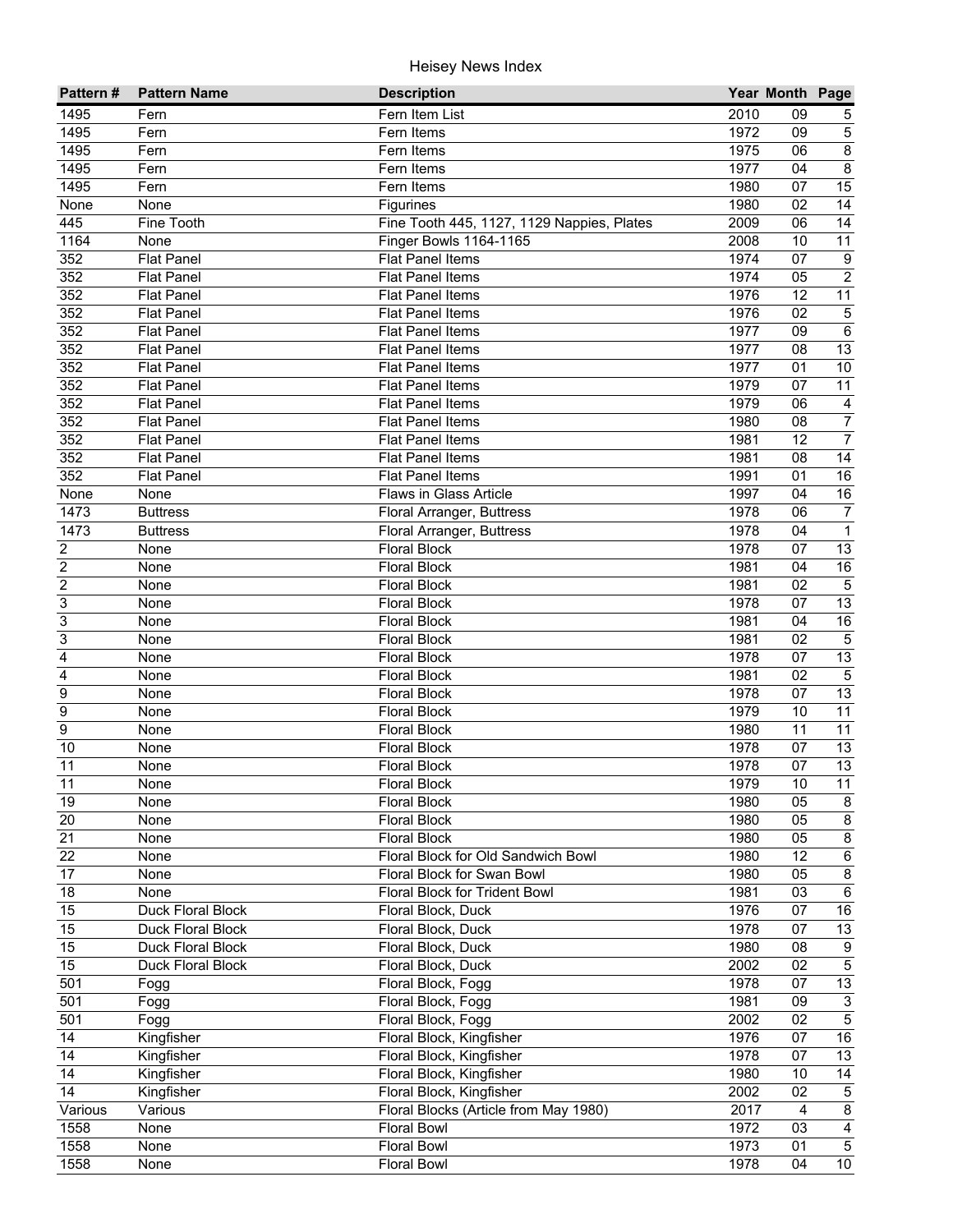| Pattern#                         | <b>Pattern Name</b>   | <b>Description</b>                     |              | Year Month Page |                      |
|----------------------------------|-----------------------|----------------------------------------|--------------|-----------------|----------------------|
| 1558                             | None                  | <b>Floral Bowl</b>                     | 1981         | 02              | 1                    |
| 50                               | Adena                 | Floral Bowl, Adena                     | 1980         | 11              | 11                   |
| 1555                             | Cornucopia            | Floral Bowl, Cornucopia                | 1978         | 05              | 15                   |
| 1503                             | Crystolite            | Floral Bowl, Crystolite, Dawn          | 2013         | 11              | $\overline{17}$      |
| 1569                             | Droop                 | Floral Bowl, Droop                     | 1978         | 04              | $\overline{10}$      |
| 1569                             | Droop                 | Floral Bowl, Droop                     | 1981         | 02              | $\mathbf{1}$         |
| 1203                             | Flat Panelled Octagon | Floral Bowl, Flat Panelled Octagon     | 1978         | 03              | $\overline{17}$      |
| 1203                             | Flat Panelled Octagon | Floral Bowl, Flat Panelled Octagon     | 1980         | 10              | 14                   |
| 1404                             | Old Sandwich          | Floral Bowl, Old Sandwich              | 1980         | $\overline{12}$ | $\,6$                |
| 1429                             | Pristine              | Floral Bowl, Oval, Pristine            | 1978         | 03              | 13                   |
| 1429                             | Pristine              | Floral Bowl, Oval, Pristine            | 1981         | 05              | $\overline{7}$       |
| 1202                             | Paneled Octagon       | Floral Bowl, Paneled Octagon           | 1976         | 10              | 10                   |
| 1202                             | Paneled Octagon       | Floral Bowl, Paneled Octagon           | 1980         | 10              | 14                   |
| 1603                             | Shaw                  | Floral Bowl, Shaw                      | 1977         | 12              | 14                   |
| 1603                             | Shaw                  | Floral Bowl, Shaw                      | 1978         | 04              | 15                   |
| 1575                             | Tulip                 | Floral Bowl, Tulip                     | 1978         | 04              | $10$                 |
| 1575                             | Tulip                 | Floral Bowl, Tulip                     | 1981         | 02              | $\overline{1}$       |
| 11                               | None                  | <b>Floral Plateau</b>                  | 1980         | 11              | 10                   |
| 45                               | None                  | <b>Floral Plateau</b>                  | 1980         | 11              | 10                   |
| 10                               | None                  | <b>Floral Plateau</b>                  | 1980         | 11              | 10                   |
| 12                               | None                  | Floral Plateau, Flat Rim               | 1980         | 11              | 10                   |
| 13                               | None                  | Floral Plateau, Flat Rim               | 1980         | 11              | 10                   |
| 14                               | None                  | Floral Plateau, Flat Rim               | 1980         | 11              | 10                   |
| 9                                | Gibson Girl           | Floral Plateau, Gibson Girl            | 1980         | 11              | 10                   |
| $\overline{c}$                   | None                  | Fork & Spoon                           | 1974         | 09              | $\overline{7}$       |
| $\overline{c}$                   | None                  | Fork & Spoon                           | 1976         | 12              | 11                   |
| $\overline{c}$<br>$\overline{c}$ | None<br>None          | Fork & Spoon                           | 1979         | 02<br>03        | 14<br>$\overline{8}$ |
| $\overline{c}$                   |                       | Fork & Spoon<br>Fork&Spoon             | 1981<br>2004 | 04              | $\overline{5}$       |
| None                             | Fork&Spoon<br>None    | Former Employees, Convention           | 2008         | 08              | 11                   |
| None                             | None                  | Fred Harvey Article                    | 1991         | 03              | $\overline{8}$       |
| None                             | None                  | Fred Harvey Article                    | 1996         | 03              | $\overline{15}$      |
| None                             | None                  | <b>Fred Harvey Story</b>               | 1980         | 08              | $\overline{16}$      |
| None                             | None                  | Fred Harvey Story                      | 2006         | 03              | $\overline{17}$      |
| 586                              | Colonial              | Fred Harvey Tumbler                    | 1982         | 06              | $\overline{16}$      |
| None                             | None                  | Fred Harvey, Webster pattern           | 2006         | 03              | 18                   |
| 5031                             | None                  | French Dressing                        | 1978         | 01              | 14                   |
| 5031                             | None                  | <b>French Dressing</b>                 | 1981         | $\overline{12}$ | $\overline{14}$      |
| 394                              | Narrow Flute          | French Dressing Bottle, Narrow Flute   | 1977         | 09              | 13                   |
| 1489                             | Puritan               | French Dressing, Puritan               | 1981         | 12              | 14                   |
| 500                              | Octagon               | Frozen Dessert, Octagon                | 1981         | 07              | 15                   |
| 3397                             | Gascony               | Gascony Items                          | 1973         | 10              | 6                    |
| 3397                             | Gascony               | Gascony Items                          | 1974         | 12              | 15                   |
| 3397                             | Gascony               | Gascony Items                          | 1977         | 02              | 14                   |
| 3397                             | Gascony               | Gascony Items                          | 1978         | 11              | 12                   |
| 3397                             | Gascony               | Gascony Items                          | 1980         | 03              | $\bf 8$              |
| 3397                             | Gascony               | Gascony Items                          | 1980         | 01              | $\,6\,$              |
| 3397                             | Gascony               | Gascony Items                          | 1981         | 08              | $\,$ 5 $\,$          |
| None                             | None                  | Gauges made of Glass                   | 1994         | 01              | 11                   |
| None                             | None                  | Gauges made of Glass                   | 1995         | 10              | $9\,$                |
| 7060                             | None                  | Gauges, Ring & Plug                    | 1977         | 01              | 12                   |
| None                             | None                  | <b>Glass Formulas</b>                  | 2005         | 10              | 12                   |
| None                             | None                  | <b>Glass Making History Article</b>    | 1996         | 07              | $\sqrt{5}$           |
| None                             | None                  | Glass Tips: Packing glass for shipping | 2017         | 1               | $\overline{3}$       |
| None                             | None                  | Glass, Sun Purpled                     | 1974         | 07              | $\overline{3}$       |
| None                             | None                  | Glasses, Lemonade                      | 2005         | 06              | $\overline{11}$      |
| 711                              | None                  | Goblet, 711-712                        | 2006         | 08              | 8                    |
| $\overline{713}$                 | Center Café           | Goblet, Center Café 713-714            | 2007         | 04              | 6                    |
| 707                              | Dennison              | Goblet, Dennison 707-708               | 2007         | 04              | $6\overline{6}$      |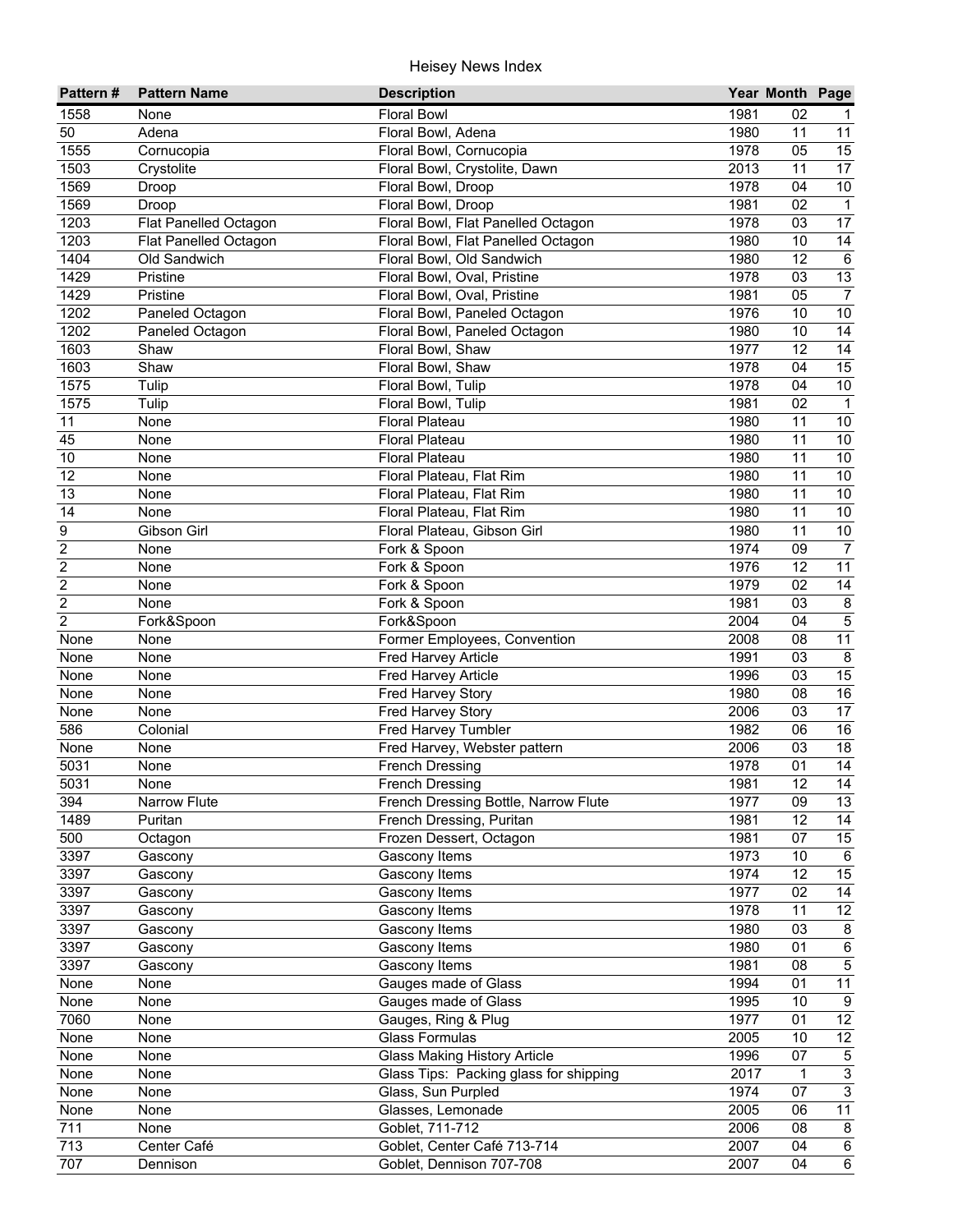| Pattern# | <b>Pattern Name</b> | <b>Description</b>                   |      | Year Month Page |                         |
|----------|---------------------|--------------------------------------|------|-----------------|-------------------------|
| 1049     | Deshler             | Goblet, Deshler                      | 2007 | 03              | 6                       |
| 1051     | New York            | Goblet, New York                     | 2006 | 09              | $\,6$                   |
| None     | Nova                | Goblet, Nova                         | 2006 | 07              | $\overline{8}$          |
| None     | None                | Graceful Heisey Patterns (Reprint)   | 2017 | 12              | 14                      |
| None     | None                | <b>Grant Writing</b>                 | 2005 | 10              | $\overline{8}$          |
| 433      | Greek Key           | <b>Greek Key Article</b>             | 1992 | 01              | 15                      |
| 433      | Greek Key           | Greek Key Items                      | 1975 | 07              | $\overline{13}$         |
| 433      | Greek Key           | Greek Key Items                      | 1977 | 09              | 12                      |
| 433      | Greek Key           | Greek Key Items                      | 1977 | 08              | 15                      |
| 433      | Greek Key           | Greek Key Items                      | 1977 | 06              | $6\phantom{1}6$         |
| 433      | Greek Key           | Greek Key Items                      | 1979 | 05              | 14                      |
| 433      | Greek Key           | Greek Key Items                      | 1979 | 04              | 10                      |
| 433 1/2  | Greek Key           | Greek Key Items                      | 1977 | 09              | 13                      |
| 433 1/2  | Greek Key           | Greek Key Items                      | 1979 | 05              | 14                      |
| 433 1/2  | Greek Key           | Greek Key Items                      | 1979 | 04              | $10\,$                  |
| 385      | Grid & Square       | Grid & Square 385 Tankard/Tumbler    | 2009 | 08              | 13                      |
| 473      | Narrow Flute w/Rim  | Griddle Cake Set, Narrow Flute w/Rim | 1978 | 01              | $10$                    |
| 1250     | Groove & Slash      | Groove & Slash Article               | 1996 | 06              | $\sqrt{5}$              |
| 1250     | Groove & Slash      | Groove & Slash Item List             | 2008 | 07              | $\bf 8$                 |
| 1250     | Groove & Slash      | Groove & Slash Items                 | 1973 | 07              | $\overline{2}$          |
| 1250     | Groove & Slash      | Groove & Slash Items                 | 1975 | 08              | $10$                    |
| 1250     | Groove & Slash      | Groove & Slash Items                 | 1977 | 09              | $\,6$                   |
| 1250     | Groove & Slash      | Groove & Slash Items                 | 1979 | 06              | 16                      |
| 1250     | Groove & Slash      | Groove & Slash Items                 | 1979 | 03              | 17                      |
| 1250     | Groove & Slash      | Groove & Slash List                  | 1988 | 04              | $\boldsymbol{7}$        |
| 1250     | Groove & Slash      | Groove & Slash Pix                   | 1988 | 05              | $\overline{7}$          |
| 58       | None                | Hair Pin Box                         | 2001 | 08              | $\,6\,$                 |
| 61       | None                | Hair Pin Box-Small                   | 2001 | 08              | $\overline{6}$          |
| None     | None                | <b>Hair Receiver Definition</b>      | 1991 | 03              | $\overline{9}$          |
| 433      | Greek Key           | Hair Receiver, Greek Key             | 1976 | 12              | $\overline{18}$         |
| 1403     | Half Circle/Dowager | Half Circle & Dowager Pieces         | 2017 | 10              | $\overline{\mathbf{8}}$ |
| 369      | Hartman             | Hartman 369 List                     | 2009 | 11              | $\overline{7}$          |
| 369      | Hartman             | Hartman Items                        | 1975 | 01              | $\overline{2}$          |
| 369      | Hartman             | Hartman Items                        | 1980 | 11              | 15                      |
| None     | None                | <b>HCA Annual Report 2011</b>        | 2012 | 03              | $\overline{9}$          |
| None     | None                | HCA Endowment, Cochran Challenge     | 2012 | 09              | $\overline{5}$          |
| None     | None                | HCA Founders, Original 20 Members    | 1991 | 07              | $\overline{24}$         |
| None     | None                | HCA Operating Budget for 2018        | 2018 | 1               | $\overline{7}$          |
| None     | None                | HCA, Education Committee Report      | 1992 | 06              | $\bf 8$                 |
| None     | None                | <b>Headlight Lens</b>                | 1974 | 05              | $\bf 8$                 |
| None     | None                | Heisey & Horses                      | 1993 | 04              | $\,8\,$                 |
| None     | None                | Heisey & Horses                      | 2012 | 05              | 20                      |
| None     | None                | Heisey & Westmoreland Connection     | 1994 | 02              | 10                      |
| None     | None                | Heisey Cabin Pix                     | 1991 | 10              | 11                      |
| None     | None                | Heisey Child Workers Article         | 1992 | 04              | 10                      |
| None     | None                | Heisey Chronology-Part 1             | 1995 | 05              | $\,6$                   |
| None     | None                | Heisey Chronology-Part 10            | 1996 | 02              | $\bf 8$                 |
| None     | None                | Heisey Chronology-Part 2             | 1995 | 06              | $\overline{4}$          |
| None     | None                | Heisey Chronology-Part 3             | 1995 | 07              | $10\,$                  |
| None     | None                | Heisey Chronology-Part 4             | 1995 | 08              | 14                      |
| None     | None                | Heisey Chronology-Part 5             | 1995 | 09              | $\overline{13}$         |
| None     | None                | Heisey Chronology-Part 6             | 1995 | 10              | $10$                    |
| None     | None                | <b>Heisey Chronology-Part 7</b>      | 1995 | 11              | 11                      |
| None     | None                | Heisey Chronology-Part 8             | 1995 | 12              | 14                      |
| None     | None                | Heisey Chronology-Part 9             | 1996 | 01              | 10                      |
| None     | None                | Heisey Co. during New Deal           | 2004 | 09              | 10 <sup>°</sup>         |
| None     | None                | Heisey Factory Pix                   | 2009 | 12              | 17                      |
| None     | None                | Heisey Factory Start 1896            | 2009 | 12              | $\overline{18}$         |
| None     | None                | Heisey Factory, How it worked        | 2010 | $\overline{02}$ | $\overline{20}$         |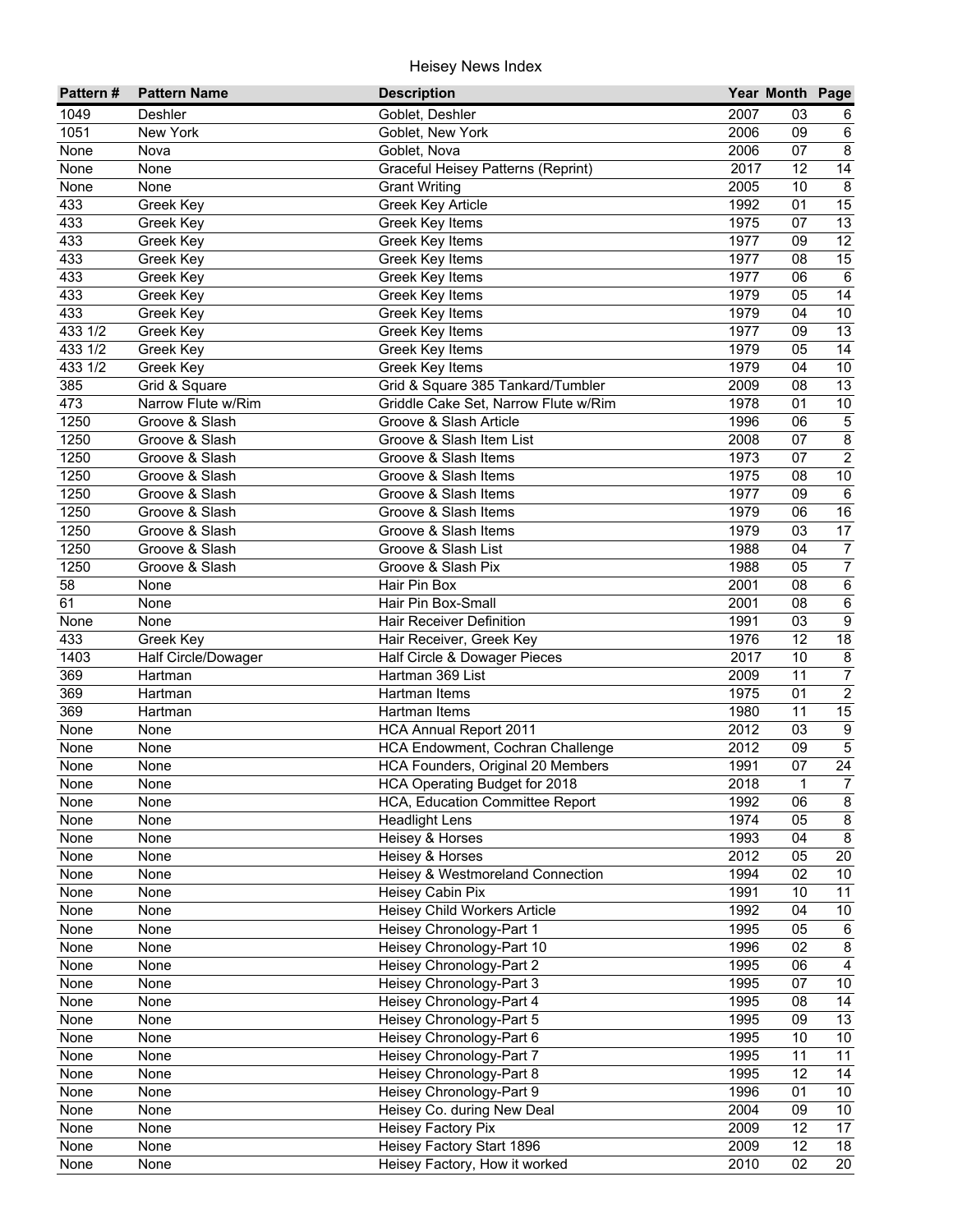| Pattern#       | <b>Pattern Name</b> | <b>Description</b>                        |      | Year Month Page |                  |
|----------------|---------------------|-------------------------------------------|------|-----------------|------------------|
| None           | None                | Heisey Family Tree                        | 1995 | 09              | 10               |
| None           | None                | <b>Heisey Family Tree</b>                 | 2001 | 07              | 14               |
| None           | None                | Heisey Formulas - Reprinted from 1981     | 2018 | 8               | 8                |
| None           | None                | <b>Heisey Geneology</b>                   | 1992 | 11              | 10               |
| None           | None                | <b>Heisey Glass Formulas</b>              | 2010 | 06              | $\bf 8$          |
| None           | None                | <b>Heisey Historical Marker</b>           | 2004 | 01              | $\overline{5}$   |
| None           | None                | Heisey History, Key Events                | 1992 | 02              | $\overline{14}$  |
| None           | None                | Heisey in German Museum                   | 2012 | 06              | 12               |
| None           | None                | Heisey in the Florists' Review            | 2017 | 5               | $\overline{25}$  |
| None           | None                | Heisey Museum Expansion Chronology        | 1992 | 03              | $6\phantom{1}6$  |
| None           | None                | Heisey Museum Expansion Dedication        | 1993 | 07              | $\bf 8$          |
| None           | None                | Heisey Museum Glass Acquisition Policy    | 2001 | 01              | 14               |
| None           | None                | Heisey Museum Tour, Gallery 2             | 2012 | 09              | $\mathbf{1}$     |
| None           | None                | Heisey News Index 2011                    | 2012 | 02              | $10$             |
| None           | None                | <b>Heisey Patents Article</b>             | 1999 | 03              | 11               |
| None           | None                | <b>Heisey Pattern Dates</b>               | 2003 | 08              | 15               |
| None           | None                | Heisey Pattern Dates by Decade            | 2013 | 03              | 12               |
| None           | None                | <b>Heisey Production Years</b>            | 2001 | 04              | 14               |
| None           | None                | Heisey Salesman List, Wartime             | 1998 | 07              | 19               |
| None           | None                | Heisey Salesmen 1928 Pix                  | 2010 | 01              | 9                |
| None           | None                | Heisey Survey Announcement                | 2018 | 5               | 25               |
| None           | None                | <b>Heisey Survey Results</b>              | 2018 | 12              | 13               |
| None           | None                | <b>Heisey Truck Pix</b>                   | 1992 | 11              | $\overline{7}$   |
| None           | None                | Heisey, A.H. Heisey Obituary              | 2007 | 11              | 21               |
| None           | None                | Heisey, Clarence Article                  | 1994 | 01              | 12               |
| None           | None                | Heisey, Illinois Glass, Hazel Atlas Marks | 1997 | 10              | 10               |
| None           | None                | Heisey, Last Piece 1957                   | 2007 | 12              | 12               |
| None           | None                | Heisey, Mold or Mould?                    | 1992 | 03              | $\boldsymbol{9}$ |
| None           | None                | Heisey, Unmarked Article                  | 1984 | 08              | $\bf 8$          |
| None           | None                | Heisey, Unmarked Article                  | 1998 | 09              | $\overline{12}$  |
| None           | None                | Heisey, Voting Members as of 2/13         | 2013 | 03              | 13               |
| None           | None                | Heisey, Washing & Caring For              | 2014 | 02              | 19               |
| None           | None                | Heisey, Women Designers                   | 1992 | 07              | 10               |
| None           | None                | Hickman, Royal Employee Article           | 1992 | 10              | $\overline{12}$  |
| None           | None                | History, Early Heisey                     | 2005 | 01              | $9\,$            |
| 300            | Peerless            | Honey Dish, Peerless                      | 1978 | 10              | $\bf 8$          |
| 1216           | None                | Horseradish                               | 1976 | 12              | 13               |
| 1216           | None                | Horseradish                               | 1980 | 02              | $\overline{3}$   |
| 1216           | None                | Horseradish Jar                           | 1987 | 09              | 13               |
| 1567           | Plantation          | Hostess Helper, Plantation                | 1981 | 12              | 14               |
| 1205           | Fancy Loop          | Humidor, Fancy Loop                       | 1978 | 02              | $\boldsymbol{9}$ |
| 6060           | <b>Country Club</b> | Ice Bucket, Country Club                  | 2004 | 09              | $\overline{5}$   |
| 500            | Octagon             | Ice Bucket, Octagon                       | 1977 | 08              | $\overline{7}$   |
| 500            | Octagon             | Ice Bucket, Octagon                       | 1977 | 02              | $\bf 8$          |
| 500            | Octagon             | Ice Bucket, Octagon                       | 1979 | 12              | $10\,$           |
| 500            | Octagon             | Ice Bucket, Octagon                       | 1979 | 06              | 15               |
| 500            | Octagon             | Ice Bucket, Octagon                       | 1981 | 01              | $\overline{4}$   |
| 352            | <b>Flat Panel</b>   | Ice Cream Cone Holder                     | 2005 | 09              | 19               |
| 352            | <b>Flat Panel</b>   | Ice Cream Holder, Flat Panel              | 1981 | 08              | 14               |
| 150            | <b>Banded Flute</b> | Ice Tea, footed                           | 2005 | 04              | $\bf 8$          |
| 4057           | None                | Ice Tub                                   | 1977 | 11              | $14$             |
| 3304           | None                | Icer, Cocktail                            | 1974 | 06              | $\overline{7}$   |
| None           | None                | Illinois Glass Mark                       | 2001 | 09              | 15               |
| None           | None                | Imperial or Heisey?                       | 1974 | 01              | 8                |
| None           | Color               | <b>Imperial Sunshine Yellow</b>           | 1975 | 09              | 14               |
| None           | None                | <b>Imperial Trademarks</b>                | 1981 | 05              | 15               |
| None           | Animal              | Imperial, Animals                         | 1978 | 01              | $\overline{2}$   |
| None           | Animal              | Imperial, Animals                         | 1983 | 08              | $\overline{2}$   |
| $\overline{2}$ | Clydesdale          | Imperial, Clydesdale                      | 1989 | 05              | $\overline{5}$   |
|                |                     |                                           |      |                 |                  |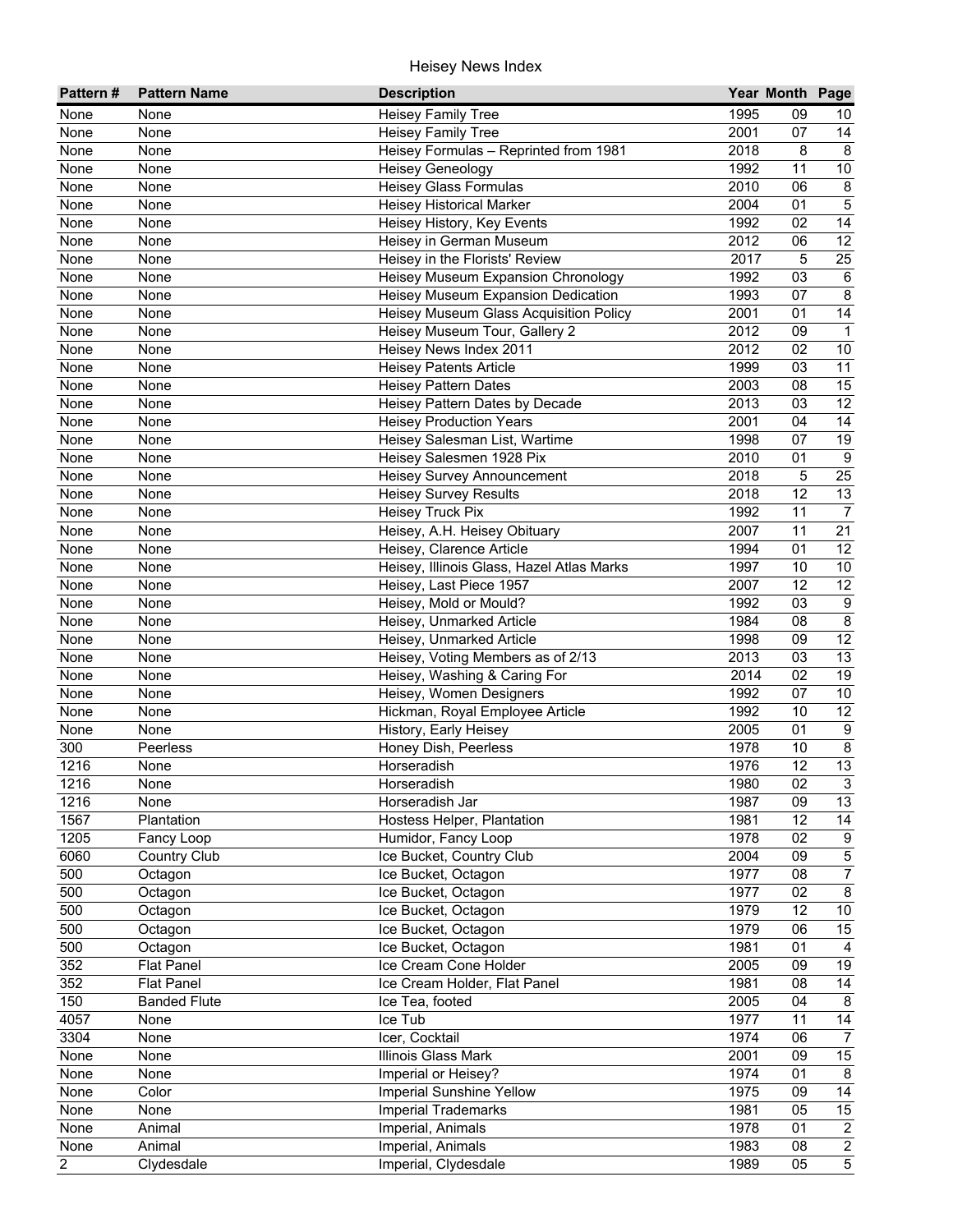| Pattern#    | <b>Pattern Name</b>           | <b>Description</b>                    |              | Year Month Page |                           |
|-------------|-------------------------------|---------------------------------------|--------------|-----------------|---------------------------|
| None        | None                          | Imperial, from Heisey Molds           | 1975         | 05              | 3                         |
| None        | None                          | Imperial, from Heisey Molds           | 1977         | 06              | 17                        |
| None        | None                          | Imperial, from Heisey Molds           | 1981         | 08              | $\overline{11}$           |
| 1489        | Puritan                       | Imperial, Puritan                     | 1977         | 04              | $\overline{11}$           |
| None        | None                          | Imperial, Reissues                    | 1977         | 07              | $\,6\,$                   |
| 1183        | Revere                        | Imperial, Revere                      | 1975         | 05              | $\overline{3}$            |
| 1183        | Revere                        | Imperial, Revere                      | 1977         | 04              | 11                        |
| 1632        | Satellite (Lodestar)          | Imperial, Satellite (Lodestar)        | 1981         | 08              | 16                        |
| 1506        | Whirlpool                     | Imperial, Whirlpool                   | 1977         | 04              | 11                        |
| 1590        | Zodiac                        | Imperial, Zodiac                      | 1981         | 06              | 8                         |
| 1590        | Zodiac                        | Imperial, Zodiac Items                | 1988         | 10              | 16                        |
| 4004        | Impromptu                     | Impromptu Items                       | 1976         | 11              | $\overline{4}$            |
| 4004        | Impromptu                     | Impromptu Items                       | 1976         | 03              | 12                        |
| 4004        | Impromptu                     | Impromptu Items                       | 1977         | 07              | $\overline{a}$            |
| 10          | Inkwell                       | Inkwell                               | 1974         | 09              | 12                        |
| 10          | Inkwell                       | <b>Inkwell Pix</b>                    | 1986         | 11              | 11                        |
| None        | None                          | Inkwell, unknown pattern              | 2006         | 07              | $\overline{7}$            |
| None        | None                          | Insights into Early Heisey History    | 2018         | 10              | 13                        |
| None        | None                          | Insulators                            | 1980         | 02              | $\overline{14}$           |
| 470         | Intercepted Flute             | Intercepted Flute Items               | 1976         | 08              | 11                        |
| 470         | Intercepted Flute             | Intercepted Flute List                | 2009         | 12              | $\overline{7}$            |
| 1405        | Ipswich                       | Ipswich Article                       | 1984         | 12              | 13                        |
| 1405        | Ipswich                       | Ipswich Items                         | 1972         | 07              | $\sqrt{5}$                |
| 1405        | Ipswich                       | Ipswich Items                         | 1972         | 06              | $\overline{6}$            |
| 1405        | Ipswich                       | Ipswich Items                         | 1972         | 05              | $\overline{5}$            |
| 1405        | Ipswich                       | Ipswich Items                         | 1974         | 12              | $\overline{14}$           |
| 1405        | Ipswich                       | Ipswich Items                         | 1978         | 10              | 14                        |
| 1405        | Ipswich                       | Ipswich Items                         | 1980         | 05              | $\overline{2}$            |
| 1405        | Ipswich                       | Ipswich List                          | 2011         | 04              | $\overline{5}$            |
| None        | None                          | Irwin, Rod Bio                        | 2012         | 09              | $\overline{8}$            |
| None        | None                          | Irwin, Rod Letter to AH Heisey        | 2012         | 12              | $\overline{8}$            |
| None        | None                          | Irwin, Rod Travels                    | 2012         | 11              | $\overline{8}$            |
| 1567        | Plantation                    | Jam Jar, Plantation                   | 1978         | 04              | 11                        |
| 1593        | Prism                         | Jam Jar, Prism                        | 1978         | 06              | 15                        |
| 433         | Greek Key                     | Jar, Greek Key                        | 1976         | 12              | 18                        |
| 429         | <b>Plain Panel Recess</b>     | Jar, Plain Panel Recess               | 1976<br>1975 | 12<br>01        | 17<br>$6\phantom{1}6$     |
| None<br>352 | None<br><b>Flat Panel</b>     | Jars<br>Jars, Flat Panel              | 1976         | $\overline{12}$ | 16                        |
| 352         | <b>Flat Panel</b>             | Jars, Flat Panel                      | 1979         | 07              | 11                        |
| 341         | Puritan                       | Jars, Puritan                         | 1976         | 12              | 13                        |
| 354         | Wide Flat Panel               | Jars, Wide Flat Panel                 | 1976         | 12              | 17                        |
| 8042        | None                          | Jelly Jar, Screw Top                  | 1976         | 12              | $\overline{7}$            |
| 8042        | None                          | Jelly Jar, Screw Top                  | 1976         | 10              | 14                        |
| 400         | <b>Colonial Scalloped Top</b> | Jelly, Footed, Colonial Scalloped Top | 1979         | 02              | 14                        |
| 300         | Peerless                      | Jelly, Footed, Peerless               | 1979         | 02              | 10                        |
| 451         | <b>Cross Lined Flute</b>      | Jelly, Handled, Cross Lined Flute     | 1978         | 01              | $\overline{7}$            |
| 1535        | Oval & Diamond Point          | Jelly, Ind, Oval & Diamond Point      | 1977         | 01              | 13                        |
| 1534        | Newcomer                      | Jelly, Newcomer, One Handled Article  | 1986         | 05              | $\ensuremath{\mathsf{3}}$ |
| None        | Jelly                         | Jelly, One Handled Article            | 1985         | 05              | $\overline{9}$            |
| 479         | Petal                         | Jelly, Petal                          | 1972         | 09              | $\overline{9}$            |
| 240         | <b>Barware</b>                | Jiggers, 240-241                      | 2007         | 04              | $\overline{7}$            |
| None        | None                          | Jingle Juice Punch Ad                 | 2018         | 12              | 15                        |
| 486         | Edwill                        | Jug, Edwill 486                       | 2011         | 02              | 12                        |
| 303         | None                          | Jug, Whiskey                          | 1977         | 03              | 16                        |
| 433         | Greek Key                     | Jugs, Greek Key                       | 2014         | 05              | $\overline{4}$            |
| None        | None                          | Jugs, Molasses                        | 1996         | 04              | $\overline{9}$            |
| 1776        | Kalonyal                      | Kalonyal Article                      | 1983         | 05              | 15                        |
| 1776        | Kalonyal                      | Kalonyal Items                        | 1976         | 09              | $\mathbf{1}$              |
| 1776        | Kalonyal                      | <b>Kalonyal Items</b>                 | 1976         | 01              | $\overline{2}$            |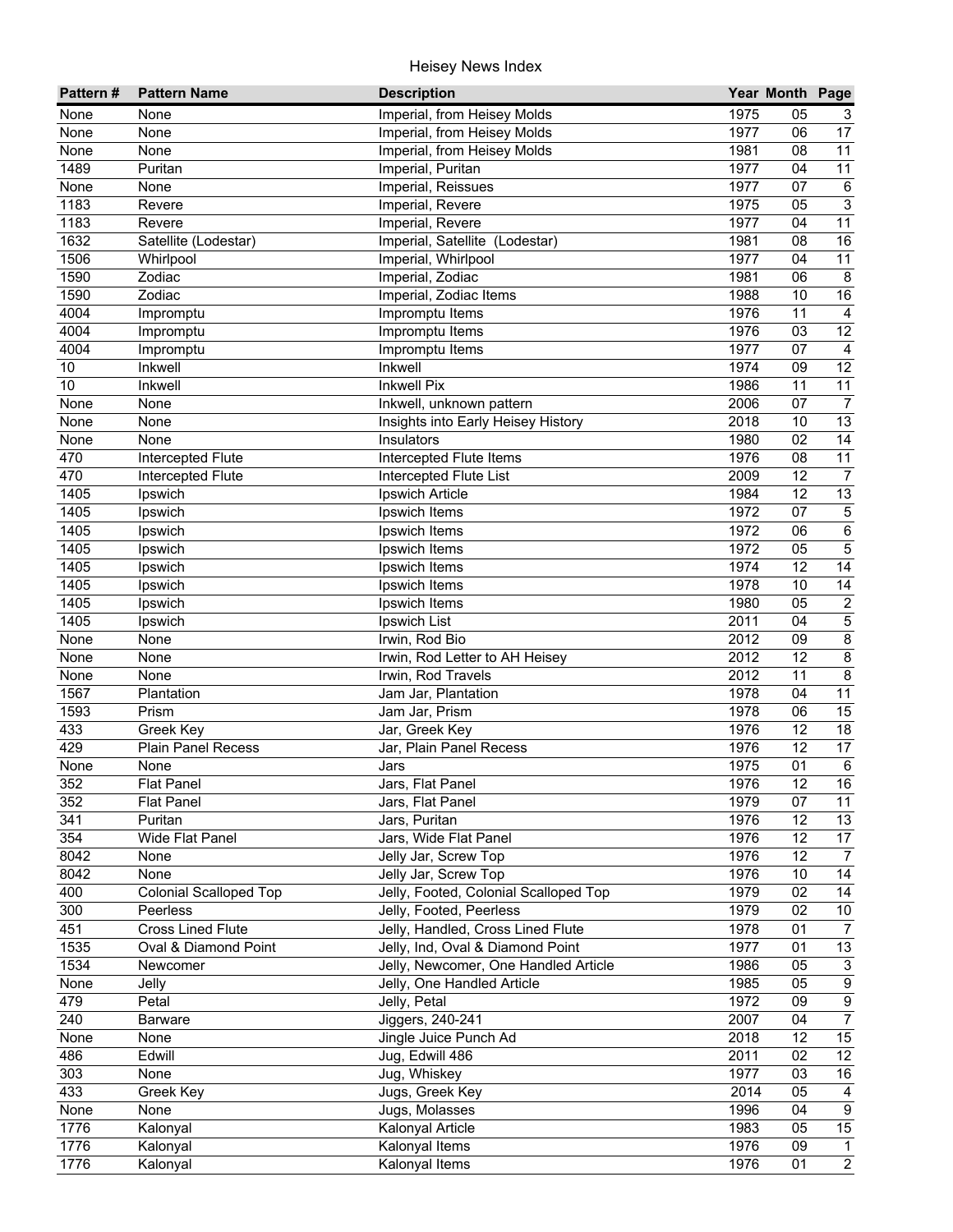| Pattern#       | <b>Pattern Name</b>      | <b>Description</b>                     |      | Year Month Page |                         |
|----------------|--------------------------|----------------------------------------|------|-----------------|-------------------------|
| 1776           | Kalonyal                 | Kalonyal Items                         | 1980 | 05              | 5                       |
| 1776           | Kalonyal                 | Kalonyal Items                         | 1981 | 10              | $\bf 8$                 |
| 1776           | Kalonyal                 | Kalonyal List                          | 2009 | 01              | $\overline{8}$          |
| None           | None                     | <b>King House Changes</b>              | 2012 | 12              | 20                      |
| None           | None                     | King House Drawing                     | 2007 | 10              | $\overline{23}$         |
| None           | None                     | King House Fireplace                   | 2011 | 04              | 11                      |
| None           | None                     | King House Move 1974                   | 2014 | 02              | 12                      |
| None           | None                     | King House Tour                        | 2012 | 10              | $\mathbf{1}$            |
| None           | None                     | King, Horace Employee Article          | 1991 | 04              | $\overline{4}$          |
| None           | None                     | King, Horace Employee Article          | 1992 | 04              | 12                      |
| None           | None                     | King, Horace, Designer, Bar Lines      | 2005 | 11              | 11                      |
| 1591           | Child Cup                | King, Horace, Designer, Child's Cup    | 2006 | 04              | 12                      |
| None           | None                     | King, Horace, Designer, Part I         | 2005 | 10              | $\,$ 5 $\,$             |
| None           | None                     | King, Horace, Designer, Part II        | 2005 | 10              | $\,6\,$                 |
| 352            | <b>Flat Panel</b>        | Knife Rest, Flat Panel                 | 1976 | 10              | 13                      |
| 352            | <b>Flat Panel</b>        | Knife Rest, Flat Panel                 | 1983 | 07              | $\bf 8$                 |
| 353            | <b>Medium Flat Panel</b> | Knife Rest, Medium Flat Panel          | 1983 | 07              | 8                       |
| 352            | None                     | Knife Rests, 352-353                   | 2008 | 02              | 18                      |
| None           | None                     | <b>Krall Cabinet Candlesticks</b>      | 2012 | 02              | $10$                    |
| None           | None                     | <b>Krall Cabinet History</b>           | 2011 | 09              | $\,$ 5 $\,$             |
| None           | None                     | <b>Krall Cabinet Items</b>             | 2011 | 10              | $\mathbf 5$             |
| None           | None                     | Krall Cabinet Return                   | 2012 | 07              | $\overline{4}$          |
| None           | None                     | Krall, Emil Employee Article           | 1993 | 12              | $10$                    |
| None           | None                     | Krall, Emil Employee Article           | 2003 | 04              | $\mathbf{1}$            |
| None           | None                     | Krall, Emil, Cabinet with Cutting      | 1992 | 11              | $9\,$                   |
| None           | None                     | Krall, Emil, Employee Obit.            | 1992 | 07              | 14                      |
| None           | None                     | Krall, Williband Cut Items             | 2009 | 07              | 11                      |
| None           | None                     | Label Change                           | 2001 | 01              | $\overline{9}$          |
| None           | None                     | Label, Bakeware                        | 1976 | 07              | $\overline{12}$         |
| None           | None                     | Label, Early                           | 1975 | 05              | $\,6\,$                 |
| None           | None                     | Label, Heisey's Paper                  | 1973 | 02              | $\overline{\omega}$     |
| None           | None                     | Label, When Changed                    | 1974 | 02              | $\overline{7}$          |
| None           | None                     | Labels by Heisey                       | 1991 | 02              | 13                      |
| None           | None                     | Labels by Heisey                       | 2001 | 01              | $\overline{7}$          |
| $\overline{7}$ | None                     | Ladle, Mayonnaise                      | 1980 | 03              | $\overline{13}$         |
| 12             | None                     | Ladle, Mayonnaise                      | 1981 | 12              | 14                      |
| 11             | None                     | Ladle, Punch                           | 1981 | 12              | 14                      |
| 301            | Old Williamsburg         | Lamp Base, Old Williamsburg, Hurricane | 1981 | $\overline{04}$ | $\overline{8}$          |
| 4061           | None                     | Lamp Globe                             | 1976 | 04              | $\overline{7}$          |
| 4062           | None                     | Lamp Globe, Hurricane                  | 1976 | 04              | 6                       |
| 1540           | Lariat                   | Lamp, Blackout w/Globe, Lariat         | 1978 | 10              | 12                      |
| 1540           | Lariat                   | Lamp, Blackout w/Globe, Lariat         | 1980 | 02              | $\mathbf{1}$            |
| 1506           | None                     | Lamp, Electric                         | 1972 | 10              | $\boldsymbol{9}$        |
| None           | None                     | Lamp, Electro-Portable List            | 2009 | 01              | $\,$ 5 $\,$             |
| 21             | Aristocrat               | Lamp, Electro-portable, Aristocrat     | 1975 | 12              | $\overline{\mathbf{4}}$ |
| 21             | Aristocrat               | Lamp, Electro-portable, Aristocrat     | 1979 | 07              | $18\,$                  |
| 21             | Aristocrat               | Lamp, Electro-portable, Aristocrat     | 1980 | 10              | $\mathbf{1}$            |
| 21             | Aristocrat               | Lamp, Electro-portable, Aristocrat     | 1981 | 06              | $\overline{7}$          |
| 21             | Aristocrat               | Lamp, Electro-portable, Aristocrat     | 2004 | 01              | 12                      |
| 200            | Classic                  | Lamp, Electro-portable, Classic        | 1976 | 12              | 4                       |
| 200            | Classic                  | Lamp, Electro-portable, Classic        | 1980 | 10              | $\,6\,$                 |
| 200            | Classic                  | Lamp, Electro-portable, Classic        | 1987 | 09              | $\overline{14}$         |
| 202            | Federal                  | Lamp, Electro-portable, Federal        | 1980 | 10              | $\,6\,$                 |
| 207            | Patrician                | Lamp, Electro-portable, Patrician      | 1980 | 10              | $\,6\,$                 |
| 209            | Regal                    | Lamp, Electro-portable, Regal          | 1980 | 10              | $\,6\,$                 |
| 208            | Stanford                 | Lamp, Electro-portable, Stanford       | 1980 | 10              | $\,6\,$                 |
| 201            | Windsor                  | Lamp, Electro-portable, Windsor        | 1980 | 10              | $\,6\,$                 |
| 1489           | Puritan                  | Lamp, Hurricane & Shade, Puritan       | 1977 | 11              | 12                      |
| 52             | Princess                 | Lamp, Princess                         | 1977 | 11              | $\overline{4}$          |
|                |                          |                                        |      |                 |                         |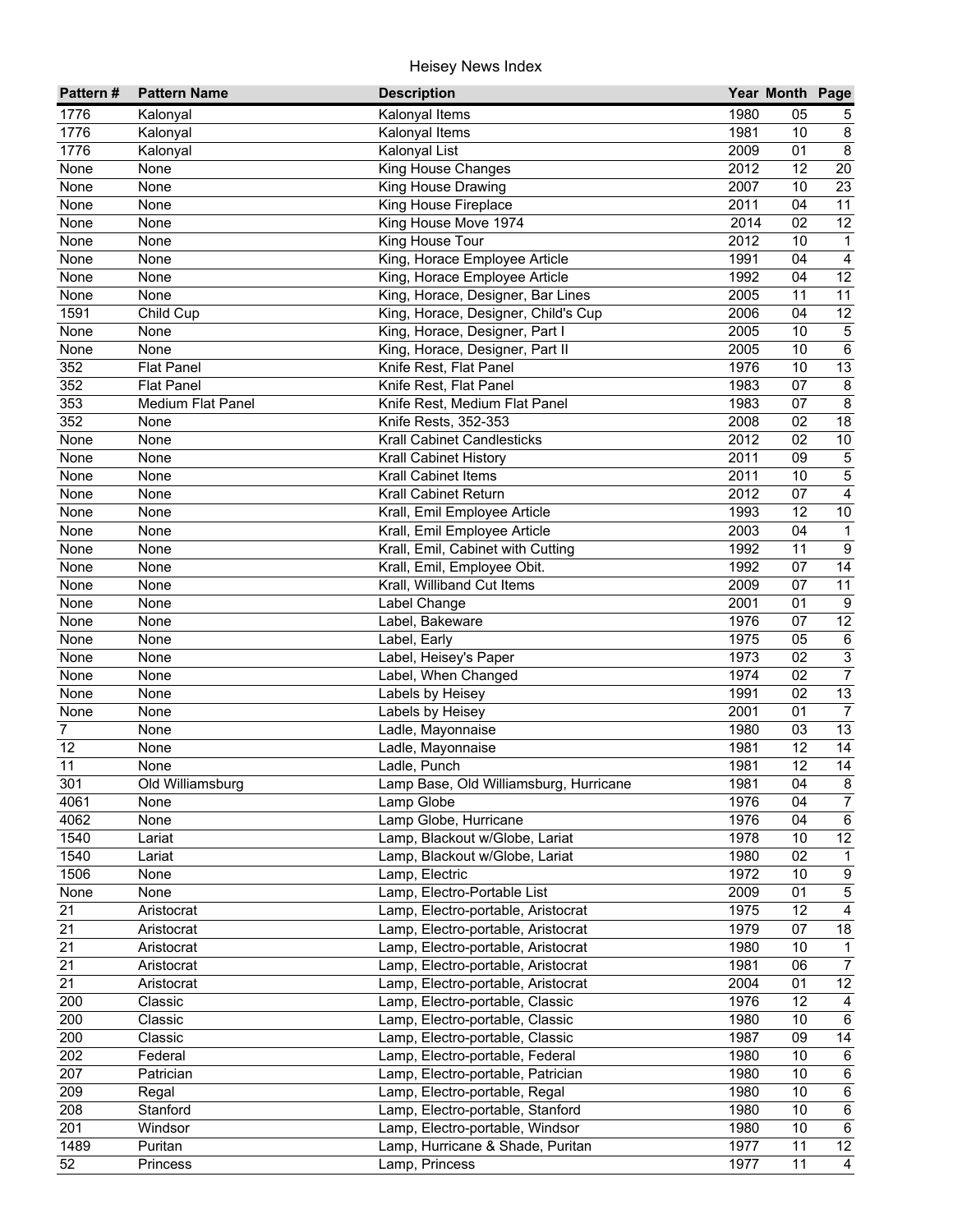| Pattern #         | <b>Pattern Name</b>      | <b>Description</b>                        |      | Year Month Page |                         |
|-------------------|--------------------------|-------------------------------------------|------|-----------------|-------------------------|
| 1540              | Lariat                   | Lariat Design Variations, Part I          | 2005 | 11              | 6                       |
| 1540              | Lariat                   | Lariat Design Variations, Part II         | 2005 | 12              | $\boldsymbol{9}$        |
| 1540              | Lariat                   | Lariat Design Variations, Part III        | 2006 | 01              | $\overline{7}$          |
| 1540              | Lariat                   | <b>Lariat Items</b>                       | 1973 | 10              | $\overline{8}$          |
| 1540              | Lariat                   | Lariat Items                              | 1974 | $\overline{11}$ | $\overline{6}$          |
| 1540              | Lariat                   | Lariat Items                              | 1975 | 08              | 10                      |
| 1540              | Lariat                   | Lariat Items                              | 1976 | 11              | $\overline{2}$          |
| $15\overline{40}$ | Lariat                   | Lariat Items                              | 1977 | 11              | $\overline{7}$          |
| 1540              | Lariat                   | Lariat Items                              | 1977 | $\overline{05}$ | $\,6\,$                 |
| 1540              | Lariat                   | <b>Lariat Items</b>                       | 1977 | 04              | $\boldsymbol{9}$        |
| 1540              | Lariat                   | Lariat Items                              | 1978 | 12              | $\overline{9}$          |
| 1540              | Lariat                   | Lariat Items                              | 1978 | 04              | 16                      |
| 1540              | Lariat                   | Lariat Items                              | 1981 | 02              | $10\,$                  |
| 1540              | Lariat                   | Lariat Items Index                        | 1992 | 10              | 15                      |
| 1540              | Lariat                   | <b>Lariat Listing</b>                     | 1998 | 03              | 11                      |
| 1540              | Lariat                   | Lariat Refectory Table Plans              | 2016 | 8               | 18                      |
| 501               | None                     | Lavender Jar                              | 1978 | 07              | 13                      |
| 502               | None                     | Lavender Jar                              | 1978 | 09              | 13                      |
| 356               | None                     | Lavender Jar                              | 1976 | 12              | $\overline{14}$         |
| 358               | None                     | Lavender Jar                              | 1976 | 12              | 13                      |
| None              | None                     | Lavender Jar Definition                   | 1991 | 03              | $\boldsymbol{9}$        |
| 356               | None                     | Lavender Jar Pix                          | 1989 | 10              | 14                      |
| 357               | None                     | Lavender Jar Pix                          | 1989 | 10              | 14                      |
| 358               | None                     | Lavender Jar Pix                          | 1989 | 10              | 14                      |
| 352               | <b>Flat Panel</b>        | Lavender Jar, Flat Panel Pix              | 1989 | 10              | 14                      |
| 353               | <b>Medium Flat Panel</b> | Lavender Jar, Medium Flat Panel Pix       | 1989 | 10              | 14                      |
| 500               | Octagon                  | Lavender Jar, Octagon                     | 1978 | 09              | 13                      |
| 354               | Wide Flat Panel          | Lavender Jar, Wide Flat Panel Pix         | 1989 | 10              | $\overline{14}$         |
| None              | None                     | Lavender Jars, 352, 353, 354              | 2005 | 06              | 10                      |
| None              | None                     | Lemon Dish List                           | 2000 | 09              | 13                      |
| None              | None                     | Lewis & Neblett Co. Cuttings              | 2013 | 02              | $\overline{18}$         |
| None              | None                     | Library Remodel                           | 2014 | 08              | $\overline{12}$         |
| None              | None                     | Lighting, Museum upgrade                  | 2013 | 04              | $\overline{26}$         |
| 1222              | None                     | Liner                                     | 1976 | 10              | 8                       |
| 1222              | None                     | Liner                                     | 1981 | 12              | 14                      |
| 1223              | None                     | Liner                                     | 1976 | 10              | $\,8\,$                 |
| 1223              | None                     | Liner                                     | 1981 | 12              | $\overline{14}$         |
| 1224              | None                     | Liner                                     | 1981 | $\overline{12}$ | $\overline{14}$         |
| 1226              | None                     | Liner                                     | 1976 | 10              | 8                       |
| 1227              | None                     | Liner                                     | 1976 | 10              | $\bf 8$                 |
| 1230              | None                     | Liner                                     | 1976 | 10              | $\bf 8$                 |
| 1842              | None                     | Liner                                     | 1976 | 10              | $\bf 8$                 |
| 1474              | None                     | Liner                                     | 1976 | 10              | $\bf 8$                 |
| 1474              | None                     | Liner                                     | 1981 | 12              | 14                      |
| 3304              | None                     | Liner, Cocktail                           | 1974 | 06              | $\overline{7}$          |
| 1223 1/2          | None                     | Liner, Coupe                              | 1976 | 10              | $\bf 8$                 |
| 1233              | None                     | Liner, Coupe                              | 1976 | 10              | $\bf 8$                 |
| 1223              | None                     | Liner, Hot and Cold                       | 1986 | 05              | $\bf 8$                 |
| 1228              | Supreme                  | Liner, Supreme                            | 1976 | 10              | $\bf 8$                 |
| None              | None                     | Liners, Pix of All                        | 1995 | 08              | $\overline{5}$          |
| 150               | <b>Banded Flute</b>      | Little Things, Banded Flute Pattern       | 1983 | 10              | $\overline{\mathbf{8}}$ |
| 400               | Colonial                 | Little Things, Colonial Pattern           | 1984 | 08              | $\overline{6}$          |
| 352               | <b>Flat Panel</b>        | Little Things, Flat Panel Pattern         | 1983 | 12              | $\overline{8}$          |
| 433               | Greek Key                | Little Things, Greek Key Pattern          | 1984 | 11              | $\overline{4}$          |
| 353               | Medium Flat Panel        | Little Things, Medium Flat Panel Pattern  | 1983 | $\overline{12}$ | $\overline{9}$          |
| 393               | Narrow Flute             | Little Things, Narrow Flute Pattern       | 1984 | 06              | $\overline{5}$          |
| 394               | Narrow Flute             | Little Things, Narrow Flute Pattern       | 1984 | 06              | $\overline{5}$          |
| 365               | Queen Anne (Old)         | Little Things, Old Queen Anne Pattern     | 1984 | 04              | $\overline{7}$          |
| 429               | Plain Panel Recess       | Little Things, Plain Panel Recess Pattern | 1984 | 10              | $\overline{3}$          |
|                   |                          |                                           |      |                 |                         |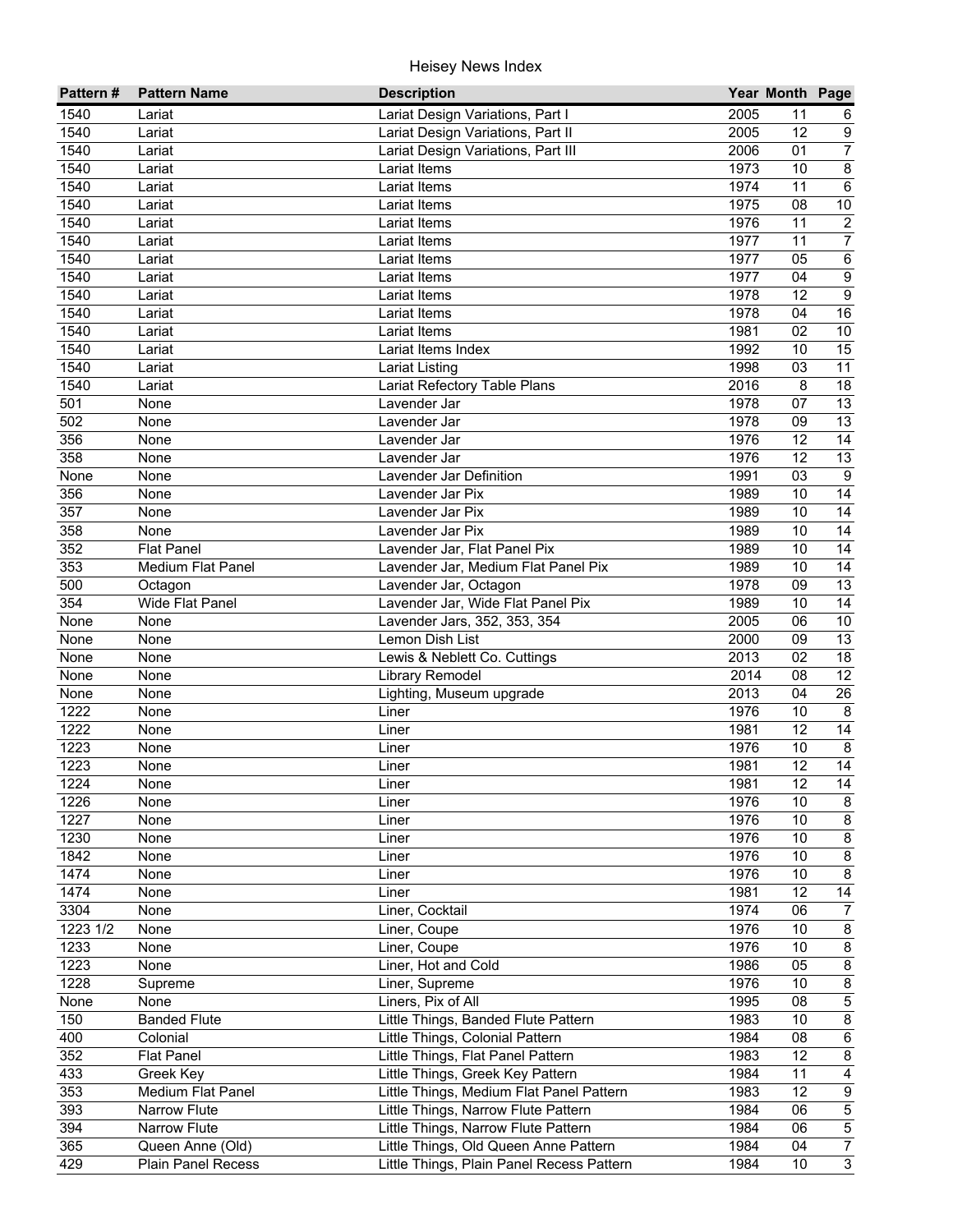| Pattern#         | <b>Pattern Name</b> | <b>Description</b>                     |      | Year Month Page |                  |
|------------------|---------------------|----------------------------------------|------|-----------------|------------------|
| 341              | Puritan             | Little Things, Puritan Pattern         | 1983 | 09              | 7                |
| 1469             | Ridgeleigh          | Little Things, Ridgeleigh Pattern      | 1984 | 09              | $\,6\,$          |
| 343              | Sunburst            | Little Things, Sunburst Pattern        | 1983 | 10              | $\overline{8}$   |
| 379              | Urn                 | Little Things, Urn Pattern             | 1984 | 05              | $\overline{7}$   |
| 354              | Wide Flat Panel     | Little Things, Wide Flat Panel Pattern | 1984 | 01              | $\overline{4}$   |
| 160              | Locket on Chain     | Locket on Chain Article                | 1972 | 03              | $\overline{2}$   |
| 160              | Locket on Chain     | Locket on Chain Article                | 1976 | $\overline{08}$ | $\overline{9}$   |
| 160              | Locket on Chain     | Locket on Chain Article                | 1979 | 11              | 12               |
| 160              | Locket on Chain     | Locket on Chain Article                | 1980 | 05              | $\overline{5}$   |
| 160              | Locket on Chain     | Locket on Chain Article                | 1981 | 10              | $\overline{9}$   |
| $16\overline{0}$ | Locket on Chain     | Locket on Chain Article                | 1983 | 04              | $\overline{7}$   |
| 160              | Locket on Chain     | Locket on Chain Article                | 1992 | 07              | 18               |
| 160              | Locket on Chain     | Locket on Chain Article                | 1997 | 06              | $10$             |
| 160              | Locket on Chain     | Locket on Chain Item List              | 2008 | 12              | 19               |
| None             | None                | Locomotive Lens by Heisey              | 1980 | 02              | 14               |
| 1632             | Lodestar            | Lodestar Items                         | 1973 | 01              | $\overline{4}$   |
| 1632             | Lodestar            | Lodestar Items                         | 1977 | 07              | 17               |
| 1632             | Lodestar            | Lodestar Items                         | 1980 | 04              | $\mathbf{1}$     |
| 1632             | Lodestar            | Lodestar Items                         | 1981 | 08              | 16               |
| 1632             | Lodestar            | Lodestar List                          | 2010 | 06              | $\,6\,$          |
| None             | None                | Louise Ream Library Picture            | 2017 | $\overline{2}$  | $\mathbf{1}$     |
| 1                | Madonna             | Madonna                                | 1973 | 12              | $\overline{4}$   |
| $\mathbf 1$      | Madonna             | Madonna                                | 1977 | 11              | 13               |
| $\overline{c}$   | Madonna             | Madonna                                | 1975 | 12              | $\overline{2}$   |
| $\mathbf{1}$     | Madonna             | Madonna Article                        | 1991 | 07              | 16               |
| 7033             | None                | Mail Box                               | 1974 | 10              | $\,6\,$          |
| 1183             | Revere              | Manicure Finger Rest, Revere           | 1974 | 10              | $\boldsymbol{9}$ |
| 1183             | Revere              | Manicure Finger Rest, Revere           | 1976 | 10              | $\overline{4}$   |
| None             | None                | Marble Project                         | 2016 | 10              | 18               |
| None             | None                | Marble Project                         | 2016 | 11              | 16               |
| 1000             | None                | Marmalade                              | 1974 | 09              | $\overline{7}$   |
| 1000             | None                | Marmalade                              | 1976 | 12              | 16               |
| 1000             | None                | Marmalade                              | 1978 | 10              | 16               |
| 4123             | None                | Marmalade                              | 1980 | 10              | $\overline{4}$   |
| 4123             | None                | Marmalade                              | 1987 | 03              | 16               |
| 4125             | None                | Marmalade                              | 1980 | 10              | $\overline{4}$   |
| 392              | None                | Marmalade                              | 1980 | 02              | $\overline{3}$   |
| 395              | None                | Marmalade                              | 1979 | $10$            | $\overline{20}$  |
| 152              | None                | Marmalade & Cover                      | 1976 | 12              | 15               |
| 1183             | Revere              | Marmalade & Cover, Revere              | 1976 | 12              | 17               |
| 1183             | Revere              | Marmalade & Cover, Revere              | 1976 | 06              | 16               |
| 4121             | Glenn               | Marmalade, Glenn                       | 1980 | 10              | $\overline{4}$   |
| 4121             | Glenn               | Marmalade, Glenn                       | 1987 | 03              | 16               |
| 341              | Puritan             | Marmalade, Puritan                     | 1980 | 09              | $\mathbf{1}$     |
| 1183             | Revere              | Marmalade, Revere Pix                  | 1986 | 03              | 16               |
| 4122             | Weaver              | Marmalade, Weaver                      | 1980 | 10              | $\overline{4}$   |
| 4122             | Weaver              | Marmalade, Weaver                      | 1987 | 03              | $16\,$           |
| 56               | None                | Match Box                              | 2001 | 08              | $\,6\,$          |
| 150              | <b>Banded Flute</b> | Match Box & Cover, Banded Flute        | 1976 | 11              | 14               |
| 352              | <b>Flat Panel</b>   | Match Stand, Flat Panel                | 1976 | 10              | 13               |
| 353              | Medium Flat Panel   | Match Stand, Medium Flat Panel         | 1979 | 06              | $\overline{7}$   |
| 354              | Wide Flat Panel     | Match Stand, Wide Flat Panel           | 1976 | 11              | 14               |
| 354              | Wide Flat Panel     | Match Stand, Wide Flat Panel           | 1979 | 06              | $\overline{7}$   |
| 1024             | None                | Mayonnaise                             | 1980 | 02              | $\overline{3}$   |
| 4500             | None                | Mayonnaise                             | 1980 | 09              | $\overline{9}$   |
| 1495             | Fern                | Mayonnaise, 2 compartment, Fern        | 1978 | 01              | 12               |
| None             | None                | Mayonnaise, Unk. Pattern, Stippled     | 2014 | 11              | $5\phantom{.0}$  |
| 353              | Medium Flat Panel   | Measuring Cup, Medium Flat Panel       | 1976 | 10              | $\overline{14}$  |
| 353              | Medium Flat Panel   | Measuring Cup, Medium Flat Panel       | 1978 | 07              | $\overline{20}$  |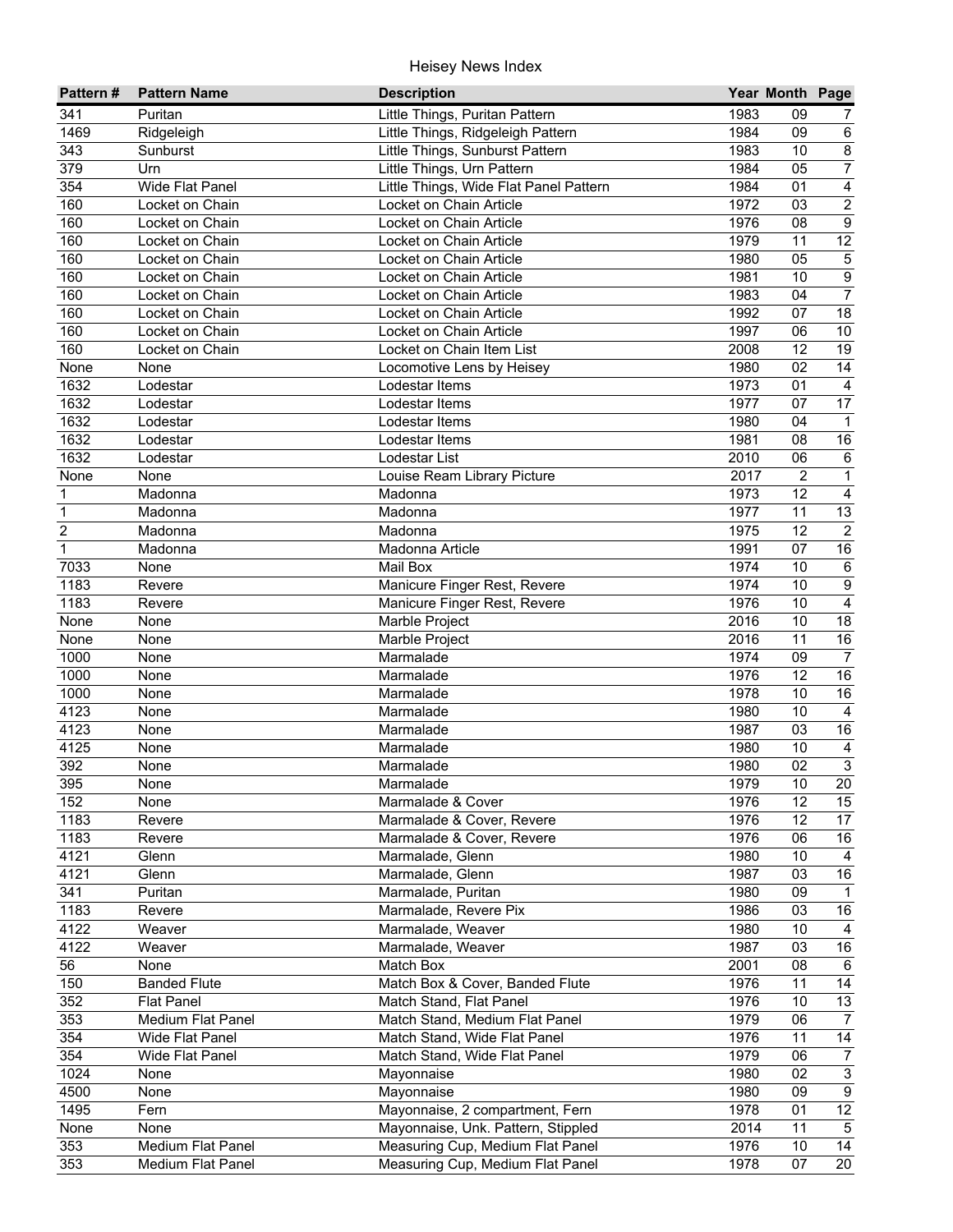| None<br><b>Measuring Heisey</b><br>2004<br>None<br>03<br>13<br>2007<br>$10\,$<br>None<br><b>Measuring Heisey</b><br>04<br>None<br>$\overline{2}$<br>353<br><b>Medium Flat Panel</b><br><b>Medium Flat Panel Items</b><br>1974<br>07<br>10<br>353<br>Medium Flat Panel<br>1975<br>Medium Flat Panel Items<br>10<br>11<br>353<br><b>Medium Flat Panel</b><br>1976<br>12<br><b>Medium Flat Panel Items</b><br>16<br>353<br><b>Medium Flat Panel</b><br>1976<br>07<br><b>Medium Flat Panel Items</b><br>353<br>1976<br>16<br>Medium Flat Panel Items<br>05<br><b>Medium Flat Panel</b><br>15<br>353<br>1976<br>Medium Flat Panel<br>Medium Flat Panel Items<br>03<br>$\overline{5}$<br>353<br>1976<br>Medium Flat Panel<br>02<br><b>Medium Flat Panel Items</b><br>$\overline{18}$<br>353<br><b>Medium Flat Panel</b><br>1977<br>07<br><b>Medium Flat Panel Items</b><br>07<br>$\overline{7}$<br>353<br>1978<br><b>Medium Flat Panel</b><br><b>Medium Flat Panel Items</b><br>19<br>353<br><b>Medium Flat Panel</b><br><b>Medium Flat Panel Items</b><br>1979<br>10<br>353<br><b>Medium Flat Panel Items</b><br>1979<br>07<br>11<br><b>Medium Flat Panel</b><br>353<br>$\boldsymbol{9}$<br>Medium Flat Panel<br>Medium Flat Panel Items<br>1979<br>05<br>14<br>353<br><b>Medium Flat Panel Items</b><br>1979<br>01<br><b>Medium Flat Panel</b><br>353<br>15<br><b>Medium Flat Panel</b><br><b>Medium Flat Panel Items</b><br>1980<br>11<br>$\bf 8$<br>353<br>Medium Flat Panel<br>Medium Flat Panel Items<br>1981<br>05<br>$\overline{7}$<br>353<br>Medium Flat Panel<br>Medium Flat Panel Items<br>1991<br>04<br>5<br>05<br>None<br><b>Mike Owens Bust</b><br>Mike Owens Bust<br>1974<br>$\overline{7}$<br>1974<br>None<br>Mike Owens Bust<br><b>Mike Owens Bust</b><br>03<br>$\overline{4}$<br>1976<br>10<br><b>Mike Owens Bust</b><br>Mike Owens Bust<br>None<br>$10$<br>1976<br>Mike Owens Bust<br>Mike Owens Bust<br>09<br>None<br>12<br>$\bf 8$<br>2018<br>None<br>None<br>Milk Glass Animals - HCA Repro's<br>12<br>11<br>2018<br>None<br>Milk Glass Animals - Part 2<br>None<br>11<br>315<br>Paneled Cane<br>2005<br>04<br>Molasses, 13 oz.<br>11<br>1201<br>1988<br>06<br>Molasses, Fandango Pix<br>Fandango<br>300<br>1978<br>11<br>8<br>Peerless<br>Molasses, Peerless<br>1220<br>1979<br>$\overline{12}$<br>10<br><b>Punty Band</b><br>Molasses, Punty Band<br>365<br>$\overline{11}$<br>Molasses, Queen Anne<br>1981<br>03<br>Queen Anne (Old)<br>16<br>None<br>None<br>Mold Return Article<br>1996<br>06<br>$\overline{6}$<br>2013<br>02<br>None<br>None<br>Mold Return Article<br>$\overline{7}$<br>2013<br>None<br>None<br>Mold, Events Preceding Purchase<br>01<br>16<br>1996<br>None<br>None<br>Mold, Sandwich Dolphin Candlestick<br>07<br>$\overline{4}$<br>None<br>Mold, Tools Article<br>1996<br>03<br>None<br>$\overline{9}$<br>None<br>Glass Menagerie<br>Movie, Glass Menagerie, Jane Wyman<br>2007<br>11<br>13<br>305<br>Punty & Diamond Point<br>Mucilage, Punty & Diamond Point<br>1981<br>09<br>$\overline{14}$<br>12<br>10<br>Muddler<br>1981<br>None<br><b>Muddler Definition</b><br>$\overline{9}$<br>1991<br>None<br>03<br>None<br>13<br>600<br>1981<br>03<br>None<br>Mug, Beer<br>13<br>601<br>Mug, Beer<br>1981<br>03<br>None<br>13<br>602<br>Mug, Beer<br>1981<br>03<br>None<br>13<br>618<br>Mug, Beer<br>1981<br>03<br>None<br>619<br>13<br>Mug, Beer<br>1981<br>None<br>03<br>1975<br>Mug, Beer<br>04<br>10<br>None<br>Beer Mug<br>1990<br>11<br>None<br>Mug, Beer Pix<br>04<br>Beer Mug<br>603<br>Mug, Beer, St. Louis<br>1981<br>13<br>St. Louis<br>03<br>607<br>Mug, Beer, St. Louis<br>1981<br>13<br>St. Louis<br>03<br>Mug, Beer, St. Louis<br>13<br>608<br>St. Louis<br>1981<br>03<br>13<br>609<br>1981<br>St. Louis<br>Mug, Beer, St. Louis<br>03<br>13<br>610<br>1981<br>St. Louis<br>Mug, Beer, St. Louis<br>03<br>13<br>615<br>Mug, Beer, St. Louis<br>St. Louis<br>1981<br>03<br>$\boldsymbol{9}$<br>616<br>Mug, Beer, Toy<br>1981<br>None<br>03<br>$\overline{9}$<br>617<br>1981<br>03<br>None<br>Mug, Beer, Toy<br>$\overline{7}$<br>1979<br>412<br>Mug, Beer, Tudor<br>03<br>Tudor<br>11<br>412<br>Mug, Beer, Tudor<br>2003<br>09<br>Tudor<br>1974<br>4163<br>Mug, Beer, Whaley<br>12<br>$\boldsymbol{9}$<br>Whaley | Pattern # | <b>Pattern Name</b> | <b>Description</b> | Year Month Page |  |
|---------------------------------------------------------------------------------------------------------------------------------------------------------------------------------------------------------------------------------------------------------------------------------------------------------------------------------------------------------------------------------------------------------------------------------------------------------------------------------------------------------------------------------------------------------------------------------------------------------------------------------------------------------------------------------------------------------------------------------------------------------------------------------------------------------------------------------------------------------------------------------------------------------------------------------------------------------------------------------------------------------------------------------------------------------------------------------------------------------------------------------------------------------------------------------------------------------------------------------------------------------------------------------------------------------------------------------------------------------------------------------------------------------------------------------------------------------------------------------------------------------------------------------------------------------------------------------------------------------------------------------------------------------------------------------------------------------------------------------------------------------------------------------------------------------------------------------------------------------------------------------------------------------------------------------------------------------------------------------------------------------------------------------------------------------------------------------------------------------------------------------------------------------------------------------------------------------------------------------------------------------------------------------------------------------------------------------------------------------------------------------------------------------------------------------------------------------------------------------------------------------------------------------------------------------------------------------------------------------------------------------------------------------------------------------------------------------------------------------------------------------------------------------------------------------------------------------------------------------------------------------------------------------------------------------------------------------------------------------------------------------------------------------------------------------------------------------------------------------------------------------------------------------------------------------------------------------------------------------------------------------------------------------------------------------------------------------------------------------------------------------------------------------------------------------------------------------------------------------------------------------------------------------------------------------------------------------------------------------------------------------------------------------------------------------------------------------------------------------------------------------------------------------------------------------------------------------------------------------------------------------------------------------------------------------------------------------------------------------------------------------------------------------------------------------------------------------------------------------------------------------------------------------------------------------------------------------------------------------------------------------------------|-----------|---------------------|--------------------|-----------------|--|
|                                                                                                                                                                                                                                                                                                                                                                                                                                                                                                                                                                                                                                                                                                                                                                                                                                                                                                                                                                                                                                                                                                                                                                                                                                                                                                                                                                                                                                                                                                                                                                                                                                                                                                                                                                                                                                                                                                                                                                                                                                                                                                                                                                                                                                                                                                                                                                                                                                                                                                                                                                                                                                                                                                                                                                                                                                                                                                                                                                                                                                                                                                                                                                                                                                                                                                                                                                                                                                                                                                                                                                                                                                                                                                                                                                                                                                                                                                                                                                                                                                                                                                                                                                                                                                                                     |           |                     |                    |                 |  |
|                                                                                                                                                                                                                                                                                                                                                                                                                                                                                                                                                                                                                                                                                                                                                                                                                                                                                                                                                                                                                                                                                                                                                                                                                                                                                                                                                                                                                                                                                                                                                                                                                                                                                                                                                                                                                                                                                                                                                                                                                                                                                                                                                                                                                                                                                                                                                                                                                                                                                                                                                                                                                                                                                                                                                                                                                                                                                                                                                                                                                                                                                                                                                                                                                                                                                                                                                                                                                                                                                                                                                                                                                                                                                                                                                                                                                                                                                                                                                                                                                                                                                                                                                                                                                                                                     |           |                     |                    |                 |  |
|                                                                                                                                                                                                                                                                                                                                                                                                                                                                                                                                                                                                                                                                                                                                                                                                                                                                                                                                                                                                                                                                                                                                                                                                                                                                                                                                                                                                                                                                                                                                                                                                                                                                                                                                                                                                                                                                                                                                                                                                                                                                                                                                                                                                                                                                                                                                                                                                                                                                                                                                                                                                                                                                                                                                                                                                                                                                                                                                                                                                                                                                                                                                                                                                                                                                                                                                                                                                                                                                                                                                                                                                                                                                                                                                                                                                                                                                                                                                                                                                                                                                                                                                                                                                                                                                     |           |                     |                    |                 |  |
|                                                                                                                                                                                                                                                                                                                                                                                                                                                                                                                                                                                                                                                                                                                                                                                                                                                                                                                                                                                                                                                                                                                                                                                                                                                                                                                                                                                                                                                                                                                                                                                                                                                                                                                                                                                                                                                                                                                                                                                                                                                                                                                                                                                                                                                                                                                                                                                                                                                                                                                                                                                                                                                                                                                                                                                                                                                                                                                                                                                                                                                                                                                                                                                                                                                                                                                                                                                                                                                                                                                                                                                                                                                                                                                                                                                                                                                                                                                                                                                                                                                                                                                                                                                                                                                                     |           |                     |                    |                 |  |
|                                                                                                                                                                                                                                                                                                                                                                                                                                                                                                                                                                                                                                                                                                                                                                                                                                                                                                                                                                                                                                                                                                                                                                                                                                                                                                                                                                                                                                                                                                                                                                                                                                                                                                                                                                                                                                                                                                                                                                                                                                                                                                                                                                                                                                                                                                                                                                                                                                                                                                                                                                                                                                                                                                                                                                                                                                                                                                                                                                                                                                                                                                                                                                                                                                                                                                                                                                                                                                                                                                                                                                                                                                                                                                                                                                                                                                                                                                                                                                                                                                                                                                                                                                                                                                                                     |           |                     |                    |                 |  |
|                                                                                                                                                                                                                                                                                                                                                                                                                                                                                                                                                                                                                                                                                                                                                                                                                                                                                                                                                                                                                                                                                                                                                                                                                                                                                                                                                                                                                                                                                                                                                                                                                                                                                                                                                                                                                                                                                                                                                                                                                                                                                                                                                                                                                                                                                                                                                                                                                                                                                                                                                                                                                                                                                                                                                                                                                                                                                                                                                                                                                                                                                                                                                                                                                                                                                                                                                                                                                                                                                                                                                                                                                                                                                                                                                                                                                                                                                                                                                                                                                                                                                                                                                                                                                                                                     |           |                     |                    |                 |  |
|                                                                                                                                                                                                                                                                                                                                                                                                                                                                                                                                                                                                                                                                                                                                                                                                                                                                                                                                                                                                                                                                                                                                                                                                                                                                                                                                                                                                                                                                                                                                                                                                                                                                                                                                                                                                                                                                                                                                                                                                                                                                                                                                                                                                                                                                                                                                                                                                                                                                                                                                                                                                                                                                                                                                                                                                                                                                                                                                                                                                                                                                                                                                                                                                                                                                                                                                                                                                                                                                                                                                                                                                                                                                                                                                                                                                                                                                                                                                                                                                                                                                                                                                                                                                                                                                     |           |                     |                    |                 |  |
|                                                                                                                                                                                                                                                                                                                                                                                                                                                                                                                                                                                                                                                                                                                                                                                                                                                                                                                                                                                                                                                                                                                                                                                                                                                                                                                                                                                                                                                                                                                                                                                                                                                                                                                                                                                                                                                                                                                                                                                                                                                                                                                                                                                                                                                                                                                                                                                                                                                                                                                                                                                                                                                                                                                                                                                                                                                                                                                                                                                                                                                                                                                                                                                                                                                                                                                                                                                                                                                                                                                                                                                                                                                                                                                                                                                                                                                                                                                                                                                                                                                                                                                                                                                                                                                                     |           |                     |                    |                 |  |
|                                                                                                                                                                                                                                                                                                                                                                                                                                                                                                                                                                                                                                                                                                                                                                                                                                                                                                                                                                                                                                                                                                                                                                                                                                                                                                                                                                                                                                                                                                                                                                                                                                                                                                                                                                                                                                                                                                                                                                                                                                                                                                                                                                                                                                                                                                                                                                                                                                                                                                                                                                                                                                                                                                                                                                                                                                                                                                                                                                                                                                                                                                                                                                                                                                                                                                                                                                                                                                                                                                                                                                                                                                                                                                                                                                                                                                                                                                                                                                                                                                                                                                                                                                                                                                                                     |           |                     |                    |                 |  |
|                                                                                                                                                                                                                                                                                                                                                                                                                                                                                                                                                                                                                                                                                                                                                                                                                                                                                                                                                                                                                                                                                                                                                                                                                                                                                                                                                                                                                                                                                                                                                                                                                                                                                                                                                                                                                                                                                                                                                                                                                                                                                                                                                                                                                                                                                                                                                                                                                                                                                                                                                                                                                                                                                                                                                                                                                                                                                                                                                                                                                                                                                                                                                                                                                                                                                                                                                                                                                                                                                                                                                                                                                                                                                                                                                                                                                                                                                                                                                                                                                                                                                                                                                                                                                                                                     |           |                     |                    |                 |  |
|                                                                                                                                                                                                                                                                                                                                                                                                                                                                                                                                                                                                                                                                                                                                                                                                                                                                                                                                                                                                                                                                                                                                                                                                                                                                                                                                                                                                                                                                                                                                                                                                                                                                                                                                                                                                                                                                                                                                                                                                                                                                                                                                                                                                                                                                                                                                                                                                                                                                                                                                                                                                                                                                                                                                                                                                                                                                                                                                                                                                                                                                                                                                                                                                                                                                                                                                                                                                                                                                                                                                                                                                                                                                                                                                                                                                                                                                                                                                                                                                                                                                                                                                                                                                                                                                     |           |                     |                    |                 |  |
|                                                                                                                                                                                                                                                                                                                                                                                                                                                                                                                                                                                                                                                                                                                                                                                                                                                                                                                                                                                                                                                                                                                                                                                                                                                                                                                                                                                                                                                                                                                                                                                                                                                                                                                                                                                                                                                                                                                                                                                                                                                                                                                                                                                                                                                                                                                                                                                                                                                                                                                                                                                                                                                                                                                                                                                                                                                                                                                                                                                                                                                                                                                                                                                                                                                                                                                                                                                                                                                                                                                                                                                                                                                                                                                                                                                                                                                                                                                                                                                                                                                                                                                                                                                                                                                                     |           |                     |                    |                 |  |
|                                                                                                                                                                                                                                                                                                                                                                                                                                                                                                                                                                                                                                                                                                                                                                                                                                                                                                                                                                                                                                                                                                                                                                                                                                                                                                                                                                                                                                                                                                                                                                                                                                                                                                                                                                                                                                                                                                                                                                                                                                                                                                                                                                                                                                                                                                                                                                                                                                                                                                                                                                                                                                                                                                                                                                                                                                                                                                                                                                                                                                                                                                                                                                                                                                                                                                                                                                                                                                                                                                                                                                                                                                                                                                                                                                                                                                                                                                                                                                                                                                                                                                                                                                                                                                                                     |           |                     |                    |                 |  |
|                                                                                                                                                                                                                                                                                                                                                                                                                                                                                                                                                                                                                                                                                                                                                                                                                                                                                                                                                                                                                                                                                                                                                                                                                                                                                                                                                                                                                                                                                                                                                                                                                                                                                                                                                                                                                                                                                                                                                                                                                                                                                                                                                                                                                                                                                                                                                                                                                                                                                                                                                                                                                                                                                                                                                                                                                                                                                                                                                                                                                                                                                                                                                                                                                                                                                                                                                                                                                                                                                                                                                                                                                                                                                                                                                                                                                                                                                                                                                                                                                                                                                                                                                                                                                                                                     |           |                     |                    |                 |  |
|                                                                                                                                                                                                                                                                                                                                                                                                                                                                                                                                                                                                                                                                                                                                                                                                                                                                                                                                                                                                                                                                                                                                                                                                                                                                                                                                                                                                                                                                                                                                                                                                                                                                                                                                                                                                                                                                                                                                                                                                                                                                                                                                                                                                                                                                                                                                                                                                                                                                                                                                                                                                                                                                                                                                                                                                                                                                                                                                                                                                                                                                                                                                                                                                                                                                                                                                                                                                                                                                                                                                                                                                                                                                                                                                                                                                                                                                                                                                                                                                                                                                                                                                                                                                                                                                     |           |                     |                    |                 |  |
|                                                                                                                                                                                                                                                                                                                                                                                                                                                                                                                                                                                                                                                                                                                                                                                                                                                                                                                                                                                                                                                                                                                                                                                                                                                                                                                                                                                                                                                                                                                                                                                                                                                                                                                                                                                                                                                                                                                                                                                                                                                                                                                                                                                                                                                                                                                                                                                                                                                                                                                                                                                                                                                                                                                                                                                                                                                                                                                                                                                                                                                                                                                                                                                                                                                                                                                                                                                                                                                                                                                                                                                                                                                                                                                                                                                                                                                                                                                                                                                                                                                                                                                                                                                                                                                                     |           |                     |                    |                 |  |
|                                                                                                                                                                                                                                                                                                                                                                                                                                                                                                                                                                                                                                                                                                                                                                                                                                                                                                                                                                                                                                                                                                                                                                                                                                                                                                                                                                                                                                                                                                                                                                                                                                                                                                                                                                                                                                                                                                                                                                                                                                                                                                                                                                                                                                                                                                                                                                                                                                                                                                                                                                                                                                                                                                                                                                                                                                                                                                                                                                                                                                                                                                                                                                                                                                                                                                                                                                                                                                                                                                                                                                                                                                                                                                                                                                                                                                                                                                                                                                                                                                                                                                                                                                                                                                                                     |           |                     |                    |                 |  |
|                                                                                                                                                                                                                                                                                                                                                                                                                                                                                                                                                                                                                                                                                                                                                                                                                                                                                                                                                                                                                                                                                                                                                                                                                                                                                                                                                                                                                                                                                                                                                                                                                                                                                                                                                                                                                                                                                                                                                                                                                                                                                                                                                                                                                                                                                                                                                                                                                                                                                                                                                                                                                                                                                                                                                                                                                                                                                                                                                                                                                                                                                                                                                                                                                                                                                                                                                                                                                                                                                                                                                                                                                                                                                                                                                                                                                                                                                                                                                                                                                                                                                                                                                                                                                                                                     |           |                     |                    |                 |  |
|                                                                                                                                                                                                                                                                                                                                                                                                                                                                                                                                                                                                                                                                                                                                                                                                                                                                                                                                                                                                                                                                                                                                                                                                                                                                                                                                                                                                                                                                                                                                                                                                                                                                                                                                                                                                                                                                                                                                                                                                                                                                                                                                                                                                                                                                                                                                                                                                                                                                                                                                                                                                                                                                                                                                                                                                                                                                                                                                                                                                                                                                                                                                                                                                                                                                                                                                                                                                                                                                                                                                                                                                                                                                                                                                                                                                                                                                                                                                                                                                                                                                                                                                                                                                                                                                     |           |                     |                    |                 |  |
|                                                                                                                                                                                                                                                                                                                                                                                                                                                                                                                                                                                                                                                                                                                                                                                                                                                                                                                                                                                                                                                                                                                                                                                                                                                                                                                                                                                                                                                                                                                                                                                                                                                                                                                                                                                                                                                                                                                                                                                                                                                                                                                                                                                                                                                                                                                                                                                                                                                                                                                                                                                                                                                                                                                                                                                                                                                                                                                                                                                                                                                                                                                                                                                                                                                                                                                                                                                                                                                                                                                                                                                                                                                                                                                                                                                                                                                                                                                                                                                                                                                                                                                                                                                                                                                                     |           |                     |                    |                 |  |
|                                                                                                                                                                                                                                                                                                                                                                                                                                                                                                                                                                                                                                                                                                                                                                                                                                                                                                                                                                                                                                                                                                                                                                                                                                                                                                                                                                                                                                                                                                                                                                                                                                                                                                                                                                                                                                                                                                                                                                                                                                                                                                                                                                                                                                                                                                                                                                                                                                                                                                                                                                                                                                                                                                                                                                                                                                                                                                                                                                                                                                                                                                                                                                                                                                                                                                                                                                                                                                                                                                                                                                                                                                                                                                                                                                                                                                                                                                                                                                                                                                                                                                                                                                                                                                                                     |           |                     |                    |                 |  |
|                                                                                                                                                                                                                                                                                                                                                                                                                                                                                                                                                                                                                                                                                                                                                                                                                                                                                                                                                                                                                                                                                                                                                                                                                                                                                                                                                                                                                                                                                                                                                                                                                                                                                                                                                                                                                                                                                                                                                                                                                                                                                                                                                                                                                                                                                                                                                                                                                                                                                                                                                                                                                                                                                                                                                                                                                                                                                                                                                                                                                                                                                                                                                                                                                                                                                                                                                                                                                                                                                                                                                                                                                                                                                                                                                                                                                                                                                                                                                                                                                                                                                                                                                                                                                                                                     |           |                     |                    |                 |  |
|                                                                                                                                                                                                                                                                                                                                                                                                                                                                                                                                                                                                                                                                                                                                                                                                                                                                                                                                                                                                                                                                                                                                                                                                                                                                                                                                                                                                                                                                                                                                                                                                                                                                                                                                                                                                                                                                                                                                                                                                                                                                                                                                                                                                                                                                                                                                                                                                                                                                                                                                                                                                                                                                                                                                                                                                                                                                                                                                                                                                                                                                                                                                                                                                                                                                                                                                                                                                                                                                                                                                                                                                                                                                                                                                                                                                                                                                                                                                                                                                                                                                                                                                                                                                                                                                     |           |                     |                    |                 |  |
|                                                                                                                                                                                                                                                                                                                                                                                                                                                                                                                                                                                                                                                                                                                                                                                                                                                                                                                                                                                                                                                                                                                                                                                                                                                                                                                                                                                                                                                                                                                                                                                                                                                                                                                                                                                                                                                                                                                                                                                                                                                                                                                                                                                                                                                                                                                                                                                                                                                                                                                                                                                                                                                                                                                                                                                                                                                                                                                                                                                                                                                                                                                                                                                                                                                                                                                                                                                                                                                                                                                                                                                                                                                                                                                                                                                                                                                                                                                                                                                                                                                                                                                                                                                                                                                                     |           |                     |                    |                 |  |
|                                                                                                                                                                                                                                                                                                                                                                                                                                                                                                                                                                                                                                                                                                                                                                                                                                                                                                                                                                                                                                                                                                                                                                                                                                                                                                                                                                                                                                                                                                                                                                                                                                                                                                                                                                                                                                                                                                                                                                                                                                                                                                                                                                                                                                                                                                                                                                                                                                                                                                                                                                                                                                                                                                                                                                                                                                                                                                                                                                                                                                                                                                                                                                                                                                                                                                                                                                                                                                                                                                                                                                                                                                                                                                                                                                                                                                                                                                                                                                                                                                                                                                                                                                                                                                                                     |           |                     |                    |                 |  |
|                                                                                                                                                                                                                                                                                                                                                                                                                                                                                                                                                                                                                                                                                                                                                                                                                                                                                                                                                                                                                                                                                                                                                                                                                                                                                                                                                                                                                                                                                                                                                                                                                                                                                                                                                                                                                                                                                                                                                                                                                                                                                                                                                                                                                                                                                                                                                                                                                                                                                                                                                                                                                                                                                                                                                                                                                                                                                                                                                                                                                                                                                                                                                                                                                                                                                                                                                                                                                                                                                                                                                                                                                                                                                                                                                                                                                                                                                                                                                                                                                                                                                                                                                                                                                                                                     |           |                     |                    |                 |  |
|                                                                                                                                                                                                                                                                                                                                                                                                                                                                                                                                                                                                                                                                                                                                                                                                                                                                                                                                                                                                                                                                                                                                                                                                                                                                                                                                                                                                                                                                                                                                                                                                                                                                                                                                                                                                                                                                                                                                                                                                                                                                                                                                                                                                                                                                                                                                                                                                                                                                                                                                                                                                                                                                                                                                                                                                                                                                                                                                                                                                                                                                                                                                                                                                                                                                                                                                                                                                                                                                                                                                                                                                                                                                                                                                                                                                                                                                                                                                                                                                                                                                                                                                                                                                                                                                     |           |                     |                    |                 |  |
|                                                                                                                                                                                                                                                                                                                                                                                                                                                                                                                                                                                                                                                                                                                                                                                                                                                                                                                                                                                                                                                                                                                                                                                                                                                                                                                                                                                                                                                                                                                                                                                                                                                                                                                                                                                                                                                                                                                                                                                                                                                                                                                                                                                                                                                                                                                                                                                                                                                                                                                                                                                                                                                                                                                                                                                                                                                                                                                                                                                                                                                                                                                                                                                                                                                                                                                                                                                                                                                                                                                                                                                                                                                                                                                                                                                                                                                                                                                                                                                                                                                                                                                                                                                                                                                                     |           |                     |                    |                 |  |
|                                                                                                                                                                                                                                                                                                                                                                                                                                                                                                                                                                                                                                                                                                                                                                                                                                                                                                                                                                                                                                                                                                                                                                                                                                                                                                                                                                                                                                                                                                                                                                                                                                                                                                                                                                                                                                                                                                                                                                                                                                                                                                                                                                                                                                                                                                                                                                                                                                                                                                                                                                                                                                                                                                                                                                                                                                                                                                                                                                                                                                                                                                                                                                                                                                                                                                                                                                                                                                                                                                                                                                                                                                                                                                                                                                                                                                                                                                                                                                                                                                                                                                                                                                                                                                                                     |           |                     |                    |                 |  |
|                                                                                                                                                                                                                                                                                                                                                                                                                                                                                                                                                                                                                                                                                                                                                                                                                                                                                                                                                                                                                                                                                                                                                                                                                                                                                                                                                                                                                                                                                                                                                                                                                                                                                                                                                                                                                                                                                                                                                                                                                                                                                                                                                                                                                                                                                                                                                                                                                                                                                                                                                                                                                                                                                                                                                                                                                                                                                                                                                                                                                                                                                                                                                                                                                                                                                                                                                                                                                                                                                                                                                                                                                                                                                                                                                                                                                                                                                                                                                                                                                                                                                                                                                                                                                                                                     |           |                     |                    |                 |  |
|                                                                                                                                                                                                                                                                                                                                                                                                                                                                                                                                                                                                                                                                                                                                                                                                                                                                                                                                                                                                                                                                                                                                                                                                                                                                                                                                                                                                                                                                                                                                                                                                                                                                                                                                                                                                                                                                                                                                                                                                                                                                                                                                                                                                                                                                                                                                                                                                                                                                                                                                                                                                                                                                                                                                                                                                                                                                                                                                                                                                                                                                                                                                                                                                                                                                                                                                                                                                                                                                                                                                                                                                                                                                                                                                                                                                                                                                                                                                                                                                                                                                                                                                                                                                                                                                     |           |                     |                    |                 |  |
|                                                                                                                                                                                                                                                                                                                                                                                                                                                                                                                                                                                                                                                                                                                                                                                                                                                                                                                                                                                                                                                                                                                                                                                                                                                                                                                                                                                                                                                                                                                                                                                                                                                                                                                                                                                                                                                                                                                                                                                                                                                                                                                                                                                                                                                                                                                                                                                                                                                                                                                                                                                                                                                                                                                                                                                                                                                                                                                                                                                                                                                                                                                                                                                                                                                                                                                                                                                                                                                                                                                                                                                                                                                                                                                                                                                                                                                                                                                                                                                                                                                                                                                                                                                                                                                                     |           |                     |                    |                 |  |
|                                                                                                                                                                                                                                                                                                                                                                                                                                                                                                                                                                                                                                                                                                                                                                                                                                                                                                                                                                                                                                                                                                                                                                                                                                                                                                                                                                                                                                                                                                                                                                                                                                                                                                                                                                                                                                                                                                                                                                                                                                                                                                                                                                                                                                                                                                                                                                                                                                                                                                                                                                                                                                                                                                                                                                                                                                                                                                                                                                                                                                                                                                                                                                                                                                                                                                                                                                                                                                                                                                                                                                                                                                                                                                                                                                                                                                                                                                                                                                                                                                                                                                                                                                                                                                                                     |           |                     |                    |                 |  |
|                                                                                                                                                                                                                                                                                                                                                                                                                                                                                                                                                                                                                                                                                                                                                                                                                                                                                                                                                                                                                                                                                                                                                                                                                                                                                                                                                                                                                                                                                                                                                                                                                                                                                                                                                                                                                                                                                                                                                                                                                                                                                                                                                                                                                                                                                                                                                                                                                                                                                                                                                                                                                                                                                                                                                                                                                                                                                                                                                                                                                                                                                                                                                                                                                                                                                                                                                                                                                                                                                                                                                                                                                                                                                                                                                                                                                                                                                                                                                                                                                                                                                                                                                                                                                                                                     |           |                     |                    |                 |  |
|                                                                                                                                                                                                                                                                                                                                                                                                                                                                                                                                                                                                                                                                                                                                                                                                                                                                                                                                                                                                                                                                                                                                                                                                                                                                                                                                                                                                                                                                                                                                                                                                                                                                                                                                                                                                                                                                                                                                                                                                                                                                                                                                                                                                                                                                                                                                                                                                                                                                                                                                                                                                                                                                                                                                                                                                                                                                                                                                                                                                                                                                                                                                                                                                                                                                                                                                                                                                                                                                                                                                                                                                                                                                                                                                                                                                                                                                                                                                                                                                                                                                                                                                                                                                                                                                     |           |                     |                    |                 |  |
|                                                                                                                                                                                                                                                                                                                                                                                                                                                                                                                                                                                                                                                                                                                                                                                                                                                                                                                                                                                                                                                                                                                                                                                                                                                                                                                                                                                                                                                                                                                                                                                                                                                                                                                                                                                                                                                                                                                                                                                                                                                                                                                                                                                                                                                                                                                                                                                                                                                                                                                                                                                                                                                                                                                                                                                                                                                                                                                                                                                                                                                                                                                                                                                                                                                                                                                                                                                                                                                                                                                                                                                                                                                                                                                                                                                                                                                                                                                                                                                                                                                                                                                                                                                                                                                                     |           |                     |                    |                 |  |
|                                                                                                                                                                                                                                                                                                                                                                                                                                                                                                                                                                                                                                                                                                                                                                                                                                                                                                                                                                                                                                                                                                                                                                                                                                                                                                                                                                                                                                                                                                                                                                                                                                                                                                                                                                                                                                                                                                                                                                                                                                                                                                                                                                                                                                                                                                                                                                                                                                                                                                                                                                                                                                                                                                                                                                                                                                                                                                                                                                                                                                                                                                                                                                                                                                                                                                                                                                                                                                                                                                                                                                                                                                                                                                                                                                                                                                                                                                                                                                                                                                                                                                                                                                                                                                                                     |           |                     |                    |                 |  |
|                                                                                                                                                                                                                                                                                                                                                                                                                                                                                                                                                                                                                                                                                                                                                                                                                                                                                                                                                                                                                                                                                                                                                                                                                                                                                                                                                                                                                                                                                                                                                                                                                                                                                                                                                                                                                                                                                                                                                                                                                                                                                                                                                                                                                                                                                                                                                                                                                                                                                                                                                                                                                                                                                                                                                                                                                                                                                                                                                                                                                                                                                                                                                                                                                                                                                                                                                                                                                                                                                                                                                                                                                                                                                                                                                                                                                                                                                                                                                                                                                                                                                                                                                                                                                                                                     |           |                     |                    |                 |  |
|                                                                                                                                                                                                                                                                                                                                                                                                                                                                                                                                                                                                                                                                                                                                                                                                                                                                                                                                                                                                                                                                                                                                                                                                                                                                                                                                                                                                                                                                                                                                                                                                                                                                                                                                                                                                                                                                                                                                                                                                                                                                                                                                                                                                                                                                                                                                                                                                                                                                                                                                                                                                                                                                                                                                                                                                                                                                                                                                                                                                                                                                                                                                                                                                                                                                                                                                                                                                                                                                                                                                                                                                                                                                                                                                                                                                                                                                                                                                                                                                                                                                                                                                                                                                                                                                     |           |                     |                    |                 |  |
|                                                                                                                                                                                                                                                                                                                                                                                                                                                                                                                                                                                                                                                                                                                                                                                                                                                                                                                                                                                                                                                                                                                                                                                                                                                                                                                                                                                                                                                                                                                                                                                                                                                                                                                                                                                                                                                                                                                                                                                                                                                                                                                                                                                                                                                                                                                                                                                                                                                                                                                                                                                                                                                                                                                                                                                                                                                                                                                                                                                                                                                                                                                                                                                                                                                                                                                                                                                                                                                                                                                                                                                                                                                                                                                                                                                                                                                                                                                                                                                                                                                                                                                                                                                                                                                                     |           |                     |                    |                 |  |
|                                                                                                                                                                                                                                                                                                                                                                                                                                                                                                                                                                                                                                                                                                                                                                                                                                                                                                                                                                                                                                                                                                                                                                                                                                                                                                                                                                                                                                                                                                                                                                                                                                                                                                                                                                                                                                                                                                                                                                                                                                                                                                                                                                                                                                                                                                                                                                                                                                                                                                                                                                                                                                                                                                                                                                                                                                                                                                                                                                                                                                                                                                                                                                                                                                                                                                                                                                                                                                                                                                                                                                                                                                                                                                                                                                                                                                                                                                                                                                                                                                                                                                                                                                                                                                                                     |           |                     |                    |                 |  |
|                                                                                                                                                                                                                                                                                                                                                                                                                                                                                                                                                                                                                                                                                                                                                                                                                                                                                                                                                                                                                                                                                                                                                                                                                                                                                                                                                                                                                                                                                                                                                                                                                                                                                                                                                                                                                                                                                                                                                                                                                                                                                                                                                                                                                                                                                                                                                                                                                                                                                                                                                                                                                                                                                                                                                                                                                                                                                                                                                                                                                                                                                                                                                                                                                                                                                                                                                                                                                                                                                                                                                                                                                                                                                                                                                                                                                                                                                                                                                                                                                                                                                                                                                                                                                                                                     |           |                     |                    |                 |  |
|                                                                                                                                                                                                                                                                                                                                                                                                                                                                                                                                                                                                                                                                                                                                                                                                                                                                                                                                                                                                                                                                                                                                                                                                                                                                                                                                                                                                                                                                                                                                                                                                                                                                                                                                                                                                                                                                                                                                                                                                                                                                                                                                                                                                                                                                                                                                                                                                                                                                                                                                                                                                                                                                                                                                                                                                                                                                                                                                                                                                                                                                                                                                                                                                                                                                                                                                                                                                                                                                                                                                                                                                                                                                                                                                                                                                                                                                                                                                                                                                                                                                                                                                                                                                                                                                     |           |                     |                    |                 |  |
|                                                                                                                                                                                                                                                                                                                                                                                                                                                                                                                                                                                                                                                                                                                                                                                                                                                                                                                                                                                                                                                                                                                                                                                                                                                                                                                                                                                                                                                                                                                                                                                                                                                                                                                                                                                                                                                                                                                                                                                                                                                                                                                                                                                                                                                                                                                                                                                                                                                                                                                                                                                                                                                                                                                                                                                                                                                                                                                                                                                                                                                                                                                                                                                                                                                                                                                                                                                                                                                                                                                                                                                                                                                                                                                                                                                                                                                                                                                                                                                                                                                                                                                                                                                                                                                                     |           |                     |                    |                 |  |
|                                                                                                                                                                                                                                                                                                                                                                                                                                                                                                                                                                                                                                                                                                                                                                                                                                                                                                                                                                                                                                                                                                                                                                                                                                                                                                                                                                                                                                                                                                                                                                                                                                                                                                                                                                                                                                                                                                                                                                                                                                                                                                                                                                                                                                                                                                                                                                                                                                                                                                                                                                                                                                                                                                                                                                                                                                                                                                                                                                                                                                                                                                                                                                                                                                                                                                                                                                                                                                                                                                                                                                                                                                                                                                                                                                                                                                                                                                                                                                                                                                                                                                                                                                                                                                                                     |           |                     |                    |                 |  |
|                                                                                                                                                                                                                                                                                                                                                                                                                                                                                                                                                                                                                                                                                                                                                                                                                                                                                                                                                                                                                                                                                                                                                                                                                                                                                                                                                                                                                                                                                                                                                                                                                                                                                                                                                                                                                                                                                                                                                                                                                                                                                                                                                                                                                                                                                                                                                                                                                                                                                                                                                                                                                                                                                                                                                                                                                                                                                                                                                                                                                                                                                                                                                                                                                                                                                                                                                                                                                                                                                                                                                                                                                                                                                                                                                                                                                                                                                                                                                                                                                                                                                                                                                                                                                                                                     |           |                     |                    |                 |  |
|                                                                                                                                                                                                                                                                                                                                                                                                                                                                                                                                                                                                                                                                                                                                                                                                                                                                                                                                                                                                                                                                                                                                                                                                                                                                                                                                                                                                                                                                                                                                                                                                                                                                                                                                                                                                                                                                                                                                                                                                                                                                                                                                                                                                                                                                                                                                                                                                                                                                                                                                                                                                                                                                                                                                                                                                                                                                                                                                                                                                                                                                                                                                                                                                                                                                                                                                                                                                                                                                                                                                                                                                                                                                                                                                                                                                                                                                                                                                                                                                                                                                                                                                                                                                                                                                     |           |                     |                    |                 |  |
|                                                                                                                                                                                                                                                                                                                                                                                                                                                                                                                                                                                                                                                                                                                                                                                                                                                                                                                                                                                                                                                                                                                                                                                                                                                                                                                                                                                                                                                                                                                                                                                                                                                                                                                                                                                                                                                                                                                                                                                                                                                                                                                                                                                                                                                                                                                                                                                                                                                                                                                                                                                                                                                                                                                                                                                                                                                                                                                                                                                                                                                                                                                                                                                                                                                                                                                                                                                                                                                                                                                                                                                                                                                                                                                                                                                                                                                                                                                                                                                                                                                                                                                                                                                                                                                                     |           |                     |                    |                 |  |
|                                                                                                                                                                                                                                                                                                                                                                                                                                                                                                                                                                                                                                                                                                                                                                                                                                                                                                                                                                                                                                                                                                                                                                                                                                                                                                                                                                                                                                                                                                                                                                                                                                                                                                                                                                                                                                                                                                                                                                                                                                                                                                                                                                                                                                                                                                                                                                                                                                                                                                                                                                                                                                                                                                                                                                                                                                                                                                                                                                                                                                                                                                                                                                                                                                                                                                                                                                                                                                                                                                                                                                                                                                                                                                                                                                                                                                                                                                                                                                                                                                                                                                                                                                                                                                                                     |           |                     |                    |                 |  |
|                                                                                                                                                                                                                                                                                                                                                                                                                                                                                                                                                                                                                                                                                                                                                                                                                                                                                                                                                                                                                                                                                                                                                                                                                                                                                                                                                                                                                                                                                                                                                                                                                                                                                                                                                                                                                                                                                                                                                                                                                                                                                                                                                                                                                                                                                                                                                                                                                                                                                                                                                                                                                                                                                                                                                                                                                                                                                                                                                                                                                                                                                                                                                                                                                                                                                                                                                                                                                                                                                                                                                                                                                                                                                                                                                                                                                                                                                                                                                                                                                                                                                                                                                                                                                                                                     |           |                     |                    |                 |  |
|                                                                                                                                                                                                                                                                                                                                                                                                                                                                                                                                                                                                                                                                                                                                                                                                                                                                                                                                                                                                                                                                                                                                                                                                                                                                                                                                                                                                                                                                                                                                                                                                                                                                                                                                                                                                                                                                                                                                                                                                                                                                                                                                                                                                                                                                                                                                                                                                                                                                                                                                                                                                                                                                                                                                                                                                                                                                                                                                                                                                                                                                                                                                                                                                                                                                                                                                                                                                                                                                                                                                                                                                                                                                                                                                                                                                                                                                                                                                                                                                                                                                                                                                                                                                                                                                     |           |                     |                    |                 |  |
|                                                                                                                                                                                                                                                                                                                                                                                                                                                                                                                                                                                                                                                                                                                                                                                                                                                                                                                                                                                                                                                                                                                                                                                                                                                                                                                                                                                                                                                                                                                                                                                                                                                                                                                                                                                                                                                                                                                                                                                                                                                                                                                                                                                                                                                                                                                                                                                                                                                                                                                                                                                                                                                                                                                                                                                                                                                                                                                                                                                                                                                                                                                                                                                                                                                                                                                                                                                                                                                                                                                                                                                                                                                                                                                                                                                                                                                                                                                                                                                                                                                                                                                                                                                                                                                                     |           |                     |                    |                 |  |
|                                                                                                                                                                                                                                                                                                                                                                                                                                                                                                                                                                                                                                                                                                                                                                                                                                                                                                                                                                                                                                                                                                                                                                                                                                                                                                                                                                                                                                                                                                                                                                                                                                                                                                                                                                                                                                                                                                                                                                                                                                                                                                                                                                                                                                                                                                                                                                                                                                                                                                                                                                                                                                                                                                                                                                                                                                                                                                                                                                                                                                                                                                                                                                                                                                                                                                                                                                                                                                                                                                                                                                                                                                                                                                                                                                                                                                                                                                                                                                                                                                                                                                                                                                                                                                                                     |           |                     |                    |                 |  |
|                                                                                                                                                                                                                                                                                                                                                                                                                                                                                                                                                                                                                                                                                                                                                                                                                                                                                                                                                                                                                                                                                                                                                                                                                                                                                                                                                                                                                                                                                                                                                                                                                                                                                                                                                                                                                                                                                                                                                                                                                                                                                                                                                                                                                                                                                                                                                                                                                                                                                                                                                                                                                                                                                                                                                                                                                                                                                                                                                                                                                                                                                                                                                                                                                                                                                                                                                                                                                                                                                                                                                                                                                                                                                                                                                                                                                                                                                                                                                                                                                                                                                                                                                                                                                                                                     |           |                     |                    |                 |  |
|                                                                                                                                                                                                                                                                                                                                                                                                                                                                                                                                                                                                                                                                                                                                                                                                                                                                                                                                                                                                                                                                                                                                                                                                                                                                                                                                                                                                                                                                                                                                                                                                                                                                                                                                                                                                                                                                                                                                                                                                                                                                                                                                                                                                                                                                                                                                                                                                                                                                                                                                                                                                                                                                                                                                                                                                                                                                                                                                                                                                                                                                                                                                                                                                                                                                                                                                                                                                                                                                                                                                                                                                                                                                                                                                                                                                                                                                                                                                                                                                                                                                                                                                                                                                                                                                     |           |                     |                    |                 |  |
| $\overline{9}$<br>4163<br>1979<br>05<br>Whaley<br>Mug, Beer, Whaley                                                                                                                                                                                                                                                                                                                                                                                                                                                                                                                                                                                                                                                                                                                                                                                                                                                                                                                                                                                                                                                                                                                                                                                                                                                                                                                                                                                                                                                                                                                                                                                                                                                                                                                                                                                                                                                                                                                                                                                                                                                                                                                                                                                                                                                                                                                                                                                                                                                                                                                                                                                                                                                                                                                                                                                                                                                                                                                                                                                                                                                                                                                                                                                                                                                                                                                                                                                                                                                                                                                                                                                                                                                                                                                                                                                                                                                                                                                                                                                                                                                                                                                                                                                                 |           |                     |                    |                 |  |
| $\overline{7}$<br>4163<br>Mug, Beer, Whaley<br>1979<br>03<br>Whaley                                                                                                                                                                                                                                                                                                                                                                                                                                                                                                                                                                                                                                                                                                                                                                                                                                                                                                                                                                                                                                                                                                                                                                                                                                                                                                                                                                                                                                                                                                                                                                                                                                                                                                                                                                                                                                                                                                                                                                                                                                                                                                                                                                                                                                                                                                                                                                                                                                                                                                                                                                                                                                                                                                                                                                                                                                                                                                                                                                                                                                                                                                                                                                                                                                                                                                                                                                                                                                                                                                                                                                                                                                                                                                                                                                                                                                                                                                                                                                                                                                                                                                                                                                                                 |           |                     |                    |                 |  |
| $\overline{7}$<br>4163<br>Mug, Beer, Whaley<br>1980<br>06<br>Whaley                                                                                                                                                                                                                                                                                                                                                                                                                                                                                                                                                                                                                                                                                                                                                                                                                                                                                                                                                                                                                                                                                                                                                                                                                                                                                                                                                                                                                                                                                                                                                                                                                                                                                                                                                                                                                                                                                                                                                                                                                                                                                                                                                                                                                                                                                                                                                                                                                                                                                                                                                                                                                                                                                                                                                                                                                                                                                                                                                                                                                                                                                                                                                                                                                                                                                                                                                                                                                                                                                                                                                                                                                                                                                                                                                                                                                                                                                                                                                                                                                                                                                                                                                                                                 |           |                     |                    |                 |  |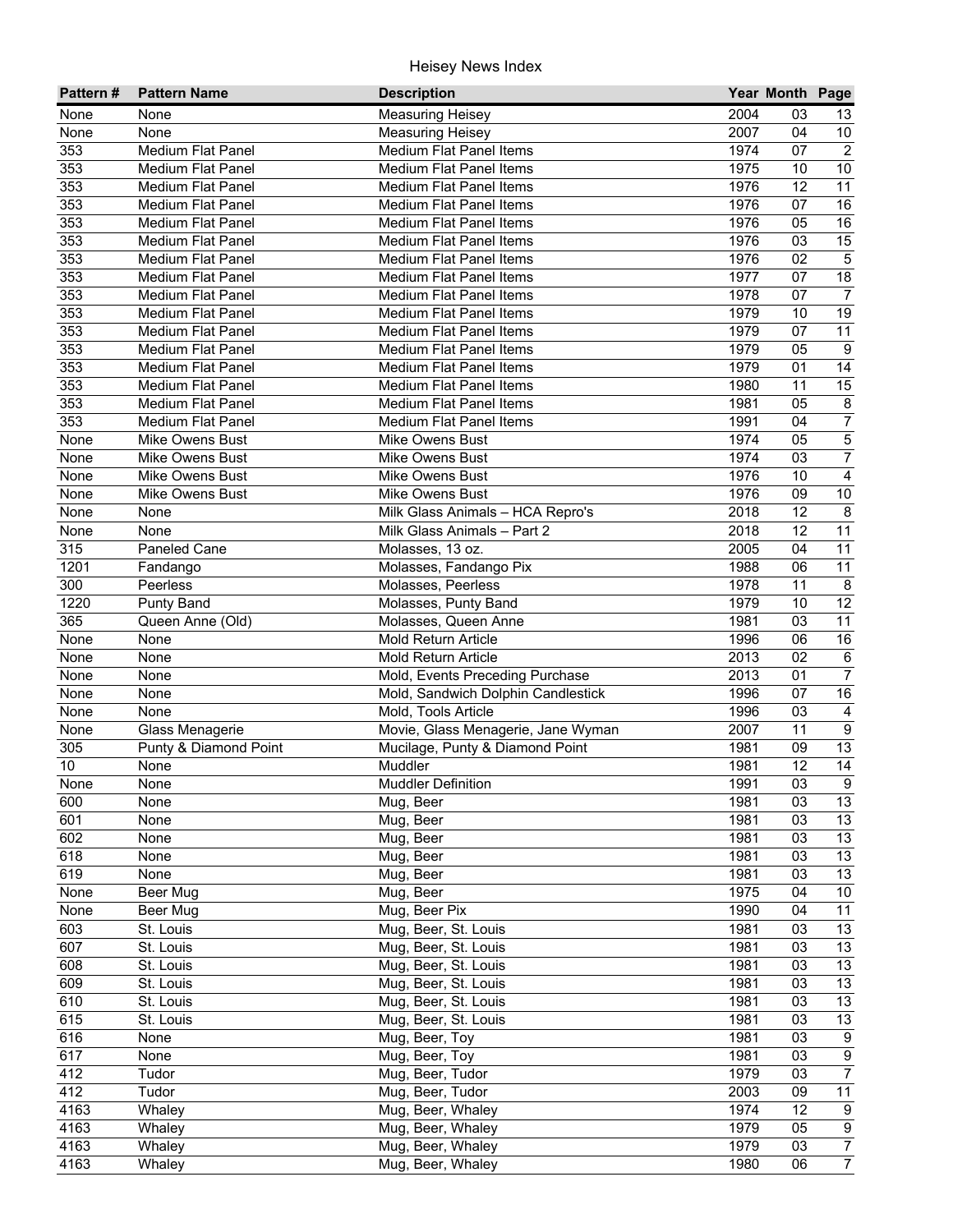| 1980<br>4163<br>Mug, Beer, Whaley<br>01<br>Whaley<br>5<br>4163<br>Mug, Beer, Whaley<br>$\,6\,$<br>Whaley<br>1981<br>06<br>4163<br>$\overline{13}$<br>Mug, Beer, Whaley, Unidentified Etch<br>2007<br>Whaley<br>06<br>$\overline{8}$<br>1426<br>Clover & Rope<br>Mug, Clover & Rope<br>1973<br>08<br>15<br>1426<br>Mug, Clover & Rope<br>1974<br>12<br>Clover & Rope<br>$\overline{7}$<br>1979<br>3405<br>Mug, Coyle<br>Coyle<br>03<br>$\overline{11}$<br>3405<br>2003<br>09<br>Coyle<br>Mug, Coyle<br>10<br>1591<br><b>Elephant Mug</b><br>Mug, Elephant handled, 1591, 1951A, 1952<br>2006<br>04<br>$\overline{13}$<br>3408<br>1981<br>12<br>Jamestown<br>Mug, Jamestown<br>Mug, Jamestown<br>$\,6\,$<br>3408<br>1981<br>06<br>Jamestown<br>11<br>3408<br>Mug, Jamestown Pix<br>2003<br>09<br>Jamestown<br>11<br>1404<br>Mug, Old Sandwich Pix<br>2003<br>09<br>Old Sandwich<br>3407<br>1979<br>Mug, Overdorf<br>03<br>$\overline{7}$<br>Overdorf<br>3407<br>Mug, Overdorf Pix<br>11<br>Overdorf<br>2003<br>09<br>Mug, Shaving<br>14<br>1980<br>02<br>None<br>None<br>1979<br>3406<br>Mug, Thran<br>03<br>$\boldsymbol{7}$<br>Thran<br>$\overline{8}$<br>1434<br>Tom & Jerry<br>Mug, Tom & Jerry<br>1988<br>10<br>$\overline{9}$<br>1434<br>Tom & Jerry Mug<br>Mug, Tom & Jerry<br>1974<br>04<br>$\overline{9}$<br>Mug, Toy<br>1976<br>09<br>6<br>None<br>$\overline{9}$<br>91<br>Mug, Toy<br>1976<br>09<br>None<br>11<br>4163<br>Mug, Whaley Pix<br>2003<br>Whaley<br>09<br>12<br><b>Museum Acquisitions</b><br>2018<br>None<br>None<br>8<br>Museum Acquisitions 8/16-7/17<br>20<br>None<br>None<br>2017<br>9<br>23<br><b>Museum Needs</b><br>4<br>None<br>2017<br>None<br>$\overline{7}$<br><b>Museum Stained Glass Doors</b><br>2018<br>$\mathbf{1}$<br>None<br>None<br>3806<br>1978<br>20<br>None<br>Mushroom Cover<br>07<br>14<br>3806<br>1978<br>None<br>Mushroom Cover<br>01<br>1145<br>1976<br>$\overline{15}$<br>12<br>None<br>Mustard & Cover with Spoon<br>$\overline{3}$<br>1145<br>Mustard & Cover with Spoon<br>1980<br>02<br>None<br>1180<br>1979<br>$\overline{20}$<br>Mustard & Cover, Revere<br>10<br>Revere<br>None<br>1981<br>06<br>$\overline{4}$<br>None<br><b>Mustard Article</b><br>$\overline{6}$<br>1981<br>04<br>None<br>None<br><b>Mustard Article</b><br>1994<br>10<br>None<br>None<br><b>Mustard Article</b><br>10<br>12<br>$\overline{9}$<br>2001<br>None<br>None<br><b>Mustard Article-Part 2</b><br>$\overline{4}$<br>Mustard Spoons & Paddles<br>1981<br>None<br>None<br>06<br>$\boldsymbol{7}$<br>407<br>Mustard, Coarse Rib<br>Coarse Rib<br>1981<br>04<br>$\overline{7}$<br>1225<br>1982<br>04<br>Plain Band<br>Mustard, Compared to Sugar<br>417<br>Double Rib & Panel<br>Mustard, Double Rib & Panel<br>1981<br>04<br>6<br>$\overline{7}$<br>393<br>Narrow Flute<br>Mustard, Narrow Flute<br>1981<br>04<br>1974<br>394<br><b>Narrow Flute</b><br>Mustard, Narrow Flute<br>09<br>$\overline{7}$<br>10<br>393<br>Narrow Flute<br>Mustard, Narrow Flute Article<br>2001<br>11<br>394<br>2001<br>10<br>Narrow Flute<br>Mustard, Narrow Flute Article<br>11<br>395<br>Mustard, Narrow Flute Article<br>10<br><b>Narrow Flute</b><br>2001<br>11<br>12<br>1593<br>1974<br>Prism<br>Mustard, Prism<br>09<br>341<br>1981<br>06<br>Puritan<br>Mustard, Puritan<br>4<br>$\,6\,$<br>1509<br>1981<br>Mustard, Queen Ann<br>04<br>Queen Ann<br>1469<br>06<br>Ridgeleigh<br>Mustard, Ridgeleigh<br>1981<br>4<br>$\overline{7}$<br>411<br>1981<br>04<br>Tudor<br>Mustard, Tudor<br>379<br>$\boldsymbol{9}$<br>Urn<br>1976<br>04<br>Mustard, Urn<br>379<br>12<br>Urn<br>1977<br>Mustard, Urn<br>11<br>1506<br>1979<br>07<br>Whirlpool<br>Mustard, Whirlpool<br>$\overline{7}$<br>462<br>Nail, 462, 449, 550 List<br>2009<br>12<br>Nail<br>06<br>430<br>1976<br>None<br>11<br>$6\phantom{.}6$<br>Nappy<br>440<br>1979<br>$\boldsymbol{9}$<br>None<br>11<br>Nappy<br>$\overline{9}$<br>1174<br>1979<br>None<br>11<br>Nappy<br>$\overline{9}$<br>1991<br>None<br>None<br>Nappy Definition<br>03<br>$\overline{17}$<br>8039<br>1981<br>Angular Panel<br>Nappy, Angular Panel<br>08<br>1598<br>1973<br>08<br>8<br>Cockade<br>Nappy, Cockade<br>10<br>1598<br>Nappy, Cockade<br>1978<br>02<br>Cockade | Pattern# | <b>Pattern Name</b> | <b>Description</b> | Year Month Page |  |
|------------------------------------------------------------------------------------------------------------------------------------------------------------------------------------------------------------------------------------------------------------------------------------------------------------------------------------------------------------------------------------------------------------------------------------------------------------------------------------------------------------------------------------------------------------------------------------------------------------------------------------------------------------------------------------------------------------------------------------------------------------------------------------------------------------------------------------------------------------------------------------------------------------------------------------------------------------------------------------------------------------------------------------------------------------------------------------------------------------------------------------------------------------------------------------------------------------------------------------------------------------------------------------------------------------------------------------------------------------------------------------------------------------------------------------------------------------------------------------------------------------------------------------------------------------------------------------------------------------------------------------------------------------------------------------------------------------------------------------------------------------------------------------------------------------------------------------------------------------------------------------------------------------------------------------------------------------------------------------------------------------------------------------------------------------------------------------------------------------------------------------------------------------------------------------------------------------------------------------------------------------------------------------------------------------------------------------------------------------------------------------------------------------------------------------------------------------------------------------------------------------------------------------------------------------------------------------------------------------------------------------------------------------------------------------------------------------------------------------------------------------------------------------------------------------------------------------------------------------------------------------------------------------------------------------------------------------------------------------------------------------------------------------------------------------------------------------------------------------------------------------------------------------------------------------------------------------------------------------------------------------------------------------------------------------------------------------------------------------------------------------------------------------------------------------------------------------------------------------------------------------------------------------------------------------------------------------------------------------------------------------------------------------------------------------------------------------------------------------------------------------------------------------------------------------------------------------------------------------------------------------------------------------------------------------------------------------------------------------------------------------------------------------------------------------------------------------------------------------------------------------------------------------------------------------------------------------------------|----------|---------------------|--------------------|-----------------|--|
|                                                                                                                                                                                                                                                                                                                                                                                                                                                                                                                                                                                                                                                                                                                                                                                                                                                                                                                                                                                                                                                                                                                                                                                                                                                                                                                                                                                                                                                                                                                                                                                                                                                                                                                                                                                                                                                                                                                                                                                                                                                                                                                                                                                                                                                                                                                                                                                                                                                                                                                                                                                                                                                                                                                                                                                                                                                                                                                                                                                                                                                                                                                                                                                                                                                                                                                                                                                                                                                                                                                                                                                                                                                                                                                                                                                                                                                                                                                                                                                                                                                                                                                                                                                                                        |          |                     |                    |                 |  |
|                                                                                                                                                                                                                                                                                                                                                                                                                                                                                                                                                                                                                                                                                                                                                                                                                                                                                                                                                                                                                                                                                                                                                                                                                                                                                                                                                                                                                                                                                                                                                                                                                                                                                                                                                                                                                                                                                                                                                                                                                                                                                                                                                                                                                                                                                                                                                                                                                                                                                                                                                                                                                                                                                                                                                                                                                                                                                                                                                                                                                                                                                                                                                                                                                                                                                                                                                                                                                                                                                                                                                                                                                                                                                                                                                                                                                                                                                                                                                                                                                                                                                                                                                                                                                        |          |                     |                    |                 |  |
|                                                                                                                                                                                                                                                                                                                                                                                                                                                                                                                                                                                                                                                                                                                                                                                                                                                                                                                                                                                                                                                                                                                                                                                                                                                                                                                                                                                                                                                                                                                                                                                                                                                                                                                                                                                                                                                                                                                                                                                                                                                                                                                                                                                                                                                                                                                                                                                                                                                                                                                                                                                                                                                                                                                                                                                                                                                                                                                                                                                                                                                                                                                                                                                                                                                                                                                                                                                                                                                                                                                                                                                                                                                                                                                                                                                                                                                                                                                                                                                                                                                                                                                                                                                                                        |          |                     |                    |                 |  |
|                                                                                                                                                                                                                                                                                                                                                                                                                                                                                                                                                                                                                                                                                                                                                                                                                                                                                                                                                                                                                                                                                                                                                                                                                                                                                                                                                                                                                                                                                                                                                                                                                                                                                                                                                                                                                                                                                                                                                                                                                                                                                                                                                                                                                                                                                                                                                                                                                                                                                                                                                                                                                                                                                                                                                                                                                                                                                                                                                                                                                                                                                                                                                                                                                                                                                                                                                                                                                                                                                                                                                                                                                                                                                                                                                                                                                                                                                                                                                                                                                                                                                                                                                                                                                        |          |                     |                    |                 |  |
|                                                                                                                                                                                                                                                                                                                                                                                                                                                                                                                                                                                                                                                                                                                                                                                                                                                                                                                                                                                                                                                                                                                                                                                                                                                                                                                                                                                                                                                                                                                                                                                                                                                                                                                                                                                                                                                                                                                                                                                                                                                                                                                                                                                                                                                                                                                                                                                                                                                                                                                                                                                                                                                                                                                                                                                                                                                                                                                                                                                                                                                                                                                                                                                                                                                                                                                                                                                                                                                                                                                                                                                                                                                                                                                                                                                                                                                                                                                                                                                                                                                                                                                                                                                                                        |          |                     |                    |                 |  |
|                                                                                                                                                                                                                                                                                                                                                                                                                                                                                                                                                                                                                                                                                                                                                                                                                                                                                                                                                                                                                                                                                                                                                                                                                                                                                                                                                                                                                                                                                                                                                                                                                                                                                                                                                                                                                                                                                                                                                                                                                                                                                                                                                                                                                                                                                                                                                                                                                                                                                                                                                                                                                                                                                                                                                                                                                                                                                                                                                                                                                                                                                                                                                                                                                                                                                                                                                                                                                                                                                                                                                                                                                                                                                                                                                                                                                                                                                                                                                                                                                                                                                                                                                                                                                        |          |                     |                    |                 |  |
|                                                                                                                                                                                                                                                                                                                                                                                                                                                                                                                                                                                                                                                                                                                                                                                                                                                                                                                                                                                                                                                                                                                                                                                                                                                                                                                                                                                                                                                                                                                                                                                                                                                                                                                                                                                                                                                                                                                                                                                                                                                                                                                                                                                                                                                                                                                                                                                                                                                                                                                                                                                                                                                                                                                                                                                                                                                                                                                                                                                                                                                                                                                                                                                                                                                                                                                                                                                                                                                                                                                                                                                                                                                                                                                                                                                                                                                                                                                                                                                                                                                                                                                                                                                                                        |          |                     |                    |                 |  |
|                                                                                                                                                                                                                                                                                                                                                                                                                                                                                                                                                                                                                                                                                                                                                                                                                                                                                                                                                                                                                                                                                                                                                                                                                                                                                                                                                                                                                                                                                                                                                                                                                                                                                                                                                                                                                                                                                                                                                                                                                                                                                                                                                                                                                                                                                                                                                                                                                                                                                                                                                                                                                                                                                                                                                                                                                                                                                                                                                                                                                                                                                                                                                                                                                                                                                                                                                                                                                                                                                                                                                                                                                                                                                                                                                                                                                                                                                                                                                                                                                                                                                                                                                                                                                        |          |                     |                    |                 |  |
|                                                                                                                                                                                                                                                                                                                                                                                                                                                                                                                                                                                                                                                                                                                                                                                                                                                                                                                                                                                                                                                                                                                                                                                                                                                                                                                                                                                                                                                                                                                                                                                                                                                                                                                                                                                                                                                                                                                                                                                                                                                                                                                                                                                                                                                                                                                                                                                                                                                                                                                                                                                                                                                                                                                                                                                                                                                                                                                                                                                                                                                                                                                                                                                                                                                                                                                                                                                                                                                                                                                                                                                                                                                                                                                                                                                                                                                                                                                                                                                                                                                                                                                                                                                                                        |          |                     |                    |                 |  |
|                                                                                                                                                                                                                                                                                                                                                                                                                                                                                                                                                                                                                                                                                                                                                                                                                                                                                                                                                                                                                                                                                                                                                                                                                                                                                                                                                                                                                                                                                                                                                                                                                                                                                                                                                                                                                                                                                                                                                                                                                                                                                                                                                                                                                                                                                                                                                                                                                                                                                                                                                                                                                                                                                                                                                                                                                                                                                                                                                                                                                                                                                                                                                                                                                                                                                                                                                                                                                                                                                                                                                                                                                                                                                                                                                                                                                                                                                                                                                                                                                                                                                                                                                                                                                        |          |                     |                    |                 |  |
|                                                                                                                                                                                                                                                                                                                                                                                                                                                                                                                                                                                                                                                                                                                                                                                                                                                                                                                                                                                                                                                                                                                                                                                                                                                                                                                                                                                                                                                                                                                                                                                                                                                                                                                                                                                                                                                                                                                                                                                                                                                                                                                                                                                                                                                                                                                                                                                                                                                                                                                                                                                                                                                                                                                                                                                                                                                                                                                                                                                                                                                                                                                                                                                                                                                                                                                                                                                                                                                                                                                                                                                                                                                                                                                                                                                                                                                                                                                                                                                                                                                                                                                                                                                                                        |          |                     |                    |                 |  |
|                                                                                                                                                                                                                                                                                                                                                                                                                                                                                                                                                                                                                                                                                                                                                                                                                                                                                                                                                                                                                                                                                                                                                                                                                                                                                                                                                                                                                                                                                                                                                                                                                                                                                                                                                                                                                                                                                                                                                                                                                                                                                                                                                                                                                                                                                                                                                                                                                                                                                                                                                                                                                                                                                                                                                                                                                                                                                                                                                                                                                                                                                                                                                                                                                                                                                                                                                                                                                                                                                                                                                                                                                                                                                                                                                                                                                                                                                                                                                                                                                                                                                                                                                                                                                        |          |                     |                    |                 |  |
|                                                                                                                                                                                                                                                                                                                                                                                                                                                                                                                                                                                                                                                                                                                                                                                                                                                                                                                                                                                                                                                                                                                                                                                                                                                                                                                                                                                                                                                                                                                                                                                                                                                                                                                                                                                                                                                                                                                                                                                                                                                                                                                                                                                                                                                                                                                                                                                                                                                                                                                                                                                                                                                                                                                                                                                                                                                                                                                                                                                                                                                                                                                                                                                                                                                                                                                                                                                                                                                                                                                                                                                                                                                                                                                                                                                                                                                                                                                                                                                                                                                                                                                                                                                                                        |          |                     |                    |                 |  |
|                                                                                                                                                                                                                                                                                                                                                                                                                                                                                                                                                                                                                                                                                                                                                                                                                                                                                                                                                                                                                                                                                                                                                                                                                                                                                                                                                                                                                                                                                                                                                                                                                                                                                                                                                                                                                                                                                                                                                                                                                                                                                                                                                                                                                                                                                                                                                                                                                                                                                                                                                                                                                                                                                                                                                                                                                                                                                                                                                                                                                                                                                                                                                                                                                                                                                                                                                                                                                                                                                                                                                                                                                                                                                                                                                                                                                                                                                                                                                                                                                                                                                                                                                                                                                        |          |                     |                    |                 |  |
|                                                                                                                                                                                                                                                                                                                                                                                                                                                                                                                                                                                                                                                                                                                                                                                                                                                                                                                                                                                                                                                                                                                                                                                                                                                                                                                                                                                                                                                                                                                                                                                                                                                                                                                                                                                                                                                                                                                                                                                                                                                                                                                                                                                                                                                                                                                                                                                                                                                                                                                                                                                                                                                                                                                                                                                                                                                                                                                                                                                                                                                                                                                                                                                                                                                                                                                                                                                                                                                                                                                                                                                                                                                                                                                                                                                                                                                                                                                                                                                                                                                                                                                                                                                                                        |          |                     |                    |                 |  |
|                                                                                                                                                                                                                                                                                                                                                                                                                                                                                                                                                                                                                                                                                                                                                                                                                                                                                                                                                                                                                                                                                                                                                                                                                                                                                                                                                                                                                                                                                                                                                                                                                                                                                                                                                                                                                                                                                                                                                                                                                                                                                                                                                                                                                                                                                                                                                                                                                                                                                                                                                                                                                                                                                                                                                                                                                                                                                                                                                                                                                                                                                                                                                                                                                                                                                                                                                                                                                                                                                                                                                                                                                                                                                                                                                                                                                                                                                                                                                                                                                                                                                                                                                                                                                        |          |                     |                    |                 |  |
|                                                                                                                                                                                                                                                                                                                                                                                                                                                                                                                                                                                                                                                                                                                                                                                                                                                                                                                                                                                                                                                                                                                                                                                                                                                                                                                                                                                                                                                                                                                                                                                                                                                                                                                                                                                                                                                                                                                                                                                                                                                                                                                                                                                                                                                                                                                                                                                                                                                                                                                                                                                                                                                                                                                                                                                                                                                                                                                                                                                                                                                                                                                                                                                                                                                                                                                                                                                                                                                                                                                                                                                                                                                                                                                                                                                                                                                                                                                                                                                                                                                                                                                                                                                                                        |          |                     |                    |                 |  |
|                                                                                                                                                                                                                                                                                                                                                                                                                                                                                                                                                                                                                                                                                                                                                                                                                                                                                                                                                                                                                                                                                                                                                                                                                                                                                                                                                                                                                                                                                                                                                                                                                                                                                                                                                                                                                                                                                                                                                                                                                                                                                                                                                                                                                                                                                                                                                                                                                                                                                                                                                                                                                                                                                                                                                                                                                                                                                                                                                                                                                                                                                                                                                                                                                                                                                                                                                                                                                                                                                                                                                                                                                                                                                                                                                                                                                                                                                                                                                                                                                                                                                                                                                                                                                        |          |                     |                    |                 |  |
|                                                                                                                                                                                                                                                                                                                                                                                                                                                                                                                                                                                                                                                                                                                                                                                                                                                                                                                                                                                                                                                                                                                                                                                                                                                                                                                                                                                                                                                                                                                                                                                                                                                                                                                                                                                                                                                                                                                                                                                                                                                                                                                                                                                                                                                                                                                                                                                                                                                                                                                                                                                                                                                                                                                                                                                                                                                                                                                                                                                                                                                                                                                                                                                                                                                                                                                                                                                                                                                                                                                                                                                                                                                                                                                                                                                                                                                                                                                                                                                                                                                                                                                                                                                                                        |          |                     |                    |                 |  |
|                                                                                                                                                                                                                                                                                                                                                                                                                                                                                                                                                                                                                                                                                                                                                                                                                                                                                                                                                                                                                                                                                                                                                                                                                                                                                                                                                                                                                                                                                                                                                                                                                                                                                                                                                                                                                                                                                                                                                                                                                                                                                                                                                                                                                                                                                                                                                                                                                                                                                                                                                                                                                                                                                                                                                                                                                                                                                                                                                                                                                                                                                                                                                                                                                                                                                                                                                                                                                                                                                                                                                                                                                                                                                                                                                                                                                                                                                                                                                                                                                                                                                                                                                                                                                        |          |                     |                    |                 |  |
|                                                                                                                                                                                                                                                                                                                                                                                                                                                                                                                                                                                                                                                                                                                                                                                                                                                                                                                                                                                                                                                                                                                                                                                                                                                                                                                                                                                                                                                                                                                                                                                                                                                                                                                                                                                                                                                                                                                                                                                                                                                                                                                                                                                                                                                                                                                                                                                                                                                                                                                                                                                                                                                                                                                                                                                                                                                                                                                                                                                                                                                                                                                                                                                                                                                                                                                                                                                                                                                                                                                                                                                                                                                                                                                                                                                                                                                                                                                                                                                                                                                                                                                                                                                                                        |          |                     |                    |                 |  |
|                                                                                                                                                                                                                                                                                                                                                                                                                                                                                                                                                                                                                                                                                                                                                                                                                                                                                                                                                                                                                                                                                                                                                                                                                                                                                                                                                                                                                                                                                                                                                                                                                                                                                                                                                                                                                                                                                                                                                                                                                                                                                                                                                                                                                                                                                                                                                                                                                                                                                                                                                                                                                                                                                                                                                                                                                                                                                                                                                                                                                                                                                                                                                                                                                                                                                                                                                                                                                                                                                                                                                                                                                                                                                                                                                                                                                                                                                                                                                                                                                                                                                                                                                                                                                        |          |                     |                    |                 |  |
|                                                                                                                                                                                                                                                                                                                                                                                                                                                                                                                                                                                                                                                                                                                                                                                                                                                                                                                                                                                                                                                                                                                                                                                                                                                                                                                                                                                                                                                                                                                                                                                                                                                                                                                                                                                                                                                                                                                                                                                                                                                                                                                                                                                                                                                                                                                                                                                                                                                                                                                                                                                                                                                                                                                                                                                                                                                                                                                                                                                                                                                                                                                                                                                                                                                                                                                                                                                                                                                                                                                                                                                                                                                                                                                                                                                                                                                                                                                                                                                                                                                                                                                                                                                                                        |          |                     |                    |                 |  |
|                                                                                                                                                                                                                                                                                                                                                                                                                                                                                                                                                                                                                                                                                                                                                                                                                                                                                                                                                                                                                                                                                                                                                                                                                                                                                                                                                                                                                                                                                                                                                                                                                                                                                                                                                                                                                                                                                                                                                                                                                                                                                                                                                                                                                                                                                                                                                                                                                                                                                                                                                                                                                                                                                                                                                                                                                                                                                                                                                                                                                                                                                                                                                                                                                                                                                                                                                                                                                                                                                                                                                                                                                                                                                                                                                                                                                                                                                                                                                                                                                                                                                                                                                                                                                        |          |                     |                    |                 |  |
|                                                                                                                                                                                                                                                                                                                                                                                                                                                                                                                                                                                                                                                                                                                                                                                                                                                                                                                                                                                                                                                                                                                                                                                                                                                                                                                                                                                                                                                                                                                                                                                                                                                                                                                                                                                                                                                                                                                                                                                                                                                                                                                                                                                                                                                                                                                                                                                                                                                                                                                                                                                                                                                                                                                                                                                                                                                                                                                                                                                                                                                                                                                                                                                                                                                                                                                                                                                                                                                                                                                                                                                                                                                                                                                                                                                                                                                                                                                                                                                                                                                                                                                                                                                                                        |          |                     |                    |                 |  |
|                                                                                                                                                                                                                                                                                                                                                                                                                                                                                                                                                                                                                                                                                                                                                                                                                                                                                                                                                                                                                                                                                                                                                                                                                                                                                                                                                                                                                                                                                                                                                                                                                                                                                                                                                                                                                                                                                                                                                                                                                                                                                                                                                                                                                                                                                                                                                                                                                                                                                                                                                                                                                                                                                                                                                                                                                                                                                                                                                                                                                                                                                                                                                                                                                                                                                                                                                                                                                                                                                                                                                                                                                                                                                                                                                                                                                                                                                                                                                                                                                                                                                                                                                                                                                        |          |                     |                    |                 |  |
|                                                                                                                                                                                                                                                                                                                                                                                                                                                                                                                                                                                                                                                                                                                                                                                                                                                                                                                                                                                                                                                                                                                                                                                                                                                                                                                                                                                                                                                                                                                                                                                                                                                                                                                                                                                                                                                                                                                                                                                                                                                                                                                                                                                                                                                                                                                                                                                                                                                                                                                                                                                                                                                                                                                                                                                                                                                                                                                                                                                                                                                                                                                                                                                                                                                                                                                                                                                                                                                                                                                                                                                                                                                                                                                                                                                                                                                                                                                                                                                                                                                                                                                                                                                                                        |          |                     |                    |                 |  |
|                                                                                                                                                                                                                                                                                                                                                                                                                                                                                                                                                                                                                                                                                                                                                                                                                                                                                                                                                                                                                                                                                                                                                                                                                                                                                                                                                                                                                                                                                                                                                                                                                                                                                                                                                                                                                                                                                                                                                                                                                                                                                                                                                                                                                                                                                                                                                                                                                                                                                                                                                                                                                                                                                                                                                                                                                                                                                                                                                                                                                                                                                                                                                                                                                                                                                                                                                                                                                                                                                                                                                                                                                                                                                                                                                                                                                                                                                                                                                                                                                                                                                                                                                                                                                        |          |                     |                    |                 |  |
|                                                                                                                                                                                                                                                                                                                                                                                                                                                                                                                                                                                                                                                                                                                                                                                                                                                                                                                                                                                                                                                                                                                                                                                                                                                                                                                                                                                                                                                                                                                                                                                                                                                                                                                                                                                                                                                                                                                                                                                                                                                                                                                                                                                                                                                                                                                                                                                                                                                                                                                                                                                                                                                                                                                                                                                                                                                                                                                                                                                                                                                                                                                                                                                                                                                                                                                                                                                                                                                                                                                                                                                                                                                                                                                                                                                                                                                                                                                                                                                                                                                                                                                                                                                                                        |          |                     |                    |                 |  |
|                                                                                                                                                                                                                                                                                                                                                                                                                                                                                                                                                                                                                                                                                                                                                                                                                                                                                                                                                                                                                                                                                                                                                                                                                                                                                                                                                                                                                                                                                                                                                                                                                                                                                                                                                                                                                                                                                                                                                                                                                                                                                                                                                                                                                                                                                                                                                                                                                                                                                                                                                                                                                                                                                                                                                                                                                                                                                                                                                                                                                                                                                                                                                                                                                                                                                                                                                                                                                                                                                                                                                                                                                                                                                                                                                                                                                                                                                                                                                                                                                                                                                                                                                                                                                        |          |                     |                    |                 |  |
|                                                                                                                                                                                                                                                                                                                                                                                                                                                                                                                                                                                                                                                                                                                                                                                                                                                                                                                                                                                                                                                                                                                                                                                                                                                                                                                                                                                                                                                                                                                                                                                                                                                                                                                                                                                                                                                                                                                                                                                                                                                                                                                                                                                                                                                                                                                                                                                                                                                                                                                                                                                                                                                                                                                                                                                                                                                                                                                                                                                                                                                                                                                                                                                                                                                                                                                                                                                                                                                                                                                                                                                                                                                                                                                                                                                                                                                                                                                                                                                                                                                                                                                                                                                                                        |          |                     |                    |                 |  |
|                                                                                                                                                                                                                                                                                                                                                                                                                                                                                                                                                                                                                                                                                                                                                                                                                                                                                                                                                                                                                                                                                                                                                                                                                                                                                                                                                                                                                                                                                                                                                                                                                                                                                                                                                                                                                                                                                                                                                                                                                                                                                                                                                                                                                                                                                                                                                                                                                                                                                                                                                                                                                                                                                                                                                                                                                                                                                                                                                                                                                                                                                                                                                                                                                                                                                                                                                                                                                                                                                                                                                                                                                                                                                                                                                                                                                                                                                                                                                                                                                                                                                                                                                                                                                        |          |                     |                    |                 |  |
|                                                                                                                                                                                                                                                                                                                                                                                                                                                                                                                                                                                                                                                                                                                                                                                                                                                                                                                                                                                                                                                                                                                                                                                                                                                                                                                                                                                                                                                                                                                                                                                                                                                                                                                                                                                                                                                                                                                                                                                                                                                                                                                                                                                                                                                                                                                                                                                                                                                                                                                                                                                                                                                                                                                                                                                                                                                                                                                                                                                                                                                                                                                                                                                                                                                                                                                                                                                                                                                                                                                                                                                                                                                                                                                                                                                                                                                                                                                                                                                                                                                                                                                                                                                                                        |          |                     |                    |                 |  |
|                                                                                                                                                                                                                                                                                                                                                                                                                                                                                                                                                                                                                                                                                                                                                                                                                                                                                                                                                                                                                                                                                                                                                                                                                                                                                                                                                                                                                                                                                                                                                                                                                                                                                                                                                                                                                                                                                                                                                                                                                                                                                                                                                                                                                                                                                                                                                                                                                                                                                                                                                                                                                                                                                                                                                                                                                                                                                                                                                                                                                                                                                                                                                                                                                                                                                                                                                                                                                                                                                                                                                                                                                                                                                                                                                                                                                                                                                                                                                                                                                                                                                                                                                                                                                        |          |                     |                    |                 |  |
|                                                                                                                                                                                                                                                                                                                                                                                                                                                                                                                                                                                                                                                                                                                                                                                                                                                                                                                                                                                                                                                                                                                                                                                                                                                                                                                                                                                                                                                                                                                                                                                                                                                                                                                                                                                                                                                                                                                                                                                                                                                                                                                                                                                                                                                                                                                                                                                                                                                                                                                                                                                                                                                                                                                                                                                                                                                                                                                                                                                                                                                                                                                                                                                                                                                                                                                                                                                                                                                                                                                                                                                                                                                                                                                                                                                                                                                                                                                                                                                                                                                                                                                                                                                                                        |          |                     |                    |                 |  |
|                                                                                                                                                                                                                                                                                                                                                                                                                                                                                                                                                                                                                                                                                                                                                                                                                                                                                                                                                                                                                                                                                                                                                                                                                                                                                                                                                                                                                                                                                                                                                                                                                                                                                                                                                                                                                                                                                                                                                                                                                                                                                                                                                                                                                                                                                                                                                                                                                                                                                                                                                                                                                                                                                                                                                                                                                                                                                                                                                                                                                                                                                                                                                                                                                                                                                                                                                                                                                                                                                                                                                                                                                                                                                                                                                                                                                                                                                                                                                                                                                                                                                                                                                                                                                        |          |                     |                    |                 |  |
|                                                                                                                                                                                                                                                                                                                                                                                                                                                                                                                                                                                                                                                                                                                                                                                                                                                                                                                                                                                                                                                                                                                                                                                                                                                                                                                                                                                                                                                                                                                                                                                                                                                                                                                                                                                                                                                                                                                                                                                                                                                                                                                                                                                                                                                                                                                                                                                                                                                                                                                                                                                                                                                                                                                                                                                                                                                                                                                                                                                                                                                                                                                                                                                                                                                                                                                                                                                                                                                                                                                                                                                                                                                                                                                                                                                                                                                                                                                                                                                                                                                                                                                                                                                                                        |          |                     |                    |                 |  |
|                                                                                                                                                                                                                                                                                                                                                                                                                                                                                                                                                                                                                                                                                                                                                                                                                                                                                                                                                                                                                                                                                                                                                                                                                                                                                                                                                                                                                                                                                                                                                                                                                                                                                                                                                                                                                                                                                                                                                                                                                                                                                                                                                                                                                                                                                                                                                                                                                                                                                                                                                                                                                                                                                                                                                                                                                                                                                                                                                                                                                                                                                                                                                                                                                                                                                                                                                                                                                                                                                                                                                                                                                                                                                                                                                                                                                                                                                                                                                                                                                                                                                                                                                                                                                        |          |                     |                    |                 |  |
|                                                                                                                                                                                                                                                                                                                                                                                                                                                                                                                                                                                                                                                                                                                                                                                                                                                                                                                                                                                                                                                                                                                                                                                                                                                                                                                                                                                                                                                                                                                                                                                                                                                                                                                                                                                                                                                                                                                                                                                                                                                                                                                                                                                                                                                                                                                                                                                                                                                                                                                                                                                                                                                                                                                                                                                                                                                                                                                                                                                                                                                                                                                                                                                                                                                                                                                                                                                                                                                                                                                                                                                                                                                                                                                                                                                                                                                                                                                                                                                                                                                                                                                                                                                                                        |          |                     |                    |                 |  |
|                                                                                                                                                                                                                                                                                                                                                                                                                                                                                                                                                                                                                                                                                                                                                                                                                                                                                                                                                                                                                                                                                                                                                                                                                                                                                                                                                                                                                                                                                                                                                                                                                                                                                                                                                                                                                                                                                                                                                                                                                                                                                                                                                                                                                                                                                                                                                                                                                                                                                                                                                                                                                                                                                                                                                                                                                                                                                                                                                                                                                                                                                                                                                                                                                                                                                                                                                                                                                                                                                                                                                                                                                                                                                                                                                                                                                                                                                                                                                                                                                                                                                                                                                                                                                        |          |                     |                    |                 |  |
|                                                                                                                                                                                                                                                                                                                                                                                                                                                                                                                                                                                                                                                                                                                                                                                                                                                                                                                                                                                                                                                                                                                                                                                                                                                                                                                                                                                                                                                                                                                                                                                                                                                                                                                                                                                                                                                                                                                                                                                                                                                                                                                                                                                                                                                                                                                                                                                                                                                                                                                                                                                                                                                                                                                                                                                                                                                                                                                                                                                                                                                                                                                                                                                                                                                                                                                                                                                                                                                                                                                                                                                                                                                                                                                                                                                                                                                                                                                                                                                                                                                                                                                                                                                                                        |          |                     |                    |                 |  |
|                                                                                                                                                                                                                                                                                                                                                                                                                                                                                                                                                                                                                                                                                                                                                                                                                                                                                                                                                                                                                                                                                                                                                                                                                                                                                                                                                                                                                                                                                                                                                                                                                                                                                                                                                                                                                                                                                                                                                                                                                                                                                                                                                                                                                                                                                                                                                                                                                                                                                                                                                                                                                                                                                                                                                                                                                                                                                                                                                                                                                                                                                                                                                                                                                                                                                                                                                                                                                                                                                                                                                                                                                                                                                                                                                                                                                                                                                                                                                                                                                                                                                                                                                                                                                        |          |                     |                    |                 |  |
|                                                                                                                                                                                                                                                                                                                                                                                                                                                                                                                                                                                                                                                                                                                                                                                                                                                                                                                                                                                                                                                                                                                                                                                                                                                                                                                                                                                                                                                                                                                                                                                                                                                                                                                                                                                                                                                                                                                                                                                                                                                                                                                                                                                                                                                                                                                                                                                                                                                                                                                                                                                                                                                                                                                                                                                                                                                                                                                                                                                                                                                                                                                                                                                                                                                                                                                                                                                                                                                                                                                                                                                                                                                                                                                                                                                                                                                                                                                                                                                                                                                                                                                                                                                                                        |          |                     |                    |                 |  |
|                                                                                                                                                                                                                                                                                                                                                                                                                                                                                                                                                                                                                                                                                                                                                                                                                                                                                                                                                                                                                                                                                                                                                                                                                                                                                                                                                                                                                                                                                                                                                                                                                                                                                                                                                                                                                                                                                                                                                                                                                                                                                                                                                                                                                                                                                                                                                                                                                                                                                                                                                                                                                                                                                                                                                                                                                                                                                                                                                                                                                                                                                                                                                                                                                                                                                                                                                                                                                                                                                                                                                                                                                                                                                                                                                                                                                                                                                                                                                                                                                                                                                                                                                                                                                        |          |                     |                    |                 |  |
|                                                                                                                                                                                                                                                                                                                                                                                                                                                                                                                                                                                                                                                                                                                                                                                                                                                                                                                                                                                                                                                                                                                                                                                                                                                                                                                                                                                                                                                                                                                                                                                                                                                                                                                                                                                                                                                                                                                                                                                                                                                                                                                                                                                                                                                                                                                                                                                                                                                                                                                                                                                                                                                                                                                                                                                                                                                                                                                                                                                                                                                                                                                                                                                                                                                                                                                                                                                                                                                                                                                                                                                                                                                                                                                                                                                                                                                                                                                                                                                                                                                                                                                                                                                                                        |          |                     |                    |                 |  |
|                                                                                                                                                                                                                                                                                                                                                                                                                                                                                                                                                                                                                                                                                                                                                                                                                                                                                                                                                                                                                                                                                                                                                                                                                                                                                                                                                                                                                                                                                                                                                                                                                                                                                                                                                                                                                                                                                                                                                                                                                                                                                                                                                                                                                                                                                                                                                                                                                                                                                                                                                                                                                                                                                                                                                                                                                                                                                                                                                                                                                                                                                                                                                                                                                                                                                                                                                                                                                                                                                                                                                                                                                                                                                                                                                                                                                                                                                                                                                                                                                                                                                                                                                                                                                        |          |                     |                    |                 |  |
|                                                                                                                                                                                                                                                                                                                                                                                                                                                                                                                                                                                                                                                                                                                                                                                                                                                                                                                                                                                                                                                                                                                                                                                                                                                                                                                                                                                                                                                                                                                                                                                                                                                                                                                                                                                                                                                                                                                                                                                                                                                                                                                                                                                                                                                                                                                                                                                                                                                                                                                                                                                                                                                                                                                                                                                                                                                                                                                                                                                                                                                                                                                                                                                                                                                                                                                                                                                                                                                                                                                                                                                                                                                                                                                                                                                                                                                                                                                                                                                                                                                                                                                                                                                                                        |          |                     |                    |                 |  |
|                                                                                                                                                                                                                                                                                                                                                                                                                                                                                                                                                                                                                                                                                                                                                                                                                                                                                                                                                                                                                                                                                                                                                                                                                                                                                                                                                                                                                                                                                                                                                                                                                                                                                                                                                                                                                                                                                                                                                                                                                                                                                                                                                                                                                                                                                                                                                                                                                                                                                                                                                                                                                                                                                                                                                                                                                                                                                                                                                                                                                                                                                                                                                                                                                                                                                                                                                                                                                                                                                                                                                                                                                                                                                                                                                                                                                                                                                                                                                                                                                                                                                                                                                                                                                        |          |                     |                    |                 |  |
|                                                                                                                                                                                                                                                                                                                                                                                                                                                                                                                                                                                                                                                                                                                                                                                                                                                                                                                                                                                                                                                                                                                                                                                                                                                                                                                                                                                                                                                                                                                                                                                                                                                                                                                                                                                                                                                                                                                                                                                                                                                                                                                                                                                                                                                                                                                                                                                                                                                                                                                                                                                                                                                                                                                                                                                                                                                                                                                                                                                                                                                                                                                                                                                                                                                                                                                                                                                                                                                                                                                                                                                                                                                                                                                                                                                                                                                                                                                                                                                                                                                                                                                                                                                                                        |          |                     |                    |                 |  |
|                                                                                                                                                                                                                                                                                                                                                                                                                                                                                                                                                                                                                                                                                                                                                                                                                                                                                                                                                                                                                                                                                                                                                                                                                                                                                                                                                                                                                                                                                                                                                                                                                                                                                                                                                                                                                                                                                                                                                                                                                                                                                                                                                                                                                                                                                                                                                                                                                                                                                                                                                                                                                                                                                                                                                                                                                                                                                                                                                                                                                                                                                                                                                                                                                                                                                                                                                                                                                                                                                                                                                                                                                                                                                                                                                                                                                                                                                                                                                                                                                                                                                                                                                                                                                        |          |                     |                    |                 |  |
|                                                                                                                                                                                                                                                                                                                                                                                                                                                                                                                                                                                                                                                                                                                                                                                                                                                                                                                                                                                                                                                                                                                                                                                                                                                                                                                                                                                                                                                                                                                                                                                                                                                                                                                                                                                                                                                                                                                                                                                                                                                                                                                                                                                                                                                                                                                                                                                                                                                                                                                                                                                                                                                                                                                                                                                                                                                                                                                                                                                                                                                                                                                                                                                                                                                                                                                                                                                                                                                                                                                                                                                                                                                                                                                                                                                                                                                                                                                                                                                                                                                                                                                                                                                                                        |          |                     |                    |                 |  |
|                                                                                                                                                                                                                                                                                                                                                                                                                                                                                                                                                                                                                                                                                                                                                                                                                                                                                                                                                                                                                                                                                                                                                                                                                                                                                                                                                                                                                                                                                                                                                                                                                                                                                                                                                                                                                                                                                                                                                                                                                                                                                                                                                                                                                                                                                                                                                                                                                                                                                                                                                                                                                                                                                                                                                                                                                                                                                                                                                                                                                                                                                                                                                                                                                                                                                                                                                                                                                                                                                                                                                                                                                                                                                                                                                                                                                                                                                                                                                                                                                                                                                                                                                                                                                        |          |                     |                    |                 |  |
|                                                                                                                                                                                                                                                                                                                                                                                                                                                                                                                                                                                                                                                                                                                                                                                                                                                                                                                                                                                                                                                                                                                                                                                                                                                                                                                                                                                                                                                                                                                                                                                                                                                                                                                                                                                                                                                                                                                                                                                                                                                                                                                                                                                                                                                                                                                                                                                                                                                                                                                                                                                                                                                                                                                                                                                                                                                                                                                                                                                                                                                                                                                                                                                                                                                                                                                                                                                                                                                                                                                                                                                                                                                                                                                                                                                                                                                                                                                                                                                                                                                                                                                                                                                                                        |          |                     |                    |                 |  |
|                                                                                                                                                                                                                                                                                                                                                                                                                                                                                                                                                                                                                                                                                                                                                                                                                                                                                                                                                                                                                                                                                                                                                                                                                                                                                                                                                                                                                                                                                                                                                                                                                                                                                                                                                                                                                                                                                                                                                                                                                                                                                                                                                                                                                                                                                                                                                                                                                                                                                                                                                                                                                                                                                                                                                                                                                                                                                                                                                                                                                                                                                                                                                                                                                                                                                                                                                                                                                                                                                                                                                                                                                                                                                                                                                                                                                                                                                                                                                                                                                                                                                                                                                                                                                        |          |                     |                    |                 |  |
|                                                                                                                                                                                                                                                                                                                                                                                                                                                                                                                                                                                                                                                                                                                                                                                                                                                                                                                                                                                                                                                                                                                                                                                                                                                                                                                                                                                                                                                                                                                                                                                                                                                                                                                                                                                                                                                                                                                                                                                                                                                                                                                                                                                                                                                                                                                                                                                                                                                                                                                                                                                                                                                                                                                                                                                                                                                                                                                                                                                                                                                                                                                                                                                                                                                                                                                                                                                                                                                                                                                                                                                                                                                                                                                                                                                                                                                                                                                                                                                                                                                                                                                                                                                                                        |          |                     |                    |                 |  |
|                                                                                                                                                                                                                                                                                                                                                                                                                                                                                                                                                                                                                                                                                                                                                                                                                                                                                                                                                                                                                                                                                                                                                                                                                                                                                                                                                                                                                                                                                                                                                                                                                                                                                                                                                                                                                                                                                                                                                                                                                                                                                                                                                                                                                                                                                                                                                                                                                                                                                                                                                                                                                                                                                                                                                                                                                                                                                                                                                                                                                                                                                                                                                                                                                                                                                                                                                                                                                                                                                                                                                                                                                                                                                                                                                                                                                                                                                                                                                                                                                                                                                                                                                                                                                        |          |                     |                    |                 |  |
|                                                                                                                                                                                                                                                                                                                                                                                                                                                                                                                                                                                                                                                                                                                                                                                                                                                                                                                                                                                                                                                                                                                                                                                                                                                                                                                                                                                                                                                                                                                                                                                                                                                                                                                                                                                                                                                                                                                                                                                                                                                                                                                                                                                                                                                                                                                                                                                                                                                                                                                                                                                                                                                                                                                                                                                                                                                                                                                                                                                                                                                                                                                                                                                                                                                                                                                                                                                                                                                                                                                                                                                                                                                                                                                                                                                                                                                                                                                                                                                                                                                                                                                                                                                                                        |          |                     |                    |                 |  |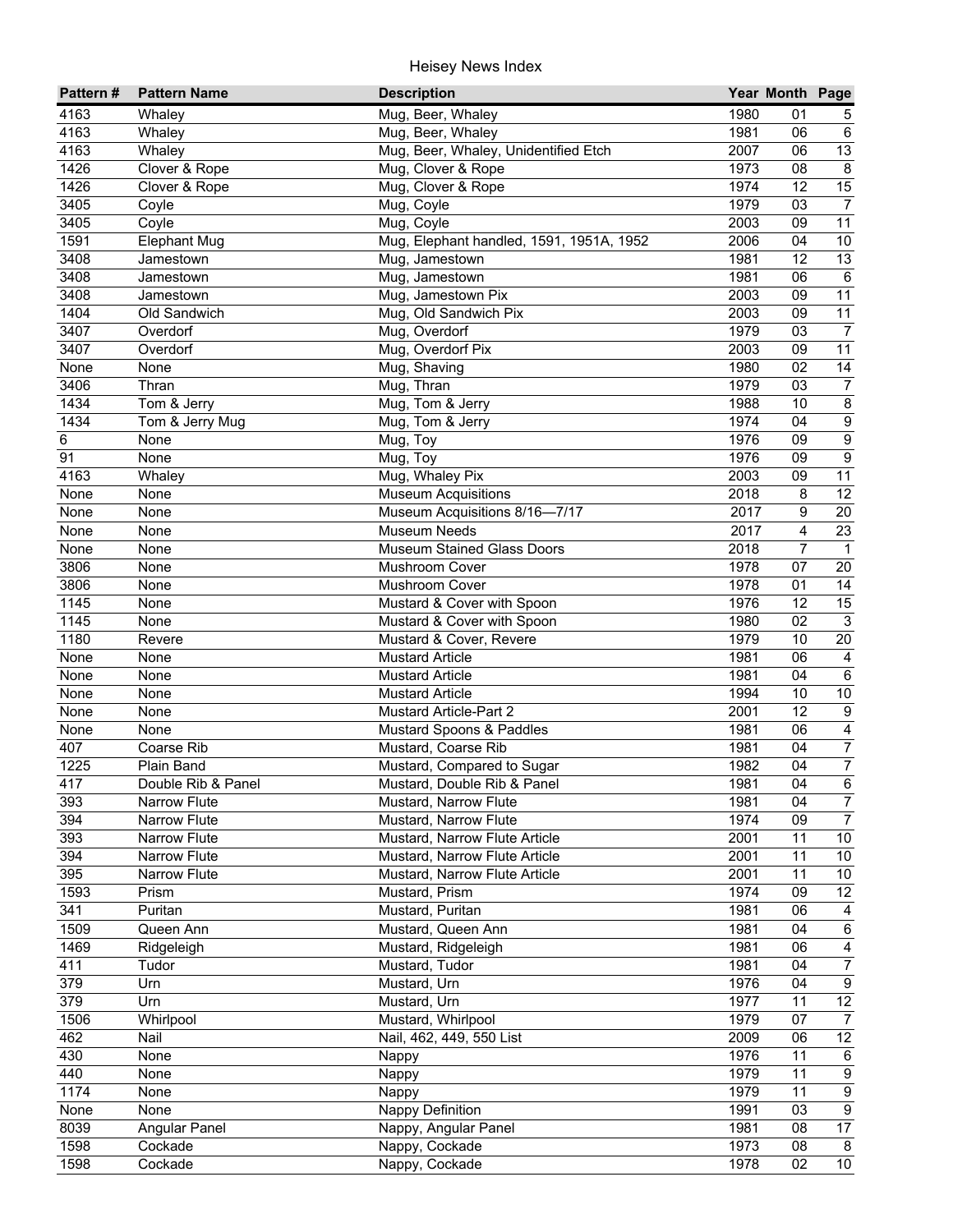| Pattern# | <b>Pattern Name</b>    | <b>Description</b>               |              | Year Month Page |                                    |
|----------|------------------------|----------------------------------|--------------|-----------------|------------------------------------|
| 339      | Continental            | Nappy, Continental               | 2000         | 08              | $\mathcal{I}$                      |
| 445      | Fine Tooth             | Nappy, Fine Tooth                | 1979         | 03              | 13                                 |
| 1129     | Fine Tooth             | Nappy, Fine Tooth                | 1979         | 03              | $\overline{13}$                    |
| 1129     | Fine Tooth             | Nappy, Fine Tooth                | 2012         | 11              | $\overline{25}$                    |
| 1514     | None                   | Nappy, Floral Bowl               | 1977         | 11              | $\overline{13}$                    |
| 1497     | Boat                   | Nappy, Floral, Boat              | 1978         | 04              | 10                                 |
| 1497     | Boat                   | Nappy, Floral, Boat              | 1981         | 02              | $\mathbf{1}$                       |
| 1469     | Ridgeleigh             | Nappy, Floral, Ridgeleigh        | 1981         | 08              | 13                                 |
| 8051     | Flute within a Flute   | Nappy, Flute within a Flute      | 1982         | 08              | $\overline{7}$                     |
| 341 1/2  | Puritan                | Nappy, Footed, Puritan           | 1979         | 07              | 11                                 |
| 1210     | Frog Handled Dish      | Nappy, Frog Handled              | 1976         | 04              | $\overline{4}$                     |
| 485      | None                   | Nappy, Gardenia                  | 1974         | 06              | $\overline{7}$                     |
| 1489 1/2 | Puritan                | Nappy, Hexagon, Puritan          | 1977         | 11              | 13                                 |
| 398      | Hopewell               | Nappy, Hopewell                  | 1978         | 05              | $\overline{4}$                     |
| 8100     | Horseshoe & Bull's Eye | Nappy, Horseshoe & Bull's Eye    | 2012         | 06              | $\,6\,$                            |
| 8079     | Joshua                 | Nappy, Joshua                    | 1987         | 07              | 11                                 |
| 8053     | Labroad                | Nappy, Labroad Pix               | 1982         | 08              | $\,6\,$                            |
| 1565     | Leaf                   | Nappy, Leaf                      | 1973         | 02              | $\overline{7}$                     |
| 1565     | Leaf                   | Nappy, Leaf                      | 1980         | 11              | 12                                 |
| 1401     | <b>Empress</b>         | Nappy, Lion Head                 | 1981         | 05              | $10\,$                             |
| 8017     | Martha Washington      | Nappy, Martha Washington         | 1976         | 08              | 11                                 |
| 462      | Nail                   | Nappy, Nail                      | 1975         | 12              | $\sqrt{5}$                         |
| 338      | None                   | Nappy, Nasturtium                | 1975         | 10              | 10                                 |
| 338      | None                   | Nappy, Nasturtium                | 1977         | 02              | 14                                 |
| 338      | None                   | Nappy, Nasturtium                | 1981         | 06              | $10\,$                             |
| 8052     | Northport              | Nappy, Northport Pix             | 1982         | 08              | 6                                  |
| 1471     | Empire                 | Nappy, Oval Floral, Empire       | 1976         | 03              | 11                                 |
| 1471     | Empire                 | Nappy, Oval Floral, Empire       | 1978         | 05              | $\overline{4}$                     |
| 1486     | Coleport               | Nappy, Oval, Coleport            | 1978         | 04              | 10                                 |
| 1486     | Coleport               | Nappy, Oval, Coleport            | 1981         | 02              | $\mathbf{1}$                       |
| 466      | Panel & Double Pleat   | Nappy, Panel & Double Pleat      | 1977         | 07              | $\boldsymbol{9}$                   |
| 421      | Prism Block            | Nappy, Prism Block Pix           | 1998         | 02              | $\overline{6}$                     |
| 464      | <b>Punty Row</b>       | Nappy, Punty Row                 | 1977         | 05              | $\overline{11}$                    |
| 1489     | Puritan                | Nappy, Puritan                   | 1976         | 11              | $\overline{c}$                     |
| 1489     | Puritan                | Nappy, Puritan                   | 1977         | 12              | $\overline{4}$                     |
| 1489     | Puritan                | Nappy, Puritan                   | 1977         | 11              | 12                                 |
| 1489     | Puritan                | Nappy, Puritan                   | 1978         | 05              | $\,6\,$                            |
| 381      | Quilt                  | Nappy, Quilt                     | 1975         | 10              | $\overline{12}$                    |
| 1183     | Revere                 | Nappy, Revere, Gardenia          | 1978         | 04              | 10 <sub>1</sub>                    |
| 1183     | Revere                 | Nappy, Revere, Gardenia          | 1981         | 02              | $\mathbf{1}$                       |
| 4056     | Caesar                 | Nappy, Salad, Caesar             | 1978         | 05              | 15                                 |
| 4056     | Caesar                 | Nappy, Salad, Caesar             | 1978         | 03              | 13                                 |
| 4056     | Caesar                 | Nappy, Salad, Caesar             | 1979         | 12              | 11                                 |
| 1489 1/2 | Puritan                | Nappy, Square, Puritan           | 1977         | 11              | 13                                 |
| 343 1/2  | Sunburst               | Nappy, Sunburst                  | 1981         | 09              | 10                                 |
| 1144     | Touraine               | Nappy, Touraine                  | 1979         | 11              | 9                                  |
| None     | Visible Cooking Ware   | Nappy, Visible Cooking Ware List | 1989         | 02              | 15                                 |
| None     | Visible Cooking Ware   | Nappy, Visible Cooking Ware Pix  | 1995         | 09              | $16\,$                             |
| 1280     | <b>Winged Scroll</b>   | Nappy, Winged Scroll             | 1982         | 10              | 12                                 |
| 8062     | Worthington            | Nappy, Worthington Salad         | 1982<br>1988 | 10<br>12        | $\boldsymbol{9}$<br>$\overline{9}$ |
| 8062     | Worthington            | Nappy, Worthington Salad         |              |                 |                                    |
| 394      | Narrow Flute           | <b>Narrow Flute Article</b>      | 1982         | 08<br>01        | $\overline{12}$<br>$\overline{14}$ |
| 393      | Narrow Flute           | Narrow Flute Item List           | 2005<br>1974 |                 |                                    |
| 393      | Narrow Flute           | <b>Narrow Flute Items</b>        | 1974         | 10              | 6                                  |
| 393      | Narrow Flute           | Narrow Flute Items               |              | 09              | $\overline{7}$<br>$\overline{2}$   |
| 393      | Narrow Flute           | Narrow Flute Items               | 1974<br>1975 | 08              |                                    |
| 393      | Narrow Flute           | Narrow Flute Items               |              | 07              | $\overline{13}$                    |
| 393      | Narrow Flute           | Narrow Flute Items               | 1975         | 06              | $\overline{2}$                     |
| 393      | Narrow Flute           | Narrow Flute Items               | 1975         | 05              | $\overline{2}$                     |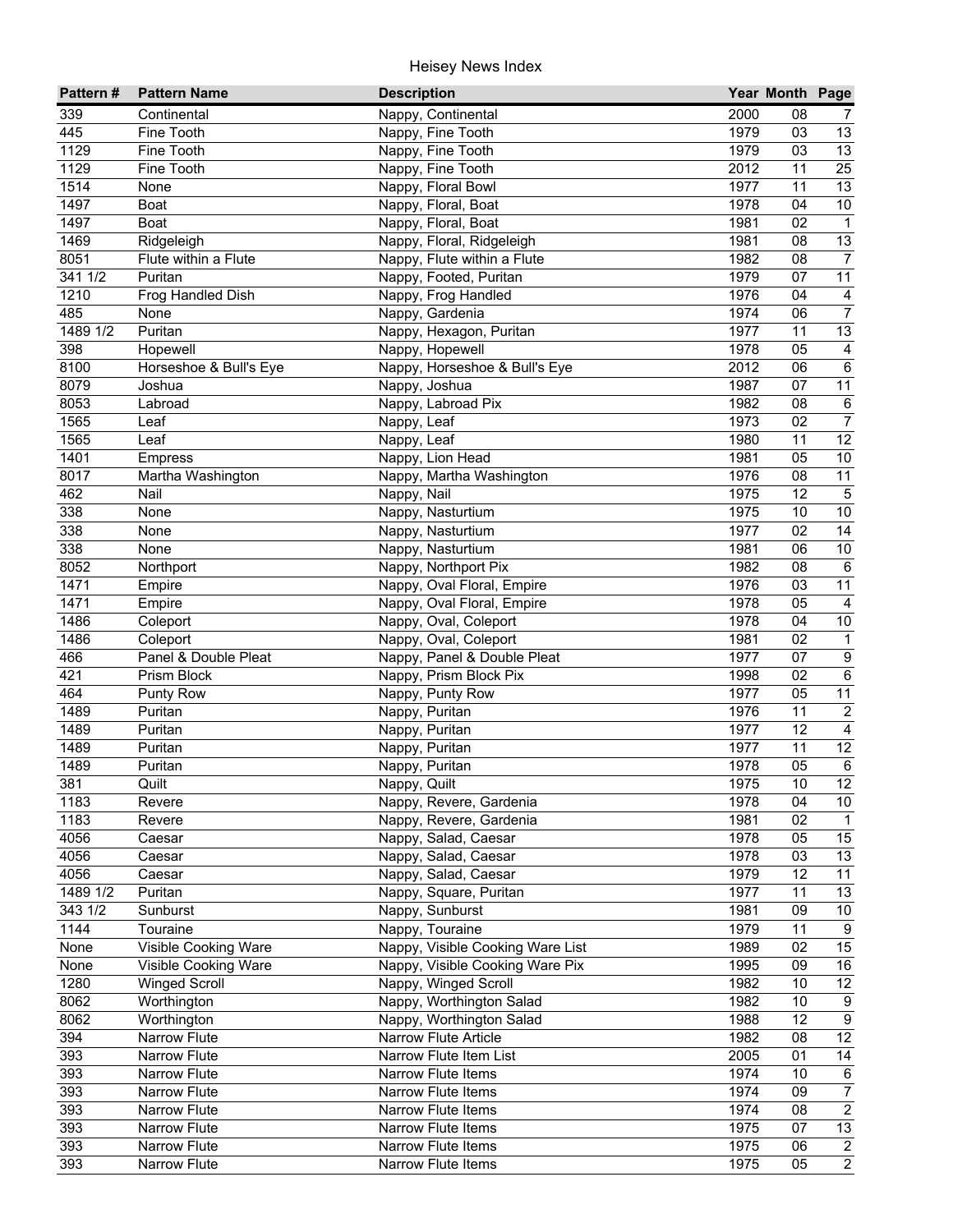| Pattern#          | <b>Pattern Name</b> | <b>Description</b>                  |      | Year Month Page |                 |
|-------------------|---------------------|-------------------------------------|------|-----------------|-----------------|
| 393               | <b>Narrow Flute</b> | Narrow Flute Items                  | 1976 | 12              | 12              |
| 393               | <b>Narrow Flute</b> | <b>Narrow Flute Items</b>           | 1976 | 02              | 6               |
| 393               | <b>Narrow Flute</b> | <b>Narrow Flute Items</b>           | 1977 | 05              | $\overline{11}$ |
| 393               | <b>Narrow Flute</b> | <b>Narrow Flute Items</b>           | 1977 | 01              | $\overline{10}$ |
| 393               | <b>Narrow Flute</b> | <b>Narrow Flute Items</b>           | 1978 | 09              | $\overline{12}$ |
| 393               | Narrow Flute        | <b>Narrow Flute Items</b>           | 1979 | 08              | $\overline{24}$ |
| 393               | Narrow Flute        | Narrow Flute Items                  | 1979 | 05              | $\overline{7}$  |
| 393               | <b>Narrow Flute</b> | <b>Narrow Flute Items</b>           | 1979 | 02              | $\overline{14}$ |
| 393               | <b>Narrow Flute</b> | <b>Narrow Flute Items</b>           | 1980 | 11              | $\overline{17}$ |
| 393               | <b>Narrow Flute</b> | <b>Narrow Flute Items</b>           | 1980 | 06              | $\mathbf 5$     |
| 393               | <b>Narrow Flute</b> | <b>Narrow Flute Items</b>           | 1980 | 02              | 16              |
| 393               | <b>Narrow Flute</b> | <b>Narrow Flute Items</b>           | 1991 | 08              | 14              |
| 393 1/2           | <b>Narrow Flute</b> | <b>Narrow Flute Items</b>           | 1975 | 05              | $\sqrt{2}$      |
| 393 1/2           | <b>Narrow Flute</b> | <b>Narrow Flute Items</b>           | 1980 | 06              | $\mathbf 5$     |
| 394               | <b>Narrow Flute</b> | <b>Narrow Flute Items</b>           | 1977 | 07              | 16              |
| 473               | Narrow Flute w/Rim  | Narrow Flute w/Rim Article          | 1982 | 09              | $\bf 8$         |
| 473               | Narrow Flute w/Rim  | Narrow Flute w/Rim Items            | 1974 | 04              | $\overline{9}$  |
| 473               | Narrow Flute w/Rim  | Narrow Flute w/Rim Items            | 1974 | 03              | $\overline{4}$  |
| 473               | Narrow Flute w/Rim  | Narrow Flute w/Rim Items            | 1974 | 01              | 13              |
| 473               | Narrow Flute w/Rim  | Narrow Flute w/Rim Items            | 1979 | 07              | 17              |
| 473               | Narrow Flute w/Rim  | Narrow Flute w/Rim Items            | 1979 | 03              | $\sqrt{5}$      |
| 473               | Narrow Flute w/Rim  | Narrow Flute w/Rim Pix              | 1985 | 03              | 14              |
| 473               | Narrow Flute w/Rim  | Narrow Flute w/Rim Pix              | 1988 | 07              | 15              |
| 473               | NarrowFlute w/Rim   | Narrow Flute w/rim, List, Short     | 2004 | 04              | $\,6\,$         |
| 2323              | Navy                | Navy Article                        | 1984 | 02              | $\overline{4}$  |
| 2323              | Navy                | Navy Items                          | 1979 | 01              | 14              |
| $404\overline{4}$ | New Era             | New Era Items                       | 1974 | 03              | 11              |
| 4044              | New Era             | New Era Items                       | 1975 | 01              | $\overline{a}$  |
| 4044              | New Era             | New Era Items                       | 1976 | 12              | $\overline{6}$  |
| 4044              | New Era             | New Era Items                       | 1977 | 06              | $\overline{10}$ |
| 4044              | New Era             | New Era Items                       | 1978 | 10              | 15              |
| 4044              | New Era             | New Era Items                       | 1978 | 09              | $\overline{4}$  |
| 4044              | New Era             | New Era Items                       | 1978 | 04              | $\overline{1}$  |
| 4044              | New Era             | New Era Items                       | 1978 | 03              | 13              |
| $40\overline{44}$ | New Era             | New Era Items                       | 1978 | 01              | 15              |
| 4044              | New Era             | New Era Items                       | 1981 | 02              | $\overline{4}$  |
| 4044              | New Era             | New Era List                        | 2005 | 11              | 10              |
| None              | None                | <b>Nut Dish Article</b>             | 1999 | $\overline{02}$ | $\overline{10}$ |
| None              | None                | Nut Dish List                       | 2010 | 09              | 13              |
| 433               | Greek Key           | Nut Dish, Ind Footed, Greek Key     | 1980 | 02              | 13              |
| 1571              | Leaf                | Nut Dish, Leaf                      | 1976 | 03              | 17              |
| 1571              | Leaf                | Nut Dish, Leaf                      | 1990 | 01              | 10              |
| 353               | Medium Flat Panel   | Nut Dish, Medium Flat Panel         | 1980 | 02              | 13              |
| 353               | Medium Flat Panel   | Nut Dish, Medium Flat Panel Article | 1997 | 02              | 17              |
| 353               | Medium Flat Panel   | Nut Dish, Medium Flat Panel Article | 1980 | 02              | 13              |
| 393               | Narrow Flute        | Nut Dish, Narrow Flute              | 1980 | 02              | 13              |
| 394               | Narrow Flute        | Nut Dish, Narrow Flute              | 1982 | 11              | 12              |
| 393               | Narrow Flute        | Nut Dish, Narrow Flute              | 1997 | 02              | 17              |
| 473               | Narrow Flute w/Rim  | Nut Dish, Narrow Flute w/Rim        | 1982 | 12              | 8               |
| 475               | Narrow Flute w/Rim  | Nut Dish, Narrow Flute w/Rim        | 1982 | 11              | $\overline{12}$ |
| 1229              | Octagon             | Nut Dish, Octagon                   | 1982 | 06              | 14              |
| 500               | Octagon             | Octagon 500 & 1229 List             | 2010 | 11              | $\sqrt{5}$      |
| 500               | Octagon             | Octagon Items                       | 1973 | 03              | $\overline{7}$  |
| 1229              | Octagon             | Octagon Items                       | 1972 | 03              | $\overline{5}$  |
| 1229              | Octagon             | Octagon Items                       | 1977 | 09              | $\overline{12}$ |
| 1229              | Octagon             | Octagon Items                       | 1978 | 03              | $\overline{17}$ |
| 1229              | Octagon             | Octagon Items                       | 1980 | 07              | 10              |
| 468               | Octagon with Rim    | Octagon with Rim Items              | 1977 | 10              | $\overline{a}$  |
| 468               | Octagon with Rim    | Octagon with Rim List               | 2010 | 01              | $\overline{6}$  |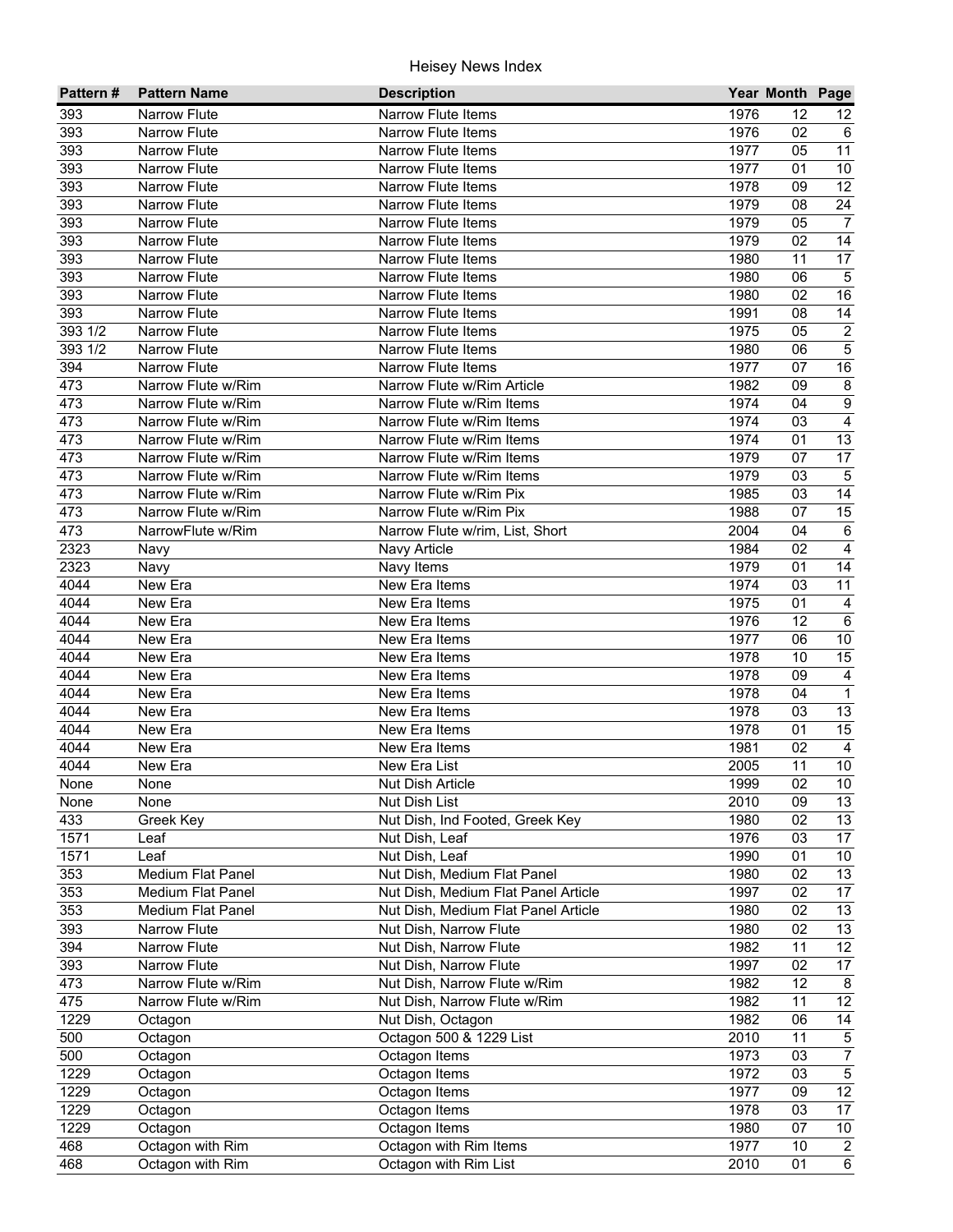| Pattern#         | <b>Pattern Name</b>  | <b>Description</b>                     |      | Year Month Page |                         |
|------------------|----------------------|----------------------------------------|------|-----------------|-------------------------|
| 2                | None                 | Oil Bottle                             | 1976 | 08              |                         |
| None             | None                 | Oil Bottle                             | 1980 | 02              | 14                      |
| 4                | None                 | Oil Bottle, Square                     | 1979 | 06              | $\overline{24}$         |
| None             | None                 | Oil Stopper List                       | 1979 | 02              | $\overline{7}$          |
| 394              | Narrow Flute         | Oil, Narrow Flute                      | 1982 | 11              | $\overline{11}$         |
| 448              | Old Colony Etching   | Old Colony Etching-Reprinted from 1982 | 2018 | 10              | 18                      |
| 1404             | Old Sandwich         | Old Sandwich Items                     | 1972 | 08              | $\,6\,$                 |
| 1404             | Old Sandwich         | Old Sandwich Items                     | 1974 | 12              | $\overline{14}$         |
| 1404             | Old Sandwich         | Old Sandwich Items                     | 1976 | 09              | $\boldsymbol{9}$        |
| 1404             | Old Sandwich         | Old Sandwich Items                     | 1979 | 03              | $\boldsymbol{7}$        |
| 1404             | Old Sandwich         | Old Sandwich List                      | 2011 | 03              | $\overline{5}$          |
| 373              | Old Williamsburg     | Old Williamsburg 373, 341 List         | 2010 | 05              | 6                       |
| 341              | Old Williamsburg     | Old Williamsburg Items                 | 1973 | 03              | $\bf 8$                 |
| 341              | Old Williamsburg     | Old Williamsburg Items                 | 1974 | 01              | $\bf 8$                 |
| $\overline{3}41$ | Old Williamsburg     | Old Williamsburg Items                 | 1976 | 05              | $\bf 8$                 |
| 341              | Old Williamsburg     | Old Williamsburg Items                 | 1977 | 12              | 14                      |
| $\overline{3}41$ | Old Williamsburg     | Old Williamsburg Items                 | 1977 | 01              | $\overline{11}$         |
| 341              | Old Williamsburg     | Old Williamsburg Items                 | 1978 | 11              | 16                      |
| 341              | Old Williamsburg     | Old Williamsburg Items                 | 1978 | 10              | 14                      |
| $\overline{3}41$ | Old Williamsburg     | Old Williamsburg Items                 | 1978 | 04              | $\overline{11}$         |
| 341              | Old Williamsburg     | Old Williamsburg Items                 | 1980 | 05              | $10$                    |
| 341              | Old Williamsburg     | Old Williamsburg Items                 | 1980 | 01              | $\mathbf{1}$            |
| 341              | Old Williamsburg     | Old Williamsburg Items                 | 1981 | 10              | $\mathbf{1}$            |
| None             | None                 | On the Air with Heisey, Part 1         | 2015 | 8               | 17                      |
| None             | None                 | On the Air with Heisey, Part 2         | 2016 | 1               | 8                       |
| None             | None                 | Operating Budget for 2017              | 2017 | $\overline{2}$  | 14                      |
| None             | None                 | Optics by Heisey, Part 1               | 2016 | 10              | $\,6$                   |
| None             | None                 | Optics by Heisey, Part 2               | 2016 | 11              | $\,6\,$                 |
| None             | None                 | Optics by Heisey, Part 3               | 2016 | 12              | $\overline{6}$          |
| None             | None                 | Optics by Heisey, Part 4               | 2017 | $\mathbf 1$     | $\overline{6}$          |
| None             | None                 | Optics by Heisey, Part 5               | 2017 | $\overline{c}$  | $\overline{6}$          |
| None             | None                 | Optics by Heisey, Part 6               | 2017 | 3               | $6\overline{6}$         |
| None             | None                 | Optics by Heisey, Part 7               | 2017 | 6               | $\overline{8}$          |
| None             | None                 | Optics by Heisey, Part 8               | 2017 | 8               | $\,6$                   |
| None             | None                 | Optics-Ripples in Time                 | 2018 | 4               | 18                      |
| None             | None                 | Orchids on Glass                       | 2006 | 01              | $10$                    |
| None             | None                 | Ornament, 2012                         | 2012 | 10              | 21                      |
| None             | None                 | <b>Oscar Definition</b>                | 1991 | $\overline{02}$ | $\overline{22}$         |
| None             | None                 | Oscar List/Quantity Produced           | 1991 | 10              | 10                      |
| None             | Oscar                | Oscar List/Quantity Produced           | 1990 | 07              | 20                      |
| 1535             | Oval & Diamond Point | Oval & Diamond Point Items             | 1978 | 07              | $\overline{1}$          |
| 1160             | None                 | <b>Oyster Cocktail</b>                 | 1980 | 11              | 15                      |
| 1165             | None                 |                                        | 1980 | 11              | 15                      |
| $10$             | None                 | Oyster Cocktail<br>Paddle, Mustard     | 1978 | 01              | 14                      |
| 10               | None                 | Paddle, Mustard                        | 1981 | 06              | $\overline{4}$          |
| $10$             | None                 | Paddle, Mustard                        | 1981 | 04              | $\,6$                   |
|                  |                      | Pancake/Griddle Set                    | 1974 | 03              |                         |
| 473              | Narrow Flute w/Rim   |                                        |      |                 | $\,$ 5 $\,$             |
| 473              | Narrow Flute w/Rim   | Pancake/Griddle Set                    | 2013 | 02              | $\infty$                |
| 315              | Paneled Cane         | Paneled Cane Article/Pix               | 1989 | 04              | $\overline{\mathbf{4}}$ |
| 315              | Paneled Cane         | Paneled Cane Item List                 | 2007 | 12              | $\boldsymbol{9}$        |
| 315              | Paneled Cane         | Paneled Cane Item List                 | 2008 | 06              | $\bf 8$                 |
| 315              | Paneled Cane         | <b>Paneled Cane Items</b>              | 1972 | 06              | $\sqrt{2}$              |
| 315              | Paneled Cane         | <b>Paneled Cane Items</b>              | 1980 | 05              | $\overline{5}$          |
| 315              | Paneled Cane         | <b>Paneled Cane Items</b>              | 1981 | 10              | $\overline{8}$          |
| $\overline{342}$ | Paneled Colonial     | Paneled Colonial 342 List              | 2009 | 09              | $\overline{11}$         |
| 5                | None                 | Paper Weights                          | 1979 | $\overline{03}$ | 8                       |
| $\overline{1}$   | None                 | Paper Weights by Heisey                | 1982 | 11              | 17                      |
| 3                | None                 | Paper Weights by Heisey                | 1982 | 11              | 17                      |
| 5                | None                 | Paper Weights by Heisey                | 1982 | 11              | $\overline{17}$         |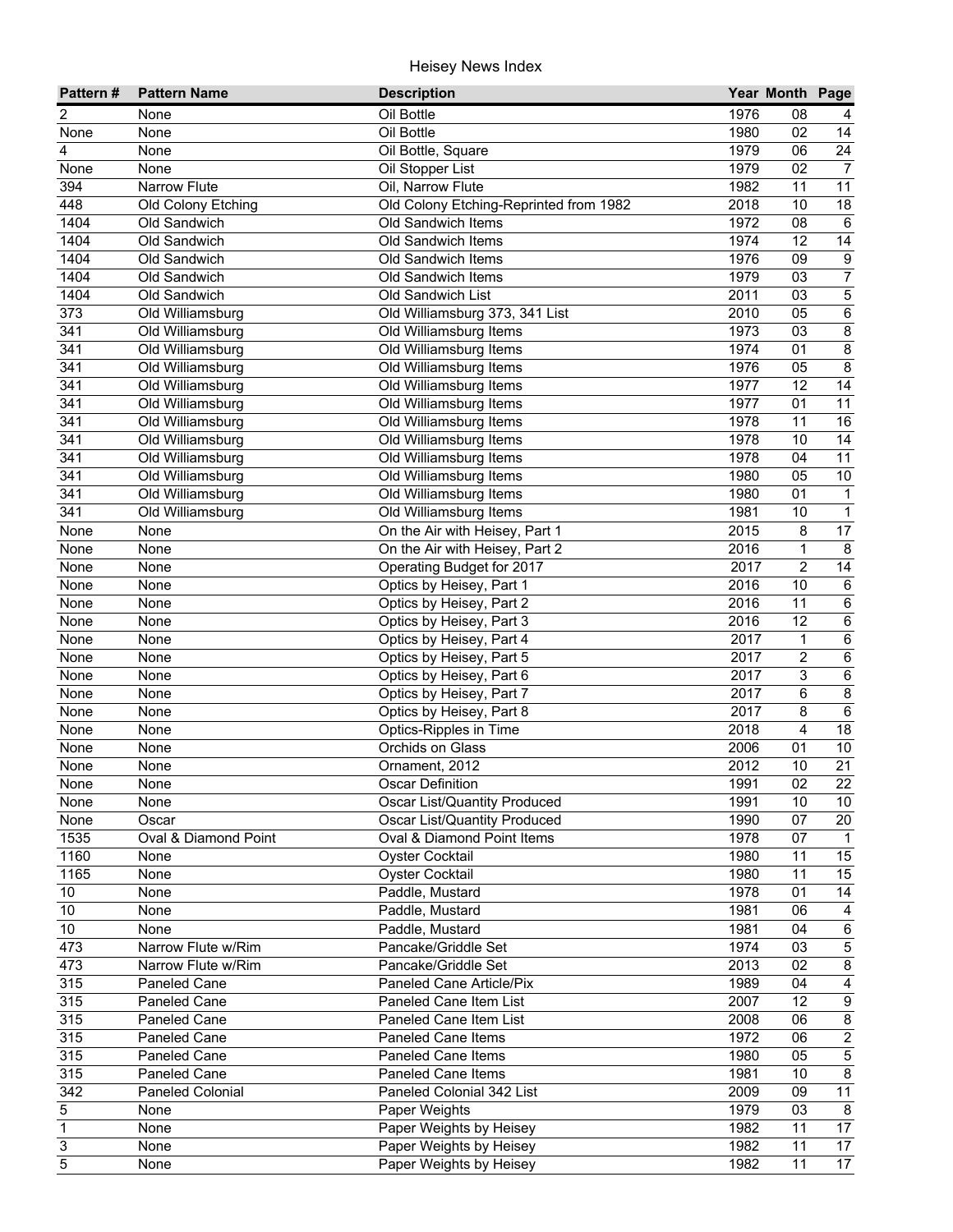| 1982<br>Paper Weights by Heisey<br>11<br>6<br>None<br>17<br>None<br>Paper Weights by Heisey<br>2001<br>05<br>$\sqrt{5}$<br>None<br>$\overline{8}$<br>1976<br>Paper Weights, Fluted, Oblong<br>08<br>6<br>None<br>$\overline{8}$<br>$\mathbf{1}$<br>1976<br>08<br>Paper Weights, Oblong<br>None<br>$\overline{8}$<br>1979<br>$\mathbf 1$<br>03<br>Paper Weights, Oblong<br>None<br>$\overline{3}$<br>$\overline{8}$<br>1979<br>03<br>Paper Weights, Oval<br>None<br>$\overline{5}$<br>2009<br>02<br>Patents, Utility<br>None<br>None<br>$\overline{5}$<br>Patents, Utility II<br>2009<br>04<br>None<br>None<br>$\overline{5}$<br>2009<br>05<br>None<br>Patents, Utility III<br>None<br>5<br>2009<br>06<br>None<br>Patents, Utility IV<br>None<br>5<br>2009<br>07<br>None<br>None<br>Patents, Utility V<br>5<br>2009<br>08<br>None<br>None<br>Patents, Utility VI<br>2009<br>5<br>Patents, Utility VII<br>09<br>None<br>None<br>5<br>Patents, Utility VIII<br>2009<br>10<br>None<br>None<br>$\overline{8}$<br>Pattern Number Index by Decade<br>1991<br>None<br>None<br>09<br>$\overline{7}$<br>2011<br>None<br>None<br>Pattern Number Scheme<br>08<br>300<br>Peerless Article-Part 1<br>1997<br>03<br>11<br>Peerless<br>300<br>1997<br>12<br>14<br>Peerless<br>Peerless Article-Part 2<br>11<br>300<br>Peerless<br>Peerless Items<br>1973<br>09<br>$\sqrt{2}$<br>1973<br>300<br>Peerless<br>Peerless Items<br>08<br>$\overline{9}$<br>1975<br>300<br>Peerless<br>Peerless Items<br>04<br>$\overline{8}$<br>300<br>1975<br>03<br>Peerless Items<br>Peerless<br>15<br>300<br>1976<br>12<br>Peerless<br>Peerless Items<br>300<br>1976<br>08<br>$\boldsymbol{9}$<br>Peerless<br>Peerless Items<br>1976<br>11<br>300<br>04<br>Peerless Items<br>Peerless<br>300<br>1976<br>02<br>$\mathbf 5$<br>Peerless<br>Peerless Items<br>$\overline{12}$<br>300<br>1977<br>09<br>Peerless<br>Peerless Items<br>$\overline{18}$<br>300<br>1977<br>07<br>Peerless Items<br>Peerless<br>1977<br>300<br>03<br>15<br>Peerless Items<br>Peerless<br>300<br>1979<br>05<br>$\overline{7}$<br>Peerless<br>Peerless Items<br>$\overline{5}$<br>300<br>1980<br>Peerless<br>Peerless Items<br>05<br>$\overline{8}$<br>300<br>Peerless<br>Peerless Items<br>1981<br>10<br>$\overline{2}$<br>300 1/2<br>1973<br>Peerless<br>Peerless Items<br>08<br>$\overline{12}$<br>3001/2<br>1976<br>12<br>Peerless<br>Peerless Items<br>300 1/2<br>1979<br>11<br>Peerless<br>Peerless Items<br>03<br>17<br>300 1/2<br>1980<br>Peerless<br>Peerless Items<br>11<br>20<br>2018<br>None<br>6<br>None<br>Percy & Vivian Moore - Minnesota<br>$\,$ 5 $\,$<br>None<br>None<br>Percy & Vivian Moore Weekend Recap<br>2018<br>11<br>$\overline{5}$<br>10<br>2012<br>None<br>Percy Moore 2012/Memories<br>None<br>2012<br>11<br>$\overline{4}$<br>Percy Moore 2012/Omaha<br>None<br>None<br>2006<br>12<br>15<br>None<br>None<br>Percy Moore Recap 2006<br>1988<br>10<br>$\mathbf 5$<br>None<br>Photograph, Glass, How to Article<br>Photograph<br>$9\,$<br>1980<br>04<br>None<br><b>Photographing Glass</b><br>None<br>$\overline{22}$<br>1020<br>Phyllis 1020 Jug<br>2009<br>10<br>Phyllis<br>1205<br>1983<br>12<br>Pickle Caster, Fancy Loop<br>Fancy Loop<br>4<br>1255<br>1983<br>12<br>$\overline{4}$<br>Pineapple & Fan<br>Pickle Caster, Pineapple & Fan<br>424<br>$\mathsf 3$<br>1980<br>02<br>Pickle Tray<br>None<br>471<br>Pickle Tray, Mentor Square<br>1977<br>$\overline{4}$<br>Mentor Square<br>11<br>325<br>10<br>$\overline{4}$<br>Pillows<br><b>Pillows Article</b><br>1989<br>325<br>$\overline{4}$<br>1994<br>02<br>Pillows<br><b>Pillows Article</b><br>325<br>$\boldsymbol{9}$<br>Pillows Item List<br>2008<br>Pillows<br>06<br>$\overline{2}$<br>325<br>Pillows Items<br>1973<br>Pillows<br>09<br>$\overline{5}$<br>325<br>Pillows Items<br>1980<br>05<br>Pillows<br>$\bf 8$<br>325<br>Pillows Items<br>1981<br>10<br>Pillows<br>$\overline{6}$<br>40<br>2001<br>08<br>Pin Tray<br>None<br>$\overline{2}$<br>1972<br>1255<br>Pineapple & Fan Items<br>Pineapple & Fan<br>11<br>$\overline{7}$<br>1255<br>Pineapple & Fan Items<br>1974<br>Pineapple & Fan<br>08<br>1976<br>1255<br>Pineapple & Fan<br>Pineapple & Fan Items<br>08<br>$\boldsymbol{9}$<br>12<br>1255<br>1979<br>11<br>Pineapple & Fan<br>Pineapple & Fan Items | Pattern# | <b>Pattern Name</b> | <b>Description</b> | Year Month Page |  |
|-------------------------------------------------------------------------------------------------------------------------------------------------------------------------------------------------------------------------------------------------------------------------------------------------------------------------------------------------------------------------------------------------------------------------------------------------------------------------------------------------------------------------------------------------------------------------------------------------------------------------------------------------------------------------------------------------------------------------------------------------------------------------------------------------------------------------------------------------------------------------------------------------------------------------------------------------------------------------------------------------------------------------------------------------------------------------------------------------------------------------------------------------------------------------------------------------------------------------------------------------------------------------------------------------------------------------------------------------------------------------------------------------------------------------------------------------------------------------------------------------------------------------------------------------------------------------------------------------------------------------------------------------------------------------------------------------------------------------------------------------------------------------------------------------------------------------------------------------------------------------------------------------------------------------------------------------------------------------------------------------------------------------------------------------------------------------------------------------------------------------------------------------------------------------------------------------------------------------------------------------------------------------------------------------------------------------------------------------------------------------------------------------------------------------------------------------------------------------------------------------------------------------------------------------------------------------------------------------------------------------------------------------------------------------------------------------------------------------------------------------------------------------------------------------------------------------------------------------------------------------------------------------------------------------------------------------------------------------------------------------------------------------------------------------------------------------------------------------------------------------------------------------------------------------------------------------------------------------------------------------------------------------------------------------------------------------------------------------------------------------------------------------------------------------------------------------------------------------------------------------------------------------------------------------------------------------------------------------------------------------------------------------------------------------------------------------------------------------------------------------------------------------------------------------------------------------------------------------------------------------------------------------------------------------------------------------------------------------------------------------------------------------------------------------------------------------------------------------------------------------------------------------------------------------------------------------------------------------------------------------------------------------------------------------|----------|---------------------|--------------------|-----------------|--|
|                                                                                                                                                                                                                                                                                                                                                                                                                                                                                                                                                                                                                                                                                                                                                                                                                                                                                                                                                                                                                                                                                                                                                                                                                                                                                                                                                                                                                                                                                                                                                                                                                                                                                                                                                                                                                                                                                                                                                                                                                                                                                                                                                                                                                                                                                                                                                                                                                                                                                                                                                                                                                                                                                                                                                                                                                                                                                                                                                                                                                                                                                                                                                                                                                                                                                                                                                                                                                                                                                                                                                                                                                                                                                                                                                                                                                                                                                                                                                                                                                                                                                                                                                                                                                                                                                                 |          |                     |                    |                 |  |
|                                                                                                                                                                                                                                                                                                                                                                                                                                                                                                                                                                                                                                                                                                                                                                                                                                                                                                                                                                                                                                                                                                                                                                                                                                                                                                                                                                                                                                                                                                                                                                                                                                                                                                                                                                                                                                                                                                                                                                                                                                                                                                                                                                                                                                                                                                                                                                                                                                                                                                                                                                                                                                                                                                                                                                                                                                                                                                                                                                                                                                                                                                                                                                                                                                                                                                                                                                                                                                                                                                                                                                                                                                                                                                                                                                                                                                                                                                                                                                                                                                                                                                                                                                                                                                                                                                 |          |                     |                    |                 |  |
|                                                                                                                                                                                                                                                                                                                                                                                                                                                                                                                                                                                                                                                                                                                                                                                                                                                                                                                                                                                                                                                                                                                                                                                                                                                                                                                                                                                                                                                                                                                                                                                                                                                                                                                                                                                                                                                                                                                                                                                                                                                                                                                                                                                                                                                                                                                                                                                                                                                                                                                                                                                                                                                                                                                                                                                                                                                                                                                                                                                                                                                                                                                                                                                                                                                                                                                                                                                                                                                                                                                                                                                                                                                                                                                                                                                                                                                                                                                                                                                                                                                                                                                                                                                                                                                                                                 |          |                     |                    |                 |  |
|                                                                                                                                                                                                                                                                                                                                                                                                                                                                                                                                                                                                                                                                                                                                                                                                                                                                                                                                                                                                                                                                                                                                                                                                                                                                                                                                                                                                                                                                                                                                                                                                                                                                                                                                                                                                                                                                                                                                                                                                                                                                                                                                                                                                                                                                                                                                                                                                                                                                                                                                                                                                                                                                                                                                                                                                                                                                                                                                                                                                                                                                                                                                                                                                                                                                                                                                                                                                                                                                                                                                                                                                                                                                                                                                                                                                                                                                                                                                                                                                                                                                                                                                                                                                                                                                                                 |          |                     |                    |                 |  |
|                                                                                                                                                                                                                                                                                                                                                                                                                                                                                                                                                                                                                                                                                                                                                                                                                                                                                                                                                                                                                                                                                                                                                                                                                                                                                                                                                                                                                                                                                                                                                                                                                                                                                                                                                                                                                                                                                                                                                                                                                                                                                                                                                                                                                                                                                                                                                                                                                                                                                                                                                                                                                                                                                                                                                                                                                                                                                                                                                                                                                                                                                                                                                                                                                                                                                                                                                                                                                                                                                                                                                                                                                                                                                                                                                                                                                                                                                                                                                                                                                                                                                                                                                                                                                                                                                                 |          |                     |                    |                 |  |
|                                                                                                                                                                                                                                                                                                                                                                                                                                                                                                                                                                                                                                                                                                                                                                                                                                                                                                                                                                                                                                                                                                                                                                                                                                                                                                                                                                                                                                                                                                                                                                                                                                                                                                                                                                                                                                                                                                                                                                                                                                                                                                                                                                                                                                                                                                                                                                                                                                                                                                                                                                                                                                                                                                                                                                                                                                                                                                                                                                                                                                                                                                                                                                                                                                                                                                                                                                                                                                                                                                                                                                                                                                                                                                                                                                                                                                                                                                                                                                                                                                                                                                                                                                                                                                                                                                 |          |                     |                    |                 |  |
|                                                                                                                                                                                                                                                                                                                                                                                                                                                                                                                                                                                                                                                                                                                                                                                                                                                                                                                                                                                                                                                                                                                                                                                                                                                                                                                                                                                                                                                                                                                                                                                                                                                                                                                                                                                                                                                                                                                                                                                                                                                                                                                                                                                                                                                                                                                                                                                                                                                                                                                                                                                                                                                                                                                                                                                                                                                                                                                                                                                                                                                                                                                                                                                                                                                                                                                                                                                                                                                                                                                                                                                                                                                                                                                                                                                                                                                                                                                                                                                                                                                                                                                                                                                                                                                                                                 |          |                     |                    |                 |  |
|                                                                                                                                                                                                                                                                                                                                                                                                                                                                                                                                                                                                                                                                                                                                                                                                                                                                                                                                                                                                                                                                                                                                                                                                                                                                                                                                                                                                                                                                                                                                                                                                                                                                                                                                                                                                                                                                                                                                                                                                                                                                                                                                                                                                                                                                                                                                                                                                                                                                                                                                                                                                                                                                                                                                                                                                                                                                                                                                                                                                                                                                                                                                                                                                                                                                                                                                                                                                                                                                                                                                                                                                                                                                                                                                                                                                                                                                                                                                                                                                                                                                                                                                                                                                                                                                                                 |          |                     |                    |                 |  |
|                                                                                                                                                                                                                                                                                                                                                                                                                                                                                                                                                                                                                                                                                                                                                                                                                                                                                                                                                                                                                                                                                                                                                                                                                                                                                                                                                                                                                                                                                                                                                                                                                                                                                                                                                                                                                                                                                                                                                                                                                                                                                                                                                                                                                                                                                                                                                                                                                                                                                                                                                                                                                                                                                                                                                                                                                                                                                                                                                                                                                                                                                                                                                                                                                                                                                                                                                                                                                                                                                                                                                                                                                                                                                                                                                                                                                                                                                                                                                                                                                                                                                                                                                                                                                                                                                                 |          |                     |                    |                 |  |
|                                                                                                                                                                                                                                                                                                                                                                                                                                                                                                                                                                                                                                                                                                                                                                                                                                                                                                                                                                                                                                                                                                                                                                                                                                                                                                                                                                                                                                                                                                                                                                                                                                                                                                                                                                                                                                                                                                                                                                                                                                                                                                                                                                                                                                                                                                                                                                                                                                                                                                                                                                                                                                                                                                                                                                                                                                                                                                                                                                                                                                                                                                                                                                                                                                                                                                                                                                                                                                                                                                                                                                                                                                                                                                                                                                                                                                                                                                                                                                                                                                                                                                                                                                                                                                                                                                 |          |                     |                    |                 |  |
|                                                                                                                                                                                                                                                                                                                                                                                                                                                                                                                                                                                                                                                                                                                                                                                                                                                                                                                                                                                                                                                                                                                                                                                                                                                                                                                                                                                                                                                                                                                                                                                                                                                                                                                                                                                                                                                                                                                                                                                                                                                                                                                                                                                                                                                                                                                                                                                                                                                                                                                                                                                                                                                                                                                                                                                                                                                                                                                                                                                                                                                                                                                                                                                                                                                                                                                                                                                                                                                                                                                                                                                                                                                                                                                                                                                                                                                                                                                                                                                                                                                                                                                                                                                                                                                                                                 |          |                     |                    |                 |  |
|                                                                                                                                                                                                                                                                                                                                                                                                                                                                                                                                                                                                                                                                                                                                                                                                                                                                                                                                                                                                                                                                                                                                                                                                                                                                                                                                                                                                                                                                                                                                                                                                                                                                                                                                                                                                                                                                                                                                                                                                                                                                                                                                                                                                                                                                                                                                                                                                                                                                                                                                                                                                                                                                                                                                                                                                                                                                                                                                                                                                                                                                                                                                                                                                                                                                                                                                                                                                                                                                                                                                                                                                                                                                                                                                                                                                                                                                                                                                                                                                                                                                                                                                                                                                                                                                                                 |          |                     |                    |                 |  |
|                                                                                                                                                                                                                                                                                                                                                                                                                                                                                                                                                                                                                                                                                                                                                                                                                                                                                                                                                                                                                                                                                                                                                                                                                                                                                                                                                                                                                                                                                                                                                                                                                                                                                                                                                                                                                                                                                                                                                                                                                                                                                                                                                                                                                                                                                                                                                                                                                                                                                                                                                                                                                                                                                                                                                                                                                                                                                                                                                                                                                                                                                                                                                                                                                                                                                                                                                                                                                                                                                                                                                                                                                                                                                                                                                                                                                                                                                                                                                                                                                                                                                                                                                                                                                                                                                                 |          |                     |                    |                 |  |
|                                                                                                                                                                                                                                                                                                                                                                                                                                                                                                                                                                                                                                                                                                                                                                                                                                                                                                                                                                                                                                                                                                                                                                                                                                                                                                                                                                                                                                                                                                                                                                                                                                                                                                                                                                                                                                                                                                                                                                                                                                                                                                                                                                                                                                                                                                                                                                                                                                                                                                                                                                                                                                                                                                                                                                                                                                                                                                                                                                                                                                                                                                                                                                                                                                                                                                                                                                                                                                                                                                                                                                                                                                                                                                                                                                                                                                                                                                                                                                                                                                                                                                                                                                                                                                                                                                 |          |                     |                    |                 |  |
|                                                                                                                                                                                                                                                                                                                                                                                                                                                                                                                                                                                                                                                                                                                                                                                                                                                                                                                                                                                                                                                                                                                                                                                                                                                                                                                                                                                                                                                                                                                                                                                                                                                                                                                                                                                                                                                                                                                                                                                                                                                                                                                                                                                                                                                                                                                                                                                                                                                                                                                                                                                                                                                                                                                                                                                                                                                                                                                                                                                                                                                                                                                                                                                                                                                                                                                                                                                                                                                                                                                                                                                                                                                                                                                                                                                                                                                                                                                                                                                                                                                                                                                                                                                                                                                                                                 |          |                     |                    |                 |  |
|                                                                                                                                                                                                                                                                                                                                                                                                                                                                                                                                                                                                                                                                                                                                                                                                                                                                                                                                                                                                                                                                                                                                                                                                                                                                                                                                                                                                                                                                                                                                                                                                                                                                                                                                                                                                                                                                                                                                                                                                                                                                                                                                                                                                                                                                                                                                                                                                                                                                                                                                                                                                                                                                                                                                                                                                                                                                                                                                                                                                                                                                                                                                                                                                                                                                                                                                                                                                                                                                                                                                                                                                                                                                                                                                                                                                                                                                                                                                                                                                                                                                                                                                                                                                                                                                                                 |          |                     |                    |                 |  |
|                                                                                                                                                                                                                                                                                                                                                                                                                                                                                                                                                                                                                                                                                                                                                                                                                                                                                                                                                                                                                                                                                                                                                                                                                                                                                                                                                                                                                                                                                                                                                                                                                                                                                                                                                                                                                                                                                                                                                                                                                                                                                                                                                                                                                                                                                                                                                                                                                                                                                                                                                                                                                                                                                                                                                                                                                                                                                                                                                                                                                                                                                                                                                                                                                                                                                                                                                                                                                                                                                                                                                                                                                                                                                                                                                                                                                                                                                                                                                                                                                                                                                                                                                                                                                                                                                                 |          |                     |                    |                 |  |
|                                                                                                                                                                                                                                                                                                                                                                                                                                                                                                                                                                                                                                                                                                                                                                                                                                                                                                                                                                                                                                                                                                                                                                                                                                                                                                                                                                                                                                                                                                                                                                                                                                                                                                                                                                                                                                                                                                                                                                                                                                                                                                                                                                                                                                                                                                                                                                                                                                                                                                                                                                                                                                                                                                                                                                                                                                                                                                                                                                                                                                                                                                                                                                                                                                                                                                                                                                                                                                                                                                                                                                                                                                                                                                                                                                                                                                                                                                                                                                                                                                                                                                                                                                                                                                                                                                 |          |                     |                    |                 |  |
|                                                                                                                                                                                                                                                                                                                                                                                                                                                                                                                                                                                                                                                                                                                                                                                                                                                                                                                                                                                                                                                                                                                                                                                                                                                                                                                                                                                                                                                                                                                                                                                                                                                                                                                                                                                                                                                                                                                                                                                                                                                                                                                                                                                                                                                                                                                                                                                                                                                                                                                                                                                                                                                                                                                                                                                                                                                                                                                                                                                                                                                                                                                                                                                                                                                                                                                                                                                                                                                                                                                                                                                                                                                                                                                                                                                                                                                                                                                                                                                                                                                                                                                                                                                                                                                                                                 |          |                     |                    |                 |  |
|                                                                                                                                                                                                                                                                                                                                                                                                                                                                                                                                                                                                                                                                                                                                                                                                                                                                                                                                                                                                                                                                                                                                                                                                                                                                                                                                                                                                                                                                                                                                                                                                                                                                                                                                                                                                                                                                                                                                                                                                                                                                                                                                                                                                                                                                                                                                                                                                                                                                                                                                                                                                                                                                                                                                                                                                                                                                                                                                                                                                                                                                                                                                                                                                                                                                                                                                                                                                                                                                                                                                                                                                                                                                                                                                                                                                                                                                                                                                                                                                                                                                                                                                                                                                                                                                                                 |          |                     |                    |                 |  |
|                                                                                                                                                                                                                                                                                                                                                                                                                                                                                                                                                                                                                                                                                                                                                                                                                                                                                                                                                                                                                                                                                                                                                                                                                                                                                                                                                                                                                                                                                                                                                                                                                                                                                                                                                                                                                                                                                                                                                                                                                                                                                                                                                                                                                                                                                                                                                                                                                                                                                                                                                                                                                                                                                                                                                                                                                                                                                                                                                                                                                                                                                                                                                                                                                                                                                                                                                                                                                                                                                                                                                                                                                                                                                                                                                                                                                                                                                                                                                                                                                                                                                                                                                                                                                                                                                                 |          |                     |                    |                 |  |
|                                                                                                                                                                                                                                                                                                                                                                                                                                                                                                                                                                                                                                                                                                                                                                                                                                                                                                                                                                                                                                                                                                                                                                                                                                                                                                                                                                                                                                                                                                                                                                                                                                                                                                                                                                                                                                                                                                                                                                                                                                                                                                                                                                                                                                                                                                                                                                                                                                                                                                                                                                                                                                                                                                                                                                                                                                                                                                                                                                                                                                                                                                                                                                                                                                                                                                                                                                                                                                                                                                                                                                                                                                                                                                                                                                                                                                                                                                                                                                                                                                                                                                                                                                                                                                                                                                 |          |                     |                    |                 |  |
|                                                                                                                                                                                                                                                                                                                                                                                                                                                                                                                                                                                                                                                                                                                                                                                                                                                                                                                                                                                                                                                                                                                                                                                                                                                                                                                                                                                                                                                                                                                                                                                                                                                                                                                                                                                                                                                                                                                                                                                                                                                                                                                                                                                                                                                                                                                                                                                                                                                                                                                                                                                                                                                                                                                                                                                                                                                                                                                                                                                                                                                                                                                                                                                                                                                                                                                                                                                                                                                                                                                                                                                                                                                                                                                                                                                                                                                                                                                                                                                                                                                                                                                                                                                                                                                                                                 |          |                     |                    |                 |  |
|                                                                                                                                                                                                                                                                                                                                                                                                                                                                                                                                                                                                                                                                                                                                                                                                                                                                                                                                                                                                                                                                                                                                                                                                                                                                                                                                                                                                                                                                                                                                                                                                                                                                                                                                                                                                                                                                                                                                                                                                                                                                                                                                                                                                                                                                                                                                                                                                                                                                                                                                                                                                                                                                                                                                                                                                                                                                                                                                                                                                                                                                                                                                                                                                                                                                                                                                                                                                                                                                                                                                                                                                                                                                                                                                                                                                                                                                                                                                                                                                                                                                                                                                                                                                                                                                                                 |          |                     |                    |                 |  |
|                                                                                                                                                                                                                                                                                                                                                                                                                                                                                                                                                                                                                                                                                                                                                                                                                                                                                                                                                                                                                                                                                                                                                                                                                                                                                                                                                                                                                                                                                                                                                                                                                                                                                                                                                                                                                                                                                                                                                                                                                                                                                                                                                                                                                                                                                                                                                                                                                                                                                                                                                                                                                                                                                                                                                                                                                                                                                                                                                                                                                                                                                                                                                                                                                                                                                                                                                                                                                                                                                                                                                                                                                                                                                                                                                                                                                                                                                                                                                                                                                                                                                                                                                                                                                                                                                                 |          |                     |                    |                 |  |
|                                                                                                                                                                                                                                                                                                                                                                                                                                                                                                                                                                                                                                                                                                                                                                                                                                                                                                                                                                                                                                                                                                                                                                                                                                                                                                                                                                                                                                                                                                                                                                                                                                                                                                                                                                                                                                                                                                                                                                                                                                                                                                                                                                                                                                                                                                                                                                                                                                                                                                                                                                                                                                                                                                                                                                                                                                                                                                                                                                                                                                                                                                                                                                                                                                                                                                                                                                                                                                                                                                                                                                                                                                                                                                                                                                                                                                                                                                                                                                                                                                                                                                                                                                                                                                                                                                 |          |                     |                    |                 |  |
|                                                                                                                                                                                                                                                                                                                                                                                                                                                                                                                                                                                                                                                                                                                                                                                                                                                                                                                                                                                                                                                                                                                                                                                                                                                                                                                                                                                                                                                                                                                                                                                                                                                                                                                                                                                                                                                                                                                                                                                                                                                                                                                                                                                                                                                                                                                                                                                                                                                                                                                                                                                                                                                                                                                                                                                                                                                                                                                                                                                                                                                                                                                                                                                                                                                                                                                                                                                                                                                                                                                                                                                                                                                                                                                                                                                                                                                                                                                                                                                                                                                                                                                                                                                                                                                                                                 |          |                     |                    |                 |  |
|                                                                                                                                                                                                                                                                                                                                                                                                                                                                                                                                                                                                                                                                                                                                                                                                                                                                                                                                                                                                                                                                                                                                                                                                                                                                                                                                                                                                                                                                                                                                                                                                                                                                                                                                                                                                                                                                                                                                                                                                                                                                                                                                                                                                                                                                                                                                                                                                                                                                                                                                                                                                                                                                                                                                                                                                                                                                                                                                                                                                                                                                                                                                                                                                                                                                                                                                                                                                                                                                                                                                                                                                                                                                                                                                                                                                                                                                                                                                                                                                                                                                                                                                                                                                                                                                                                 |          |                     |                    |                 |  |
|                                                                                                                                                                                                                                                                                                                                                                                                                                                                                                                                                                                                                                                                                                                                                                                                                                                                                                                                                                                                                                                                                                                                                                                                                                                                                                                                                                                                                                                                                                                                                                                                                                                                                                                                                                                                                                                                                                                                                                                                                                                                                                                                                                                                                                                                                                                                                                                                                                                                                                                                                                                                                                                                                                                                                                                                                                                                                                                                                                                                                                                                                                                                                                                                                                                                                                                                                                                                                                                                                                                                                                                                                                                                                                                                                                                                                                                                                                                                                                                                                                                                                                                                                                                                                                                                                                 |          |                     |                    |                 |  |
|                                                                                                                                                                                                                                                                                                                                                                                                                                                                                                                                                                                                                                                                                                                                                                                                                                                                                                                                                                                                                                                                                                                                                                                                                                                                                                                                                                                                                                                                                                                                                                                                                                                                                                                                                                                                                                                                                                                                                                                                                                                                                                                                                                                                                                                                                                                                                                                                                                                                                                                                                                                                                                                                                                                                                                                                                                                                                                                                                                                                                                                                                                                                                                                                                                                                                                                                                                                                                                                                                                                                                                                                                                                                                                                                                                                                                                                                                                                                                                                                                                                                                                                                                                                                                                                                                                 |          |                     |                    |                 |  |
|                                                                                                                                                                                                                                                                                                                                                                                                                                                                                                                                                                                                                                                                                                                                                                                                                                                                                                                                                                                                                                                                                                                                                                                                                                                                                                                                                                                                                                                                                                                                                                                                                                                                                                                                                                                                                                                                                                                                                                                                                                                                                                                                                                                                                                                                                                                                                                                                                                                                                                                                                                                                                                                                                                                                                                                                                                                                                                                                                                                                                                                                                                                                                                                                                                                                                                                                                                                                                                                                                                                                                                                                                                                                                                                                                                                                                                                                                                                                                                                                                                                                                                                                                                                                                                                                                                 |          |                     |                    |                 |  |
|                                                                                                                                                                                                                                                                                                                                                                                                                                                                                                                                                                                                                                                                                                                                                                                                                                                                                                                                                                                                                                                                                                                                                                                                                                                                                                                                                                                                                                                                                                                                                                                                                                                                                                                                                                                                                                                                                                                                                                                                                                                                                                                                                                                                                                                                                                                                                                                                                                                                                                                                                                                                                                                                                                                                                                                                                                                                                                                                                                                                                                                                                                                                                                                                                                                                                                                                                                                                                                                                                                                                                                                                                                                                                                                                                                                                                                                                                                                                                                                                                                                                                                                                                                                                                                                                                                 |          |                     |                    |                 |  |
|                                                                                                                                                                                                                                                                                                                                                                                                                                                                                                                                                                                                                                                                                                                                                                                                                                                                                                                                                                                                                                                                                                                                                                                                                                                                                                                                                                                                                                                                                                                                                                                                                                                                                                                                                                                                                                                                                                                                                                                                                                                                                                                                                                                                                                                                                                                                                                                                                                                                                                                                                                                                                                                                                                                                                                                                                                                                                                                                                                                                                                                                                                                                                                                                                                                                                                                                                                                                                                                                                                                                                                                                                                                                                                                                                                                                                                                                                                                                                                                                                                                                                                                                                                                                                                                                                                 |          |                     |                    |                 |  |
|                                                                                                                                                                                                                                                                                                                                                                                                                                                                                                                                                                                                                                                                                                                                                                                                                                                                                                                                                                                                                                                                                                                                                                                                                                                                                                                                                                                                                                                                                                                                                                                                                                                                                                                                                                                                                                                                                                                                                                                                                                                                                                                                                                                                                                                                                                                                                                                                                                                                                                                                                                                                                                                                                                                                                                                                                                                                                                                                                                                                                                                                                                                                                                                                                                                                                                                                                                                                                                                                                                                                                                                                                                                                                                                                                                                                                                                                                                                                                                                                                                                                                                                                                                                                                                                                                                 |          |                     |                    |                 |  |
|                                                                                                                                                                                                                                                                                                                                                                                                                                                                                                                                                                                                                                                                                                                                                                                                                                                                                                                                                                                                                                                                                                                                                                                                                                                                                                                                                                                                                                                                                                                                                                                                                                                                                                                                                                                                                                                                                                                                                                                                                                                                                                                                                                                                                                                                                                                                                                                                                                                                                                                                                                                                                                                                                                                                                                                                                                                                                                                                                                                                                                                                                                                                                                                                                                                                                                                                                                                                                                                                                                                                                                                                                                                                                                                                                                                                                                                                                                                                                                                                                                                                                                                                                                                                                                                                                                 |          |                     |                    |                 |  |
|                                                                                                                                                                                                                                                                                                                                                                                                                                                                                                                                                                                                                                                                                                                                                                                                                                                                                                                                                                                                                                                                                                                                                                                                                                                                                                                                                                                                                                                                                                                                                                                                                                                                                                                                                                                                                                                                                                                                                                                                                                                                                                                                                                                                                                                                                                                                                                                                                                                                                                                                                                                                                                                                                                                                                                                                                                                                                                                                                                                                                                                                                                                                                                                                                                                                                                                                                                                                                                                                                                                                                                                                                                                                                                                                                                                                                                                                                                                                                                                                                                                                                                                                                                                                                                                                                                 |          |                     |                    |                 |  |
|                                                                                                                                                                                                                                                                                                                                                                                                                                                                                                                                                                                                                                                                                                                                                                                                                                                                                                                                                                                                                                                                                                                                                                                                                                                                                                                                                                                                                                                                                                                                                                                                                                                                                                                                                                                                                                                                                                                                                                                                                                                                                                                                                                                                                                                                                                                                                                                                                                                                                                                                                                                                                                                                                                                                                                                                                                                                                                                                                                                                                                                                                                                                                                                                                                                                                                                                                                                                                                                                                                                                                                                                                                                                                                                                                                                                                                                                                                                                                                                                                                                                                                                                                                                                                                                                                                 |          |                     |                    |                 |  |
|                                                                                                                                                                                                                                                                                                                                                                                                                                                                                                                                                                                                                                                                                                                                                                                                                                                                                                                                                                                                                                                                                                                                                                                                                                                                                                                                                                                                                                                                                                                                                                                                                                                                                                                                                                                                                                                                                                                                                                                                                                                                                                                                                                                                                                                                                                                                                                                                                                                                                                                                                                                                                                                                                                                                                                                                                                                                                                                                                                                                                                                                                                                                                                                                                                                                                                                                                                                                                                                                                                                                                                                                                                                                                                                                                                                                                                                                                                                                                                                                                                                                                                                                                                                                                                                                                                 |          |                     |                    |                 |  |
|                                                                                                                                                                                                                                                                                                                                                                                                                                                                                                                                                                                                                                                                                                                                                                                                                                                                                                                                                                                                                                                                                                                                                                                                                                                                                                                                                                                                                                                                                                                                                                                                                                                                                                                                                                                                                                                                                                                                                                                                                                                                                                                                                                                                                                                                                                                                                                                                                                                                                                                                                                                                                                                                                                                                                                                                                                                                                                                                                                                                                                                                                                                                                                                                                                                                                                                                                                                                                                                                                                                                                                                                                                                                                                                                                                                                                                                                                                                                                                                                                                                                                                                                                                                                                                                                                                 |          |                     |                    |                 |  |
|                                                                                                                                                                                                                                                                                                                                                                                                                                                                                                                                                                                                                                                                                                                                                                                                                                                                                                                                                                                                                                                                                                                                                                                                                                                                                                                                                                                                                                                                                                                                                                                                                                                                                                                                                                                                                                                                                                                                                                                                                                                                                                                                                                                                                                                                                                                                                                                                                                                                                                                                                                                                                                                                                                                                                                                                                                                                                                                                                                                                                                                                                                                                                                                                                                                                                                                                                                                                                                                                                                                                                                                                                                                                                                                                                                                                                                                                                                                                                                                                                                                                                                                                                                                                                                                                                                 |          |                     |                    |                 |  |
|                                                                                                                                                                                                                                                                                                                                                                                                                                                                                                                                                                                                                                                                                                                                                                                                                                                                                                                                                                                                                                                                                                                                                                                                                                                                                                                                                                                                                                                                                                                                                                                                                                                                                                                                                                                                                                                                                                                                                                                                                                                                                                                                                                                                                                                                                                                                                                                                                                                                                                                                                                                                                                                                                                                                                                                                                                                                                                                                                                                                                                                                                                                                                                                                                                                                                                                                                                                                                                                                                                                                                                                                                                                                                                                                                                                                                                                                                                                                                                                                                                                                                                                                                                                                                                                                                                 |          |                     |                    |                 |  |
|                                                                                                                                                                                                                                                                                                                                                                                                                                                                                                                                                                                                                                                                                                                                                                                                                                                                                                                                                                                                                                                                                                                                                                                                                                                                                                                                                                                                                                                                                                                                                                                                                                                                                                                                                                                                                                                                                                                                                                                                                                                                                                                                                                                                                                                                                                                                                                                                                                                                                                                                                                                                                                                                                                                                                                                                                                                                                                                                                                                                                                                                                                                                                                                                                                                                                                                                                                                                                                                                                                                                                                                                                                                                                                                                                                                                                                                                                                                                                                                                                                                                                                                                                                                                                                                                                                 |          |                     |                    |                 |  |
|                                                                                                                                                                                                                                                                                                                                                                                                                                                                                                                                                                                                                                                                                                                                                                                                                                                                                                                                                                                                                                                                                                                                                                                                                                                                                                                                                                                                                                                                                                                                                                                                                                                                                                                                                                                                                                                                                                                                                                                                                                                                                                                                                                                                                                                                                                                                                                                                                                                                                                                                                                                                                                                                                                                                                                                                                                                                                                                                                                                                                                                                                                                                                                                                                                                                                                                                                                                                                                                                                                                                                                                                                                                                                                                                                                                                                                                                                                                                                                                                                                                                                                                                                                                                                                                                                                 |          |                     |                    |                 |  |
|                                                                                                                                                                                                                                                                                                                                                                                                                                                                                                                                                                                                                                                                                                                                                                                                                                                                                                                                                                                                                                                                                                                                                                                                                                                                                                                                                                                                                                                                                                                                                                                                                                                                                                                                                                                                                                                                                                                                                                                                                                                                                                                                                                                                                                                                                                                                                                                                                                                                                                                                                                                                                                                                                                                                                                                                                                                                                                                                                                                                                                                                                                                                                                                                                                                                                                                                                                                                                                                                                                                                                                                                                                                                                                                                                                                                                                                                                                                                                                                                                                                                                                                                                                                                                                                                                                 |          |                     |                    |                 |  |
|                                                                                                                                                                                                                                                                                                                                                                                                                                                                                                                                                                                                                                                                                                                                                                                                                                                                                                                                                                                                                                                                                                                                                                                                                                                                                                                                                                                                                                                                                                                                                                                                                                                                                                                                                                                                                                                                                                                                                                                                                                                                                                                                                                                                                                                                                                                                                                                                                                                                                                                                                                                                                                                                                                                                                                                                                                                                                                                                                                                                                                                                                                                                                                                                                                                                                                                                                                                                                                                                                                                                                                                                                                                                                                                                                                                                                                                                                                                                                                                                                                                                                                                                                                                                                                                                                                 |          |                     |                    |                 |  |
|                                                                                                                                                                                                                                                                                                                                                                                                                                                                                                                                                                                                                                                                                                                                                                                                                                                                                                                                                                                                                                                                                                                                                                                                                                                                                                                                                                                                                                                                                                                                                                                                                                                                                                                                                                                                                                                                                                                                                                                                                                                                                                                                                                                                                                                                                                                                                                                                                                                                                                                                                                                                                                                                                                                                                                                                                                                                                                                                                                                                                                                                                                                                                                                                                                                                                                                                                                                                                                                                                                                                                                                                                                                                                                                                                                                                                                                                                                                                                                                                                                                                                                                                                                                                                                                                                                 |          |                     |                    |                 |  |
|                                                                                                                                                                                                                                                                                                                                                                                                                                                                                                                                                                                                                                                                                                                                                                                                                                                                                                                                                                                                                                                                                                                                                                                                                                                                                                                                                                                                                                                                                                                                                                                                                                                                                                                                                                                                                                                                                                                                                                                                                                                                                                                                                                                                                                                                                                                                                                                                                                                                                                                                                                                                                                                                                                                                                                                                                                                                                                                                                                                                                                                                                                                                                                                                                                                                                                                                                                                                                                                                                                                                                                                                                                                                                                                                                                                                                                                                                                                                                                                                                                                                                                                                                                                                                                                                                                 |          |                     |                    |                 |  |
|                                                                                                                                                                                                                                                                                                                                                                                                                                                                                                                                                                                                                                                                                                                                                                                                                                                                                                                                                                                                                                                                                                                                                                                                                                                                                                                                                                                                                                                                                                                                                                                                                                                                                                                                                                                                                                                                                                                                                                                                                                                                                                                                                                                                                                                                                                                                                                                                                                                                                                                                                                                                                                                                                                                                                                                                                                                                                                                                                                                                                                                                                                                                                                                                                                                                                                                                                                                                                                                                                                                                                                                                                                                                                                                                                                                                                                                                                                                                                                                                                                                                                                                                                                                                                                                                                                 |          |                     |                    |                 |  |
|                                                                                                                                                                                                                                                                                                                                                                                                                                                                                                                                                                                                                                                                                                                                                                                                                                                                                                                                                                                                                                                                                                                                                                                                                                                                                                                                                                                                                                                                                                                                                                                                                                                                                                                                                                                                                                                                                                                                                                                                                                                                                                                                                                                                                                                                                                                                                                                                                                                                                                                                                                                                                                                                                                                                                                                                                                                                                                                                                                                                                                                                                                                                                                                                                                                                                                                                                                                                                                                                                                                                                                                                                                                                                                                                                                                                                                                                                                                                                                                                                                                                                                                                                                                                                                                                                                 |          |                     |                    |                 |  |
|                                                                                                                                                                                                                                                                                                                                                                                                                                                                                                                                                                                                                                                                                                                                                                                                                                                                                                                                                                                                                                                                                                                                                                                                                                                                                                                                                                                                                                                                                                                                                                                                                                                                                                                                                                                                                                                                                                                                                                                                                                                                                                                                                                                                                                                                                                                                                                                                                                                                                                                                                                                                                                                                                                                                                                                                                                                                                                                                                                                                                                                                                                                                                                                                                                                                                                                                                                                                                                                                                                                                                                                                                                                                                                                                                                                                                                                                                                                                                                                                                                                                                                                                                                                                                                                                                                 |          |                     |                    |                 |  |
|                                                                                                                                                                                                                                                                                                                                                                                                                                                                                                                                                                                                                                                                                                                                                                                                                                                                                                                                                                                                                                                                                                                                                                                                                                                                                                                                                                                                                                                                                                                                                                                                                                                                                                                                                                                                                                                                                                                                                                                                                                                                                                                                                                                                                                                                                                                                                                                                                                                                                                                                                                                                                                                                                                                                                                                                                                                                                                                                                                                                                                                                                                                                                                                                                                                                                                                                                                                                                                                                                                                                                                                                                                                                                                                                                                                                                                                                                                                                                                                                                                                                                                                                                                                                                                                                                                 |          |                     |                    |                 |  |
|                                                                                                                                                                                                                                                                                                                                                                                                                                                                                                                                                                                                                                                                                                                                                                                                                                                                                                                                                                                                                                                                                                                                                                                                                                                                                                                                                                                                                                                                                                                                                                                                                                                                                                                                                                                                                                                                                                                                                                                                                                                                                                                                                                                                                                                                                                                                                                                                                                                                                                                                                                                                                                                                                                                                                                                                                                                                                                                                                                                                                                                                                                                                                                                                                                                                                                                                                                                                                                                                                                                                                                                                                                                                                                                                                                                                                                                                                                                                                                                                                                                                                                                                                                                                                                                                                                 |          |                     |                    |                 |  |
|                                                                                                                                                                                                                                                                                                                                                                                                                                                                                                                                                                                                                                                                                                                                                                                                                                                                                                                                                                                                                                                                                                                                                                                                                                                                                                                                                                                                                                                                                                                                                                                                                                                                                                                                                                                                                                                                                                                                                                                                                                                                                                                                                                                                                                                                                                                                                                                                                                                                                                                                                                                                                                                                                                                                                                                                                                                                                                                                                                                                                                                                                                                                                                                                                                                                                                                                                                                                                                                                                                                                                                                                                                                                                                                                                                                                                                                                                                                                                                                                                                                                                                                                                                                                                                                                                                 |          |                     |                    |                 |  |
|                                                                                                                                                                                                                                                                                                                                                                                                                                                                                                                                                                                                                                                                                                                                                                                                                                                                                                                                                                                                                                                                                                                                                                                                                                                                                                                                                                                                                                                                                                                                                                                                                                                                                                                                                                                                                                                                                                                                                                                                                                                                                                                                                                                                                                                                                                                                                                                                                                                                                                                                                                                                                                                                                                                                                                                                                                                                                                                                                                                                                                                                                                                                                                                                                                                                                                                                                                                                                                                                                                                                                                                                                                                                                                                                                                                                                                                                                                                                                                                                                                                                                                                                                                                                                                                                                                 |          |                     |                    |                 |  |
|                                                                                                                                                                                                                                                                                                                                                                                                                                                                                                                                                                                                                                                                                                                                                                                                                                                                                                                                                                                                                                                                                                                                                                                                                                                                                                                                                                                                                                                                                                                                                                                                                                                                                                                                                                                                                                                                                                                                                                                                                                                                                                                                                                                                                                                                                                                                                                                                                                                                                                                                                                                                                                                                                                                                                                                                                                                                                                                                                                                                                                                                                                                                                                                                                                                                                                                                                                                                                                                                                                                                                                                                                                                                                                                                                                                                                                                                                                                                                                                                                                                                                                                                                                                                                                                                                                 |          |                     |                    |                 |  |
|                                                                                                                                                                                                                                                                                                                                                                                                                                                                                                                                                                                                                                                                                                                                                                                                                                                                                                                                                                                                                                                                                                                                                                                                                                                                                                                                                                                                                                                                                                                                                                                                                                                                                                                                                                                                                                                                                                                                                                                                                                                                                                                                                                                                                                                                                                                                                                                                                                                                                                                                                                                                                                                                                                                                                                                                                                                                                                                                                                                                                                                                                                                                                                                                                                                                                                                                                                                                                                                                                                                                                                                                                                                                                                                                                                                                                                                                                                                                                                                                                                                                                                                                                                                                                                                                                                 |          |                     |                    |                 |  |
|                                                                                                                                                                                                                                                                                                                                                                                                                                                                                                                                                                                                                                                                                                                                                                                                                                                                                                                                                                                                                                                                                                                                                                                                                                                                                                                                                                                                                                                                                                                                                                                                                                                                                                                                                                                                                                                                                                                                                                                                                                                                                                                                                                                                                                                                                                                                                                                                                                                                                                                                                                                                                                                                                                                                                                                                                                                                                                                                                                                                                                                                                                                                                                                                                                                                                                                                                                                                                                                                                                                                                                                                                                                                                                                                                                                                                                                                                                                                                                                                                                                                                                                                                                                                                                                                                                 |          |                     |                    |                 |  |
|                                                                                                                                                                                                                                                                                                                                                                                                                                                                                                                                                                                                                                                                                                                                                                                                                                                                                                                                                                                                                                                                                                                                                                                                                                                                                                                                                                                                                                                                                                                                                                                                                                                                                                                                                                                                                                                                                                                                                                                                                                                                                                                                                                                                                                                                                                                                                                                                                                                                                                                                                                                                                                                                                                                                                                                                                                                                                                                                                                                                                                                                                                                                                                                                                                                                                                                                                                                                                                                                                                                                                                                                                                                                                                                                                                                                                                                                                                                                                                                                                                                                                                                                                                                                                                                                                                 |          |                     |                    |                 |  |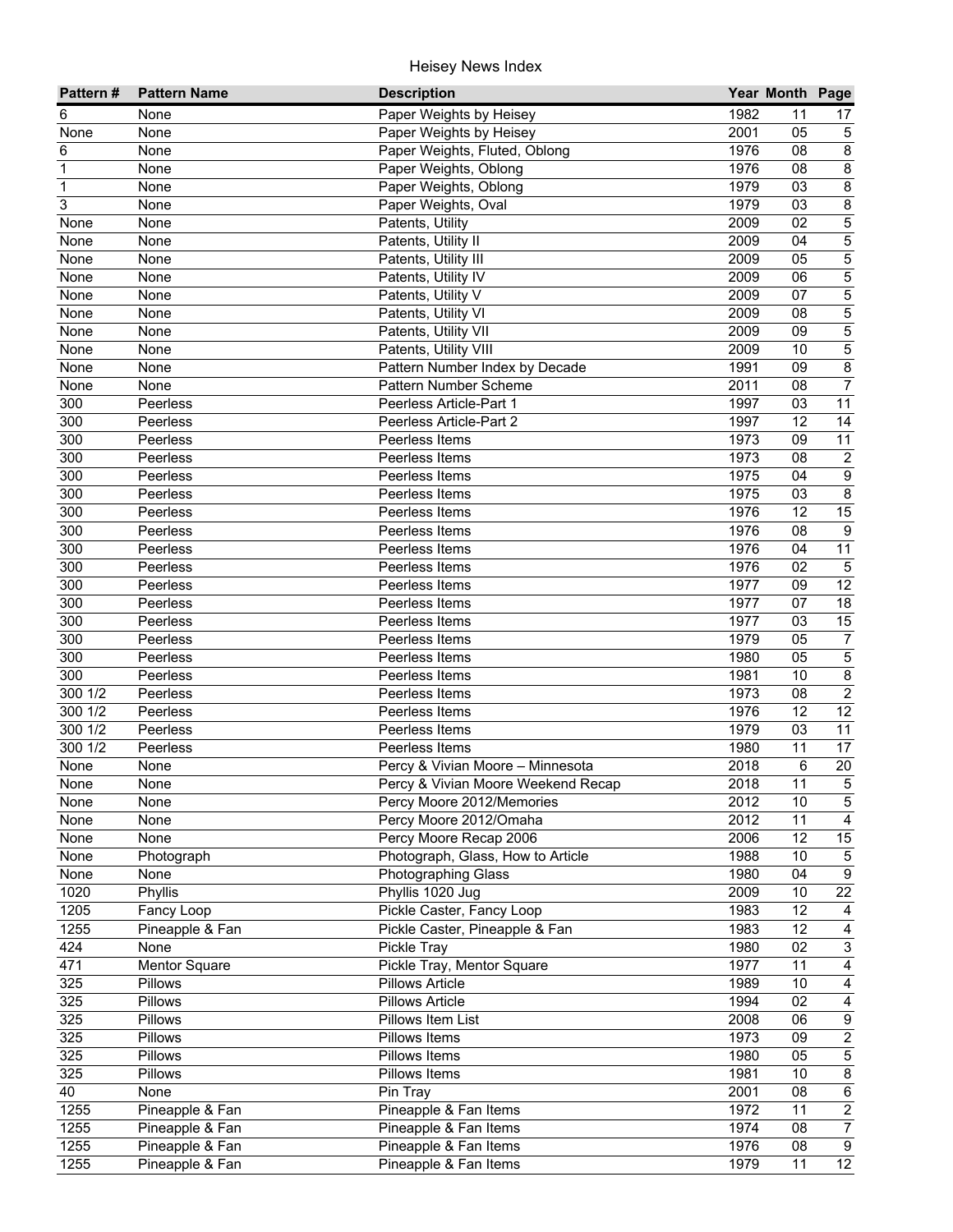| Pattern#          | <b>Pattern Name</b>      | <b>Description</b>                     |      | Year Month Page |                                    |
|-------------------|--------------------------|----------------------------------------|------|-----------------|------------------------------------|
| 1255              | Pineapple & Fan          | Pineapple & Fan Items                  | 1980 | 05              | 4                                  |
| 1255              | Pineapple & Fan          | Pineapple & Fan Items                  | 1981 | 11              | 15                                 |
| 1255              | Pineapple & Fan          | Pineapple & Fan Items                  | 1981 | 10              | 9                                  |
| 1255              | Pineapple & Fan          | Pineapple & Fan List                   | 2008 | 11              | $\overline{10}$                    |
| 350               | Pinwheel & Fan           | Pinwheel & Fan Items                   | 1976 | 08              | $\overline{14}$                    |
| 350               | Pinwheel & Fan           | Pinwheel & Fan Items                   | 1978 | $\overline{04}$ | $\overline{3}$                     |
| 350               | Pinwheel & Fan           | Pinwheel & Fan Items                   | 1980 | 11              | $\overline{17}$                    |
| 350               | Pinwheel & Fan           | Pinwheel & Fan Items                   | 1980 | 03              | $\mathbf{1}$                       |
| 350               | Pinwheel & Fan           | Pinwheel & Fan List                    | 2009 | 02              | 13                                 |
| 468               | None                     | Pitcher                                | 1978 | 08              | $\boldsymbol{9}$                   |
| None              | None                     | Pitcher Lid, Metallic                  | 1977 | 04              | $\overline{7}$                     |
| 341 1/2           | Old Williamsburg         | Pitcher Measurements, Old Williamsburg | 1998 | 01              | 14                                 |
| 4166              | Balda                    | Pitcher, Balda                         | 1988 | 12              | $\overline{7}$                     |
| 3390              | Carcassonne              | Pitcher, Carcassonne                   | 1988 | 12              | $\bf 8$                            |
| 3362              | <b>Charter Oak</b>       | Pitcher, Charter Oak                   | 1988 | 12              | $\,6\,$                            |
| 2516              | Circle Pair              | Pitcher, Circle Pair                   | 1988 | 12              | $\,6\,$                            |
| 4159              | Classic                  | Pitcher, Classic                       | 1988 | 12              | $\overline{7}$                     |
| 4054              | Coronation               | Pitcher, Coronation                    | 1978 | 11              | 16                                 |
| 6060              | <b>Country Club</b>      | Pitcher, Country Club                  | 1978 | 11              | 16                                 |
| 6060              | <b>Country Club</b>      | Pitcher, Country Club                  | 1978 | 10              | $\mathbf{1}$                       |
| 451               | <b>Cross Lined Flute</b> | Pitcher, Cross Lined Flute             | 1979 | 01              | 14                                 |
| 3484              | Donna                    | Pitcher, Donna                         | 1978 | 01              | 12                                 |
| 3484              | Donna                    | Pitcher, Donna                         | 1979 | 06              | 19                                 |
| 3484              | Donna                    | Pitcher, Donna                         | 1988 | 12              | $\,6\,$                            |
| 417               | Double Rib & Panel       | Pitcher, Double Rib & Panel            | 1981 | 05              | 11                                 |
| 4160              | Ellen                    | Pitcher, Ellen                         | 1979 | 05              | 4                                  |
| 4160              | Ellen                    | Pitcher, Ellen                         | 1988 | 12              | $\overline{7}$                     |
| 3355              | Fairacre                 | Pitcher, Fairacre                      | 1978 | 11              | 16                                 |
| $\overline{3355}$ | Fairacre                 | Pitcher, Fairacre                      | 1979 | 01              | 14                                 |
| 3355              | Fairacre                 | Pitcher, Fairacre                      | 1988 | 12              | $\,6\,$                            |
| 1205              | Fancy Loop               | Pitcher, Fancy Loop Pix                | 1986 | 04              | $\overline{2}$                     |
| 4164              | Gallagher                | Pitcher, Gallagher                     | 1978 | 11              | 16                                 |
| 4164              | Gallagher                | Pitcher, Gallagher                     | 1979 | 11              | $\overline{4}$                     |
| 4164              | Gallagher                | Pitcher, Gallagher                     | 1979 | 07              | 13                                 |
| 4164              | Gallagher                | Pitcher, Gallagher                     | 1979 | 06              | $\overline{18}$                    |
| 4164              | Gallagher                | Pitcher, Gallagher                     | 1979 | 03              | 16                                 |
| 4164              | Gallagher                | Pitcher, Gallagher                     | 1988 | 12              | $\overline{7}$                     |
| 385               | Grid & Square            | Pitcher, Grid & Square                 | 1975 | $\overline{12}$ | $\overline{8}$                     |
| 1250              | Groove & Slash           | Pitcher, Groove & Slash Tankard Pix    | 1986 | 07              | 16                                 |
| 3485              |                          | Pitcher, Irene                         | 1976 | 09              | 9                                  |
| 3485              | Irene<br>Irene           | Pitcher, Irene                         | 1988 | 12              | $\bf 8$                            |
| 3480              | Koors                    | Pitcher, Koors                         | 1976 | 11              | 8                                  |
| 3480              | Koors                    | Pitcher, Koors                         | 1978 | 03              | 17                                 |
| 3480              | Koors                    | Pitcher, Koors                         | 1988 | 12              | 6                                  |
| 4161              | Little King              | Pitcher, Little King                   | 1976 | 10              | 13                                 |
| 4161              | Little King              | Pitcher, Little King                   | 1980 | 11              | 8                                  |
| 4206              | Optic Tooth              | Pitcher, Optic Tooth                   | 1988 | 12              | $\overline{7}$                     |
| 3359              | Plateau                  | Pitcher, Plateau                       | 1988 | 12              | $\,6\,$                            |
| 365               |                          |                                        | 1981 |                 |                                    |
|                   | Queen Anne (Old)         | Pitcher, Queen Anne                    | 1973 | 03<br>12        | 11                                 |
| 8010              | <b>Ribbon Candy</b>      | Pitcher, Ribbon Candy                  |      |                 | $\boldsymbol{9}$<br>$\overline{7}$ |
| 4165              | Shaw                     | Pitcher, Shaw                          | 1988 | 12              |                                    |
| 4157              | Steele                   | Pitcher, Steele                        | 1988 | 12              | $\overline{7}$                     |
| 1556              | Swan                     | Pitcher, Swan Handle                   | 1972 | 08              | $\overline{6}$                     |
| 1556              | Swan                     | Pitcher, Swan Handle                   | 1981 | 05              | $\overline{18}$                    |
| 2517              | Teardrop                 | Pitcher, Teardrop                      | 1988 | 12              | 6                                  |
| 449               | Thumbprint & Panel       | Pitcher, Thumbprint & Panel            | 1979 | 01              | 14                                 |
| 517               | Tumble Up                | Pitcher, Tumble Up                     | 1978 | 11              | $\overline{15}$                    |
| 517               | Tumble Up                | Pitcher, Tumble Up                     | 1979 | 08              | 16                                 |
| $\overline{517}$  | Tumble Up                | Pitcher, Tumble Up                     | 1980 | 11              | 8                                  |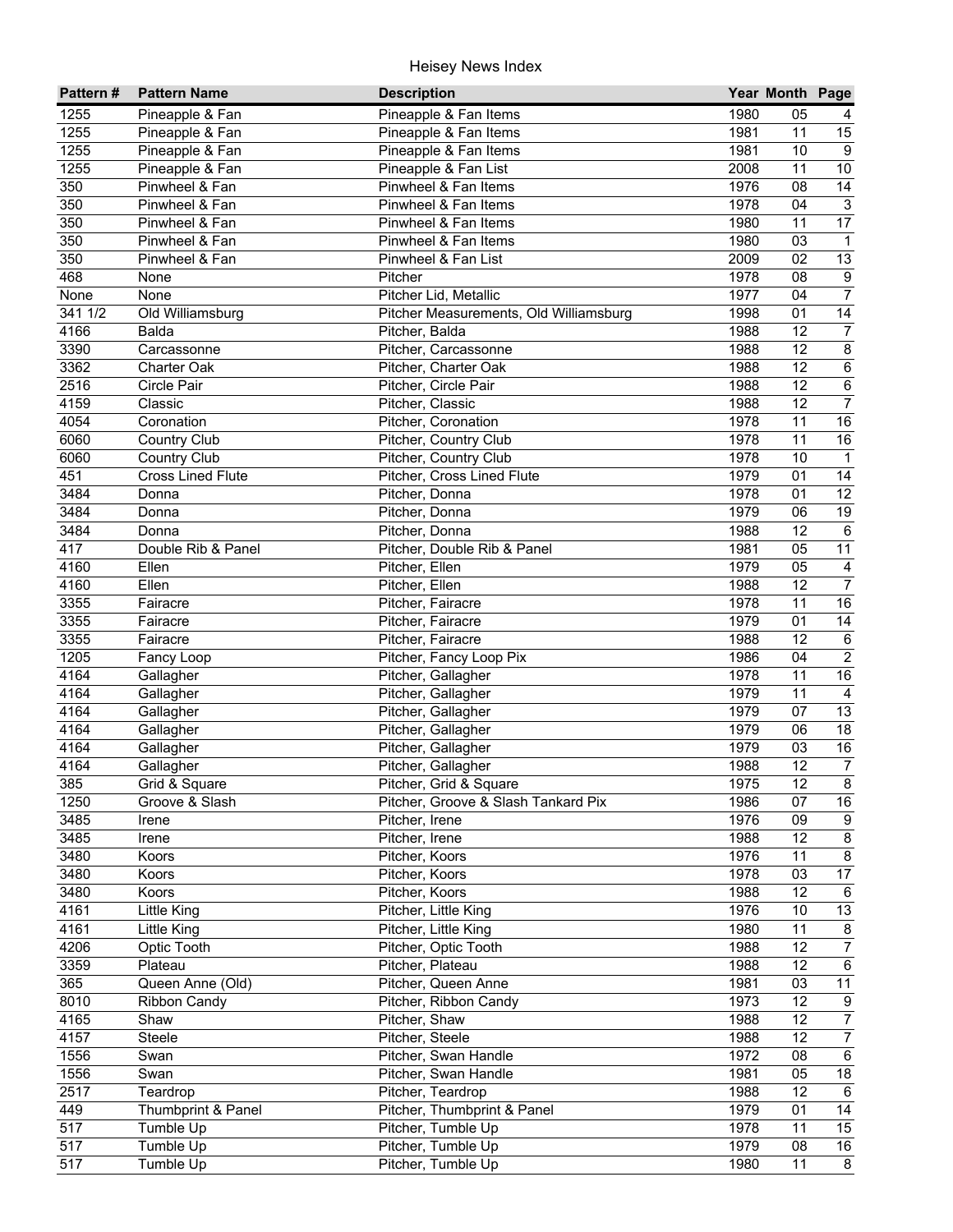| Pattern# | <b>Pattern Name</b>       | <b>Description</b>                                 |              | Year Month Page |                  |
|----------|---------------------------|----------------------------------------------------|--------------|-----------------|------------------|
| 517      | Tumble Up                 | Pitcher, Tumble Up                                 | 1988         | 12              | 6                |
| 1415     | <b>Twentieth Century</b>  | Pitcher, Twentieth Century 1415                    | 2011         | 05              | $\overline{7}$   |
| 3350     | Wabash                    | Pitcher, Wabash                                    | 1976         | 07              | 13               |
| 3350     | Wabash                    | Pitcher, Wabash                                    | 1977         | 09              | $\overline{3}$   |
| 3350     | Wabash                    | Pitcher, Wabash                                    | 1988         | 12              | $6\overline{6}$  |
| 4163     | Whaley                    | Pitcher, Whaley                                    | 1988         | $\overline{12}$ | $\overline{7}$   |
| 393      | <b>Narrow Flute</b>       | Pitcher, Whiskey, Narrow Flute                     | 1982         | 11              | 11               |
| Various  | Various                   | Plaid Vases                                        | 2017         | 5               | $\overline{23}$  |
| 1216     | Plain                     | Plain 1216-1217 Nappies                            | 2009         | 08              | 16               |
| 1225     | Plain Band                | Plain Band Article                                 | 1982         | 08              | $\overline{4}$   |
| 1225     | Plain Band                | <b>Plain Band Items</b>                            | 1972         | 08              | $\overline{2}$   |
| 1225     | Plain Band                | Plain Band Items                                   | 1974         | 12              | $\overline{3}$   |
| 1225     | Plain Band                | Plain Band Items                                   | 1975         | 03              | $\overline{8}$   |
| 1225     | Plain Band                | <b>Plain Band Items</b>                            | 1975         | 01              | $10\,$           |
| 1225     | Plain Band                | <b>Plain Band Items</b>                            | 1976         | 10              | $\boldsymbol{9}$ |
| 1225     | Plain Band                | Plain Band Items                                   | 1976         | 07              | 17               |
| 1225     | Plain Band                | Plain Band Items                                   | 1978         | 09              | 8                |
| 1225     | Plain Band                | <b>Plain Band Items</b>                            | 1979         | 09              | $10$             |
| 1225     | Plain Band                | <b>Plain Band Items</b>                            | 1979         | 02              | $\overline{14}$  |
| 1225     | Plain Band                | Plain Band Items                                   | 1980         | 11              | 23               |
| 1225     | Plain Band                | Plain Band Items                                   | 1980         | 05              | $\overline{4}$   |
| 1225     | Plain Band                | Plain Band Items                                   | 1981         | 12              | $\mathbf 5$      |
| 1225     | Plain Band                | Plain Band Items                                   | 1981         | 11              | 15               |
| 1225     | Plain Band                | Plain Band Items                                   | 1981         | 10              | $\boldsymbol{9}$ |
| 1225     | Plain Band                | Plain Band Items                                   | 1981         | 01              | 16               |
| 1225     | Plain Band                | <b>Plain Band List</b>                             | 1988         | 04              | $\,6\,$          |
| 1225     | <b>Plain Band</b>         | Plain Band List                                    | 2009         | 10              | 17               |
| 429      | <b>Plain Panel Recess</b> | Plain Panel Recess Items                           | 1974         | 09              | $\overline{7}$   |
| 429      | <b>Plain Panel Recess</b> | Plain Panel Recess Items                           | 1975         | 06              | $\overline{11}$  |
| 429      | <b>Plain Panel Recess</b> | <b>Plain Panel Recess Items</b>                    | 1977         | 09              | $\overline{12}$  |
| 429      | <b>Plain Panel Recess</b> | Plain Panel Recess Items                           | 1977         | 03              | 8                |
| 429      | <b>Plain Panel Recess</b> | Plain Panel Recess Items                           | 1980         | 11              | 17               |
| 429      | <b>Plain Panel Recess</b> | Plain Panel Recess Items                           | 1991         | 11              | $\overline{9}$   |
| 429      | Plain Panel Recessed      | Plain Panel Recessed List                          | 2009         | 06              | $\overline{8}$   |
| 1567     | Plantation                | <b>Plantation Article</b>                          | 1996         | 09              | 16               |
| 1567     | Plantation                | <b>Plantation Article</b>                          | 1997         | 12              | $10\,$           |
| 1567     | Plantation                | <b>Plantation Cruet evolution</b>                  | 2006         | 04              | $\,6\,$          |
| 1567     | Plantation                | <b>Plantation Items</b>                            | 1972         | $\overline{02}$ | $\overline{7}$   |
| 1567     |                           |                                                    | 1973         | 05              | $\overline{4}$   |
| 1567     | Plantation<br>Plantation  | <b>Plantation Items</b><br><b>Plantation Items</b> | 1977         | 02              | $\overline{4}$   |
| 1567     |                           |                                                    | 1978         | 11              | 16               |
|          | Plantation                | <b>Plantation Items</b>                            |              | 10              | 14               |
| 1567     | Plantation                | <b>Plantation Items</b>                            | 1978<br>1978 | 04              | 17               |
| 1567     | Plantation                | <b>Plantation Items</b>                            | 1979         | 12              | 17               |
| 1567     | Plantation                | <b>Plantation Items</b>                            | 2003         | 02              |                  |
| 1567     | Plantation                | <b>Plantation Items List</b>                       |              |                 | 11               |
| 1567     | Plantation                | <b>Plantation List</b>                             | 1985         | 04              | 13               |
| 1567     | Plantation                | <b>Plantation variations</b>                       | 2006         | 13              | 10               |
| 1511     | None                      | Plate                                              | 1976         | 04              | 11               |
| 46       | None                      | Plate, 6", Style 1                                 | 2001         | 08              | $\,6$            |
| 47       | None                      | Plate, 6", Style 2                                 | 2001         | 08              | 6                |
| 7093     | <b>Beaded Arrow</b>       | Plate, Beaded Arrow                                | 1977         | 01              | 13               |
| 1238     | <b>Beehive</b>            | Plate, Beehive                                     | 1975         | 05              | $\,6$            |
| 1238     | Beehive                   | Plate, Beehive                                     | 1975         | 02              | $\overline{6}$   |
| 1238     | Beehive                   | Plate, Beehive                                     | 1977         | 08              | $\overline{6}$   |
| 1238     | Beehive                   | Plate, Beehive                                     | 1982         | 02              | $\overline{12}$  |
| 1150     | <b>Colonial Star</b>      | Plate, Colonial Star                               | 1975         | 07              | 13               |
| 1458     | Courthouse                | Plate, Courthouse                                  | 1980         | 07              | $\overline{12}$  |
| 8007     | Daisy Scroll              | Plate, Daisy Scroll                                | 1973         | 08              | 8                |
| 8007     | Daisy Scroll              | Plate, Daisy Scroll                                | 1973         | 04              | $\overline{10}$  |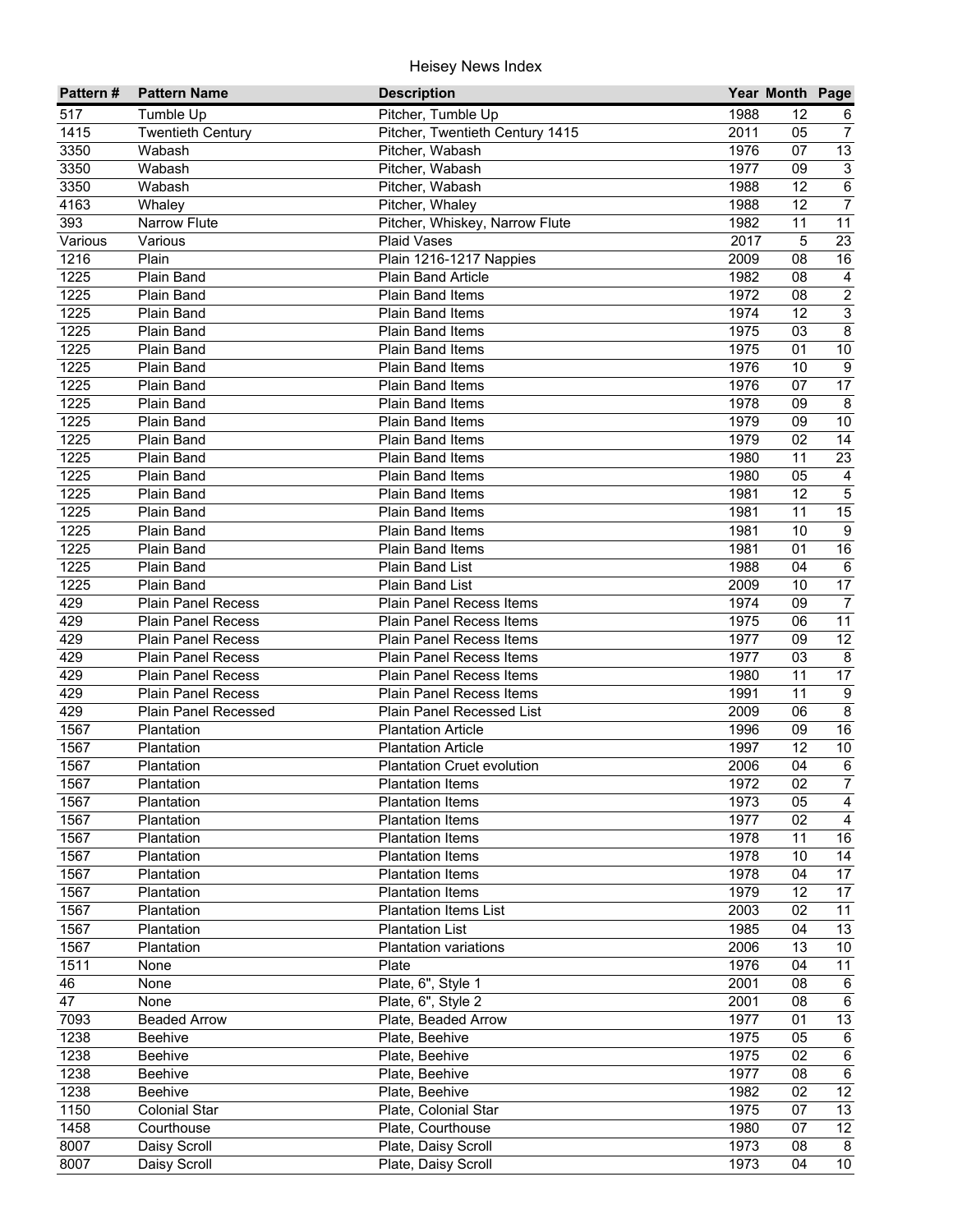| Pattern#   | <b>Pattern Name</b>           | <b>Description</b>                         |              | Year Month Page |                                      |
|------------|-------------------------------|--------------------------------------------|--------------|-----------------|--------------------------------------|
| None       | None                          | Plate, Dinner List                         | 1999         | 03              | 14                                   |
| 1401 1/2   | Empress                       | Plate, Empress                             | 1977         | 10              | 24                                   |
| 1127       | Fine Tooth                    | Plate, Fine Tooth                          | 1975         | 07              | $\overline{13}$                      |
| 1127       | Fine Tooth                    | Plate, Fine Tooth                          | 1979         | 03              | 13                                   |
| 1406       | Fleur De Lis                  | Plate, Fleur De Lis                        | 1973         | 08              | $\overline{8}$                       |
| 1406       | Fleur De Lis                  | Plate, Fleur De Lis                        | 1988         | 12              | $\overline{9}$                       |
| 393        | Narrow Flute                  | Plate, Narrow Flute                        | 1978         | 10              | $\overline{10}$                      |
| 1489       | Puritan                       | Plate, Puritan                             | 1981         | 08              | 13                                   |
| 1182       | Revere                        | Plate, Revere                              | 1978         | 03              | 16                                   |
| 1182       | Revere                        | Plate, Revere                              | 1979         | 07              | 14                                   |
| 1183       | Revere                        | Plate, Revere                              | 1978         | 05              | $\overline{4}$                       |
| 1237       | Sandwich Star                 | Plate, Sandwich Star                       | 1974         | 07              | $\overline{7}$                       |
| 1237       | Sandwich Star                 | Plate, Sandwich Star                       | 1978         | 05              | 13                                   |
| 1245       | Spiral                        | Plate, Spiral                              | 1976         | 01              | $\,6\,$                              |
| 1125       | Starburst                     | Plate, Starburst                           | 1975         | 07              | 13                                   |
| 1234       | <b>Stippled Diamond</b>       | Plate, Stippled Diamond                    | 1978         | 05              | 13                                   |
| 4182       | Thin                          | Plate, Thin                                | 1977         | 03              | $\overline{4}$                       |
| 4182       | Thin                          | Plate, Thin                                | 1980         | 09              | $\,6\,$                              |
| 1476       | Morse                         | Plate, Torque, Morse                       | 1978         | 06              | $\overline{6}$                       |
| 1476       | Morse                         | Plate, Torque, Morse                       | 1978         | 03              | 13                                   |
| 485        | None                          | Plate, Torte                               | 1978         | 01              | $\overline{12}$                      |
| 1506       | Whirlpool                     | Platter, footed                            | 2004         | 04              | $\,6\,$                              |
| 1182       | Revere                        | Platter, Revere                            | 1979         | 07              | 13                                   |
| 466        | Pleat & Double Panel          | Pleat & Double Panel Nappy List            | 2009         | 09              | $\boldsymbol{9}$                     |
| 1170       | Pleat & Panel                 | Pleat & Panel Items                        | 1974         | 03              | 12                                   |
| 1170       | Pleat & Panel                 | Pleat & Panel List                         | 2010         | 10              | $\sqrt{5}$                           |
| 150        | Pointed Oval/Diamond Pt.      | Pointed Oval/Diamond Point Article         | 1972         | 05              | $\overline{2}$                       |
| 150<br>150 | Pointed Oval/Diamond Pt.      | Pointed Oval/Diamond Point Article         | 1979         | 02              | 12                                   |
| 4163       | Pointed Oval/Diamond Pt.      | Pointed Oval/Diamond Point Article         | 1983<br>1974 | 04<br>10        | $\overline{4}$<br>$6\overline{6}$    |
| 4163       | Whaley<br>Whaley              | Pretzel Jar, Whaley<br>Pretzel Jar, Whaley | 1978         | 08              | $\overline{7}$                       |
| 4163       | Whaley                        | Pretzel Jar, Whaley                        | 1980         | 04              | $\overline{5}$                       |
| 335        | Prince of Wales/Plumes        | Prince of Wales/Plumes 335 List            | 2010         | 03              | $\overline{\overline{\overline{5}}}$ |
| 335        | <b>Prince of Wales/Plumes</b> | Prince of Wales/Plumes Article             | 1989         | 11              | $\overline{4}$                       |
| 335        | <b>Prince of Wales/Plumes</b> | Prince of Wales/Plumes Article             | 1993         | 11              | $10\,$                               |
| 335        | Prince of Wales/Plumes        | Prince of Wales/Plumes Items               | 1973         | 11              | $\overline{2}$                       |
| 335        | Prince of Wales/Plumes        | Prince of Wales/Plumes Items               | 1980         | 05              | $\overline{5}$                       |
| 335        | Prince of Wales/Plumes        | Prince of Wales/Plumes Items               | 1981         | 10              | $\overline{9}$                       |
| 335        | Prince of Wales/Plumes        | Prince of Wales/Plumes Items               | 1981         | 09              | 10                                   |
| 351        | Priscilla                     | Priscilla Article/Pix                      | 1990         | 08              | 14                                   |
| 351        | Priscilla                     | Priscilla Article/Pix                      | 2013         | 03              | $10\,$                               |
| 351        | Priscilla                     | Priscilla Items                            | 1974         | 04              | $\sqrt{2}$                           |
| 351        | Priscilla                     | Priscilla Items                            | 1975         | 06              | 11                                   |
| 351        | Priscilla                     | Priscilla Items                            | 1976         | 12              | 12                                   |
| 351        | Priscilla                     | Priscilla Items                            | 1976         | 09              | 10                                   |
| 351        | Priscilla                     | Priscilla Items                            | 1977         | 09              | 12                                   |
| 351        | Priscilla                     | Priscilla Items                            | 1977         | 07              | 19                                   |
| 351        | Priscilla                     | Priscilla Items                            | 1977         | 03              | 15                                   |
| 351        | Priscilla                     | Priscilla Items                            | 1977         | 01              | 10                                   |
| 351        | Priscilla                     | Priscilla Items                            | 1980         | 11              | 17                                   |
| 351        | Priscilla                     | Priscilla Items                            | 1980         | 08              | $\overline{7}$                       |
| 351        | Priscilla                     | Priscilla Items                            | 1981         | 12              | $\overline{7}$                       |
| 421        | Prism Block                   | Prism Block List                           | 2006         | 08              | $\overline{7}$                       |
| 1593       | Prism                         | Prism Items/Pix                            | 2001         | 07              | 17                                   |
| None       | None                          | Prisms by Heisey                           | 2002         | 01              | $\overline{14}$                      |
| 20         | None                          | Prisms, "C"                                | 1976         | 12              | $\mathbf 5$                          |
| 20         | None                          | Prisms, "C"                                | 1978         | 01              | $\boldsymbol{9}$                     |
| 20         | None                          | Prisms, "C"                                | 1979         | 01              | 15                                   |
| 20         | None                          | Prisms, "C"                                | 1980         | 10              | 6                                    |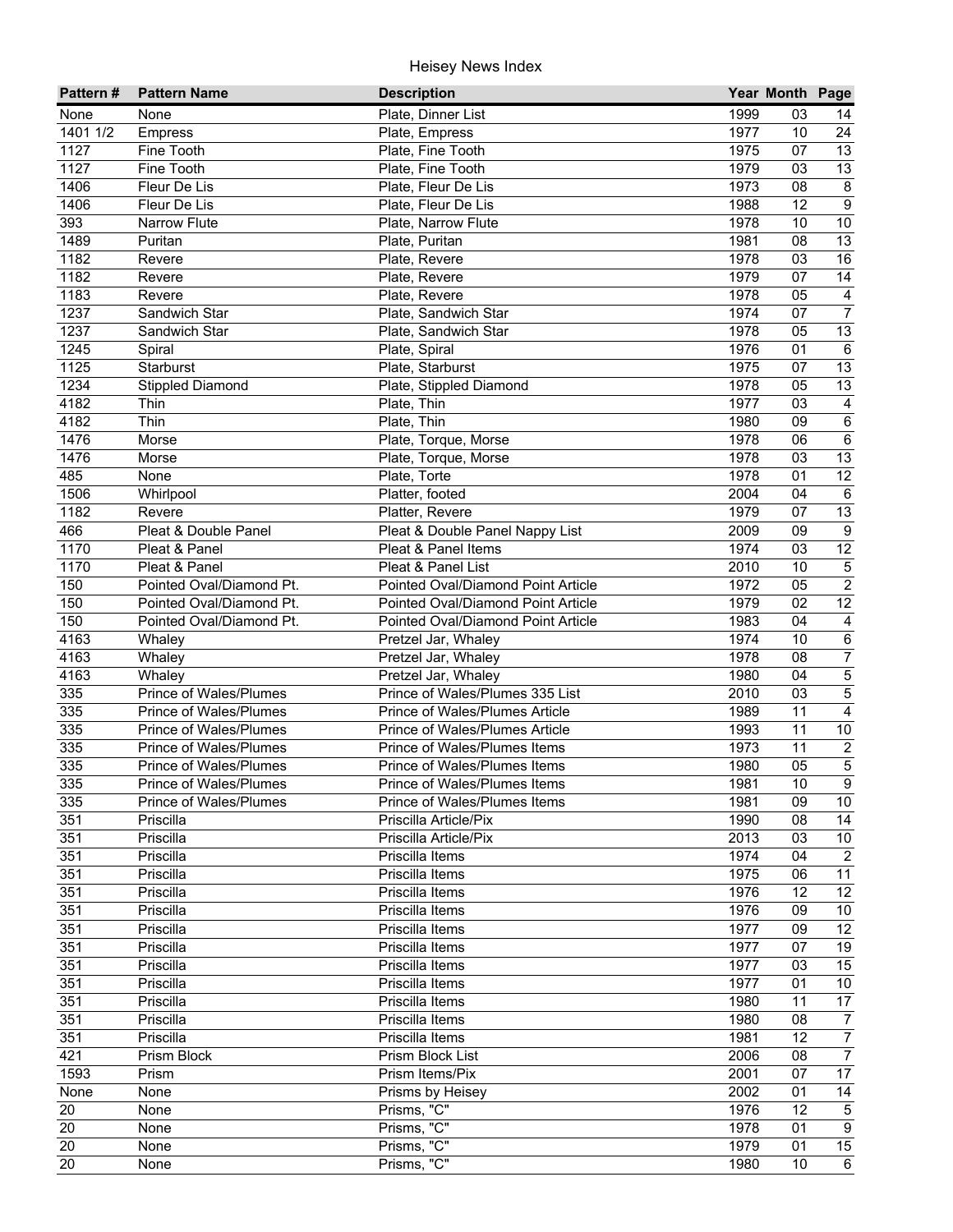| Pattern#       | <b>Pattern Name</b>                | <b>Description</b>                              |      | Year Month Page |                           |
|----------------|------------------------------------|-------------------------------------------------|------|-----------------|---------------------------|
| 20             | None                               | Prisms, "C"                                     | 1981 | 12              | 12                        |
| 357            | <b>Prison Stripe</b>               | Prison Stripe Items                             | 1974 | 10              | $\overline{2}$            |
| 357            | <b>Prison Stripe</b>               | Prison Stripe Items                             | 1974 | 08              | $\overline{11}$           |
| 357            | Prison Stripe                      | Prison Stripe Items                             | 1976 | 10              | $\overline{11}$           |
| 357            | Prison Stripe                      | Prison Stripe List                              | 2004 | $\overline{03}$ | $\overline{5}$            |
| $\overline{1}$ | None                               | Puff Box                                        | 1976 | 12              | $\overline{18}$           |
| 3              | None                               | Puff Box                                        | 1976 | 12              | 18                        |
| 4              | None                               | Puff Box                                        | 1978 | $\overline{12}$ | 18                        |
| 4              | None                               | Puff Box                                        | 1978 | 08              | $\bf 8$                   |
| 5              | None                               | Puff Box                                        | 1976 | 08              | 8                         |
| 16             | Susanneh                           | Puff Box                                        | 1976 | 05              | 16                        |
| 57             | None                               | Puff Box                                        | 2001 | 08              | $6\phantom{1}6$           |
| 433            | Greek Key                          | Puff Box, #'s 1, 3, 4, Greek Key                | 1976 | 12              | 18                        |
| 1489           | Puritan                            | Puff Box, Puritan                               | 1977 | 11              | 12                        |
| 1186           | Yeoman                             | Puff Box, Yeoman                                | 1976 | 10              | 15                        |
| 4045           | None                               | Punch Bowl                                      | 1980 | 01              | $\mathbf{1}$              |
| 1401           | <b>Empress</b>                     | Punch Bowl & Cups, Empress                      | 1981 | 10              | 10                        |
| None           | None                               | Punch Bowl List                                 | 2008 | 05              | 8                         |
| None           | <b>Punch Bowls</b>                 | Punch Bowl List                                 | 2006 | 06              | 16                        |
| 1235           | <b>Beaded Panel &amp; Sunburst</b> | Punch Bowl, Cups, Beaded Panel & Sunburst       | 1981 | 10              | $10$                      |
| 429            | <b>Plain Panel Recess</b>          | Punch Bowl, Plain Panel Recess, Tuthill Cutting | 1999 | 09              | $\,6$                     |
| 4058           | Pumpkin                            | Punch Bowl, Pumpkin                             | 1978 | 06              | $\,6\,$                   |
| 4058           | Pumpkin                            | Punch Bowl, Pumpkin                             | 1993 | 10              | 4                         |
| 4058           | Pumpkin                            | Punch Bowl, Pumpkin                             | 2002 | 10              | $\,8\,$                   |
| 4058           | Pumpkin                            | Punch Bowl, Pumpkin                             | 2003 | 10              | 11                        |
| 1183           | Revere                             | Punch Bowl, Revere                              | 1982 | 01              | 8                         |
| 1183           | Revere                             | Punch Bowl, Revere, Footed                      | 1980 | 06              | 12                        |
| None           | None                               | Punch Cup Quiz                                  | 2005 | 08              | $\overline{5}$            |
| 1212           | Crim                               | Punch Cup, Crim                                 | 1978 | 10              | 16                        |
| 1195           | None                               | Punch Cup, Finger Flute                         | 1981 | 11              | 9                         |
| 1401 1/2       | <b>Empress</b>                     | Punch Cup, Footed, Empress                      | 1980 | 07              | 13                        |
| 8015           | <b>Stippled Thumbprint</b>         | Punch Cup, Stippled Thumbprint                  | 1976 | 04              | 12                        |
| None           | None                               | Punch Cups                                      | 2001 | 10              | 16                        |
| 1161           | None                               | Punch Cups, Finger Flute                        | 1981 | 11              | $\boldsymbol{9}$          |
| 1162           | None                               | Punch Cups, Finger Flute                        | 1981 | 11              | $\overline{9}$            |
| 1163           | None                               | Punch Cups, Finger Flute                        | 1981 | 11              | $\overline{9}$            |
| 1164           | None                               | Punch Cups, Finger Flute                        | 1981 | 11              | $\overline{9}$            |
| 1165           | None                               | Punch Cups, Finger Flute                        | 1981 | $\overline{11}$ | $\overline{9}$            |
| 341            | Puritan                            | Punch Cups, Puritan                             | 1981 | 01              | $\overline{7}$            |
| 305            | Punty & Diamond Point              | Punty & Diamond Point 305 List                  | 2008 | 04              | 7                         |
| 305            | Punty & Diamond Point              | Punty & Diamond Point Article/Pix               | 1989 | 03              | $\overline{\mathbf{4}}$   |
| 305            | Punty & Diamond Point              | Punty & Diamond Point Items                     | 1972 | 10              | $\overline{2}$            |
| 305            | Punty & Diamond Point              | Punty & Diamond Point Items                     | 1974 | 12              | $\ensuremath{\mathsf{3}}$ |
| 305            | Punty & Diamond Point              | Punty & Diamond Point Items                     | 1974 | 10              | $\,6\,$                   |
| 305            | Punty & Diamond Point              | Punty & Diamond Point Items                     | 1974 | 02              | $\bf 8$                   |
| 305            | Punty & Diamond Point              | Punty & Diamond Point Items                     | 1976 | 08              | $\boldsymbol{9}$          |
| 305            | Punty & Diamond Point              | Punty & Diamond Point Items                     | 1976 | 07              | $\boldsymbol{9}$          |
| 305            | Punty & Diamond Point              | Punty & Diamond Point Items                     | 1980 | 05              | $\mathbf 5$               |
| 305            | Punty & Diamond Point              | Punty & Diamond Point Items                     | 1981 | 10              | $\bf 8$                   |
| 305            | Punty & Diamond Point              | Punty & Diamond Point Pix/Ads                   | 2007 | 12              | 10                        |
| 1220           | <b>Punty Band</b>                  | <b>Punty Band Article</b>                       | 1982 | 08              | $\overline{4}$            |
| 1220           | <b>Punty Band</b>                  | <b>Punty Band Article</b>                       | 1993 | 10              | $10\,$                    |
| 1220           | <b>Punty Band</b>                  | <b>Punty Band Items</b>                         | 1972 | 07              | $\overline{c}$            |
| 1220           | <b>Punty Band</b>                  | <b>Punty Band Items</b>                         | 1974 | 12              | $\overline{8}$            |
| 1220           | <b>Punty Band</b>                  | <b>Punty Band Items</b>                         | 1975 | 03              | $\overline{8}$            |
| 1220           | <b>Punty Band</b>                  | <b>Punty Band Items</b>                         | 1975 | 01              | $10\,$                    |
| 1220           | <b>Punty Band</b>                  | <b>Punty Band Items</b>                         | 1976 | 10              | 9                         |
| 1220           | <b>Punty Band</b>                  | <b>Punty Band Items</b>                         | 1978 | 12              | 12                        |
| 1220           | <b>Punty Band</b>                  | <b>Punty Band Items</b>                         | 1978 | 09              | 8                         |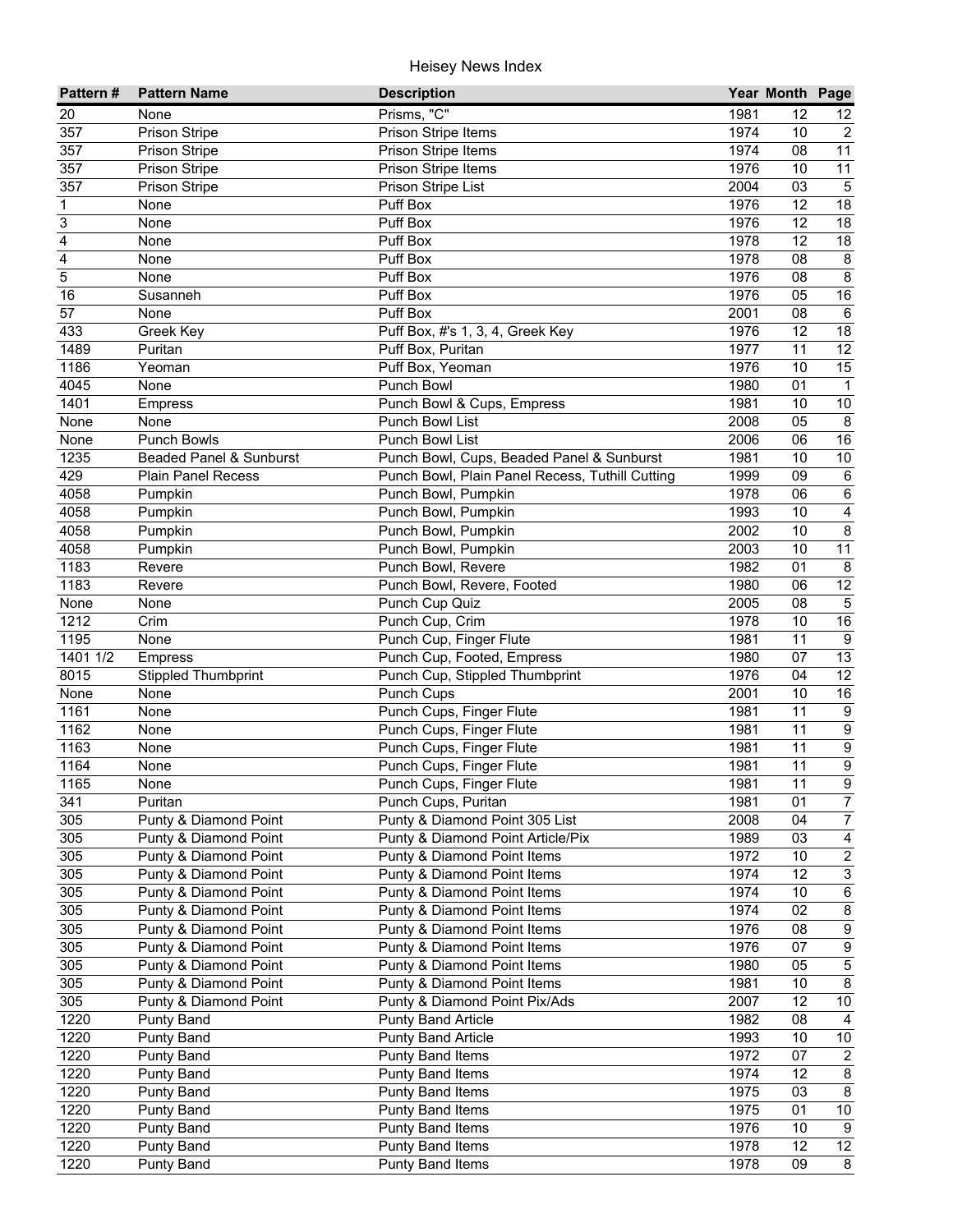| Pattern#         | <b>Pattern Name</b> | <b>Description</b>           |      | Year Month Page |                  |
|------------------|---------------------|------------------------------|------|-----------------|------------------|
| 1220             | <b>Punty Band</b>   | <b>Punty Band Items</b>      | 1980 | 05              | 4                |
| 1220             | <b>Punty Band</b>   | Punty Band Items             | 1981 | 11              | 15               |
| 1220             | <b>Punty Band</b>   | Punty Band Items             | 1981 | 10              | $\overline{9}$   |
| 1220             | Punty Band          | Punty Band List              | 1988 | 04              | $\overline{7}$   |
| 1220             | <b>Punty Band</b>   | Punty Band List              | 2010 | 02              | $\overline{6}$   |
| 464              | Punty Row           | Punty Row 464 Nappies        | 2009 | 07              | $\overline{8}$   |
| 305              | Punty&DiaPt         | Punty&DiaPt List, Short      | 2004 | 04              | $\overline{22}$  |
| 341              | Puritan             | <b>Puritan Article/Pix</b>   | 1983 | 09              | $\overline{7}$   |
| 341              | Puritan             | Puritan Article/Pix          | 1990 | 07              | $\boldsymbol{7}$ |
| 341              | Puritan             | <b>Puritan Items</b>         | 1973 | 03              | $\bf 8$          |
| 341              | Puritan             | <b>Puritan Items</b>         | 1974 | 02              | $\overline{2}$   |
| 341              | Puritan             | <b>Puritan Items</b>         | 1975 | 06              | 11               |
| 341              | Puritan             | <b>Puritan Items</b>         | 1976 | 12              | 13               |
| 341              | Puritan             | Puritan Items                | 1976 | 02              | $\mathbf 5$      |
| 341              | Puritan             | Puritan Items                | 1977 | 09              | 12               |
| 341              | Puritan             | <b>Puritan Items</b>         | 1977 | 03              | 16               |
| 341              | Puritan             | <b>Puritan Items</b>         | 1977 | 01              | 10               |
| 341              | Puritan             | <b>Puritan Items</b>         | 1978 | 01              | $10$             |
| $\overline{341}$ | Puritan             | <b>Puritan Items</b>         | 1979 | 02              | 14               |
| 341              | Puritan             | <b>Puritan Items</b>         | 1980 | 11              | 15               |
| $\overline{341}$ | Puritan             | <b>Puritan Items</b>         | 1981 | 05              | $\bf 8$          |
| 341              | Puritan             | <b>Puritan Items</b>         | 1981 | 01              | $\boldsymbol{7}$ |
| 341 1/2          | Puritan             | <b>Puritan Items</b>         | 1974 | 02              | $\overline{2}$   |
| 341 1/2          | Puritan             | <b>Puritan Items</b>         | 1976 | 02              | $\overline{5}$   |
| 341 1/2          | Puritan             | <b>Puritan Items</b>         | 1980 | 11              | 15               |
| 341              | Puritan             | Puritan Table Set Pix        | 1983 | 09              | 15               |
| 355              | Quator              | <b>Quator Items</b>          | 1974 | 08              | $\mathbf{3}$     |
| 355              | Quator              | <b>Quator Items</b>          | 1976 | 12              | 17               |
| 355              | Quator              | <b>Quator Items</b>          | 1976 | 09              | $10\,$           |
| 355              | Quator              | <b>Quator Items</b>          | 1976 | 03              | 15               |
| 355              | Quator              | <b>Quator Items</b>          | 1979 | 07              | $\overline{11}$  |
| 355              | Quator              | Quator Items                 | 1979 | 06              | 4                |
| 355              | Quator              | <b>Quator Items</b>          | 1980 | 11              | $\overline{17}$  |
| 355              | Quator              | <b>Quator Items</b>          | 1981 | 08              | 15               |
| 355              | Quator              | <b>Quator Items</b>          | 1991 | 07              | $\overline{14}$  |
| 355              | Quator              | <b>Quator List</b>           | 2009 | 02              | 6                |
| 1509             | Queen Ann           | Queen Ann & Empress Compared | 1992 | 11              | 13               |
| 1509             | Queen Ann           | Queen Ann Items              | 1972 | 11              | $\overline{5}$   |
| 1509             | Queen Ann           | Queen Ann Items              | 1974 | 06              | $\overline{7}$   |
| 1509             | Queen Ann           | Queen Ann Items              | 1974 | 05              | $\mathfrak{S}$   |
| 1509             | Queen Ann           | Queen Ann Items              | 1974 | 02              | 12               |
| 1509             | Queen Ann           | Queen Ann Items              | 1976 | 10              | 13               |
| 1509             | Queen Ann           | Queen Ann Items              | 1977 | 04              | 9                |
| 1509             | Queen Ann           | Queen Ann Items              | 1978 | 07              | $\overline{4}$   |
| 1509             | Queen Ann           | Queen Ann Items              | 1978 | 04              | 17               |
| 1509             | Queen Ann           | Queen Ann Items              | 1978 | 01              | 12               |
| 1509             | Queen Ann           | Queen Ann Items              | 1981 | 10              | 4                |
| 365              | Queen Anne (Old)    | Queen Anne Items             | 1974 | 11              | $\overline{2}$   |
| 365              | Queen Anne (Old)    | Queen Anne Items             | 1980 | 05              | $\overline{5}$   |
| 365              | Queen Anne (Old)    | Queen Anne Items             | 1981 | 03              | 11               |
| 365              | Queen Anne          | Queen Anne List              | 2009 | 03              | 11               |
| 1521             | Quilt               | <b>Quilt Items</b>           | 1974 | 04              | 6                |
| 1521             | Quilt               | <b>Quilt Items</b>           | 1976 | 12              | 10               |
| 1521             | Quilt               | <b>Quilt Items</b>           | 1976 | 10              | $\overline{12}$  |
| 381              | Quilt               | Quilt List                   | 2009 | 02              | $\overline{12}$  |
| 439              | Raised Loop         | Raised Loop Items            | 1978 | 06              | $\overline{4}$   |
| 439              | Raised Loop         | Raised Loop List             | 2009 | 03              | 13               |
| 439              | Raised Loop         | Raised Loop List, Short      | 2004 | 07              | 11               |
| 439              | Raised Loop         | Raised Loop Pix              | 1990 | 10              | 8                |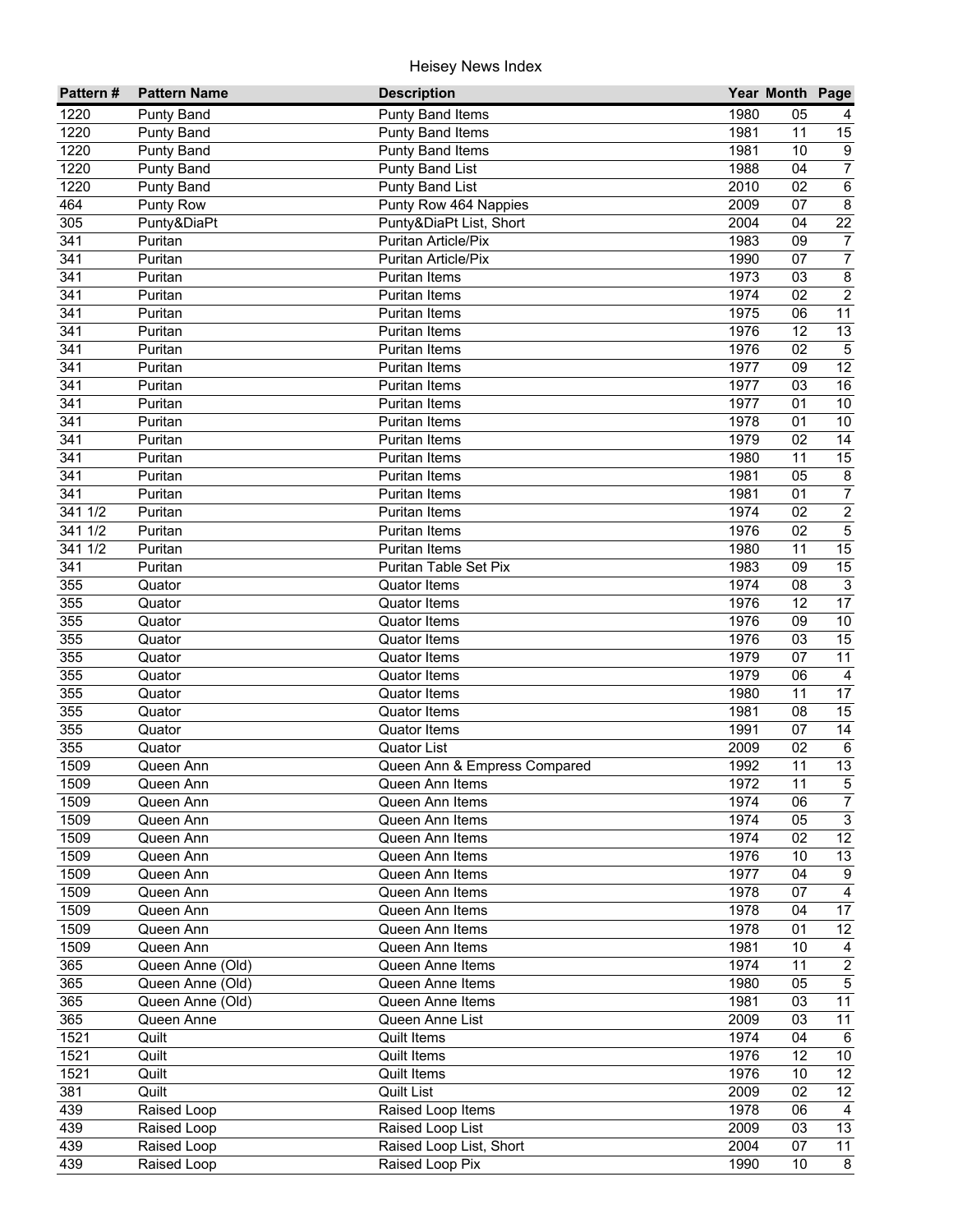| Pattern#         | <b>Pattern Name</b>   | <b>Description</b>                        |      | Year Month Page |                 |
|------------------|-----------------------|-------------------------------------------|------|-----------------|-----------------|
| 465              | <b>Recessed Panel</b> | <b>Recessed Panel Article</b>             | 1982 | 05              | 10              |
| None             | None                  | <b>Reflector Shades</b>                   | 1980 | 02              | 14              |
| 1504             | Regency               | Regency Items                             | 1976 | 05              | $\overline{5}$  |
| 1567 1/2         | Plantation            | Relish Tray, Plantation                   | 1978 | 03              | $\overline{9}$  |
| 1567 1/2         | Plantation            | Relish Tray, Plantation                   | 1979 | $\overline{12}$ | 18              |
| 393              | <b>Narrow Flute</b>   | Relish w/lid, 2 compartment, Narrow Flute | 1974 | 10              | $\overline{7}$  |
| 393              | Narrow Flute          | Relish w/lid, 2 compartment, Narrow Flute | 1974 | 09              | $\overline{7}$  |
| 393              | Narrow Flute          | Relish w/lid, 2 compartment, Narrow Flute | 1979 | 08              | $\overline{24}$ |
| 393              | <b>Narrow Flute</b>   | Relish, 2 Handles, Narrow Flute           | 1974 | 09              | $\overline{7}$  |
| 393              | <b>Narrow Flute</b>   | Relish, 2 Handles, Narrow Flute           | 1974 | 08              | $\overline{2}$  |
| 1495             | Fern                  | Relish, Fern                              | 1978 | 01              | $\overline{12}$ |
| 1528             | Oak Leaf              | Relish, Oak Leaf                          | 1978 | 01              | 22              |
| 1466             | Star                  | Relish, Star                              | 1978 | 05              | $\overline{4}$  |
| 1466             | Star                  | Relish, Star                              | 1978 | 03              | 13              |
| 1466             | Star                  | Relish, Star                              | 1981 | 12              | 14              |
| None             | None                  | Reproductions (Not Imperial)              | 1979 | 03              | $10\,$          |
| None             | None                  | Reproductions (Not Imperial)              | 1980 | 09              | $\bf 8$         |
| None             | None                  | Retail Outlets, Michigan                  | 2008 | 04              | $\overline{17}$ |
| 1231             | Ribbed Octagon        | Ribbed Octagon Items                      | 1973 | 03              | $\overline{7}$  |
| 1231             | <b>Ribbed Octagon</b> | Ribbed Octagon Items                      | 1976 | 10              | $10$            |
| 1231             | <b>Ribbed Octagon</b> | <b>Ribbed Octagon List</b>                | 2010 | 12              | $\overline{5}$  |
| 1469             | Ridgeleigh            | Ridgeleigh Items                          | 1972 | 06              | 5               |
| 1469             | Ridgeleigh            | Ridgeleigh Items                          | 1975 | 06              | $\overline{7}$  |
| 1469             | Ridgeleigh            | Ridgeleigh Items                          | 1981 | 08              | 13              |
| 310              | <b>Ring Band</b>      | Ring Band Article/Pix                     | 2001 | 02              | $\,6\,$         |
| 310              | <b>Ring Band</b>      | <b>Ring Band Items</b>                    | 1972 | 12              | $\overline{2}$  |
| 310              | <b>Ring Band</b>      | Ring Band Items                           | 1972 | 07              | 11              |
| $\overline{310}$ | <b>Ring Band</b>      | Ring Band Items                           | 1976 | $\overline{12}$ | $\overline{2}$  |
| $\overline{310}$ | <b>Ring Band</b>      | Ring Band Items                           | 1976 | 07              | $\overline{9}$  |
| $\overline{310}$ | <b>Ring Band</b>      | <b>Ring Band Items</b>                    | 1978 | 03              | $\overline{5}$  |
| $\overline{310}$ | <b>Ring Band</b>      | <b>Ring Band Items</b>                    | 1980 | 05              | $\overline{5}$  |
| $\overline{310}$ | <b>Ring Band</b>      | Ring Band Listing                         | 2003 | 10              | $\overline{5}$  |
| $\overline{341}$ | Colonial              | Rock & Rye Bottle                         | 2005 | 04              | $\overline{9}$  |
| 1447             | Rococo                | Rococo Items                              | 1972 | 07              | $\overline{5}$  |
| 1447             | Rococo                | Rococo Items                              | 1975 | 01              | $6\overline{6}$ |
| 1447             | Rococo                | Rococo Items                              | 1978 | 09              | $\overline{4}$  |
| 6009             | Roundelay             | Roundelay Article/Pix                     | 1998 | 04              | $\overline{7}$  |
| 6009             | Roundelay             | Roundelay Item List                       | 2008 | 06              | 18              |
| 6009             | Roundelay             | Roundelay Item List                       | 2010 | 08              | $\overline{5}$  |
| 6009             | Roundelay             | Roundelay Items                           | 1978 | 10              | $10\,$          |
| 6009             | Roundelay             | Roundelay Items                           | 1979 | 07              | $\overline{7}$  |
| 6009             | Roundelay             | Roundelay Items                           | 1980 | 07              | $\overline{22}$ |
| 6009             | Roundelay             | Roundelay Items                           | 1987 | 09              | $10\,$          |
| 6009             | Roundelay             | Roundelay Pix                             | 1986 | 09              | 14              |
| 1231             | Ribbed Octagon        | Rum Pot, Ribbed Octagon                   | 1974 | 11              | 6               |
| 1231             | Ribbed Octagon        | Rum Pot, Ribbed Octagon                   | 1977 | 11              | $\sqrt{2}$      |
| 1231             | Ribbed Octagon        | Rum Pot, Ribbed Octagon                   | 1980 | 03              | $13$            |
| 1589             | Geometric             | Rye Bottle, Geometric                     | 1975 | 01              | $\bf 8$         |
| 1593             | Prism                 | Rye Bottle, Prism                         | 1975 | 01              | $\bf 8$         |
| 1593             | Prism                 | Rye Bottle, Prism                         | 1978 | 06              | $15\,$          |
| 1489             | Puritan               | Rye Bottle, Puritan                       | 1978 | 05              | $6\phantom{1}6$ |
| 1489             | Puritan               | Rye Bottle, Puritan                       | 1978 | 04              | 12              |
| 1216             | None                  | Salad Sets, plates                        | 2006 | 08              | 8               |
| None             | None                  | Salesmen Letter, Rod Irwin, 1942          | 2007 | 05              | $\overline{9}$  |
| None             | None                  | Salesmen Meeting, 1939, Menu              | 2007 | 03              | $\overline{11}$ |
| None             | None                  | Salesmen Meeting, 1939, Part I            | 2006 | 11              | 8               |
| None             | None                  | Salesmen Meeting, 1939, Part II           | 2006 | 12              | 9               |
| None             | None                  | Salesmen Meeting, 1939, Part III          | 2007 | 01              | $\overline{10}$ |
| None             | None                  | Salesmen Meeting, 1939, Part IV           | 2007 | $\overline{02}$ | $\overline{7}$  |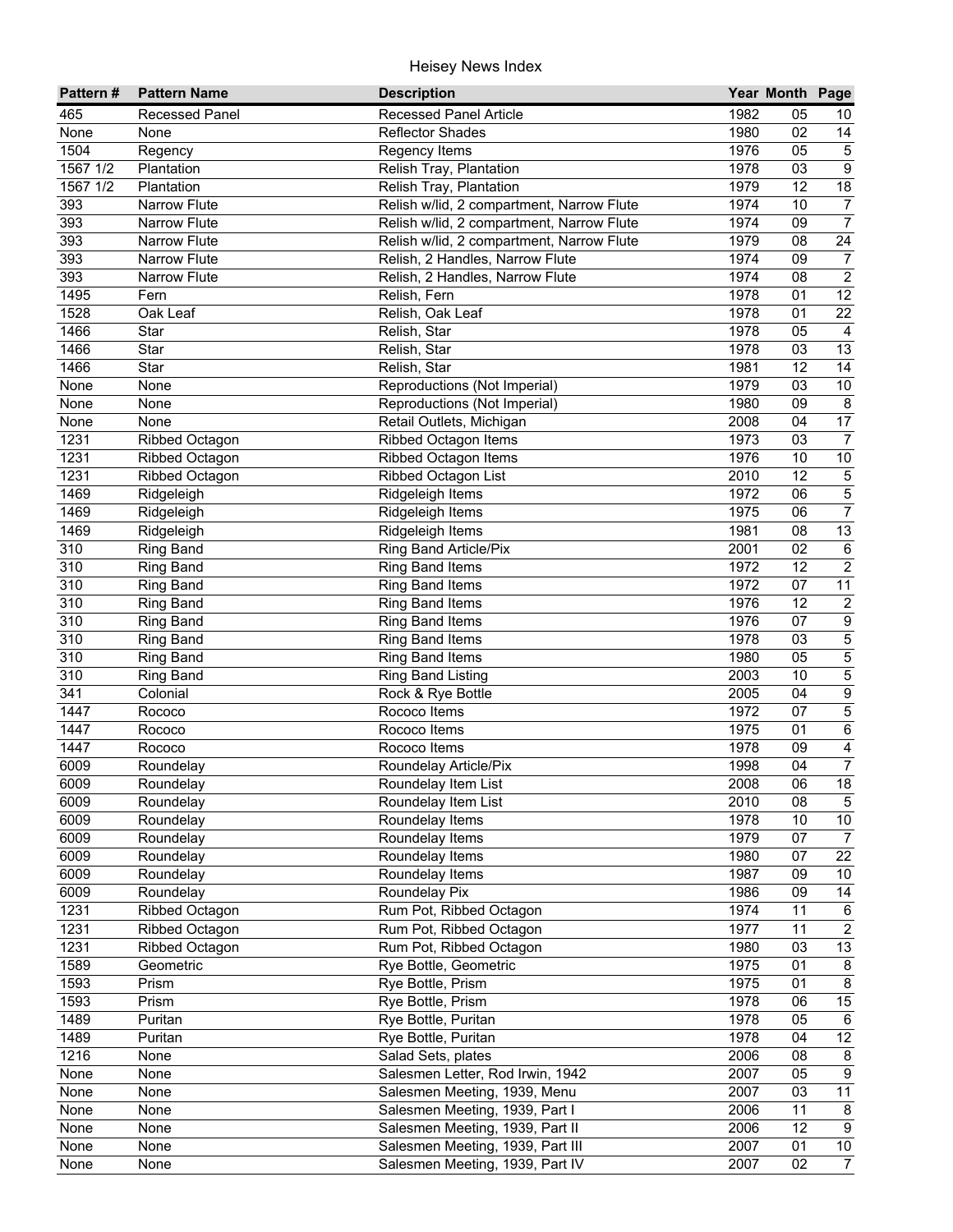| Pattern#        | <b>Pattern Name</b>           | <b>Description</b>                                          |              | Year Month Page |                     |
|-----------------|-------------------------------|-------------------------------------------------------------|--------------|-----------------|---------------------|
| None            | None                          | Salesmen Meeting, 1939, Part V                              | 2007         | 03              | 7                   |
| None            | None                          | Salesmen Meeting, 1939, Part VI                             | 2007         | 04              | 8                   |
| 21              | None                          | Salt                                                        | 1975         | 06              | 11                  |
| 22              | None                          | Salt                                                        | 1975         | 06              | $\overline{11}$     |
| 28              | None                          | Salt                                                        | 1975         | 06              | $\overline{11}$     |
| 29              | None                          | Salt                                                        | 1975         | 06              | 11                  |
| $\overline{31}$ | None                          | Salt                                                        | 1975         | 06              | $\overline{11}$     |
| $\overline{34}$ | None                          | Salt                                                        | 1977         | 06              | $\overline{17}$     |
| $\overline{35}$ | None                          | Salt                                                        | 1977         | 06              | $\overline{17}$     |
| 36              | None                          | Salt                                                        | 1977         | 06              | 17                  |
| 37              | None                          | Salt                                                        | 1977         | 06              | 17                  |
| $300 - 2$       | None                          | Salt                                                        | 1975         | 06              | 11                  |
| $\mathbf 1$     | None                          | Salt & Pepper                                               | 1976         | 08              | $\bf 8$             |
| 3               | None                          | Salt & Pepper                                               | 1976         | 08              | $\bf 8$             |
| 3               | None                          | Salt & Pepper                                               | 1979         | 10              | 12                  |
| 4               | None                          | Salt & Pepper                                               | 1976         | 08              | $\bf 8$             |
| 4               | None                          | Salt & Pepper                                               | 1979         | 06              | 24                  |
| 4               | None                          | Salt & Pepper                                               | 1980         | 11              | 23                  |
| 5               | None                          | Salt & Pepper                                               | 1976         | 08              | $\bf 8$             |
| 6               | None                          | Salt & Pepper                                               | 1976         | 08              | 8                   |
| 10              | None                          | Salt & Pepper                                               | 1975         | 06              | 11                  |
| 10              | None                          | Salt & Pepper                                               | 1979         | 03              | 16                  |
| None            | None                          | Salt & Pepper Article                                       | 1992         | 02              | 10                  |
| None            | None                          | Salt & Pepper Pix                                           | 1992         | 01              | 10                  |
| 57              | None                          | Salt & Pepper Tops                                          | 1975         | 06              | 11                  |
| 57              | None                          | Salt & Pepper Tops                                          | 1977         | 07              | 18                  |
| 57              | None                          | Salt & Pepper Tops                                          | 1977         | 06              | 17                  |
| 57              | None                          | Salt & Pepper Tops                                          | 1977         | 01              | 10                  |
| $\overline{57}$ | None                          | Salt & Pepper Tops                                          | 1978         | 11              | 14                  |
| $\overline{57}$ | None                          | Salt & Pepper Tops                                          | 1979         | 02              | $\overline{4}$      |
| None            | Salt & Pepper                 | Salt & Pepper, Early, List                                  | 2007         | 10              | 17                  |
| 9               | Heavy Octagon                 | Salt & Pepper, Heavy Octagon                                | 1981         | 01              | $\overline{5}$      |
| 353             | Medium Flat Panel             | Salt & Pepper, Medium Flat Panel                            | 1978         | 11              | 14                  |
| 325             | Pillows                       | Salt & Pepper, Pillows                                      | 1979         | 06              | 16                  |
| 325             | Pillows                       | Salt & Pepper, Pillows                                      | 1979         | 06              | 16                  |
| 325-2           | <b>Pillows</b>                | Salt & Pepper, Pillows                                      | 1979         | 06              | 16                  |
| 335             | Prince of Wales/Plumes        | Salt & Pepper, Prince of Wales/Plumes                       | 1979         | 06              | 15<br>12            |
| 1489<br>12      | Puritan                       | Salt & Pepper, Puritan                                      | 1977         | 11              | 11                  |
| 343             | Small Eight Flute<br>Sunburst | Salt & Pepper, Small Eight Flute<br>Salt & Pepper, Sunburst | 1975<br>1979 | 06<br>06        | 16                  |
| 333             | <b>Waldorf Astoria</b>        | Salt & Pepper, Waldorf Astoria                              | 1979         | 06              | 16                  |
| 13              | None                          | Salt Article                                                | 1975         | 06              | 11                  |
| 1504            | Regency                       | Salt Article                                                | 1996         | 10              | 8                   |
| None            | None                          | Salt Article                                                | 1984         | 11              | $\mathbf 5$         |
| None            | None                          | Salt Dip Article                                            | 1995         | 11              | 19                  |
| 10              | None                          | Salt Pix                                                    | 1983         | 12              | 4                   |
| 12              | None                          | Salt Pix                                                    | 1984         | 03              | $\mathbf 5$         |
| None            | None                          | Salt Pix                                                    | 1983         | 06              | 11                  |
| 1489            | Puritan                       | Salt Shaker                                                 | 2004         | 01              | $\bf 8$             |
| None            | None                          | Salt Top List                                               | 1979         | 02              | $\overline{7}$      |
| 32              | Corby                         | Salt, Corby                                                 | 1977         | 07              | 18                  |
| 32              | Corby                         | Salt, Corby                                                 | 1978         | 11              | 14                  |
| 32              | Corby                         | Salt, Corby Pix                                             | 1984         | 06              | $\overline{\omega}$ |
| $\overline{57}$ | Eiffel                        | Salt, Eiffel Pix                                            | 1984         | 07              | $\overline{6}$      |
| 42              | Elegance                      | Salt, Elegance                                              | 1978         | 01              | 14                  |
| 1121            | Octagon                       | Salt, Ind, Octagon                                          | 1979         | 12              | $\overline{7}$      |
| 48              | Koors                         | Salt, Koors                                                 | 1975         | 11              | 10                  |
| 11              | Large Eight Flute             | Salt, Large Eight Flute                                     | 1983         | 12              | $\overline{4}$      |
| 353             | Medium Flat Panel             | Salt, Medium Flat Panel                                     | 1976         | 11              | $\overline{14}$     |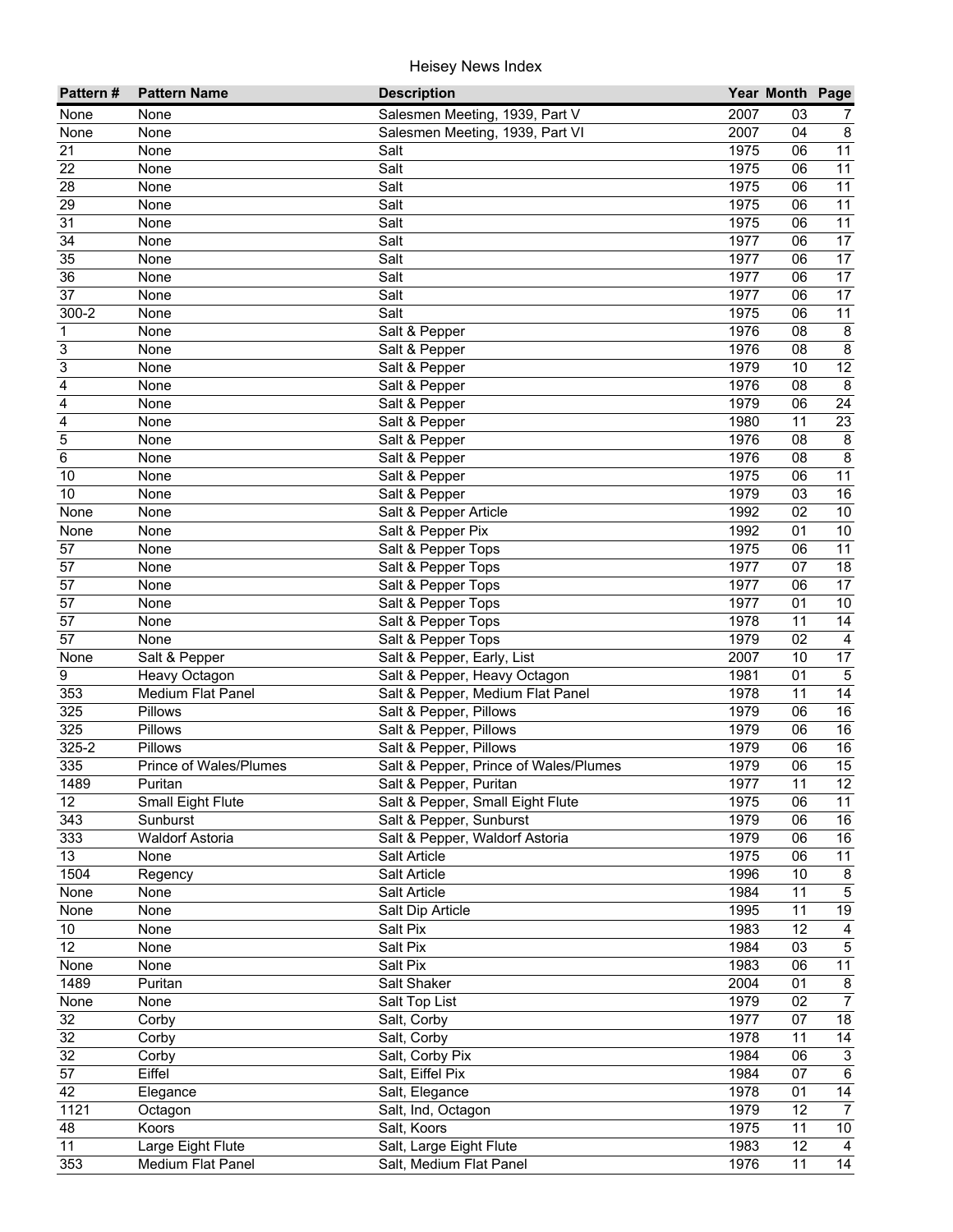| Pattern#         | <b>Pattern Name</b>         | <b>Description</b>                             |              | Year Month Page |                                             |
|------------------|-----------------------------|------------------------------------------------|--------------|-----------------|---------------------------------------------|
| 353              | <b>Medium Flat Panel</b>    | Salt, Medium Flat Panel                        | 1978         | 10              | 13                                          |
| 24               | <b>Medium Panel</b>         | Salt, Medium Panel                             | 1975         | 06              | 11                                          |
| 1220             | <b>Punty Band</b>           | Salt, Punty Band                               | 1979         | 10              | $\overline{13}$                             |
| 341              | Puritan                     | Salt, Puritan                                  | 1975         | 06              | 11                                          |
| $341 - 2$        | Puritan                     | Salt, Puritan                                  | 1975         | 06              | 11                                          |
| 1489             | Puritan                     | Salt, Puritan                                  | 1981         | 11              | 13                                          |
| 14               | Regan                       | Salt, Regan                                    | 1982         | 09              | $\overline{3}$                              |
| 1183             | Revere                      | Salt, Revere                                   | 1975         | 06              | 11                                          |
| 23               | Short Panel                 | Salt, Short Panel                              | 1975         | 06              | $\overline{11}$                             |
| $10$             | <b>Small Square</b>         | Salt, Small Square                             | 1983         | 12              | $\overline{\mathbf{4}}$                     |
| 15               | None                        | Salt, Square Top                               | 1981         | 12              | $\overline{5}$                              |
| 27               | Tall 6 Panel                | Salt, Tall 6 Panel                             | 1975         | 06              | $\overline{11}$                             |
| 30               | <b>Tall Double Panel</b>    | Salt, Tall Double Panel                        | 1975         | 06              | 11                                          |
| 25               | <b>Tall Panel</b>           | Salt, Tall Panel                               | 1975         | 06              | 11                                          |
| 1116             | None                        | Salt, Twin                                     | 1976         | 07              | 16                                          |
| 1116             | None                        | Salt, Twin                                     | 1983         | 08              | $\boldsymbol{9}$                            |
| 49               | Yorkshire                   | Salt, Yorkshire                                | 1975         | 06              | 12                                          |
| 49               | Yorkshire                   | Salt, Yorkshire                                | 1976         | 10              | 10                                          |
| 49               | Yorkshire                   | Salt, Yorkshire                                | 1978         | 06              | 16                                          |
| None             | None                        | Salts, Open List                               | 2010         | 07              | $\,6\,$                                     |
| None             | None                        | Sandwich Glass Comparisons                     | 2002         | 02              | $\overline{6}$                              |
| 1626             | Satellite                   | Satellite Items                                | 1973         | 01              | $\overline{4}$                              |
| 1626             | Satellite                   | Satellite Items                                | 1977         | 07              | 17                                          |
| 1626             | Satellite                   | Satellite Items                                | 1977         | 02              | $\overline{12}$                             |
| 1632             | Satellite                   | Satellite List                                 | 1988         | 09              | $\overline{2}$                              |
| 1485             | Saturn                      | Saturn Items                                   | 1978         | 10              | 14                                          |
| 1485             | Saturn                      | Saturn Items                                   | 1978         | 04              | $\overline{11}$                             |
| 1485             | Saturn                      | Saturn Items                                   | 1978         | 03              | $\overline{\mathbf{8}}$                     |
| 1485             | Saturn                      | Saturn Items                                   | 1980         | 06              | $\overline{1}$                              |
| 1485             | Saturn                      | Saturn Items                                   | 1980         | 02              | $\overline{5}$                              |
| 1485             | Saturn                      | Saturn Items                                   | 1981         | $\overline{12}$ | $\overline{14}$                             |
| 1485             | Saturn                      | Saturn Items                                   | 1981         | 03              | $\overline{3}$                              |
| 380              | Scalloped Octagon           | Scalloped Octagon List                         | 2009         | 02              | $\overline{12}$                             |
| $\overline{371}$ | <b>Scalloped Top Curved</b> | Scalloped Top Curved Nappies, Plates           | 2009         | 06              | 13                                          |
| 300              | None                        | Shade, Hurricane                               | 1976         | 04              | $\overline{7}$                              |
| 305              | Punty & Diamond Point       | Shade, Punty & Diamond Point                   | 1978         | 11              | 14                                          |
| 17               | None                        | Shades, Gas & Electric                         | 1976         | 07              | 18                                          |
| 18               | None                        | Shades, Gas & Electric                         | 1976         | 07              | 19                                          |
| 100              | <b>Shelf Support</b>        | Shelf Support Pix                              | 1989         | 10              | 13                                          |
| 100              | <b>Shelf Support</b>        | <b>Shelf Supports</b>                          | 1983         | 10              | 12 <sup>°</sup>                             |
| 101              | <b>Shelf Support</b>        | <b>Shelf Supports</b><br>Shell, Crystolite Pix | 1983         | 10              | $12 \overline{ }$                           |
| 1503             | Crystolite                  |                                                | 1985         | 06<br>07        | $\boldsymbol{9}$<br>$\overline{\mathbf{8}}$ |
| 1254<br>980      | None<br>Sherries            | Sherbet, 454<br>Sherries, 980-985              | 2009<br>2007 | 11              | $\overline{8}$                              |
| 4036             | Marshall                    | Sherry Bottle, Marshall                        | 1977         | 11              | 14                                          |
| 4036             | Marshall                    | Sherry Bottle, Marshall                        | 1978         | 01              | 14                                          |
| 4036             | Marshall                    | Sherry Bottle, Marshall                        | 1981         | 12              | 13                                          |
| 50               | Cabochon                    | Sign, Cabochon                                 | 1977         | 01              | 11                                          |
| 50               | Cabochon                    | Sign, Cabochon                                 | 1978         | 12              | $\mathsf 3$                                 |
| 50               | Cabochon                    | Sign, Cabochon                                 | 1979         | 08              | 8                                           |
| None             | None                        | Silver City Glass Co.                          | 2006         | 06              | 14                                          |
| 1218             | Simplicity                  | Simplicity, 1218-1219 Plates                   | 2009         | 08              | 15                                          |
| 9                | Single Row Slash            | Single Row Slash Article                       | 2002         | 07              | $\overline{7}$                              |
| 9                | Single Row Slash            | Single Row Slash Items                         | 1973         | 04              | $\overline{2}$                              |
| 9                | Single Row Slash            | Single Row Slash Items                         | 1976         | 05              | $\overline{7}$                              |
| $\overline{9}$   | Single Row Slash            | Single Row Slash List                          | 1988         | 04              | $\overline{6}$                              |
| None             | None                        | Slides Available                               | 1993         | 02              | $\overline{9}$                              |
| 7089             | Cloverleaf                  | Snack Tray                                     | 2004         | 07              | $\overline{7}$                              |
| None             | None                        | Soap Box Car                                   | 2006         | 02              | $\overline{17}$                             |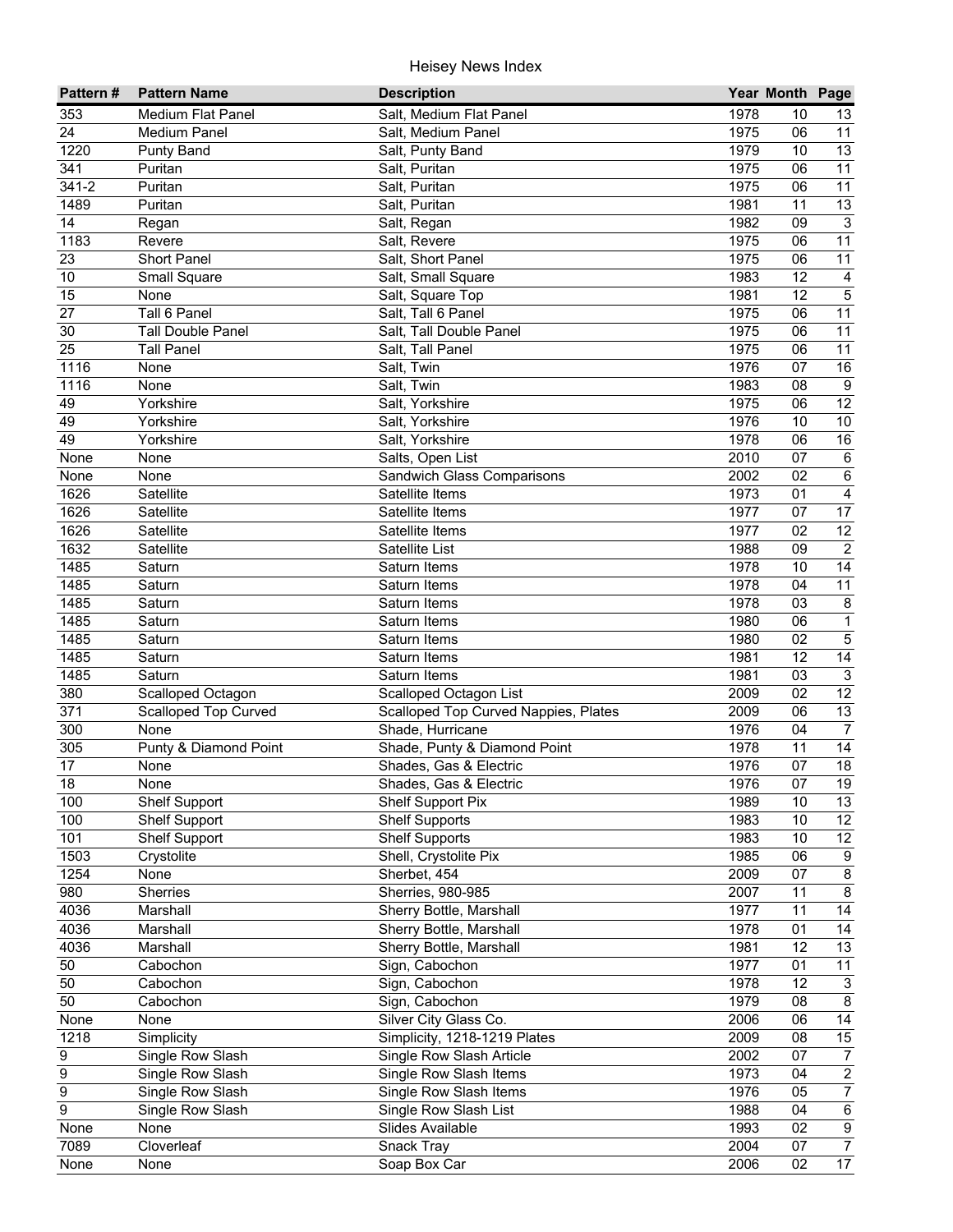| 353<br><b>Medium Flat Panel</b><br>Soap Dish w/Cover, Medium Flat Panel<br>1978<br>01<br>17<br>2007<br>602<br>Soda, 602<br>04<br>8<br>Soda Fountain<br>$\overline{\mathbf{8}}$<br>1120<br>Sponge Cup<br>1976<br>08<br>None<br>$\overline{8}$<br>1976<br>1119<br>Sponge Cup, Plain<br>08<br>None<br>$\overline{3}$<br>424<br>Spoon Tray<br>1980<br>02<br>None<br>$\overline{8}$<br>Spoon Tray, Peerless<br>300<br>1979<br>06<br>Peerless<br>11<br>3<br>1976<br>$\overline{12}$<br>Spoon, Ice Tea<br>None<br>3<br>$\overline{03}$<br>$\overline{8}$<br>1981<br>None<br>Spoon, Ice Tea<br>$\overline{12}$<br>4<br>1977<br>11<br>None<br>Spoon, Marmalade<br>12<br>11<br>$\mathbf 1$<br>1976<br>None<br>Spoon, Mustard<br>$\mathbf 1$<br>1981<br>06<br>None<br>Spoon, Mustard<br>4<br>1981<br>04<br>$\,6\,$<br>1<br>None<br>Spoon, Mustard<br>$\overline{c}$<br>1979<br>09<br>8<br>Spoon, Mustard<br>None<br>$\overline{\mathbf{4}}$<br>$\overline{c}$<br>Spoon, Mustard<br>06<br>None<br>1981<br>Spoon, Mustard<br>11<br>12<br>5<br>None<br>1977<br>5<br>Spoon, Mustard<br>1981<br>None<br>06<br>$\overline{4}$<br>5<br>1981<br>04<br>$\,6\,$<br>Spoon, Mustard<br>None<br>$\bf 8$<br>None<br>None<br>Spooners<br>2002<br>04<br>18<br>None<br><b>Spring Auction Highlights</b><br>2018<br>3<br>None<br>$\overline{12}$<br>3<br><b>Spring Auction Highlights</b><br>2017<br>None<br>None<br>5<br>$\bf 8$<br>None<br><b>Spring Auction Results</b><br>2018<br>None<br>$\overline{8}$<br>02<br>473<br>Stack Set<br>Narrow Flute w/Rim<br>2013<br>$\overline{7}$<br>2005<br>05<br>None<br>None<br>Stack Sets, 354, 356, 1184<br>$\overline{6}$<br>60<br>Stamp Box<br>2001<br>08<br>None<br>$\overline{\mathbf{4}}$<br>1483<br>Stanhope Article<br>1994<br>04<br>Stanhope<br>11<br>1483<br>2007<br>10<br>Stanhope Item List<br>Stanhope<br>16<br>1483<br>1978<br>05<br>Stanhope<br>Stanhope Items<br>1483<br>1978<br>03<br>$10$<br>Stanhope<br>Stanhope Items<br>1483<br>1979<br>03<br>$\mathbf{1}$<br>Stanhope<br>Stanhope Items<br>$\overline{7}$<br>1483<br>1979<br>Stanhope<br>Stanhope Items<br>01<br>$\overline{2}$<br>1483<br>Stanhope Items<br>Stanhope<br>1980<br>06<br>15<br>1483<br>Stanhope Items<br>1981<br>02<br>Stanhope<br>$\overline{9}$<br>1245<br>Star & Zipper Item List<br>2009<br>11<br>Star & Zipper<br>$\overline{21}$<br>1245<br>1976<br>Star & Zipper<br>Star & Zipper Items<br>03<br>3376<br>Stemware, Adam<br>Adam<br>1980<br>09<br>$\,6$<br>$\overline{\mathbf{4}}$<br>3424<br>1978<br>05<br>Admiralty<br>Stemware, Admiralty<br>$\overline{3}$<br>3370<br>1977<br>09<br>African<br>Stemware, African<br>10<br>African<br>1978<br>06<br>3370<br>Stemware, African<br>3342<br>1977<br>09<br>Alabama<br>Stemware, Alabama<br>4<br>3368<br>1976<br>09<br>$\sqrt{5}$<br>Albemarle<br>Stemware, Albemarle<br>3368<br>1977<br>9<br>04<br>Albemarle<br>Stemware, Albemarle<br>3368<br>1977<br>01<br>6<br>Albemarle<br>Stemware, Albemarle<br>5<br>3368<br>1979<br>Albemarle<br>Stemware, Albemarle<br>11<br>1979<br>3368<br>02<br>$16\,$<br>Albemarle<br>Stemware, Albemarle<br>351<br>2006<br>10<br>Priscilla<br>Stemware, Ales, Footed, Priscilla<br>$\overline{7}$<br>14<br>3405<br>1977<br>11<br>Alibi<br>Stemware, Alibi<br>3405<br>Alibi<br>Stemware, Alibi<br>1981<br>01<br>4<br>108<br>Almond Bar<br>1977<br>$\mathbf 5$<br>Stemware, Almond Bar<br>05<br>3307<br>$\,6\,$<br>1982<br>Aloof<br>Stemware, Aloof Pix<br>02<br>7007<br><b>Angular Criss Cross</b><br>1975<br>$\,6\,$<br>Stemware, Angular Criss Cross<br>01<br>7007<br>1982<br>13<br><b>Angular Criss Cross</b><br>Stemware, Angular Criss Cross Tumbler<br>05<br>1992<br>$\overline{7}$<br>None<br>Animal<br>Stemware, Animal Stems<br>09<br>4002<br>1974<br>12<br>13<br>Aqua Caliente<br>Stemware, Aqua Caliente<br>1974<br>4002<br>06<br>Aqua Caliente<br>Stemware, Aqua Caliente<br>$\overline{7}$<br>1975<br>$\overline{7}$<br>4002<br>12<br>Aqua Caliente<br>Stemware, Aqua Caliente<br>1975<br>4002<br>Aqua Caliente<br>05<br>$\overline{7}$<br>Stemware, Aqua Caliente<br>1976<br>$\overline{02}$<br>4002<br>Aqua Caliente<br>$\overline{4}$<br>Stemware, Aqua Caliente<br>1977<br>4002<br>Aqua Caliente<br>11<br>14<br>Stemware, Aqua Caliente<br>4002<br>1978<br>$\overline{13}$<br>Aqua Caliente<br>01<br>Stemware, Aqua Caliente | Pattern# | <b>Pattern Name</b> | <b>Description</b> | Year Month Page |  |
|--------------------------------------------------------------------------------------------------------------------------------------------------------------------------------------------------------------------------------------------------------------------------------------------------------------------------------------------------------------------------------------------------------------------------------------------------------------------------------------------------------------------------------------------------------------------------------------------------------------------------------------------------------------------------------------------------------------------------------------------------------------------------------------------------------------------------------------------------------------------------------------------------------------------------------------------------------------------------------------------------------------------------------------------------------------------------------------------------------------------------------------------------------------------------------------------------------------------------------------------------------------------------------------------------------------------------------------------------------------------------------------------------------------------------------------------------------------------------------------------------------------------------------------------------------------------------------------------------------------------------------------------------------------------------------------------------------------------------------------------------------------------------------------------------------------------------------------------------------------------------------------------------------------------------------------------------------------------------------------------------------------------------------------------------------------------------------------------------------------------------------------------------------------------------------------------------------------------------------------------------------------------------------------------------------------------------------------------------------------------------------------------------------------------------------------------------------------------------------------------------------------------------------------------------------------------------------------------------------------------------------------------------------------------------------------------------------------------------------------------------------------------------------------------------------------------------------------------------------------------------------------------------------------------------------------------------------------------------------------------------------------------------------------------------------------------------------------------------------------------------------------------------------------------------------------------------------------------------------------------------------------------------------------------------------------------------------------------------------------------------------------------------------------------------------------------------------------------------------------------------------------------------------------------------------------------------------------------------------------------------------------------------------------------------------------------------------------------------------------------------------------------------------------------------------------------------------------------------------------------------------------------------------------------------------------------------------------------------------------------------------------------------------------------------------------------------------------------------------------------------------------------------------------------------------------------------------------------------------------------------------------------------------------------------------------------------------|----------|---------------------|--------------------|-----------------|--|
|                                                                                                                                                                                                                                                                                                                                                                                                                                                                                                                                                                                                                                                                                                                                                                                                                                                                                                                                                                                                                                                                                                                                                                                                                                                                                                                                                                                                                                                                                                                                                                                                                                                                                                                                                                                                                                                                                                                                                                                                                                                                                                                                                                                                                                                                                                                                                                                                                                                                                                                                                                                                                                                                                                                                                                                                                                                                                                                                                                                                                                                                                                                                                                                                                                                                                                                                                                                                                                                                                                                                                                                                                                                                                                                                                                                                                                                                                                                                                                                                                                                                                                                                                                                                                                                                                                                                |          |                     |                    |                 |  |
|                                                                                                                                                                                                                                                                                                                                                                                                                                                                                                                                                                                                                                                                                                                                                                                                                                                                                                                                                                                                                                                                                                                                                                                                                                                                                                                                                                                                                                                                                                                                                                                                                                                                                                                                                                                                                                                                                                                                                                                                                                                                                                                                                                                                                                                                                                                                                                                                                                                                                                                                                                                                                                                                                                                                                                                                                                                                                                                                                                                                                                                                                                                                                                                                                                                                                                                                                                                                                                                                                                                                                                                                                                                                                                                                                                                                                                                                                                                                                                                                                                                                                                                                                                                                                                                                                                                                |          |                     |                    |                 |  |
|                                                                                                                                                                                                                                                                                                                                                                                                                                                                                                                                                                                                                                                                                                                                                                                                                                                                                                                                                                                                                                                                                                                                                                                                                                                                                                                                                                                                                                                                                                                                                                                                                                                                                                                                                                                                                                                                                                                                                                                                                                                                                                                                                                                                                                                                                                                                                                                                                                                                                                                                                                                                                                                                                                                                                                                                                                                                                                                                                                                                                                                                                                                                                                                                                                                                                                                                                                                                                                                                                                                                                                                                                                                                                                                                                                                                                                                                                                                                                                                                                                                                                                                                                                                                                                                                                                                                |          |                     |                    |                 |  |
|                                                                                                                                                                                                                                                                                                                                                                                                                                                                                                                                                                                                                                                                                                                                                                                                                                                                                                                                                                                                                                                                                                                                                                                                                                                                                                                                                                                                                                                                                                                                                                                                                                                                                                                                                                                                                                                                                                                                                                                                                                                                                                                                                                                                                                                                                                                                                                                                                                                                                                                                                                                                                                                                                                                                                                                                                                                                                                                                                                                                                                                                                                                                                                                                                                                                                                                                                                                                                                                                                                                                                                                                                                                                                                                                                                                                                                                                                                                                                                                                                                                                                                                                                                                                                                                                                                                                |          |                     |                    |                 |  |
|                                                                                                                                                                                                                                                                                                                                                                                                                                                                                                                                                                                                                                                                                                                                                                                                                                                                                                                                                                                                                                                                                                                                                                                                                                                                                                                                                                                                                                                                                                                                                                                                                                                                                                                                                                                                                                                                                                                                                                                                                                                                                                                                                                                                                                                                                                                                                                                                                                                                                                                                                                                                                                                                                                                                                                                                                                                                                                                                                                                                                                                                                                                                                                                                                                                                                                                                                                                                                                                                                                                                                                                                                                                                                                                                                                                                                                                                                                                                                                                                                                                                                                                                                                                                                                                                                                                                |          |                     |                    |                 |  |
|                                                                                                                                                                                                                                                                                                                                                                                                                                                                                                                                                                                                                                                                                                                                                                                                                                                                                                                                                                                                                                                                                                                                                                                                                                                                                                                                                                                                                                                                                                                                                                                                                                                                                                                                                                                                                                                                                                                                                                                                                                                                                                                                                                                                                                                                                                                                                                                                                                                                                                                                                                                                                                                                                                                                                                                                                                                                                                                                                                                                                                                                                                                                                                                                                                                                                                                                                                                                                                                                                                                                                                                                                                                                                                                                                                                                                                                                                                                                                                                                                                                                                                                                                                                                                                                                                                                                |          |                     |                    |                 |  |
|                                                                                                                                                                                                                                                                                                                                                                                                                                                                                                                                                                                                                                                                                                                                                                                                                                                                                                                                                                                                                                                                                                                                                                                                                                                                                                                                                                                                                                                                                                                                                                                                                                                                                                                                                                                                                                                                                                                                                                                                                                                                                                                                                                                                                                                                                                                                                                                                                                                                                                                                                                                                                                                                                                                                                                                                                                                                                                                                                                                                                                                                                                                                                                                                                                                                                                                                                                                                                                                                                                                                                                                                                                                                                                                                                                                                                                                                                                                                                                                                                                                                                                                                                                                                                                                                                                                                |          |                     |                    |                 |  |
|                                                                                                                                                                                                                                                                                                                                                                                                                                                                                                                                                                                                                                                                                                                                                                                                                                                                                                                                                                                                                                                                                                                                                                                                                                                                                                                                                                                                                                                                                                                                                                                                                                                                                                                                                                                                                                                                                                                                                                                                                                                                                                                                                                                                                                                                                                                                                                                                                                                                                                                                                                                                                                                                                                                                                                                                                                                                                                                                                                                                                                                                                                                                                                                                                                                                                                                                                                                                                                                                                                                                                                                                                                                                                                                                                                                                                                                                                                                                                                                                                                                                                                                                                                                                                                                                                                                                |          |                     |                    |                 |  |
|                                                                                                                                                                                                                                                                                                                                                                                                                                                                                                                                                                                                                                                                                                                                                                                                                                                                                                                                                                                                                                                                                                                                                                                                                                                                                                                                                                                                                                                                                                                                                                                                                                                                                                                                                                                                                                                                                                                                                                                                                                                                                                                                                                                                                                                                                                                                                                                                                                                                                                                                                                                                                                                                                                                                                                                                                                                                                                                                                                                                                                                                                                                                                                                                                                                                                                                                                                                                                                                                                                                                                                                                                                                                                                                                                                                                                                                                                                                                                                                                                                                                                                                                                                                                                                                                                                                                |          |                     |                    |                 |  |
|                                                                                                                                                                                                                                                                                                                                                                                                                                                                                                                                                                                                                                                                                                                                                                                                                                                                                                                                                                                                                                                                                                                                                                                                                                                                                                                                                                                                                                                                                                                                                                                                                                                                                                                                                                                                                                                                                                                                                                                                                                                                                                                                                                                                                                                                                                                                                                                                                                                                                                                                                                                                                                                                                                                                                                                                                                                                                                                                                                                                                                                                                                                                                                                                                                                                                                                                                                                                                                                                                                                                                                                                                                                                                                                                                                                                                                                                                                                                                                                                                                                                                                                                                                                                                                                                                                                                |          |                     |                    |                 |  |
|                                                                                                                                                                                                                                                                                                                                                                                                                                                                                                                                                                                                                                                                                                                                                                                                                                                                                                                                                                                                                                                                                                                                                                                                                                                                                                                                                                                                                                                                                                                                                                                                                                                                                                                                                                                                                                                                                                                                                                                                                                                                                                                                                                                                                                                                                                                                                                                                                                                                                                                                                                                                                                                                                                                                                                                                                                                                                                                                                                                                                                                                                                                                                                                                                                                                                                                                                                                                                                                                                                                                                                                                                                                                                                                                                                                                                                                                                                                                                                                                                                                                                                                                                                                                                                                                                                                                |          |                     |                    |                 |  |
|                                                                                                                                                                                                                                                                                                                                                                                                                                                                                                                                                                                                                                                                                                                                                                                                                                                                                                                                                                                                                                                                                                                                                                                                                                                                                                                                                                                                                                                                                                                                                                                                                                                                                                                                                                                                                                                                                                                                                                                                                                                                                                                                                                                                                                                                                                                                                                                                                                                                                                                                                                                                                                                                                                                                                                                                                                                                                                                                                                                                                                                                                                                                                                                                                                                                                                                                                                                                                                                                                                                                                                                                                                                                                                                                                                                                                                                                                                                                                                                                                                                                                                                                                                                                                                                                                                                                |          |                     |                    |                 |  |
|                                                                                                                                                                                                                                                                                                                                                                                                                                                                                                                                                                                                                                                                                                                                                                                                                                                                                                                                                                                                                                                                                                                                                                                                                                                                                                                                                                                                                                                                                                                                                                                                                                                                                                                                                                                                                                                                                                                                                                                                                                                                                                                                                                                                                                                                                                                                                                                                                                                                                                                                                                                                                                                                                                                                                                                                                                                                                                                                                                                                                                                                                                                                                                                                                                                                                                                                                                                                                                                                                                                                                                                                                                                                                                                                                                                                                                                                                                                                                                                                                                                                                                                                                                                                                                                                                                                                |          |                     |                    |                 |  |
|                                                                                                                                                                                                                                                                                                                                                                                                                                                                                                                                                                                                                                                                                                                                                                                                                                                                                                                                                                                                                                                                                                                                                                                                                                                                                                                                                                                                                                                                                                                                                                                                                                                                                                                                                                                                                                                                                                                                                                                                                                                                                                                                                                                                                                                                                                                                                                                                                                                                                                                                                                                                                                                                                                                                                                                                                                                                                                                                                                                                                                                                                                                                                                                                                                                                                                                                                                                                                                                                                                                                                                                                                                                                                                                                                                                                                                                                                                                                                                                                                                                                                                                                                                                                                                                                                                                                |          |                     |                    |                 |  |
|                                                                                                                                                                                                                                                                                                                                                                                                                                                                                                                                                                                                                                                                                                                                                                                                                                                                                                                                                                                                                                                                                                                                                                                                                                                                                                                                                                                                                                                                                                                                                                                                                                                                                                                                                                                                                                                                                                                                                                                                                                                                                                                                                                                                                                                                                                                                                                                                                                                                                                                                                                                                                                                                                                                                                                                                                                                                                                                                                                                                                                                                                                                                                                                                                                                                                                                                                                                                                                                                                                                                                                                                                                                                                                                                                                                                                                                                                                                                                                                                                                                                                                                                                                                                                                                                                                                                |          |                     |                    |                 |  |
|                                                                                                                                                                                                                                                                                                                                                                                                                                                                                                                                                                                                                                                                                                                                                                                                                                                                                                                                                                                                                                                                                                                                                                                                                                                                                                                                                                                                                                                                                                                                                                                                                                                                                                                                                                                                                                                                                                                                                                                                                                                                                                                                                                                                                                                                                                                                                                                                                                                                                                                                                                                                                                                                                                                                                                                                                                                                                                                                                                                                                                                                                                                                                                                                                                                                                                                                                                                                                                                                                                                                                                                                                                                                                                                                                                                                                                                                                                                                                                                                                                                                                                                                                                                                                                                                                                                                |          |                     |                    |                 |  |
|                                                                                                                                                                                                                                                                                                                                                                                                                                                                                                                                                                                                                                                                                                                                                                                                                                                                                                                                                                                                                                                                                                                                                                                                                                                                                                                                                                                                                                                                                                                                                                                                                                                                                                                                                                                                                                                                                                                                                                                                                                                                                                                                                                                                                                                                                                                                                                                                                                                                                                                                                                                                                                                                                                                                                                                                                                                                                                                                                                                                                                                                                                                                                                                                                                                                                                                                                                                                                                                                                                                                                                                                                                                                                                                                                                                                                                                                                                                                                                                                                                                                                                                                                                                                                                                                                                                                |          |                     |                    |                 |  |
|                                                                                                                                                                                                                                                                                                                                                                                                                                                                                                                                                                                                                                                                                                                                                                                                                                                                                                                                                                                                                                                                                                                                                                                                                                                                                                                                                                                                                                                                                                                                                                                                                                                                                                                                                                                                                                                                                                                                                                                                                                                                                                                                                                                                                                                                                                                                                                                                                                                                                                                                                                                                                                                                                                                                                                                                                                                                                                                                                                                                                                                                                                                                                                                                                                                                                                                                                                                                                                                                                                                                                                                                                                                                                                                                                                                                                                                                                                                                                                                                                                                                                                                                                                                                                                                                                                                                |          |                     |                    |                 |  |
|                                                                                                                                                                                                                                                                                                                                                                                                                                                                                                                                                                                                                                                                                                                                                                                                                                                                                                                                                                                                                                                                                                                                                                                                                                                                                                                                                                                                                                                                                                                                                                                                                                                                                                                                                                                                                                                                                                                                                                                                                                                                                                                                                                                                                                                                                                                                                                                                                                                                                                                                                                                                                                                                                                                                                                                                                                                                                                                                                                                                                                                                                                                                                                                                                                                                                                                                                                                                                                                                                                                                                                                                                                                                                                                                                                                                                                                                                                                                                                                                                                                                                                                                                                                                                                                                                                                                |          |                     |                    |                 |  |
|                                                                                                                                                                                                                                                                                                                                                                                                                                                                                                                                                                                                                                                                                                                                                                                                                                                                                                                                                                                                                                                                                                                                                                                                                                                                                                                                                                                                                                                                                                                                                                                                                                                                                                                                                                                                                                                                                                                                                                                                                                                                                                                                                                                                                                                                                                                                                                                                                                                                                                                                                                                                                                                                                                                                                                                                                                                                                                                                                                                                                                                                                                                                                                                                                                                                                                                                                                                                                                                                                                                                                                                                                                                                                                                                                                                                                                                                                                                                                                                                                                                                                                                                                                                                                                                                                                                                |          |                     |                    |                 |  |
|                                                                                                                                                                                                                                                                                                                                                                                                                                                                                                                                                                                                                                                                                                                                                                                                                                                                                                                                                                                                                                                                                                                                                                                                                                                                                                                                                                                                                                                                                                                                                                                                                                                                                                                                                                                                                                                                                                                                                                                                                                                                                                                                                                                                                                                                                                                                                                                                                                                                                                                                                                                                                                                                                                                                                                                                                                                                                                                                                                                                                                                                                                                                                                                                                                                                                                                                                                                                                                                                                                                                                                                                                                                                                                                                                                                                                                                                                                                                                                                                                                                                                                                                                                                                                                                                                                                                |          |                     |                    |                 |  |
|                                                                                                                                                                                                                                                                                                                                                                                                                                                                                                                                                                                                                                                                                                                                                                                                                                                                                                                                                                                                                                                                                                                                                                                                                                                                                                                                                                                                                                                                                                                                                                                                                                                                                                                                                                                                                                                                                                                                                                                                                                                                                                                                                                                                                                                                                                                                                                                                                                                                                                                                                                                                                                                                                                                                                                                                                                                                                                                                                                                                                                                                                                                                                                                                                                                                                                                                                                                                                                                                                                                                                                                                                                                                                                                                                                                                                                                                                                                                                                                                                                                                                                                                                                                                                                                                                                                                |          |                     |                    |                 |  |
|                                                                                                                                                                                                                                                                                                                                                                                                                                                                                                                                                                                                                                                                                                                                                                                                                                                                                                                                                                                                                                                                                                                                                                                                                                                                                                                                                                                                                                                                                                                                                                                                                                                                                                                                                                                                                                                                                                                                                                                                                                                                                                                                                                                                                                                                                                                                                                                                                                                                                                                                                                                                                                                                                                                                                                                                                                                                                                                                                                                                                                                                                                                                                                                                                                                                                                                                                                                                                                                                                                                                                                                                                                                                                                                                                                                                                                                                                                                                                                                                                                                                                                                                                                                                                                                                                                                                |          |                     |                    |                 |  |
|                                                                                                                                                                                                                                                                                                                                                                                                                                                                                                                                                                                                                                                                                                                                                                                                                                                                                                                                                                                                                                                                                                                                                                                                                                                                                                                                                                                                                                                                                                                                                                                                                                                                                                                                                                                                                                                                                                                                                                                                                                                                                                                                                                                                                                                                                                                                                                                                                                                                                                                                                                                                                                                                                                                                                                                                                                                                                                                                                                                                                                                                                                                                                                                                                                                                                                                                                                                                                                                                                                                                                                                                                                                                                                                                                                                                                                                                                                                                                                                                                                                                                                                                                                                                                                                                                                                                |          |                     |                    |                 |  |
|                                                                                                                                                                                                                                                                                                                                                                                                                                                                                                                                                                                                                                                                                                                                                                                                                                                                                                                                                                                                                                                                                                                                                                                                                                                                                                                                                                                                                                                                                                                                                                                                                                                                                                                                                                                                                                                                                                                                                                                                                                                                                                                                                                                                                                                                                                                                                                                                                                                                                                                                                                                                                                                                                                                                                                                                                                                                                                                                                                                                                                                                                                                                                                                                                                                                                                                                                                                                                                                                                                                                                                                                                                                                                                                                                                                                                                                                                                                                                                                                                                                                                                                                                                                                                                                                                                                                |          |                     |                    |                 |  |
|                                                                                                                                                                                                                                                                                                                                                                                                                                                                                                                                                                                                                                                                                                                                                                                                                                                                                                                                                                                                                                                                                                                                                                                                                                                                                                                                                                                                                                                                                                                                                                                                                                                                                                                                                                                                                                                                                                                                                                                                                                                                                                                                                                                                                                                                                                                                                                                                                                                                                                                                                                                                                                                                                                                                                                                                                                                                                                                                                                                                                                                                                                                                                                                                                                                                                                                                                                                                                                                                                                                                                                                                                                                                                                                                                                                                                                                                                                                                                                                                                                                                                                                                                                                                                                                                                                                                |          |                     |                    |                 |  |
|                                                                                                                                                                                                                                                                                                                                                                                                                                                                                                                                                                                                                                                                                                                                                                                                                                                                                                                                                                                                                                                                                                                                                                                                                                                                                                                                                                                                                                                                                                                                                                                                                                                                                                                                                                                                                                                                                                                                                                                                                                                                                                                                                                                                                                                                                                                                                                                                                                                                                                                                                                                                                                                                                                                                                                                                                                                                                                                                                                                                                                                                                                                                                                                                                                                                                                                                                                                                                                                                                                                                                                                                                                                                                                                                                                                                                                                                                                                                                                                                                                                                                                                                                                                                                                                                                                                                |          |                     |                    |                 |  |
|                                                                                                                                                                                                                                                                                                                                                                                                                                                                                                                                                                                                                                                                                                                                                                                                                                                                                                                                                                                                                                                                                                                                                                                                                                                                                                                                                                                                                                                                                                                                                                                                                                                                                                                                                                                                                                                                                                                                                                                                                                                                                                                                                                                                                                                                                                                                                                                                                                                                                                                                                                                                                                                                                                                                                                                                                                                                                                                                                                                                                                                                                                                                                                                                                                                                                                                                                                                                                                                                                                                                                                                                                                                                                                                                                                                                                                                                                                                                                                                                                                                                                                                                                                                                                                                                                                                                |          |                     |                    |                 |  |
|                                                                                                                                                                                                                                                                                                                                                                                                                                                                                                                                                                                                                                                                                                                                                                                                                                                                                                                                                                                                                                                                                                                                                                                                                                                                                                                                                                                                                                                                                                                                                                                                                                                                                                                                                                                                                                                                                                                                                                                                                                                                                                                                                                                                                                                                                                                                                                                                                                                                                                                                                                                                                                                                                                                                                                                                                                                                                                                                                                                                                                                                                                                                                                                                                                                                                                                                                                                                                                                                                                                                                                                                                                                                                                                                                                                                                                                                                                                                                                                                                                                                                                                                                                                                                                                                                                                                |          |                     |                    |                 |  |
|                                                                                                                                                                                                                                                                                                                                                                                                                                                                                                                                                                                                                                                                                                                                                                                                                                                                                                                                                                                                                                                                                                                                                                                                                                                                                                                                                                                                                                                                                                                                                                                                                                                                                                                                                                                                                                                                                                                                                                                                                                                                                                                                                                                                                                                                                                                                                                                                                                                                                                                                                                                                                                                                                                                                                                                                                                                                                                                                                                                                                                                                                                                                                                                                                                                                                                                                                                                                                                                                                                                                                                                                                                                                                                                                                                                                                                                                                                                                                                                                                                                                                                                                                                                                                                                                                                                                |          |                     |                    |                 |  |
|                                                                                                                                                                                                                                                                                                                                                                                                                                                                                                                                                                                                                                                                                                                                                                                                                                                                                                                                                                                                                                                                                                                                                                                                                                                                                                                                                                                                                                                                                                                                                                                                                                                                                                                                                                                                                                                                                                                                                                                                                                                                                                                                                                                                                                                                                                                                                                                                                                                                                                                                                                                                                                                                                                                                                                                                                                                                                                                                                                                                                                                                                                                                                                                                                                                                                                                                                                                                                                                                                                                                                                                                                                                                                                                                                                                                                                                                                                                                                                                                                                                                                                                                                                                                                                                                                                                                |          |                     |                    |                 |  |
|                                                                                                                                                                                                                                                                                                                                                                                                                                                                                                                                                                                                                                                                                                                                                                                                                                                                                                                                                                                                                                                                                                                                                                                                                                                                                                                                                                                                                                                                                                                                                                                                                                                                                                                                                                                                                                                                                                                                                                                                                                                                                                                                                                                                                                                                                                                                                                                                                                                                                                                                                                                                                                                                                                                                                                                                                                                                                                                                                                                                                                                                                                                                                                                                                                                                                                                                                                                                                                                                                                                                                                                                                                                                                                                                                                                                                                                                                                                                                                                                                                                                                                                                                                                                                                                                                                                                |          |                     |                    |                 |  |
|                                                                                                                                                                                                                                                                                                                                                                                                                                                                                                                                                                                                                                                                                                                                                                                                                                                                                                                                                                                                                                                                                                                                                                                                                                                                                                                                                                                                                                                                                                                                                                                                                                                                                                                                                                                                                                                                                                                                                                                                                                                                                                                                                                                                                                                                                                                                                                                                                                                                                                                                                                                                                                                                                                                                                                                                                                                                                                                                                                                                                                                                                                                                                                                                                                                                                                                                                                                                                                                                                                                                                                                                                                                                                                                                                                                                                                                                                                                                                                                                                                                                                                                                                                                                                                                                                                                                |          |                     |                    |                 |  |
|                                                                                                                                                                                                                                                                                                                                                                                                                                                                                                                                                                                                                                                                                                                                                                                                                                                                                                                                                                                                                                                                                                                                                                                                                                                                                                                                                                                                                                                                                                                                                                                                                                                                                                                                                                                                                                                                                                                                                                                                                                                                                                                                                                                                                                                                                                                                                                                                                                                                                                                                                                                                                                                                                                                                                                                                                                                                                                                                                                                                                                                                                                                                                                                                                                                                                                                                                                                                                                                                                                                                                                                                                                                                                                                                                                                                                                                                                                                                                                                                                                                                                                                                                                                                                                                                                                                                |          |                     |                    |                 |  |
|                                                                                                                                                                                                                                                                                                                                                                                                                                                                                                                                                                                                                                                                                                                                                                                                                                                                                                                                                                                                                                                                                                                                                                                                                                                                                                                                                                                                                                                                                                                                                                                                                                                                                                                                                                                                                                                                                                                                                                                                                                                                                                                                                                                                                                                                                                                                                                                                                                                                                                                                                                                                                                                                                                                                                                                                                                                                                                                                                                                                                                                                                                                                                                                                                                                                                                                                                                                                                                                                                                                                                                                                                                                                                                                                                                                                                                                                                                                                                                                                                                                                                                                                                                                                                                                                                                                                |          |                     |                    |                 |  |
|                                                                                                                                                                                                                                                                                                                                                                                                                                                                                                                                                                                                                                                                                                                                                                                                                                                                                                                                                                                                                                                                                                                                                                                                                                                                                                                                                                                                                                                                                                                                                                                                                                                                                                                                                                                                                                                                                                                                                                                                                                                                                                                                                                                                                                                                                                                                                                                                                                                                                                                                                                                                                                                                                                                                                                                                                                                                                                                                                                                                                                                                                                                                                                                                                                                                                                                                                                                                                                                                                                                                                                                                                                                                                                                                                                                                                                                                                                                                                                                                                                                                                                                                                                                                                                                                                                                                |          |                     |                    |                 |  |
|                                                                                                                                                                                                                                                                                                                                                                                                                                                                                                                                                                                                                                                                                                                                                                                                                                                                                                                                                                                                                                                                                                                                                                                                                                                                                                                                                                                                                                                                                                                                                                                                                                                                                                                                                                                                                                                                                                                                                                                                                                                                                                                                                                                                                                                                                                                                                                                                                                                                                                                                                                                                                                                                                                                                                                                                                                                                                                                                                                                                                                                                                                                                                                                                                                                                                                                                                                                                                                                                                                                                                                                                                                                                                                                                                                                                                                                                                                                                                                                                                                                                                                                                                                                                                                                                                                                                |          |                     |                    |                 |  |
|                                                                                                                                                                                                                                                                                                                                                                                                                                                                                                                                                                                                                                                                                                                                                                                                                                                                                                                                                                                                                                                                                                                                                                                                                                                                                                                                                                                                                                                                                                                                                                                                                                                                                                                                                                                                                                                                                                                                                                                                                                                                                                                                                                                                                                                                                                                                                                                                                                                                                                                                                                                                                                                                                                                                                                                                                                                                                                                                                                                                                                                                                                                                                                                                                                                                                                                                                                                                                                                                                                                                                                                                                                                                                                                                                                                                                                                                                                                                                                                                                                                                                                                                                                                                                                                                                                                                |          |                     |                    |                 |  |
|                                                                                                                                                                                                                                                                                                                                                                                                                                                                                                                                                                                                                                                                                                                                                                                                                                                                                                                                                                                                                                                                                                                                                                                                                                                                                                                                                                                                                                                                                                                                                                                                                                                                                                                                                                                                                                                                                                                                                                                                                                                                                                                                                                                                                                                                                                                                                                                                                                                                                                                                                                                                                                                                                                                                                                                                                                                                                                                                                                                                                                                                                                                                                                                                                                                                                                                                                                                                                                                                                                                                                                                                                                                                                                                                                                                                                                                                                                                                                                                                                                                                                                                                                                                                                                                                                                                                |          |                     |                    |                 |  |
|                                                                                                                                                                                                                                                                                                                                                                                                                                                                                                                                                                                                                                                                                                                                                                                                                                                                                                                                                                                                                                                                                                                                                                                                                                                                                                                                                                                                                                                                                                                                                                                                                                                                                                                                                                                                                                                                                                                                                                                                                                                                                                                                                                                                                                                                                                                                                                                                                                                                                                                                                                                                                                                                                                                                                                                                                                                                                                                                                                                                                                                                                                                                                                                                                                                                                                                                                                                                                                                                                                                                                                                                                                                                                                                                                                                                                                                                                                                                                                                                                                                                                                                                                                                                                                                                                                                                |          |                     |                    |                 |  |
|                                                                                                                                                                                                                                                                                                                                                                                                                                                                                                                                                                                                                                                                                                                                                                                                                                                                                                                                                                                                                                                                                                                                                                                                                                                                                                                                                                                                                                                                                                                                                                                                                                                                                                                                                                                                                                                                                                                                                                                                                                                                                                                                                                                                                                                                                                                                                                                                                                                                                                                                                                                                                                                                                                                                                                                                                                                                                                                                                                                                                                                                                                                                                                                                                                                                                                                                                                                                                                                                                                                                                                                                                                                                                                                                                                                                                                                                                                                                                                                                                                                                                                                                                                                                                                                                                                                                |          |                     |                    |                 |  |
|                                                                                                                                                                                                                                                                                                                                                                                                                                                                                                                                                                                                                                                                                                                                                                                                                                                                                                                                                                                                                                                                                                                                                                                                                                                                                                                                                                                                                                                                                                                                                                                                                                                                                                                                                                                                                                                                                                                                                                                                                                                                                                                                                                                                                                                                                                                                                                                                                                                                                                                                                                                                                                                                                                                                                                                                                                                                                                                                                                                                                                                                                                                                                                                                                                                                                                                                                                                                                                                                                                                                                                                                                                                                                                                                                                                                                                                                                                                                                                                                                                                                                                                                                                                                                                                                                                                                |          |                     |                    |                 |  |
|                                                                                                                                                                                                                                                                                                                                                                                                                                                                                                                                                                                                                                                                                                                                                                                                                                                                                                                                                                                                                                                                                                                                                                                                                                                                                                                                                                                                                                                                                                                                                                                                                                                                                                                                                                                                                                                                                                                                                                                                                                                                                                                                                                                                                                                                                                                                                                                                                                                                                                                                                                                                                                                                                                                                                                                                                                                                                                                                                                                                                                                                                                                                                                                                                                                                                                                                                                                                                                                                                                                                                                                                                                                                                                                                                                                                                                                                                                                                                                                                                                                                                                                                                                                                                                                                                                                                |          |                     |                    |                 |  |
|                                                                                                                                                                                                                                                                                                                                                                                                                                                                                                                                                                                                                                                                                                                                                                                                                                                                                                                                                                                                                                                                                                                                                                                                                                                                                                                                                                                                                                                                                                                                                                                                                                                                                                                                                                                                                                                                                                                                                                                                                                                                                                                                                                                                                                                                                                                                                                                                                                                                                                                                                                                                                                                                                                                                                                                                                                                                                                                                                                                                                                                                                                                                                                                                                                                                                                                                                                                                                                                                                                                                                                                                                                                                                                                                                                                                                                                                                                                                                                                                                                                                                                                                                                                                                                                                                                                                |          |                     |                    |                 |  |
|                                                                                                                                                                                                                                                                                                                                                                                                                                                                                                                                                                                                                                                                                                                                                                                                                                                                                                                                                                                                                                                                                                                                                                                                                                                                                                                                                                                                                                                                                                                                                                                                                                                                                                                                                                                                                                                                                                                                                                                                                                                                                                                                                                                                                                                                                                                                                                                                                                                                                                                                                                                                                                                                                                                                                                                                                                                                                                                                                                                                                                                                                                                                                                                                                                                                                                                                                                                                                                                                                                                                                                                                                                                                                                                                                                                                                                                                                                                                                                                                                                                                                                                                                                                                                                                                                                                                |          |                     |                    |                 |  |
|                                                                                                                                                                                                                                                                                                                                                                                                                                                                                                                                                                                                                                                                                                                                                                                                                                                                                                                                                                                                                                                                                                                                                                                                                                                                                                                                                                                                                                                                                                                                                                                                                                                                                                                                                                                                                                                                                                                                                                                                                                                                                                                                                                                                                                                                                                                                                                                                                                                                                                                                                                                                                                                                                                                                                                                                                                                                                                                                                                                                                                                                                                                                                                                                                                                                                                                                                                                                                                                                                                                                                                                                                                                                                                                                                                                                                                                                                                                                                                                                                                                                                                                                                                                                                                                                                                                                |          |                     |                    |                 |  |
|                                                                                                                                                                                                                                                                                                                                                                                                                                                                                                                                                                                                                                                                                                                                                                                                                                                                                                                                                                                                                                                                                                                                                                                                                                                                                                                                                                                                                                                                                                                                                                                                                                                                                                                                                                                                                                                                                                                                                                                                                                                                                                                                                                                                                                                                                                                                                                                                                                                                                                                                                                                                                                                                                                                                                                                                                                                                                                                                                                                                                                                                                                                                                                                                                                                                                                                                                                                                                                                                                                                                                                                                                                                                                                                                                                                                                                                                                                                                                                                                                                                                                                                                                                                                                                                                                                                                |          |                     |                    |                 |  |
|                                                                                                                                                                                                                                                                                                                                                                                                                                                                                                                                                                                                                                                                                                                                                                                                                                                                                                                                                                                                                                                                                                                                                                                                                                                                                                                                                                                                                                                                                                                                                                                                                                                                                                                                                                                                                                                                                                                                                                                                                                                                                                                                                                                                                                                                                                                                                                                                                                                                                                                                                                                                                                                                                                                                                                                                                                                                                                                                                                                                                                                                                                                                                                                                                                                                                                                                                                                                                                                                                                                                                                                                                                                                                                                                                                                                                                                                                                                                                                                                                                                                                                                                                                                                                                                                                                                                |          |                     |                    |                 |  |
|                                                                                                                                                                                                                                                                                                                                                                                                                                                                                                                                                                                                                                                                                                                                                                                                                                                                                                                                                                                                                                                                                                                                                                                                                                                                                                                                                                                                                                                                                                                                                                                                                                                                                                                                                                                                                                                                                                                                                                                                                                                                                                                                                                                                                                                                                                                                                                                                                                                                                                                                                                                                                                                                                                                                                                                                                                                                                                                                                                                                                                                                                                                                                                                                                                                                                                                                                                                                                                                                                                                                                                                                                                                                                                                                                                                                                                                                                                                                                                                                                                                                                                                                                                                                                                                                                                                                |          |                     |                    |                 |  |
|                                                                                                                                                                                                                                                                                                                                                                                                                                                                                                                                                                                                                                                                                                                                                                                                                                                                                                                                                                                                                                                                                                                                                                                                                                                                                                                                                                                                                                                                                                                                                                                                                                                                                                                                                                                                                                                                                                                                                                                                                                                                                                                                                                                                                                                                                                                                                                                                                                                                                                                                                                                                                                                                                                                                                                                                                                                                                                                                                                                                                                                                                                                                                                                                                                                                                                                                                                                                                                                                                                                                                                                                                                                                                                                                                                                                                                                                                                                                                                                                                                                                                                                                                                                                                                                                                                                                |          |                     |                    |                 |  |
|                                                                                                                                                                                                                                                                                                                                                                                                                                                                                                                                                                                                                                                                                                                                                                                                                                                                                                                                                                                                                                                                                                                                                                                                                                                                                                                                                                                                                                                                                                                                                                                                                                                                                                                                                                                                                                                                                                                                                                                                                                                                                                                                                                                                                                                                                                                                                                                                                                                                                                                                                                                                                                                                                                                                                                                                                                                                                                                                                                                                                                                                                                                                                                                                                                                                                                                                                                                                                                                                                                                                                                                                                                                                                                                                                                                                                                                                                                                                                                                                                                                                                                                                                                                                                                                                                                                                |          |                     |                    |                 |  |
|                                                                                                                                                                                                                                                                                                                                                                                                                                                                                                                                                                                                                                                                                                                                                                                                                                                                                                                                                                                                                                                                                                                                                                                                                                                                                                                                                                                                                                                                                                                                                                                                                                                                                                                                                                                                                                                                                                                                                                                                                                                                                                                                                                                                                                                                                                                                                                                                                                                                                                                                                                                                                                                                                                                                                                                                                                                                                                                                                                                                                                                                                                                                                                                                                                                                                                                                                                                                                                                                                                                                                                                                                                                                                                                                                                                                                                                                                                                                                                                                                                                                                                                                                                                                                                                                                                                                |          |                     |                    |                 |  |
|                                                                                                                                                                                                                                                                                                                                                                                                                                                                                                                                                                                                                                                                                                                                                                                                                                                                                                                                                                                                                                                                                                                                                                                                                                                                                                                                                                                                                                                                                                                                                                                                                                                                                                                                                                                                                                                                                                                                                                                                                                                                                                                                                                                                                                                                                                                                                                                                                                                                                                                                                                                                                                                                                                                                                                                                                                                                                                                                                                                                                                                                                                                                                                                                                                                                                                                                                                                                                                                                                                                                                                                                                                                                                                                                                                                                                                                                                                                                                                                                                                                                                                                                                                                                                                                                                                                                |          |                     |                    |                 |  |
|                                                                                                                                                                                                                                                                                                                                                                                                                                                                                                                                                                                                                                                                                                                                                                                                                                                                                                                                                                                                                                                                                                                                                                                                                                                                                                                                                                                                                                                                                                                                                                                                                                                                                                                                                                                                                                                                                                                                                                                                                                                                                                                                                                                                                                                                                                                                                                                                                                                                                                                                                                                                                                                                                                                                                                                                                                                                                                                                                                                                                                                                                                                                                                                                                                                                                                                                                                                                                                                                                                                                                                                                                                                                                                                                                                                                                                                                                                                                                                                                                                                                                                                                                                                                                                                                                                                                |          |                     |                    |                 |  |
|                                                                                                                                                                                                                                                                                                                                                                                                                                                                                                                                                                                                                                                                                                                                                                                                                                                                                                                                                                                                                                                                                                                                                                                                                                                                                                                                                                                                                                                                                                                                                                                                                                                                                                                                                                                                                                                                                                                                                                                                                                                                                                                                                                                                                                                                                                                                                                                                                                                                                                                                                                                                                                                                                                                                                                                                                                                                                                                                                                                                                                                                                                                                                                                                                                                                                                                                                                                                                                                                                                                                                                                                                                                                                                                                                                                                                                                                                                                                                                                                                                                                                                                                                                                                                                                                                                                                |          |                     |                    |                 |  |
|                                                                                                                                                                                                                                                                                                                                                                                                                                                                                                                                                                                                                                                                                                                                                                                                                                                                                                                                                                                                                                                                                                                                                                                                                                                                                                                                                                                                                                                                                                                                                                                                                                                                                                                                                                                                                                                                                                                                                                                                                                                                                                                                                                                                                                                                                                                                                                                                                                                                                                                                                                                                                                                                                                                                                                                                                                                                                                                                                                                                                                                                                                                                                                                                                                                                                                                                                                                                                                                                                                                                                                                                                                                                                                                                                                                                                                                                                                                                                                                                                                                                                                                                                                                                                                                                                                                                |          |                     |                    |                 |  |
|                                                                                                                                                                                                                                                                                                                                                                                                                                                                                                                                                                                                                                                                                                                                                                                                                                                                                                                                                                                                                                                                                                                                                                                                                                                                                                                                                                                                                                                                                                                                                                                                                                                                                                                                                                                                                                                                                                                                                                                                                                                                                                                                                                                                                                                                                                                                                                                                                                                                                                                                                                                                                                                                                                                                                                                                                                                                                                                                                                                                                                                                                                                                                                                                                                                                                                                                                                                                                                                                                                                                                                                                                                                                                                                                                                                                                                                                                                                                                                                                                                                                                                                                                                                                                                                                                                                                |          |                     |                    |                 |  |
|                                                                                                                                                                                                                                                                                                                                                                                                                                                                                                                                                                                                                                                                                                                                                                                                                                                                                                                                                                                                                                                                                                                                                                                                                                                                                                                                                                                                                                                                                                                                                                                                                                                                                                                                                                                                                                                                                                                                                                                                                                                                                                                                                                                                                                                                                                                                                                                                                                                                                                                                                                                                                                                                                                                                                                                                                                                                                                                                                                                                                                                                                                                                                                                                                                                                                                                                                                                                                                                                                                                                                                                                                                                                                                                                                                                                                                                                                                                                                                                                                                                                                                                                                                                                                                                                                                                                |          |                     |                    |                 |  |
|                                                                                                                                                                                                                                                                                                                                                                                                                                                                                                                                                                                                                                                                                                                                                                                                                                                                                                                                                                                                                                                                                                                                                                                                                                                                                                                                                                                                                                                                                                                                                                                                                                                                                                                                                                                                                                                                                                                                                                                                                                                                                                                                                                                                                                                                                                                                                                                                                                                                                                                                                                                                                                                                                                                                                                                                                                                                                                                                                                                                                                                                                                                                                                                                                                                                                                                                                                                                                                                                                                                                                                                                                                                                                                                                                                                                                                                                                                                                                                                                                                                                                                                                                                                                                                                                                                                                |          |                     |                    |                 |  |
|                                                                                                                                                                                                                                                                                                                                                                                                                                                                                                                                                                                                                                                                                                                                                                                                                                                                                                                                                                                                                                                                                                                                                                                                                                                                                                                                                                                                                                                                                                                                                                                                                                                                                                                                                                                                                                                                                                                                                                                                                                                                                                                                                                                                                                                                                                                                                                                                                                                                                                                                                                                                                                                                                                                                                                                                                                                                                                                                                                                                                                                                                                                                                                                                                                                                                                                                                                                                                                                                                                                                                                                                                                                                                                                                                                                                                                                                                                                                                                                                                                                                                                                                                                                                                                                                                                                                |          |                     |                    |                 |  |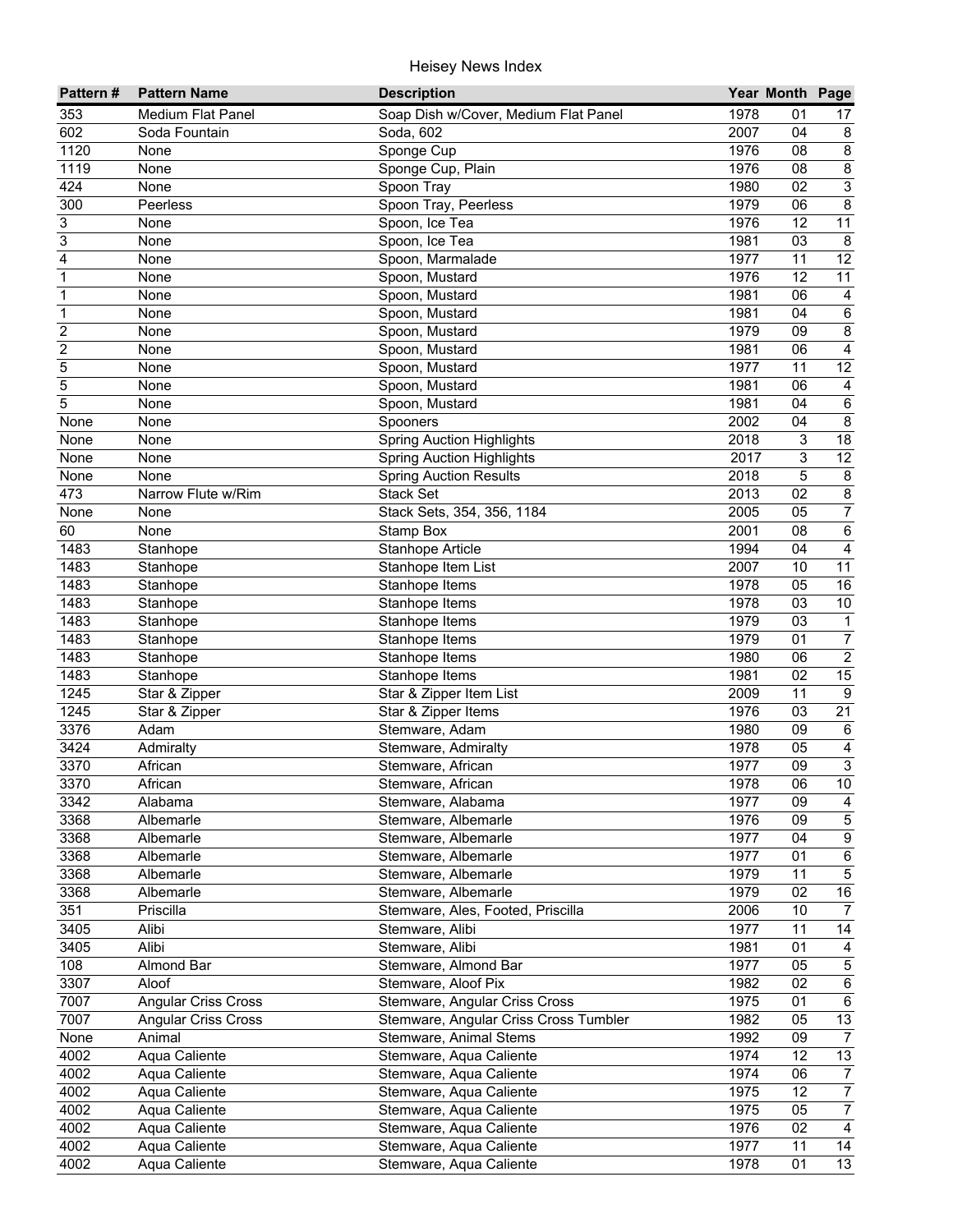| Pattern# | <b>Pattern Name</b>     | <b>Description</b>                |      | Year Month Page |                  |
|----------|-------------------------|-----------------------------------|------|-----------------|------------------|
| 4002     | Aqua Caliente           | Stemware, Aqua Caliente           | 1979 | 12              | 10               |
| 4002     | Aqua Caliente           | Stemware, Aqua Caliente           | 1980 | 07              | 15               |
| 4002     | Aqua Caliente           | Stemware, Aqua Caliente           | 1981 | 01              | $\overline{4}$   |
| 1417     | Arch                    | Stemware, Arch                    | 1976 | 09              | $\overline{4}$   |
| 1417     | Arch                    | Stemware, Arch                    | 1980 | 03              | 13               |
| 1055     | Astor                   | Stemware, Astor                   | 1974 | $\overline{12}$ | 16               |
| 1055     | Astor                   | Stemware, Astor                   | 1975 | 04              | $\overline{9}$   |
| 1541     | Athena                  | Stemware, Athena                  | 1975 | 02              | $\overline{5}$   |
| 5041     | Athena                  | Stemware, Athena                  | 1978 | 02              | $\overline{6}$   |
| 5041     | Athena                  | Stemware, Athena                  | 1979 | 11              | 18               |
| 5041     | Athena                  | Stemware, Athena                  | 1980 | 04              | $\bf 8$          |
| 150      | <b>Banded Flute</b>     | Stemware, Banded Flute            | 1975 | 04              | $\boldsymbol{9}$ |
| 150      | <b>Banded Flute</b>     | Stemware, Banded Flute            | 1976 | 09              | $\overline{7}$   |
| 5063     | Rooster, Bantam         | Stemware, Bantam Rooster Cocktail | 1976 | 01              | 12               |
| 5063     | Rooster, Bantam         | Stemware, Bantam Rooster Cocktail | 1978 | 04              | 13               |
| 5063     | Rooster, Bantam         | Stemware, Bantam Rooster Cocktail | 1980 | 04              | $\overline{2}$   |
| 5063     | Rooster, Bantam         | Stemware, Bantam Rooster Cocktail | 1981 | 12              | 13               |
| 5063     | Rooster, Bantam         | Stemware, Bantam Rooster Cocktail | 1981 | 05              | $\,6\,$          |
| 3416     | Barbara Fritchie        | Stemware, Barbara Fritchie        | 1974 | 10              | $\bf 8$          |
| 3416     | <b>Barbara Fritchie</b> | Stemware, Barbara Fritchie        | 1976 | 11              | $\overline{5}$   |
| 3416     | Barbara Fritchie        | Stemware, Barbara Fritchie        | 1979 | 09              | $\overline{9}$   |
| 3416     | Barbara Fritchie        | Stemware, Barbara Fritchie        | 1979 | 08              | 15               |
| 3416     | Barbara Fritchie        | Stemware, Barbara Fritchie        | 1980 | 01              | $\boldsymbol{7}$ |
| 3416     | Barbara Fritchie        | Stemware, Barbara Fritchie        | 1981 | 05              | $\overline{7}$   |
| 8060     | <b>Barber Pole</b>      | Stemware, Barber Pole Tumbler     | 1982 | 09              | $\overline{3}$   |
| 3433     | <b>Basque</b>           | Stemware, Basque                  | 1980 | 10              | $\overline{5}$   |
| 1295     | <b>Bead Swag</b>        | Stemware, Bead Swag               | 1977 | 03              | $\,6\,$          |
| 1295     | <b>Bead Swag</b>        | Stemware, Bead Swag               | 1981 | 10              | $\overline{9}$   |
| 1235     | Beaded Panel & Sunburst | Stemware, Beaded Panel & Sunburst | 1980 | 09              | $\overline{5}$   |
| 1235     | Beaded Panel & Sunburst | Stemware, Beaded Panel & Sunburst | 1981 | 12              | $\overline{10}$  |
| 820      | Beaumont                | Stemware, Beaumont                | 1977 | 01              | 15               |
| 3316     | Biltmore                | Stemware, Biltmore                | 1974 | 09              | $\overline{11}$  |
| 3316     | <b>Biltmore</b>         | Stemware, Biltmore                | 1978 | 08              | $\overline{14}$  |
| 3316     | <b>Biltmore</b>         | Stemware, Biltmore                | 1978 | 01              | $\,6$            |
| 3316     | <b>Biltmore</b>         | Stemware, Biltmore                | 1979 | 06              | $\overline{4}$   |
| 804      | <b>Bismark</b>          | Stemware, Bismark 804             | 2005 | 10              | 14               |
| 3308     | <b>Bob White</b>        | Stemware, Bob White               | 1974 | 09              | $\overline{11}$  |
| 3308     | <b>Bob White</b>        | Stemware, Bob White               | 1977 | 03              | $\overline{4}$   |
| 3308     | <b>Bob White</b>        | Stemware, Bob White               | 1978 | 09              | 5                |
| 3308     | <b>Bob White</b>        | Stemware, Bob White               | 1980 | 02              | 12               |
| 132      | Boonesboro              | Stemware, Boonesboro              | 1977 | 10              | $\sqrt{5}$       |
| 1219     | <b>Brookville</b>       | Stemware, Brookville              | 1977 | 05              | $\overline{12}$  |
| 1951     | Cabochon                | Stemware, Cabochon                | 1976 | 04              | 14               |
| 1951     | Cabochon                | Stemware, Cabochon                | 1977 | 08              | $5\phantom{.0}$  |
| 1951     | Cabochon                | Stemware, Cabochon                | 1979 | 10              | $18$             |
| 1951     | Cabochon                | Stemware, Cabochon                | 1981 | 03              | 12               |
| 6091     | Cabochon                | Stemware, Cabochon                | 1973 | 06              | $\mathbf{3}$     |
| 6091     | Cabochon                | Stemware, Cabochon                | 1979 | 10              | 18               |
| 6091     | Cabochon                | Stemware, Cabochon                | 1981 | 03              | 12               |
| 1951     | Cabochon                | Stemware, Cabochon                | 1987 | 08              | 17               |
| 123      | Caned Waffle            | Stemware, Caned Waffle            | 1977 | 05              | $\sqrt{5}$       |
| 3390     | Carcassonne             | Stemware, Carcassonne             | 1974 | 12              | 13               |
| 3390     | Carcassonne             | Stemware, Carcassonne             | 1974 | 09              | 8                |
| 3390     | Carcassonne             | Stemware, Carcassonne             | 1976 | 12              | $\overline{3}$   |
| 3390     | Carcassonne             | Stemware, Carcassonne             | 1977 | 06              | $\overline{12}$  |
| 3390     | Carcassonne             | Stemware, Carcassonne             | 1978 | 10              | 11               |
| 3390     | Carcassonne             | Stemware, Carcassonne             | 1979 | 08              | 15               |
| 3390     | Carcassonne             | Stemware, Carcassonne             | 1980 | 08              | 13               |
| 3390     | Carcassonne             | Stemware, Carcassonne             | 1980 | 01              | 6                |
|          |                         |                                   |      |                 |                  |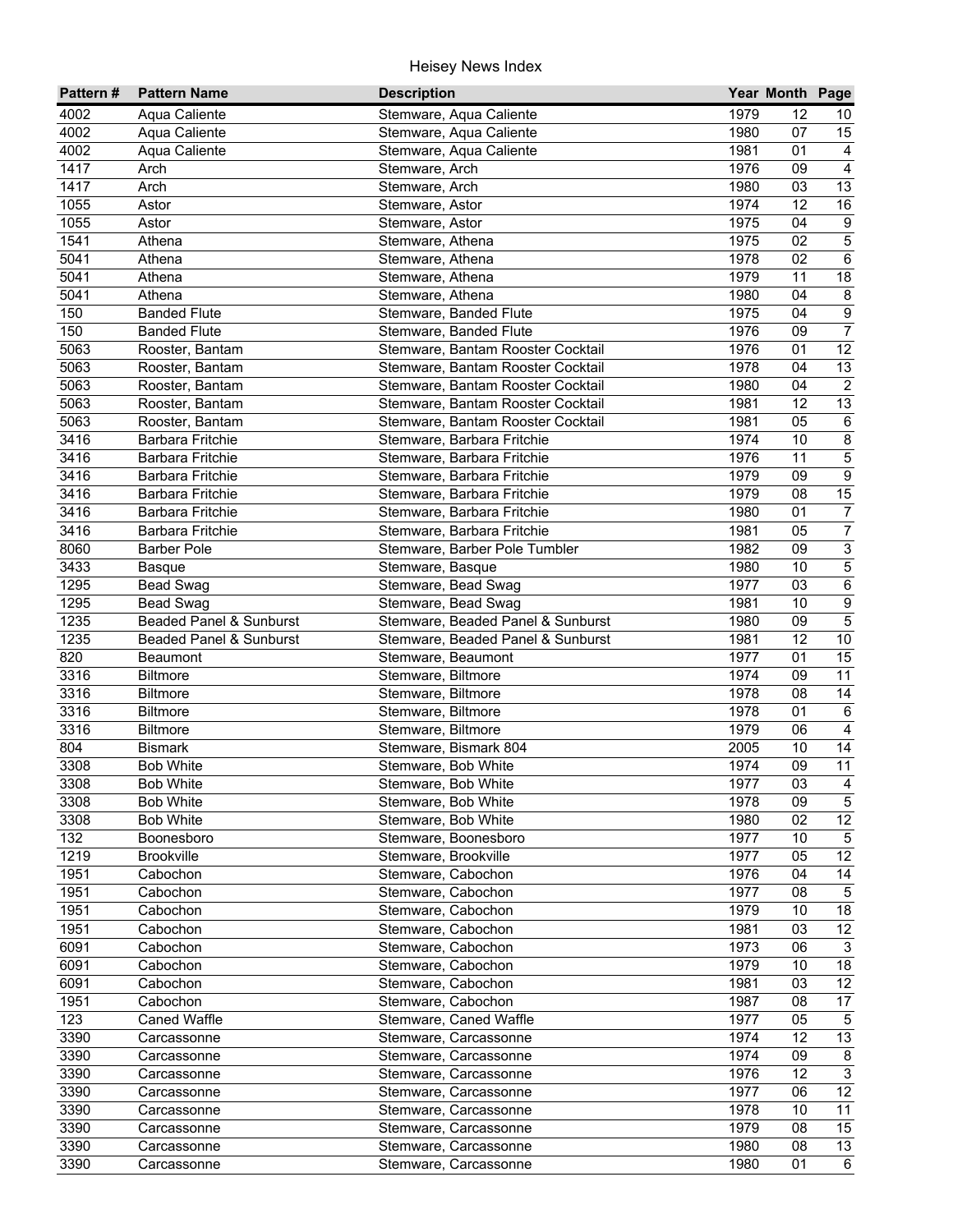| Pattern#          | <b>Pattern Name</b>            | <b>Description</b>                |      | Year Month Page |                  |
|-------------------|--------------------------------|-----------------------------------|------|-----------------|------------------|
| 3390              | Carcassonne                    | Stemware, Carcassonne             | 1981 | 04              | 8                |
| 1000              | Carlsbad                       | Stemware, Carlsbad                | 1976 | 05              | 6                |
| 3328              | Carlsgood                      | Stemware, Carlsgood               | 1977 | 10              | $\overline{4}$   |
| 3344              | Carolina                       | Stemware, Carolina                | 1977 | 09              | $\overline{4}$   |
| $\frac{115}{115}$ | Catseye                        | Stemware, Catseye                 | 1976 | 04              | $\overline{2}$   |
| 6000              | Celestial                      | Stemware, Celestial               | 1985 | $\overline{12}$ | $\overline{8}$   |
| 6000              | Celestial                      | Stemware, Celestial               | 1974 | 09              | 12               |
| 6000              | Celestial                      | Stemware, Celestial               | 1980 | 07              | $\overline{12}$  |
| 5038              | Rooster, Chanticleer           | Stemware, Chanticleer Rooster     | 1976 | 02              | 8                |
| 5038              | Rooster, Chanticleer           | Stemware, Chanticleer Rooster     | 1977 | 11              | 14               |
| 5038              | Rooster, Chanticleer           | Stemware, Chanticleer Rooster     | 1978 | 09              | 14               |
| 5038              | Rooster, Chanticleer           | Stemware, Chanticleer Rooster     | 1980 | 04              | $\overline{2}$   |
| 5038              | Rooster, Chanticleer           | Stemware, Chanticleer Rooster     | 1981 | 12              | 13               |
| 5038              | Rooster, Chanticleer           | Stemware, Chanticleer Rooster     | 1981 | 05              | $\,6\,$          |
| 3362              | <b>Charter Oak</b>             | Stemware, Charter Oak             | 1976 | 10              | $10$             |
| 3362              | <b>Charter Oak</b>             | Stemware, Charter Oak             | 1978 | 06              | $10$             |
| 3362              | <b>Charter Oak</b>             | Stemware, Charter Oak, Parfait    | 2014 | 02              | 16               |
| 8004              | Christy                        | Stemware, Christy                 | 1976 | 06              | $\overline{a}$   |
| 2516              | Circle Pair                    | Stemware, Circle Pair             | 1974 | 12              | 13               |
| 2516              | Circle Pair                    | Stemware, Circle Pair             | 1975 | 11              | $10$             |
| 2516              | Circle Pair                    | Stemware, Circle Pair             | 1979 | 12              | $\sqrt{5}$       |
| 3301              | Clarence                       | Stemware, Clarence                | 1977 | 12              | $\overline{8}$   |
| 6004              | Classic                        | Stemware, Classic                 | 1979 | 05              | $\overline{5}$   |
| 2355              | Clover Leaf                    | Stemware, Clover Leaf             | 1978 | 11              | $\overline{14}$  |
| 2355              | Clover Leaf                    | Stemware, Clover Leaf             | 1978 | 05              | $\,6\,$          |
| 5066              | Horsehead                      | Stemware, Cocktail, Horsehead     | 1974 | 10              | $\,6\,$          |
| 5066              | Horsehead                      | Stemware, Cocktail, Horsehead     | 1976 | 02              | $\,8\,$          |
| 5066              | Horsehead                      | Stemware, Cocktail, Horsehead     | 1978 | 04              | $\overline{12}$  |
| 5066              | Horsehead                      | Stemware, Cocktail, Horsehead     | 1980 | 04              | $\overline{2}$   |
| 5066              | Horsehead                      | Stemware, Cocktail, Horsehead     | 1981 | 05              | $6\,$            |
| 3419              | Cognac                         | Stemware, Cognac                  | 1979 | 06              | $\overline{3}$   |
| 3419              | Cognac                         | Stemware, Cognac                  | 1981 | 12              | 13               |
| 1486              | Coleport                       | Stemware, Coleport                | 1978 | 01              | $\overline{5}$   |
| 1486              | Coleport                       | Stemware, Coleport                | 1980 | 04              | $\overline{1}$   |
| 1486              | Coleport                       | Stemware, Coleport                | 1995 | 09              | $\,6\,$          |
| 349               | Colonial                       | Stemware, Colonial                | 1975 | 04              | $\boldsymbol{9}$ |
| 349               | Colonial                       | Stemware, Colonial                | 1977 | 09              | $\overline{12}$  |
| 349               | Colonial                       | Stemware, Colonial                | 1980 | $\overline{01}$ | $\overline{12}$  |
| 359               | Colonial                       | Stemware, Colonial                | 1975 | 04              | 9                |
| 359               | Colonial                       | Stemware, Colonial                | 1976 | 12              | $\overline{12}$  |
| 363               | Colonial                       | Stemware, Colonial                | 1975 | 04              | 9                |
| 373               | Colonial                       | Stemware, Colonial                | 1975 | 04              | $\boldsymbol{9}$ |
| 400               | Colonial                       | Stemware, Colonial                | 1975 | 04              | $\overline{2}$   |
| 602               | Colonial                       | Stemware, Colonial                | 1977 | 06              | $\mathbf 5$      |
| 602               | Colonial                       | Stemware, Colonial                | 1981 | 12              | $\overline{5}$   |
| 348               | <b>Colonial Cupped</b>         | Stemware, Colonial Cupped         | 1975 | 04              | $\overline{9}$   |
| 348               | <b>Colonial Cupped</b>         | Stemware, Colonial Cupped         | 1977 | 09              | 12               |
| 348               | <b>Colonial Cupped</b>         | Stemware, Colonial Cupped         | 1980 | 01              | 12               |
| 397               | <b>Colonial Cupped Scallop</b> | Stemware, Colonial Cupped Scallop | 1979 | 12              | 13               |
| 331               | <b>Colonial Panel</b>          | Stemware, Colonial Panel          | 1978 | 02              | $\overline{17}$  |
| 331               | <b>Colonial Panel</b>          | Stemware, Colonial Panel          | 1979 | 11              | 20               |
| 8054              | Colonial Patio                 | Stemware, Colonial Patio Soda Pix | 1982 | 05              | 14               |
| 400               | <b>Colonial Scalloped Top</b>  | Stemware, Colonial Scalloped Top  | 1978 | 02              | $\overline{17}$  |
| 400               | <b>Colonial Scalloped Top</b>  | Stemware, Colonial Scalloped Top  | 1980 | 11              | $5\phantom{.0}$  |
| 5065              | <b>Colt Cocktail</b>           | Stemware, Colt Cocktail           | 1976 | 02              | 8                |
| 5065              | <b>Colt Cocktail</b>           | Stemware, Colt Cocktail           | 1978 | 04              | $\overline{13}$  |
| 5065              | Colt Cocktail                  | Stemware, Colt Cocktail           | 1980 | 04              | 6                |
| 5065              | <b>Colt Cocktail</b>           | Stemware, Colt Cocktail           | 1981 | 12              | 13               |
| 5065              | <b>Colt Cocktail</b>           | Stemware, Colt Cocktail           | 1981 | 05              | 6                |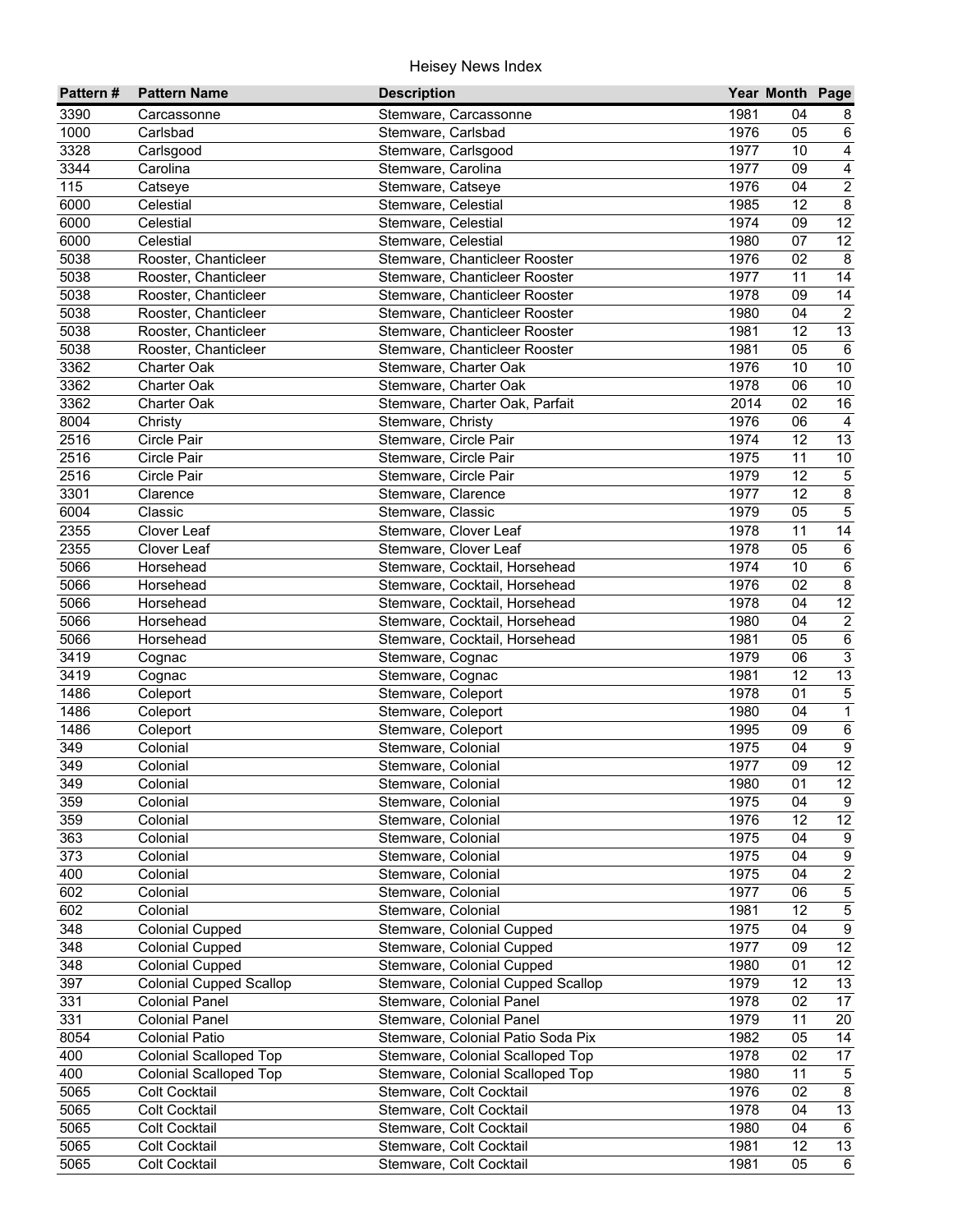| Pattern#          | <b>Pattern Name</b>      | <b>Description</b>                  |      | Year Month Page       |                           |
|-------------------|--------------------------|-------------------------------------|------|-----------------------|---------------------------|
| 5065              | <b>Colt Cocktail</b>     | Stemware, Colt Cocktail             | 1997 | 03                    | 5                         |
| 5087              | Comet                    | Stemware, Comet                     | 1977 | 08                    | $\sqrt{5}$                |
| 8047              | Comet Bar                | Stemware, Comet Bar                 | 1981 | 01                    | $6\overline{6}$           |
| $\overline{3478}$ | Cone Stem                | Stemware, Cone Stem                 | 1978 | 07                    | $\overline{17}$           |
| 5044              | Constellation            | Stemware, Constellation             | 1977 | 08                    | $\mathbf 5$               |
| 5044              | Constellation            | Stemware, Constellation             | 1981 | $\overline{07}$       | $\overline{5}$            |
| 339               | Continental              | Stemware, Continental               | 1974 | 01                    | $\overline{2}$            |
| 339               | Continental              | Stemware, Continental               | 1976 | $\overline{05}$       | $\overline{5}$            |
| 339               | Continental              | Stemware, Continental               | 1978 | 02                    | $\overline{15}$           |
| 339               | Continental              | Stemware, Continental               | 1981 | 10                    | $\boldsymbol{9}$          |
| 339 1/2           | Continental              | Stemware, Continental               | 1974 | 01                    | $\sqrt{2}$                |
| 5023              | Continental              | Stemware, Continental               | 1977 | 11                    | 14                        |
| 835               | Continental              | Stemware, Continental 835-839       | 2006 | 05                    | $\,$ 5 $\,$               |
| None              | None                     | Stemware, Cordial Pix               | 1985 | 05                    | $\boldsymbol{7}$          |
| None              | None                     | Stemware, Cordial Pix               | 1994 | 07                    | $\overline{4}$            |
| 5042              | Corinthian               | Stemware, Corinthian                | 1980 | 04                    | $\bf 8$                   |
| 4054              | Coronation               | Stemware, Coronation                | 1974 | 04                    | $\overline{8}$            |
| 4054              | Coronation               | Stemware, Coronation                | 1977 | 11                    | $\overline{14}$           |
| 4054              | Coronation               | Stemware, Coronation                | 1977 | 04                    | $\,$ 5 $\,$               |
| 4054              | Coronation               | Stemware, Coronation                | 1980 | 11                    | $\overline{8}$            |
| 4054              | Coronation               | Stemware, Coronation                | 1980 | 07                    | 15                        |
| 6060              | <b>Country Club</b>      | Stemware, Country Club              | 1975 | 11                    | $\overline{4}$            |
| 6060              | <b>Country Club</b>      | Stemware, Country Club              | 1976 | 04                    | 14                        |
| 6060              | Country Club             | Stemware, Country Club              | 1977 | 07                    | $\ensuremath{\mathsf{3}}$ |
| 6060              | <b>Country Club</b>      | Stemware, Country Club              | 1978 | 10                    | $\overline{1}$            |
| 6060              | <b>Country Club</b>      | Stemware, Country Club              | 1978 | 04                    | 13                        |
| 6060              | <b>Country Club</b>      | Stemware, Country Club              | 1978 | 03                    | $\,8\,$                   |
| 6060              | <b>Country Club</b>      | Stemware, Country Club              | 1981 | 07                    | $\overline{4}$            |
| 4090              | Coventry                 | Stemware, Coventry                  | 1979 | 03                    | $\overline{5}$            |
| 4090              | Coventry                 | Stemware, Coventry Article          | 1987 | 07                    | $\overline{9}$            |
| 3381              | Creole                   | Stemware, Creole                    | 1975 | 12                    | 14                        |
| 451               | <b>Cross Lined Flute</b> | Stemware, Cross Lined Flute         | 1979 | 01                    | $\overline{14}$           |
| 451               | <b>Cross Lined Flute</b> | Stemware, Cross Lined Flute Tumbler | 1983 | 02                    | $\overline{5}$            |
| 215               | Crossbow                 | Stemware, Crossbow                  | 1973 | 08                    | $\overline{8}$            |
| 1503              | Crystolite               | Stemware, Crystolite                | 1977 | 12                    | $\overline{11}$           |
| 1503              | Crystolite               | Stemware, Crystolite                | 1991 | 03                    | 17                        |
| 5003              | Crystolite               | Stemware, Crystolite, Blown         | 1990 | 05                    | $\overline{4}$            |
| 5003              | Crystolite, Blown        | Stemware, Crystolite, Blown         | 1978 | 07                    | $\infty$                  |
| 5003              | Crystolite, Blown        | Stemware, Crystolite, Blown         | 1981 | 12                    | $\overline{1}$            |
| 5003              | Crystolite               | Stemware, Crystolite, Blown List    | 1997 | 09                    | 13                        |
| 1200              | <b>Cut Block</b>         | Stemware, Cut Block                 | 1976 | 02                    | 6                         |
| 1200              | <b>Cut Block</b>         | Stemware, Cut Block                 | 1977 | 01                    | $\overline{7}$            |
| 1200              | <b>Cut Block</b>         | Stemware, Cut Block                 | 1980 | 12                    | $\bf 8$                   |
| 427               | Daisy & Leaves           | Stemware, Daisy & Leaves            | 1978 | 03                    | $\bf 8$                   |
| 5049              | Dancers Leg              | Stemware, Dancers Leg               | 1975 | 09                    | 10                        |
| 5049              | Dancers Leg              | Stemware, Dancers Leg Pix           | 1998 | 01                    | 18                        |
| 4038              | DeKuyper                 | Stemware, DeKuyper                  | 1978 | 09                    | 14                        |
| 3324              | Delaware                 | Stemware, Delaware                  | 1977 | 05                    | 12                        |
| 3324              | Delaware                 | Stemware, Delaware                  | 1978 | 03                    | 16                        |
| 700               | Derby                    | Stemware, Derby 700-703             | 2006 | 06                    | $\boldsymbol{9}$          |
| 423               | Diamond Band             | Stemware, Diamond Band              | 1979 | 02                    | $\overline{7}$            |
| 423               | Diamond Band             | Stemware, Diamond Band              | 1981 | 03                    | $\overline{5}$            |
| 423               | Diamond Band             | Stemware, Diamond Band              | 1997 | 10                    | $\overline{8}$            |
| 423               | Diamond Band             | Stemware, Diamond Band List         | 1979 | 02                    | $\overline{7}$            |
| 129               | Diamond Cane             |                                     | 1977 |                       | $\overline{8}$            |
| 113               |                          | Stemware, Diamond Cane              | 1976 | 06<br>$\overline{03}$ |                           |
|                   | Diamond Point & Fan      | Stemware, Diamond Point & Fan       |      |                       | $\infty$                  |
| 423               | Diamond Point            | Stemware, Diamond Point Pix         | 1994 | 03                    | $\overline{8}$            |
| 3386              | Diamond Rose             | Stemware, Diamond Rose Article      | 1996 | 09                    | $\overline{7}$            |
| 3386              | Diamond Rose             | Stemware, Diamond Rose Pilsner      | 2001 | 07                    | $\overline{7}$            |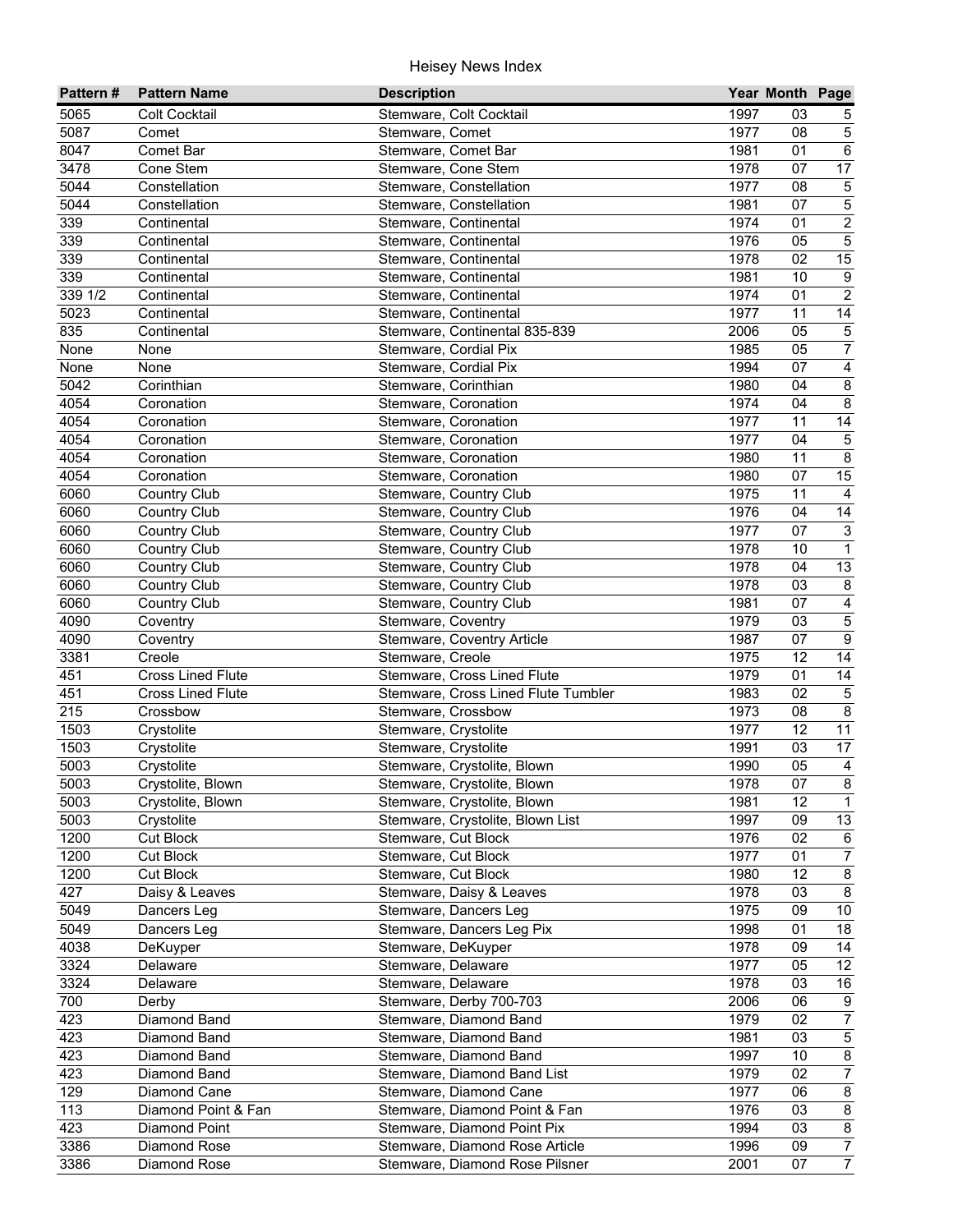| 130<br><b>Diamond Sunburst</b><br>Stemware, Diamond Sunburst<br>1977<br>10<br>5<br>3484<br>1976<br>$\sqrt{5}$<br>06<br>Stemware, Donna<br>Donna<br>12<br>3484<br>1978<br>01<br>Donna<br>Stemware, Donna<br>19<br>3484<br>1979<br>06<br>Donna<br>Stemware, Donna<br>$\overline{5}$<br>417<br>1976<br>10<br>Double Rib & Panel<br>Stemware, Double Rib & Panel<br>417<br>1978<br>$\overline{05}$<br>$\overline{8}$<br>Double Rib & Panel<br>Stemware, Double Rib & Panel<br>12<br>1978<br>$\overline{12}$<br>3317<br>Drake<br>Stemware, Drake<br>$\overline{06}$<br>3317<br>1979<br>Drake<br>Stemware, Drake<br>$\overline{4}$<br>$\overline{8}$<br>3389<br>1974<br>10<br>Duquesne<br>Stemware, Duquesne<br>3389<br>1977<br>07<br>$10\,$<br>Stemware, Duquesne<br>Duquesne<br>3389<br>1977<br>06<br>12<br>Stemware, Duquesne<br>Duquesne<br>3389<br>1978<br>10<br>9<br>Stemware, Duquesne<br>Duquesne<br>3389<br>1978<br>15<br>Stemware, Duquesne<br>08<br>Duquesne<br>12<br>3389<br>1978<br>03<br>Stemware, Duquesne<br>Duquesne<br>3389<br>1979<br>08<br>15<br>Duquesne<br>Stemware, Duquesne<br>3389<br>1981<br>8<br>04<br>Duquesne<br>Stemware, Duquesne<br>3389<br>11<br>1981<br>03<br>Stemware, Duquesne<br>Duquesne<br>13<br>03<br>None<br>Stemware, Early Patterns<br>2008<br>None<br>5083<br>1979<br>10<br>8<br>El Rancho<br>Stemware, El Rancho<br>13<br>5083<br>1981<br>05<br>El Rancho<br>Stemware, El Rancho<br>1591<br>1974<br>10<br>$\,6\,$<br><b>Elephant Handled Mug</b><br>Stemware, Elephant Handled Mug (Dumbo)<br>$\mathbf 5$<br>601<br>Elizabethan<br>1977<br>06<br>Stemware, Elizabethan<br>$\overline{6}$<br>1401<br>1972<br>08<br>Stemware, Empress<br>Empress<br>1401<br>1976<br>06<br>$\overline{4}$<br><b>Empress</b><br>Stemware, Empress<br>$\overline{12}$<br>1976<br>1401<br>03<br>Empress<br>Stemware, Empress<br>$\sqrt{2}$<br>1401<br>1977<br>09<br>Stemware, Empress<br><b>Empress</b><br>1401<br>1979<br>17<br>Stemware, Empress<br>01<br><b>Empress</b><br>1401<br>1980<br>03<br>11<br>Stemware, Empress<br>Empress<br>3434<br>$\overline{5}$<br>1980<br>Esther<br>Stemware, Esther<br>10<br>$\overline{9}$<br>3355<br>Fairacre<br>Stemware, Fairacre<br>1978<br>10<br>3355<br>1978<br>$10\,$<br>Stemware, Fairacre<br>06<br>Fairacre<br>15<br>3355<br>1979<br>Fairacre<br>Stemware, Fairacre<br>06<br>3355<br>$\overline{\mathbf{8}}$<br>1981<br>09<br>Fairacre<br>Stemware, Fairacre<br>$\overline{7}$<br>1205<br>Stemware, Fancy Loop<br>1977<br>01<br>Fancy Loop<br>$\overline{5}$<br>121<br>1977<br>05<br>Stemware, Fancy Square<br><b>Fancy Square</b><br>$\,6\,$<br>1201<br>Stemware, Fandango<br>1976<br>02<br>Fandango<br>$\overline{7}$<br>1201<br>1977<br>01<br>Stemware, Fandango<br>Fandango<br>$\overline{9}$<br>1975<br>04<br>347<br>Fifth Avenue<br>Stemware, Fifth Avenue<br>12<br>347<br>1977<br>Stemware, Fifth Avenue<br>09<br>Fifth Avenue |
|-----------------------------------------------------------------------------------------------------------------------------------------------------------------------------------------------------------------------------------------------------------------------------------------------------------------------------------------------------------------------------------------------------------------------------------------------------------------------------------------------------------------------------------------------------------------------------------------------------------------------------------------------------------------------------------------------------------------------------------------------------------------------------------------------------------------------------------------------------------------------------------------------------------------------------------------------------------------------------------------------------------------------------------------------------------------------------------------------------------------------------------------------------------------------------------------------------------------------------------------------------------------------------------------------------------------------------------------------------------------------------------------------------------------------------------------------------------------------------------------------------------------------------------------------------------------------------------------------------------------------------------------------------------------------------------------------------------------------------------------------------------------------------------------------------------------------------------------------------------------------------------------------------------------------------------------------------------------------------------------------------------------------------------------------------------------------------------------------------------------------------------------------------------------------------------------------------------------------------------------------------------------------------------------------------------------------------------------------------------------------------------------------------------------------------------------------------------------------------------------------------------------------------------------------------------------------------------------------------------------------------------------------------------------------------------------------------------------------------------------------------------------------------------------------------------------------------------------------------------------------------------------------------|
|                                                                                                                                                                                                                                                                                                                                                                                                                                                                                                                                                                                                                                                                                                                                                                                                                                                                                                                                                                                                                                                                                                                                                                                                                                                                                                                                                                                                                                                                                                                                                                                                                                                                                                                                                                                                                                                                                                                                                                                                                                                                                                                                                                                                                                                                                                                                                                                                                                                                                                                                                                                                                                                                                                                                                                                                                                                                                                     |
|                                                                                                                                                                                                                                                                                                                                                                                                                                                                                                                                                                                                                                                                                                                                                                                                                                                                                                                                                                                                                                                                                                                                                                                                                                                                                                                                                                                                                                                                                                                                                                                                                                                                                                                                                                                                                                                                                                                                                                                                                                                                                                                                                                                                                                                                                                                                                                                                                                                                                                                                                                                                                                                                                                                                                                                                                                                                                                     |
|                                                                                                                                                                                                                                                                                                                                                                                                                                                                                                                                                                                                                                                                                                                                                                                                                                                                                                                                                                                                                                                                                                                                                                                                                                                                                                                                                                                                                                                                                                                                                                                                                                                                                                                                                                                                                                                                                                                                                                                                                                                                                                                                                                                                                                                                                                                                                                                                                                                                                                                                                                                                                                                                                                                                                                                                                                                                                                     |
|                                                                                                                                                                                                                                                                                                                                                                                                                                                                                                                                                                                                                                                                                                                                                                                                                                                                                                                                                                                                                                                                                                                                                                                                                                                                                                                                                                                                                                                                                                                                                                                                                                                                                                                                                                                                                                                                                                                                                                                                                                                                                                                                                                                                                                                                                                                                                                                                                                                                                                                                                                                                                                                                                                                                                                                                                                                                                                     |
|                                                                                                                                                                                                                                                                                                                                                                                                                                                                                                                                                                                                                                                                                                                                                                                                                                                                                                                                                                                                                                                                                                                                                                                                                                                                                                                                                                                                                                                                                                                                                                                                                                                                                                                                                                                                                                                                                                                                                                                                                                                                                                                                                                                                                                                                                                                                                                                                                                                                                                                                                                                                                                                                                                                                                                                                                                                                                                     |
|                                                                                                                                                                                                                                                                                                                                                                                                                                                                                                                                                                                                                                                                                                                                                                                                                                                                                                                                                                                                                                                                                                                                                                                                                                                                                                                                                                                                                                                                                                                                                                                                                                                                                                                                                                                                                                                                                                                                                                                                                                                                                                                                                                                                                                                                                                                                                                                                                                                                                                                                                                                                                                                                                                                                                                                                                                                                                                     |
|                                                                                                                                                                                                                                                                                                                                                                                                                                                                                                                                                                                                                                                                                                                                                                                                                                                                                                                                                                                                                                                                                                                                                                                                                                                                                                                                                                                                                                                                                                                                                                                                                                                                                                                                                                                                                                                                                                                                                                                                                                                                                                                                                                                                                                                                                                                                                                                                                                                                                                                                                                                                                                                                                                                                                                                                                                                                                                     |
|                                                                                                                                                                                                                                                                                                                                                                                                                                                                                                                                                                                                                                                                                                                                                                                                                                                                                                                                                                                                                                                                                                                                                                                                                                                                                                                                                                                                                                                                                                                                                                                                                                                                                                                                                                                                                                                                                                                                                                                                                                                                                                                                                                                                                                                                                                                                                                                                                                                                                                                                                                                                                                                                                                                                                                                                                                                                                                     |
|                                                                                                                                                                                                                                                                                                                                                                                                                                                                                                                                                                                                                                                                                                                                                                                                                                                                                                                                                                                                                                                                                                                                                                                                                                                                                                                                                                                                                                                                                                                                                                                                                                                                                                                                                                                                                                                                                                                                                                                                                                                                                                                                                                                                                                                                                                                                                                                                                                                                                                                                                                                                                                                                                                                                                                                                                                                                                                     |
|                                                                                                                                                                                                                                                                                                                                                                                                                                                                                                                                                                                                                                                                                                                                                                                                                                                                                                                                                                                                                                                                                                                                                                                                                                                                                                                                                                                                                                                                                                                                                                                                                                                                                                                                                                                                                                                                                                                                                                                                                                                                                                                                                                                                                                                                                                                                                                                                                                                                                                                                                                                                                                                                                                                                                                                                                                                                                                     |
|                                                                                                                                                                                                                                                                                                                                                                                                                                                                                                                                                                                                                                                                                                                                                                                                                                                                                                                                                                                                                                                                                                                                                                                                                                                                                                                                                                                                                                                                                                                                                                                                                                                                                                                                                                                                                                                                                                                                                                                                                                                                                                                                                                                                                                                                                                                                                                                                                                                                                                                                                                                                                                                                                                                                                                                                                                                                                                     |
|                                                                                                                                                                                                                                                                                                                                                                                                                                                                                                                                                                                                                                                                                                                                                                                                                                                                                                                                                                                                                                                                                                                                                                                                                                                                                                                                                                                                                                                                                                                                                                                                                                                                                                                                                                                                                                                                                                                                                                                                                                                                                                                                                                                                                                                                                                                                                                                                                                                                                                                                                                                                                                                                                                                                                                                                                                                                                                     |
|                                                                                                                                                                                                                                                                                                                                                                                                                                                                                                                                                                                                                                                                                                                                                                                                                                                                                                                                                                                                                                                                                                                                                                                                                                                                                                                                                                                                                                                                                                                                                                                                                                                                                                                                                                                                                                                                                                                                                                                                                                                                                                                                                                                                                                                                                                                                                                                                                                                                                                                                                                                                                                                                                                                                                                                                                                                                                                     |
|                                                                                                                                                                                                                                                                                                                                                                                                                                                                                                                                                                                                                                                                                                                                                                                                                                                                                                                                                                                                                                                                                                                                                                                                                                                                                                                                                                                                                                                                                                                                                                                                                                                                                                                                                                                                                                                                                                                                                                                                                                                                                                                                                                                                                                                                                                                                                                                                                                                                                                                                                                                                                                                                                                                                                                                                                                                                                                     |
|                                                                                                                                                                                                                                                                                                                                                                                                                                                                                                                                                                                                                                                                                                                                                                                                                                                                                                                                                                                                                                                                                                                                                                                                                                                                                                                                                                                                                                                                                                                                                                                                                                                                                                                                                                                                                                                                                                                                                                                                                                                                                                                                                                                                                                                                                                                                                                                                                                                                                                                                                                                                                                                                                                                                                                                                                                                                                                     |
|                                                                                                                                                                                                                                                                                                                                                                                                                                                                                                                                                                                                                                                                                                                                                                                                                                                                                                                                                                                                                                                                                                                                                                                                                                                                                                                                                                                                                                                                                                                                                                                                                                                                                                                                                                                                                                                                                                                                                                                                                                                                                                                                                                                                                                                                                                                                                                                                                                                                                                                                                                                                                                                                                                                                                                                                                                                                                                     |
|                                                                                                                                                                                                                                                                                                                                                                                                                                                                                                                                                                                                                                                                                                                                                                                                                                                                                                                                                                                                                                                                                                                                                                                                                                                                                                                                                                                                                                                                                                                                                                                                                                                                                                                                                                                                                                                                                                                                                                                                                                                                                                                                                                                                                                                                                                                                                                                                                                                                                                                                                                                                                                                                                                                                                                                                                                                                                                     |
|                                                                                                                                                                                                                                                                                                                                                                                                                                                                                                                                                                                                                                                                                                                                                                                                                                                                                                                                                                                                                                                                                                                                                                                                                                                                                                                                                                                                                                                                                                                                                                                                                                                                                                                                                                                                                                                                                                                                                                                                                                                                                                                                                                                                                                                                                                                                                                                                                                                                                                                                                                                                                                                                                                                                                                                                                                                                                                     |
|                                                                                                                                                                                                                                                                                                                                                                                                                                                                                                                                                                                                                                                                                                                                                                                                                                                                                                                                                                                                                                                                                                                                                                                                                                                                                                                                                                                                                                                                                                                                                                                                                                                                                                                                                                                                                                                                                                                                                                                                                                                                                                                                                                                                                                                                                                                                                                                                                                                                                                                                                                                                                                                                                                                                                                                                                                                                                                     |
|                                                                                                                                                                                                                                                                                                                                                                                                                                                                                                                                                                                                                                                                                                                                                                                                                                                                                                                                                                                                                                                                                                                                                                                                                                                                                                                                                                                                                                                                                                                                                                                                                                                                                                                                                                                                                                                                                                                                                                                                                                                                                                                                                                                                                                                                                                                                                                                                                                                                                                                                                                                                                                                                                                                                                                                                                                                                                                     |
|                                                                                                                                                                                                                                                                                                                                                                                                                                                                                                                                                                                                                                                                                                                                                                                                                                                                                                                                                                                                                                                                                                                                                                                                                                                                                                                                                                                                                                                                                                                                                                                                                                                                                                                                                                                                                                                                                                                                                                                                                                                                                                                                                                                                                                                                                                                                                                                                                                                                                                                                                                                                                                                                                                                                                                                                                                                                                                     |
|                                                                                                                                                                                                                                                                                                                                                                                                                                                                                                                                                                                                                                                                                                                                                                                                                                                                                                                                                                                                                                                                                                                                                                                                                                                                                                                                                                                                                                                                                                                                                                                                                                                                                                                                                                                                                                                                                                                                                                                                                                                                                                                                                                                                                                                                                                                                                                                                                                                                                                                                                                                                                                                                                                                                                                                                                                                                                                     |
|                                                                                                                                                                                                                                                                                                                                                                                                                                                                                                                                                                                                                                                                                                                                                                                                                                                                                                                                                                                                                                                                                                                                                                                                                                                                                                                                                                                                                                                                                                                                                                                                                                                                                                                                                                                                                                                                                                                                                                                                                                                                                                                                                                                                                                                                                                                                                                                                                                                                                                                                                                                                                                                                                                                                                                                                                                                                                                     |
|                                                                                                                                                                                                                                                                                                                                                                                                                                                                                                                                                                                                                                                                                                                                                                                                                                                                                                                                                                                                                                                                                                                                                                                                                                                                                                                                                                                                                                                                                                                                                                                                                                                                                                                                                                                                                                                                                                                                                                                                                                                                                                                                                                                                                                                                                                                                                                                                                                                                                                                                                                                                                                                                                                                                                                                                                                                                                                     |
|                                                                                                                                                                                                                                                                                                                                                                                                                                                                                                                                                                                                                                                                                                                                                                                                                                                                                                                                                                                                                                                                                                                                                                                                                                                                                                                                                                                                                                                                                                                                                                                                                                                                                                                                                                                                                                                                                                                                                                                                                                                                                                                                                                                                                                                                                                                                                                                                                                                                                                                                                                                                                                                                                                                                                                                                                                                                                                     |
|                                                                                                                                                                                                                                                                                                                                                                                                                                                                                                                                                                                                                                                                                                                                                                                                                                                                                                                                                                                                                                                                                                                                                                                                                                                                                                                                                                                                                                                                                                                                                                                                                                                                                                                                                                                                                                                                                                                                                                                                                                                                                                                                                                                                                                                                                                                                                                                                                                                                                                                                                                                                                                                                                                                                                                                                                                                                                                     |
|                                                                                                                                                                                                                                                                                                                                                                                                                                                                                                                                                                                                                                                                                                                                                                                                                                                                                                                                                                                                                                                                                                                                                                                                                                                                                                                                                                                                                                                                                                                                                                                                                                                                                                                                                                                                                                                                                                                                                                                                                                                                                                                                                                                                                                                                                                                                                                                                                                                                                                                                                                                                                                                                                                                                                                                                                                                                                                     |
|                                                                                                                                                                                                                                                                                                                                                                                                                                                                                                                                                                                                                                                                                                                                                                                                                                                                                                                                                                                                                                                                                                                                                                                                                                                                                                                                                                                                                                                                                                                                                                                                                                                                                                                                                                                                                                                                                                                                                                                                                                                                                                                                                                                                                                                                                                                                                                                                                                                                                                                                                                                                                                                                                                                                                                                                                                                                                                     |
|                                                                                                                                                                                                                                                                                                                                                                                                                                                                                                                                                                                                                                                                                                                                                                                                                                                                                                                                                                                                                                                                                                                                                                                                                                                                                                                                                                                                                                                                                                                                                                                                                                                                                                                                                                                                                                                                                                                                                                                                                                                                                                                                                                                                                                                                                                                                                                                                                                                                                                                                                                                                                                                                                                                                                                                                                                                                                                     |
|                                                                                                                                                                                                                                                                                                                                                                                                                                                                                                                                                                                                                                                                                                                                                                                                                                                                                                                                                                                                                                                                                                                                                                                                                                                                                                                                                                                                                                                                                                                                                                                                                                                                                                                                                                                                                                                                                                                                                                                                                                                                                                                                                                                                                                                                                                                                                                                                                                                                                                                                                                                                                                                                                                                                                                                                                                                                                                     |
|                                                                                                                                                                                                                                                                                                                                                                                                                                                                                                                                                                                                                                                                                                                                                                                                                                                                                                                                                                                                                                                                                                                                                                                                                                                                                                                                                                                                                                                                                                                                                                                                                                                                                                                                                                                                                                                                                                                                                                                                                                                                                                                                                                                                                                                                                                                                                                                                                                                                                                                                                                                                                                                                                                                                                                                                                                                                                                     |
|                                                                                                                                                                                                                                                                                                                                                                                                                                                                                                                                                                                                                                                                                                                                                                                                                                                                                                                                                                                                                                                                                                                                                                                                                                                                                                                                                                                                                                                                                                                                                                                                                                                                                                                                                                                                                                                                                                                                                                                                                                                                                                                                                                                                                                                                                                                                                                                                                                                                                                                                                                                                                                                                                                                                                                                                                                                                                                     |
|                                                                                                                                                                                                                                                                                                                                                                                                                                                                                                                                                                                                                                                                                                                                                                                                                                                                                                                                                                                                                                                                                                                                                                                                                                                                                                                                                                                                                                                                                                                                                                                                                                                                                                                                                                                                                                                                                                                                                                                                                                                                                                                                                                                                                                                                                                                                                                                                                                                                                                                                                                                                                                                                                                                                                                                                                                                                                                     |
|                                                                                                                                                                                                                                                                                                                                                                                                                                                                                                                                                                                                                                                                                                                                                                                                                                                                                                                                                                                                                                                                                                                                                                                                                                                                                                                                                                                                                                                                                                                                                                                                                                                                                                                                                                                                                                                                                                                                                                                                                                                                                                                                                                                                                                                                                                                                                                                                                                                                                                                                                                                                                                                                                                                                                                                                                                                                                                     |
|                                                                                                                                                                                                                                                                                                                                                                                                                                                                                                                                                                                                                                                                                                                                                                                                                                                                                                                                                                                                                                                                                                                                                                                                                                                                                                                                                                                                                                                                                                                                                                                                                                                                                                                                                                                                                                                                                                                                                                                                                                                                                                                                                                                                                                                                                                                                                                                                                                                                                                                                                                                                                                                                                                                                                                                                                                                                                                     |
|                                                                                                                                                                                                                                                                                                                                                                                                                                                                                                                                                                                                                                                                                                                                                                                                                                                                                                                                                                                                                                                                                                                                                                                                                                                                                                                                                                                                                                                                                                                                                                                                                                                                                                                                                                                                                                                                                                                                                                                                                                                                                                                                                                                                                                                                                                                                                                                                                                                                                                                                                                                                                                                                                                                                                                                                                                                                                                     |
|                                                                                                                                                                                                                                                                                                                                                                                                                                                                                                                                                                                                                                                                                                                                                                                                                                                                                                                                                                                                                                                                                                                                                                                                                                                                                                                                                                                                                                                                                                                                                                                                                                                                                                                                                                                                                                                                                                                                                                                                                                                                                                                                                                                                                                                                                                                                                                                                                                                                                                                                                                                                                                                                                                                                                                                                                                                                                                     |
|                                                                                                                                                                                                                                                                                                                                                                                                                                                                                                                                                                                                                                                                                                                                                                                                                                                                                                                                                                                                                                                                                                                                                                                                                                                                                                                                                                                                                                                                                                                                                                                                                                                                                                                                                                                                                                                                                                                                                                                                                                                                                                                                                                                                                                                                                                                                                                                                                                                                                                                                                                                                                                                                                                                                                                                                                                                                                                     |
| 347<br>1980<br>01<br>Fifth Avenue<br>Stemware, Fifth Avenue                                                                                                                                                                                                                                                                                                                                                                                                                                                                                                                                                                                                                                                                                                                                                                                                                                                                                                                                                                                                                                                                                                                                                                                                                                                                                                                                                                                                                                                                                                                                                                                                                                                                                                                                                                                                                                                                                                                                                                                                                                                                                                                                                                                                                                                                                                                                                                                                                                                                                                                                                                                                                                                                                                                                                                                                                                         |
| 9<br>812<br>1975<br>04<br>$\boldsymbol{9}$<br>Fifth Avenue<br>Stemware, Fifth Avenue                                                                                                                                                                                                                                                                                                                                                                                                                                                                                                                                                                                                                                                                                                                                                                                                                                                                                                                                                                                                                                                                                                                                                                                                                                                                                                                                                                                                                                                                                                                                                                                                                                                                                                                                                                                                                                                                                                                                                                                                                                                                                                                                                                                                                                                                                                                                                                                                                                                                                                                                                                                                                                                                                                                                                                                                                |
| 812<br>02<br>$\,6\,$<br>Fifth Avenue<br>Stemware, Fifth Avenue<br>2006                                                                                                                                                                                                                                                                                                                                                                                                                                                                                                                                                                                                                                                                                                                                                                                                                                                                                                                                                                                                                                                                                                                                                                                                                                                                                                                                                                                                                                                                                                                                                                                                                                                                                                                                                                                                                                                                                                                                                                                                                                                                                                                                                                                                                                                                                                                                                                                                                                                                                                                                                                                                                                                                                                                                                                                                                              |
| 6010<br>1981<br>01<br>$\,6\,$<br>Finesse<br>Stemware, Finesse                                                                                                                                                                                                                                                                                                                                                                                                                                                                                                                                                                                                                                                                                                                                                                                                                                                                                                                                                                                                                                                                                                                                                                                                                                                                                                                                                                                                                                                                                                                                                                                                                                                                                                                                                                                                                                                                                                                                                                                                                                                                                                                                                                                                                                                                                                                                                                                                                                                                                                                                                                                                                                                                                                                                                                                                                                       |
| 25<br>1980<br>14<br><b>Finger Flute</b><br>Stemware, Finger Flute<br>03                                                                                                                                                                                                                                                                                                                                                                                                                                                                                                                                                                                                                                                                                                                                                                                                                                                                                                                                                                                                                                                                                                                                                                                                                                                                                                                                                                                                                                                                                                                                                                                                                                                                                                                                                                                                                                                                                                                                                                                                                                                                                                                                                                                                                                                                                                                                                                                                                                                                                                                                                                                                                                                                                                                                                                                                                             |
| 1460<br>1976<br>$\overline{7}$<br>Flame<br>Stemware, Flame<br>11                                                                                                                                                                                                                                                                                                                                                                                                                                                                                                                                                                                                                                                                                                                                                                                                                                                                                                                                                                                                                                                                                                                                                                                                                                                                                                                                                                                                                                                                                                                                                                                                                                                                                                                                                                                                                                                                                                                                                                                                                                                                                                                                                                                                                                                                                                                                                                                                                                                                                                                                                                                                                                                                                                                                                                                                                                    |
| 117<br>1978<br>02<br>17<br>Flared<br>Stemware, Flared                                                                                                                                                                                                                                                                                                                                                                                                                                                                                                                                                                                                                                                                                                                                                                                                                                                                                                                                                                                                                                                                                                                                                                                                                                                                                                                                                                                                                                                                                                                                                                                                                                                                                                                                                                                                                                                                                                                                                                                                                                                                                                                                                                                                                                                                                                                                                                                                                                                                                                                                                                                                                                                                                                                                                                                                                                               |
| 24<br>03<br>14<br><b>Flat Flute</b><br>Stemware, Flat Flute<br>1980                                                                                                                                                                                                                                                                                                                                                                                                                                                                                                                                                                                                                                                                                                                                                                                                                                                                                                                                                                                                                                                                                                                                                                                                                                                                                                                                                                                                                                                                                                                                                                                                                                                                                                                                                                                                                                                                                                                                                                                                                                                                                                                                                                                                                                                                                                                                                                                                                                                                                                                                                                                                                                                                                                                                                                                                                                 |
| 352<br>15<br>1978<br><b>Flat Panel</b><br>Stemware, Flat Panel<br>02                                                                                                                                                                                                                                                                                                                                                                                                                                                                                                                                                                                                                                                                                                                                                                                                                                                                                                                                                                                                                                                                                                                                                                                                                                                                                                                                                                                                                                                                                                                                                                                                                                                                                                                                                                                                                                                                                                                                                                                                                                                                                                                                                                                                                                                                                                                                                                                                                                                                                                                                                                                                                                                                                                                                                                                                                                |
| 8005<br>1976<br>Stemware, Galaxy<br>06<br>$\overline{4}$<br>Galaxy                                                                                                                                                                                                                                                                                                                                                                                                                                                                                                                                                                                                                                                                                                                                                                                                                                                                                                                                                                                                                                                                                                                                                                                                                                                                                                                                                                                                                                                                                                                                                                                                                                                                                                                                                                                                                                                                                                                                                                                                                                                                                                                                                                                                                                                                                                                                                                                                                                                                                                                                                                                                                                                                                                                                                                                                                                  |
| 1977<br>$\overline{4}$<br>3322<br>Stemware, Gamin<br>10<br>Gamin                                                                                                                                                                                                                                                                                                                                                                                                                                                                                                                                                                                                                                                                                                                                                                                                                                                                                                                                                                                                                                                                                                                                                                                                                                                                                                                                                                                                                                                                                                                                                                                                                                                                                                                                                                                                                                                                                                                                                                                                                                                                                                                                                                                                                                                                                                                                                                                                                                                                                                                                                                                                                                                                                                                                                                                                                                    |
| 1972<br>08<br>$\,6\,$<br>3397<br>Stemware, Gascony<br>Gascony                                                                                                                                                                                                                                                                                                                                                                                                                                                                                                                                                                                                                                                                                                                                                                                                                                                                                                                                                                                                                                                                                                                                                                                                                                                                                                                                                                                                                                                                                                                                                                                                                                                                                                                                                                                                                                                                                                                                                                                                                                                                                                                                                                                                                                                                                                                                                                                                                                                                                                                                                                                                                                                                                                                                                                                                                                       |
| 15<br>1974<br>12<br>3397<br>Stemware, Gascony<br>Gascony                                                                                                                                                                                                                                                                                                                                                                                                                                                                                                                                                                                                                                                                                                                                                                                                                                                                                                                                                                                                                                                                                                                                                                                                                                                                                                                                                                                                                                                                                                                                                                                                                                                                                                                                                                                                                                                                                                                                                                                                                                                                                                                                                                                                                                                                                                                                                                                                                                                                                                                                                                                                                                                                                                                                                                                                                                            |
| 1976<br>3397<br>10<br>$\,6$<br>Stemware, Gascony<br>Gascony                                                                                                                                                                                                                                                                                                                                                                                                                                                                                                                                                                                                                                                                                                                                                                                                                                                                                                                                                                                                                                                                                                                                                                                                                                                                                                                                                                                                                                                                                                                                                                                                                                                                                                                                                                                                                                                                                                                                                                                                                                                                                                                                                                                                                                                                                                                                                                                                                                                                                                                                                                                                                                                                                                                                                                                                                                         |
| $\overline{10}$<br>1977<br>07<br>3397<br>Stemware, Gascony<br>Gascony                                                                                                                                                                                                                                                                                                                                                                                                                                                                                                                                                                                                                                                                                                                                                                                                                                                                                                                                                                                                                                                                                                                                                                                                                                                                                                                                                                                                                                                                                                                                                                                                                                                                                                                                                                                                                                                                                                                                                                                                                                                                                                                                                                                                                                                                                                                                                                                                                                                                                                                                                                                                                                                                                                                                                                                                                               |
| 1978<br>3397<br>11<br>10<br>Stemware, Gascony<br>Gascony                                                                                                                                                                                                                                                                                                                                                                                                                                                                                                                                                                                                                                                                                                                                                                                                                                                                                                                                                                                                                                                                                                                                                                                                                                                                                                                                                                                                                                                                                                                                                                                                                                                                                                                                                                                                                                                                                                                                                                                                                                                                                                                                                                                                                                                                                                                                                                                                                                                                                                                                                                                                                                                                                                                                                                                                                                            |
| 1979<br>3397<br>08<br>15<br>Stemware, Gascony<br>Gascony                                                                                                                                                                                                                                                                                                                                                                                                                                                                                                                                                                                                                                                                                                                                                                                                                                                                                                                                                                                                                                                                                                                                                                                                                                                                                                                                                                                                                                                                                                                                                                                                                                                                                                                                                                                                                                                                                                                                                                                                                                                                                                                                                                                                                                                                                                                                                                                                                                                                                                                                                                                                                                                                                                                                                                                                                                            |
| 1980<br>3397<br>06<br>Stemware, Gascony<br>6<br>Gascony                                                                                                                                                                                                                                                                                                                                                                                                                                                                                                                                                                                                                                                                                                                                                                                                                                                                                                                                                                                                                                                                                                                                                                                                                                                                                                                                                                                                                                                                                                                                                                                                                                                                                                                                                                                                                                                                                                                                                                                                                                                                                                                                                                                                                                                                                                                                                                                                                                                                                                                                                                                                                                                                                                                                                                                                                                             |
| 3397<br>1980<br>01<br>Gascony<br>Stemware, Gascony<br>6                                                                                                                                                                                                                                                                                                                                                                                                                                                                                                                                                                                                                                                                                                                                                                                                                                                                                                                                                                                                                                                                                                                                                                                                                                                                                                                                                                                                                                                                                                                                                                                                                                                                                                                                                                                                                                                                                                                                                                                                                                                                                                                                                                                                                                                                                                                                                                                                                                                                                                                                                                                                                                                                                                                                                                                                                                             |
| 1974<br>$\overline{11}$<br>3312<br>09<br>Stemware, Gayoso<br>Gayoso                                                                                                                                                                                                                                                                                                                                                                                                                                                                                                                                                                                                                                                                                                                                                                                                                                                                                                                                                                                                                                                                                                                                                                                                                                                                                                                                                                                                                                                                                                                                                                                                                                                                                                                                                                                                                                                                                                                                                                                                                                                                                                                                                                                                                                                                                                                                                                                                                                                                                                                                                                                                                                                                                                                                                                                                                                 |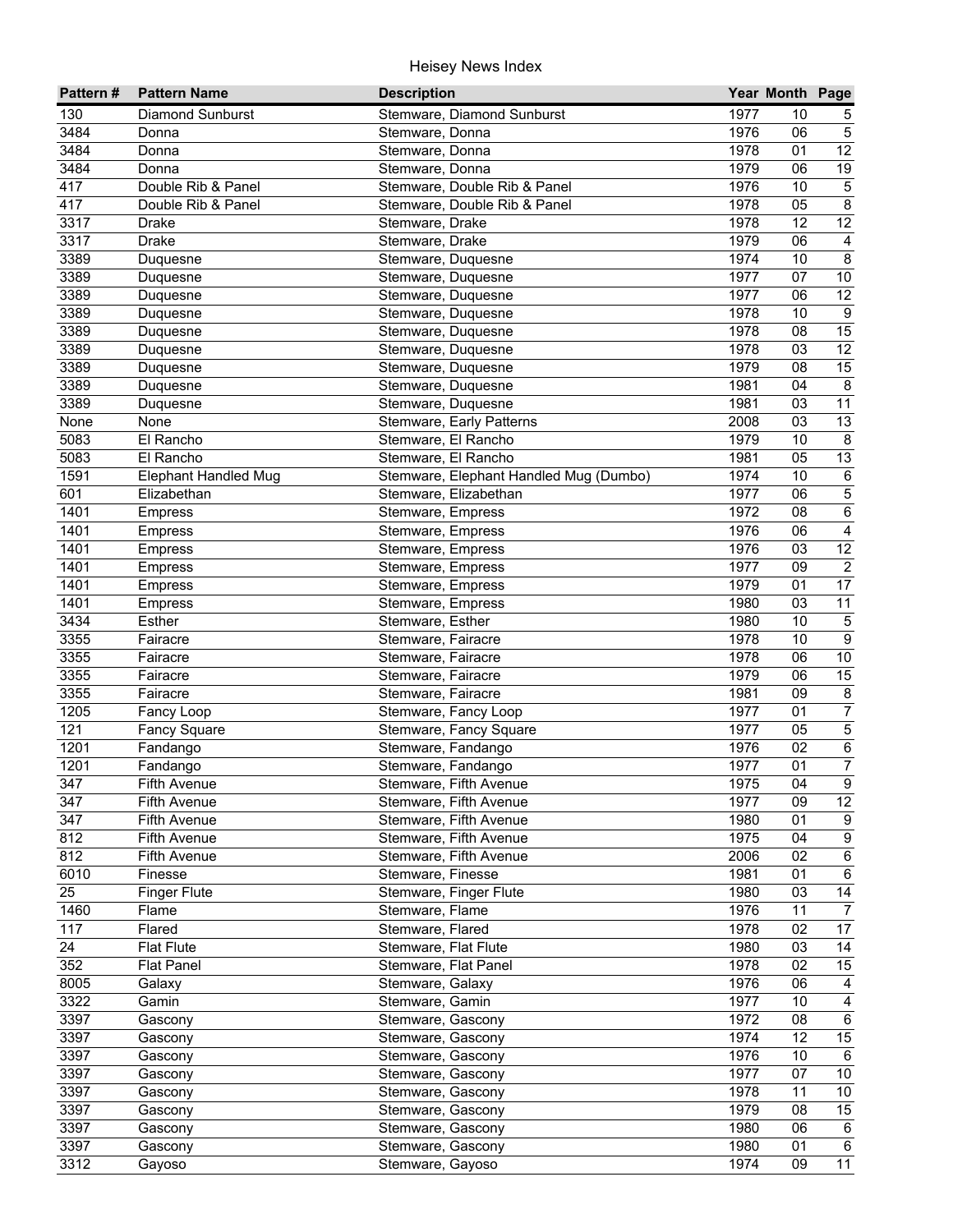| Pattern# | <b>Pattern Name</b>        | <b>Description</b>                            |      | Year Month Page |                         |
|----------|----------------------------|-----------------------------------------------|------|-----------------|-------------------------|
| 3312     | Gayoso                     | Stemware, Gayoso                              | 1978 | 06              | 4                       |
| 3312     | Gayoso                     | Stemware, Gayoso                              | 1978 | 05              | 4                       |
| 3312     | Gayoso                     | Stemware, Gayoso                              | 1978 | 01              | $\,6\,$                 |
| 3312     | Gayoso                     | Stemware, Gayoso                              | 1979 | 06              | $\overline{4}$          |
| 3312     | Gayoso                     | Stemware, Gayoso                              | 1980 | 03              | $\overline{5}$          |
| 3343     | Georgia                    | Stemware, Georgia                             | 1977 | 09              | 4                       |
| 3481     | Glenford                   | Stemware, Glenford                            | 1979 | 11              | $\overline{4}$          |
| 8036     | <b>Golden State Arches</b> | Stemware, Golden State Arches                 | 1976 | 07              | $\overline{7}$          |
| 8036     | <b>Golden State Arches</b> | Stemware, Golden State Arches                 | 1977 | 04              | $\overline{6}$          |
| 5022     | Graceful                   | Stemware, Graceful                            | 1974 | 06              | $\overline{7}$          |
| 5022     | Graceful                   | Stemware, Graceful                            | 1978 | 01              | 13                      |
| 5022     | Graceful                   | Stemware, Graceful                            | 1979 | 10              | $\,6\,$                 |
| 3454     | Granada                    | Stemware, Granada                             | 1980 | 09              | $\overline{5}$          |
| 3454     | Granada                    | Stemware, Granada                             | 1980 | 08              | $\overline{5}$          |
| 118      | <b>Grated Band</b>         | Stemware, Grated Band                         | 1977 | 06              | $\bf 8$                 |
| 433      | Greek Key                  | Stemware, Greek Key                           | 1975 | 04              | $\boldsymbol{9}$        |
| 433      | Greek Key                  | Stemware, Greek Key                           | 1977 | 09              | $\overline{12}$         |
| 433      | Greek Key                  | Stemware, Greek Key                           | 1978 | 02              | $\overline{16}$         |
| 433      | Greek Key                  | Stemware, Greek Key                           | 1979 | 08              | 13                      |
| 433      | Greek Key                  | Stemware, Greek Key                           | 1979 | 05              | 14                      |
| 385      | Grid & Square              | Stemware, Grid & Square                       | 1976 | 11              | $\overline{7}$          |
| 385      | Grid & Square              | Stemware, Grid & Square                       | 1978 | 02              | 15                      |
| 1250     | Groove & Slash             |                                               | 1979 | 03              | 17                      |
| 369      |                            | Stemware, Groove & Slash<br>Stemware, Hartman | 1975 | 04              | $9\,$                   |
| 369      | Hartman<br>Hartman         |                                               | 1975 | 01              | $\sqrt{2}$              |
| 369      | Hartman                    | Stemware, Hartman                             | 1978 | 02              |                         |
| 369      |                            | Stemware, Hartman                             |      | 10              | 15<br>$9\,$             |
|          | Hartman                    | Stemware, Hartman                             | 1981 |                 |                         |
| 369      | Hartman                    | Stemware, Hartman                             | 1984 | 01              | $\overline{4}$          |
| 586      | Harvey House               | Stemware, Harvey House                        | 1981 | 10              | 13                      |
| 3542     | Hazelwood                  | Stemware, Hazelwood                           | 1977 | 03              | $\overline{4}$          |
| 805      | Hoffman House              | Stemware, Hoffman House                       | 1981 | 03              | $\overline{4}$          |
| 805      | Hoffman House              | Stemware, Hoffman House                       | 2006 | 01              | $\bf 8$                 |
| 806      | Hoffman House              | Stemware, Hoffman House                       | 1981 | 03              | $\overline{4}$          |
| 807      | Hoffman House              | Stemware, Hoffman House                       | 1981 | 03              | $\overline{4}$          |
| 808      | Hoffman House              | Stemware, Hoffman House                       | 1981 | 03              | $\overline{4}$          |
| 809      | <b>Hoffman House</b>       | Stemware, Hoffman House                       | 1981 | 03              | $\overline{\mathbf{4}}$ |
| 810      | Hoffman House              | Stemware, Hoffman House                       | 1981 | 03              | $\overline{\mathbf{4}}$ |
| 811      | Hoffman House              | Stemware, Hoffman House                       | 1981 | 03              | $\overline{\mathbf{4}}$ |
| 811 1/4  | Hoffman House              | Stemware, Hoffman House                       | 1981 | 03              | 4                       |
| 811 1/2  | Hoffman House              | Stemware, Hoffman House                       | 1981 | 03              | 4                       |
| 811 3/4  | Hoffman House              | Stemware, Hoffman House                       | 1981 | 03              | 4                       |
| 855      | <b>Hoffman House</b>       | Stemware, Hoffman House                       | 1981 | 03              | $\sqrt{5}$              |
| 856      | Hoffman House              | Stemware, Hoffman House                       | 1981 | 03              | $\mathbf 5$             |
| 857      | Hoffman House              | Stemware, Hoffman House                       | 1981 | 03              | 5                       |
| 858      | Hoffman House              | Stemware, Hoffman House                       | 1981 | 03              | $\,$ 5 $\,$             |
| 859      | Hoffman House              | Stemware, Hoffman House                       | 1981 | 03              | 5                       |
| 860      | Hoffman House              | Stemware, Hoffman House                       | 1981 | 03              | $\,$ 5 $\,$             |
| 861      | Hoffman House              | Stemware, Hoffman House                       | 1981 | 03              | 5                       |
| 862      | Hoffman House              | Stemware, Hoffman House                       | 1981 | 03              | $\,$ 5 $\,$             |
| 863      | Hoffman House              | Stemware, Hoffman House                       | 1981 | 03              | $\overline{5}$          |
| 864      | Hoffman House              | Stemware, Hoffman House                       | 1981 | 03              | $\overline{5}$          |
| 865      | Hoffman House              | Stemware, Hoffman House                       | 1981 | 03              | 5                       |
| 866      | Hoffman House              | Stemware, Hoffman House                       | 1981 | 03              | $\overline{5}$          |
| 867      | Hoffman House              | Stemware, Hoffman House                       | 1981 | 03              | $\overline{5}$          |
| 3319     | Holman                     | Stemware, Holman                              | 1978 | 02              | 12                      |
| 23       | Horseshoe                  | Stemware, Horseshoe                           | 1980 | 03              | 14                      |
| 5064     | Hydrangea                  | Stemware, Hydrangea                           | 1988 | 09              | 11                      |
| 109      | Icicle                     | Stemware, Icicle                              | 1976 | 04              | $\overline{2}$          |
| 109 1/2  | Icicle                     | Stemware, Icicle                              | 1976 | 04              | $\overline{2}$          |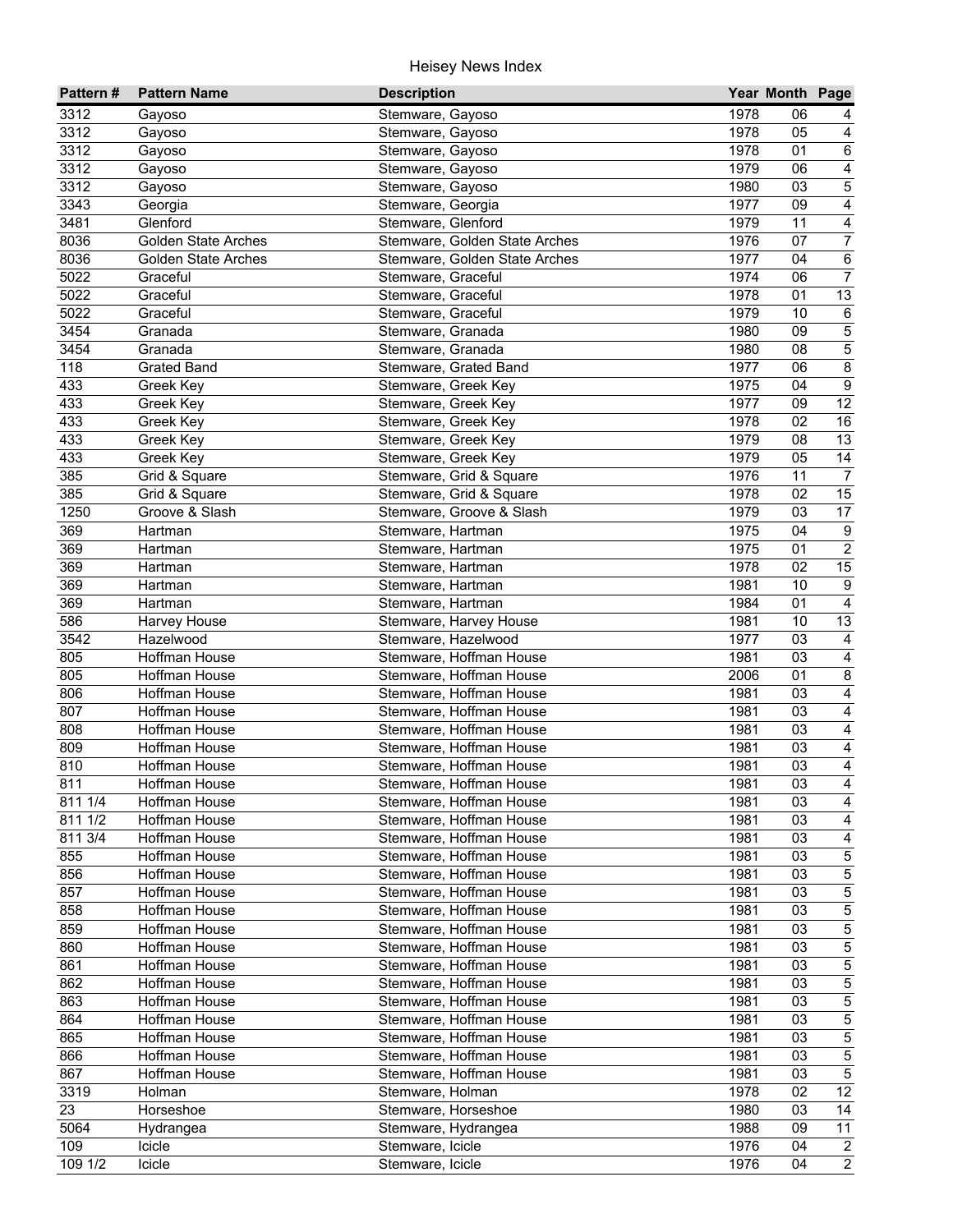| Pattern#          | <b>Pattern Name</b> | <b>Description</b>             |      | Year Month Page |                 |
|-------------------|---------------------|--------------------------------|------|-----------------|-----------------|
| 4004              | Impromptu           | Stemware, Impromptu            | 1975 | 11              | 4               |
| 4004              | Impromptu           | Stemware, Impromptu            | 1980 | 07              | 12              |
| 1405              | Ipswich             | Stemware, Ipswich              | 1972 | 05              | $\overline{5}$  |
| 1405              | Ipswich             | Stemware, Ipswich              | 1977 | 06              | 13              |
| 1405              | Ipswich             | Stemware, Ipswich              | 1977 | $\overline{02}$ | $\,6\,$         |
| 3408              | Jamestown           | Stemware, Jamestown            | 1975 | 10              | $\overline{7}$  |
| 3408              | Jamestown           | Stemware, Jamestown            | 1976 | 03              | 12              |
| 3408              | Jamestown           | Stemware, Jamestown            | 1977 | 04              | 9               |
| 3408              | Jamestown           | Stemware, Jamestown            | 1980 | 06              | 11              |
| 8043              | Jay                 | Stemware, Jay                  | 1977 | 07              | 6               |
| 8043              | Jay                 | Stemware, Jay Goblet Pix       | 1982 | 05              | 14              |
| 903               | Jefferson           | Stemware, Jefferson            | 1977 | 07              | $\overline{7}$  |
| 435               | Juniper             | Stemware, Juniper              | 1973 | 08              | $\overline{8}$  |
| 435               | Juniper             | Stemware, Juniper              | 1975 | 12              | $\bf 8$         |
| 435               | Juniper             | Stemware, Juniper              | 1976 | 11              | $\overline{7}$  |
| 435               | Juniper             | Stemware, Juniper              | 1982 | 07              | 18              |
| 1776              | Kalonyal            | Stemware, Kalonyal             | 1976 | 05              | $\mathbf 5$     |
| 1776              | Kalonyal            | Stemware, Kalonyal             | 1976 | 01              | $\overline{4}$  |
| 704               | Keller              | Stemware, Keller Goblet 704    | 2006 | 07              | $\overline{9}$  |
| 4092              | Kenilworth          | Stemware, Kenilworth           | 1976 | 11              | $\overline{5}$  |
| 4092              | Kenilworth          | Stemware, Kenilworth           | 1977 | 04              | $\overline{9}$  |
| $409\overline{2}$ | Kenilworth          | Stemware, Kenilworth           | 1980 | 06              | 11              |
| 4091              | Kimberly            | Stemware, Kimberly             | 1976 | 03              | $\overline{7}$  |
| 4091              | Kimberly            | Stemware, Kimberly             | 1980 | 07              | 15              |
| 4091              | Kimberly            | Stemware, Kimberly             | 1981 | 11              | 11              |
| 4091              | Kimberly            | Stemware, Kimberly             | 1981 | 07              | $\overline{7}$  |
| 4091              | Kimberly            | Stemware, Kimberly             | 1981 | 01              | $\overline{5}$  |
| $\overline{409}1$ | Kimberly            | Stemware, Kimberly             | 1987 | 06              | $\overline{4}$  |
| 3357              | King Arthur         | Stemware, King Arthur          | 1980 | 11              | $\,6\,$         |
| 3357              | King Arthur         | Stemware, King Arthur          | 1980 | 09              | $\overline{6}$  |
| 3357              | King Arthur         | Stemware, King Arthur          | 1981 | 09              | $\overline{8}$  |
| 3357              | King Arthur         | Stemware, King Arthur, Parfait | 2014 | 02              | 16              |
| 1488              | Kohinoor            | Stemware, Kohinoor             | 1976 | 03              | $\overline{7}$  |
| 1488              | Kohinoor            | Stemware, Kohinoor             | 1980 | 06              | $\overline{11}$ |
| 1488              | Kohinoor            | Stemware, Kohinoor             | 1980 | 02              | $\overline{5}$  |
| 4085 1/2          | Kohinoor            | Stemware, Kohinoor             | 1980 | 02              | $\overline{5}$  |
| 4085              | Kohinoor            | Stemware, Kohinoor Pix         | 1987 | 06              | $\overline{4}$  |
| 3480              | Koors               | Stemware, Koors                | 1975 | $\overline{11}$ | $\overline{10}$ |
| 3480              | Koors               | Stemware, Koors                | 1976 | 11              | 8               |
| 3480              | Koors               | Stemware, Koors                | 1978 | 06              | 10              |
| 3335              | Lady Leg            | Stemware, Lady Leg             | 1977 | 10              | 4               |
| 3335              | Lady Leg            | Stemware, Lady Leg             | 1980 | 09              | $\,6\,$         |
| 3336              | Lady Leg            | Stemware, Lady Leg             | 1977 | 10              | $\overline{4}$  |
| 3336              | Lady Leg            | Stemware, Lady Leg             | 1977 | 05              | $\overline{7}$  |
| 3336              | Lady Leg            | Stemware, Lady Leg             | 1981 | 08              | $\overline{9}$  |
| 3455              | Lady McBeth         | Stemware, Lady McBeth          | 1980 | 12              | $\overline{4}$  |
| 8044              | Lake Villa          | Stemware, Lake Villa           | 1977 | 07              | $\,6\,$         |
| 122               | Lancet              | Stemware, Lancet               | 1977 | 05              | $\mathbf 5$     |
| 1540              | Lariat              | Stemware, Lariat               | 1973 | 10              | $\overline{3}$  |
| 1540              | Lariat              | Stemware, Lariat               | 1977 | 11              | $\overline{9}$  |
| 1540              | Lariat              | Stemware, Lariat               | 1977 | 05              | $\overline{6}$  |
| 1540              | Lariat              | Stemware, Lariat               | 1979 | 05              | 15              |
| 1540              | Lariat              | Stemware, Lariat               | 1981 | 02              | 10              |
| 5040              | Lariat, Blown       | Stemware, Lariat, Blown        | 1981 | 02              | 10              |
| 1540              |                     | Stemware, Lariat, Larson Stem  | 1994 | 10              | 6               |
| 3435              | Lariat<br>LeCaron   | Stemware, LeCaron              | 1980 | 10              | $\sqrt{5}$      |
| 5077              |                     | Stemware, Legionnaire          | 1975 | 10              | 12              |
| 5077              | Legionnaire         | Stemware, Legionnaire          | 1976 | 04              | 14              |
| 5077              | Legionnaire         |                                | 1988 | 10              | $\overline{8}$  |
|                   | Legionnaire         | Stemware, Legionnaire          |      |                 |                 |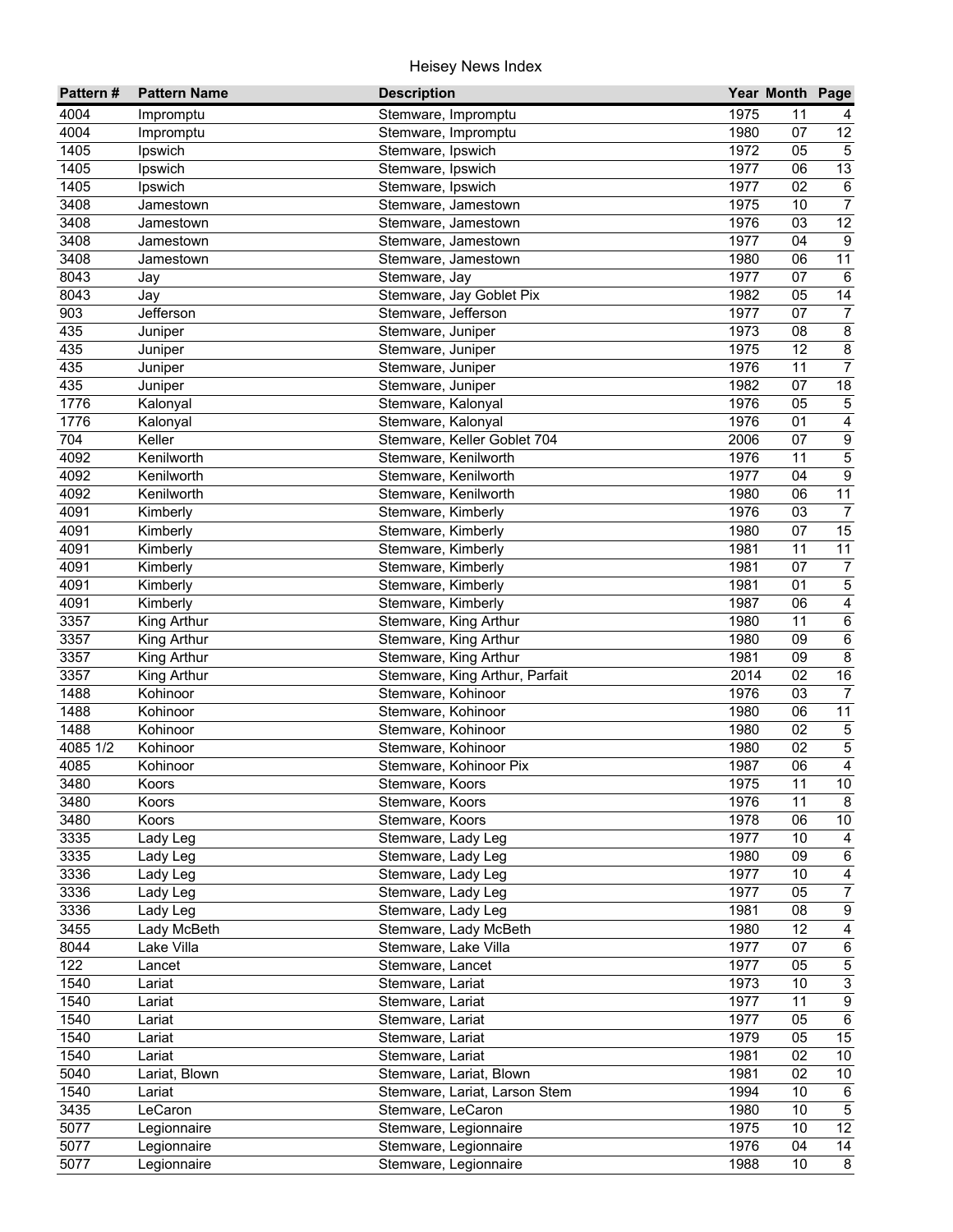| 2013<br>3404<br>Stemware, Letter from Rod Irwin<br>Spanish<br>06<br>6<br>1056<br>1975<br>9<br>04<br>Lexington<br>Stemware, Lexington<br>14<br>845<br>1981<br>10<br>Line Twist<br>Stemware, Line Twist<br>14<br>846<br>1981<br>10<br>Line Twist<br>Stemware, Line Twist<br>14<br>847<br>1981<br>10<br><b>Line Twist</b><br>Stemware, Line Twist<br>$\overline{14}$<br>848<br><b>Line Twist</b><br>1981<br>10<br>Stemware, Line Twist<br>849<br>1981<br>$\overline{14}$<br>10<br>Line Twist<br>Stemware, Line Twist<br>1977<br>$\overline{7}$<br>160<br>03<br>Locket on Chain<br>Stemware, Locket on Chain<br>1978<br>16<br>160<br>02<br>Locket on Chain<br>Stemware, Locket on Chain<br>$\boldsymbol{9}$<br>160<br>1981<br>10<br>Locket on Chain<br>Stemware, Locket on Chain<br>$\overline{3}$<br>3422<br>1979<br>06<br>Loren<br>Stemware, Loren<br>$\overline{5}$<br>1976<br>5098<br>01<br>Louisa<br>Stemware, Louisa<br>5098<br>1980<br>12<br>14<br>Louisa<br>Stemware, Louisa<br>199<br>1981<br>02<br>$16\,$<br>Mae West<br>Stemware, Mae West<br>$\sqrt{3}$<br>3306<br>1978<br>07<br>Stemware, Marge<br>Marge<br>$\overline{7}$<br>3414<br>1976<br>Marriette<br>Stemware, Marriette<br>06<br>3414<br>$\boldsymbol{7}$<br>1978<br>03<br>Marriette<br>Stemware, Marriette<br>$\boldsymbol{7}$<br>3414<br>Marriette<br>Stemware, Marriette<br>1980<br>01<br>$\overline{7}$<br>3345<br>09<br>1980<br>Mary N Virg<br>Stemware, Mary N Virg<br>14<br>5082<br>1976<br>04<br>Mid Century<br>Stemware, Mid Century<br>13<br>5082<br>1978<br>Stemware, Mid Century<br>04<br>Mid Century<br>12<br>5082<br>1980<br>07<br>Mid Century<br>Stemware, Mid Century<br>13<br>5082<br>1981<br>05<br>Mid Century<br>Stemware, Mid Century<br>819<br>$\,$ 5 $\,$<br>2006<br>03<br>Mitchell<br>Stemware, Mitchell 819<br>$\overline{5}$<br>834<br>2006<br>04<br>Mitchell<br>Stemware, Mitchell 834, II<br>$\overline{7}$<br>3411<br>1978<br>03<br>Monte Cristo<br>Stemware, Monte Cristo<br>15<br>3411<br>1979<br>08<br>Monte Cristo<br>Stemware, Monte Cristo<br>3411<br>$\overline{7}$<br>1980<br>01<br>Monte Cristo<br>Stemware, Monte Cristo<br>$\overline{2}$<br>393<br>1975<br>05<br><b>Narrow Flute</b><br>Stemware, Narrow Flute<br>$\overline{9}$<br>393<br>1975<br><b>Narrow Flute</b><br>Stemware, Narrow Flute<br>04<br>393<br>$\overline{12}$<br>1977<br>Narrow Flute<br>Stemware, Narrow Flute<br>09<br>393<br>1977<br>$\overline{4}$<br><b>Narrow Flute</b><br>Stemware, Narrow Flute<br>06<br>393<br>$\overline{6}$<br><b>Narrow Flute</b><br>Stemware, Narrow Flute<br>1977<br>04<br>393<br>1978<br>$10\,$<br><b>Narrow Flute</b><br>Stemware, Narrow Flute<br>10<br>12<br>393<br>1978<br><b>Narrow Flute</b><br>Stemware, Narrow Flute<br>09<br>16<br>393<br>1978<br><b>Narrow Flute</b><br>Stemware, Narrow Flute<br>05<br>24<br>393<br><b>Narrow Flute</b><br>1979<br>08<br>Stemware, Narrow Flute<br>$\overline{5}$<br>393<br>1979<br>04<br>Narrow Flute<br>Stemware, Narrow Hlute<br>$10\,$<br>393<br>1990<br>11<br>Narrow Flute<br>Stemware, Narrow Flute<br>393 1/2<br>1977<br>Narrow Flute<br>Stemware, Narrow Flute<br>06<br>4<br>$\overline{5}$<br>1977<br>06<br>394<br>Narrow Flute<br>Stemware, Narrow Flute<br>$\overline{5}$<br>396<br>1977<br>06<br>Narrow Flute<br>Stemware, Narrow Flute<br>$\overline{13}$<br>299<br>1980<br>Narrow Optic<br>Stemware, Narrow Optic<br>03<br>12<br>1220<br>1977<br>05<br>Nashport<br>Stemware, Nashport<br>4052<br>1973<br>01<br>National<br>Stemware, National<br>$\overline{7}$<br>14<br>4052<br>1977<br>11<br>National<br>Stemware, National<br>4052<br>11<br>8<br>Stemware, National<br>1980<br>National<br>4052<br>$\overline{4}$<br>Stemware, National<br>1981<br>07<br>National<br>2323<br>14<br>Stemware, Navy<br>1979<br>01<br>Navy<br>12<br>4044<br>New Era<br>1976<br>$6\phantom{.}6$<br>Stemware, New Era<br>4044<br>1976<br>$\overline{4}$<br>New Era<br>Stemware, New Era<br>04<br>1977<br>4044<br>Stemware, New Era<br>06<br>10<br>New Era<br>$\overline{4}$<br>4044<br>1978<br>09<br>New Era<br>Stemware, New Era<br>$6\overline{6}$<br>4044<br>1978<br>05<br>New Era<br>Stemware, New Era<br>13<br>4044<br>1978<br>04<br>New Era<br>Stemware, New Era<br>4044<br>1981<br>$\mathbf{1}$<br>New Era<br>Stemware, New Era<br>09<br>4044<br>1981<br>02<br>$\overline{4}$<br>New Era<br>Stemware, New Era<br>$\overline{11}$<br>$404\overline{4}$<br>1991<br>08<br>New Era<br>Stemware, New Era Pix | Pattern# | <b>Pattern Name</b> | <b>Description</b>            |      | Year Month Page |                |
|-----------------------------------------------------------------------------------------------------------------------------------------------------------------------------------------------------------------------------------------------------------------------------------------------------------------------------------------------------------------------------------------------------------------------------------------------------------------------------------------------------------------------------------------------------------------------------------------------------------------------------------------------------------------------------------------------------------------------------------------------------------------------------------------------------------------------------------------------------------------------------------------------------------------------------------------------------------------------------------------------------------------------------------------------------------------------------------------------------------------------------------------------------------------------------------------------------------------------------------------------------------------------------------------------------------------------------------------------------------------------------------------------------------------------------------------------------------------------------------------------------------------------------------------------------------------------------------------------------------------------------------------------------------------------------------------------------------------------------------------------------------------------------------------------------------------------------------------------------------------------------------------------------------------------------------------------------------------------------------------------------------------------------------------------------------------------------------------------------------------------------------------------------------------------------------------------------------------------------------------------------------------------------------------------------------------------------------------------------------------------------------------------------------------------------------------------------------------------------------------------------------------------------------------------------------------------------------------------------------------------------------------------------------------------------------------------------------------------------------------------------------------------------------------------------------------------------------------------------------------------------------------------------------------------------------------------------------------------------------------------------------------------------------------------------------------------------------------------------------------------------------------------------------------------------------------------------------------------------------------------------------------------------------------------------------------------------------------------------------------------------------------------------------------------------------------------------------------------------------------------------------------------------------------------------------------------------------------------------------------------------------------------------------------------------------------------------------------------------------------------------------------------------------------------------------------------------------------------------------------------------------------------------------------------------------------------------------------------------------------------------------------------------------------------------------------------------------------------------------------------------------------------------------------------------------------------------------------------------------------------------------------------------------------------------------------------------------------------------------------------------------------------------------------------------------------------------------------|----------|---------------------|-------------------------------|------|-----------------|----------------|
|                                                                                                                                                                                                                                                                                                                                                                                                                                                                                                                                                                                                                                                                                                                                                                                                                                                                                                                                                                                                                                                                                                                                                                                                                                                                                                                                                                                                                                                                                                                                                                                                                                                                                                                                                                                                                                                                                                                                                                                                                                                                                                                                                                                                                                                                                                                                                                                                                                                                                                                                                                                                                                                                                                                                                                                                                                                                                                                                                                                                                                                                                                                                                                                                                                                                                                                                                                                                                                                                                                                                                                                                                                                                                                                                                                                                                                                                                                                                                                                                                                                                                                                                                                                                                                                                                                                                                                                                                                                                 |          |                     |                               |      |                 |                |
|                                                                                                                                                                                                                                                                                                                                                                                                                                                                                                                                                                                                                                                                                                                                                                                                                                                                                                                                                                                                                                                                                                                                                                                                                                                                                                                                                                                                                                                                                                                                                                                                                                                                                                                                                                                                                                                                                                                                                                                                                                                                                                                                                                                                                                                                                                                                                                                                                                                                                                                                                                                                                                                                                                                                                                                                                                                                                                                                                                                                                                                                                                                                                                                                                                                                                                                                                                                                                                                                                                                                                                                                                                                                                                                                                                                                                                                                                                                                                                                                                                                                                                                                                                                                                                                                                                                                                                                                                                                                 |          |                     |                               |      |                 |                |
|                                                                                                                                                                                                                                                                                                                                                                                                                                                                                                                                                                                                                                                                                                                                                                                                                                                                                                                                                                                                                                                                                                                                                                                                                                                                                                                                                                                                                                                                                                                                                                                                                                                                                                                                                                                                                                                                                                                                                                                                                                                                                                                                                                                                                                                                                                                                                                                                                                                                                                                                                                                                                                                                                                                                                                                                                                                                                                                                                                                                                                                                                                                                                                                                                                                                                                                                                                                                                                                                                                                                                                                                                                                                                                                                                                                                                                                                                                                                                                                                                                                                                                                                                                                                                                                                                                                                                                                                                                                                 |          |                     |                               |      |                 |                |
|                                                                                                                                                                                                                                                                                                                                                                                                                                                                                                                                                                                                                                                                                                                                                                                                                                                                                                                                                                                                                                                                                                                                                                                                                                                                                                                                                                                                                                                                                                                                                                                                                                                                                                                                                                                                                                                                                                                                                                                                                                                                                                                                                                                                                                                                                                                                                                                                                                                                                                                                                                                                                                                                                                                                                                                                                                                                                                                                                                                                                                                                                                                                                                                                                                                                                                                                                                                                                                                                                                                                                                                                                                                                                                                                                                                                                                                                                                                                                                                                                                                                                                                                                                                                                                                                                                                                                                                                                                                                 |          |                     |                               |      |                 |                |
|                                                                                                                                                                                                                                                                                                                                                                                                                                                                                                                                                                                                                                                                                                                                                                                                                                                                                                                                                                                                                                                                                                                                                                                                                                                                                                                                                                                                                                                                                                                                                                                                                                                                                                                                                                                                                                                                                                                                                                                                                                                                                                                                                                                                                                                                                                                                                                                                                                                                                                                                                                                                                                                                                                                                                                                                                                                                                                                                                                                                                                                                                                                                                                                                                                                                                                                                                                                                                                                                                                                                                                                                                                                                                                                                                                                                                                                                                                                                                                                                                                                                                                                                                                                                                                                                                                                                                                                                                                                                 |          |                     |                               |      |                 |                |
|                                                                                                                                                                                                                                                                                                                                                                                                                                                                                                                                                                                                                                                                                                                                                                                                                                                                                                                                                                                                                                                                                                                                                                                                                                                                                                                                                                                                                                                                                                                                                                                                                                                                                                                                                                                                                                                                                                                                                                                                                                                                                                                                                                                                                                                                                                                                                                                                                                                                                                                                                                                                                                                                                                                                                                                                                                                                                                                                                                                                                                                                                                                                                                                                                                                                                                                                                                                                                                                                                                                                                                                                                                                                                                                                                                                                                                                                                                                                                                                                                                                                                                                                                                                                                                                                                                                                                                                                                                                                 |          |                     |                               |      |                 |                |
|                                                                                                                                                                                                                                                                                                                                                                                                                                                                                                                                                                                                                                                                                                                                                                                                                                                                                                                                                                                                                                                                                                                                                                                                                                                                                                                                                                                                                                                                                                                                                                                                                                                                                                                                                                                                                                                                                                                                                                                                                                                                                                                                                                                                                                                                                                                                                                                                                                                                                                                                                                                                                                                                                                                                                                                                                                                                                                                                                                                                                                                                                                                                                                                                                                                                                                                                                                                                                                                                                                                                                                                                                                                                                                                                                                                                                                                                                                                                                                                                                                                                                                                                                                                                                                                                                                                                                                                                                                                                 |          |                     |                               |      |                 |                |
|                                                                                                                                                                                                                                                                                                                                                                                                                                                                                                                                                                                                                                                                                                                                                                                                                                                                                                                                                                                                                                                                                                                                                                                                                                                                                                                                                                                                                                                                                                                                                                                                                                                                                                                                                                                                                                                                                                                                                                                                                                                                                                                                                                                                                                                                                                                                                                                                                                                                                                                                                                                                                                                                                                                                                                                                                                                                                                                                                                                                                                                                                                                                                                                                                                                                                                                                                                                                                                                                                                                                                                                                                                                                                                                                                                                                                                                                                                                                                                                                                                                                                                                                                                                                                                                                                                                                                                                                                                                                 |          |                     |                               |      |                 |                |
|                                                                                                                                                                                                                                                                                                                                                                                                                                                                                                                                                                                                                                                                                                                                                                                                                                                                                                                                                                                                                                                                                                                                                                                                                                                                                                                                                                                                                                                                                                                                                                                                                                                                                                                                                                                                                                                                                                                                                                                                                                                                                                                                                                                                                                                                                                                                                                                                                                                                                                                                                                                                                                                                                                                                                                                                                                                                                                                                                                                                                                                                                                                                                                                                                                                                                                                                                                                                                                                                                                                                                                                                                                                                                                                                                                                                                                                                                                                                                                                                                                                                                                                                                                                                                                                                                                                                                                                                                                                                 |          |                     |                               |      |                 |                |
|                                                                                                                                                                                                                                                                                                                                                                                                                                                                                                                                                                                                                                                                                                                                                                                                                                                                                                                                                                                                                                                                                                                                                                                                                                                                                                                                                                                                                                                                                                                                                                                                                                                                                                                                                                                                                                                                                                                                                                                                                                                                                                                                                                                                                                                                                                                                                                                                                                                                                                                                                                                                                                                                                                                                                                                                                                                                                                                                                                                                                                                                                                                                                                                                                                                                                                                                                                                                                                                                                                                                                                                                                                                                                                                                                                                                                                                                                                                                                                                                                                                                                                                                                                                                                                                                                                                                                                                                                                                                 |          |                     |                               |      |                 |                |
|                                                                                                                                                                                                                                                                                                                                                                                                                                                                                                                                                                                                                                                                                                                                                                                                                                                                                                                                                                                                                                                                                                                                                                                                                                                                                                                                                                                                                                                                                                                                                                                                                                                                                                                                                                                                                                                                                                                                                                                                                                                                                                                                                                                                                                                                                                                                                                                                                                                                                                                                                                                                                                                                                                                                                                                                                                                                                                                                                                                                                                                                                                                                                                                                                                                                                                                                                                                                                                                                                                                                                                                                                                                                                                                                                                                                                                                                                                                                                                                                                                                                                                                                                                                                                                                                                                                                                                                                                                                                 |          |                     |                               |      |                 |                |
|                                                                                                                                                                                                                                                                                                                                                                                                                                                                                                                                                                                                                                                                                                                                                                                                                                                                                                                                                                                                                                                                                                                                                                                                                                                                                                                                                                                                                                                                                                                                                                                                                                                                                                                                                                                                                                                                                                                                                                                                                                                                                                                                                                                                                                                                                                                                                                                                                                                                                                                                                                                                                                                                                                                                                                                                                                                                                                                                                                                                                                                                                                                                                                                                                                                                                                                                                                                                                                                                                                                                                                                                                                                                                                                                                                                                                                                                                                                                                                                                                                                                                                                                                                                                                                                                                                                                                                                                                                                                 |          |                     |                               |      |                 |                |
|                                                                                                                                                                                                                                                                                                                                                                                                                                                                                                                                                                                                                                                                                                                                                                                                                                                                                                                                                                                                                                                                                                                                                                                                                                                                                                                                                                                                                                                                                                                                                                                                                                                                                                                                                                                                                                                                                                                                                                                                                                                                                                                                                                                                                                                                                                                                                                                                                                                                                                                                                                                                                                                                                                                                                                                                                                                                                                                                                                                                                                                                                                                                                                                                                                                                                                                                                                                                                                                                                                                                                                                                                                                                                                                                                                                                                                                                                                                                                                                                                                                                                                                                                                                                                                                                                                                                                                                                                                                                 |          |                     |                               |      |                 |                |
|                                                                                                                                                                                                                                                                                                                                                                                                                                                                                                                                                                                                                                                                                                                                                                                                                                                                                                                                                                                                                                                                                                                                                                                                                                                                                                                                                                                                                                                                                                                                                                                                                                                                                                                                                                                                                                                                                                                                                                                                                                                                                                                                                                                                                                                                                                                                                                                                                                                                                                                                                                                                                                                                                                                                                                                                                                                                                                                                                                                                                                                                                                                                                                                                                                                                                                                                                                                                                                                                                                                                                                                                                                                                                                                                                                                                                                                                                                                                                                                                                                                                                                                                                                                                                                                                                                                                                                                                                                                                 |          |                     |                               |      |                 |                |
|                                                                                                                                                                                                                                                                                                                                                                                                                                                                                                                                                                                                                                                                                                                                                                                                                                                                                                                                                                                                                                                                                                                                                                                                                                                                                                                                                                                                                                                                                                                                                                                                                                                                                                                                                                                                                                                                                                                                                                                                                                                                                                                                                                                                                                                                                                                                                                                                                                                                                                                                                                                                                                                                                                                                                                                                                                                                                                                                                                                                                                                                                                                                                                                                                                                                                                                                                                                                                                                                                                                                                                                                                                                                                                                                                                                                                                                                                                                                                                                                                                                                                                                                                                                                                                                                                                                                                                                                                                                                 |          |                     |                               |      |                 |                |
|                                                                                                                                                                                                                                                                                                                                                                                                                                                                                                                                                                                                                                                                                                                                                                                                                                                                                                                                                                                                                                                                                                                                                                                                                                                                                                                                                                                                                                                                                                                                                                                                                                                                                                                                                                                                                                                                                                                                                                                                                                                                                                                                                                                                                                                                                                                                                                                                                                                                                                                                                                                                                                                                                                                                                                                                                                                                                                                                                                                                                                                                                                                                                                                                                                                                                                                                                                                                                                                                                                                                                                                                                                                                                                                                                                                                                                                                                                                                                                                                                                                                                                                                                                                                                                                                                                                                                                                                                                                                 |          |                     |                               |      |                 |                |
|                                                                                                                                                                                                                                                                                                                                                                                                                                                                                                                                                                                                                                                                                                                                                                                                                                                                                                                                                                                                                                                                                                                                                                                                                                                                                                                                                                                                                                                                                                                                                                                                                                                                                                                                                                                                                                                                                                                                                                                                                                                                                                                                                                                                                                                                                                                                                                                                                                                                                                                                                                                                                                                                                                                                                                                                                                                                                                                                                                                                                                                                                                                                                                                                                                                                                                                                                                                                                                                                                                                                                                                                                                                                                                                                                                                                                                                                                                                                                                                                                                                                                                                                                                                                                                                                                                                                                                                                                                                                 |          |                     |                               |      |                 |                |
|                                                                                                                                                                                                                                                                                                                                                                                                                                                                                                                                                                                                                                                                                                                                                                                                                                                                                                                                                                                                                                                                                                                                                                                                                                                                                                                                                                                                                                                                                                                                                                                                                                                                                                                                                                                                                                                                                                                                                                                                                                                                                                                                                                                                                                                                                                                                                                                                                                                                                                                                                                                                                                                                                                                                                                                                                                                                                                                                                                                                                                                                                                                                                                                                                                                                                                                                                                                                                                                                                                                                                                                                                                                                                                                                                                                                                                                                                                                                                                                                                                                                                                                                                                                                                                                                                                                                                                                                                                                                 |          |                     |                               |      |                 |                |
|                                                                                                                                                                                                                                                                                                                                                                                                                                                                                                                                                                                                                                                                                                                                                                                                                                                                                                                                                                                                                                                                                                                                                                                                                                                                                                                                                                                                                                                                                                                                                                                                                                                                                                                                                                                                                                                                                                                                                                                                                                                                                                                                                                                                                                                                                                                                                                                                                                                                                                                                                                                                                                                                                                                                                                                                                                                                                                                                                                                                                                                                                                                                                                                                                                                                                                                                                                                                                                                                                                                                                                                                                                                                                                                                                                                                                                                                                                                                                                                                                                                                                                                                                                                                                                                                                                                                                                                                                                                                 |          |                     |                               |      |                 |                |
|                                                                                                                                                                                                                                                                                                                                                                                                                                                                                                                                                                                                                                                                                                                                                                                                                                                                                                                                                                                                                                                                                                                                                                                                                                                                                                                                                                                                                                                                                                                                                                                                                                                                                                                                                                                                                                                                                                                                                                                                                                                                                                                                                                                                                                                                                                                                                                                                                                                                                                                                                                                                                                                                                                                                                                                                                                                                                                                                                                                                                                                                                                                                                                                                                                                                                                                                                                                                                                                                                                                                                                                                                                                                                                                                                                                                                                                                                                                                                                                                                                                                                                                                                                                                                                                                                                                                                                                                                                                                 |          |                     |                               |      |                 |                |
|                                                                                                                                                                                                                                                                                                                                                                                                                                                                                                                                                                                                                                                                                                                                                                                                                                                                                                                                                                                                                                                                                                                                                                                                                                                                                                                                                                                                                                                                                                                                                                                                                                                                                                                                                                                                                                                                                                                                                                                                                                                                                                                                                                                                                                                                                                                                                                                                                                                                                                                                                                                                                                                                                                                                                                                                                                                                                                                                                                                                                                                                                                                                                                                                                                                                                                                                                                                                                                                                                                                                                                                                                                                                                                                                                                                                                                                                                                                                                                                                                                                                                                                                                                                                                                                                                                                                                                                                                                                                 |          |                     |                               |      |                 |                |
|                                                                                                                                                                                                                                                                                                                                                                                                                                                                                                                                                                                                                                                                                                                                                                                                                                                                                                                                                                                                                                                                                                                                                                                                                                                                                                                                                                                                                                                                                                                                                                                                                                                                                                                                                                                                                                                                                                                                                                                                                                                                                                                                                                                                                                                                                                                                                                                                                                                                                                                                                                                                                                                                                                                                                                                                                                                                                                                                                                                                                                                                                                                                                                                                                                                                                                                                                                                                                                                                                                                                                                                                                                                                                                                                                                                                                                                                                                                                                                                                                                                                                                                                                                                                                                                                                                                                                                                                                                                                 |          |                     |                               |      |                 |                |
|                                                                                                                                                                                                                                                                                                                                                                                                                                                                                                                                                                                                                                                                                                                                                                                                                                                                                                                                                                                                                                                                                                                                                                                                                                                                                                                                                                                                                                                                                                                                                                                                                                                                                                                                                                                                                                                                                                                                                                                                                                                                                                                                                                                                                                                                                                                                                                                                                                                                                                                                                                                                                                                                                                                                                                                                                                                                                                                                                                                                                                                                                                                                                                                                                                                                                                                                                                                                                                                                                                                                                                                                                                                                                                                                                                                                                                                                                                                                                                                                                                                                                                                                                                                                                                                                                                                                                                                                                                                                 |          |                     |                               |      |                 |                |
|                                                                                                                                                                                                                                                                                                                                                                                                                                                                                                                                                                                                                                                                                                                                                                                                                                                                                                                                                                                                                                                                                                                                                                                                                                                                                                                                                                                                                                                                                                                                                                                                                                                                                                                                                                                                                                                                                                                                                                                                                                                                                                                                                                                                                                                                                                                                                                                                                                                                                                                                                                                                                                                                                                                                                                                                                                                                                                                                                                                                                                                                                                                                                                                                                                                                                                                                                                                                                                                                                                                                                                                                                                                                                                                                                                                                                                                                                                                                                                                                                                                                                                                                                                                                                                                                                                                                                                                                                                                                 |          |                     |                               |      |                 |                |
|                                                                                                                                                                                                                                                                                                                                                                                                                                                                                                                                                                                                                                                                                                                                                                                                                                                                                                                                                                                                                                                                                                                                                                                                                                                                                                                                                                                                                                                                                                                                                                                                                                                                                                                                                                                                                                                                                                                                                                                                                                                                                                                                                                                                                                                                                                                                                                                                                                                                                                                                                                                                                                                                                                                                                                                                                                                                                                                                                                                                                                                                                                                                                                                                                                                                                                                                                                                                                                                                                                                                                                                                                                                                                                                                                                                                                                                                                                                                                                                                                                                                                                                                                                                                                                                                                                                                                                                                                                                                 |          |                     |                               |      |                 |                |
|                                                                                                                                                                                                                                                                                                                                                                                                                                                                                                                                                                                                                                                                                                                                                                                                                                                                                                                                                                                                                                                                                                                                                                                                                                                                                                                                                                                                                                                                                                                                                                                                                                                                                                                                                                                                                                                                                                                                                                                                                                                                                                                                                                                                                                                                                                                                                                                                                                                                                                                                                                                                                                                                                                                                                                                                                                                                                                                                                                                                                                                                                                                                                                                                                                                                                                                                                                                                                                                                                                                                                                                                                                                                                                                                                                                                                                                                                                                                                                                                                                                                                                                                                                                                                                                                                                                                                                                                                                                                 |          |                     |                               |      |                 |                |
|                                                                                                                                                                                                                                                                                                                                                                                                                                                                                                                                                                                                                                                                                                                                                                                                                                                                                                                                                                                                                                                                                                                                                                                                                                                                                                                                                                                                                                                                                                                                                                                                                                                                                                                                                                                                                                                                                                                                                                                                                                                                                                                                                                                                                                                                                                                                                                                                                                                                                                                                                                                                                                                                                                                                                                                                                                                                                                                                                                                                                                                                                                                                                                                                                                                                                                                                                                                                                                                                                                                                                                                                                                                                                                                                                                                                                                                                                                                                                                                                                                                                                                                                                                                                                                                                                                                                                                                                                                                                 |          |                     |                               |      |                 |                |
|                                                                                                                                                                                                                                                                                                                                                                                                                                                                                                                                                                                                                                                                                                                                                                                                                                                                                                                                                                                                                                                                                                                                                                                                                                                                                                                                                                                                                                                                                                                                                                                                                                                                                                                                                                                                                                                                                                                                                                                                                                                                                                                                                                                                                                                                                                                                                                                                                                                                                                                                                                                                                                                                                                                                                                                                                                                                                                                                                                                                                                                                                                                                                                                                                                                                                                                                                                                                                                                                                                                                                                                                                                                                                                                                                                                                                                                                                                                                                                                                                                                                                                                                                                                                                                                                                                                                                                                                                                                                 |          |                     |                               |      |                 |                |
|                                                                                                                                                                                                                                                                                                                                                                                                                                                                                                                                                                                                                                                                                                                                                                                                                                                                                                                                                                                                                                                                                                                                                                                                                                                                                                                                                                                                                                                                                                                                                                                                                                                                                                                                                                                                                                                                                                                                                                                                                                                                                                                                                                                                                                                                                                                                                                                                                                                                                                                                                                                                                                                                                                                                                                                                                                                                                                                                                                                                                                                                                                                                                                                                                                                                                                                                                                                                                                                                                                                                                                                                                                                                                                                                                                                                                                                                                                                                                                                                                                                                                                                                                                                                                                                                                                                                                                                                                                                                 |          |                     |                               |      |                 |                |
|                                                                                                                                                                                                                                                                                                                                                                                                                                                                                                                                                                                                                                                                                                                                                                                                                                                                                                                                                                                                                                                                                                                                                                                                                                                                                                                                                                                                                                                                                                                                                                                                                                                                                                                                                                                                                                                                                                                                                                                                                                                                                                                                                                                                                                                                                                                                                                                                                                                                                                                                                                                                                                                                                                                                                                                                                                                                                                                                                                                                                                                                                                                                                                                                                                                                                                                                                                                                                                                                                                                                                                                                                                                                                                                                                                                                                                                                                                                                                                                                                                                                                                                                                                                                                                                                                                                                                                                                                                                                 |          |                     |                               |      |                 |                |
|                                                                                                                                                                                                                                                                                                                                                                                                                                                                                                                                                                                                                                                                                                                                                                                                                                                                                                                                                                                                                                                                                                                                                                                                                                                                                                                                                                                                                                                                                                                                                                                                                                                                                                                                                                                                                                                                                                                                                                                                                                                                                                                                                                                                                                                                                                                                                                                                                                                                                                                                                                                                                                                                                                                                                                                                                                                                                                                                                                                                                                                                                                                                                                                                                                                                                                                                                                                                                                                                                                                                                                                                                                                                                                                                                                                                                                                                                                                                                                                                                                                                                                                                                                                                                                                                                                                                                                                                                                                                 |          |                     |                               |      |                 |                |
|                                                                                                                                                                                                                                                                                                                                                                                                                                                                                                                                                                                                                                                                                                                                                                                                                                                                                                                                                                                                                                                                                                                                                                                                                                                                                                                                                                                                                                                                                                                                                                                                                                                                                                                                                                                                                                                                                                                                                                                                                                                                                                                                                                                                                                                                                                                                                                                                                                                                                                                                                                                                                                                                                                                                                                                                                                                                                                                                                                                                                                                                                                                                                                                                                                                                                                                                                                                                                                                                                                                                                                                                                                                                                                                                                                                                                                                                                                                                                                                                                                                                                                                                                                                                                                                                                                                                                                                                                                                                 |          |                     |                               |      |                 |                |
|                                                                                                                                                                                                                                                                                                                                                                                                                                                                                                                                                                                                                                                                                                                                                                                                                                                                                                                                                                                                                                                                                                                                                                                                                                                                                                                                                                                                                                                                                                                                                                                                                                                                                                                                                                                                                                                                                                                                                                                                                                                                                                                                                                                                                                                                                                                                                                                                                                                                                                                                                                                                                                                                                                                                                                                                                                                                                                                                                                                                                                                                                                                                                                                                                                                                                                                                                                                                                                                                                                                                                                                                                                                                                                                                                                                                                                                                                                                                                                                                                                                                                                                                                                                                                                                                                                                                                                                                                                                                 |          |                     |                               |      |                 |                |
|                                                                                                                                                                                                                                                                                                                                                                                                                                                                                                                                                                                                                                                                                                                                                                                                                                                                                                                                                                                                                                                                                                                                                                                                                                                                                                                                                                                                                                                                                                                                                                                                                                                                                                                                                                                                                                                                                                                                                                                                                                                                                                                                                                                                                                                                                                                                                                                                                                                                                                                                                                                                                                                                                                                                                                                                                                                                                                                                                                                                                                                                                                                                                                                                                                                                                                                                                                                                                                                                                                                                                                                                                                                                                                                                                                                                                                                                                                                                                                                                                                                                                                                                                                                                                                                                                                                                                                                                                                                                 |          |                     |                               |      |                 |                |
|                                                                                                                                                                                                                                                                                                                                                                                                                                                                                                                                                                                                                                                                                                                                                                                                                                                                                                                                                                                                                                                                                                                                                                                                                                                                                                                                                                                                                                                                                                                                                                                                                                                                                                                                                                                                                                                                                                                                                                                                                                                                                                                                                                                                                                                                                                                                                                                                                                                                                                                                                                                                                                                                                                                                                                                                                                                                                                                                                                                                                                                                                                                                                                                                                                                                                                                                                                                                                                                                                                                                                                                                                                                                                                                                                                                                                                                                                                                                                                                                                                                                                                                                                                                                                                                                                                                                                                                                                                                                 |          |                     |                               |      |                 |                |
|                                                                                                                                                                                                                                                                                                                                                                                                                                                                                                                                                                                                                                                                                                                                                                                                                                                                                                                                                                                                                                                                                                                                                                                                                                                                                                                                                                                                                                                                                                                                                                                                                                                                                                                                                                                                                                                                                                                                                                                                                                                                                                                                                                                                                                                                                                                                                                                                                                                                                                                                                                                                                                                                                                                                                                                                                                                                                                                                                                                                                                                                                                                                                                                                                                                                                                                                                                                                                                                                                                                                                                                                                                                                                                                                                                                                                                                                                                                                                                                                                                                                                                                                                                                                                                                                                                                                                                                                                                                                 |          |                     |                               |      |                 |                |
|                                                                                                                                                                                                                                                                                                                                                                                                                                                                                                                                                                                                                                                                                                                                                                                                                                                                                                                                                                                                                                                                                                                                                                                                                                                                                                                                                                                                                                                                                                                                                                                                                                                                                                                                                                                                                                                                                                                                                                                                                                                                                                                                                                                                                                                                                                                                                                                                                                                                                                                                                                                                                                                                                                                                                                                                                                                                                                                                                                                                                                                                                                                                                                                                                                                                                                                                                                                                                                                                                                                                                                                                                                                                                                                                                                                                                                                                                                                                                                                                                                                                                                                                                                                                                                                                                                                                                                                                                                                                 |          |                     |                               |      |                 |                |
|                                                                                                                                                                                                                                                                                                                                                                                                                                                                                                                                                                                                                                                                                                                                                                                                                                                                                                                                                                                                                                                                                                                                                                                                                                                                                                                                                                                                                                                                                                                                                                                                                                                                                                                                                                                                                                                                                                                                                                                                                                                                                                                                                                                                                                                                                                                                                                                                                                                                                                                                                                                                                                                                                                                                                                                                                                                                                                                                                                                                                                                                                                                                                                                                                                                                                                                                                                                                                                                                                                                                                                                                                                                                                                                                                                                                                                                                                                                                                                                                                                                                                                                                                                                                                                                                                                                                                                                                                                                                 |          |                     |                               |      |                 |                |
|                                                                                                                                                                                                                                                                                                                                                                                                                                                                                                                                                                                                                                                                                                                                                                                                                                                                                                                                                                                                                                                                                                                                                                                                                                                                                                                                                                                                                                                                                                                                                                                                                                                                                                                                                                                                                                                                                                                                                                                                                                                                                                                                                                                                                                                                                                                                                                                                                                                                                                                                                                                                                                                                                                                                                                                                                                                                                                                                                                                                                                                                                                                                                                                                                                                                                                                                                                                                                                                                                                                                                                                                                                                                                                                                                                                                                                                                                                                                                                                                                                                                                                                                                                                                                                                                                                                                                                                                                                                                 |          |                     |                               |      |                 |                |
|                                                                                                                                                                                                                                                                                                                                                                                                                                                                                                                                                                                                                                                                                                                                                                                                                                                                                                                                                                                                                                                                                                                                                                                                                                                                                                                                                                                                                                                                                                                                                                                                                                                                                                                                                                                                                                                                                                                                                                                                                                                                                                                                                                                                                                                                                                                                                                                                                                                                                                                                                                                                                                                                                                                                                                                                                                                                                                                                                                                                                                                                                                                                                                                                                                                                                                                                                                                                                                                                                                                                                                                                                                                                                                                                                                                                                                                                                                                                                                                                                                                                                                                                                                                                                                                                                                                                                                                                                                                                 |          |                     |                               |      |                 |                |
|                                                                                                                                                                                                                                                                                                                                                                                                                                                                                                                                                                                                                                                                                                                                                                                                                                                                                                                                                                                                                                                                                                                                                                                                                                                                                                                                                                                                                                                                                                                                                                                                                                                                                                                                                                                                                                                                                                                                                                                                                                                                                                                                                                                                                                                                                                                                                                                                                                                                                                                                                                                                                                                                                                                                                                                                                                                                                                                                                                                                                                                                                                                                                                                                                                                                                                                                                                                                                                                                                                                                                                                                                                                                                                                                                                                                                                                                                                                                                                                                                                                                                                                                                                                                                                                                                                                                                                                                                                                                 |          |                     |                               |      |                 |                |
|                                                                                                                                                                                                                                                                                                                                                                                                                                                                                                                                                                                                                                                                                                                                                                                                                                                                                                                                                                                                                                                                                                                                                                                                                                                                                                                                                                                                                                                                                                                                                                                                                                                                                                                                                                                                                                                                                                                                                                                                                                                                                                                                                                                                                                                                                                                                                                                                                                                                                                                                                                                                                                                                                                                                                                                                                                                                                                                                                                                                                                                                                                                                                                                                                                                                                                                                                                                                                                                                                                                                                                                                                                                                                                                                                                                                                                                                                                                                                                                                                                                                                                                                                                                                                                                                                                                                                                                                                                                                 |          |                     |                               |      |                 |                |
|                                                                                                                                                                                                                                                                                                                                                                                                                                                                                                                                                                                                                                                                                                                                                                                                                                                                                                                                                                                                                                                                                                                                                                                                                                                                                                                                                                                                                                                                                                                                                                                                                                                                                                                                                                                                                                                                                                                                                                                                                                                                                                                                                                                                                                                                                                                                                                                                                                                                                                                                                                                                                                                                                                                                                                                                                                                                                                                                                                                                                                                                                                                                                                                                                                                                                                                                                                                                                                                                                                                                                                                                                                                                                                                                                                                                                                                                                                                                                                                                                                                                                                                                                                                                                                                                                                                                                                                                                                                                 |          |                     |                               |      |                 |                |
|                                                                                                                                                                                                                                                                                                                                                                                                                                                                                                                                                                                                                                                                                                                                                                                                                                                                                                                                                                                                                                                                                                                                                                                                                                                                                                                                                                                                                                                                                                                                                                                                                                                                                                                                                                                                                                                                                                                                                                                                                                                                                                                                                                                                                                                                                                                                                                                                                                                                                                                                                                                                                                                                                                                                                                                                                                                                                                                                                                                                                                                                                                                                                                                                                                                                                                                                                                                                                                                                                                                                                                                                                                                                                                                                                                                                                                                                                                                                                                                                                                                                                                                                                                                                                                                                                                                                                                                                                                                                 |          |                     |                               |      |                 |                |
|                                                                                                                                                                                                                                                                                                                                                                                                                                                                                                                                                                                                                                                                                                                                                                                                                                                                                                                                                                                                                                                                                                                                                                                                                                                                                                                                                                                                                                                                                                                                                                                                                                                                                                                                                                                                                                                                                                                                                                                                                                                                                                                                                                                                                                                                                                                                                                                                                                                                                                                                                                                                                                                                                                                                                                                                                                                                                                                                                                                                                                                                                                                                                                                                                                                                                                                                                                                                                                                                                                                                                                                                                                                                                                                                                                                                                                                                                                                                                                                                                                                                                                                                                                                                                                                                                                                                                                                                                                                                 |          |                     |                               |      |                 |                |
|                                                                                                                                                                                                                                                                                                                                                                                                                                                                                                                                                                                                                                                                                                                                                                                                                                                                                                                                                                                                                                                                                                                                                                                                                                                                                                                                                                                                                                                                                                                                                                                                                                                                                                                                                                                                                                                                                                                                                                                                                                                                                                                                                                                                                                                                                                                                                                                                                                                                                                                                                                                                                                                                                                                                                                                                                                                                                                                                                                                                                                                                                                                                                                                                                                                                                                                                                                                                                                                                                                                                                                                                                                                                                                                                                                                                                                                                                                                                                                                                                                                                                                                                                                                                                                                                                                                                                                                                                                                                 |          |                     |                               |      |                 |                |
|                                                                                                                                                                                                                                                                                                                                                                                                                                                                                                                                                                                                                                                                                                                                                                                                                                                                                                                                                                                                                                                                                                                                                                                                                                                                                                                                                                                                                                                                                                                                                                                                                                                                                                                                                                                                                                                                                                                                                                                                                                                                                                                                                                                                                                                                                                                                                                                                                                                                                                                                                                                                                                                                                                                                                                                                                                                                                                                                                                                                                                                                                                                                                                                                                                                                                                                                                                                                                                                                                                                                                                                                                                                                                                                                                                                                                                                                                                                                                                                                                                                                                                                                                                                                                                                                                                                                                                                                                                                                 |          |                     |                               |      |                 |                |
|                                                                                                                                                                                                                                                                                                                                                                                                                                                                                                                                                                                                                                                                                                                                                                                                                                                                                                                                                                                                                                                                                                                                                                                                                                                                                                                                                                                                                                                                                                                                                                                                                                                                                                                                                                                                                                                                                                                                                                                                                                                                                                                                                                                                                                                                                                                                                                                                                                                                                                                                                                                                                                                                                                                                                                                                                                                                                                                                                                                                                                                                                                                                                                                                                                                                                                                                                                                                                                                                                                                                                                                                                                                                                                                                                                                                                                                                                                                                                                                                                                                                                                                                                                                                                                                                                                                                                                                                                                                                 |          |                     |                               |      |                 |                |
|                                                                                                                                                                                                                                                                                                                                                                                                                                                                                                                                                                                                                                                                                                                                                                                                                                                                                                                                                                                                                                                                                                                                                                                                                                                                                                                                                                                                                                                                                                                                                                                                                                                                                                                                                                                                                                                                                                                                                                                                                                                                                                                                                                                                                                                                                                                                                                                                                                                                                                                                                                                                                                                                                                                                                                                                                                                                                                                                                                                                                                                                                                                                                                                                                                                                                                                                                                                                                                                                                                                                                                                                                                                                                                                                                                                                                                                                                                                                                                                                                                                                                                                                                                                                                                                                                                                                                                                                                                                                 |          |                     |                               |      |                 |                |
|                                                                                                                                                                                                                                                                                                                                                                                                                                                                                                                                                                                                                                                                                                                                                                                                                                                                                                                                                                                                                                                                                                                                                                                                                                                                                                                                                                                                                                                                                                                                                                                                                                                                                                                                                                                                                                                                                                                                                                                                                                                                                                                                                                                                                                                                                                                                                                                                                                                                                                                                                                                                                                                                                                                                                                                                                                                                                                                                                                                                                                                                                                                                                                                                                                                                                                                                                                                                                                                                                                                                                                                                                                                                                                                                                                                                                                                                                                                                                                                                                                                                                                                                                                                                                                                                                                                                                                                                                                                                 |          |                     |                               |      |                 |                |
|                                                                                                                                                                                                                                                                                                                                                                                                                                                                                                                                                                                                                                                                                                                                                                                                                                                                                                                                                                                                                                                                                                                                                                                                                                                                                                                                                                                                                                                                                                                                                                                                                                                                                                                                                                                                                                                                                                                                                                                                                                                                                                                                                                                                                                                                                                                                                                                                                                                                                                                                                                                                                                                                                                                                                                                                                                                                                                                                                                                                                                                                                                                                                                                                                                                                                                                                                                                                                                                                                                                                                                                                                                                                                                                                                                                                                                                                                                                                                                                                                                                                                                                                                                                                                                                                                                                                                                                                                                                                 |          |                     |                               |      |                 |                |
|                                                                                                                                                                                                                                                                                                                                                                                                                                                                                                                                                                                                                                                                                                                                                                                                                                                                                                                                                                                                                                                                                                                                                                                                                                                                                                                                                                                                                                                                                                                                                                                                                                                                                                                                                                                                                                                                                                                                                                                                                                                                                                                                                                                                                                                                                                                                                                                                                                                                                                                                                                                                                                                                                                                                                                                                                                                                                                                                                                                                                                                                                                                                                                                                                                                                                                                                                                                                                                                                                                                                                                                                                                                                                                                                                                                                                                                                                                                                                                                                                                                                                                                                                                                                                                                                                                                                                                                                                                                                 |          |                     |                               |      |                 |                |
|                                                                                                                                                                                                                                                                                                                                                                                                                                                                                                                                                                                                                                                                                                                                                                                                                                                                                                                                                                                                                                                                                                                                                                                                                                                                                                                                                                                                                                                                                                                                                                                                                                                                                                                                                                                                                                                                                                                                                                                                                                                                                                                                                                                                                                                                                                                                                                                                                                                                                                                                                                                                                                                                                                                                                                                                                                                                                                                                                                                                                                                                                                                                                                                                                                                                                                                                                                                                                                                                                                                                                                                                                                                                                                                                                                                                                                                                                                                                                                                                                                                                                                                                                                                                                                                                                                                                                                                                                                                                 |          |                     |                               |      |                 |                |
|                                                                                                                                                                                                                                                                                                                                                                                                                                                                                                                                                                                                                                                                                                                                                                                                                                                                                                                                                                                                                                                                                                                                                                                                                                                                                                                                                                                                                                                                                                                                                                                                                                                                                                                                                                                                                                                                                                                                                                                                                                                                                                                                                                                                                                                                                                                                                                                                                                                                                                                                                                                                                                                                                                                                                                                                                                                                                                                                                                                                                                                                                                                                                                                                                                                                                                                                                                                                                                                                                                                                                                                                                                                                                                                                                                                                                                                                                                                                                                                                                                                                                                                                                                                                                                                                                                                                                                                                                                                                 |          |                     |                               |      |                 |                |
|                                                                                                                                                                                                                                                                                                                                                                                                                                                                                                                                                                                                                                                                                                                                                                                                                                                                                                                                                                                                                                                                                                                                                                                                                                                                                                                                                                                                                                                                                                                                                                                                                                                                                                                                                                                                                                                                                                                                                                                                                                                                                                                                                                                                                                                                                                                                                                                                                                                                                                                                                                                                                                                                                                                                                                                                                                                                                                                                                                                                                                                                                                                                                                                                                                                                                                                                                                                                                                                                                                                                                                                                                                                                                                                                                                                                                                                                                                                                                                                                                                                                                                                                                                                                                                                                                                                                                                                                                                                                 |          |                     |                               |      |                 |                |
|                                                                                                                                                                                                                                                                                                                                                                                                                                                                                                                                                                                                                                                                                                                                                                                                                                                                                                                                                                                                                                                                                                                                                                                                                                                                                                                                                                                                                                                                                                                                                                                                                                                                                                                                                                                                                                                                                                                                                                                                                                                                                                                                                                                                                                                                                                                                                                                                                                                                                                                                                                                                                                                                                                                                                                                                                                                                                                                                                                                                                                                                                                                                                                                                                                                                                                                                                                                                                                                                                                                                                                                                                                                                                                                                                                                                                                                                                                                                                                                                                                                                                                                                                                                                                                                                                                                                                                                                                                                                 |          |                     |                               |      |                 |                |
|                                                                                                                                                                                                                                                                                                                                                                                                                                                                                                                                                                                                                                                                                                                                                                                                                                                                                                                                                                                                                                                                                                                                                                                                                                                                                                                                                                                                                                                                                                                                                                                                                                                                                                                                                                                                                                                                                                                                                                                                                                                                                                                                                                                                                                                                                                                                                                                                                                                                                                                                                                                                                                                                                                                                                                                                                                                                                                                                                                                                                                                                                                                                                                                                                                                                                                                                                                                                                                                                                                                                                                                                                                                                                                                                                                                                                                                                                                                                                                                                                                                                                                                                                                                                                                                                                                                                                                                                                                                                 |          |                     |                               |      |                 |                |
|                                                                                                                                                                                                                                                                                                                                                                                                                                                                                                                                                                                                                                                                                                                                                                                                                                                                                                                                                                                                                                                                                                                                                                                                                                                                                                                                                                                                                                                                                                                                                                                                                                                                                                                                                                                                                                                                                                                                                                                                                                                                                                                                                                                                                                                                                                                                                                                                                                                                                                                                                                                                                                                                                                                                                                                                                                                                                                                                                                                                                                                                                                                                                                                                                                                                                                                                                                                                                                                                                                                                                                                                                                                                                                                                                                                                                                                                                                                                                                                                                                                                                                                                                                                                                                                                                                                                                                                                                                                                 |          |                     |                               |      |                 |                |
|                                                                                                                                                                                                                                                                                                                                                                                                                                                                                                                                                                                                                                                                                                                                                                                                                                                                                                                                                                                                                                                                                                                                                                                                                                                                                                                                                                                                                                                                                                                                                                                                                                                                                                                                                                                                                                                                                                                                                                                                                                                                                                                                                                                                                                                                                                                                                                                                                                                                                                                                                                                                                                                                                                                                                                                                                                                                                                                                                                                                                                                                                                                                                                                                                                                                                                                                                                                                                                                                                                                                                                                                                                                                                                                                                                                                                                                                                                                                                                                                                                                                                                                                                                                                                                                                                                                                                                                                                                                                 | 1051     | New York            | Stemware, New York Goblet Pix | 1996 | 11              | $\overline{5}$ |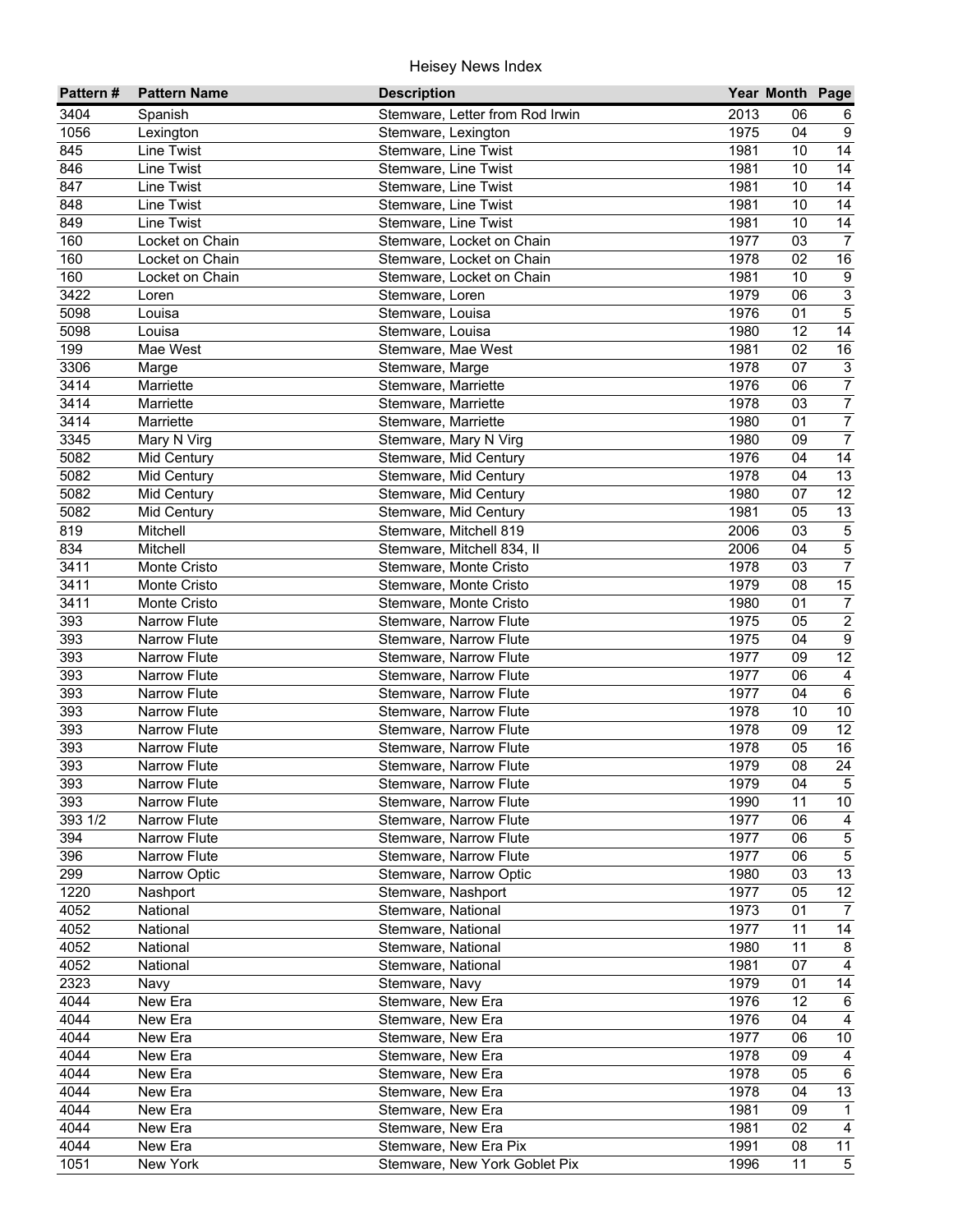| Pattern#   | <b>Pattern Name</b> | <b>Description</b>                      |              | Year Month Page |                           |
|------------|---------------------|-----------------------------------------|--------------|-----------------|---------------------------|
| 1051       | New York            | Stemware, New York Goblet Pix Follow-up | 1997         | 02              | 7                         |
| 1113       | Newcombe Tavern     | Stemware, Newcombe Tavern               | 1979         | 07              | 11                        |
| 2351       | Newton              | Stemware, Newton                        | 1974         | 12              | $\sqrt{3}$                |
| 2351       | Newton              | Stemware, Newton                        | 1974         | 06              | $\overline{7}$            |
| 2351       | Newton              | Stemware, Newton                        | 1977         | 09              | $\overline{3}$            |
| 2351       | Newton              | Stemware, Newton                        | 1977         | 03              | $\overline{4}$            |
| 2351       | Newton              | Stemware, Newton                        | 1978         | 09              | $\overline{3}$            |
| 2351       | Newton              | Stemware, Newton                        | 1978         | $\overline{07}$ | $6\overline{6}$           |
| 2351       | Newton              | Stemware, Newton                        | 1978         | 06              | $\overline{4}$            |
| 2351       | Newton              | Stemware, Newton                        | 1978         | 01              | 13                        |
| 2351       | Newton              | Stemware, Newton                        | 1979         | 07              | 13                        |
| 2351       | Newton              | Stemware, Newton                        | 1979         | 06              | 18                        |
| 21         | None                | Stemware, no name                       | 1980         | 03              | 14                        |
| 22         | None                | Stemware, no name                       | 1980         | 03              | 14                        |
| 26         | None                | Stemware, no name                       | 1980         | 04              | $\,6\,$                   |
| 27         | None                | Stemware, no name                       | 1980         | 04              | $\,6\,$                   |
| 30         | None                | Stemware, no name                       | 1981         | 11              | $\mathbf 5$               |
| 111        | None                | Stemware, no name                       | 1978         | 02              | $\overline{7}$            |
| 112        | None                | Stemware, no name                       | 1978         | 02              | 17                        |
| 114        | None                | Stemware, no name                       | 1978         | 02              | $\overline{17}$           |
| 131        | None                | Stemware, no name                       | 1978         | 02              | 17                        |
| 136        | None                | Stemware, no name                       | 1979         | 10              | $10$                      |
| 141        | None                | Stemware, no name                       | 1980         | 04              | $6\phantom{1}6$           |
| 159        | None                | Stemware, no name                       | 1978         | 02              | 16                        |
| 161        | None                | Stemware, no name                       | 1978         | 02              | 16                        |
| 164        | None                | Stemware, no name                       | 1978         | 02              | 16                        |
| 165        | None                | Stemware, no name                       | 1978         | 02              | 16                        |
| 166        | None                | Stemware, no name                       | 1978         | 02              | 16                        |
| 167        | None                | Stemware, no name                       | 1978         | 02              | 16                        |
| 168        | None                | Stemware, no name                       | 1978         | 02              | 15                        |
| 169        | None                | Stemware, no name                       | 1978         | 02              | 16                        |
| 170        | None                | Stemware, no name                       | 1981         | 09              | $\overline{9}$            |
| 1701/2     | None                | Stemware, no name                       | 1978         | 02              | 16                        |
| 171        | None                | Stemware, no name                       | 1978         | 02              | 16                        |
| 172        | None                | Stemware, no name                       | 1978         | 02              | 16                        |
| 173        | None                | Stemware, no name                       | 1978         | 02              | 15                        |
| 174        | None                | Stemware, no name                       | 1978         | 02              | 16                        |
| 174 1/2    | None                | Stemware, no name                       | 1978         | 02              | 16                        |
| 175        | None                | Stemware, no name                       | 1978         | 02              | 16                        |
| 176        | None                | Stemware, no name                       | 1978         | 02              | 17                        |
| 177        | None                | Stemware, no name                       | 1978         | 02              | 17                        |
| 179        | None                | Stemware, no name                       | 1978         | 02              | 17                        |
| 184        | None                | Stemware, no name                       | 1978         | 02              | 17                        |
| 185        | None                | Stemware, no name                       | 1978         | 02              | 17                        |
| 186        | None                | Stemware, no name                       | 1978         | 02              | 17                        |
| 190        | None                | Stemware, no name                       | 1979         | 02              | $\mathbf 5$               |
| 191        | None                | Stemware, no name                       | 1978         | 12              | 5                         |
| 192        | None                | Stemware, no name                       | 1978         | 12              | 5<br>5                    |
| 193        | None                | Stemware, no name                       | 1978         | 12              |                           |
| 194<br>200 | None<br>None        | Stemware, no name                       | 1978<br>1981 | 12<br>09        | 5<br>$\boldsymbol{9}$     |
|            |                     | Stemware, no name                       |              | 12              |                           |
| 201        | None                | Stemware, no name                       | 1981         |                 | $\mathbf 5$<br>$\sqrt{3}$ |
| 235        | None                | Stemware, no name                       | 1979<br>1979 | 01              | 11                        |
| 301<br>546 | None                | Stemware, no name                       | 1981         | 07<br>10        | 13                        |
| 573        | None                | Stemware, no name                       | 1979         | 07              | $\overline{11}$           |
| 585        | None                | Stemware, no name                       | 1979         | 07              | 11                        |
| 2052       | None                | Stemware, no name                       | 1974         | 12              | 14                        |
| 2451       | None                | Stemware, no name                       | 1978         | 06              | $\overline{4}$            |
|            | None                | Stemware, no name                       |              |                 |                           |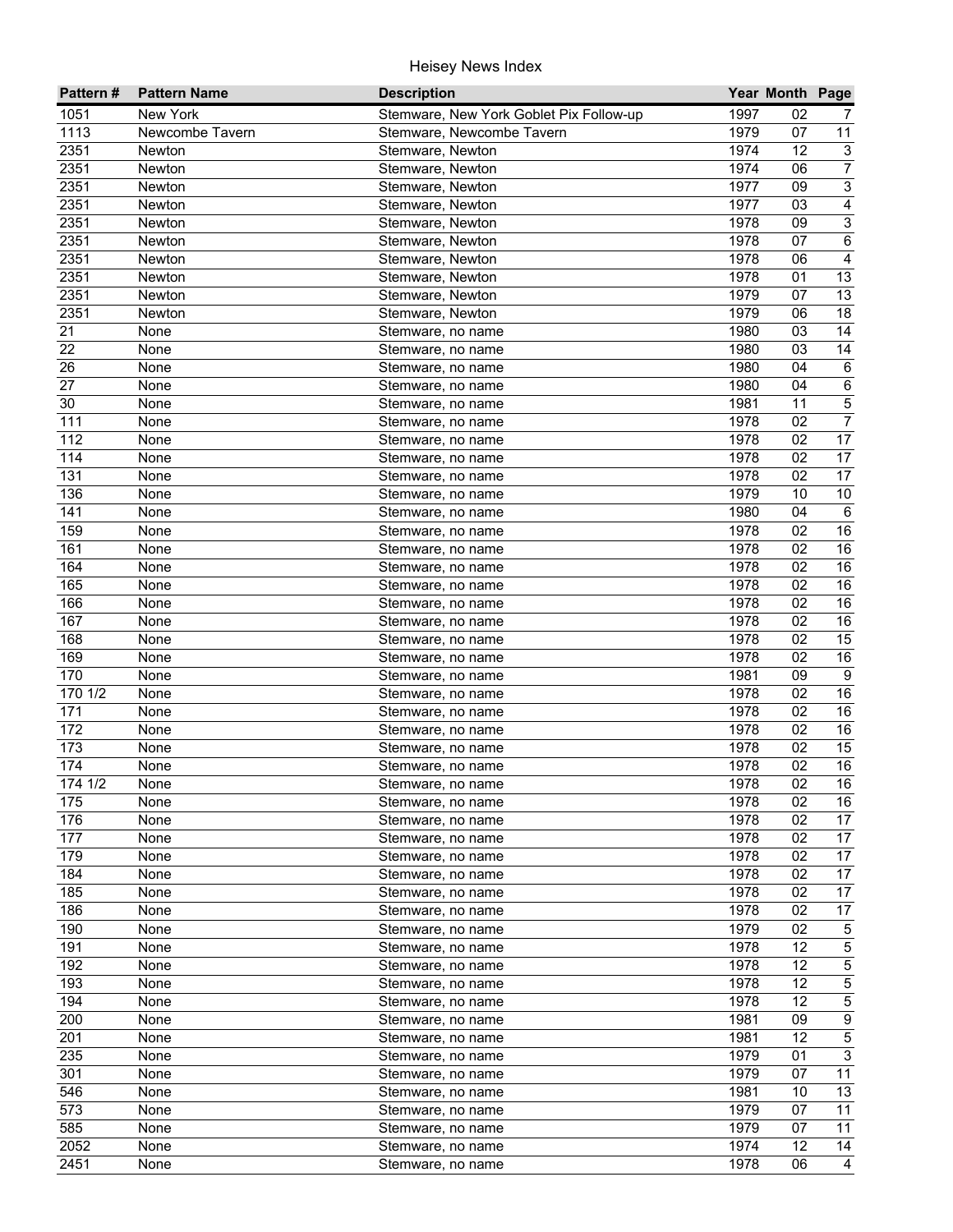| Pattern# | <b>Pattern Name</b>   | <b>Description</b>                         |      | Year Month Page |                         |
|----------|-----------------------|--------------------------------------------|------|-----------------|-------------------------|
| 2502     | None                  | Stemware, no name                          | 1978 | 07              | 17                      |
| 2514     | None                  | Stemware, no name                          | 1978 | 07              | 17                      |
| 2852     | None                  | Stemware, no name                          | 1981 | 11              | $\overline{4}$          |
| 4032     | None                  | Stemware, no name                          | 1978 | 09              | $\overline{14}$         |
| 4161     | None                  | Stemware, no name                          | 1980 | 11              | 8                       |
| 2401     | Oakwood               | Stemware, Oakwood                          | 1974 | 09              | 10                      |
| 2401     | Oakwood               | Stemware, Oakwood                          | 1974 | 06              | $\overline{7}$          |
| 2401     | Oakwood               | Stemware, Oakwood                          | 1975 | 05              | $\overline{7}$          |
| 2401     | Oakwood               | Stemware, Oakwood                          | 1978 | 07              | $\overline{6}$          |
| 2401     | Oakwood               | Stemware, Oakwood                          | 1978 | 01              | 12                      |
| 2401     | Oakwood               | Stemware, Oakwood                          | 1979 | 07              | 13                      |
| 2401     | Oakwood               | Stemware, Oakwood                          | 1979 | 02              | 14                      |
| 2401     | Oakwood               | Stemware, Oakwood                          | 1980 | 08              | $\,6\,$                 |
| 2401     | Oakwood               | Stemware, Oakwood                          | 1980 | 01              | $\overline{\mathbf{4}}$ |
| 3380     | Old Dominion          | Stemware, Old Dominion                     | 1976 | 09              | $\mathbf 5$             |
| 3380     | Old Dominion          | Stemware, Old Dominion                     | 1977 | 06              | $\overline{13}$         |
| 3380     | Old Dominion          | Stemware, Old Dominion                     | 1977 | 01              | $\,6\,$                 |
| 3380     | Old Dominion          | Stemware, Old Dominion                     | 1979 | 07              | 13                      |
| 3380     | Old Dominion          | Stemware, Old Dominion                     | 1980 | 01              | $\sqrt{5}$              |
| 3380     | Old Dominion          | Stemware, Old Dominion, Parfait            | 2014 | 02              | 16                      |
| 3333     | Old Glory             | Stemware, Old Glory                        | 1977 | 03              | $\overline{4}$          |
| 3333     | Old Glory             | Stemware, Old Glory                        | 1977 | 01              | $\overline{3}$          |
| 3333     | Old Glory             | Stemware, Old Glory                        | 1979 | 06              | 18                      |
| 3333     | Old Glory             | Stemware, Old Glory                        | 1980 | 03              | $\mathbf 5$             |
| 3333     | Old Glory             | Stemware, Old Glory                        | 1980 | 01              | $\overline{7}$          |
| 1404     | Old Sandwich          | Stemware, Old Sandwich                     | 1976 | 12              | 13                      |
| 1404     | Old Sandwich          | Stemware, Old Sandwich                     | 1976 | 06              | $\mathbf 5$             |
| 1404     | Old Sandwich          | Stemware, Old Sandwich                     | 1976 | 02              | $\overline{4}$          |
| 1404     | Old Sandwich          | Stemware, Old Sandwich                     | 1977 | 11              | 15                      |
| 1404     | Old Sandwich          | Stemware, Old Sandwich                     | 1977 | 06              | $\overline{12}$         |
| 1404     | Old Sandwich          | Stemware, Old Sandwich, Parfait            | 2014 | 02              | 16                      |
| 341      | Old Williamsburg      | Stemware, Old Williamsburg                 | 1973 | 03              | 8                       |
| 341      | Old Williamsburg      | Stemware, Old Williamsburg                 | 1981 | 07              | 12                      |
| 341      | Old Williamsburg      | Stemware, Old Williamsburg Footed Tumbler  | 1982 | 10              | $\overline{11}$         |
| 341      | Old Williamsburg      | Stemware, Old Williamsburg List            | 1987 | 08              | $\overline{18}$         |
| 1E92     | Omega                 | Stemware, Omega Goblet Pix                 | 1996 | 10              | $\overline{7}$          |
| 4206     | Optic Tooth           | Stemware, Optic Tooth                      | 1977 | 02              | $\overline{\mathbf{8}}$ |
| 4206     | <b>Optic Tooth</b>    | Stemware, Optic Tooth                      | 1979 | $\overline{12}$ | $\overline{6}$          |
| 901      | Overlook              | Stemware, Overlook Pix                     | 1986 | 05              | $\overline{4}$          |
| 5024     | Oxford                | Stemware, Oxford                           | 1976 | 01              | $5\phantom{.0}$         |
| 5024     | Oxford                | Stemware, Oxford                           | 1980 | 12              | 13                      |
| 5024     | Oxford                | Stemware, Oxford                           | 1987 | 07              | 17                      |
| None     | None                  | Stemware, Oyster Cocktail List             | 2000 | 03              | 10 <sup>1</sup>         |
| 181      | P. Deal               | Stemware, P. Deal                          | 1978 | 02              | 17                      |
| 5079     | Pan American          | Stemware, Pan American                     | 1979 | 10              | 8                       |
| 5079     | Pan American          | Stemware, Pan American                     | 1981 | 05              | 13                      |
| 7043     | Panel & Diamond Point | Stemware, Panel & Diamond Point Goblet Pix | 1982 | 05              | $\boldsymbol{9}$        |
| 5078     | Park Avenue           | Stemware, Park Avenue                      | 1979 | 02              | $\bf 8$                 |
| 4055     | Park Lane             | Stemware, Park Lane                        | 1980 | 02              | 6                       |
| 1624     | Patio                 | Stemware, Patio                            | 1975 | 10              | 12                      |
| 8041     | Peacock Eye           | Stemware, Peacock Eye                      | 1976 | 12              | $\overline{7}$          |
| 300      | Peerless              | Stemware, Peerless                         | 1975 | 04              | $\overline{9}$          |
| 300      | Peerless              | Stemware, Peerless                         | 1978 | 02              | 17                      |
| 300      | Peerless              | Stemware, Peerless                         | 1979 | 10              | 10 <sub>1</sub>         |
| 300 1/2  | Peerless              | Stemware, Peerless                         | 1978 | 06              | $\overline{13}$         |
| 300 1/2  | Peerless              | Stemware, Peerless                         | 1978 | 02              | $\overline{15}$         |
| 300 1/2  | Peerless              | Stemware, Peerless                         | 1979 | 11              | 20                      |
| 3360     | Penn Charter          | Stemware, Penn Charter                     | 1975 | 10              | $\overline{7}$          |
| 3360     | Penn Charter          | Stemware, Penn Charter                     | 1976 | 10              | $\overline{10}$         |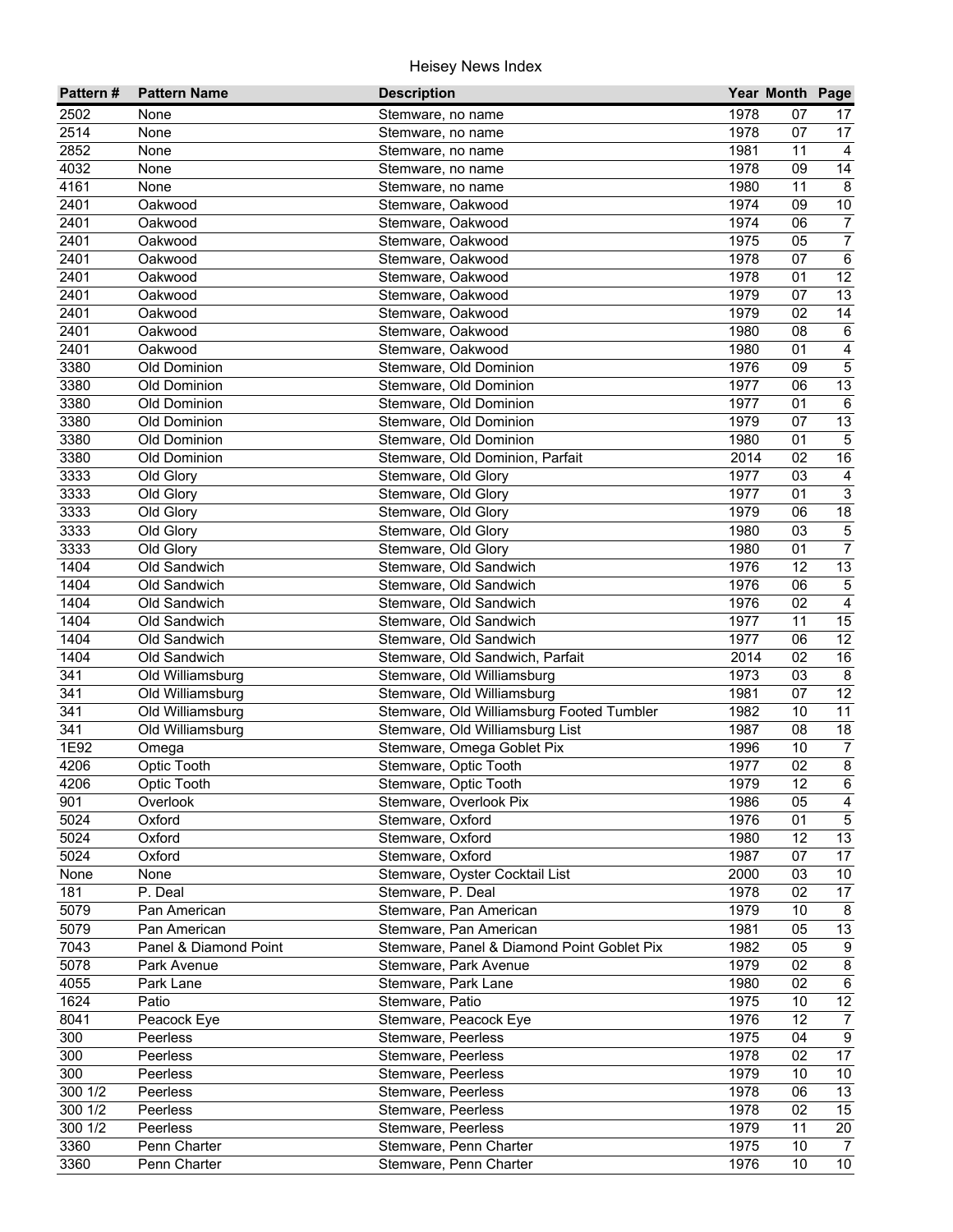| Pattern# | <b>Pattern Name</b>       | <b>Description</b>                   |      | Year Month Page |                  |
|----------|---------------------------|--------------------------------------|------|-----------------|------------------|
| 3360     | Penn Charter              | Stemware, Penn Charter               | 1979 | 08              | 15               |
| 3309     | Petite                    | Stemware, Petite                     | 1978 | 01              | 6                |
| 3309     | Petite                    | Stemware, Petite                     | 1980 | 02              | $\overline{11}$  |
| 110      | Picket & Grated Band      | Stemware, Picket & Grated Band       | 1977 | 06              | $\bf 8$          |
| 110      | Picket & Grated Band      | Stemware, Picket & Grated Band       | 1980 | 04              | $\overline{6}$   |
| 350      | Pinwheel & Fan            | Stemware, Pinwheel & Fan             | 1978 | 02              | 15               |
| 2930     | Plain & Fancy             | Stemware, Plain & Fancy              | 1976 | 08              | $\overline{5}$   |
| 2930     | Plain & Fancy             | Stemware, Plain & Fancy              | 1978 | 05              | $\overline{4}$   |
| 2930     | Plain & Fancy             | Stemware, Plain & Fancy              | 1978 | 03              | $\overline{17}$  |
| 840      | Plain                     | Stemware, Plain 840-844              | 2006 | 05              | $\,6\,$          |
| 1225     | Plain Band                | Stemware, Plain Band                 | 1977 | 01              | $\overline{5}$   |
| 850      | Plain Cupped              | Stemware, Plain Cupped 850-854       | 2006 | 06              | $10\,$           |
| 429      | Plain Panel Recess        | Stemware, Plain Panel Recess         | 1977 | 03              | $\boldsymbol{9}$ |
| 429      | <b>Plain Panel Recess</b> | Stemware, Plain Panel Recess         | 1977 | 02              | $\,6\,$          |
| 429      | <b>Plain Panel Recess</b> | Stemware, Plain Panel Recess         | 1978 | 02              | 15               |
| 1567     | Plantation                | Stemware, Plantation                 | 1972 | 02              | $\overline{7}$   |
| 1567     | Plantation                | Stemware, Plantation                 | 1973 | 05              | $\overline{4}$   |
| 1567     | Plantation                | Stemware, Plantation                 | 1987 | 05              | $\boldsymbol{9}$ |
| 5086     | <b>Plantation Ivy</b>     | Stemware, Plantation Ivy             | 1976 | 02              | $\overline{4}$   |
| 5086     | Plantation Ivy            | Stemware, Plantation Ivy             | 1976 | 01              | $\overline{5}$   |
| 5086     | <b>Plantation Ivy</b>     | Stemware, Plantation Ivy             | 1977 | 02              | $\overline{4}$   |
| 5086     | Plantation Ivy            | Stemware, Plantation Ivy             | 1980 | 12              | 14               |
| 1567     | Plantation                | Stemware, Plantation Pattern History | 1991 | 05              | $\overline{7}$   |
| 5067     | Plantation, Blown         | Stemware, Plantation, Blown          | 1976 | 04              | 14               |
| 5067     | Plantation, Blown         | Stemware, Plantation, Blown          | 1977 | 02              | $\overline{4}$   |
| 5067     | Plantation, Blown         | Stemware, Plantation, Blown          | 1979 | 12              | 17               |
| 3359     | Plateau                   | Stemware, Plateau                    | 1975 | 11              | $10\,$           |
| 3359     | Plateau                   | Stemware, Plateau                    | 1975 | 11              | $\overline{2}$   |
| 3359     | Plateau                   | Stemware, Plateau                    | 1978 | 06              | $10\,$           |
| 3359     | Plateau                   | Stemware, Plateau                    | 1979 | 12              | $\overline{5}$   |
| 3409     | Plymouth                  | Stemware, Plymouth                   | 1975 | 10              | $\overline{7}$   |
| 3409     | Plymouth                  | Stemware, Plymouth                   | 1976 | 03              | 12               |
| 3409     | Plymouth                  | Stemware, Plymouth                   | 1977 | 04              | $9\,$            |
| 3409     | Plymouth                  | Stemware, Plymouth                   | 1980 | 06              | $\overline{11}$  |
| 3315     | Polonaise                 | Stemware, Polonaise                  | 1977 | 12              | $\bf 8$          |
| 3315     | Polonaise                 | Stemware, Polonaise                  | 1979 | 07              | $\overline{4}$   |
| 3440     | Portsmouth                | Stemware, Portsmouth                 | 1977 | 09              | $\overline{3}$   |
| 3440     | Portsmouth                | Stemware, Portsmouth                 | 1981 | 09              | $\overline{8}$   |
| 28       | Pressed Band              | Stemware, Pressed Band               | 1980 | 03              | 14               |
| 335      | Prince of Wales/Plumes    | Stemware, Prince of Wales/Plumes     | 1976 | 07              | 12               |
| 5089     | Princess                  | Stemware, Princess                   | 1976 | 01              | $\overline{5}$   |
| 5089     | Princess                  | Stemware, Princess                   | 1979 | 10              | $\,6\,$          |
| 5089     | Princess                  | Stemware, Princess                   | 1980 | 12              | 13               |
| 5089     | Princess                  | Stemware, Princess                   | 1988 | 03              | 18               |
| 351      | Priscilla                 | Stemware, Priscilla                  | 1975 | 04              | 9                |
| 351      | Priscilla                 | Stemware, Priscilla                  | 1976 | 12              | 12               |
| 351      | Priscilla                 | Stemware, Priscilla                  | 1978 | 02              | 15               |
| 351      | Priscilla                 | Stemware, Priscilla                  | 1980 | 11              | $\,$ 5 $\,$      |
| 29       | Prism                     | Stemware, Prism                      | 1980 | 03              | 14               |
| 1220     | Punty Band                | Stemware, Punty Band                 | 1979 | 10              | 13               |
| 341      | Puritan                   | Stemware, Puritan                    | 1975 | 04              | 9                |
| 341      | Puritan                   | Stemware, Puritan                    | 1977 | 11              | $\overline{14}$  |
| 341 1/2  | Puritan                   | Stemware, Puritan                    | 1978 | 02              | $\overline{17}$  |
| 341 1/2  | Puritan                   | Stemware, Puritan                    | 1979 | 11              | 20               |
| 341      | Puritan                   | Stemware, Puritan                    | 1995 | $\overline{12}$ | 5                |
| 341      | Puritan                   | Stemware, Puritan, Parfait           | 2014 | 02              | 16               |
| 3379     | Pyramid                   | Stemware, Pyramid                    | 1979 | 12              | 11               |
| 3379     | Pyramid                   | Stemware, Pyramid Champagne          | 1982 | 02              | 12               |
| 1509     | Queen Ann                 | Stemware, Queen Ann                  | 1974 | $\overline{02}$ | $\overline{12}$  |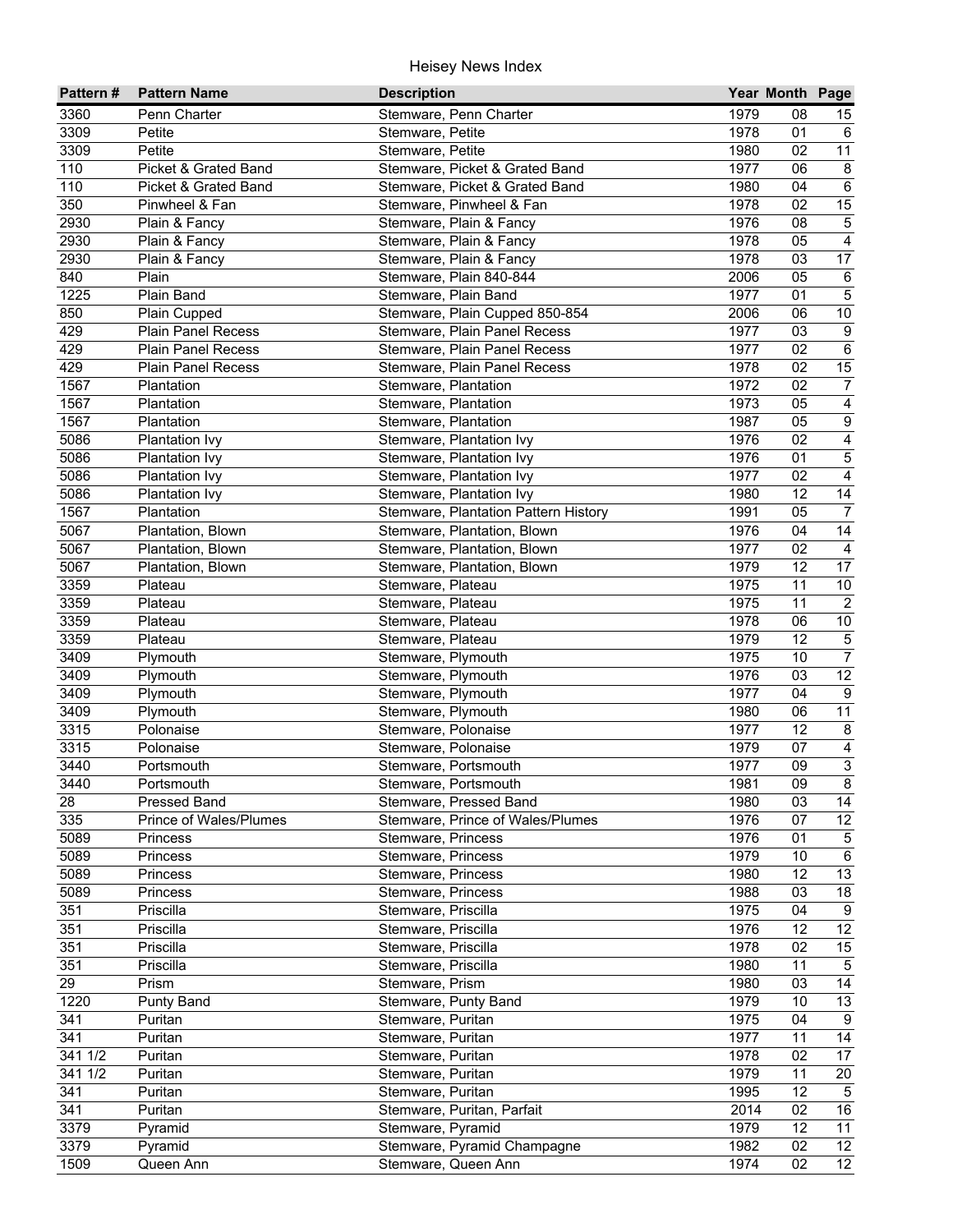| Pattern#             | <b>Pattern Name</b> | <b>Description</b>                       |      | Year Month Page |                         |
|----------------------|---------------------|------------------------------------------|------|-----------------|-------------------------|
| 5009                 | Queen Ann           | Stemware, Queen Ann                      | 1977 | 04              | 9                       |
| 5009                 | Queen Ann           | Stemware, Queen Ann                      | 1979 | 01              | $\mathbf{3}$            |
| 8046                 | Queen Guinivere     | Stemware, Queen Guinivere                | 1980 | 11              | $\overline{6}$          |
| 1050                 | Railroad            | Stemware, Railroad                       | 2006 | 03              | $6\overline{6}$         |
| 439                  | Raised Loop         | Stemware, Raised Loop                    | 1978 | 06              | $\overline{5}$          |
| 439                  | Raised Loop         | Stemware, Raised Loop                    | 1978 | 02              | 15                      |
| 8023                 | Rampul              | Stemware, Rampul                         | 1976 | 10              | 10                      |
| 3365                 | Ramshorn            | Stemware, Ramshorn                       | 1976 | $\overline{08}$ | $\overline{3}$          |
| 3365                 | Ramshorn            | Stemware, Ramshorn                       | 1978 | 06              | 10                      |
| 3365                 | Ramshorn            | Stemware, Ramshorn                       | 1979 | 11              | $\overline{5}$          |
| 3365                 | Ramshorn            | Stemware, Ramshorn Goblet Patent Article | 1999 | 06              | $\,6\,$                 |
| 1183                 | Revere              | Stemware, Revere                         | 1979 | 10              | 15                      |
| 8055                 | Rhoda               | Stemware, Rhoda                          | 1981 | 12              | $\,6\,$                 |
| 8010                 | <b>Ribbon Candy</b> | Stemware, Ribbon Candy                   | 1976 | 09              | $\overline{\mathbf{4}}$ |
| 5016                 | Richelieu           | Stemware, Richelieu                      | 1977 | 11              | 14                      |
| 1469                 | Ridgeleigh          | Stemware, Ridgeleigh                     | 1975 | 09              | $\overline{4}$          |
| $\frac{1}{1469}$ 1/4 | Ridgeleigh          | Stemware, Ridgeleigh                     | 1975 | 09              | $\overline{\mathbf{4}}$ |
| 1469 1/2             | Ridgeleigh          | Stemware, Ridgeleigh                     | 1975 | 09              | $\overline{\mathbf{4}}$ |
| 1469 3/4             | Ridgeleigh          | Stemware, Ridgeleigh                     | 1975 | 09              | $\overline{4}$          |
| 1469                 | Ridgeleigh          | Stemware, Ridgeleigh Article             | 1994 | 06              | $\bf 8$                 |
| 4069                 | Ridgeleigh, Blown   | Stemware, Ridgeleigh Blown               | 1975 | 09              | $\overline{4}$          |
| 310                  | Ring Band           | Stemware, Ring Band                      | 1980 | 05              | 11                      |
| 3320                 | Ritz                | Stemware, Ritz                           | 1980 | 03              | $\,$ 5 $\,$             |
| 1447                 | Rococo              | Stemware, Rococo                         | 1978 | 09              | $\overline{4}$          |
| 5038                 | Rooster Cocktail    | Stemware, Rooster Cocktail               | 1984 | 03              | $\overline{3}$          |
| 5048                 | Rooster Head        | Stemware, Rooster Head Cocktail Shaker   | 1974 | 12              | $\overline{4}$          |
| 5048                 | Rooster Head        | Stemware, Rooster Head Cocktail Shaker   | 1974 | 02              | 12                      |
| 5048                 | Rooster Head        | Stemware, Rooster Head Cocktail Shaker   | 1976 | 02              | $\overline{\mathbf{8}}$ |
| 5048                 | Rooster Head        | Stemware, Rooster Head Cocktail Shaker   | 1980 | 04              | $\overline{2}$          |
| 5048                 | Rooster Head        | Stemware, Rooster Head Cocktail Shaker   | 1981 | 05              | $6\overline{6}$         |
| 5072                 | Rose                | Stemware, Rose                           | 1977 | 06              | $6\overline{6}$         |
| 5072                 | Rose                | Stemware, Rose                           | 1977 | 02              | $\overline{7}$          |
| 7006                 | Roulette            | Stemware, Roulette                       | 1980 | 02              | 15                      |
| 8059                 | San Diego           | Stemware, San Diego Pix                  | 1982 | 07              | $\overline{8}$          |
| 1626                 | Satellite           | Stemware, Satellite                      | 1978 | 05              | 15                      |
| 1485                 | Saturn              | Stemware, Saturn                         | 1976 | 10              | $\overline{5}$          |
| 1485                 | Saturn              | Stemware, Saturn                         | 1978 | 04              | 14                      |
| 1485                 | Saturn              | Stemware, Saturn                         | 1980 | 06              | $\overline{1}$          |
| 3394                 | Saxony              | Stemware, Saxony                         | 1974 | 09              | 8                       |
| 3394                 | Saxony              | Stemware, Saxony                         | 1976 | 12              | $\mathsf 3$             |
| 710                  | Schooner            | Stemware, Schooner Goblet 710            | 2006 | 07              | $\overline{9}$          |
| 5074                 | Seahorse Cocktail   | Stemware, Seahorse Cocktail              | 1979 | 08              | $\overline{18}$         |
| 5074                 | Seahorse Cocktail   | Stemware, Seahorse Cocktail              | 1980 | 04              | $\overline{2}$          |
| 5074                 | Seahorse Cocktail   | Stemware, Seahorse Cocktail              | 1981 | 12              | 13                      |
| 5074                 | Seahorse Cocktail   | Stemware, Seahorse Cocktail              | 1981 | 05              | 6                       |
| 5074                 | Seahorse Cocktail   | Stemware, Seahorse Cocktail              | 1997 | 03              | $\mathbf 5$             |
| 5013                 | Shasta              | Stemware, Shasta                         | 1976 | 03              | $\overline{7}$          |
| 5013                 | Shasta              | Stemware, Shasta                         | 1987 | 06              | $\overline{4}$          |
| 128                  | Snowflake           | Stemware, Snowflake                      | 1977 | 06              | $\bf 8$                 |
| 3404                 | Spanish             | Stemware, Spanish                        | 1972 | 12              | $\overline{7}$          |
| 3404                 | Spanish             | Stemware, Spanish                        | 1974 | 04              | $\overline{7}$          |
| 3404                 | Spanish             | Stemware, Spanish                        | 1975 | 09              | 14                      |
| 3404                 | Spanish             | Stemware, Spanish                        | 1975 | 08              | 9                       |
| 3404                 | Spanish             | Stemware, Spanish                        | 1976 | 03              | $\overline{10}$         |
| 3404                 | Spanish             | Stemware, Spanish                        | 1979 | 08              | 15                      |
| 3404                 | Spanish             | Stemware, Spanish                        | 1980 | 01              | $\,6\,$                 |
| 3404                 | Spanish             | Stemware, Spanish                        | 1981 | 09              | 3                       |
| 3404                 | Spanish             | Stemware, Spanish Article                | 1986 | 01              | $\overline{5}$          |
| 3404                 | Spanish             | Stemware, Spanish, Rheims Engraving      | 1992 | 07              | $\overline{1}$          |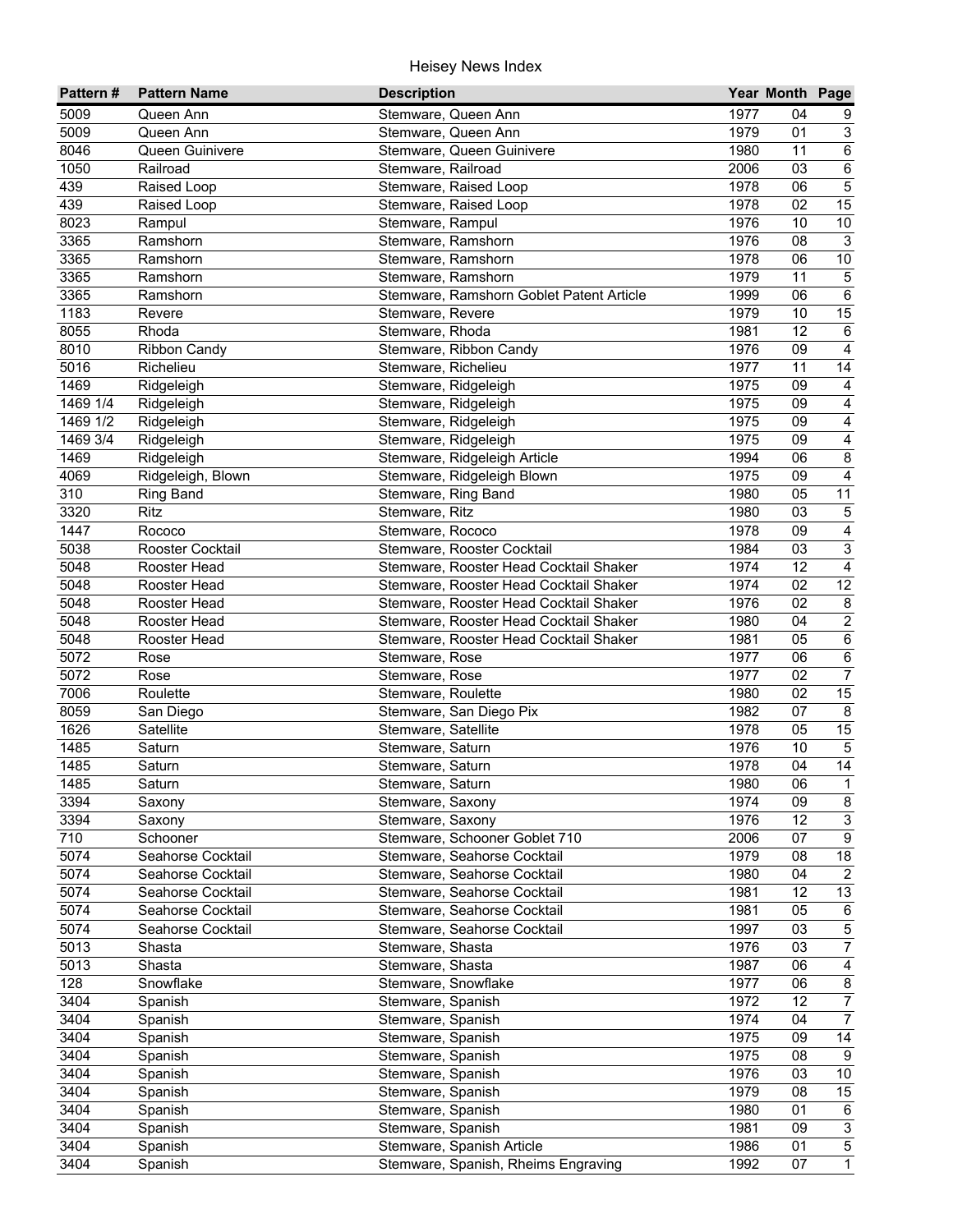| Pattern#         | <b>Pattern Name</b>  | <b>Description</b>                        |              | Year Month Page |                           |
|------------------|----------------------|-------------------------------------------|--------------|-----------------|---------------------------|
| 1112             | Sparta               | Stemware, Sparta                          | 1977         | 05              | 4                         |
| 438              | Spiral Optic         | Stemware, Spiral Optic                    | 1975         | 04              | 9                         |
| 438              | Spiral Optic         | Stemware, Spiral Optic                    | 1979         | 07              | $\overline{11}$           |
| 438              | Spiral Optic         | Stemware, Spiral Optic                    | 1980         | 12              | $\overline{5}$            |
| 1630             | Stacking             | Stemware, Stacking                        | 1976         | 03              | $\overline{8}$            |
| 1630             | Stacking             | Stemware, Stacking                        | 1980         | 07              | 12                        |
| 1483             | Stanhope             | Stemware, Stanhope                        | 1974         | 11              | $\boldsymbol{9}$          |
| 1483             | Stanhope             | Stemware, Stanhope                        | 1974         | 10              | $\overline{8}$            |
| 1483             | Stanhope             | Stemware, Stanhope                        | 1978         | 12              | $\overline{4}$            |
| 1483             | Stanhope             | Stemware, Stanhope                        | 1978         | 09              | $\overline{3}$            |
| 1483             | Stanhope             | Stemware, Stanhope                        | 1978         | 03              | $10\,$                    |
| 1483             | Stanhope             | Stemware, Stanhope                        | 1985         | 09              | $\overline{7}$            |
| 4083             | Stanhope, Blown      | Stemware, Stanhope Blown                  | 1978         | 12              | $\overline{4}$            |
| 4083             | Stanhope, Blown      | Stemware, Stanhope Blown                  | 1978         | 09              | $\overline{3}$            |
| 4083             | Stanhope, Blown      | Stemware, Stanhope Blown                  | 1978         | 03              | $10\,$                    |
| 4083             | Stanhope, Blown      | Stemware, Stanhope Blown                  | 1979         | 03              | $\mathbf{1}$              |
| 4083             | Stanhope             | Stemware, Stanhope List 4083              | 2008         | 03              | $\boldsymbol{9}$          |
| 3331             | Statuesque           | Stemware, Statuesque                      | 1977         | 05              | $\overline{7}$            |
| 3331             | Statuesque           | Stemware, Statuesque                      | 1980         | 02              | 11                        |
| 3331             | Statuesque           | Stemware, Statuesque                      | 1981         | 08              | $\overline{7}$            |
| 4224             | Steeplechase         | Stemware, Steeplechase                    | 1978         | 05              | 13                        |
| 4224             | Steeplechase         | Stemware, Steeplechase                    | 1981         | 04              | 12                        |
| 116              | Straight             | Stemware, Straight                        | 1978         | 02              | 17                        |
| 5057             | Suez                 | Stemware, Suez                            | 1976         | 04              | 14                        |
| 5057             | Suez                 | Stemware, Suez                            | 1981         | 11              | 11                        |
| 5057<br>5057     | Suez                 | Stemware, Suez                            | 1981<br>1987 | 06<br>08        | $\mathbf 5$<br>16         |
| 343              | Suez                 | Stemware, Suez List<br>Stemware, Sunburst | 1979         | 11              | $\overline{22}$           |
| $\overline{343}$ | Sunburst<br>Sunburst | Stemware, Sunburst                        | 1979         | 11              | 14                        |
| 3431/2           | Sunburst             | Stemware, Sunburst                        | 1979         | 11              | 14                        |
| 419              | <b>Sussex</b>        | Stemware, Sussex                          | 1974         | 08              | $\overline{8}$            |
| 419              | Sussex               | Stemware, Sussex                          | 1978         | 06              | 10                        |
| 1423             | Sweet Ad-O-Line      | Stemware, Sweet Ad-O-Line                 | 1979         | 06              | $\overline{24}$           |
| 5010             | Symphone             | Stemware, Symphone                        | 1979         | 03              | 15                        |
| 525              | <b>Taper Line</b>    | Stemware, Taper Line                      | 1978         | 06              | $\overline{\omega}$       |
| 526              | <b>Taper Line</b>    | Stemware, Taper Line                      | 1978         | 06              | $\overline{3}$            |
| 527              | <b>Taper Line</b>    | Stemware, Taper Line                      | 1978         | 06              | $\overline{3}$            |
| 528              | <b>Taper Line</b>    | Stemware, Taper Line                      | 1978         | $\overline{06}$ | $\overline{3}$            |
| 529              | <b>Taper Line</b>    | Stemware, Taper Line                      | 1978         | 06              | $\overline{3}$            |
| 530              | <b>Taper Line</b>    | Stemware, Taper Line                      | 1978         | 06              | $\overline{3}$            |
| 531              | <b>Taper Line</b>    | Stemware, Taper Line                      | 1978         | 06              | $\overline{3}$            |
| 532              | <b>Taper Line</b>    | Stemware, Taper Line                      | 1978         | 06              | $\overline{3}$            |
| 533              | <b>Taper Line</b>    | Stemware, Taper Line                      | 1978         | 06              | $\overline{3}$            |
| 534              | <b>Taper Line</b>    | Stemware, Taper Line                      | 1978         | 06              | $\ensuremath{\mathsf{3}}$ |
| 3476             | Temple               | Stemware, Temple                          | 1977         | 01              | $\overline{4}$            |
| 3476             | Temple               | Stemware, Temple                          | 1979         | 06              | $18\,$                    |
| 3476             | Temple               | Stemware, Temple                          | 1980         | 09              | $\,6\,$                   |
| 8003             | Thistle              | Stemware, Thistle                         | 1973         | 08              | $\bf 8$                   |
| 8003             | Thistle              | Stemware, Thistle                         | 1982         | 07              | 18                        |
| 337              | Touraine             | Stemware, Touraine                        | 1973         | 12              | $\overline{2}$            |
| 337              | Touraine             | Stemware, Touraine                        | 1975         | 04              | $\boldsymbol{9}$          |
| 337              | Touraine             | Stemware, Touraine                        | 1976         | 07              | 12                        |
| 337              | Touraine             | Stemware, Touraine, Optic                 | 2008         | 10              | 8                         |
| 337              | Touraine             | Stemware, Touraine, Parfait               | 2014         | 02              | 16                        |
| 1637             | Town & Country       | Stemware, Town & Country                  | 1979         | 09              | $\overline{11}$           |
| 1637             | Town & Country       | Stemware, Town & Country                  | 1981         | 08              | 4                         |
| 3340             | Tri-Knob             | Stemware, Tri-Knob                        | 1977         | 08              | $\overline{4}$            |
| 3340             | Tri-Knob             | Stemware, Tri-Knob                        | 1978         | 06              | 10                        |
| 3366             | Trojan               | Stemware, Trojan                          | 1976         | 08              | $\overline{3}$            |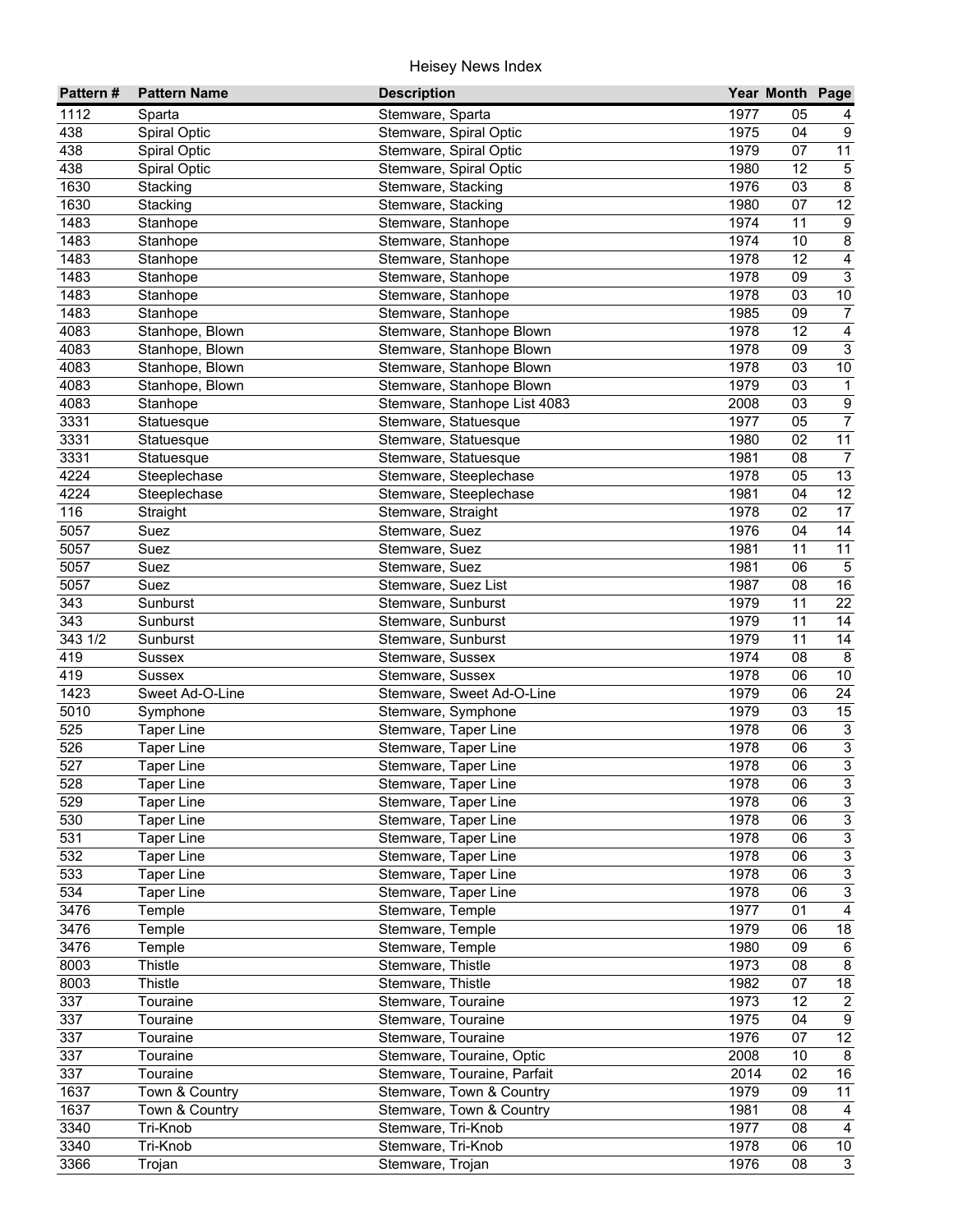| Pattern#         | <b>Pattern Name</b>        | <b>Description</b>                    |              | Year Month Page |                     |
|------------------|----------------------------|---------------------------------------|--------------|-----------------|---------------------|
| 3366             | Trojan                     | Stemware, Trojan                      | 1978         | 08              | 13                  |
| 3366             | Trojan                     | Stemware, Trojan                      | 1978         | 06              | 10                  |
| 3366             | Trojan                     | Stemware, Trojan                      | 1979         | 11              | $\overline{5}$      |
| 3366             | Trojan                     | Stemware, Trojan                      | 1979         | 02              | 16                  |
| 3366             | <b>Trojan Stem</b>         | Stemware, Trojan                      | 1997         | $\overline{03}$ | $\sqrt{5}$          |
| 3516             | Trumpet                    | Stemware, Trumpet ID                  | 1992         | 06              | $\overline{9}$      |
| 411              | Tudor                      | Stemware, Tudor                       | 1978         | 02              | 13                  |
| 411              | Tudor                      | Stemware, Tudor                       | 1981         | 05              | $\,$ 5 $\,$         |
| 412              | Tudor                      | Stemware, Tudor                       | 1981         | 05              | $\overline{5}$      |
| 413              | Tudor                      | Stemware, Tudor                       | 1981         | 05              | $\mathbf 5$         |
| 187              | Tumble Up                  | Stemware, Tumble Up                   | 1979         | 02              | $\mathbf 5$         |
| 189              | Tumble Up                  | Stemware, Tumble Up                   | 1979         | 02              | $\mathbf 5$         |
| 195              | Tumble Up                  | Stemware, Tumble Up                   | 1979         | 08              | $16\,$              |
| 196              | Tumble Up                  | Stemware, Tumble Up                   | 1979         | 07              | $\mathsf 3$         |
| 197              | Tumble Up                  | Stemware, Tumble Up                   | 1978         | 11              | 15                  |
| 137              | None                       | Stemware, Tumbler Pix                 | 1983         | 06              | $\boldsymbol{9}$    |
| 176              | None                       | Stemware, Tumbler Pix                 | 1983         | 06              | $\overline{9}$      |
| 3791/2           | None                       | Stemware, Tumbler Pix                 | 1996         | 10              | $\overline{7}$      |
| 1415             | <b>Twentieth Century</b>   | Stemware, Twentieth Century           | 1973         | 02              | $\overline{7}$      |
| 1252             | Twist                      | Stemware, Twist                       | 1979         | 09              | $10$                |
| 855              | <b>Twisted Stem Cupped</b> | Stemware, Twisted Stem Cupped 855-859 | 2006         | 07              | $10\,$              |
| 845              | Twisted                    | Stemware, Twisted, 845-849            | 2006         | 06              | $\bf 8$             |
| 5025             | Tyrolean                   | Stemware, Tyrolean                    | 1974         | 06              | $\overline{7}$      |
| 5025             | Tyrolean                   | Stemware, Tyrolean                    | 1977         | 12              | $\overline{4}$      |
| 5025             | Tyrolean                   | Stemware, Tyrolean                    | 1978         | 01              | 13                  |
| 5025             | Tyrolean                   | Stemware, Tyrolean                    | 1979         | 10              | 6                   |
| 3304             | Universal                  | Stemware, Universal                   | 1974         | 09              | 11                  |
| 3304             | Universal                  | Stemware, Universal                   | 1977         | 11              | $\overline{14}$     |
| 3304             | Universal                  | Stemware, Universal                   | 1978         | 08              | 15                  |
| 379              | Urn                        | Stemware, Urn                         | 1975         | 03              | $\overline{2}$      |
| 379              | Urn                        | Stemware, Urn                         | 1976         | 10              | $\overline{6}$      |
| 379 1/2          | Urn                        | Stemware, Urn                         | 1976         | 10              | $\,6\,$             |
| 3311             | Velvedere                  | Stemware, Velvedere                   | 1974         | 09              | $\overline{11}$     |
| 3311             | Velvedere                  | Stemware, Velvedere                   | 1977         | 11              | 14                  |
| 3311             | Velvedere                  | Stemware, Velvedere                   | 1978         | 01              | 13                  |
| 3311             | Velvedere                  | Stemware, Velvedere                   | 1979         | 06              | $\overline{4}$      |
| 3311             | Velvedere                  | Stemware, Velvedere                   | 1979         | 02              | 14                  |
| $\frac{1}{3311}$ | Velvedere                  | Stemware, Velvedere                   | 1980         | $\overline{03}$ | $5\phantom{.0}$     |
| 3311             | Velvedere                  | Stemware, Velvedere                   | 1981         | 12              | 13                  |
| 1425             | Victorian                  | Stemware, Victorian                   | 1972         | 08              | 5                   |
| 1425             | Victorian                  | Stemware, Victorian                   | 1978         | 02              | $\overline{4}$      |
| 1425             | Victorian                  | Stemware, Victorian                   | 1979<br>1978 | 05<br>07        | 10                  |
| 3305<br>3305     | Viola<br>Viola             | Stemware, Viola<br>Stemware, Viola    | 1979         | 06              | 3<br>$\overline{4}$ |
| 3350             | Wabash                     | Stemware, Wabash                      | 1977         | 09              | $\mathbf{3}$        |
| 3350             | Wabash                     | Stemware, Wabash                      | 1978         | 06              | 10                  |
| 3350             | Wabash                     | Stemware, Wabash                      | 1979         | 06              | 18                  |
| 3350             | Wabash                     | Stemware, Wabash                      | 1979         | 01              | 11                  |
| 3350             | Wabash                     | Stemware, Wabash, Parfait             | 2014         | 02              | 16                  |
| 3318             | Waldorf                    | Stemware, Waldorf                     | 1974         | 09              | 11                  |
| 3318             | Waldorf                    | Stemware, Waldorf                     | 1978         | 09              | 9                   |
| 3318             | Waldorf                    | Stemware, Waldorf                     | 1979         | 06              | $\overline{4}$      |
| 3318             | Waldorf                    | Stemware, Waldorf                     | 1981         | 12              | $\overline{13}$     |
| 3318 1/2         | Waldorf                    | Stemware, Waldorf                     | 1978         | 09              | 9                   |
| 333              | <b>Waldorf Astoria</b>     | Stemware, Waldorf Astoria             | 1978         | 06              | $\overline{13}$     |
| 333              | <b>Waldorf Astoria</b>     | Stemware, Waldorf Astoria             | 1978         | 02              | $\overline{16}$     |
| 333              | <b>Waldorf Astoria</b>     | Stemware, Waldorf Astoria             | 1979         | 11              | 20                  |
| 333 1/2          | <b>Waldorf Astoria</b>     | Stemware, Waldorf Astoria             | 1978         | 02              | 16                  |
| 333 1/2          | <b>Waldorf Astoria</b>     | Stemware, Waldorf Astoria             | 1979         | 11              | 20                  |
|                  |                            |                                       |              |                 |                     |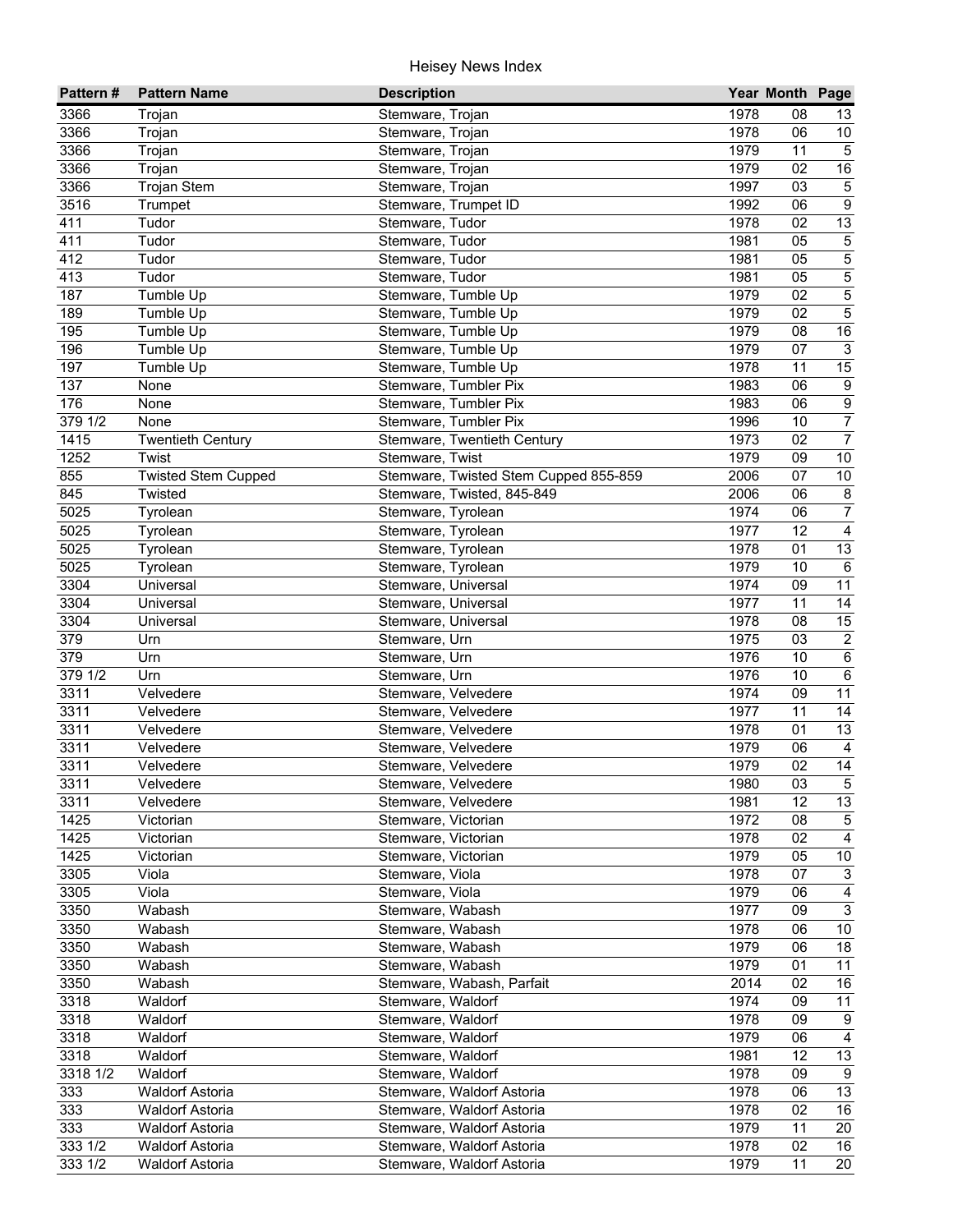| Pattern#        | <b>Pattern Name</b>      | <b>Description</b>                 |      | Year Month Page |                         |
|-----------------|--------------------------|------------------------------------|------|-----------------|-------------------------|
| 5060            | <b>Washington Square</b> | Stemware, Washington Square Pix    | 1982 | 02              | 11                      |
| 5019            | Waverly                  | Stemware, Waverly                  | 1973 | 07              | 4                       |
| 5019            | Waverly                  | Stemware, Waverly                  | 1976 | 04              | $\overline{14}$         |
| 5019            | Waverly                  | Stemware, Waverly                  | 1976 | 04              | $\overline{7}$          |
| 5019            | Waverly                  | Stemware, Waverly                  | 1978 | $\overline{12}$ | $\overline{8}$          |
| 5019            | Waverly                  | Stemware, Waverly                  | 1981 | 11              | $\overline{11}$         |
| 8087            | <b>Welker Drape</b>      | Stemware, Welker Drape Ice Tea Pix | 1993 | $\overline{01}$ | $\boldsymbol{7}$        |
| 1506            | Whirlpool                | Stemware, Whirlpool                | 1980 | 06              | $\mathbf 1$             |
| 124             | Wigwam                   | Stemware, Wigwam                   | 1977 | 10              | $\overline{5}$          |
| 3339            | Wilson                   | Stemware, Wilson                   | 1977 | 08              | 4                       |
| 1280            | <b>Winged Scroll</b>     | Stemware, Winged Scroll            | 1977 | 03              | 6                       |
| 1184            | Yeoman                   | Stemware, Yeoman                   | 1976 | 10              | $\mathbf 5$             |
| 1184            | Yeoman                   | Stemware, Yeoman                   | 1976 | 09              | 11                      |
| 1184            | Yeoman                   | Stemware, Yeoman                   | 1979 | 09              | 9                       |
| 1187            | Yeoman                   | Stemware, Yeoman                   | 1978 | 11              | $10\,$                  |
| 1184            | Yeoman                   | Stemware, Yeoman, Parfait          | 2014 | 02              | 16                      |
| 5011            | Yorktown                 | Stemware, Yorktown                 | 1976 | 01              | $\mathbf 5$             |
| 8045            | Zeisel                   | Stemware, Zeisel                   | 1975 | 01              | $\,6\,$                 |
| 8045            | Zeisel                   | Stemware, Zeisel                   | 1977 | 12              | 3                       |
| 8045            | Zeisel                   | Stemware, Zeisel                   | 1978 | 08              | 11                      |
| 1053            | Zinzinnati               | Stemware, Zinzinnati               | 1977 | 05              | $\overline{4}$          |
| 1590            | Zodiac                   | Stemware, Zodiac                   | 1977 | 06              | $\boldsymbol{9}$        |
| None            | None                     | Steuben Factory Closing            | 2012 | 04              | 18                      |
| None            | None                     | <b>Steuben Factory Closing</b>     | 2012 | 04              | 13                      |
| 1234            | <b>Stippled Diamond</b>  | <b>Stippled Diamond Items</b>      | 2001 | 08              | $\,$ 5 $\,$             |
| 6               | None                     | Stopper                            | 1979 | 02              | $\overline{7}$          |
| 6               | None                     | Stopper                            | 1980 | 02              | $10$                    |
| $\overline{7}$  | None                     | Stopper                            | 1979 | 02              | $\overline{7}$          |
| 7               | None                     | Stopper                            | 1980 | 02              | 10                      |
| 8               | None                     | Stopper                            | 1977 | 01              | $10\,$                  |
| 8               | None                     | Stopper                            | 1979 | 02              | $\overline{7}$          |
| 8               | None                     | Stopper                            | 1980 | 02              | $10$                    |
| 9               | None                     | Stopper                            | 1979 | 02              | $\overline{7}$          |
| $\overline{9}$  | None                     | Stopper                            | 1980 | 02              | $\overline{10}$         |
| 10              | None                     | Stopper                            | 1977 | 01              | 10                      |
| 10              | None                     | Stopper                            | 1979 | 02              | $\overline{7}$          |
| 10              | None                     | Stopper                            | 1980 | 02              | $10$                    |
| 11              | None                     | Stopper                            | 1979 | 02              | $\overline{7}$          |
| 11              | None                     | Stopper                            | 1980 | 02              | 10 <sup>1</sup>         |
| 80              | None                     | Stopper                            | 1981 | 12              | 14                      |
| $\frac{1}{112}$ | None                     | Stopper                            | 1976 | 04              | $\sqrt{5}$              |
| 116             | None                     | Stopper                            | 1981 | 12              | $\overline{13}$         |
| 67              | None                     | Stopper, Cut                       | 1978 | 10              | 16                      |
| 111             | None                     | Stopper, Cut                       | 1975 | 01              | $\bf 8$                 |
| 132             | Horsehead                | Stopper, Horsehead                 | 1981 | 12              | 13                      |
| 132             | Horsehead                | Stopper, Horsehead                 | 1981 | 05              | $18$                    |
| 131             | None                     | Stopper, Plain                     | 1981 | 12              | 13                      |
| 73              | None                     | Stopper, Pressed                   | 1976 | 09              | $\boldsymbol{9}$        |
| 73              | None                     | Stopper, Pressed                   | 1976 | 08              | $\overline{7}$          |
| 73              | None                     | Stopper, Pressed                   | 1977 | 02              | 14                      |
| 84              | None                     | Stopper, Pressed                   | 1977 | 02              | $\overline{14}$         |
| 88              | None                     | Stopper, Pressed                   | 1977 | 02              | $\overline{14}$         |
| $\overline{97}$ | None                     | Stopper, Pressed                   | 1976 | 08              | $\overline{\mathbf{4}}$ |
| 98              | None                     | Stopper, Pressed                   | 1976 | 08              | $\overline{4}$          |
| 101             | None                     | Stopper, Pressed                   | 1981 | 12              | 13                      |
| 115             | None                     | Stopper, Pressed                   | 1981 | 12              | $\overline{13}$         |
| 7002            | Rams Head                | Stopper, Rams Head                 | 1979 | 03              | $\overline{10}$         |
| 7002            | Rams Head                | Stopper, Rams Head                 | 1980 | 06              | $\mathbf{3}$            |
| 118             | Rooster Head             | Stopper, Rooster Head              | 1977 | 11              | 14                      |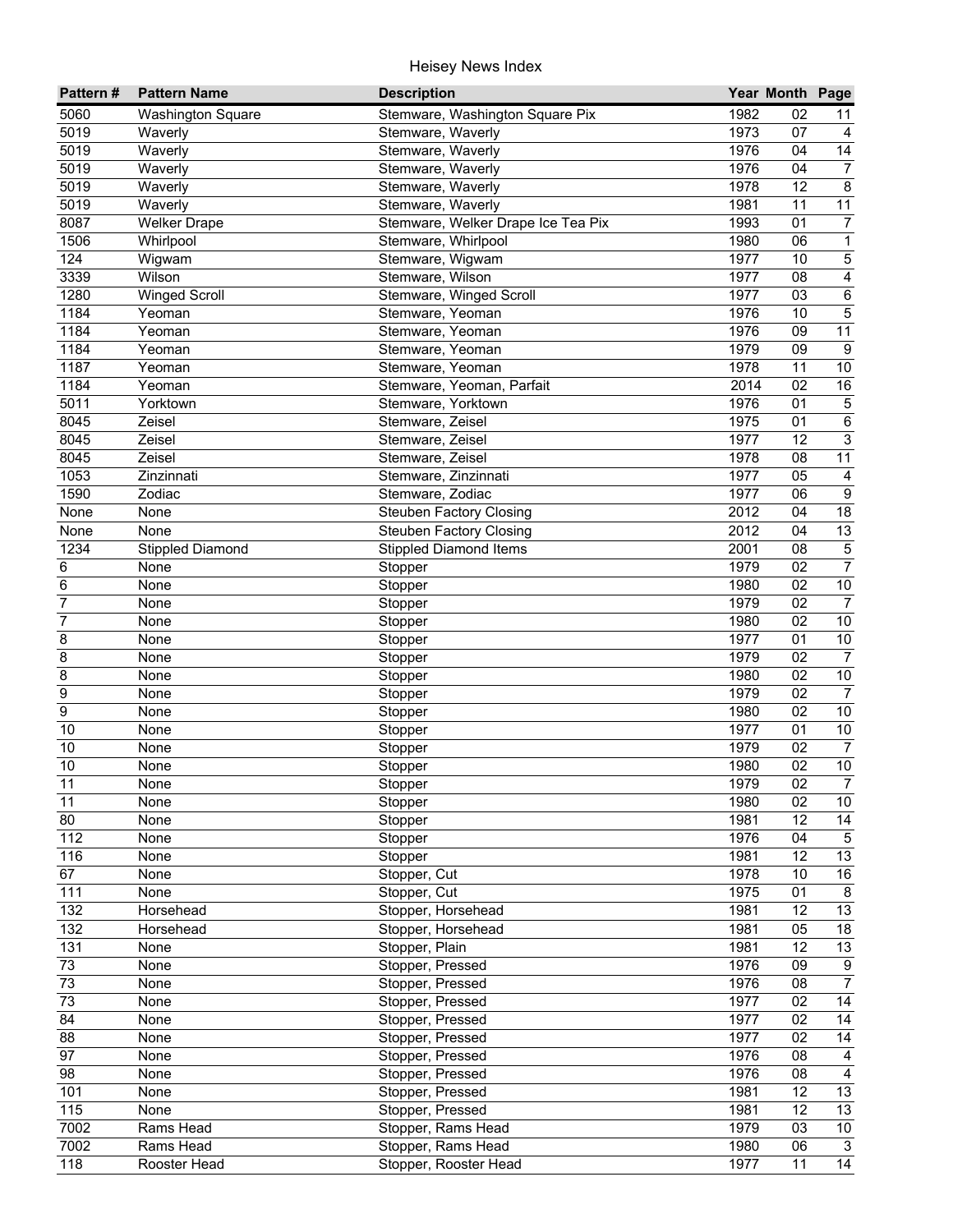| 118<br>Stopper, Rooster Head<br>1978<br>Rooster Head<br>09<br>14<br>118<br>1978<br>13<br>Stopper, Rooster Head<br>01<br>Rooster Head<br>1979<br>$\overline{7}$<br>118<br>10<br>Rooster Head<br>Stopper, Rooster Head<br>$\overline{3}$<br>118<br>1980<br>06<br>Rooster Head<br>Stopper, Rooster Head<br>13<br>118<br>1981<br>12<br>Rooster Head<br>Stopper, Rooster Head<br>$\overline{18}$<br>118<br>1981<br>05<br>Rooster Head<br>Stopper, Rooster Head<br>1972<br>$\overline{08}$<br>$\overline{7}$<br>None<br>None<br>Stores that sold Heisey<br>16<br>2018<br>10<br>None<br>None<br>Stories from Members - Henderson<br>$\overline{12}$<br>$\overline{12}$<br>2018<br>None<br>None<br>Stories from Members - Jean Will<br>2018<br>19<br>None<br>11<br>None<br>Stories from Members - Keiger<br>2004<br>461<br><b>Convex Circle</b><br>Straw Jar<br>07<br>$6\phantom{1}6$<br>2004<br>Straw Jars<br>11<br>10<br>None<br><b>Straw Jars</b><br>2004<br>01<br>13<br>None<br><b>Straw Marks</b><br>None<br>2005<br>14<br>None<br>Study Clubs, Why Join?<br>01<br>None<br>414<br>1981<br>$\overline{4}$<br>Tudor<br>Sugar & Cover, Tudor<br>05<br>$\bf 8$<br>300<br>1978<br>Peerless<br>Sugar Bowl & Cover, Peerless<br>10<br><b>Sugar Shakers and Pourers</b><br>2017<br>$\overline{2}$<br>18<br>None<br>None<br>17<br>411<br>Tudor<br>Sugar Sifter, Tudor<br>1980<br>08<br>$\overline{12}$<br>411<br>Sugar Sifter, Tudor<br>Tudor<br>1996<br>06<br>439<br>$\overline{2}$<br>8<br>Sugar, Cream, and All the Rest<br>2018<br>Raised Loop<br>$\overline{12}$<br>473<br>1977<br>02<br>Narrow Flute w/Rim<br>Sugar, Cube Set, Narrow Flute w/Rim<br>1225<br>1982<br>04<br>Plain Band<br>Sugar, Plain Band, Compared to Mustard<br>$\overline{7}$<br>13<br>1999<br>10<br>None<br>None<br>Sun Purpled Glass Article<br>343<br>15<br>2005<br>04<br>Sunburst<br>Sunburst Item List<br>343<br>$\boldsymbol{7}$<br>2008<br>12<br>Sunburst<br>Sunburst Item List<br>$\overline{2}$<br>343<br>1974<br>Sunburst<br>Sunburst Items<br>03<br>$\overline{2}$<br>343<br>1979<br>11<br>Sunburst<br>Sunburst Items<br>$\overline{1}$<br>$\overline{343}$<br>1979<br>08<br>Sunburst<br>Sunburst Items<br>$\overline{5}$<br>$\overline{343}$<br>1980<br>Sunburst<br>Sunburst Items<br>05<br>$\overline{8}$<br>$\overline{343}$<br>1981<br>Sunburst<br>Sunburst Items<br>10<br>$\overline{2}$<br>343 1/2<br>1974<br>Sunburst<br>Sunburst Items<br>03<br>343 1/2<br>1979<br>11<br>14<br>Sunburst<br>Sunburst Items<br>$\overline{5}$<br>343 1/2<br>1980<br>Sunburst<br>Sunburst Items<br>05<br>$\overline{9}$<br>2005<br>None<br>None<br>Sundae Dishes<br>08<br>$\overline{7}$<br>1973<br>7000<br>Sunflower<br>Sunflower Items<br>11<br>11<br>7000<br>1974<br>Sunflower<br>Sunflower Items<br>03<br>1978<br>08<br>$\boldsymbol{9}$<br>7000<br>Sunflower<br>Sunflower Items<br>$\overline{\mathbf{8}}$<br>2018<br>Sunflower Pattern Ad<br>7000<br>10<br>Sunflower<br>$16\,$<br>56<br>Sweet Scroll<br>Sweet Scroll, Opal Pix<br>1995<br>03<br>1977<br>355<br>09<br>$\bf 8$<br>None<br>Syrup<br>$\boldsymbol{7}$<br>355<br>1977<br>04<br>None<br>Syrup<br>355<br>$\bf 8$<br>1980<br>02<br>None<br>Syrup<br>16<br>355<br>1981<br>Syrup<br>08<br>None<br>1977<br>359<br>04<br>$\overline{7}$<br>None<br>Syrup<br>359<br>1980<br>8<br>None<br>Syrup<br>02<br>360<br>1981<br>17<br>Syrup<br>08<br>None<br>362<br>1976<br>$16\,$<br>None<br>03<br>Syrup<br>362<br>1978<br>$\overline{7}$<br>None<br>07<br>Syrup<br>362<br>1980<br>17<br>07<br>None<br>Syrup<br>362<br>1980<br>02<br>$\bf 8$<br>None<br>Syrup<br>362<br>1981<br>11<br>4<br>None<br>Syrup<br>1976<br>363<br>03<br>16<br>None<br>Syrup<br>$\overline{17}$<br>363<br>1980<br>07<br>None<br>Syrup<br>363<br>1980<br>02<br>Syrup<br>8<br>None<br>$\overline{8}$<br>371<br>1980<br>02<br>None<br>Syrup<br>$\overline{9}$<br>Syrup, 1890 to 1910<br>1996<br>10<br>None<br>None<br>Syrup, 1896 to 1910<br>1996<br>04<br>$10\,$<br>None<br>None<br>1996<br>15<br>Syrup, Gorham Article<br>11<br>None<br>None | Pattern# | <b>Pattern Name</b> | <b>Description</b> |      | Year Month Page |    |
|------------------------------------------------------------------------------------------------------------------------------------------------------------------------------------------------------------------------------------------------------------------------------------------------------------------------------------------------------------------------------------------------------------------------------------------------------------------------------------------------------------------------------------------------------------------------------------------------------------------------------------------------------------------------------------------------------------------------------------------------------------------------------------------------------------------------------------------------------------------------------------------------------------------------------------------------------------------------------------------------------------------------------------------------------------------------------------------------------------------------------------------------------------------------------------------------------------------------------------------------------------------------------------------------------------------------------------------------------------------------------------------------------------------------------------------------------------------------------------------------------------------------------------------------------------------------------------------------------------------------------------------------------------------------------------------------------------------------------------------------------------------------------------------------------------------------------------------------------------------------------------------------------------------------------------------------------------------------------------------------------------------------------------------------------------------------------------------------------------------------------------------------------------------------------------------------------------------------------------------------------------------------------------------------------------------------------------------------------------------------------------------------------------------------------------------------------------------------------------------------------------------------------------------------------------------------------------------------------------------------------------------------------------------------------------------------------------------------------------------------------------------------------------------------------------------------------------------------------------------------------------------------------------------------------------------------------------------------------------------------------------------------------------------------------------------------------------------------------------------------------------------------------------------------------------------------------------------------------------------------------------------------------------------------------------------------------------------------------------------------------------------------------------------------------------------------------------------------------------------------------------------------------------------------------------------------------------------------------------------------------------------------------------------------------------------------------------------------------------------------------------------------------------------------------------------------------------------------------------------------------------------------------------------------------------------------------------------------------------------------------------------------------------|----------|---------------------|--------------------|------|-----------------|----|
|                                                                                                                                                                                                                                                                                                                                                                                                                                                                                                                                                                                                                                                                                                                                                                                                                                                                                                                                                                                                                                                                                                                                                                                                                                                                                                                                                                                                                                                                                                                                                                                                                                                                                                                                                                                                                                                                                                                                                                                                                                                                                                                                                                                                                                                                                                                                                                                                                                                                                                                                                                                                                                                                                                                                                                                                                                                                                                                                                                                                                                                                                                                                                                                                                                                                                                                                                                                                                                                                                                                                                                                                                                                                                                                                                                                                                                                                                                                                                                                                                                    |          |                     |                    |      |                 |    |
|                                                                                                                                                                                                                                                                                                                                                                                                                                                                                                                                                                                                                                                                                                                                                                                                                                                                                                                                                                                                                                                                                                                                                                                                                                                                                                                                                                                                                                                                                                                                                                                                                                                                                                                                                                                                                                                                                                                                                                                                                                                                                                                                                                                                                                                                                                                                                                                                                                                                                                                                                                                                                                                                                                                                                                                                                                                                                                                                                                                                                                                                                                                                                                                                                                                                                                                                                                                                                                                                                                                                                                                                                                                                                                                                                                                                                                                                                                                                                                                                                                    |          |                     |                    |      |                 |    |
|                                                                                                                                                                                                                                                                                                                                                                                                                                                                                                                                                                                                                                                                                                                                                                                                                                                                                                                                                                                                                                                                                                                                                                                                                                                                                                                                                                                                                                                                                                                                                                                                                                                                                                                                                                                                                                                                                                                                                                                                                                                                                                                                                                                                                                                                                                                                                                                                                                                                                                                                                                                                                                                                                                                                                                                                                                                                                                                                                                                                                                                                                                                                                                                                                                                                                                                                                                                                                                                                                                                                                                                                                                                                                                                                                                                                                                                                                                                                                                                                                                    |          |                     |                    |      |                 |    |
|                                                                                                                                                                                                                                                                                                                                                                                                                                                                                                                                                                                                                                                                                                                                                                                                                                                                                                                                                                                                                                                                                                                                                                                                                                                                                                                                                                                                                                                                                                                                                                                                                                                                                                                                                                                                                                                                                                                                                                                                                                                                                                                                                                                                                                                                                                                                                                                                                                                                                                                                                                                                                                                                                                                                                                                                                                                                                                                                                                                                                                                                                                                                                                                                                                                                                                                                                                                                                                                                                                                                                                                                                                                                                                                                                                                                                                                                                                                                                                                                                                    |          |                     |                    |      |                 |    |
|                                                                                                                                                                                                                                                                                                                                                                                                                                                                                                                                                                                                                                                                                                                                                                                                                                                                                                                                                                                                                                                                                                                                                                                                                                                                                                                                                                                                                                                                                                                                                                                                                                                                                                                                                                                                                                                                                                                                                                                                                                                                                                                                                                                                                                                                                                                                                                                                                                                                                                                                                                                                                                                                                                                                                                                                                                                                                                                                                                                                                                                                                                                                                                                                                                                                                                                                                                                                                                                                                                                                                                                                                                                                                                                                                                                                                                                                                                                                                                                                                                    |          |                     |                    |      |                 |    |
|                                                                                                                                                                                                                                                                                                                                                                                                                                                                                                                                                                                                                                                                                                                                                                                                                                                                                                                                                                                                                                                                                                                                                                                                                                                                                                                                                                                                                                                                                                                                                                                                                                                                                                                                                                                                                                                                                                                                                                                                                                                                                                                                                                                                                                                                                                                                                                                                                                                                                                                                                                                                                                                                                                                                                                                                                                                                                                                                                                                                                                                                                                                                                                                                                                                                                                                                                                                                                                                                                                                                                                                                                                                                                                                                                                                                                                                                                                                                                                                                                                    |          |                     |                    |      |                 |    |
|                                                                                                                                                                                                                                                                                                                                                                                                                                                                                                                                                                                                                                                                                                                                                                                                                                                                                                                                                                                                                                                                                                                                                                                                                                                                                                                                                                                                                                                                                                                                                                                                                                                                                                                                                                                                                                                                                                                                                                                                                                                                                                                                                                                                                                                                                                                                                                                                                                                                                                                                                                                                                                                                                                                                                                                                                                                                                                                                                                                                                                                                                                                                                                                                                                                                                                                                                                                                                                                                                                                                                                                                                                                                                                                                                                                                                                                                                                                                                                                                                                    |          |                     |                    |      |                 |    |
|                                                                                                                                                                                                                                                                                                                                                                                                                                                                                                                                                                                                                                                                                                                                                                                                                                                                                                                                                                                                                                                                                                                                                                                                                                                                                                                                                                                                                                                                                                                                                                                                                                                                                                                                                                                                                                                                                                                                                                                                                                                                                                                                                                                                                                                                                                                                                                                                                                                                                                                                                                                                                                                                                                                                                                                                                                                                                                                                                                                                                                                                                                                                                                                                                                                                                                                                                                                                                                                                                                                                                                                                                                                                                                                                                                                                                                                                                                                                                                                                                                    |          |                     |                    |      |                 |    |
|                                                                                                                                                                                                                                                                                                                                                                                                                                                                                                                                                                                                                                                                                                                                                                                                                                                                                                                                                                                                                                                                                                                                                                                                                                                                                                                                                                                                                                                                                                                                                                                                                                                                                                                                                                                                                                                                                                                                                                                                                                                                                                                                                                                                                                                                                                                                                                                                                                                                                                                                                                                                                                                                                                                                                                                                                                                                                                                                                                                                                                                                                                                                                                                                                                                                                                                                                                                                                                                                                                                                                                                                                                                                                                                                                                                                                                                                                                                                                                                                                                    |          |                     |                    |      |                 |    |
|                                                                                                                                                                                                                                                                                                                                                                                                                                                                                                                                                                                                                                                                                                                                                                                                                                                                                                                                                                                                                                                                                                                                                                                                                                                                                                                                                                                                                                                                                                                                                                                                                                                                                                                                                                                                                                                                                                                                                                                                                                                                                                                                                                                                                                                                                                                                                                                                                                                                                                                                                                                                                                                                                                                                                                                                                                                                                                                                                                                                                                                                                                                                                                                                                                                                                                                                                                                                                                                                                                                                                                                                                                                                                                                                                                                                                                                                                                                                                                                                                                    |          |                     |                    |      |                 |    |
|                                                                                                                                                                                                                                                                                                                                                                                                                                                                                                                                                                                                                                                                                                                                                                                                                                                                                                                                                                                                                                                                                                                                                                                                                                                                                                                                                                                                                                                                                                                                                                                                                                                                                                                                                                                                                                                                                                                                                                                                                                                                                                                                                                                                                                                                                                                                                                                                                                                                                                                                                                                                                                                                                                                                                                                                                                                                                                                                                                                                                                                                                                                                                                                                                                                                                                                                                                                                                                                                                                                                                                                                                                                                                                                                                                                                                                                                                                                                                                                                                                    |          |                     |                    |      |                 |    |
|                                                                                                                                                                                                                                                                                                                                                                                                                                                                                                                                                                                                                                                                                                                                                                                                                                                                                                                                                                                                                                                                                                                                                                                                                                                                                                                                                                                                                                                                                                                                                                                                                                                                                                                                                                                                                                                                                                                                                                                                                                                                                                                                                                                                                                                                                                                                                                                                                                                                                                                                                                                                                                                                                                                                                                                                                                                                                                                                                                                                                                                                                                                                                                                                                                                                                                                                                                                                                                                                                                                                                                                                                                                                                                                                                                                                                                                                                                                                                                                                                                    |          |                     |                    |      |                 |    |
|                                                                                                                                                                                                                                                                                                                                                                                                                                                                                                                                                                                                                                                                                                                                                                                                                                                                                                                                                                                                                                                                                                                                                                                                                                                                                                                                                                                                                                                                                                                                                                                                                                                                                                                                                                                                                                                                                                                                                                                                                                                                                                                                                                                                                                                                                                                                                                                                                                                                                                                                                                                                                                                                                                                                                                                                                                                                                                                                                                                                                                                                                                                                                                                                                                                                                                                                                                                                                                                                                                                                                                                                                                                                                                                                                                                                                                                                                                                                                                                                                                    |          |                     |                    |      |                 |    |
|                                                                                                                                                                                                                                                                                                                                                                                                                                                                                                                                                                                                                                                                                                                                                                                                                                                                                                                                                                                                                                                                                                                                                                                                                                                                                                                                                                                                                                                                                                                                                                                                                                                                                                                                                                                                                                                                                                                                                                                                                                                                                                                                                                                                                                                                                                                                                                                                                                                                                                                                                                                                                                                                                                                                                                                                                                                                                                                                                                                                                                                                                                                                                                                                                                                                                                                                                                                                                                                                                                                                                                                                                                                                                                                                                                                                                                                                                                                                                                                                                                    |          |                     |                    |      |                 |    |
|                                                                                                                                                                                                                                                                                                                                                                                                                                                                                                                                                                                                                                                                                                                                                                                                                                                                                                                                                                                                                                                                                                                                                                                                                                                                                                                                                                                                                                                                                                                                                                                                                                                                                                                                                                                                                                                                                                                                                                                                                                                                                                                                                                                                                                                                                                                                                                                                                                                                                                                                                                                                                                                                                                                                                                                                                                                                                                                                                                                                                                                                                                                                                                                                                                                                                                                                                                                                                                                                                                                                                                                                                                                                                                                                                                                                                                                                                                                                                                                                                                    |          |                     |                    |      |                 |    |
|                                                                                                                                                                                                                                                                                                                                                                                                                                                                                                                                                                                                                                                                                                                                                                                                                                                                                                                                                                                                                                                                                                                                                                                                                                                                                                                                                                                                                                                                                                                                                                                                                                                                                                                                                                                                                                                                                                                                                                                                                                                                                                                                                                                                                                                                                                                                                                                                                                                                                                                                                                                                                                                                                                                                                                                                                                                                                                                                                                                                                                                                                                                                                                                                                                                                                                                                                                                                                                                                                                                                                                                                                                                                                                                                                                                                                                                                                                                                                                                                                                    |          |                     |                    |      |                 |    |
|                                                                                                                                                                                                                                                                                                                                                                                                                                                                                                                                                                                                                                                                                                                                                                                                                                                                                                                                                                                                                                                                                                                                                                                                                                                                                                                                                                                                                                                                                                                                                                                                                                                                                                                                                                                                                                                                                                                                                                                                                                                                                                                                                                                                                                                                                                                                                                                                                                                                                                                                                                                                                                                                                                                                                                                                                                                                                                                                                                                                                                                                                                                                                                                                                                                                                                                                                                                                                                                                                                                                                                                                                                                                                                                                                                                                                                                                                                                                                                                                                                    |          |                     |                    |      |                 |    |
|                                                                                                                                                                                                                                                                                                                                                                                                                                                                                                                                                                                                                                                                                                                                                                                                                                                                                                                                                                                                                                                                                                                                                                                                                                                                                                                                                                                                                                                                                                                                                                                                                                                                                                                                                                                                                                                                                                                                                                                                                                                                                                                                                                                                                                                                                                                                                                                                                                                                                                                                                                                                                                                                                                                                                                                                                                                                                                                                                                                                                                                                                                                                                                                                                                                                                                                                                                                                                                                                                                                                                                                                                                                                                                                                                                                                                                                                                                                                                                                                                                    |          |                     |                    |      |                 |    |
|                                                                                                                                                                                                                                                                                                                                                                                                                                                                                                                                                                                                                                                                                                                                                                                                                                                                                                                                                                                                                                                                                                                                                                                                                                                                                                                                                                                                                                                                                                                                                                                                                                                                                                                                                                                                                                                                                                                                                                                                                                                                                                                                                                                                                                                                                                                                                                                                                                                                                                                                                                                                                                                                                                                                                                                                                                                                                                                                                                                                                                                                                                                                                                                                                                                                                                                                                                                                                                                                                                                                                                                                                                                                                                                                                                                                                                                                                                                                                                                                                                    |          |                     |                    |      |                 |    |
|                                                                                                                                                                                                                                                                                                                                                                                                                                                                                                                                                                                                                                                                                                                                                                                                                                                                                                                                                                                                                                                                                                                                                                                                                                                                                                                                                                                                                                                                                                                                                                                                                                                                                                                                                                                                                                                                                                                                                                                                                                                                                                                                                                                                                                                                                                                                                                                                                                                                                                                                                                                                                                                                                                                                                                                                                                                                                                                                                                                                                                                                                                                                                                                                                                                                                                                                                                                                                                                                                                                                                                                                                                                                                                                                                                                                                                                                                                                                                                                                                                    |          |                     |                    |      |                 |    |
|                                                                                                                                                                                                                                                                                                                                                                                                                                                                                                                                                                                                                                                                                                                                                                                                                                                                                                                                                                                                                                                                                                                                                                                                                                                                                                                                                                                                                                                                                                                                                                                                                                                                                                                                                                                                                                                                                                                                                                                                                                                                                                                                                                                                                                                                                                                                                                                                                                                                                                                                                                                                                                                                                                                                                                                                                                                                                                                                                                                                                                                                                                                                                                                                                                                                                                                                                                                                                                                                                                                                                                                                                                                                                                                                                                                                                                                                                                                                                                                                                                    |          |                     |                    |      |                 |    |
|                                                                                                                                                                                                                                                                                                                                                                                                                                                                                                                                                                                                                                                                                                                                                                                                                                                                                                                                                                                                                                                                                                                                                                                                                                                                                                                                                                                                                                                                                                                                                                                                                                                                                                                                                                                                                                                                                                                                                                                                                                                                                                                                                                                                                                                                                                                                                                                                                                                                                                                                                                                                                                                                                                                                                                                                                                                                                                                                                                                                                                                                                                                                                                                                                                                                                                                                                                                                                                                                                                                                                                                                                                                                                                                                                                                                                                                                                                                                                                                                                                    |          |                     |                    |      |                 |    |
|                                                                                                                                                                                                                                                                                                                                                                                                                                                                                                                                                                                                                                                                                                                                                                                                                                                                                                                                                                                                                                                                                                                                                                                                                                                                                                                                                                                                                                                                                                                                                                                                                                                                                                                                                                                                                                                                                                                                                                                                                                                                                                                                                                                                                                                                                                                                                                                                                                                                                                                                                                                                                                                                                                                                                                                                                                                                                                                                                                                                                                                                                                                                                                                                                                                                                                                                                                                                                                                                                                                                                                                                                                                                                                                                                                                                                                                                                                                                                                                                                                    |          |                     |                    |      |                 |    |
|                                                                                                                                                                                                                                                                                                                                                                                                                                                                                                                                                                                                                                                                                                                                                                                                                                                                                                                                                                                                                                                                                                                                                                                                                                                                                                                                                                                                                                                                                                                                                                                                                                                                                                                                                                                                                                                                                                                                                                                                                                                                                                                                                                                                                                                                                                                                                                                                                                                                                                                                                                                                                                                                                                                                                                                                                                                                                                                                                                                                                                                                                                                                                                                                                                                                                                                                                                                                                                                                                                                                                                                                                                                                                                                                                                                                                                                                                                                                                                                                                                    |          |                     |                    |      |                 |    |
|                                                                                                                                                                                                                                                                                                                                                                                                                                                                                                                                                                                                                                                                                                                                                                                                                                                                                                                                                                                                                                                                                                                                                                                                                                                                                                                                                                                                                                                                                                                                                                                                                                                                                                                                                                                                                                                                                                                                                                                                                                                                                                                                                                                                                                                                                                                                                                                                                                                                                                                                                                                                                                                                                                                                                                                                                                                                                                                                                                                                                                                                                                                                                                                                                                                                                                                                                                                                                                                                                                                                                                                                                                                                                                                                                                                                                                                                                                                                                                                                                                    |          |                     |                    |      |                 |    |
|                                                                                                                                                                                                                                                                                                                                                                                                                                                                                                                                                                                                                                                                                                                                                                                                                                                                                                                                                                                                                                                                                                                                                                                                                                                                                                                                                                                                                                                                                                                                                                                                                                                                                                                                                                                                                                                                                                                                                                                                                                                                                                                                                                                                                                                                                                                                                                                                                                                                                                                                                                                                                                                                                                                                                                                                                                                                                                                                                                                                                                                                                                                                                                                                                                                                                                                                                                                                                                                                                                                                                                                                                                                                                                                                                                                                                                                                                                                                                                                                                                    |          |                     |                    |      |                 |    |
|                                                                                                                                                                                                                                                                                                                                                                                                                                                                                                                                                                                                                                                                                                                                                                                                                                                                                                                                                                                                                                                                                                                                                                                                                                                                                                                                                                                                                                                                                                                                                                                                                                                                                                                                                                                                                                                                                                                                                                                                                                                                                                                                                                                                                                                                                                                                                                                                                                                                                                                                                                                                                                                                                                                                                                                                                                                                                                                                                                                                                                                                                                                                                                                                                                                                                                                                                                                                                                                                                                                                                                                                                                                                                                                                                                                                                                                                                                                                                                                                                                    |          |                     |                    |      |                 |    |
|                                                                                                                                                                                                                                                                                                                                                                                                                                                                                                                                                                                                                                                                                                                                                                                                                                                                                                                                                                                                                                                                                                                                                                                                                                                                                                                                                                                                                                                                                                                                                                                                                                                                                                                                                                                                                                                                                                                                                                                                                                                                                                                                                                                                                                                                                                                                                                                                                                                                                                                                                                                                                                                                                                                                                                                                                                                                                                                                                                                                                                                                                                                                                                                                                                                                                                                                                                                                                                                                                                                                                                                                                                                                                                                                                                                                                                                                                                                                                                                                                                    |          |                     |                    |      |                 |    |
|                                                                                                                                                                                                                                                                                                                                                                                                                                                                                                                                                                                                                                                                                                                                                                                                                                                                                                                                                                                                                                                                                                                                                                                                                                                                                                                                                                                                                                                                                                                                                                                                                                                                                                                                                                                                                                                                                                                                                                                                                                                                                                                                                                                                                                                                                                                                                                                                                                                                                                                                                                                                                                                                                                                                                                                                                                                                                                                                                                                                                                                                                                                                                                                                                                                                                                                                                                                                                                                                                                                                                                                                                                                                                                                                                                                                                                                                                                                                                                                                                                    |          |                     |                    |      |                 |    |
|                                                                                                                                                                                                                                                                                                                                                                                                                                                                                                                                                                                                                                                                                                                                                                                                                                                                                                                                                                                                                                                                                                                                                                                                                                                                                                                                                                                                                                                                                                                                                                                                                                                                                                                                                                                                                                                                                                                                                                                                                                                                                                                                                                                                                                                                                                                                                                                                                                                                                                                                                                                                                                                                                                                                                                                                                                                                                                                                                                                                                                                                                                                                                                                                                                                                                                                                                                                                                                                                                                                                                                                                                                                                                                                                                                                                                                                                                                                                                                                                                                    |          |                     |                    |      |                 |    |
|                                                                                                                                                                                                                                                                                                                                                                                                                                                                                                                                                                                                                                                                                                                                                                                                                                                                                                                                                                                                                                                                                                                                                                                                                                                                                                                                                                                                                                                                                                                                                                                                                                                                                                                                                                                                                                                                                                                                                                                                                                                                                                                                                                                                                                                                                                                                                                                                                                                                                                                                                                                                                                                                                                                                                                                                                                                                                                                                                                                                                                                                                                                                                                                                                                                                                                                                                                                                                                                                                                                                                                                                                                                                                                                                                                                                                                                                                                                                                                                                                                    |          |                     |                    |      |                 |    |
|                                                                                                                                                                                                                                                                                                                                                                                                                                                                                                                                                                                                                                                                                                                                                                                                                                                                                                                                                                                                                                                                                                                                                                                                                                                                                                                                                                                                                                                                                                                                                                                                                                                                                                                                                                                                                                                                                                                                                                                                                                                                                                                                                                                                                                                                                                                                                                                                                                                                                                                                                                                                                                                                                                                                                                                                                                                                                                                                                                                                                                                                                                                                                                                                                                                                                                                                                                                                                                                                                                                                                                                                                                                                                                                                                                                                                                                                                                                                                                                                                                    |          |                     |                    |      |                 |    |
|                                                                                                                                                                                                                                                                                                                                                                                                                                                                                                                                                                                                                                                                                                                                                                                                                                                                                                                                                                                                                                                                                                                                                                                                                                                                                                                                                                                                                                                                                                                                                                                                                                                                                                                                                                                                                                                                                                                                                                                                                                                                                                                                                                                                                                                                                                                                                                                                                                                                                                                                                                                                                                                                                                                                                                                                                                                                                                                                                                                                                                                                                                                                                                                                                                                                                                                                                                                                                                                                                                                                                                                                                                                                                                                                                                                                                                                                                                                                                                                                                                    |          |                     |                    |      |                 |    |
|                                                                                                                                                                                                                                                                                                                                                                                                                                                                                                                                                                                                                                                                                                                                                                                                                                                                                                                                                                                                                                                                                                                                                                                                                                                                                                                                                                                                                                                                                                                                                                                                                                                                                                                                                                                                                                                                                                                                                                                                                                                                                                                                                                                                                                                                                                                                                                                                                                                                                                                                                                                                                                                                                                                                                                                                                                                                                                                                                                                                                                                                                                                                                                                                                                                                                                                                                                                                                                                                                                                                                                                                                                                                                                                                                                                                                                                                                                                                                                                                                                    |          |                     |                    |      |                 |    |
|                                                                                                                                                                                                                                                                                                                                                                                                                                                                                                                                                                                                                                                                                                                                                                                                                                                                                                                                                                                                                                                                                                                                                                                                                                                                                                                                                                                                                                                                                                                                                                                                                                                                                                                                                                                                                                                                                                                                                                                                                                                                                                                                                                                                                                                                                                                                                                                                                                                                                                                                                                                                                                                                                                                                                                                                                                                                                                                                                                                                                                                                                                                                                                                                                                                                                                                                                                                                                                                                                                                                                                                                                                                                                                                                                                                                                                                                                                                                                                                                                                    |          |                     |                    |      |                 |    |
|                                                                                                                                                                                                                                                                                                                                                                                                                                                                                                                                                                                                                                                                                                                                                                                                                                                                                                                                                                                                                                                                                                                                                                                                                                                                                                                                                                                                                                                                                                                                                                                                                                                                                                                                                                                                                                                                                                                                                                                                                                                                                                                                                                                                                                                                                                                                                                                                                                                                                                                                                                                                                                                                                                                                                                                                                                                                                                                                                                                                                                                                                                                                                                                                                                                                                                                                                                                                                                                                                                                                                                                                                                                                                                                                                                                                                                                                                                                                                                                                                                    |          |                     |                    |      |                 |    |
|                                                                                                                                                                                                                                                                                                                                                                                                                                                                                                                                                                                                                                                                                                                                                                                                                                                                                                                                                                                                                                                                                                                                                                                                                                                                                                                                                                                                                                                                                                                                                                                                                                                                                                                                                                                                                                                                                                                                                                                                                                                                                                                                                                                                                                                                                                                                                                                                                                                                                                                                                                                                                                                                                                                                                                                                                                                                                                                                                                                                                                                                                                                                                                                                                                                                                                                                                                                                                                                                                                                                                                                                                                                                                                                                                                                                                                                                                                                                                                                                                                    |          |                     |                    |      |                 |    |
|                                                                                                                                                                                                                                                                                                                                                                                                                                                                                                                                                                                                                                                                                                                                                                                                                                                                                                                                                                                                                                                                                                                                                                                                                                                                                                                                                                                                                                                                                                                                                                                                                                                                                                                                                                                                                                                                                                                                                                                                                                                                                                                                                                                                                                                                                                                                                                                                                                                                                                                                                                                                                                                                                                                                                                                                                                                                                                                                                                                                                                                                                                                                                                                                                                                                                                                                                                                                                                                                                                                                                                                                                                                                                                                                                                                                                                                                                                                                                                                                                                    |          |                     |                    |      |                 |    |
|                                                                                                                                                                                                                                                                                                                                                                                                                                                                                                                                                                                                                                                                                                                                                                                                                                                                                                                                                                                                                                                                                                                                                                                                                                                                                                                                                                                                                                                                                                                                                                                                                                                                                                                                                                                                                                                                                                                                                                                                                                                                                                                                                                                                                                                                                                                                                                                                                                                                                                                                                                                                                                                                                                                                                                                                                                                                                                                                                                                                                                                                                                                                                                                                                                                                                                                                                                                                                                                                                                                                                                                                                                                                                                                                                                                                                                                                                                                                                                                                                                    |          |                     |                    |      |                 |    |
|                                                                                                                                                                                                                                                                                                                                                                                                                                                                                                                                                                                                                                                                                                                                                                                                                                                                                                                                                                                                                                                                                                                                                                                                                                                                                                                                                                                                                                                                                                                                                                                                                                                                                                                                                                                                                                                                                                                                                                                                                                                                                                                                                                                                                                                                                                                                                                                                                                                                                                                                                                                                                                                                                                                                                                                                                                                                                                                                                                                                                                                                                                                                                                                                                                                                                                                                                                                                                                                                                                                                                                                                                                                                                                                                                                                                                                                                                                                                                                                                                                    |          |                     |                    |      |                 |    |
|                                                                                                                                                                                                                                                                                                                                                                                                                                                                                                                                                                                                                                                                                                                                                                                                                                                                                                                                                                                                                                                                                                                                                                                                                                                                                                                                                                                                                                                                                                                                                                                                                                                                                                                                                                                                                                                                                                                                                                                                                                                                                                                                                                                                                                                                                                                                                                                                                                                                                                                                                                                                                                                                                                                                                                                                                                                                                                                                                                                                                                                                                                                                                                                                                                                                                                                                                                                                                                                                                                                                                                                                                                                                                                                                                                                                                                                                                                                                                                                                                                    |          |                     |                    |      |                 |    |
|                                                                                                                                                                                                                                                                                                                                                                                                                                                                                                                                                                                                                                                                                                                                                                                                                                                                                                                                                                                                                                                                                                                                                                                                                                                                                                                                                                                                                                                                                                                                                                                                                                                                                                                                                                                                                                                                                                                                                                                                                                                                                                                                                                                                                                                                                                                                                                                                                                                                                                                                                                                                                                                                                                                                                                                                                                                                                                                                                                                                                                                                                                                                                                                                                                                                                                                                                                                                                                                                                                                                                                                                                                                                                                                                                                                                                                                                                                                                                                                                                                    |          |                     |                    |      |                 |    |
|                                                                                                                                                                                                                                                                                                                                                                                                                                                                                                                                                                                                                                                                                                                                                                                                                                                                                                                                                                                                                                                                                                                                                                                                                                                                                                                                                                                                                                                                                                                                                                                                                                                                                                                                                                                                                                                                                                                                                                                                                                                                                                                                                                                                                                                                                                                                                                                                                                                                                                                                                                                                                                                                                                                                                                                                                                                                                                                                                                                                                                                                                                                                                                                                                                                                                                                                                                                                                                                                                                                                                                                                                                                                                                                                                                                                                                                                                                                                                                                                                                    |          |                     |                    |      |                 |    |
|                                                                                                                                                                                                                                                                                                                                                                                                                                                                                                                                                                                                                                                                                                                                                                                                                                                                                                                                                                                                                                                                                                                                                                                                                                                                                                                                                                                                                                                                                                                                                                                                                                                                                                                                                                                                                                                                                                                                                                                                                                                                                                                                                                                                                                                                                                                                                                                                                                                                                                                                                                                                                                                                                                                                                                                                                                                                                                                                                                                                                                                                                                                                                                                                                                                                                                                                                                                                                                                                                                                                                                                                                                                                                                                                                                                                                                                                                                                                                                                                                                    |          |                     |                    |      |                 |    |
|                                                                                                                                                                                                                                                                                                                                                                                                                                                                                                                                                                                                                                                                                                                                                                                                                                                                                                                                                                                                                                                                                                                                                                                                                                                                                                                                                                                                                                                                                                                                                                                                                                                                                                                                                                                                                                                                                                                                                                                                                                                                                                                                                                                                                                                                                                                                                                                                                                                                                                                                                                                                                                                                                                                                                                                                                                                                                                                                                                                                                                                                                                                                                                                                                                                                                                                                                                                                                                                                                                                                                                                                                                                                                                                                                                                                                                                                                                                                                                                                                                    |          |                     |                    |      |                 |    |
|                                                                                                                                                                                                                                                                                                                                                                                                                                                                                                                                                                                                                                                                                                                                                                                                                                                                                                                                                                                                                                                                                                                                                                                                                                                                                                                                                                                                                                                                                                                                                                                                                                                                                                                                                                                                                                                                                                                                                                                                                                                                                                                                                                                                                                                                                                                                                                                                                                                                                                                                                                                                                                                                                                                                                                                                                                                                                                                                                                                                                                                                                                                                                                                                                                                                                                                                                                                                                                                                                                                                                                                                                                                                                                                                                                                                                                                                                                                                                                                                                                    |          |                     |                    |      |                 |    |
|                                                                                                                                                                                                                                                                                                                                                                                                                                                                                                                                                                                                                                                                                                                                                                                                                                                                                                                                                                                                                                                                                                                                                                                                                                                                                                                                                                                                                                                                                                                                                                                                                                                                                                                                                                                                                                                                                                                                                                                                                                                                                                                                                                                                                                                                                                                                                                                                                                                                                                                                                                                                                                                                                                                                                                                                                                                                                                                                                                                                                                                                                                                                                                                                                                                                                                                                                                                                                                                                                                                                                                                                                                                                                                                                                                                                                                                                                                                                                                                                                                    |          |                     |                    |      |                 |    |
|                                                                                                                                                                                                                                                                                                                                                                                                                                                                                                                                                                                                                                                                                                                                                                                                                                                                                                                                                                                                                                                                                                                                                                                                                                                                                                                                                                                                                                                                                                                                                                                                                                                                                                                                                                                                                                                                                                                                                                                                                                                                                                                                                                                                                                                                                                                                                                                                                                                                                                                                                                                                                                                                                                                                                                                                                                                                                                                                                                                                                                                                                                                                                                                                                                                                                                                                                                                                                                                                                                                                                                                                                                                                                                                                                                                                                                                                                                                                                                                                                                    |          |                     |                    |      |                 |    |
|                                                                                                                                                                                                                                                                                                                                                                                                                                                                                                                                                                                                                                                                                                                                                                                                                                                                                                                                                                                                                                                                                                                                                                                                                                                                                                                                                                                                                                                                                                                                                                                                                                                                                                                                                                                                                                                                                                                                                                                                                                                                                                                                                                                                                                                                                                                                                                                                                                                                                                                                                                                                                                                                                                                                                                                                                                                                                                                                                                                                                                                                                                                                                                                                                                                                                                                                                                                                                                                                                                                                                                                                                                                                                                                                                                                                                                                                                                                                                                                                                                    |          |                     |                    |      |                 |    |
|                                                                                                                                                                                                                                                                                                                                                                                                                                                                                                                                                                                                                                                                                                                                                                                                                                                                                                                                                                                                                                                                                                                                                                                                                                                                                                                                                                                                                                                                                                                                                                                                                                                                                                                                                                                                                                                                                                                                                                                                                                                                                                                                                                                                                                                                                                                                                                                                                                                                                                                                                                                                                                                                                                                                                                                                                                                                                                                                                                                                                                                                                                                                                                                                                                                                                                                                                                                                                                                                                                                                                                                                                                                                                                                                                                                                                                                                                                                                                                                                                                    |          |                     |                    |      |                 |    |
|                                                                                                                                                                                                                                                                                                                                                                                                                                                                                                                                                                                                                                                                                                                                                                                                                                                                                                                                                                                                                                                                                                                                                                                                                                                                                                                                                                                                                                                                                                                                                                                                                                                                                                                                                                                                                                                                                                                                                                                                                                                                                                                                                                                                                                                                                                                                                                                                                                                                                                                                                                                                                                                                                                                                                                                                                                                                                                                                                                                                                                                                                                                                                                                                                                                                                                                                                                                                                                                                                                                                                                                                                                                                                                                                                                                                                                                                                                                                                                                                                                    |          |                     |                    |      |                 |    |
|                                                                                                                                                                                                                                                                                                                                                                                                                                                                                                                                                                                                                                                                                                                                                                                                                                                                                                                                                                                                                                                                                                                                                                                                                                                                                                                                                                                                                                                                                                                                                                                                                                                                                                                                                                                                                                                                                                                                                                                                                                                                                                                                                                                                                                                                                                                                                                                                                                                                                                                                                                                                                                                                                                                                                                                                                                                                                                                                                                                                                                                                                                                                                                                                                                                                                                                                                                                                                                                                                                                                                                                                                                                                                                                                                                                                                                                                                                                                                                                                                                    |          |                     |                    |      |                 |    |
|                                                                                                                                                                                                                                                                                                                                                                                                                                                                                                                                                                                                                                                                                                                                                                                                                                                                                                                                                                                                                                                                                                                                                                                                                                                                                                                                                                                                                                                                                                                                                                                                                                                                                                                                                                                                                                                                                                                                                                                                                                                                                                                                                                                                                                                                                                                                                                                                                                                                                                                                                                                                                                                                                                                                                                                                                                                                                                                                                                                                                                                                                                                                                                                                                                                                                                                                                                                                                                                                                                                                                                                                                                                                                                                                                                                                                                                                                                                                                                                                                                    |          |                     |                    |      |                 |    |
|                                                                                                                                                                                                                                                                                                                                                                                                                                                                                                                                                                                                                                                                                                                                                                                                                                                                                                                                                                                                                                                                                                                                                                                                                                                                                                                                                                                                                                                                                                                                                                                                                                                                                                                                                                                                                                                                                                                                                                                                                                                                                                                                                                                                                                                                                                                                                                                                                                                                                                                                                                                                                                                                                                                                                                                                                                                                                                                                                                                                                                                                                                                                                                                                                                                                                                                                                                                                                                                                                                                                                                                                                                                                                                                                                                                                                                                                                                                                                                                                                                    |          |                     |                    |      |                 |    |
|                                                                                                                                                                                                                                                                                                                                                                                                                                                                                                                                                                                                                                                                                                                                                                                                                                                                                                                                                                                                                                                                                                                                                                                                                                                                                                                                                                                                                                                                                                                                                                                                                                                                                                                                                                                                                                                                                                                                                                                                                                                                                                                                                                                                                                                                                                                                                                                                                                                                                                                                                                                                                                                                                                                                                                                                                                                                                                                                                                                                                                                                                                                                                                                                                                                                                                                                                                                                                                                                                                                                                                                                                                                                                                                                                                                                                                                                                                                                                                                                                                    |          |                     |                    |      |                 |    |
|                                                                                                                                                                                                                                                                                                                                                                                                                                                                                                                                                                                                                                                                                                                                                                                                                                                                                                                                                                                                                                                                                                                                                                                                                                                                                                                                                                                                                                                                                                                                                                                                                                                                                                                                                                                                                                                                                                                                                                                                                                                                                                                                                                                                                                                                                                                                                                                                                                                                                                                                                                                                                                                                                                                                                                                                                                                                                                                                                                                                                                                                                                                                                                                                                                                                                                                                                                                                                                                                                                                                                                                                                                                                                                                                                                                                                                                                                                                                                                                                                                    |          |                     |                    |      |                 |    |
|                                                                                                                                                                                                                                                                                                                                                                                                                                                                                                                                                                                                                                                                                                                                                                                                                                                                                                                                                                                                                                                                                                                                                                                                                                                                                                                                                                                                                                                                                                                                                                                                                                                                                                                                                                                                                                                                                                                                                                                                                                                                                                                                                                                                                                                                                                                                                                                                                                                                                                                                                                                                                                                                                                                                                                                                                                                                                                                                                                                                                                                                                                                                                                                                                                                                                                                                                                                                                                                                                                                                                                                                                                                                                                                                                                                                                                                                                                                                                                                                                                    |          |                     |                    |      |                 |    |
|                                                                                                                                                                                                                                                                                                                                                                                                                                                                                                                                                                                                                                                                                                                                                                                                                                                                                                                                                                                                                                                                                                                                                                                                                                                                                                                                                                                                                                                                                                                                                                                                                                                                                                                                                                                                                                                                                                                                                                                                                                                                                                                                                                                                                                                                                                                                                                                                                                                                                                                                                                                                                                                                                                                                                                                                                                                                                                                                                                                                                                                                                                                                                                                                                                                                                                                                                                                                                                                                                                                                                                                                                                                                                                                                                                                                                                                                                                                                                                                                                                    |          |                     |                    |      |                 |    |
|                                                                                                                                                                                                                                                                                                                                                                                                                                                                                                                                                                                                                                                                                                                                                                                                                                                                                                                                                                                                                                                                                                                                                                                                                                                                                                                                                                                                                                                                                                                                                                                                                                                                                                                                                                                                                                                                                                                                                                                                                                                                                                                                                                                                                                                                                                                                                                                                                                                                                                                                                                                                                                                                                                                                                                                                                                                                                                                                                                                                                                                                                                                                                                                                                                                                                                                                                                                                                                                                                                                                                                                                                                                                                                                                                                                                                                                                                                                                                                                                                                    | None     | None                | Syrup, Lids & Tops | 1996 | 09              | 12 |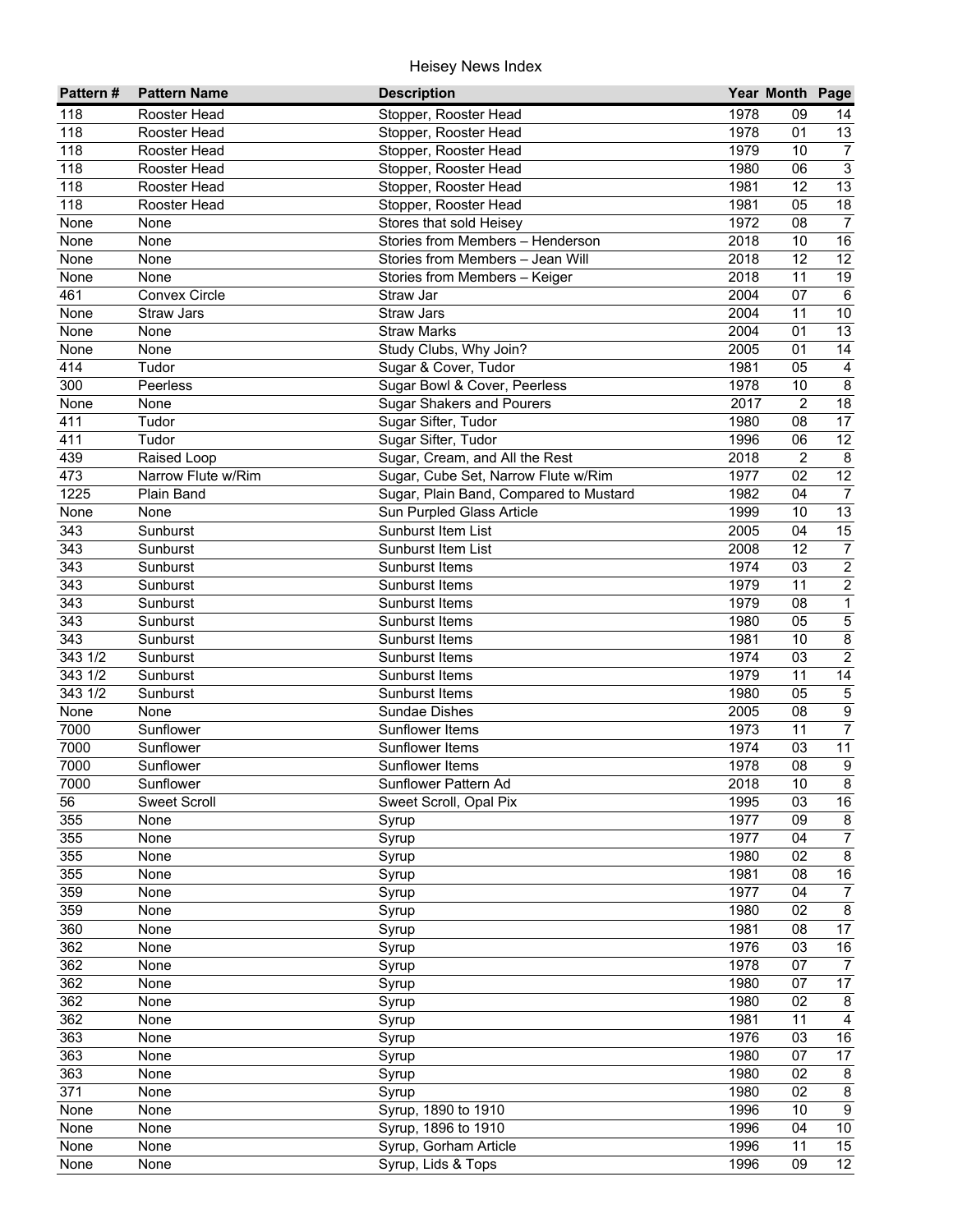| <b>Pattern#</b> | <b>Pattern Name</b>           | <b>Description</b>                     |      | Year Month Page |                         |
|-----------------|-------------------------------|----------------------------------------|------|-----------------|-------------------------|
| None            | None                          | Syrup, Look-a-Likes                    | 1996 | 12              | 11                      |
| 372             | McGrady                       | Syrup, McGrady                         | 1977 | 09              | $\bf 8$                 |
| 372             | McGrady                       | Syrup, McGrady                         | 1977 | 04              | $\overline{7}$          |
| 353             | <b>Medium Flat Panel</b>      | Syrup, Medium Flat Panel               | 1977 | 09              | $\bf 8$                 |
| 353             | <b>Medium Flat Panel</b>      | Syrup, Medium Flat Panel               | 1977 | 04              | $\overline{7}$          |
| 353             | <b>Medium Flat Panel</b>      | Syrup, Medium Flat Panel               | 1980 | 02              | $\overline{8}$          |
| 353             | <b>Medium Flat Panel</b>      | Syrup, Medium Flat Panel               | 1981 | 08              | 16                      |
| 353             | <b>Medium Flat Panel</b>      | Syrup, Medium Flat Panel Pix           | 1980 | $\overline{02}$ | $\overline{\mathbf{8}}$ |
| None            | None                          | Syrup, Pattern Years                   | 1996 | 08              | $\overline{10}$         |
| 357             | None                          | Syrup, Pix                             | 1980 | 02              | $\overline{\mathbf{8}}$ |
| 359             | None                          | Syrup, Pix                             | 1980 | 02              | $\overline{\bf 8}$      |
| 365             | None                          | Syrup, Pix                             | 1985 | 10              | $\overline{7}$          |
| 366             | Salem                         | Syrup, Pix                             | 1985 | 10              | $\overline{7}$          |
| 369             | None                          | Syrup, Pix                             | 1985 | 10              | $\overline{7}$          |
| 370             | None                          | Syrup, Pix                             | 1985 | 10              | $\overline{7}$          |
| 371             | None                          | Syrup, Pix                             | 1987 | 04              | 14                      |
| 1567            | Plantation                    | Syrup, Plantation                      | 1978 | 04              | 11                      |
| 357             | <b>Prison Stripe</b>          | Syrup, Prison Stripe                   | 1977 | 04              | $\overline{7}$          |
| 357             | Prison Stripe                 | Syrup, Prison Stripe                   | 1980 | 02              | $\bf 8$                 |
| 411             | Tudor                         | Syrup, Tudor                           | 1996 | 06              | $\overline{12}$         |
| 354             | <b>Wide Flat Panel</b>        | Syrup, Wide Flat Panel                 | 1977 | 09              | $\bf 8$                 |
| 354             | <b>Wide Flat Panel</b>        | Syrup, Wide Flat Panel                 | 1977 | 04              | $\overline{7}$          |
| 354             | <b>Wide Flat Panel</b>        | Syrup, Wide Flat Panel                 | 1980 | 02              | $\overline{8}$          |
| 354             | <b>Wide Flat Panel</b>        | Syrup, Wide Flat Panel                 | 1980 | 02              | $\overline{8}$          |
| 354             | <b>Wide Flat Panel</b>        | Syrup, Wide Flat Panel                 | 1981 | 08              | $\overline{16}$         |
| None            | None                          | Table Talk 1928                        | 2012 | 01              | 16                      |
| None            | None                          | Table Talk Reprint - B. Altman Store   | 2018 | 11              | 21                      |
| None            | None                          | Table Talk Reprint - LA Biltmore Hotel | 2018 | 11              | 20                      |
| None            | None                          | Table Talk, April 1958                 | 2011 | 04              | 18                      |
| 150             | <b>Banded Flute</b>           | Tankard                                | 2004 | 05              | $\overline{9}$          |
| None            | None                          | Tenggren, Gustaf-His Life & Works      | 2015 | 8               | $\overline{6}$          |
| 7013            | Thumbprint & Angle            | Thumbprint & Angle Puff Box            | 1974 | 11              | $\overline{7}$          |
| None            | None                          | <b>Toothpick List</b>                  | 1989 | 10              | $\overline{12}$         |
| None            | None                          | <b>Toothpick List</b>                  | 2001 | 10              | 17                      |
| 150             | <b>Banded Flute</b>           | Toothpick, Banded Flute                | 1981 | 03              | $\overline{7}$          |
| 1235            | Beaded Panel & Sunburst       | Toothpick, Beaded Panel & Sunburst     | 1981 | 08              | $\overline{5}$          |
| 331             | Colonial                      | Toothpick, Colonial                    | 1981 | 02              | 14                      |
| 400             | Colonial Scalloped Top        | Toothpick, Colonial Scalloped Top      | 1981 | 02              | 14                      |
| 339             | Continental                   | Toothpick, Continental                 | 1982 | 01              | $\overline{7}$          |
| 1205            | Fancy Loop                    | Toothpick, Fancy Loop                  | 1981 | 11              | 13                      |
| 1201            | Fandango                      | Toothpick, Fandango                    | 1981 | 11              | 13                      |
| 352             | <b>Flat Panel</b>             | Toothpick, Flat Panel                  | 1981 | 12              | $\overline{7}$          |
| 433             | Greek Key                     | Toothpick, Greek Key                   | 1981 | 03              | $\overline{7}$          |
| 353             | Medium Flat Panel             | Toothpick, Medium Flat Panel           | 1981 | 05              | $\overline{8}$          |
| 300             | Peerless                      | Toothpick, Peerless                    | 1981 | 02              | 14                      |
| 1255            | Pineapple & Fan               | Toothpick, Pineapple & Fan             | 1981 | 09              | 10 <sup>°</sup>         |
| 335             | <b>Prince of Wales/Plumes</b> | Toothpick, Prince of Wales/Plumes      | 1981 | 09              | 10 <sup>°</sup>         |
| 351             | Priscilla                     | Toothpick, Priscilla                   | 1981 | 12              | $\overline{7}$          |
| 1220            | <b>Punty Band</b>             | Toothpick, Punty Band                  | 1979 | 10              | 13                      |
| 1220            | <b>Punty Band</b>             | Toothpick, Punty Band                  | 1980 | 06              | $\bf 8$                 |
| 341             | Puritan                       | Toothpick, Puritan                     | 1981 | 05              | $\overline{8}$          |
| 310             | <b>Ring Band</b>              | Toothpick, Ring Band                   | 1981 | 04              | 13                      |
| 343             | Sunburst                      | Toothpick, Sunburst                    | 1981 | 08              | $\overline{5}$          |
| 337             | Touraine                      | Toothpick, Touraine                    | 1981 | 03              | $\overline{7}$          |
| 379             | Urn                           | Toothpick, Urn                         | 1981 | 03              | $\overline{7}$          |
| 379             | Urn                           | Toothpick, Urn                         | 2004 | 02              | $\overline{7}$          |
| 333             | <b>Waldorf Astoria</b>        | Toothpick, Waldorf Astoria             | 1977 | 09              | $6\overline{}$          |
| 333             | <b>Waldorf Astoria</b>        | Toothpick, Waldorf Astoria             | 1982 | 01              | $\overline{7}$          |
| 1280            | <b>Winged Scroll</b>          | Toothpick, Winged Scroll               | 1981 | 04              | $\overline{13}$         |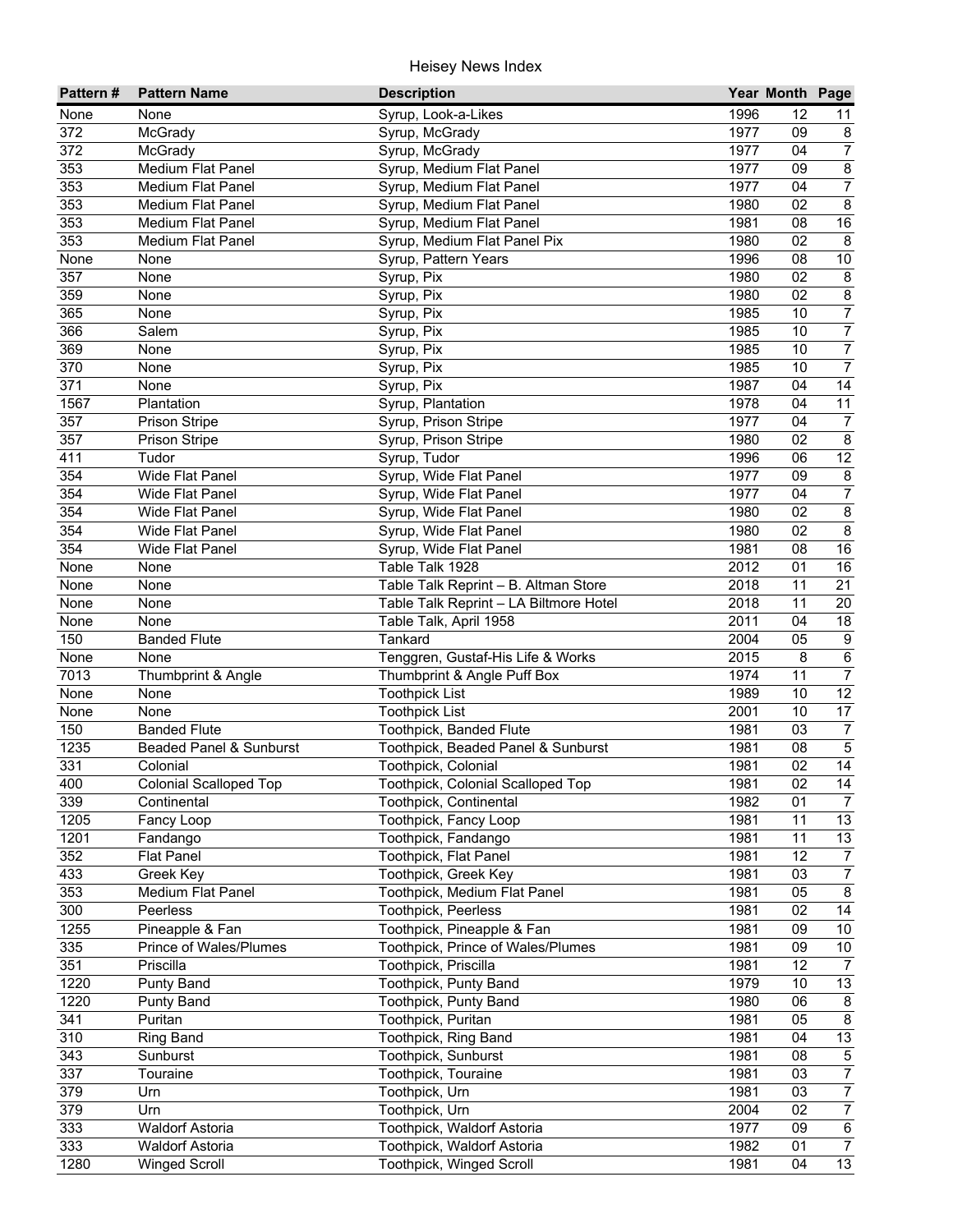| Pattern#        | <b>Pattern Name</b>      | <b>Description</b>                                                 |              | Year Month Page |                                    |
|-----------------|--------------------------|--------------------------------------------------------------------|--------------|-----------------|------------------------------------|
| 1454            | Diamond Point Top Hat    | Top Hat, Diamond Point                                             | 1974         | 11              | 6                                  |
| 1511            | Toujours                 | Toujours Items                                                     | 1979         | 03              | 15                                 |
| 337             | Touraine                 | Touraine Article/Pix                                               | 1989         | 12              | 8                                  |
| 337             | Touraine                 | <b>Touraine Article/Pix</b>                                        | 1996         | 06              | $\overline{5}$                     |
| 337             | Touraine                 | <b>Touraine Item List</b>                                          | 2008         | 09              | $\overline{7}$                     |
| 337             | Touraine                 | Touraine Items                                                     | 1973         | $\overline{12}$ | $\overline{2}$                     |
| 337             | Touraine                 | Touraine Items                                                     | 1977         | 09              | 12                                 |
| 337             | Touraine                 | Touraine Items                                                     | 1980         | $\overline{05}$ | $\overline{5}$                     |
| 337             | Touraine                 | <b>Touraine Items</b>                                              | 1981         | 10              | 8                                  |
| 337             | Touraine                 | <b>Touraine Pattern Decorations</b>                                | 2008         | 10              | 10                                 |
| 1637            | Town & Country           | Town & Country Item List                                           | 2008         | 06              | 18                                 |
| 1637            | Town & Country           | Town & Country Items                                               | 1973         | 02              | $\overline{7}$                     |
| None            | None                     | <b>Trademark Design</b>                                            | 2001         | 12              | $\overline{5}$                     |
| None            | None                     | <b>Trademark Design</b>                                            | 2003         | 08              | $\overline{7}$                     |
| None            | None                     | <b>Trademarks of Heisey</b>                                        | 1974         | 04              | $\overline{3}$                     |
| None            | None                     | <b>Trademarks of Heisey</b>                                        | 2001         | 01              | $\bf 8$                            |
| None            | None                     | <b>Trademarks of Heisey</b>                                        | 2003         | 08              | $\mathbf{1}$                       |
| 1184            | Yeoman                   | Tray, Compartment, Yeoman                                          | 1980         | 04              | $\overline{7}$                     |
| 1183            | Japanese Garden          | Tray, Japanese Garden 1183                                         | 2006         | 06              | 12                                 |
| 500             | Octagon                  | Tray, Octagon Etchings and Cuttings                                | 1996         | 06              | $\overline{14}$                    |
| 7089            | Cloverleaf               | Tray, Snack, Cloverleaf, Flamingo                                  | 2005         | 03              | $\sqrt{5}$                         |
| 1519            | Waverly                  | Trinket Box, Lion Head                                             | 1981         | 08              | $16\,$                             |
| 411             | Tudor                    | Tudor 411 List                                                     | 2011         | 01              | $\overline{5}$                     |
| 411             | Tudor                    | <b>Tudor Items</b>                                                 | 1978         | 10              | $\overline{12}$                    |
| 411             | Tudor                    | <b>Tudor Items</b>                                                 | 1978         | 02              | 13                                 |
| 411             | Tudor                    | <b>Tudor Items</b>                                                 | 1981         | 05              | $\overline{4}$                     |
| 412             | Tudor                    | <b>Tudor Items</b>                                                 | 1981         | 05              | $\overline{4}$                     |
| 413             | Tudor                    | <b>Tudor Items</b>                                                 | 1981         | 05              | $\overline{4}$                     |
| 396             | None                     | Tumbler                                                            | 1982         | 01              | $\overline{4}$                     |
| $\overline{23}$ | Tumbler                  | Tumbler 23                                                         | 2005         | 10              | 13                                 |
| None            | Tumbler                  | <b>Tumbler List</b>                                                | 2005         | 10              | $\overline{21}$                    |
| None            | Tumbler                  | Tumbler List, bars                                                 | 2005         | 11              | $\overline{5}$                     |
| None            | Tumbler                  | Tumbler List, jelly glasses                                        | 2005         | 11              | $\overline{9}$                     |
| 450             | Weiss                    | Tumbler, Beer, Weiss                                               | 2007         | 03              | $\overline{7}$                     |
| 212             | Chevron                  | Tumbler, Chevron Pix                                               | 1986         | 11              | $\overline{11}$                    |
| 215             | Crossbow                 | Tumbler, Crossbow                                                  | 1985         | 11              | $\overline{4}$                     |
| 206             | Diamond Six              | Tumbler, Diamond Six Pix                                           | 1986         | 11              | 11                                 |
| None            | None                     | Tumbler, Sides List                                                | 2011         | $\overline{06}$ | $\overline{7}$                     |
| None            | None                     | Tumbler, Sides List II                                             | 2011         | 08              | $\overline{5}$                     |
| 243             | Bar, Water               | Tumbler, water bar, 243-244                                        | 2007         | 05              | $5\phantom{.0}$                    |
| 124             | Wigwam                   | Tumbler, Wigwam                                                    | 1990         | 01              | $\overline{11}$                    |
| 200             | <b>Bar Tumblers</b>      | Tumblers, Bar, 200-237                                             | 2007         | 02              | 6                                  |
| 400<br>1415     | <b>Beer Tumblers</b>     | Tumblers, Beer-Ale, 400-415                                        | 2007         | 01              | $\,$ 5 $\,$                        |
| 1415            | <b>Twentieth Century</b> | <b>Twentieth Century Article</b><br><b>Twentieth Century Items</b> | 1982<br>1973 | 08<br>02        | $\boldsymbol{9}$<br>$\overline{7}$ |
|                 | <b>Twentieth Century</b> |                                                                    | 1974         |                 | $\overline{4}$                     |
| 1415<br>1252    | <b>Twentieth Century</b> | <b>Twentieth Century Items</b>                                     | 2000         | 11<br>05        |                                    |
| 1252            | Twist                    | Twist Article by Ludwig-Part 1<br>Twist Article by Ludwig-Part 2   | 2000         |                 | $\boldsymbol{7}$                   |
| 1252            | Twist                    |                                                                    | 2000         | 07<br>08        | $\overline{9}$                     |
| 1252            | Twist                    | Twist Article by Ludwig-Part 3                                     |              |                 | $\overline{9}$                     |
|                 | Twist                    | Twist Article by Ludwig-Part 4                                     | 2000         | 09              | $\,6\,$                            |
| 1252            | Twist                    | Twist Article by Ludwig-Part 5                                     | 2000         | 10<br>11        | $\,6\,$<br>$\overline{5}$          |
| 1252            | Twist                    | Twist Article by Ludwig-Part 6                                     | 2000         |                 |                                    |
| 1252            | Twist                    | Twist Gallery 3 Display                                            | 2016         | 12<br>12        | 18                                 |
| 1252            | Twist                    | <b>Twist Items</b>                                                 | 1973<br>1974 | 06              | $\bf 8$<br>$\overline{2}$          |
| 1252<br>1252    | Twist                    | <b>Twist Items</b><br><b>Twist Items</b>                           | 1977         | 08              | $\overline{7}$                     |
| 1252            | Twist                    | <b>Twist Items</b>                                                 | 1979         | 06              | $\overline{17}$                    |
| 1252            | Twist<br>Twist           | <b>Twist Items</b>                                                 | 1979         | 02              | 15                                 |
| 1252            | Twist                    | <b>Twist Items</b>                                                 | 1981         | 12              | $\overline{14}$                    |
|                 |                          |                                                                    |              |                 |                                    |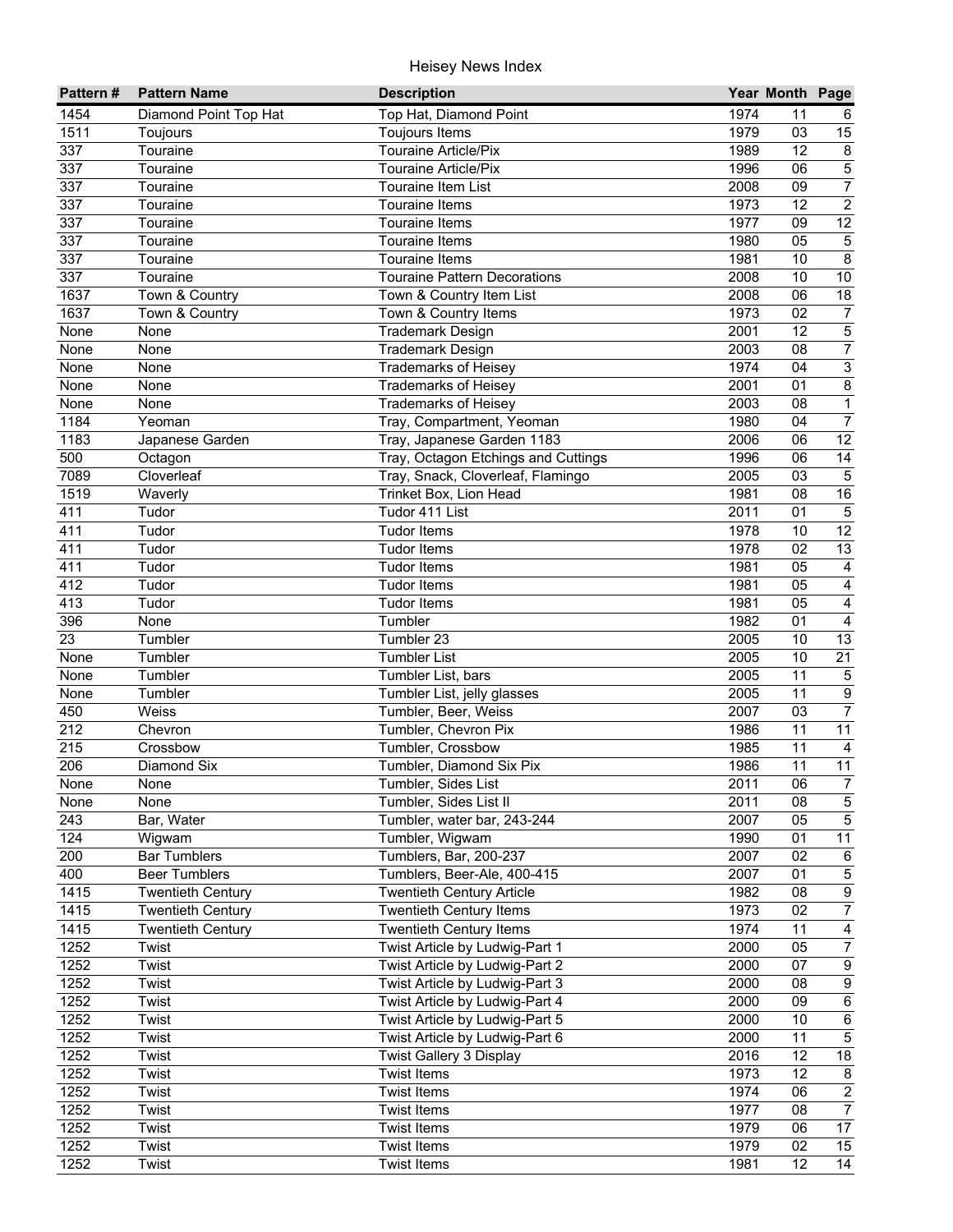| Pattern#         | <b>Pattern Name</b> | <b>Description</b>                |              | Year Month Page |                  |
|------------------|---------------------|-----------------------------------|--------------|-----------------|------------------|
| 1252             | Twist               | <b>Twist Items</b>                | 1981         | 04              | 6                |
| 1252             | Twist               | Twist Pattern by Ludwig-Revisited | 2001         | 09              | $\boldsymbol{9}$ |
| 1252             | Twist               | <b>Twist Variants</b>             | 2006         | 03              | $\overline{7}$   |
| 1252             | Twist               | <b>Twist Whimseys</b>             | 2006         | 06              | $\overline{11}$  |
| 379              | Urn                 | Urn 379 List                      | 2009         | $\overline{05}$ | $\bf 8$          |
| 379              | Urn                 | Urn Items                         | 1975         | $\overline{03}$ | $\overline{2}$   |
| 379              | Urn                 | Urn Items                         | 1977         | 01              | $\overline{5}$   |
| $\overline{379}$ | Urn                 | Urn Items                         | 1981         | 03              | $\overline{7}$   |
| 500              | Octagon             | Variety Tray, Octagon             | 1978         | 10              | $\overline{15}$  |
| 500              | Octagon             | Variety Tray, Octagon             | 1979         | 12              | 11               |
| 500              | Octagon             | Variety Tray, Octagon             | 1979         | 09              | $\boldsymbol{7}$ |
| 500              | Octagon             | Variety Tray, Octagon             | 1980         | 04              | $\mathbf{1}$     |
| 500              | Octagon             | Variety Tray, Octagon             | 1980         | 01              | $\overline{7}$   |
| 355              | None                | Vase                              | 1976         | 09              | $10$             |
| 419              | None                | Vase                              | 1981         | 08              | 20               |
| 436              | Carnation           | Vase                              | 2016         | 6               | $\,6\,$          |
| 436              | Flower              | Vase                              | 2016         | 6               | $\,6\,$          |
| 436              | Sweet Pea           | Vase                              | 2016         | 6               | $\overline{6}$   |
| 444              | None                | Vase                              | 1980         | 04              | $\overline{8}$   |
| 444              | None                | Vase                              | 2005         | 07              | $\overline{5}$   |
| 450              | None                | Vase                              | 1989         | 10              | 13               |
| 456              | None                | Vase                              | 1989         | 10              | 13               |
| 457              | None                | Vase                              | 1989         | 10              | $\overline{13}$  |
| 516              | None                | Vase                              | 1988         | 11              | 11               |
| 3034             | None                | Vase                              | 1978         | 07              | 14               |
| 4067             | None                | Vase                              | 1975         | 08              | 10               |
| 4192             | Hanna               | Vase                              | 1977         | 11              | 14               |
| 4192             | Hanna               | Vase                              | 2013         | 05              | $\overline{24}$  |
| 4192 1/2         | Hanna               | Vase                              | 1974         | 06              | $\overline{7}$   |
| 4192 1/2         | Hanna               | Vase                              | 1978         | 01              | $\overline{14}$  |
| 4198             | None                | Vase                              | 1978         | 01              | 14               |
| 4233             | None                | Vase                              | 1980         | 08              | $\overline{11}$  |
| 5013             | None                | Vase                              | 1978         | 11              | $\mathbf{1}$     |
| 5013             | None                | Vase                              | 1980         | 08              | 11               |
| 5015             | None                | Vase                              | 1977         | 11              | $\overline{14}$  |
| 5015             | None                | Vase                              | 1978         | 02              | 14               |
| 5034             | None                | Vase                              | 1977         | 11              | $\overline{14}$  |
| 5034             | $\bar{N}$ one       | Vase                              | 1978         | $\overline{07}$ | $\overline{14}$  |
| 5035             | Bernard             | Vase                              | 2016         | 6               | $\,6\,$          |
| 5036             | None                | Vase                              | 1977         | 11              | 14               |
| 5036<br>5056     | None                | Vase<br>Vase                      | 1978<br>2016 | 02              | 15               |
| None             | None<br>None        | Vase Article                      | 1993         | 6<br>08         | 6<br>$\,8\,$     |
| 338              |                     | Vase Pix                          | 1993         | 01              | 18               |
| 1540             | None<br>Lariat      | Vase, #1 Straight, Lariat         | 1978         | 01              | 14               |
| 1540             | Lariat              | Vase, #2 Fan, Lariat              | 1978         | 01              | 14               |
| 1540             | Lariat              | Vase, #3 Crimped, Lariat          | 1978         | 01              | 14               |
| 1540             | Lariat              | Vase, #4 Cornered, Lariat         | 1978         | 01              | 14               |
| 1540             | Lariat              | Vase, #5 Crimped Top, Lariat      | 1978         | 01              | 14               |
| 1540             | Lariat              | Vase, #6 Crimped Fan, Lariat      | 1978         | 01              | 14               |
| 7126             | Pussy Willow        | Vase, 7126, 440, 427              | 2006         | 04              | $\boldsymbol{9}$ |
| 1503             | Crystolite          | Vase, $8"$                        | 2004         | 03              | 14               |
| 1503             | Crystolite          | Vase, 9", Update                  | 2004         | 07              | $\overline{5}$   |
| 4045             | None                | Vase, Ball                        | 1973         | 05              | $\overline{7}$   |
| 4045             | None                | Vase, Ball                        | 1974         | 10              | $\overline{8}$   |
| 4045             | None                | Vase, Ball                        | 1977         | 11              | $\overline{14}$  |
| 4045             | None                | Vase, Ball                        | 1977         | 08              | $\overline{8}$   |
| 4045             | None                | Vase, Ball                        | 1978         | 04              | 10               |
| 4045             | None                | Vase, Ball                        | 1978         | 01              | $\overline{15}$  |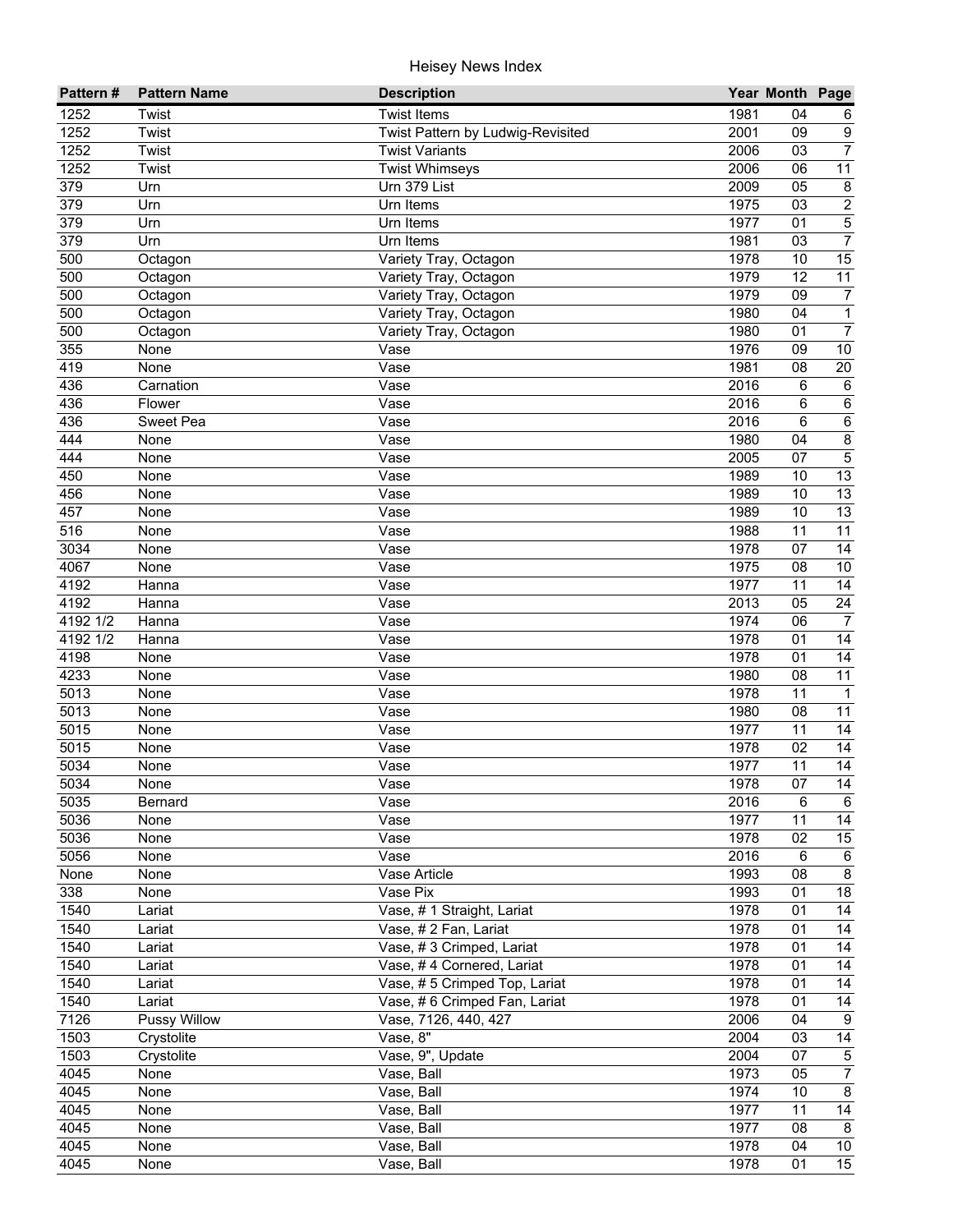| Pattern#     | <b>Pattern Name</b>      | <b>Description</b>                |              | Year Month Page |                         |
|--------------|--------------------------|-----------------------------------|--------------|-----------------|-------------------------|
| 4045         | None                     | Vase, Ball                        | 1979         | 11              | 9                       |
| 4045         | None                     | Vase, Ball                        | 1979         | 10              | $\overline{7}$          |
| 4045         | None                     | Vase, Ball                        | 1979         | $\overline{03}$ | $\mathbf{1}$            |
| 4045         | None                     | Vase, Ball                        | 1980         | 02              | 15                      |
| 4045         | None                     | Vase, Ball                        | 1981         | 03              | $\overline{3}$          |
| 4045         | None                     | Vase, Ball                        | 1981         | 02              | $\mathbf{1}$            |
| 4045         | None                     | Vase, Ball                        | 2002         | 09              | 13                      |
| 4085         | None                     | Vase, Ball                        | 2002         | 09              | 13                      |
| 4045         | None                     | Vase, Ball, No. of Optics by size | 1994         | 12              | $\,6$                   |
| 4202         | Bamboo                   | Vase, Bamboo                      | 1988         | 11              | 11                      |
| 351          | None                     | Vase, Basket Shaped               | 1996         | 02              | 13                      |
| 1413         | Cathedral                | Vase, Cathedral                   | 1980         | 03              | 13                      |
| 4057         | Cecilia                  | Vase, Cecilia                     | 1974         | 06              | $\overline{7}$          |
| 4057         | Cecilia                  | Vase, Cecilia                     | 1976         | 04              | 8                       |
| 4057         | Cecilia                  | Vase, Cecilia                     | 1976         | 03              | $\overline{12}$         |
| 4057         | Cecilia                  | Vase, Cecilia                     | 1977         | 11              | $\overline{14}$         |
| 4057         | Cecilia                  | Vase, Cecilia                     | 1978         | 05              | $\overline{7}$          |
| 4057         | Cecilia                  | Vase, Cecilia                     | 1978         | 04              | $\mathbf{1}$            |
| 4057         | Cecilia                  | Vase, Cecilia                     | 1978         | 02              | 14                      |
| 4057         | Cecilia                  | Vase, Cecilia                     | 1988         | 11              | 12                      |
| 2516         | Circle Pair              | Vase, Circle Pair                 | 1988         | 11              | 14                      |
| 4159         | Classic                  | Vase, Classic                     | 1988         | 11              | $\overline{12}$         |
| 436          | Colonial                 | Vase, Colonial                    | 1990         | 07              | 13                      |
| 444          | Colonial                 | Vase, Colonial Pix                | 1987         | 03              | 14                      |
| 451          | <b>Cross Lined Flute</b> | Vase, Cross Lined Flute           | 1979         | 07              | 17                      |
| 451          | <b>Cross Lined Flute</b> | Vase, Cross Lined Flute           | 1989         | 10              | 13                      |
| 4215         | Dorothy                  | Vase, Dorothy                     | 1977         | 12              | 17                      |
| 4215         | Dorothy                  | Vase, Dorothy                     | 1988         | 11              | $\overline{13}$         |
| 4214         | Elaine                   | Vase, Elaine                      | 1977         | 12              | 17                      |
| 4214         | Elaine                   | Vase, Elaine                      | 1978         | 01              | $\overline{4}$          |
| 4214         | Elaine                   | Vase, Elaine                      | 1988         | 11              | 13                      |
| 4160         | Ellen                    | Vase, Ellen                       | 1988         | 11              | 12                      |
| 4203         | Emogene                  | Vase, Emogene                     | 1988         | 11              | 13                      |
| 3355         | Fairacre                 | Vase, Fairacre                    | 1988         | 11              | $\overline{11}$         |
| 4227         | Favor                    | Vase, Favor                       | 1988         | 11              | 15                      |
| 4227         | None                     | Vase, Favor                       | 1974         | 11              | $6\phantom{1}6$         |
| 4227<br>4227 | None                     | Vase, Favor                       | 1978<br>1979 | 12<br>01        | 6                       |
|              | None                     | Vase, Favor                       | 1974         | 11              | 8<br>6                  |
| 4228<br>4228 | None<br>None             | Vase, Favor<br>Vase, Favor        | 1978         | 12              | 6                       |
| 4228         | None                     | Vase, Favor                       | 1979         | 01              | $\bf 8$                 |
| 4229         | None                     | Vase, Favor                       | 1974         | 11              | 6                       |
| 4229         | None                     | Vase, Favor                       | 1978         | 12              | $\,6$                   |
| 4229         | None                     | Vase, Favor                       | 1979         | 01              | $\bf 8$                 |
| 4230         | None                     | Vase, Favor                       | 1974         | 11              | $\,6$                   |
| 4230         | None                     | Vase, Favor                       | 1978         | 12              | $\,6$                   |
| 4230         | None                     | Vase, Favor                       | 1979         | 01              | $\bf 8$                 |
| 4231         | None                     | Vase, Favor                       | 1974         | 11              | $\,6\,$                 |
| 4231         | None                     | Vase, Favor                       | 1978         | 12              | $\,6$                   |
| 4231         | None                     | Vase, Favor                       | 1979         | 01              | $\overline{\mathbf{8}}$ |
| 4232         | None                     | Vase, Favor                       | 1974         | 11              | $\,6\,$                 |
| 4232         | None                     | Vase, Favor                       | 1978         | 12              | $\,6\,$                 |
| 4232         | None                     | Vase, Favor                       | 1979         | 01              | $\overline{8}$          |
| 4227         | None                     | Vase, Favor List                  | 1998         | 08              | 10                      |
| 4227         | None                     | Vase, Favor List                  | 2001         | 07              | $\overline{12}$         |
| 4228         | None                     | Vase, Favor List                  | 1998         | 08              | 10                      |
| 4228         | None                     | Vase, Favor List                  | 2001         | 07              | 12                      |
| 4229         | None                     | Vase, Favor List                  | 1998         | 08              | 10                      |
| 4229         | None                     | Vase, Favor List                  | 2001         | 07              | $\overline{12}$         |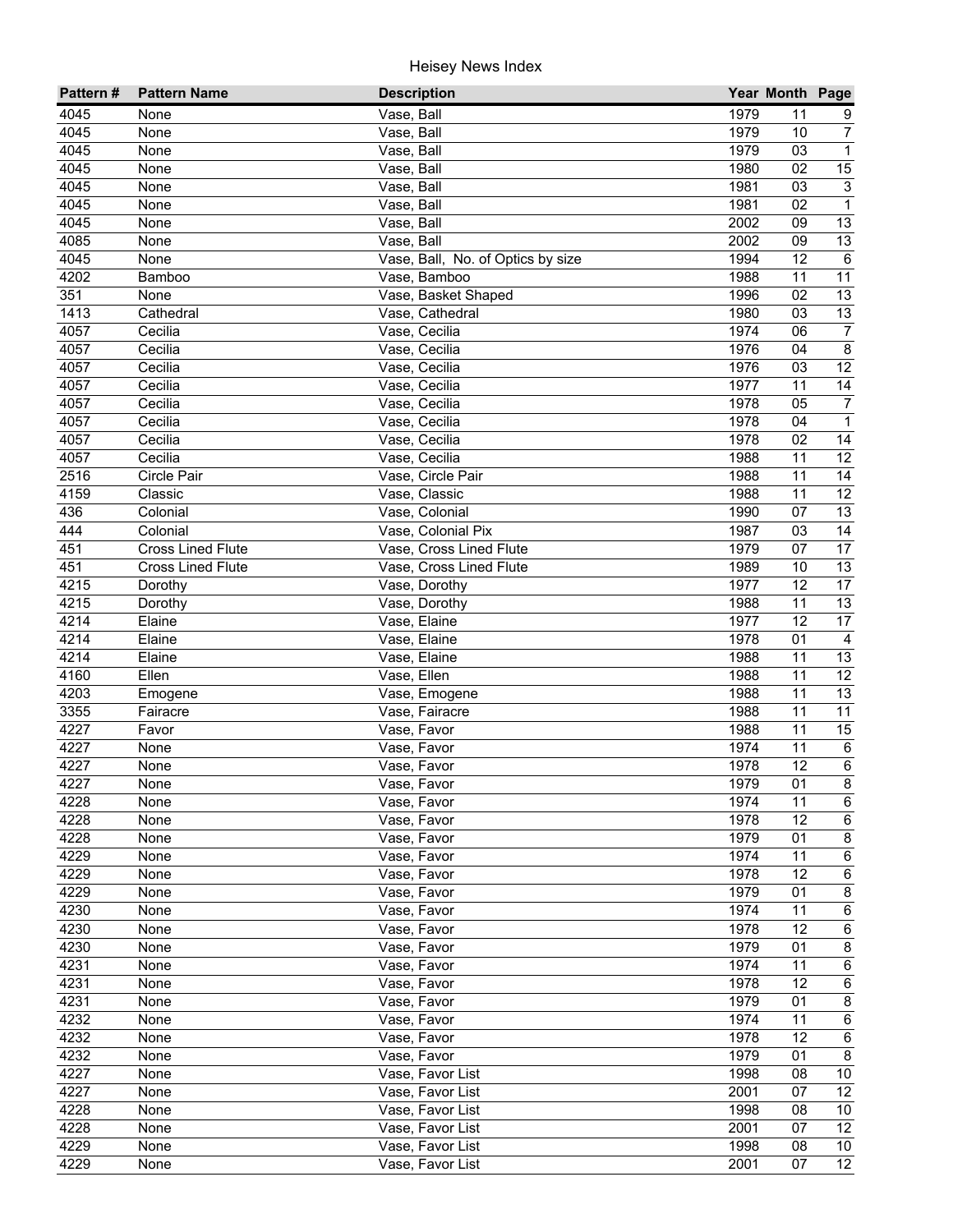| Pattern#          | <b>Pattern Name</b>     | <b>Description</b>                    |              | Year Month Page |                 |
|-------------------|-------------------------|---------------------------------------|--------------|-----------------|-----------------|
| 4230              | None                    | Vase, Favor List                      | 1998         | 08              | 10              |
| 4230              | None                    | Vase, Favor List                      | 2001         | 07              | 12              |
| 4231              | None                    | Vase, Favor List                      | 1998         | 08              | 10              |
| 4231              | None                    | Vase, Favor List                      | 2001         | 07              | $\overline{12}$ |
| 4232              | None                    | Vase, Favor List                      | 1998         | 08              | 10              |
| 4232              | None                    | Vase, Favor List                      | 2001         | 07              | $\overline{12}$ |
| 1550              | Fish Bowl (Dolphin)     | Vase, Fish (Dolphin)                  | 1976         | 01              | $\overline{7}$  |
| 1550              | Fish Bowl (Dolphin)     | Vase, Fish (Dolphin)                  | 1977         | 11              | 13              |
| $42\overline{17}$ | Frances                 | Vase, Frances                         | 1977         | 12              | 17              |
| 4217              | Frances                 | Vase, Frances                         | 1988         | 11              | 11              |
| 335               | Vase/Rose Bowl          | Vase, French Combination 335/351      | 2004         | 09              | 12              |
| 4162              | Genie                   | Vase, Genie                           | 1988         | 11              | 12              |
| 1951              | Cabochon                | Vase, Handkerchief                    | 2016         | 6               | 6               |
| 4192              | Hanna                   | Vase, Hanna Pix                       | 2012         | 12              | 12              |
| 1421              | Hi-Lo                   | Vase, Hi-Lo                           | 1980         | 03              | 13              |
| 4222              | Horseshoe               | Vase, Horseshoe                       | 1978         | 01              | $\overline{4}$  |
| 4222              | Horseshoe               | Vase, Horseshoe                       | 1988         | 11              | 14              |
| 4224              | Ivy                     | Vase, Ivy                             | 1977         | 12              | 15              |
| 4224              | Ivy                     | Vase, Ivy                             | 1979         | 02              | $\,6\,$         |
| 4224              | Ivy                     | Vase, Ivy                             | 1988         | 11              | $\overline{14}$ |
| 4220              | Janice                  | Vase, Janice                          | 1977         | 12              | 17              |
| 4220              | Janice                  | Vase, Janice                          | 1988         | 11              | 14              |
| 4220              | Janice                  | Vase, Janice Article                  | 1984         | 04              | $\sqrt{5}$      |
| 4204              | Joyce                   | Vase, Joyce                           | 1988         | 11              | 13              |
| 3480              | Koors                   | Vase, Koors                           | 1988         | 11              | 14              |
| 4211              | Lilac                   | Vase, Lilac                           | 1988         | 11              | 13              |
| 352               | Vase                    | Vase, list for 352                    | 2006         | 03              | 14              |
| 1632              | Lodestar                | Vase, Lodestar, Dawn                  | 2004         | 12              | 10              |
| 4219              | Lucile                  | Vase, Lucile                          | 1988         | 11              | 14              |
| 4218              | Marilyn                 | Vase, Marilyn                         | 1988         | 11              | 14              |
| 353               | Medium Flat Panel       | Vase, Medium Flat Panel               | 1981         | 06              | 10              |
| 353               | Medium Flat Panel       | Vase, Medium Flat Panel 353, twisted  | 2006         | 05              | $\overline{21}$ |
| 1518              | Mitre                   | Vase, Mitre                           | 1976         | 04              | 8               |
| 1518              | Mitre                   | Vase, Mitre                           | 1977         | 11              | $\overline{12}$ |
| 4207              | Moderne                 | Vase, Moderne                         | 1988         | 11              | 13              |
| 449               | Nail                    | Vase, Nail                            | 1975         | 12              | $\sqrt{5}$      |
| 449               | Nail                    | Vase, Nail                            | 1976         | 11              | $\overline{14}$ |
| 449               | Nail                    | Vase, Nail                            | 1989         | 10              | 13              |
| 449               | Nail                    | Vase, Nail                            | 1990         | 06              | $\bf 8$         |
| 394               | Narrow Flute            | Vase, Narrow Flute                    | 1977         | 06              | 10 <sub>1</sub> |
| 394               | Narrow Flute            | Vase, Narrow Flute                    | 1989         | 10              | 13              |
| 473               | Narrow Flute w/Rim      | Vase, Narrow Flute w/Rim              | 1989         | 10              | 13              |
| 352               | <b>Flat Panel</b>       | Vase, No. 1 through 5                 | 2016         | 6               | $\,6\,$         |
| 4216              | Octagon                 | Vase, Octagon<br>Vase, Octagon        | 1978<br>1988 | 01              | $\sqrt{5}$      |
| 4216              | Octagon                 |                                       |              | 11              | 11              |
| 4191              | Olympia                 | Vase, Olympia<br>Vase, Olympia        | 1978         | 01              | $14$            |
| 4191              | Olympia<br>Olympia      |                                       | 1979<br>1988 | 04              | $\overline{4}$  |
| 4191<br>4206      |                         | Vase, Olympia                         | 1988         | 11              | 11<br>13        |
| 300               | Optic Tooth<br>Peerless | Vase, Optic<br>Vase, Orchid, Peerless | 1977         | 11<br>08        | 13              |
| 4209              | Oval                    | Vase, Oval                            | 1988         | 11              | 13              |
| 300               | Peerless                | Vase, Peerless Pix                    | 1984         | 03              | 20              |
| 1255              | Pineapple & Fan         | Vase, Pineapple & Fan                 | 1975         | 08              | $\overline{13}$ |
| 1255              | Pineapple & Fan         | Vase, Pineapple & Fan                 | 1979         | 09              | 10              |
| $\overline{2}$    | Plaid                   | Vase, Plaid Pix                       | 1996         | 09              | $\overline{14}$ |
| 3559              | Plateau                 | Vase, Plateau                         | 1988         | 11              | $\overline{11}$ |
| 357               | Prison Stripe           | Vase, Prison Stripe                   | 1976         | 10              | 11              |
| 4196              | Rhoda                   | Vase, Rhoda                           | 1988         | 11              | 12              |
| 1557              | Rooster                 | Vase, Rooster                         | 1976         | 05              | $\overline{7}$  |
|                   |                         |                                       |              |                 |                 |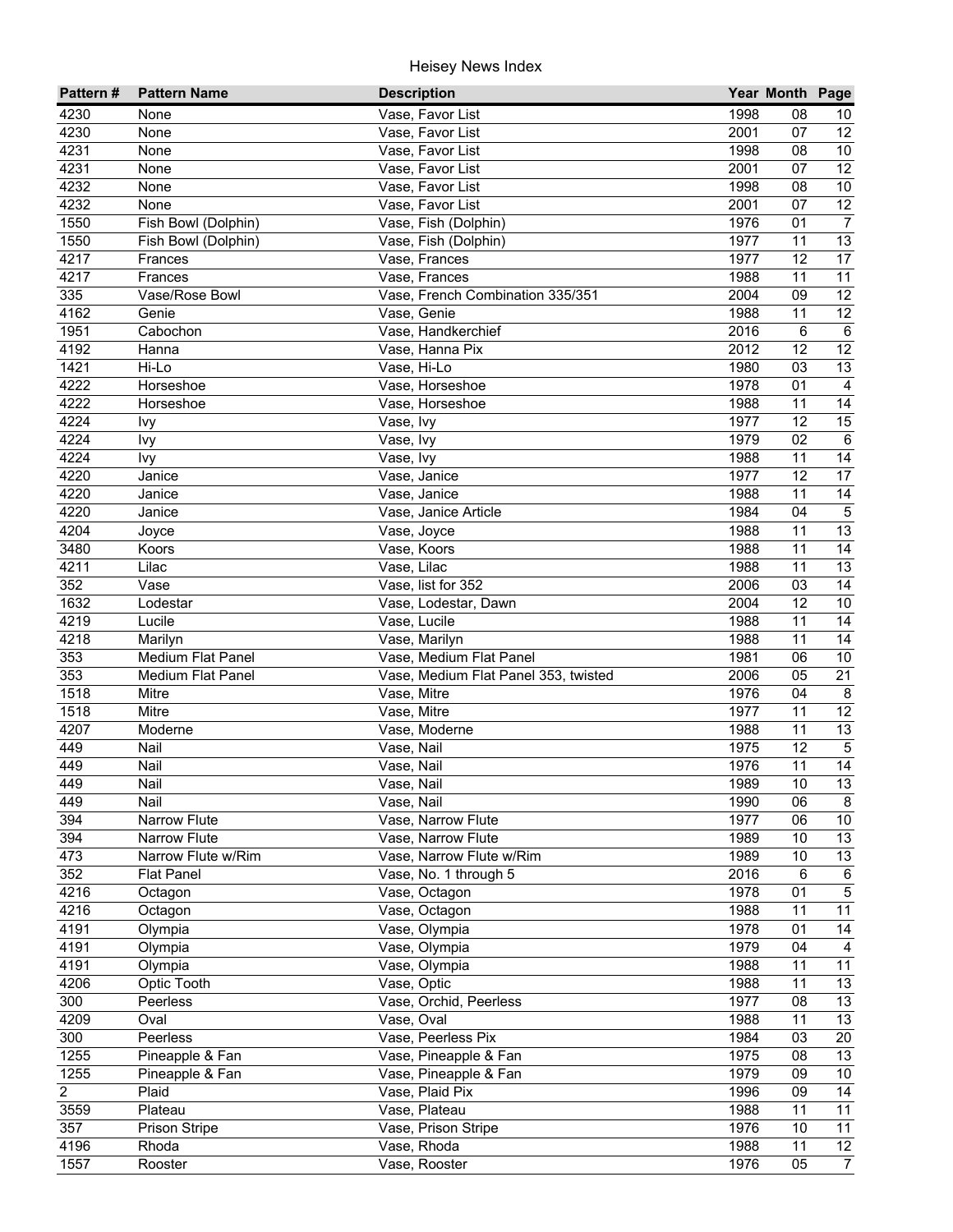| Pattern# | <b>Pattern Name</b>   | <b>Description</b>                     |              | Year Month Page |                           |
|----------|-----------------------|----------------------------------------|--------------|-----------------|---------------------------|
| 1557     | Rooster               | Vase, Rooster                          | 1977         | 11              | 13                        |
| 4157     | <b>Steele</b>         | Vase, Steele                           | 1988         | 11              | 12                        |
| 358      | None                  | Vase, Sweet Pea                        | 1976         | 10              | 11                        |
| 1540     | Lariat                | Vase, Swing, Lariat                    | 1978         | 07              | $\overline{14}$           |
| 4223     | Swirl                 | Vase, Swirl                            | 1974         | 10              | 6                         |
| 4223     | Swirl                 | Vase, Swirl                            | 1976         | 10              | $\overline{15}$           |
| 4223     | Swirl                 | Vase, Swirl                            | 1988         | 11              | 14                        |
| 2517     | Teardrop              | Vase, Teardrop                         | 1988         | 11              | 11                        |
| 1511     | Toujours              | Vase, Toujours Whimsey                 | 1986         | 07              | 16                        |
| 1420     | Tulip                 | Vase, Tulip                            | 1980         | 03              | 13                        |
| 5035     | Urn                   | Vase, Urn                              | 1976         | 04              | $\overline{1}$            |
| 5035     | Urn                   | Vase, Urn                              | 1977         | 11              | 14                        |
| 5035     | Urn                   | Vase, Urn                              | 1978         | 02              | 15                        |
| 4205     | Valli                 | Vase, Valli                            | 1974         | 06              | $\overline{7}$            |
| 4205     | Valli                 | Vase, Valli                            | 1978         | 01              | 14                        |
| 4205     | Valli                 | Vase, Valli                            | 1988         | 11              | 13                        |
| 352      | <b>Flat Panel</b>     | Vase, Violet, Flat Panel               | 1981         | 08              | 14                        |
| 300      | Peerless              | Vase, Violet, Peerless                 | 1976         | 05              | 16                        |
| 1428     | Warwick               | Vase, Warwick                          | 1978         | 05              | 15                        |
| 1519     | Waverly               | Vase, Waverly                          | 1977         | 11              | 12                        |
| 1519     | Waverly               | Vase, Waverly                          | 1978         | 05              | 15                        |
| 1519     | Waverly               | Vase, Waverly                          | 1981         | 12              | 11                        |
| 1503     | Crystolite            | Vase, 8', Revised                      | 2004         | 05              | 6                         |
| None     | None                  | Vaseline vs. Canary Colors             | 1991         | 07              | $\overline{7}$            |
| None     | Vase                  | Vases List                             | 2006         | 03              | 11                        |
| None     | None                  | Vases Wanted - Late Heisey Pressed     | 2018         | 3               | 12                        |
| None     | Verlys                | Verlys and Heisey                      | 2004         | 11              | 4                         |
| None     | None                  | Verlys Article                         | 1999         | 02              | 20                        |
| None     | None                  | Verlys by Heisey Story                 | 1977         | 07              | 16                        |
| None     | None                  | <b>Verlys Connection</b>               | 1996         | 05              | 6                         |
| None     | None                  | Verlys Label                           | 1973         | 02              | 3                         |
| None     | None                  | <b>Verlys Reproductions</b>            | 1993         | 06              | 8                         |
| 1180     | Autumn-Spring         | Verlys, Autumn-Spring Seasons Vase     | 1977         | 06              | $\ensuremath{\mathsf{3}}$ |
| None     | Chinois               | Verlys, Chinois Bowl                   | 1981         | 03              | $\mathbf{1}$              |
| 1065     | Chrysanthemum         | Verlys, Crysanthemum                   | 1977         | 07              | 14                        |
| 1066     | Cupidon               | Verlys, Cupidon Bowl                   | 1977         | 07              | 15                        |
| 1066     | Cupidon               | Verlys, Cupidon Bowl                   | 1981         | 03              | $\mathbf{1}$              |
| 1070     | Flowers               | Verlys, Flowers Bowl                   | 1977         | 07              | 15                        |
| 1157     | Gems                  | Verlys, Gems Vase                      | 1977         | 06              | 3                         |
| 1284     | Love Birds            | Verlys, Love Birds Vase                | 1977         | 07              | 14                        |
| 1060     | Mandarin              | Verlys, Mandarin Vase                  | 1977         | 07              | 14                        |
| 8621     | Pine Cones            | Verlys, Pine Cones Bowl                | 1977         | 07              | 15                        |
| 1121     | Poppies               | Verlys, Poppies Bowl                   | 1977         | 07              | 14                        |
| 960      | Rose                  | Verlys, Rose Bowl                      | 1977         | 07              | 14                        |
| 960      | Rose                  | Verlys, Rose Candy & Cover             | 1977         | 06              | 3                         |
| 1099     | Sacred Mountain       | Verlys, Sacred Mountain Bowl & Plate   | 1977         | 06              | 3                         |
| 1485     | Saturn                | Verlys, Saturn Candlestick             | 1977         | 06              | 3                         |
| 1185     | Summer-Winter         | Verlys, Summer-Winter Seasons Vase     | 1977         | 06              | 3                         |
| 450      | Swallows              | Verlys, Swallows Ashtray               | 1977         | 07              | 15                        |
| 8629     | <b>Tassels</b>        | Verlys, Tassels Bowl                   | 1977         | 07              | 14                        |
| 8636     | <b>Thistles</b>       | Verlys, Thistles Bowl                  | 1977         | 07              | 15                        |
| 1157     | None                  | Verlys, Vase                           | 1977<br>1977 | 06              | $\mathbf{3}$<br>15        |
| 1259     | Water Lilies          | Verlys, Water Lilies Bowl              |              | 07              |                           |
| 835      | <b>Wild Ducks</b>     | Verlys, Wild Ducks Bowl                | 1977         | 07              | 15                        |
| None     | None                  | Vernon Kiln Tie-in Patterns, 517 & 518 | 2008         | 03              | 10                        |
| 8        | Vertical Bead & Panel | Vertical Bead & Panel Article          | 2002         | 06              | 5                         |
| 8        | Vertical Bead & Panel | Vertical Bead & Panel Items            | 1973         | 03              | $\overline{2}$            |
| 1425     | Victorian             | Victorian Items                        | 1972         | 08              | 5                         |
| 1425     | Victorian             | Victorian Items                        | 1973         | 08              | 6                         |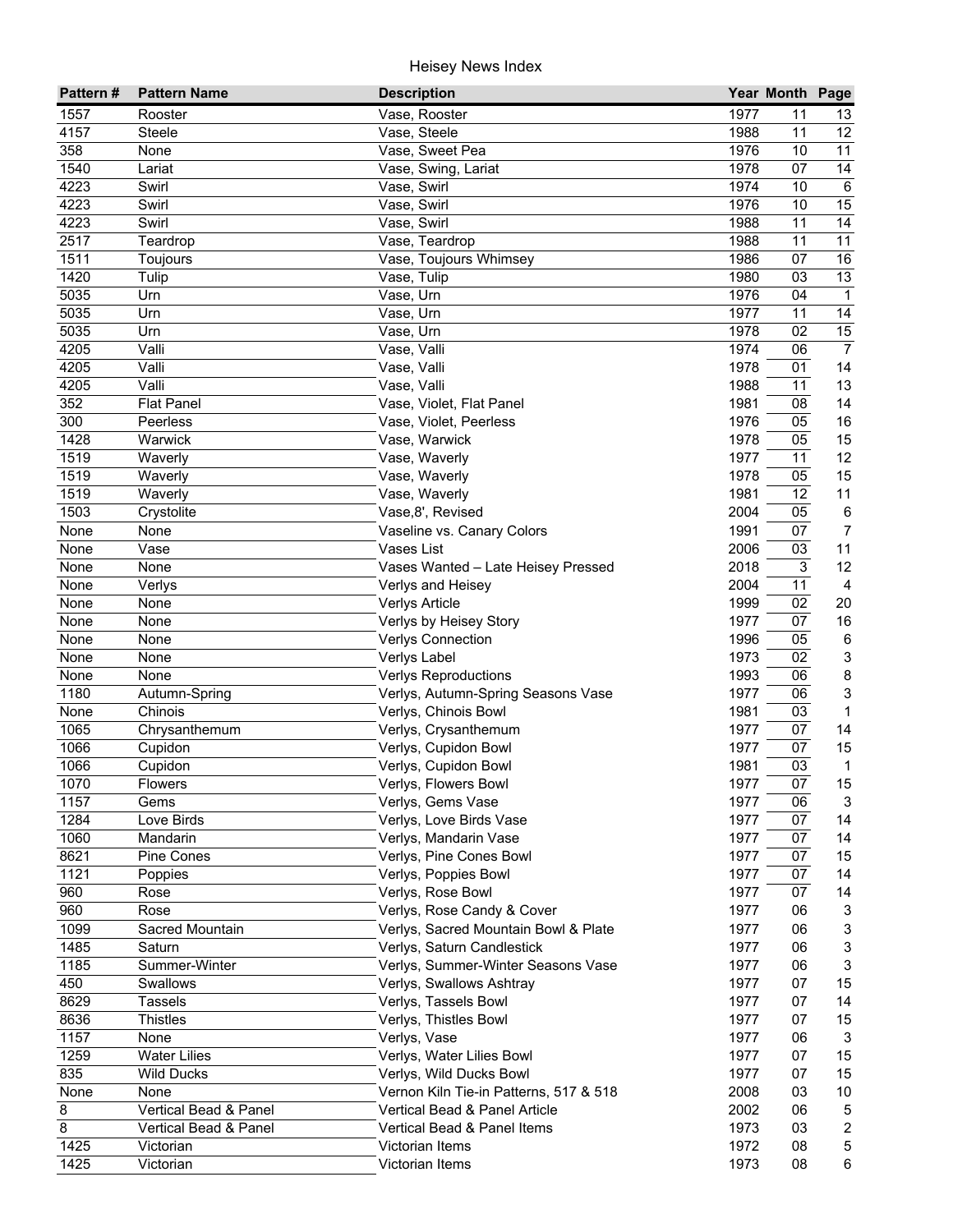| Pattern#         | <b>Pattern Name</b>           | <b>Description</b>                     |      | Year Month Page |                           |
|------------------|-------------------------------|----------------------------------------|------|-----------------|---------------------------|
| 1425             | Victorian                     | Victorian Items                        | 1974 | 11              | 6                         |
| 1425             | Victorian                     | Victorian Items                        | 1974 | 10              | 13                        |
| 1425             | Victorian                     | <b>Victorian Items</b>                 | 1979 | 05              | 10                        |
| 1425             | Victorian                     | <b>Victorian Items</b>                 | 1980 | 07              | 14                        |
| None             | None                          | Vogel Article                          | 1991 | 01              | 13                        |
| None             | None                          | Vogel Visit Article                    | 1998 | 01              | 16                        |
| None             | None                          | <b>Voting Members List</b>             | 2018 | $\sqrt{3}$      | 10                        |
| None             | None                          | Voting Members List                    | 2017 | 3               | 22                        |
| 333              | <b>Waldorf Astoria</b>        | <b>Waldorf Astoria Items</b>           | 1973 | 10              | $\overline{2}$            |
| 333              | <b>Waldorf Astoria</b>        | <b>Waldorf Astoria Items</b>           | 1975 | 06              | 11                        |
| 333              | <b>Waldorf Astoria</b>        | <b>Waldorf Astoria Items</b>           | 1976 | 12              | 12                        |
| 333              | <b>Waldorf Astoria</b>        | <b>Waldorf Astoria Items</b>           | 1977 | 03              | 15                        |
| 1533             | Wampum                        | Wampum Items                           | 1974 | 04              | 6                         |
| 1533             | Wampum                        | Wampum Items                           | 1976 | 12              | 10                        |
| 1533             | Wampum                        | Wampum Items                           | 1978 | 11              | $\boldsymbol{9}$          |
| 1428             | Warwick                       | <b>Warwick Items</b>                   | 1972 | 01              | $\mathbf 5$               |
| 1428             | Warwick                       | <b>Warwick Items</b>                   | 1975 | 11              | $\,6\,$                   |
| 1428             | Warwick                       | <b>Warwick Items</b>                   | 1977 | 10              | 12                        |
| 1428             | Warwick                       | <b>Warwick List</b>                    | 2011 | 06              | 5                         |
| 1428             | Warwick                       | Warwick Pieces (Article from Jan.1972) | 2017 | 10              | 20                        |
| 477              | Hairpin                       | Wash Set, Hairpin                      | 1973 | 08              | 8                         |
| 300 1/2          | Peerless                      | Water Bottle # 1, Peerless             | 1979 | 10              | $\sqrt{2}$                |
| 300 1/2          | Peerless                      | Water Bottle # 2, Peerless             | 1979 | 10              | $\boldsymbol{2}$          |
| 150              | <b>Banded Flute</b>           | Water Bottle, Banded Flute             | 1979 | 10              | $\overline{c}$            |
| 331              | <b>Colonial Panel</b>         | Water Bottle, Colonial Panel           | 1979 | 10              | $\overline{2}$            |
| 331              | <b>Colonial Panel</b>         | Water Bottle, Colonial Panel           | 1990 | 02              | 19                        |
| 400              | <b>Colonial Scalloped Top</b> | Water Bottle, Colonial Scalloped Top   | 1979 | 10              | $\sqrt{3}$                |
| 433              | Greek Key                     | Water Bottle, Greek Key                | 1979 | 10              | 3                         |
| 353              | <b>Medium Flat Panel</b>      | Water Bottle, Medium Flat Panel        | 1979 | 10              | $\sqrt{2}$                |
| 393              | <b>Narrow Flute</b>           | Water Bottle, Narrow Flute             | 1979 | 10              | $\sqrt{2}$                |
| 300              | Peerless                      | Water Bottle, Peerless                 | 1979 | 10              | 3                         |
| 351              | Priscilla                     | Water Bottle, Priscilla                | 1979 | 10              | $\boldsymbol{2}$          |
| $\overline{341}$ | Puritan                       | Water Bottle, Puritan                  | 1979 | 10              | $\ensuremath{\mathsf{3}}$ |
| 333              | <b>Waldorf Astoria</b>        | Water Bottle, Waldorf Astoria          | 1979 | 10              | $\sqrt{3}$                |
| 385              | Grid & Square                 | Water Set, Grid & Square               | 2005 | 01              | 13                        |
| 1519             | Waverly                       | Waverly Items                          | 1973 | 08              | $\sqrt{5}$                |
| 1519             | Waverly                       | Waverly Items                          | 1973 | 07              | 4                         |
| 1519             | Waverly                       | Waverly Items                          | 1974 | 06              | 7                         |
| 1519             | Waverly                       | Waverly Items                          | 1974 | 02              | 12                        |
| 1519             | Waverly                       | Waverly Items                          | 1976 | 05              | 8                         |
| 1519             | Waverly                       | Waverly Items                          | 1977 | 08              | 5                         |
| 1519             | Waverly                       | Waverly Items                          | 1978 | 10              | 14                        |
| 1519             | Waverly                       | Waverly Items                          | 1978 | 07              | 4                         |
| 1519             | Waverly                       | Waverly Items                          | 1978 | 01              | 12                        |
| 1519             | Waverly                       | <b>Waverly Items</b>                   | 1979 | 10              | 6                         |
| 1519             | Waverly                       | Waverly Items                          | 1981 | 09              | 4                         |
| 1519             | Waverly                       | <b>Waverly Relish</b>                  | 2006 | 09              | 7                         |
| None             | None                          | Westmoreland & Heisey Connection       | 1994 | 02              | 10                        |
| None             | None                          | Wheeling Decorations on Heisey         | 2004 | 07              | 4                         |
| 1495             | Fern                          | Whipped Cream, Fern                    | 1978 | 01              | 12                        |
| 1506             | Whirlpool                     | Whirlpool Items                        | 1972 | 10              | 5                         |
| 1506             | Whirlpool                     | Whirlpool Items                        | 1973 | 11              | 9                         |
| 1506             | Whirlpool                     | Whirlpool Items                        | 1977 | 01              | 9                         |
| 1506             | Whirlpool                     | Whirlpool Items                        | 1978 | 10              | 14                        |
| 1506             | Whirlpool                     | Whirlpool Items                        | 1978 | 04              | 17                        |
| 1506             | Whirlpool                     | Whirlpool Items                        | 1980 | 06              | $\mathbf{1}$              |
| 1506             | Whirlpool                     | <b>Whirlpool List</b>                  | 2005 | 12              | $\,6\,$                   |
| 354              | Wide Flat Panel               | Wide Flat Panel Items                  | 1974 | 07              | $\overline{2}$            |
| 354              | Wide Flat Panel               | Wide Flat Panel Items                  | 1975 | 11              | 14                        |